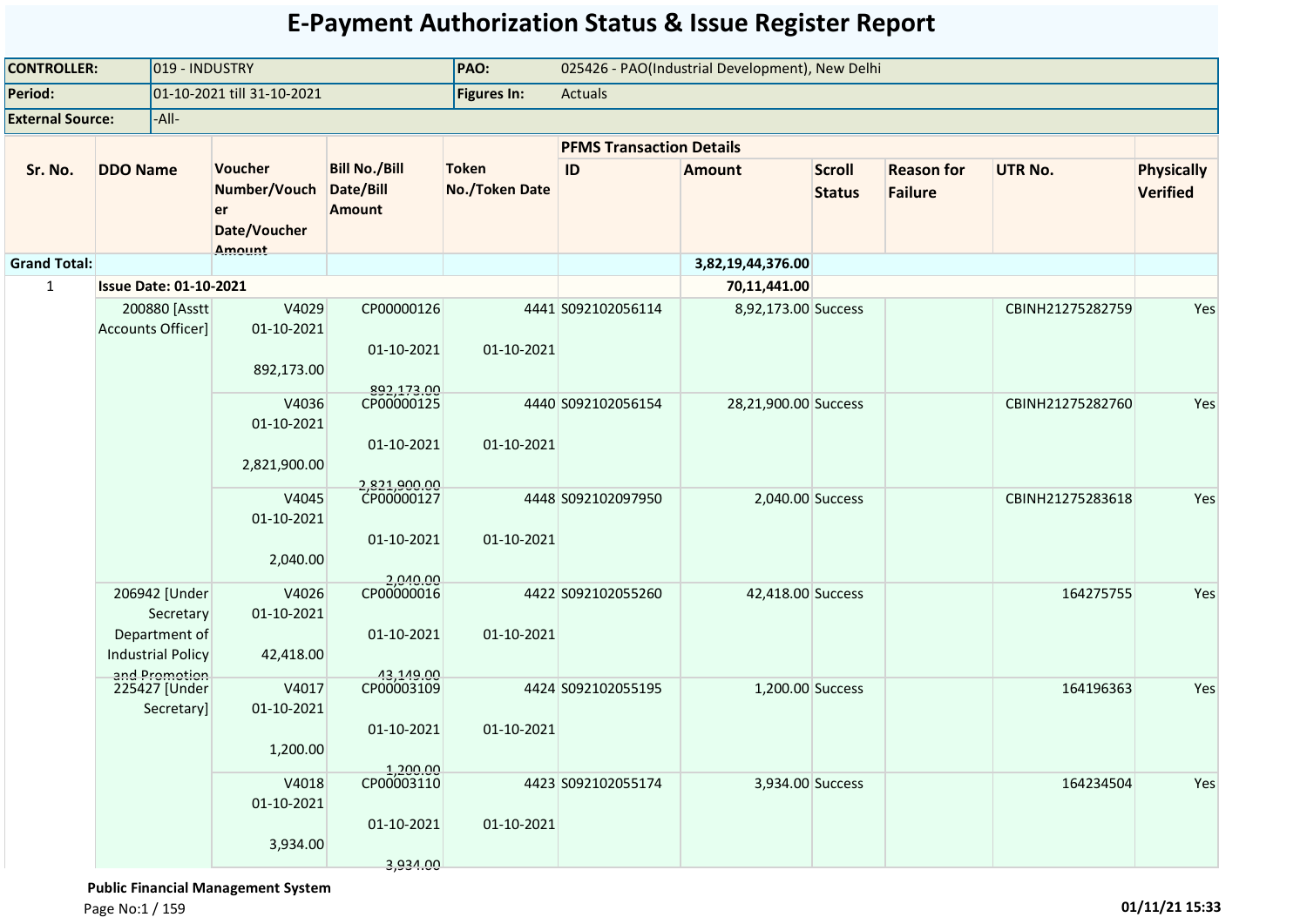| V4019<br>01-10-2021 | CP00002976               |            | 4439 S092102055983 | 26,823.00 Success   | 164196656 | Yes |
|---------------------|--------------------------|------------|--------------------|---------------------|-----------|-----|
|                     | 28-09-2021               | 01-10-2021 |                    |                     |           |     |
| 26,823.00           |                          |            |                    |                     |           |     |
| V4020               | 26,823.00<br>CP00003104  |            | 4418 S092102055231 | 11,627.00 Success   | 164212243 | Yes |
| 01-10-2021          |                          |            |                    |                     |           |     |
|                     | 01-10-2021               | 01-10-2021 |                    |                     |           |     |
|                     |                          |            |                    |                     |           |     |
| 11,627.00           |                          |            |                    |                     |           |     |
| V4021               | 11,627.00<br>CP00003106  |            | 4425 S092102036445 | 7,847.00 Success    | 164194228 | Yes |
| 01-10-2021          |                          |            |                    |                     |           |     |
|                     | 01-10-2021               | 01-10-2021 |                    |                     |           |     |
| 7,847.00            |                          |            |                    |                     |           |     |
|                     | 7,847.00                 |            |                    |                     |           |     |
| V4022               | CP00003114               |            | 4426 S092102020495 | 50,000.00 Success   | 164210046 | Yes |
| 01-10-2021          |                          |            |                    |                     |           |     |
|                     | 01-10-2021               | 01-10-2021 |                    |                     |           |     |
| 50,000.00           |                          |            |                    |                     |           |     |
|                     | 50,000.00                |            |                    |                     |           |     |
| V4023               | CP00003102               |            | 4427 S092102055217 | 61,180.00 Success   | 164234794 | Yes |
| 01-10-2021          |                          |            |                    |                     |           |     |
|                     | 01-10-2021               | 01-10-2021 |                    |                     |           |     |
| 61,180.00           |                          |            |                    |                     |           |     |
|                     | 61,180.00                |            |                    |                     |           |     |
|                     | V4028 CP00003119(GPF     |            | 4431 S092102037424 | 1,50,000.00 Success | 164272921 | Yes |
| 01-10-2021          | $-202110115$             |            |                    |                     |           |     |
|                     |                          | 01-10-2021 |                    |                     |           |     |
| 150,000.00          | 01-10-2021               |            |                    |                     |           |     |
|                     |                          |            |                    |                     |           |     |
|                     | 150,000.00<br>CP00003113 |            |                    |                     |           |     |
| V4030               |                          |            | 4438 S092102088441 | 10,304.00 Success   | 164212807 | Yes |
| 01-10-2021          |                          |            |                    |                     |           |     |
|                     | 01-10-2021               | 01-10-2021 |                    |                     |           |     |
| 10,304.00           |                          |            |                    |                     |           |     |
| V4031               | 10,304.00<br>CP00003108  |            | 4429 S092102087552 | 1,297.00 Success    | 164212523 | Yes |
| 01-10-2021          |                          |            |                    |                     |           |     |
|                     | 01-10-2021               | 01-10-2021 |                    |                     |           |     |
|                     |                          |            |                    |                     |           |     |
| 1,297.00            |                          |            |                    |                     |           |     |
|                     | 1,297.00                 |            |                    |                     |           |     |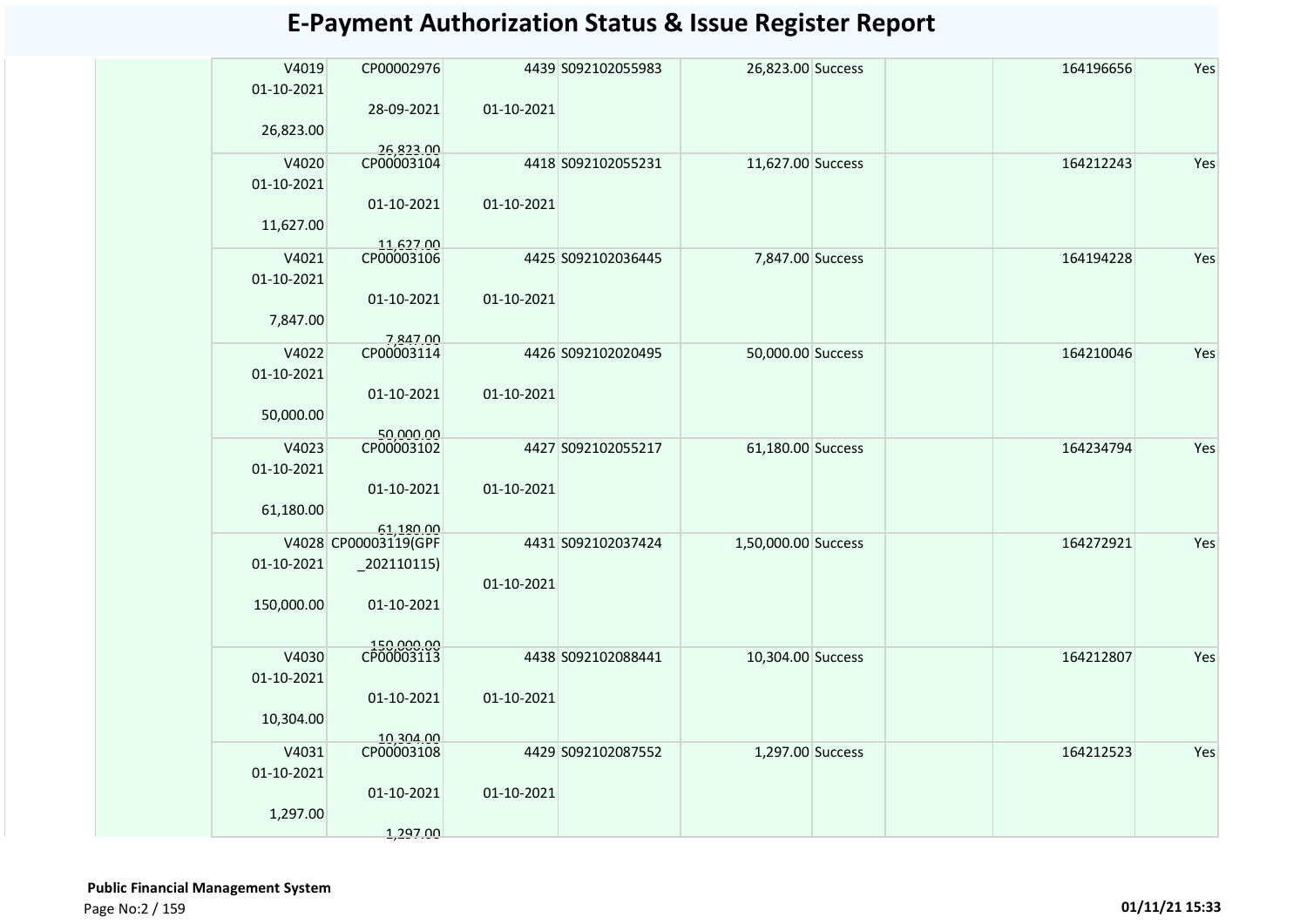| V4032<br>01-10-2021 | CP00003112<br>01-10-2021   | 01-10-2021 | 4437 S092102087499       | 4,400.00 Success     | 164198231        | Yes |
|---------------------|----------------------------|------------|--------------------------|----------------------|------------------|-----|
| 4,400.00            |                            |            |                          |                      |                  |     |
| V4033               | 4,400.00<br>CP00003100     |            | 4417 S092102087490       | 22,537.00 Success    | 164235368        | Yes |
| 01-10-2021          |                            |            |                          |                      |                  |     |
| 22,537.00           | 01-10-2021                 | 01-10-2021 |                          |                      |                  |     |
|                     | 22,537.00                  |            |                          |                      |                  |     |
| V4034               | CP00003107                 |            | 4415 S092102087468       | 1,51,339.00 Success  | 164248311        | Yes |
| 01-10-2021          |                            |            |                          |                      |                  |     |
| 151,339.00          | 01-10-2021                 | 01-10-2021 |                          |                      |                  |     |
|                     | 151,339.00                 |            |                          |                      |                  |     |
|                     | V4035 CP00003117(GPF       |            | 4430 S092102037507       | 21,00,000.00 Success | 169398444        | Yes |
| 01-10-2021          | $-202110114)$              |            |                          |                      |                  |     |
|                     |                            | 01-10-2021 |                          |                      |                  |     |
| 2,100,000.00        | 01-10-2021                 |            |                          |                      |                  |     |
|                     |                            |            |                          |                      |                  |     |
| V4037               | 2,100,000.00<br>CP00003105 |            | 4416 S092102089319       | 14,854.00 Success    | CBINH21275282762 | Yes |
| 01-10-2021          |                            |            |                          |                      |                  |     |
|                     | 01-10-2021                 | 01-10-2021 |                          |                      |                  |     |
| 14,854.00           |                            |            |                          |                      |                  |     |
|                     | 14,854.00                  |            |                          |                      |                  |     |
| V4038               | CP00003111                 |            | 4436 S092102092257       | 5,301.00 Success     | CBINH21275282771 | Yes |
| 01-10-2021          |                            |            |                          |                      |                  |     |
|                     | 01-10-2021                 | 01-10-2021 |                          |                      |                  |     |
| 5,301.00            |                            |            |                          |                      |                  |     |
| V4039               | 5,301.00<br>CP00003103     |            | 4435 S092102091114       | 25,435.00 Success    | CBINH21275282768 | Yes |
| 01-10-2021          |                            |            |                          |                      |                  |     |
|                     | 01-10-2021                 | 01-10-2021 |                          |                      |                  |     |
| 25,435.00           |                            |            |                          |                      |                  |     |
|                     | 25,435.00<br>CP00003115    |            |                          |                      |                  |     |
| V4040               |                            |            | 4447 S092102097985       | 20,000.00 Success    | CBINH21275283620 | Yes |
| 01-10-2021          |                            |            |                          | 20,000.00 Success    | CBINH21275283621 | Yes |
|                     | 01-10-2021                 |            | 01-10-2021 S092102097986 |                      |                  |     |
| 60,000.00           | 60,000.00                  |            | S092102097987            | 20,000.00 Success    | CBINH21275283622 | Yes |
|                     |                            |            |                          |                      |                  |     |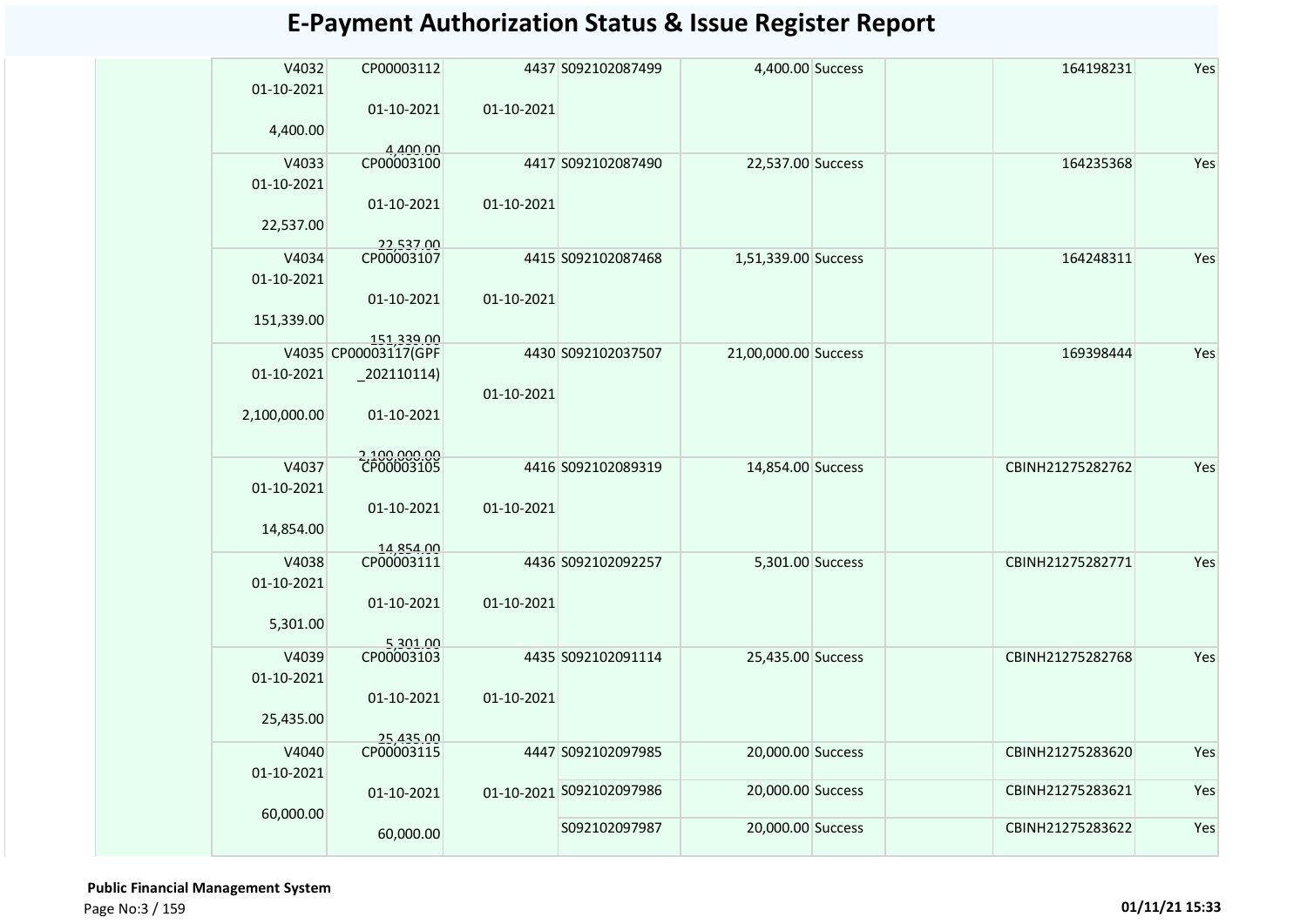|                |                               | V4041<br>01-10-2021 | CP00003130                         |            | 4443 S092102092583 | 2,37,600.00 Success |                | CBINH21275282773 | Yes |
|----------------|-------------------------------|---------------------|------------------------------------|------------|--------------------|---------------------|----------------|------------------|-----|
|                |                               | 237,600.00          | 01-10-2021                         | 01-10-2021 |                    |                     |                |                  |     |
|                |                               | V4042<br>01-10-2021 | 246,400.00                         |            | 4446 S092102097941 | 1,81,662.00 Success |                | CBINH21275283617 | Yes |
|                |                               | 181,662.00          | 01-10-2021                         | 01-10-2021 |                    |                     |                |                  |     |
|                |                               |                     | 181,662.00<br>V4043 CP00003131(EFR |            | 4444 S092102097910 | 27,000.00 Success   |                | CBINH21275283615 | Yes |
|                |                               | 01-10-2021          | 2021100002)                        | 01-10-2021 |                    |                     |                |                  |     |
|                |                               | 27,000.00           | 01-10-2021                         |            |                    |                     |                |                  |     |
|                |                               |                     | 27.000.00<br>V4044 CP00003132(ELE  |            | 4445 S092102097905 | 18,005.00 Success   |                | 169423718        | Yes |
|                |                               | 01-10-2021          | 2021100001)                        | 01-10-2021 |                    |                     |                |                  |     |
|                |                               | 18,005.00           | 01-10-2021                         |            |                    |                     |                |                  |     |
|                | 225428 [Section               |                     | 18,005.00<br>V4027 CP00000188(202  |            | 4432 S092102036621 | 73,523.00 Success   |                | 169398181        | Yes |
|                | Officer]                      | 01-10-2021          | 110003)                            | 01-10-2021 |                    |                     |                |                  |     |
|                |                               | 73,523.00           | 01-10-2021                         |            |                    |                     |                |                  |     |
|                | 225438 [Asstt                 | V4024               | 74,203.00<br>CP00000313            |            | 4414 S092102020144 | 6,442.00 Success    |                | 164230198        | Yes |
|                | <b>Accounts Officer]</b>      | 01-10-2021          |                                    |            |                    |                     |                |                  |     |
|                |                               |                     | 30-09-2021                         | 01-10-2021 |                    |                     |                |                  |     |
|                |                               | 6,442.00            |                                    |            |                    |                     |                |                  |     |
|                |                               | V4025               | 6,442.00<br>CP00000312             |            | 4413 S092102036390 |                     | 600.00 Success | 164230497        | Yes |
|                |                               | 01-10-2021          |                                    |            |                    |                     |                |                  |     |
|                |                               |                     | 30-09-2021                         | 01-10-2021 |                    |                     |                |                  |     |
|                |                               | 600.00              |                                    |            |                    |                     |                |                  |     |
| $\overline{2}$ | <b>Issue Date: 04-10-2021</b> |                     | 600.00                             |            |                    | 2,54,928.00         |                |                  |     |

 **Public Financial Management System**  Page No:4 / 159 **01/11/21 15:33**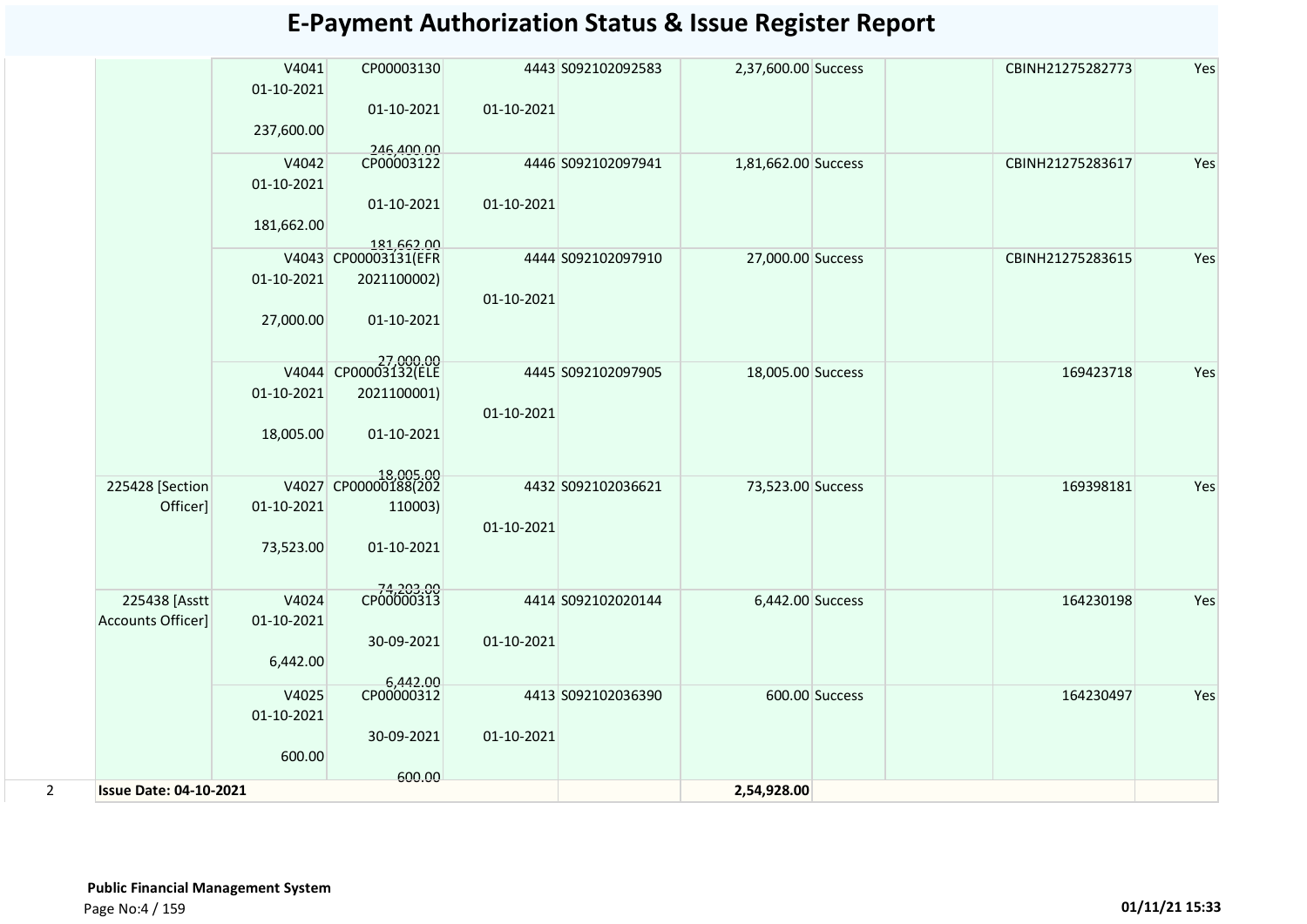|               | V4046      | CP00002840             |            | 4457 S092101629282 | 11,903.00 Success   |                | 197408665 | Yes |
|---------------|------------|------------------------|------------|--------------------|---------------------|----------------|-----------|-----|
| 225427 [Under |            |                        |            |                    |                     |                |           |     |
| Secretary]    | 04-10-2021 |                        |            |                    |                     |                |           |     |
|               |            | 24-09-2021             | 04-10-2021 |                    |                     |                |           |     |
|               | 11,903.00  |                        |            |                    |                     |                |           |     |
|               |            | 11,903.00              |            |                    |                     |                |           |     |
|               | V4047      | CP00003118             |            | 4451 S092102209505 | 19,279.00 Success   |                | 197413064 | Yes |
|               | 04-10-2021 |                        |            |                    |                     |                |           |     |
|               |            |                        |            |                    |                     |                |           |     |
|               |            | 01-10-2021             | 04-10-2021 |                    |                     |                |           |     |
|               | 19,279.00  |                        |            |                    |                     |                |           |     |
|               |            | 19.279.00              |            |                    |                     |                |           |     |
|               | V4048      | CP00003128             |            | 4449 S092102209362 | 28,700.00 Success   |                | 197408947 | Yes |
|               | 04-10-2021 |                        |            |                    |                     |                |           |     |
|               |            | 01-10-2021             | 04-10-2021 |                    |                     |                |           |     |
|               | 28,700.00  |                        |            |                    |                     |                |           |     |
|               |            |                        |            |                    |                     |                |           |     |
|               |            | 28,700.00              |            |                    |                     |                |           | Yes |
|               | V4049      | CP00003126             |            | 4458 S092102209528 |                     | 500.00 Success | 197413210 |     |
|               | 04-10-2021 |                        |            |                    |                     |                |           |     |
|               |            | 01-10-2021             | 04-10-2021 |                    |                     |                |           |     |
|               | 500.00     |                        |            |                    |                     |                |           |     |
|               |            | 500.00                 |            |                    |                     |                |           |     |
|               | V4050      | CP00002836             |            | 4469 S092102252130 | 2,303.00 Success    |                | 197444659 | Yes |
|               | 04-10-2021 |                        |            |                    |                     |                |           |     |
|               |            |                        |            |                    |                     |                |           |     |
|               |            | 24-09-2021             | 04-10-2021 |                    |                     |                |           |     |
|               | 2,303.00   |                        |            |                    |                     |                |           |     |
|               |            | 2,303.00               |            |                    |                     |                |           |     |
|               | V4051      | CP00003087             |            | 4453 S092102252106 | 9,055.00 Success    |                | 197444402 | Yes |
|               | 04-10-2021 |                        |            |                    |                     |                |           |     |
|               |            | 30-09-2021             | 04-10-2021 |                    |                     |                |           |     |
|               |            |                        |            |                    |                     |                |           |     |
|               | 9,055.00   |                        |            |                    |                     |                |           |     |
|               | V4052      | 9,055.00<br>CP00003116 |            | 4454 S092102252094 | 40,777.00 Success   |                | 197444277 | Yes |
|               |            |                        |            |                    |                     |                |           |     |
|               | 04-10-2021 |                        |            |                    |                     |                |           |     |
|               |            | 01-10-2021             | 04-10-2021 |                    |                     |                |           |     |
|               | 40,777.00  |                        |            |                    |                     |                |           |     |
|               |            | 40,777.00              |            |                    |                     |                |           |     |
|               | V4053      | CP00003123             |            | 4455 S092102252123 | 1,38,630.00 Success |                | 197444535 | Yes |
|               | 04-10-2021 |                        |            |                    |                     |                |           |     |
|               |            |                        |            |                    |                     |                |           |     |
|               |            | 01-10-2021             | 04-10-2021 |                    |                     |                |           |     |
|               | 138,630.00 |                        |            |                    |                     |                |           |     |
|               |            | 138,630.00             |            |                    |                     |                |           |     |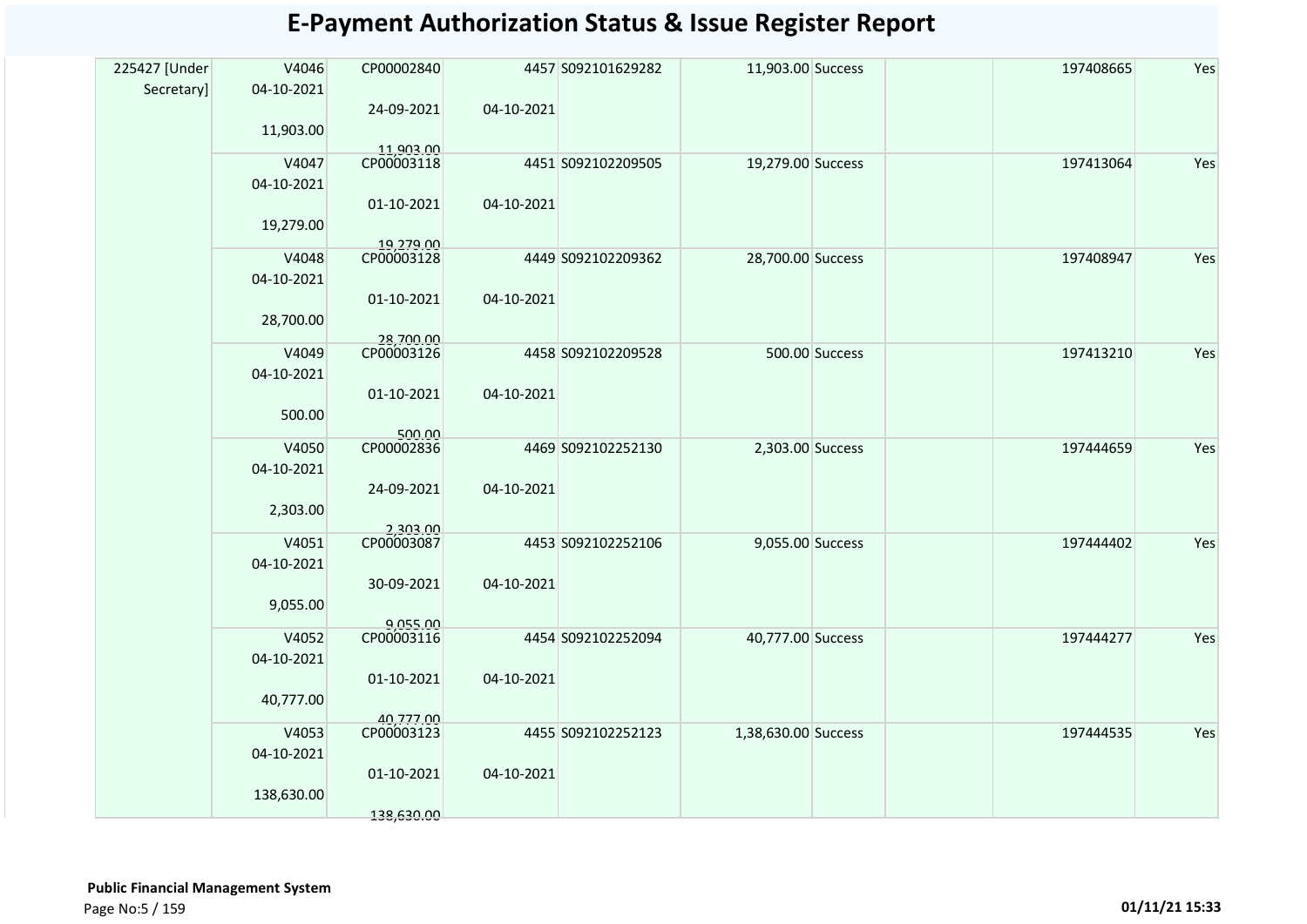|   | 225438 [Asstt                 | V4054               | CP00000314              |            | 4470 S092102252078 | 3,781.00 Success    | 197444164 | Yes |
|---|-------------------------------|---------------------|-------------------------|------------|--------------------|---------------------|-----------|-----|
|   | Accounts Officer]             | 04-10-2021          |                         |            |                    |                     |           |     |
|   |                               | 3,781.00            | 04-10-2021              | 04-10-2021 |                    |                     |           |     |
|   |                               |                     | 3,781.00                |            |                    |                     |           |     |
| 3 | <b>Issue Date: 06-10-2021</b> |                     |                         |            |                    | 83,83,196.00        |           |     |
|   | 200880 [Asstt                 | V4064               | CP00000128              |            | 4527 S092102365699 | 1,782.00 Success    | 226639694 | Yes |
|   | Accounts Officer]             | 06-10-2021          |                         |            |                    |                     |           |     |
|   |                               |                     | 05-10-2021              | 06-10-2021 |                    |                     |           |     |
|   |                               | 1,782.00            |                         |            |                    |                     |           |     |
|   |                               | V4065               | 1,782.00<br>CP00000129  |            | 4526 S092102365864 | 1,800.00 Success    | 226639884 | Yes |
|   |                               | 06-10-2021          |                         |            |                    |                     |           |     |
|   |                               |                     | 05-10-2021              | 06-10-2021 |                    |                     |           |     |
|   |                               | 1,800.00            |                         |            |                    |                     |           |     |
|   | 225427 [Under                 | V4055               | 1,800.00<br>CP00003167  |            | 4502 S092102362131 | 29,844.00 Success   | 225884408 | Yes |
|   | Secretary]                    | 06-10-2021          |                         |            |                    |                     |           |     |
|   |                               |                     | 05-10-2021              | 05-10-2021 |                    |                     |           |     |
|   |                               | 29,844.00           |                         |            |                    |                     |           |     |
|   |                               | V4056               | 29,844.00<br>CP00003164 |            | 4499 S092102361938 | 14,936.00 Success   | 225871764 | Yes |
|   |                               | 06-10-2021          |                         |            |                    |                     |           |     |
|   |                               |                     | 05-10-2021              | 05-10-2021 |                    |                     |           |     |
|   |                               | 14,936.00           |                         |            |                    |                     |           |     |
|   |                               | V4057               | 14,936.00<br>CP00003169 |            | 4504 S092102362102 | 1,84,885.00 Success | 225884084 | Yes |
|   |                               | 06-10-2021          |                         |            |                    |                     |           |     |
|   |                               |                     | 05-10-2021              | 05-10-2021 |                    |                     |           |     |
|   |                               | 184,885.00          |                         |            |                    |                     |           |     |
|   |                               |                     | 184,885.00              |            |                    |                     |           |     |
|   |                               | V4058<br>06-10-2021 | CP00003166              |            | 4501 S092102362145 | 61,686.00 Success   | 225884544 | Yes |
|   |                               |                     | 05-10-2021              | 05-10-2021 |                    |                     |           |     |
|   |                               | 61,686.00           |                         |            |                    |                     |           |     |
|   |                               |                     | 61,686.00<br>CP00003165 |            |                    |                     |           |     |
|   |                               | V4059               |                         |            | 4500 S092102362297 | 20,572.00 Success   | 225884697 | Yes |
|   |                               | 06-10-2021          | 05-10-2021              | 05-10-2021 |                    |                     |           |     |
|   |                               | 20,572.00           |                         |            |                    |                     |           |     |
|   |                               |                     | 20,572.00               |            |                    |                     |           |     |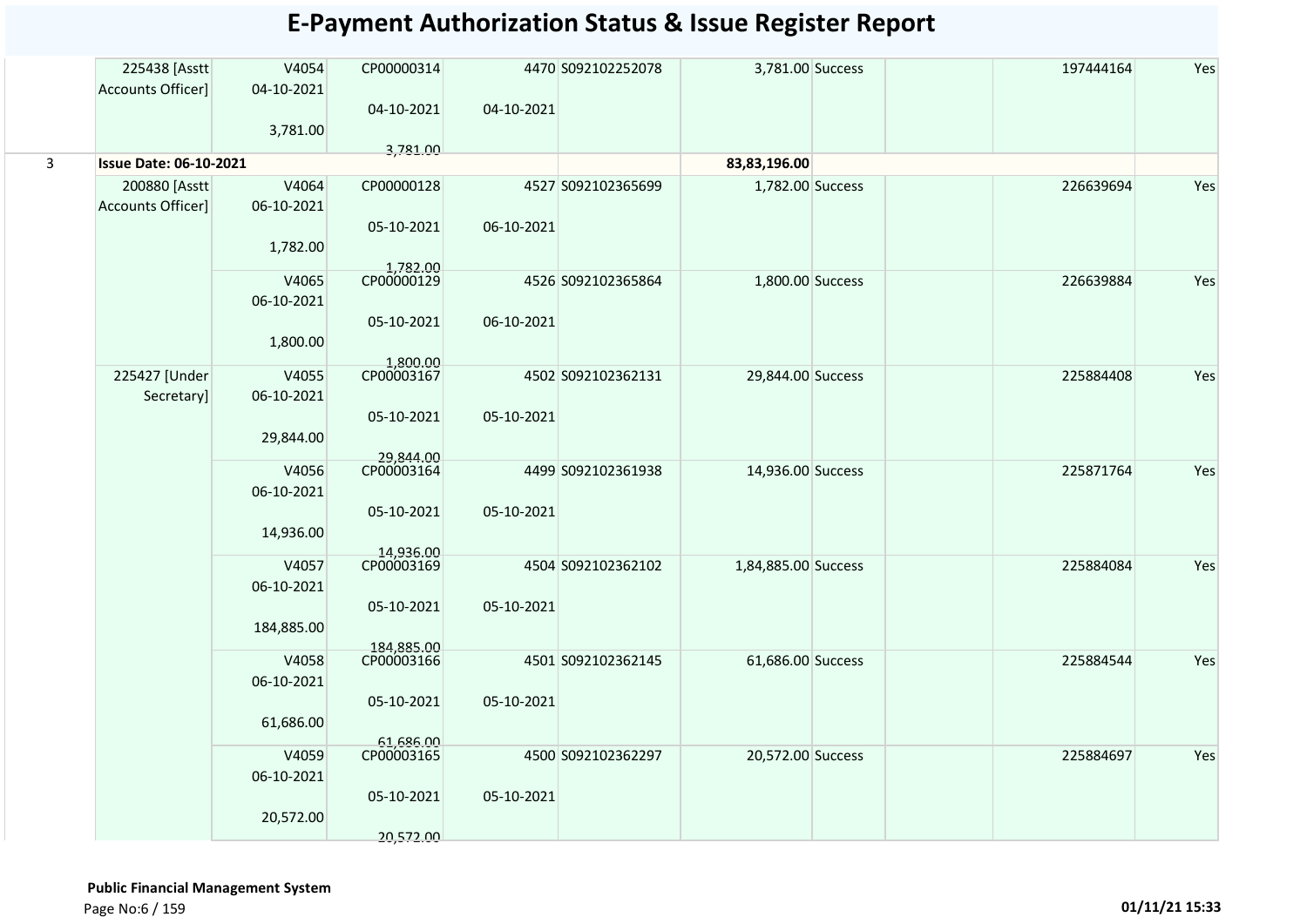| <b>E-Payment Authorization Status &amp; Issue Register Report</b> |  |  |  |  |
|-------------------------------------------------------------------|--|--|--|--|
|-------------------------------------------------------------------|--|--|--|--|

| V4060<br>06-10-2021 | CP00003168                 |            | 4503 S092102362116 | 10,611.00 Success    |  | 225884253 | Yes |
|---------------------|----------------------------|------------|--------------------|----------------------|--|-----------|-----|
|                     | 05-10-2021                 | 05-10-2021 |                    |                      |  |           |     |
| 10,611.00           |                            |            |                    |                      |  |           |     |
|                     |                            |            |                    |                      |  |           |     |
| V4061               | 10,611.00<br>CP00003170    |            | 4505 S092102362071 | 14,112.00 Success    |  | 225871928 | Yes |
| 06-10-2021          |                            |            |                    |                      |  |           |     |
|                     |                            |            |                    |                      |  |           |     |
|                     | 05-10-2021                 | 05-10-2021 |                    |                      |  |           |     |
| 14,112.00           |                            |            |                    |                      |  |           |     |
|                     | 14.400.00                  |            |                    |                      |  |           |     |
| V4062               | CP00003175                 |            | 4498 S092102363675 | 2,28,583.00 Success  |  | 225884876 | Yes |
| 06-10-2021          |                            |            |                    |                      |  |           |     |
|                     | 05-10-2021                 | 05-10-2021 |                    |                      |  |           |     |
| 228,583.00          |                            |            |                    |                      |  |           |     |
|                     | 228,583.00                 |            |                    |                      |  |           |     |
| V4063               | CP00003176                 |            | 4497 S092102363654 | 18,26,560.00 Success |  | 226174638 | Yes |
| 06-10-2021          |                            |            |                    |                      |  |           |     |
|                     | 05-10-2021                 | 05-10-2021 |                    |                      |  |           |     |
| 1,826,560.00        |                            |            |                    |                      |  |           |     |
|                     |                            |            |                    |                      |  |           |     |
| V4066               | 1,826,560.00<br>CP00003146 |            | 4493 S092102369387 | 3,500.00 Success     |  | 227068308 | Yes |
| 06-10-2021          |                            |            |                    |                      |  |           |     |
|                     |                            |            |                    |                      |  |           |     |
|                     | 01-10-2021                 | 05-10-2021 |                    |                      |  |           |     |
| 3,500.00            |                            |            |                    |                      |  |           |     |
|                     | 3,500.00                   |            |                    |                      |  |           |     |
| V4067               | CP00003145                 |            | 4492 S092102369414 | 3,786.00 Success     |  | 227068481 | Yes |
| 06-10-2021          |                            |            |                    |                      |  |           |     |
|                     | 01-10-2021                 | 05-10-2021 |                    |                      |  |           |     |
| 3,786.00            |                            |            |                    |                      |  |           |     |
|                     | 3.918.00                   |            |                    |                      |  |           |     |
|                     | V4068 CP00003124(511       |            | 4479 S092102369255 | 1,964.00 Success     |  | 227078671 | Yes |
| 06-10-2021          | 687795208207-              |            |                    |                      |  |           |     |
|                     | 1B1)                       | 05-10-2021 |                    |                      |  |           |     |
| 1,964.00            |                            |            |                    |                      |  |           |     |
|                     | 01-10-2021                 |            |                    |                      |  |           |     |
|                     |                            |            |                    |                      |  |           |     |
|                     |                            |            |                    |                      |  |           |     |
|                     | 2,000.00                   |            |                    |                      |  |           |     |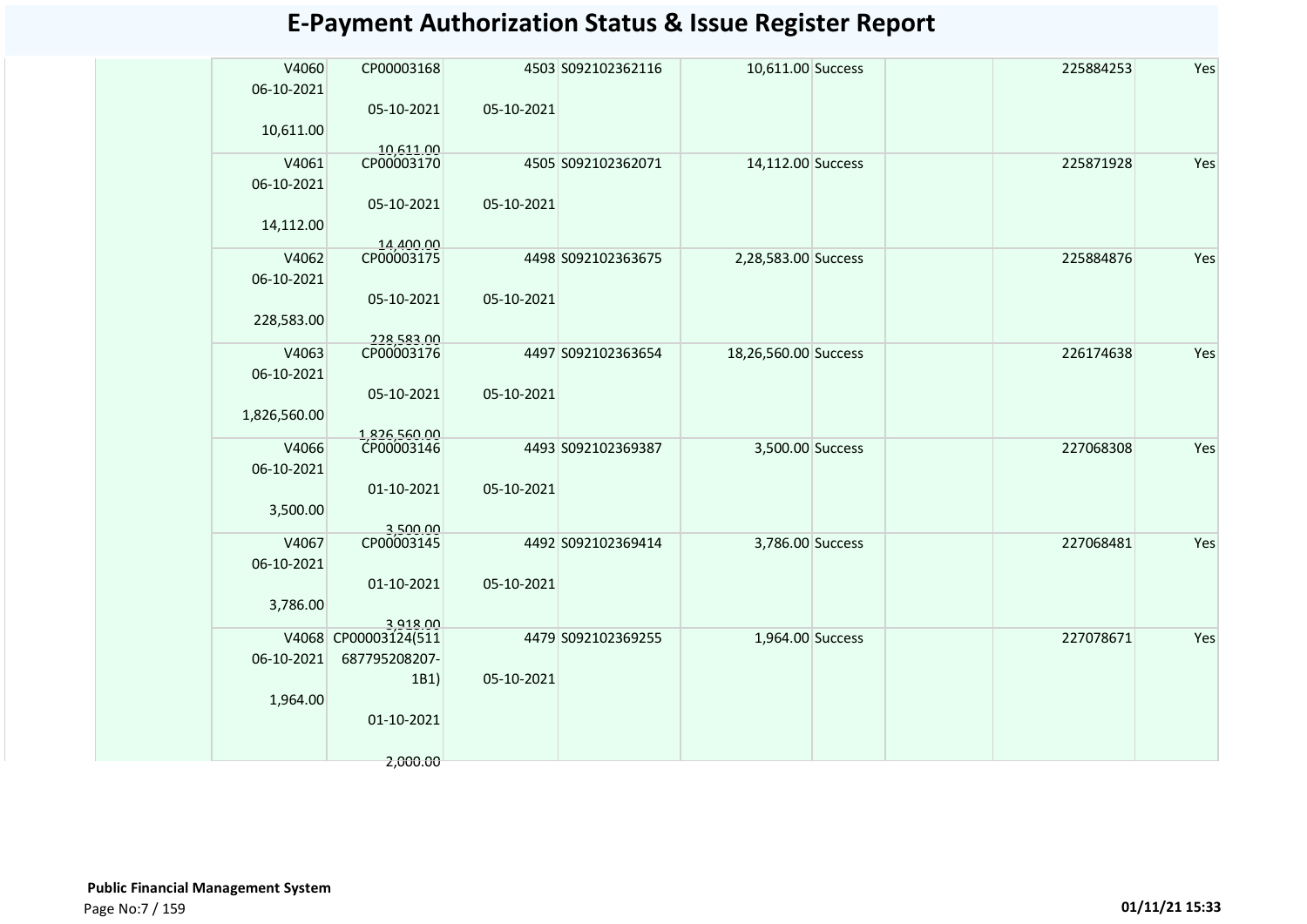| 1,475.00                | V4069 CP00003133(511<br>06-10-2021 687753446087-<br>1B1)<br>01-10-2021             | 05-10-2021 | 4480 S092102369288  | 1,475.00 Success  |                | 227064338 | Yes |
|-------------------------|------------------------------------------------------------------------------------|------------|---------------------|-------------------|----------------|-----------|-----|
| 539.00                  | V4070 CP00003134(511<br>06-10-2021 687700741925-<br>1B1<br>01-10-2021              | 05-10-2021 | 4481 S092102369313  |                   | 539.00 Success | 227064662 | Yes |
| 06-10-2021<br>3,775.00  | V4071 CP00003135(511<br>687796142943-<br>1B1)<br>01-10-2021                        | 05-10-2021 | 4482 \$092102369198 | 3,775.00 Success  |                | 227060839 | Yes |
| 06-10-2021<br>24,455.00 | V4072 CP00003136(511<br>687704153424-<br>1B1)<br>01-10-2021                        | 05-10-2021 | 4483 S092102369285  | 24,455.00 Success |                | 227064176 | Yes |
| 06-10-2021<br>393.00    | V4073 CP00003137(511<br>687791550010-<br>1B1)<br>01-10-2021                        | 05-10-2021 | 4484 S092102369319  |                   | 393.00 Success | 227064829 | Yes |
| 2,949.00                | V4074 CP00003138(511<br>06-10-2021 687707479664-<br>1B1)<br>01-10-2021<br>3,000.00 | 05-10-2021 | 4485 S092102369195  | 2,949.00 Success  |                | 227060658 | Yes |

 **Public Financial Management System**  Page No:8 / 159 **01/11/21 15:33**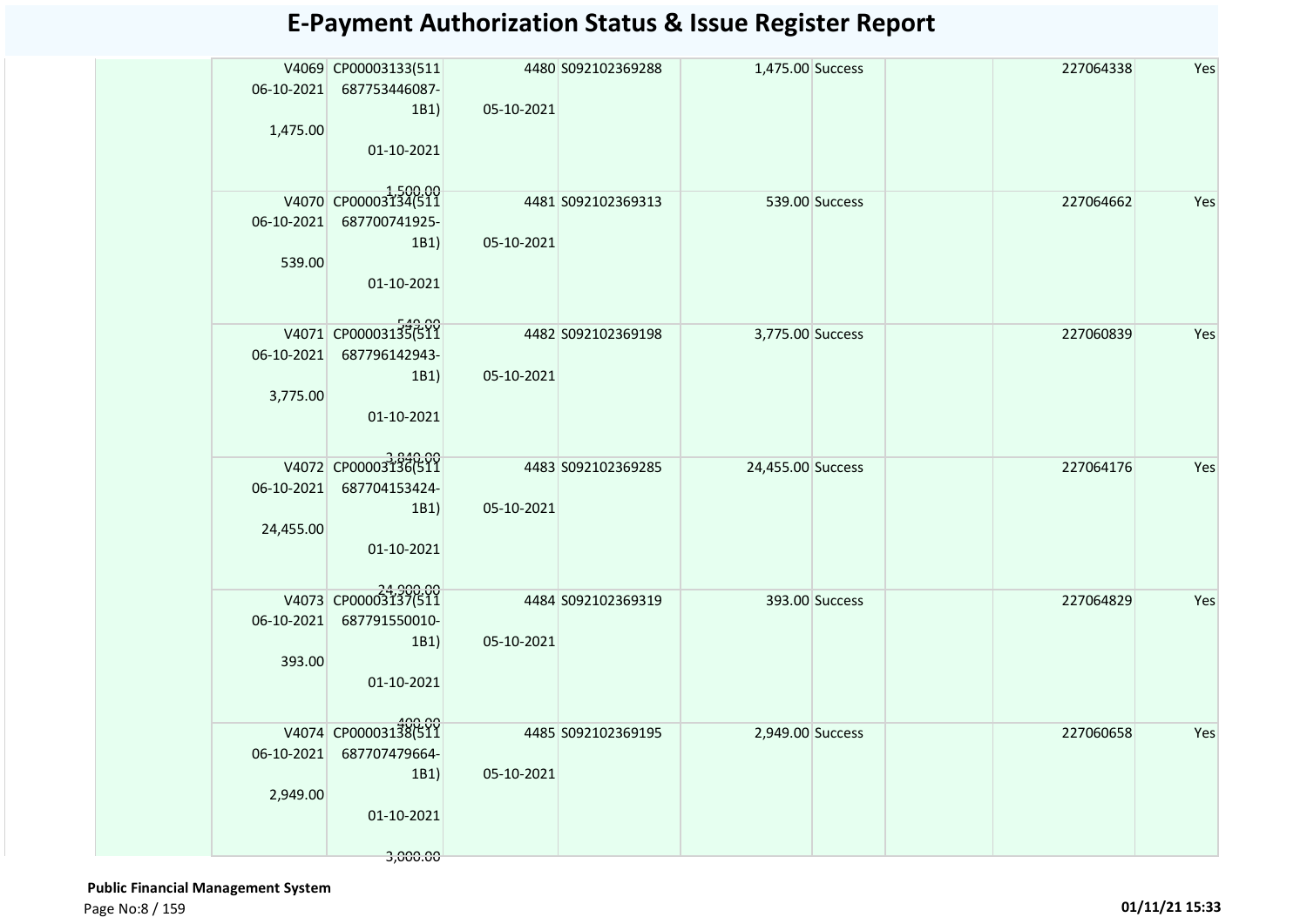| 2,458.00   | V4075 CP00003139(511<br>06-10-2021 687719223859-<br>1B1)<br>01-10-2021 | 05-10-2021 | 4486 S092102369225 | 2,458.00 Success  |                | 227078499 | Yes |
|------------|------------------------------------------------------------------------|------------|--------------------|-------------------|----------------|-----------|-----|
|            | V4076 CP00003140(511                                                   |            | 4487 S092102369310 | 3,437.00 Success  |                | 227064508 | Yes |
| 06-10-2021 | 687703078593-                                                          |            |                    |                   |                |           |     |
|            | 1B1)                                                                   | 05-10-2021 |                    |                   |                |           |     |
| 3,437.00   | 01-10-2021                                                             |            |                    |                   |                |           |     |
|            | V4077 CP00003141(511                                                   |            | 4488 S092102369205 | 7,857.00 Success  |                | 227078342 | Yes |
| 06-10-2021 | 687746622549-                                                          |            |                    |                   |                |           |     |
|            | 1B1)                                                                   | 05-10-2021 |                    |                   |                |           |     |
| 7,857.00   |                                                                        |            |                    |                   |                |           |     |
|            | 01-10-2021                                                             |            |                    |                   |                |           |     |
|            | V4078 CP00003142(511                                                   |            | 4489 S092102369341 |                   | 884.00 Success | 227064993 | Yes |
| 06-10-2021 | 687726807480-                                                          |            |                    |                   |                |           |     |
|            | 1B1)                                                                   | 05-10-2021 |                    |                   |                |           |     |
| 884.00     | 01-10-2021                                                             |            |                    |                   |                |           |     |
|            |                                                                        |            |                    |                   |                |           |     |
|            | V4079 CP00003143(511                                                   |            | 4490 5092102369344 |                   | 97.00 Success  | 227068151 | Yes |
| 06-10-2021 | 687759811784-                                                          |            |                    |                   |                |           |     |
|            | 1B1)                                                                   | 05-10-2021 |                    |                   |                |           |     |
| 97.00      | 01-10-2021                                                             |            |                    |                   |                |           |     |
|            |                                                                        |            |                    |                   |                |           |     |
|            | 99.00<br>V4080 CP00003144(511                                          |            | 4491 S092102369249 | 10,804.00 Success |                | 227064005 | Yes |
| 06-10-2021 | 687753206630-                                                          |            |                    |                   |                |           |     |
| 10,804.00  | 1B1)                                                                   | 05-10-2021 |                    |                   |                |           |     |
|            | 01-10-2021                                                             |            |                    |                   |                |           |     |
|            |                                                                        |            |                    |                   |                |           |     |
|            | 11,000.00                                                              |            |                    |                   |                |           |     |

 **Public Financial Management System**  Page No:9 / 159 **01/11/21 15:33**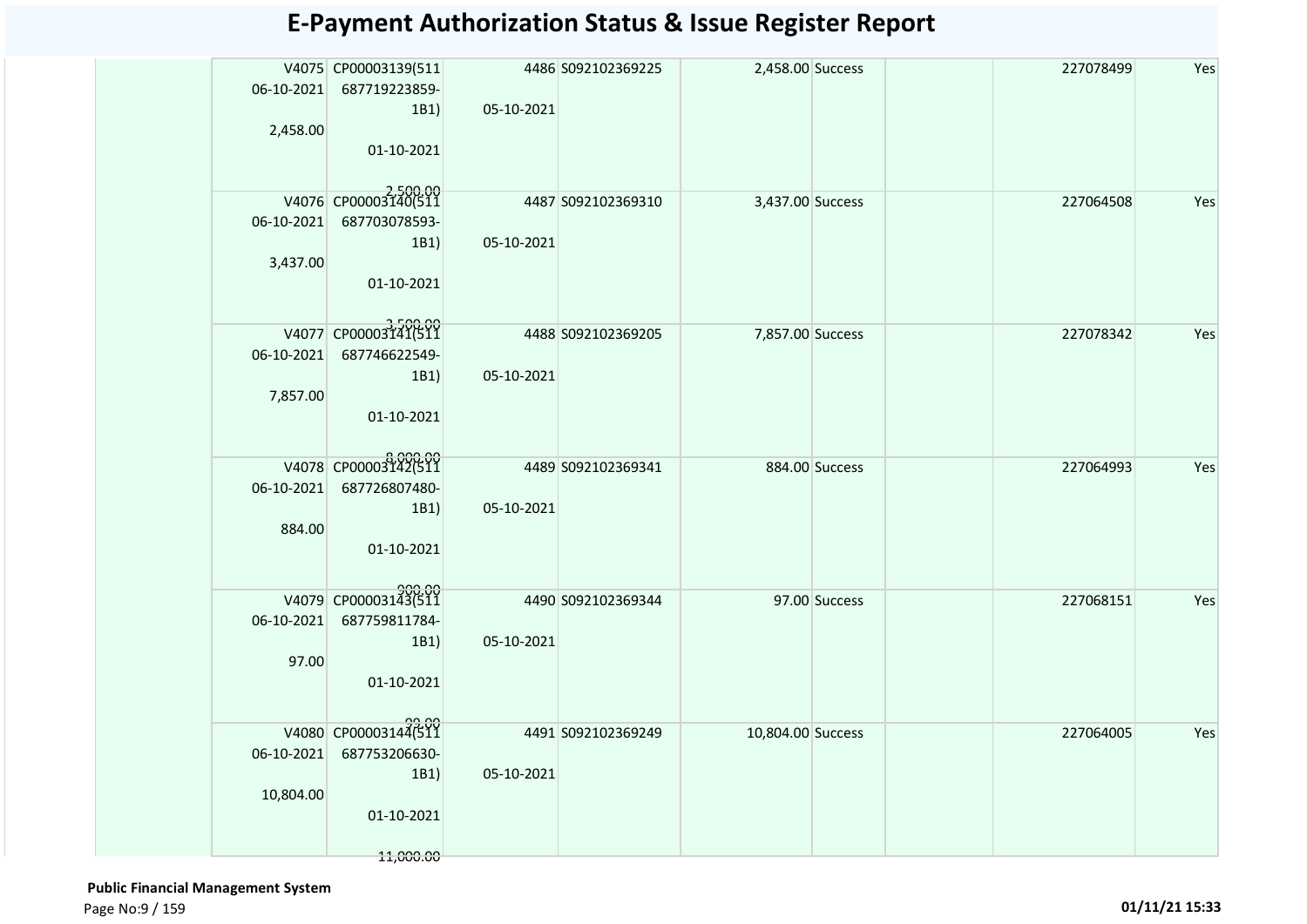| V4081<br>06-10-2021<br>29,770.00 | CP00003150<br>04-10-2021              | 05-10-2021 | 4478 S092102369366       | 29,770.00 Success |                | 227078814 | Yes |
|----------------------------------|---------------------------------------|------------|--------------------------|-------------------|----------------|-----------|-----|
| V4082<br>06-10-2021              | 29,770.00<br>CP00003148<br>04-10-2021 | 05-10-2021 | 4495 S092102402309       | 81,887.00 Success |                | 229394947 | Yes |
| 81,887.00                        |                                       |            |                          |                   |                |           |     |
| V4083<br>06-10-2021              | 83,558.00<br>CP00003152               |            | 4472 S092102402370       | 54,000.00 Success |                | 229396322 | Yes |
|                                  | 04-10-2021                            |            | 05-10-2021 5092102402371 | 54,000.00 Success |                | 229396342 | Yes |
| 648,000.00                       | 720,000.00                            |            | S092102402372            | 54,000.00 Success |                | 229396359 | Yes |
|                                  |                                       |            | S092102402373            | 54,000.00 Success |                | 229396376 | Yes |
|                                  |                                       |            | S092102402374            | 54,000.00 Success |                | 229396396 | Yes |
|                                  |                                       |            | S092102402375            | 54,000.00 Success |                | 229396414 | Yes |
|                                  |                                       |            | S092102402376            | 54,000.00 Success |                | 229396456 | Yes |
|                                  |                                       |            | S092102402377            | 54,000.00 Success |                | 229396474 | Yes |
|                                  |                                       |            | S092102402378            | 54,000.00 Success |                | 229396496 | Yes |
|                                  |                                       |            | S092102402379            | 54,000.00 Success |                | 229396512 | Yes |
|                                  |                                       |            | S092102402380            | 54,000.00 Success |                | 229396551 | Yes |
|                                  |                                       |            | S092102402381            | 54,000.00 Success |                | 229396569 | Yes |
| V4084<br>06-10-2021              | CP00003147                            |            | 4494 S092102402222       |                   | 943.00 Success | 229394455 | Yes |
| 9,599.00                         | 04-10-2021                            |            | 05-10-2021 5092102402223 | 2,831.00 Success  |                | 229394481 | Yes |
|                                  | 9,599.00                              |            | S092102402224            | 2,358.00 Success  |                | 229394497 | Yes |
|                                  |                                       |            | S092102402225            | 2,642.00 Success  |                | 229394521 | Yes |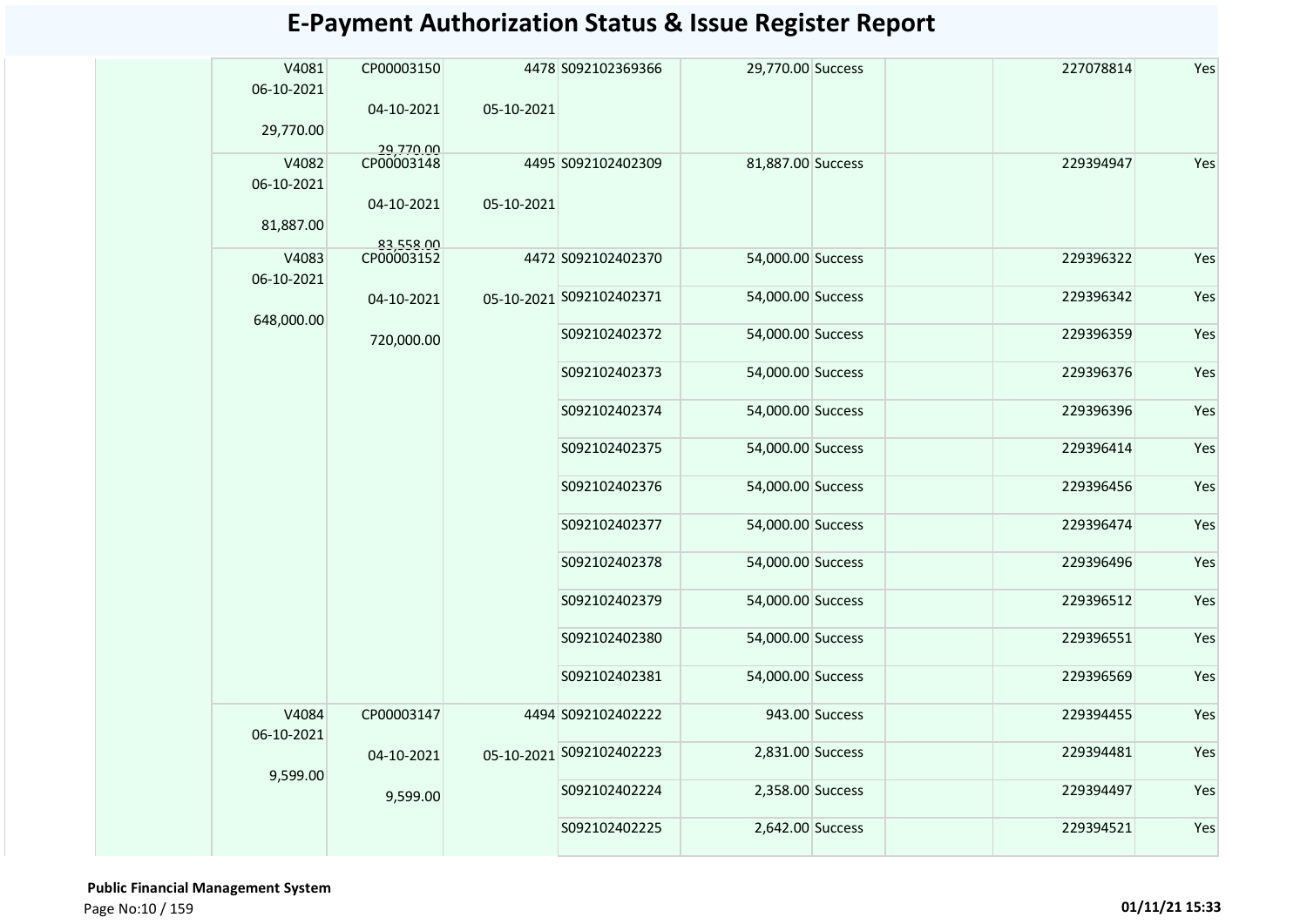| S092102402226<br>825.00 Success<br>229394541<br>V4085<br>CP00003153<br>4473 S092102402497<br>27,000.00 Success<br>229398557<br>06-10-2021<br>34,965.00 Success<br>229398577<br>05-10-2021 S092102402498<br>04-10-2021<br>634,873.00<br>1,53,643.00 Success<br>229398598<br>S092102402499<br>705,414.00<br>S092102402500<br>39,600.00 Success<br>229398623<br>43,965.00 Success<br>S092102402501<br>229398645<br>S092102402502<br>54,000.00 Success<br>229398667<br>54,000.00 Success<br>S092102402503<br>229398712<br>S092102402504<br>44,550.00 Success<br>229398734<br>S092102402505<br>54,000.00 Success<br>229398759<br>S092102402506<br>21,150.00 Success<br>229398782<br>S092102402507<br>54,000.00 Success<br>229398805<br>S092102402508<br>54,000.00 Success<br>229398833<br>V4086<br>CP00003151<br>4471 S092102402422<br>45,000.00 Success<br>229396904<br>06-10-2021<br>05-10-2021 S092102402423<br>31,500.00 Success<br>229396962<br>04-10-2021<br>616,725.00<br>S092102402424<br>54,000.00 Success<br>229396984<br>685,250.00<br>S092102402425<br>59,400.00 Success<br>229398005<br>S092102402426<br>44,550.00 Success<br>229398023<br>59,400.00 Success<br>229398045<br>S092102402427<br>S092102402428<br>54,000.00 Success<br>229398063<br>S092102402429<br>59,400.00 Success<br>229398102 |  |  |  |  |     |     |     |     |  |     |  |  |  |  |  |  |  |  |  |  |  |  |  |     |  |  |  |
|----------------------------------------------------------------------------------------------------------------------------------------------------------------------------------------------------------------------------------------------------------------------------------------------------------------------------------------------------------------------------------------------------------------------------------------------------------------------------------------------------------------------------------------------------------------------------------------------------------------------------------------------------------------------------------------------------------------------------------------------------------------------------------------------------------------------------------------------------------------------------------------------------------------------------------------------------------------------------------------------------------------------------------------------------------------------------------------------------------------------------------------------------------------------------------------------------------------------------------------------------------------------------------------------------------|--|--|--|--|-----|-----|-----|-----|--|-----|--|--|--|--|--|--|--|--|--|--|--|--|--|-----|--|--|--|
|                                                                                                                                                                                                                                                                                                                                                                                                                                                                                                                                                                                                                                                                                                                                                                                                                                                                                                                                                                                                                                                                                                                                                                                                                                                                                                          |  |  |  |  |     | Yes |     |     |  |     |  |  |  |  |  |  |  |  |  |  |  |  |  |     |  |  |  |
|                                                                                                                                                                                                                                                                                                                                                                                                                                                                                                                                                                                                                                                                                                                                                                                                                                                                                                                                                                                                                                                                                                                                                                                                                                                                                                          |  |  |  |  |     | Yes |     |     |  |     |  |  |  |  |  |  |  |  |  |  |  |  |  |     |  |  |  |
|                                                                                                                                                                                                                                                                                                                                                                                                                                                                                                                                                                                                                                                                                                                                                                                                                                                                                                                                                                                                                                                                                                                                                                                                                                                                                                          |  |  |  |  |     | Yes |     |     |  |     |  |  |  |  |  |  |  |  |  |  |  |  |  |     |  |  |  |
|                                                                                                                                                                                                                                                                                                                                                                                                                                                                                                                                                                                                                                                                                                                                                                                                                                                                                                                                                                                                                                                                                                                                                                                                                                                                                                          |  |  |  |  |     | Yes |     |     |  |     |  |  |  |  |  |  |  |  |  |  |  |  |  |     |  |  |  |
|                                                                                                                                                                                                                                                                                                                                                                                                                                                                                                                                                                                                                                                                                                                                                                                                                                                                                                                                                                                                                                                                                                                                                                                                                                                                                                          |  |  |  |  |     | Yes |     |     |  |     |  |  |  |  |  |  |  |  |  |  |  |  |  |     |  |  |  |
|                                                                                                                                                                                                                                                                                                                                                                                                                                                                                                                                                                                                                                                                                                                                                                                                                                                                                                                                                                                                                                                                                                                                                                                                                                                                                                          |  |  |  |  |     |     |     |     |  | Yes |  |  |  |  |  |  |  |  |  |  |  |  |  |     |  |  |  |
|                                                                                                                                                                                                                                                                                                                                                                                                                                                                                                                                                                                                                                                                                                                                                                                                                                                                                                                                                                                                                                                                                                                                                                                                                                                                                                          |  |  |  |  |     |     |     |     |  | Yes |  |  |  |  |  |  |  |  |  |  |  |  |  |     |  |  |  |
|                                                                                                                                                                                                                                                                                                                                                                                                                                                                                                                                                                                                                                                                                                                                                                                                                                                                                                                                                                                                                                                                                                                                                                                                                                                                                                          |  |  |  |  |     | Yes |     |     |  |     |  |  |  |  |  |  |  |  |  |  |  |  |  |     |  |  |  |
|                                                                                                                                                                                                                                                                                                                                                                                                                                                                                                                                                                                                                                                                                                                                                                                                                                                                                                                                                                                                                                                                                                                                                                                                                                                                                                          |  |  |  |  |     | Yes |     |     |  |     |  |  |  |  |  |  |  |  |  |  |  |  |  |     |  |  |  |
|                                                                                                                                                                                                                                                                                                                                                                                                                                                                                                                                                                                                                                                                                                                                                                                                                                                                                                                                                                                                                                                                                                                                                                                                                                                                                                          |  |  |  |  |     | Yes |     |     |  |     |  |  |  |  |  |  |  |  |  |  |  |  |  |     |  |  |  |
|                                                                                                                                                                                                                                                                                                                                                                                                                                                                                                                                                                                                                                                                                                                                                                                                                                                                                                                                                                                                                                                                                                                                                                                                                                                                                                          |  |  |  |  |     | Yes |     |     |  |     |  |  |  |  |  |  |  |  |  |  |  |  |  |     |  |  |  |
|                                                                                                                                                                                                                                                                                                                                                                                                                                                                                                                                                                                                                                                                                                                                                                                                                                                                                                                                                                                                                                                                                                                                                                                                                                                                                                          |  |  |  |  |     | Yes |     |     |  |     |  |  |  |  |  |  |  |  |  |  |  |  |  |     |  |  |  |
|                                                                                                                                                                                                                                                                                                                                                                                                                                                                                                                                                                                                                                                                                                                                                                                                                                                                                                                                                                                                                                                                                                                                                                                                                                                                                                          |  |  |  |  |     | Yes |     |     |  |     |  |  |  |  |  |  |  |  |  |  |  |  |  |     |  |  |  |
|                                                                                                                                                                                                                                                                                                                                                                                                                                                                                                                                                                                                                                                                                                                                                                                                                                                                                                                                                                                                                                                                                                                                                                                                                                                                                                          |  |  |  |  |     | Yes |     |     |  |     |  |  |  |  |  |  |  |  |  |  |  |  |  |     |  |  |  |
|                                                                                                                                                                                                                                                                                                                                                                                                                                                                                                                                                                                                                                                                                                                                                                                                                                                                                                                                                                                                                                                                                                                                                                                                                                                                                                          |  |  |  |  |     | Yes |     |     |  |     |  |  |  |  |  |  |  |  |  |  |  |  |  |     |  |  |  |
|                                                                                                                                                                                                                                                                                                                                                                                                                                                                                                                                                                                                                                                                                                                                                                                                                                                                                                                                                                                                                                                                                                                                                                                                                                                                                                          |  |  |  |  |     | Yes |     |     |  |     |  |  |  |  |  |  |  |  |  |  |  |  |  |     |  |  |  |
|                                                                                                                                                                                                                                                                                                                                                                                                                                                                                                                                                                                                                                                                                                                                                                                                                                                                                                                                                                                                                                                                                                                                                                                                                                                                                                          |  |  |  |  |     |     |     |     |  |     |  |  |  |  |  |  |  |  |  |  |  |  |  | Yes |  |  |  |
|                                                                                                                                                                                                                                                                                                                                                                                                                                                                                                                                                                                                                                                                                                                                                                                                                                                                                                                                                                                                                                                                                                                                                                                                                                                                                                          |  |  |  |  |     |     |     | Yes |  |     |  |  |  |  |  |  |  |  |  |  |  |  |  |     |  |  |  |
|                                                                                                                                                                                                                                                                                                                                                                                                                                                                                                                                                                                                                                                                                                                                                                                                                                                                                                                                                                                                                                                                                                                                                                                                                                                                                                          |  |  |  |  |     |     |     |     |  |     |  |  |  |  |  |  |  |  |  |  |  |  |  |     |  |  |  |
|                                                                                                                                                                                                                                                                                                                                                                                                                                                                                                                                                                                                                                                                                                                                                                                                                                                                                                                                                                                                                                                                                                                                                                                                                                                                                                          |  |  |  |  | Yes |     |     |     |  |     |  |  |  |  |  |  |  |  |  |  |  |  |  |     |  |  |  |
|                                                                                                                                                                                                                                                                                                                                                                                                                                                                                                                                                                                                                                                                                                                                                                                                                                                                                                                                                                                                                                                                                                                                                                                                                                                                                                          |  |  |  |  |     |     | Yes |     |  |     |  |  |  |  |  |  |  |  |  |  |  |  |  |     |  |  |  |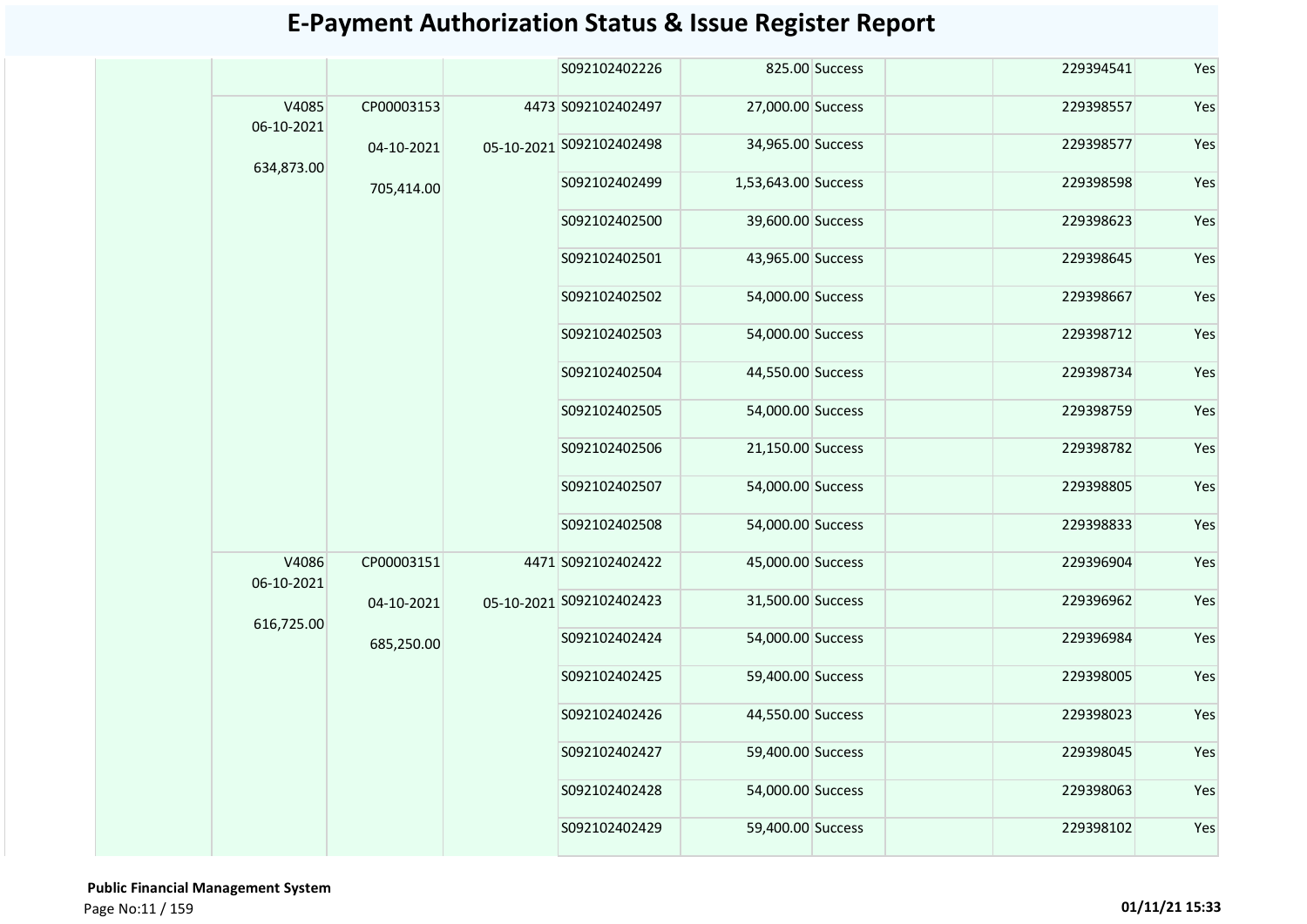|                     |                          |            | S092102402430            | 54,000.00 Success |                | 229398124 | Yes |
|---------------------|--------------------------|------------|--------------------------|-------------------|----------------|-----------|-----|
|                     |                          |            | S092102402431            | 54,000.00 Success |                | 229398156 | Yes |
|                     |                          |            | S092102402432            | 42,075.00 Success |                | 229398177 | Yes |
|                     |                          |            | S092102402433            | 59,400.00 Success |                | 229398200 | Yes |
| V4087<br>06-10-2021 | CP00002488<br>07-09-2021 | 06-10-2021 | 4524 S092102418058       |                   | 323.00 Success | 231268180 | Yes |
| 323.00              |                          |            |                          |                   |                |           |     |
| V4088<br>06-10-2021 | 323.00<br>CP00003101     |            | 4516 S092102417301       | 2,903.00 Success  |                | 231264894 | Yes |
| 2,903.00            | 01-10-2021               | 06-10-2021 |                          |                   |                |           |     |
| V4089<br>06-10-2021 | 2.903.00<br>CP00003125   |            | 4522 S092102417162       | 19,016.00 Success |                | 231264152 | Yes |
| 19,016.00           | 01-10-2021               | 06-10-2021 |                          |                   |                |           |     |
| V4090<br>06-10-2021 | 19,016.00<br>CP00003127  |            | 4517 S092102417284       | 54,000.00 Success |                | 231264796 | Yes |
| 54,000.00           | 01-10-2021<br>54,000.00  | 06-10-2021 |                          |                   |                |           |     |
| V4091<br>06-10-2021 | CP00003158               |            | 4477 S092102404281       | 45,000.00 Success |                | 231248646 | Yes |
| 563,374.00          | 04-10-2021               |            | 05-10-2021 5092102404282 | 57,484.00 Success |                | 231248653 | Yes |
|                     | 625,971.00               |            | S092102404283            | 59,400.00 Success |                | 231248667 | Yes |
|                     |                          |            | S092102404284            | 59,400.00 Success |                | 231248685 | Yes |
|                     |                          |            | S092102404285            | 54,000.00 Success |                | 231248686 | Yes |
|                     |                          |            | S092102404286            | 44,550.00 Success |                | 231248690 | Yes |
|                     |                          |            | S092102404287            | 52,740.00 Success |                | 231248699 | Yes |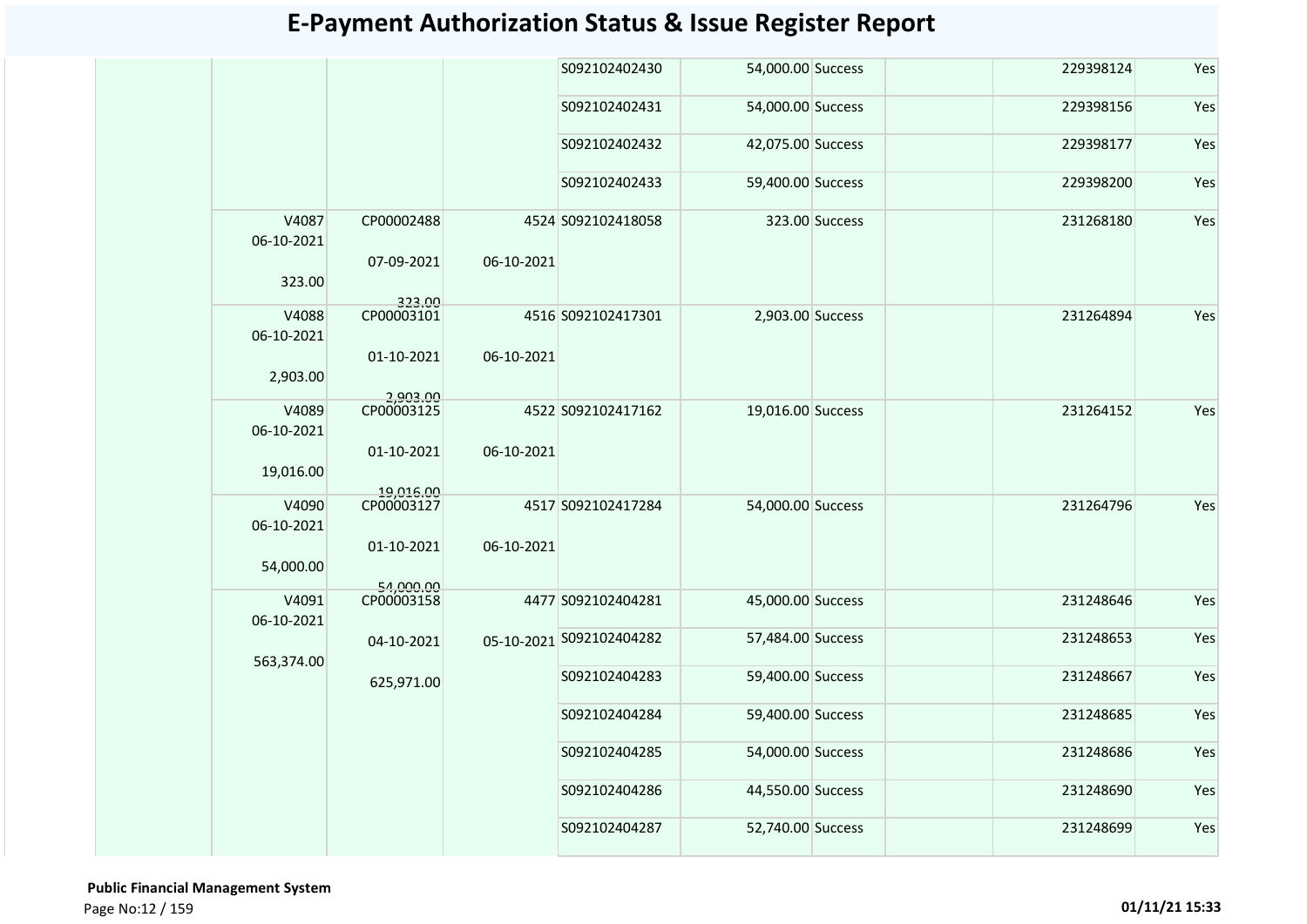|                     |            | S092102404288            | 18,000.00 Success |  | 231248712 | Yes |
|---------------------|------------|--------------------------|-------------------|--|-----------|-----|
|                     |            | S092102404289            | 54,000.00 Success |  | 231248723 | Yes |
|                     |            | S092102404290            | 59,400.00 Success |  | 231248739 | Yes |
|                     |            | S092102404291            | 59,400.00 Success |  | 231248744 | Yes |
| V4092<br>06-10-2021 | CP00003157 | 4476 S092102417216       | 59,400.00 Success |  | 231264462 | Yes |
| 712,800.00          | 04-10-2021 | 05-10-2021 S092102417217 | 59,400.00 Success |  | 231264473 | Yes |
|                     | 792,000.00 | S092102417218            | 59,400.00 Success |  | 231264476 | Yes |
|                     |            | S092102417219            | 59,400.00 Success |  | 231264480 | Yes |
|                     |            | S092102417220            | 59,400.00 Success |  | 231264487 | Yes |
|                     |            | S092102417221            | 59,400.00 Success |  | 231264498 | Yes |
|                     |            | S092102417222            | 59,400.00 Success |  | 231264505 | Yes |
|                     |            | S092102417223            | 59,400.00 Success |  | 231264514 | Yes |
|                     |            | S092102417224            | 59,400.00 Success |  | 231264521 | Yes |
|                     |            | S092102417225            | 59,400.00 Success |  | 231264528 | Yes |
|                     |            | S092102417226            | 59,400.00 Success |  | 231264532 | Yes |
|                     |            | S092102417227            | 59,400.00 Success |  | 231264541 | Yes |
| V4093<br>06-10-2021 | CP00003155 | 4475 S092102417248       | 59,400.00 Success |  | 231264640 | Yes |
| 490,275.00          | 04-10-2021 | 05-10-2021 S092102417249 | 59,400.00 Success |  | 231264645 | Yes |
|                     | 544,750.00 | S092102417250            | 21,150.00 Success |  | 231264652 | Yes |
|                     |            | S092102417251            | 25,965.00 Success |  | 231264654 | Yes |
|                     |            | S092102417252            | 43,560.00 Success |  | 231264660 | Yes |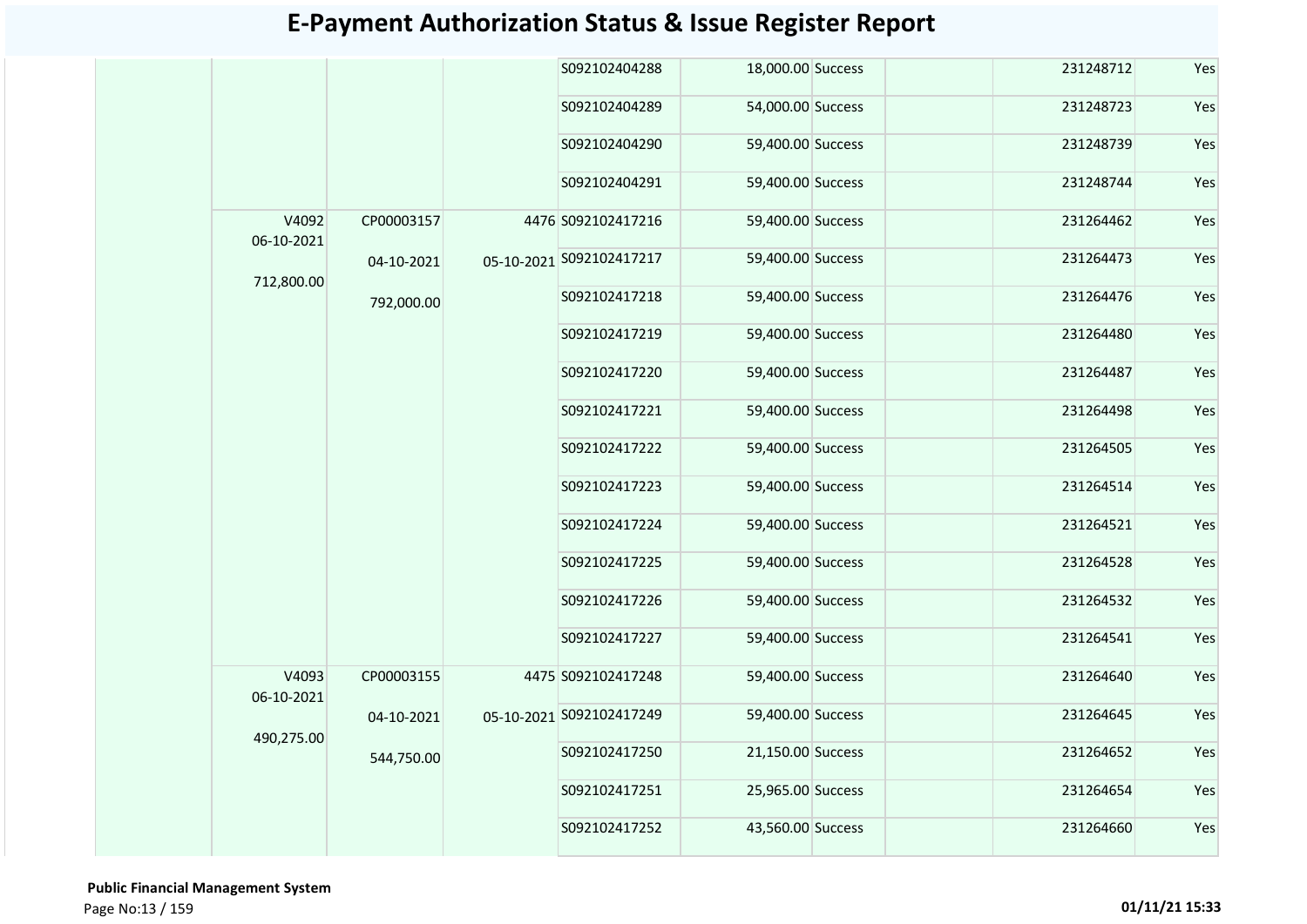|                     |                          |            | S092102417253            | 54,000.00 Success   | 231264666 | Yes |
|---------------------|--------------------------|------------|--------------------------|---------------------|-----------|-----|
|                     |                          |            | S092102417254            | 54,000.00 Success   | 231264667 | Yes |
|                     |                          |            | S092102417255            | 59,400.00 Success   | 231264672 | Yes |
|                     |                          |            | S092102417256            | 54,000.00 Success   | 231264680 | Yes |
|                     |                          |            | S092102417257            | 59,400.00 Success   | 231264689 | Yes |
| V4094<br>06-10-2021 | CP00003154               |            | 4474 S092102417195       | 7,200.00 Success    | 231264252 | Yes |
| 418,210.00          | 04-10-2021               |            | 05-10-2021 5092102417196 | 31,500.00 Success   | 231264261 | Yes |
|                     | 464,677.00               |            | S092102417197            | 59,400.00 Success   | 231264269 | Yes |
|                     |                          |            | S092102417198            | 54,000.00 Success   | 231264276 | Yes |
|                     |                          |            | S092102417199            | 28,800.00 Success   | 231264286 | Yes |
|                     |                          |            | S092102417200            | 62,710.00 Success   | 231264295 | Yes |
|                     |                          |            | S092102417201            | 28,800.00 Success   | 231264310 | Yes |
|                     |                          |            | S092102417202            | 7,200.00 Success    | 231264315 | Yes |
|                     |                          |            | S092102417203            | 30,600.00 Success   | 231264324 | Yes |
|                     |                          |            | S092102417204            | 54,000.00 Success   | 231264332 | Yes |
|                     |                          |            | S092102417205            | 54,000.00 Success   | 231264337 | Yes |
| V4095<br>06-10-2021 | CP00003162               |            | 4520 S092102432579       | 7,321.00 Success    | 231280669 | Yes |
|                     | 05-10-2021               | 06-10-2021 |                          |                     |           |     |
| 7,321.00            | 7.321.00                 |            |                          |                     |           |     |
|                     | V4096 CP00003160(GPF     |            | 4507 S092102430225       | 7,30,000.00 Success | 231268273 | Yes |
| 06-10-2021          | $\left[202110116\right)$ | 06-10-2021 |                          |                     |           |     |
| 730,000.00          | 04-10-2021               |            |                          |                     |           |     |
|                     | 730,000.00               |            |                          |                     |           |     |

 **Public Financial Management System** 

Page No:14 / 159 **01/11/21 15:33**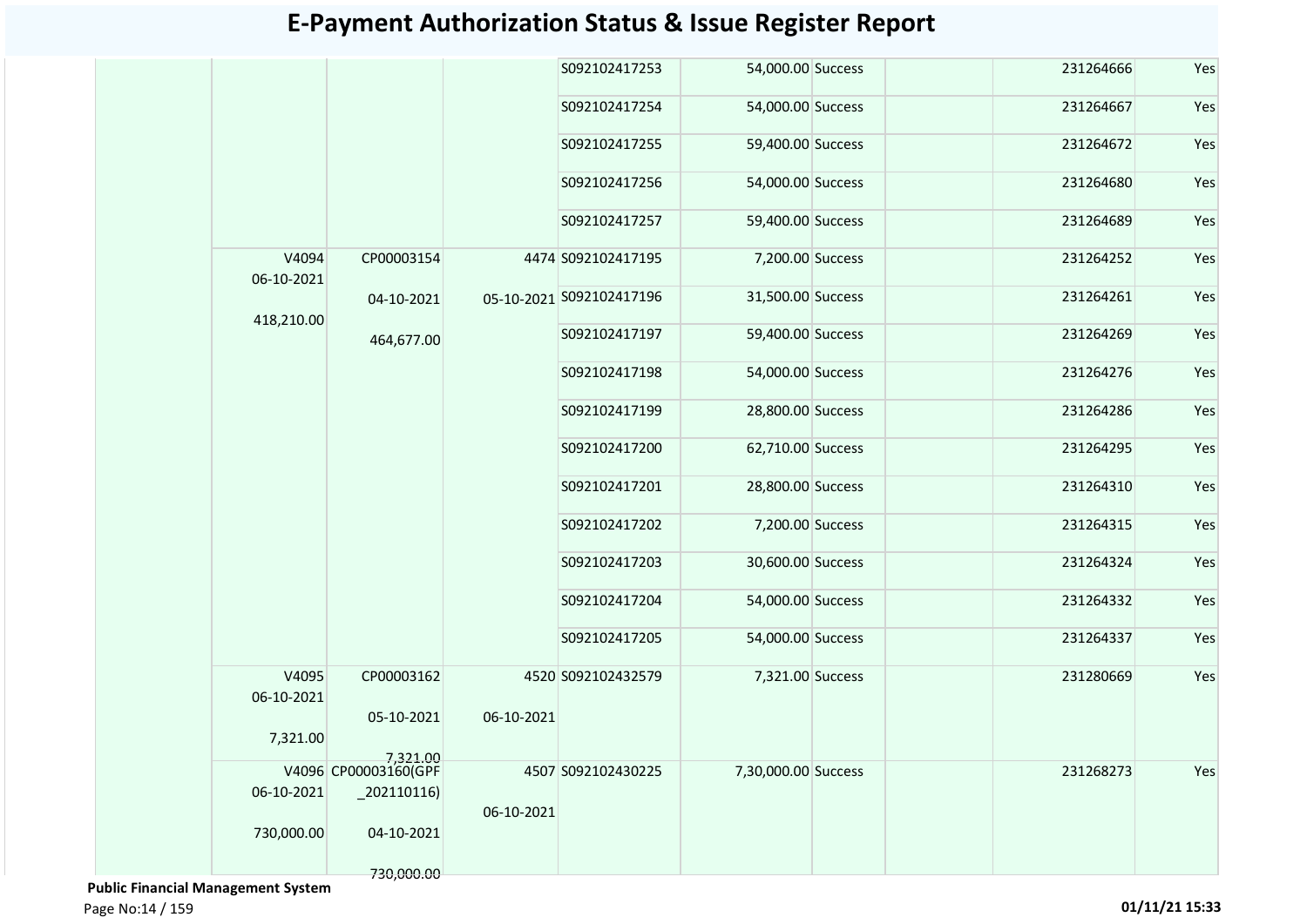| V4097<br>06-10-2021<br>5,120.00 | CP00003161<br>05-10-2021                                                  | 06-10-2021 | 4518 S092102432560 | 5,120.00 Success    |  | 231252503 | Yes |
|---------------------------------|---------------------------------------------------------------------------|------------|--------------------|---------------------|--|-----------|-----|
| V4098<br>06-10-2021<br>1,561.00 | 5,120.00<br>CP00003171<br>05-10-2021                                      | 06-10-2021 | 4519 S092102418049 | 1,561.00 Success    |  | 231268089 | Yes |
| V4099<br>06-10-2021<br>9,181.00 | 1,561.00<br>CP00003173<br>05-10-2021                                      | 06-10-2021 | 4521 S092102418012 | 9,181.00 Success    |  | 231264991 | Yes |
| 06-10-2021<br>150,000.00        | 9,181.00<br>V4101 CP00003178(GPF<br>$_2$ 02110117)<br>05-10-2021          | 06-10-2021 | 4508 S092102430213 | 1,50,000.00 Success |  | 231272584 | Yes |
| 06-10-2021<br>1,475.00          | 150,000.00<br>V4102 CP00003179(511<br>687706581332-<br>1B1)<br>05-10-2021 | 06-10-2021 | 4528 S092102430267 | 1,475.00 Success    |  | 231280576 | Yes |
| 06-10-2021<br>4,689.00          | V4103 CP00003180(511<br>687711711938-<br>1B1)<br>05-10-2021               | 06-10-2021 | 4529 S092102430250 | 4,689.00 Success    |  | 231252147 | Yes |
| 06-10-2021<br>4,424.00          | V4104 CP00003181(511<br>687784710976-<br>1B1)<br>05-10-2021<br>4,500.00   | 06-10-2021 | 4530 S092102430253 | 4,424.00 Success    |  | 231272677 | Yes |

 **Public Financial Management System**  Page No:15 / 159 **01/11/21 15:33**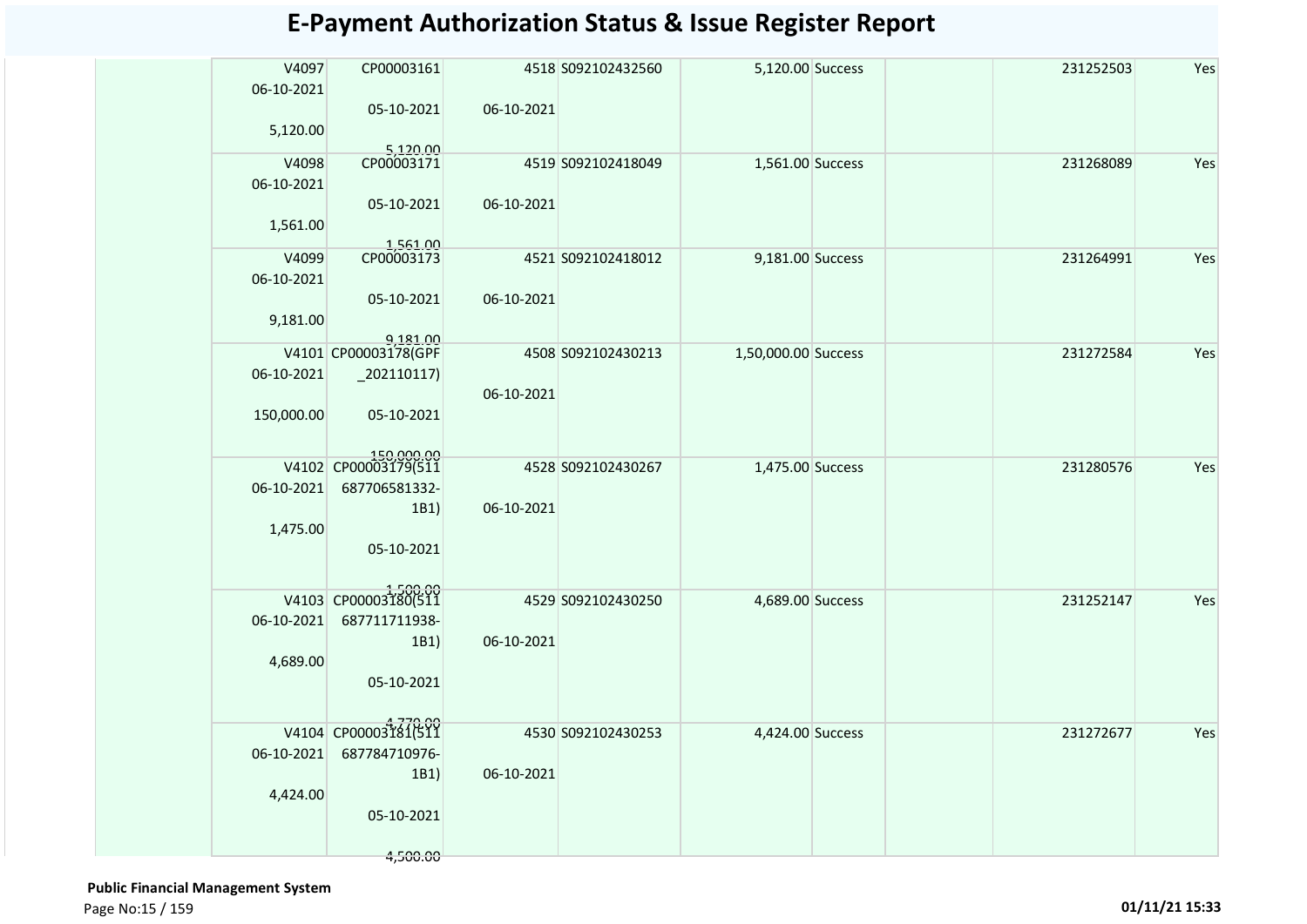|   |                               |            | V4105 CP00003185(GPF                       |            | 4531 S092102430189 | 50,000.00 Success   | 231252064 | Yes |
|---|-------------------------------|------------|--------------------------------------------|------------|--------------------|---------------------|-----------|-----|
|   |                               | 06-10-2021 | $\left  \right $ 202110118)                |            |                    |                     |           |     |
|   |                               |            |                                            | 06-10-2021 |                    |                     |           |     |
|   |                               | 50,000.00  | 06-10-2021                                 |            |                    |                     |           |     |
|   |                               |            |                                            |            |                    |                     |           |     |
|   |                               |            |                                            |            |                    |                     |           |     |
|   |                               | V4106      | 50,000.00<br>CP00003191                    |            | 4539 S092102432487 | 2,72,959.00 Success | 231373218 | Yes |
|   |                               | 06-10-2021 |                                            |            |                    |                     |           |     |
|   |                               |            | 06-10-2021                                 | 06-10-2021 |                    |                     |           |     |
|   |                               | 272,959.00 |                                            |            |                    |                     |           |     |
|   |                               |            | 272,959.00                                 |            |                    |                     |           |     |
|   |                               | V4107      | CP00003174                                 |            | 4525 S092102436453 | 16,772.00 Success   | 231532915 | Yes |
|   |                               | 06-10-2021 |                                            |            |                    |                     |           |     |
|   |                               |            | 05-10-2021                                 | 06-10-2021 |                    |                     |           |     |
|   |                               | 16,772.00  |                                            |            |                    |                     |           |     |
|   |                               |            | 16,772.00<br>CP00003172                    |            |                    |                     |           |     |
|   |                               | V4108      |                                            |            | 4523 S092102436537 | 20,860.00 Success   | 231532995 | Yes |
|   |                               | 06-10-2021 |                                            |            |                    |                     |           |     |
|   |                               |            | 05-10-2021                                 | 06-10-2021 |                    |                     |           |     |
|   |                               | 20,860.00  |                                            |            |                    |                     |           |     |
|   |                               |            | 20,860.00                                  |            |                    |                     |           |     |
|   |                               | V4109      | CP00003186                                 |            | 4536 S092102436417 | 3,58,653.00 Success | 231554592 | Yes |
|   |                               | 06-10-2021 |                                            |            |                    |                     |           |     |
|   |                               |            | 06-10-2021                                 | 06-10-2021 |                    |                     |           |     |
|   |                               | 358,653.00 |                                            |            |                    |                     |           |     |
|   | 225428 [Section               | V4100      | 358,653.00<br>CP00000193                   |            | 4506 S092102430288 | 4,682.00 Success    | 231252244 | Yes |
|   | Officer]                      | 06-10-2021 |                                            |            |                    |                     |           |     |
|   |                               |            | 05-10-2021                                 | 06-10-2021 |                    |                     |           |     |
|   |                               | 4,682.00   |                                            |            |                    |                     |           |     |
|   |                               |            | 4,682.00                                   |            |                    |                     |           |     |
| 4 | <b>Issue Date: 07-10-2021</b> |            |                                            |            |                    | 42,82,204.00        |           |     |
|   | 200880 [Asstt                 | V4120      | CP00000130                                 |            | 4565 S092102499720 | 2,753.00 Success    | 248155956 | Yes |
|   | Accounts Officer]             | 07-10-2021 |                                            |            |                    |                     |           |     |
|   |                               |            | 07-10-2021                                 | 07-10-2021 |                    |                     |           |     |
|   |                               | 2,753.00   |                                            |            |                    |                     |           |     |
|   |                               |            | 2,753.00                                   |            |                    |                     |           |     |
|   |                               |            | V4135 CP00000131(GPF                       |            | 4583 S092102544639 | 3,25,000.00 Success | 250351820 | Yes |
|   |                               | 07-10-2021 | $\left  \frac{202110001}{2000001} \right $ |            |                    |                     |           |     |
|   |                               |            |                                            | 07-10-2021 |                    |                     |           |     |
|   |                               | 325,000.00 | 07-10-2021                                 |            |                    |                     |           |     |
|   |                               |            |                                            |            |                    |                     |           |     |
|   |                               |            | 325,000.00                                 |            |                    |                     |           |     |

 **Public Financial Management System** 

Page No:16 / 159 **01/11/21 15:33**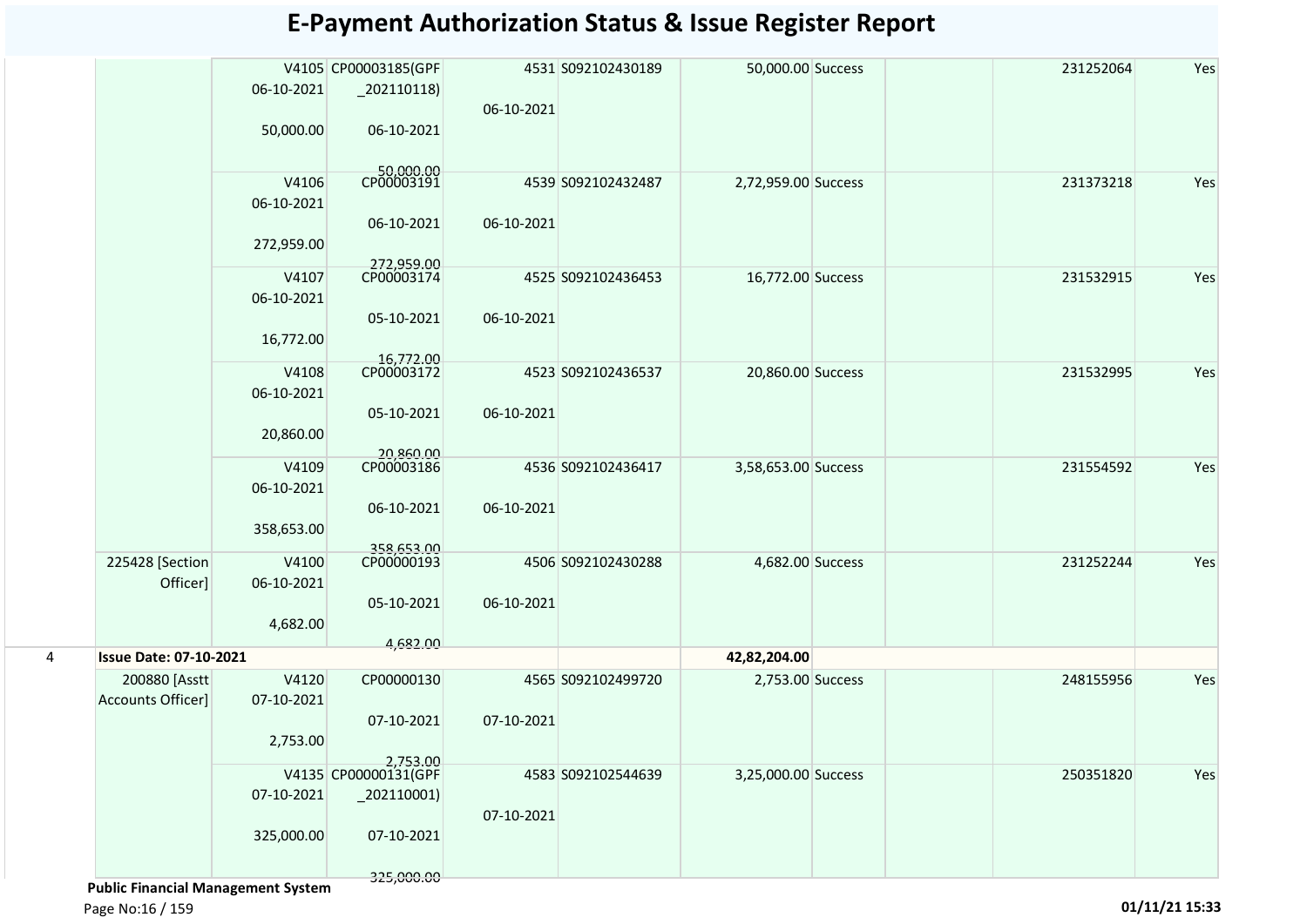| <b>E-Payment Authorization Status &amp; Issue Register Report</b> |  |
|-------------------------------------------------------------------|--|
|-------------------------------------------------------------------|--|

| 206942 [Under<br>Secretary                | V4143<br>07-10-2021 | CP00000017                 |            | 4584 S092102552317       | 62,370.00 Success    |     | 250351873 | Yes |
|-------------------------------------------|---------------------|----------------------------|------------|--------------------------|----------------------|-----|-----------|-----|
| Department of<br><b>Industrial Policy</b> | 321,501.00          | 05-10-2021                 |            | 07-10-2021 S092102552318 | 33,750.00 Failed     | R11 | 250351875 | Yes |
| and Promotion                             |                     | 357,223.00                 |            | S092102552319            | 1,57,500.00 Success  |     | 250351876 | Yes |
| Ministry of<br>Commerce and               |                     |                            |            | S092102552320            | 22,881.00 Success    |     | 250351877 | Yes |
| <b>Industry New</b><br>Delhi]             |                     |                            |            | S092102552321            | 45,000.00 Success    |     | 250351878 | Yes |
| 225427 [Under<br>Secretary]               | V4114<br>07-10-2021 | CP00003187                 |            | 4535 S092102440380       | 38,281.00 Success    |     | 247189720 | Yes |
|                                           | 152,506.00          | 06-10-2021                 |            | 06-10-2021 5092102440381 | 39,600.00 Success    |     | 247189743 | Yes |
|                                           |                     | 169,450.00                 |            | S092102440382            | 38,625.00 Success    |     | 247189763 | Yes |
|                                           |                     |                            |            | S092102440383            | 36,000.00 Success    |     | 247189789 | Yes |
|                                           | V4115<br>07-10-2021 | CP00002681                 |            | 4542 S092102507712       | 15,74,010.00 Success |     | 247793213 | Yes |
|                                           | 1,574,010.00        | 20-09-2021<br>1.583.010.00 | 07-10-2021 |                          |                      |     |           |     |
|                                           | V4116<br>07-10-2021 | CP00003156                 |            | 4547 S092102511948       | 55,550.00 Success    |     | 248079252 | Yes |
|                                           | 55,550.00           | 04-10-2021                 | 07-10-2021 |                          |                      |     |           |     |
|                                           | V4117<br>07-10-2021 | 55.550.00<br>CP00002993    |            | 4543 S092102514489       | 38,192.00 Success    |     | 248159364 | Yes |
|                                           | 69,649.00           | 29-09-2021                 |            | 07-10-2021 S092102514490 | 1,913.00 Success     |     | 248159374 | Yes |
|                                           |                     | 69,649.00                  |            | S092102514491            | 29,544.00 Success    |     | 248159379 | Yes |
|                                           | V4118<br>07-10-2021 | CP00003149                 |            | 4541 S092102507840       | 33,008.00 Success    |     | 248159242 | Yes |
|                                           | 33,008.00           | 04-10-2021                 | 07-10-2021 |                          |                      |     |           |     |
|                                           |                     | 33,008.00                  |            |                          |                      |     |           |     |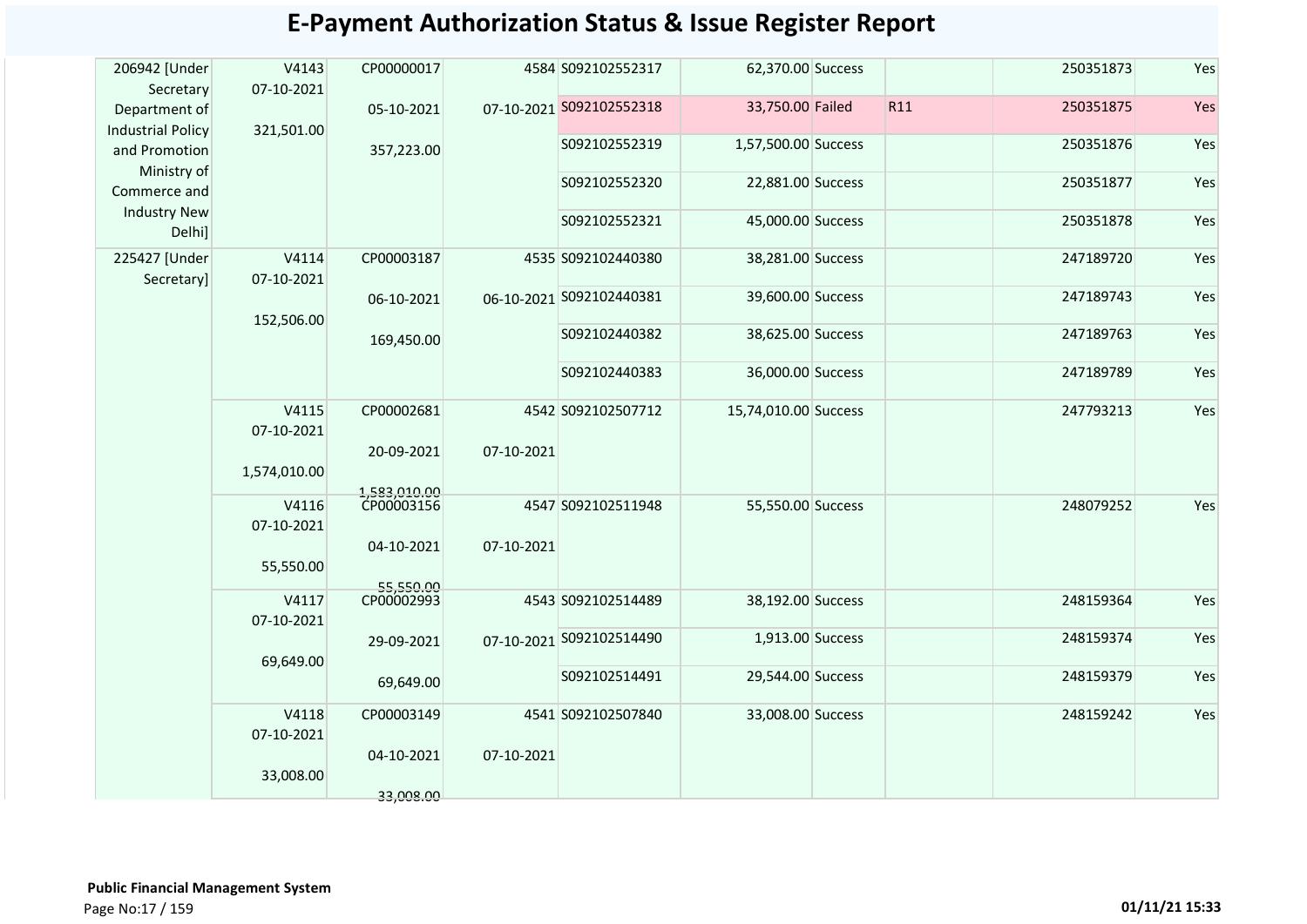|                 | V4119<br>07-10-2021 | CP00003177<br>05-10-2021 | 07-10-2021 | 4545 S092102507767       | 2,47,500.00 Success | 248159101 | Yes |
|-----------------|---------------------|--------------------------|------------|--------------------------|---------------------|-----------|-----|
|                 | 247,500.00          |                          |            |                          |                     |           |     |
|                 | V4136<br>07-10-2021 | 247,500.00<br>CP00003183 |            | 4538 S092102440478       | 30,600.00 Success   | 249169712 | Yes |
|                 | 426,555.00          | 06-10-2021               |            | 06-10-2021 5092102440479 | 18,900.00 Success   | 249169744 | Yes |
|                 |                     | 473,950.00               |            | S092102440480            | 18,900.00 Success   | 249169765 | Yes |
|                 |                     |                          |            | S092102440481            | 54,000.00 Success   | 249169780 | Yes |
|                 |                     |                          |            | S092102440482            | 51,480.00 Success   | 249169799 | Yes |
|                 |                     |                          |            | S092102440483            | 63,000.00 Success   | 249169810 | Yes |
|                 |                     |                          |            | S092102440484            | 42,075.00 Success   | 249169822 | Yes |
|                 |                     |                          |            | S092102440485            | 39,600.00 Success   | 249169838 | Yes |
|                 |                     |                          |            | S092102440486            | 54,000.00 Success   | 249169850 | Yes |
|                 |                     |                          |            | S092102440487            | 54,000.00 Success   | 249169862 | Yes |
|                 |                     | V4140 CP00003197(511     |            | 4575 S092102549579       | 5,190.00 Success    | 250351835 | Yes |
|                 | 07-10-2021          | 687786373454-            |            |                          |                     |           |     |
|                 | 5,190.00            | 1B1)<br>07-10-2021       | 07-10-2021 |                          |                     |           |     |
|                 |                     | V4141 CP00003199(GPF     |            | 4582 S092102551348       | 15,000.00 Success   | 250351871 | Yes |
|                 | 07-10-2021          | $_2$ 202110119)          | 07-10-2021 |                          |                     |           |     |
|                 | 15,000.00           | 07-10-2021               |            |                          |                     |           |     |
| 225428 [Section | V4137               | 15,000.00<br>CP00000194  |            | 4579 S092102551360       | 15,355.00 Success   | 249181321 | Yes |
| Officer]        | 07-10-2021          | 06-10-2021               | 07-10-2021 |                          |                     |           |     |
|                 | 15,355.00           |                          |            |                          |                     |           |     |
|                 |                     | 15,355.00                |            |                          |                     |           |     |

 **Public Financial Management System** 

Page No:18 / 159 **01/11/21 15:33**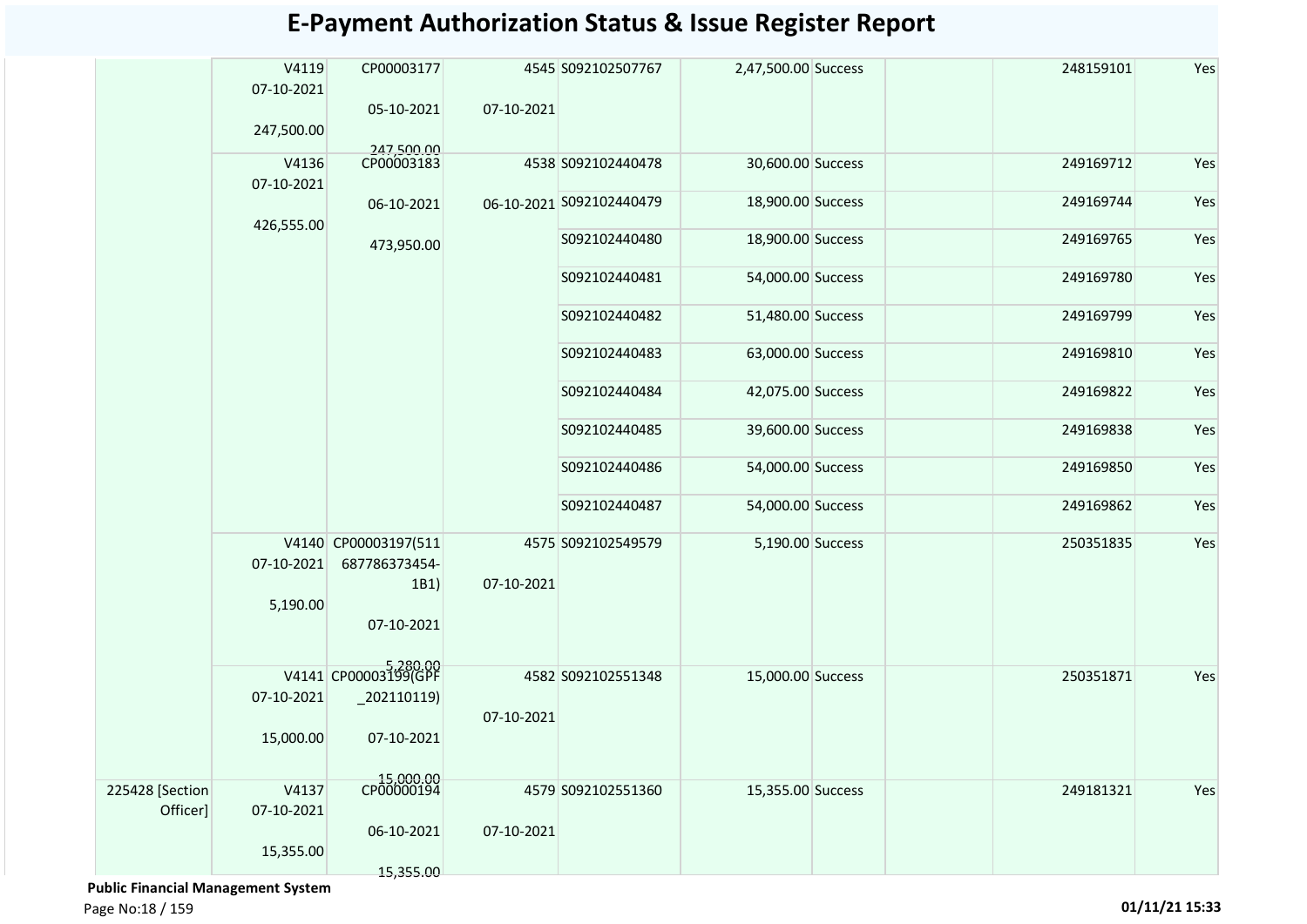|                 | V4142      | CP00000195              |            | 4578 S092102552379 | 67,005.00 Success   |                | 250351880 | Yes |
|-----------------|------------|-------------------------|------------|--------------------|---------------------|----------------|-----------|-----|
|                 | 07-10-2021 |                         |            |                    |                     |                |           |     |
|                 |            | 07-10-2021              | 07-10-2021 |                    |                     |                |           |     |
|                 | 67,005.00  |                         |            |                    |                     |                |           |     |
| 225429 [Section | V4110      | 74,450.00<br>CP00000331 |            | 4511 S092102440782 |                     | 270.00 Success | 247193262 | Yes |
| Officer]        | 07-10-2021 |                         |            |                    |                     |                |           |     |
|                 |            | 05-10-2021              | 06-10-2021 |                    |                     |                |           |     |
|                 | 270.00     |                         |            |                    |                     |                |           |     |
|                 |            | 270.00                  |            |                    |                     |                |           |     |
|                 | V4111      | CP00000333              |            | 4513 S092102440833 | 27,753.00 Success   |                | 247193731 | Yes |
|                 | 07-10-2021 |                         |            |                    |                     |                |           |     |
|                 |            | 05-10-2021              | 06-10-2021 |                    |                     |                |           |     |
|                 | 27,753.00  | 27,753.00               |            |                    |                     |                |           |     |
|                 | V4112      | CP00000335              |            | 4515 S092102440563 | 36,330.00 Success   |                | 247191234 | Yes |
|                 | 07-10-2021 |                         |            |                    |                     |                |           |     |
|                 |            | 05-10-2021              | 06-10-2021 |                    |                     |                |           |     |
|                 | 36,330.00  |                         |            |                    |                     |                |           |     |
|                 | V4113      | 40,367.00<br>CP00000336 |            | 4514 S092102440766 | 42,028.00 Success   |                | 247191762 | Yes |
|                 | 07-10-2021 |                         |            |                    |                     |                |           |     |
|                 |            | 05-10-2021              | 06-10-2021 |                    |                     |                |           |     |
|                 | 42,028.00  |                         |            |                    |                     |                |           |     |
|                 |            | 46,698.00               |            |                    |                     |                |           |     |
|                 | V4121      | CP00000324              |            | 4546 S092102532612 | 2,47,500.00 Success |                | 248646395 | Yes |
|                 | 07-10-2021 | 01-10-2021              | 07-10-2021 |                    |                     |                |           |     |
|                 | 247,500.00 |                         |            |                    |                     |                |           |     |
|                 |            | 247,500.00              |            |                    |                     |                |           |     |
|                 | V4127      | CP00000330              |            | 4580 S092102540180 | 20,514.00 Success   |                | 248903887 | Yes |
|                 | 07-10-2021 |                         |            |                    |                     |                |           |     |
|                 |            | 05-10-2021              | 07-10-2021 |                    |                     |                |           |     |
|                 | 20,514.00  |                         |            |                    |                     |                |           |     |
|                 | V4130      | 20.514.00<br>CP00000340 |            | 4560 S092102543858 | 72,000.00 Success   |                | 248908095 | Yes |
|                 | 07-10-2021 |                         |            |                    |                     |                |           |     |
|                 |            | 06-10-2021              | 07-10-2021 |                    |                     |                |           |     |
|                 | 72,000.00  |                         |            |                    |                     |                |           |     |
|                 |            | 80,000.00               |            |                    |                     |                |           |     |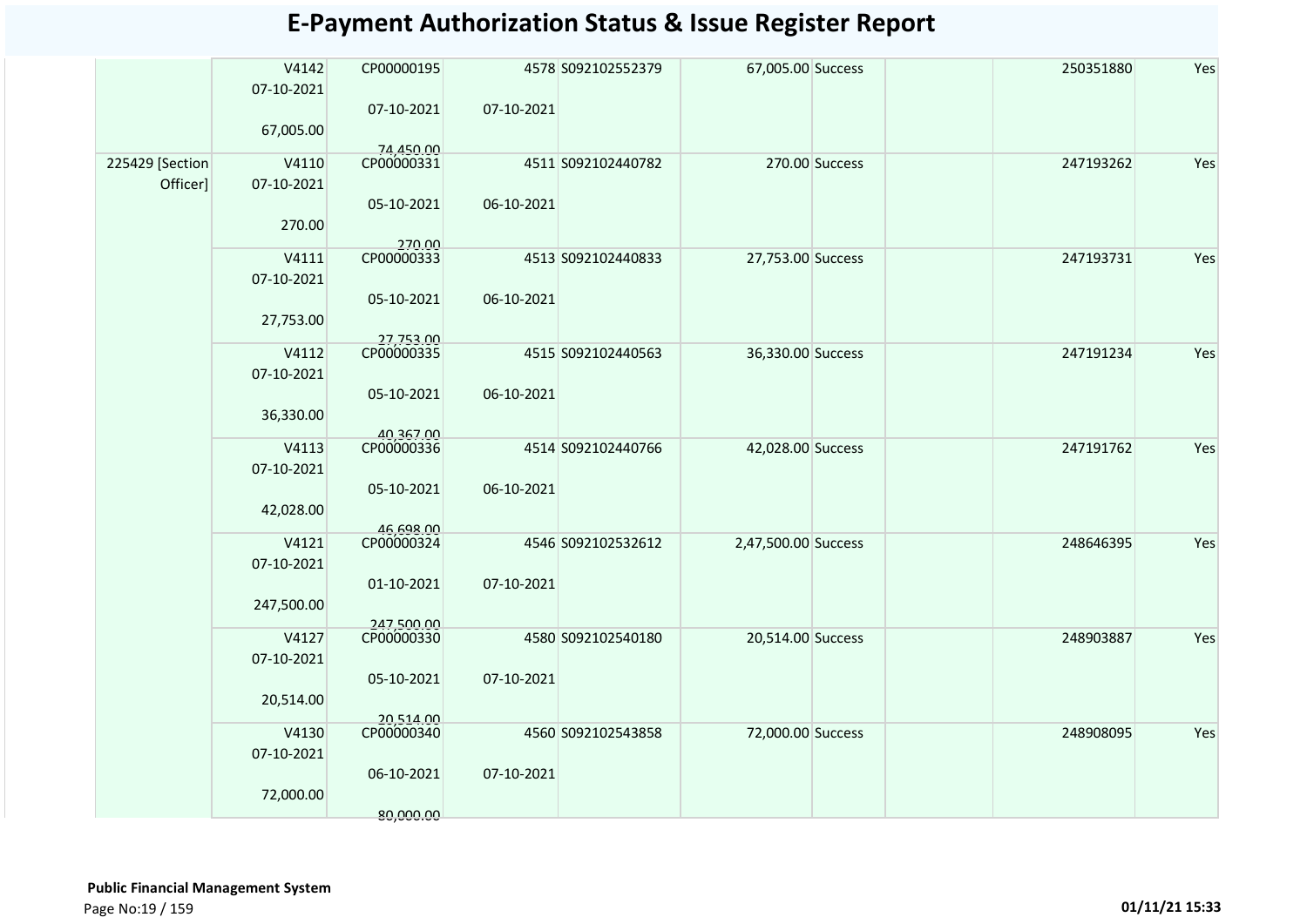|                          | V4131<br>07-10-2021 | CP00000341              |            | 4561 S092102540860 | 72,000.00 Success | 248893235 | Yes |
|--------------------------|---------------------|-------------------------|------------|--------------------|-------------------|-----------|-----|
|                          | 72,000.00           | 06-10-2021              | 07-10-2021 |                    |                   |           |     |
|                          |                     | 80,000.00<br>CP00000342 |            | 4562 S092102540924 |                   | 248903999 | Yes |
|                          | V4132<br>07-10-2021 |                         |            |                    | 72,000.00 Success |           |     |
|                          | 72,000.00           | 06-10-2021              | 07-10-2021 |                    |                   |           |     |
|                          |                     | 80,000.00               |            |                    |                   |           |     |
|                          | V4133               | CP00000343              |            | 4563 S092102540930 | 72,000.00 Success | 248893378 | Yes |
|                          | 07-10-2021          |                         |            |                    |                   |           |     |
|                          | 72,000.00           | 06-10-2021              | 07-10-2021 |                    |                   |           |     |
|                          |                     | 80.000.00               |            |                    |                   |           |     |
|                          | V4134               | CP00000344              |            | 4564 S092102540272 | 59,400.00 Success | 248893030 | Yes |
|                          | 07-10-2021          |                         |            |                    |                   |           |     |
|                          |                     | 06-10-2021              | 07-10-2021 |                    |                   |           |     |
|                          | 59,400.00           |                         |            |                    |                   |           |     |
|                          |                     | 66,000.00<br>CP00000338 |            |                    |                   | 249176131 | Yes |
|                          | V4138               |                         |            | 4558 S092102549619 | 72,000.00 Success |           |     |
|                          | 07-10-2021          |                         |            |                    |                   |           |     |
|                          |                     | 06-10-2021              | 07-10-2021 |                    |                   |           |     |
|                          | 72,000.00           |                         |            |                    |                   |           |     |
|                          | V4139               | 80.000.00<br>CP00000339 |            | 4559 S092102544769 | 72,000.00 Success | 249145157 | Yes |
|                          | 07-10-2021          |                         |            |                    |                   |           |     |
|                          |                     |                         |            |                    |                   |           |     |
|                          |                     | 06-10-2021              | 07-10-2021 |                    |                   |           |     |
|                          | 72,000.00           |                         |            |                    |                   |           |     |
| 225438 [Asstt            | V4122               | 80.000.00<br>CP00000306 |            | 4570 S092102540233 | 43,930.00 Success | 248889862 | Yes |
| <b>Accounts Officer]</b> | 07-10-2021          |                         |            |                    |                   |           |     |
|                          |                     | 30-09-2021              | 07-10-2021 |                    |                   |           |     |
|                          | 43,930.00           |                         |            |                    |                   |           |     |
|                          |                     | 45,715.00               |            |                    |                   |           |     |
|                          |                     | V4123 CP00000307(511    |            | 4571 S092102540165 | 14,346.00 Success | 248889690 | Yes |
|                          | 07-10-2021          | 687780452533-           |            |                    |                   |           |     |
|                          |                     | 1B1)                    | 07-10-2021 |                    |                   |           |     |
|                          | 14,346.00           |                         |            |                    |                   |           |     |
|                          |                     | 30-09-2021              |            |                    |                   |           |     |
|                          |                     |                         |            |                    |                   |           |     |
|                          |                     | 14,600.00               |            |                    |                   |           |     |

 **Public Financial Management System** 

Page No:20 / 159 **01/11/21 15:33**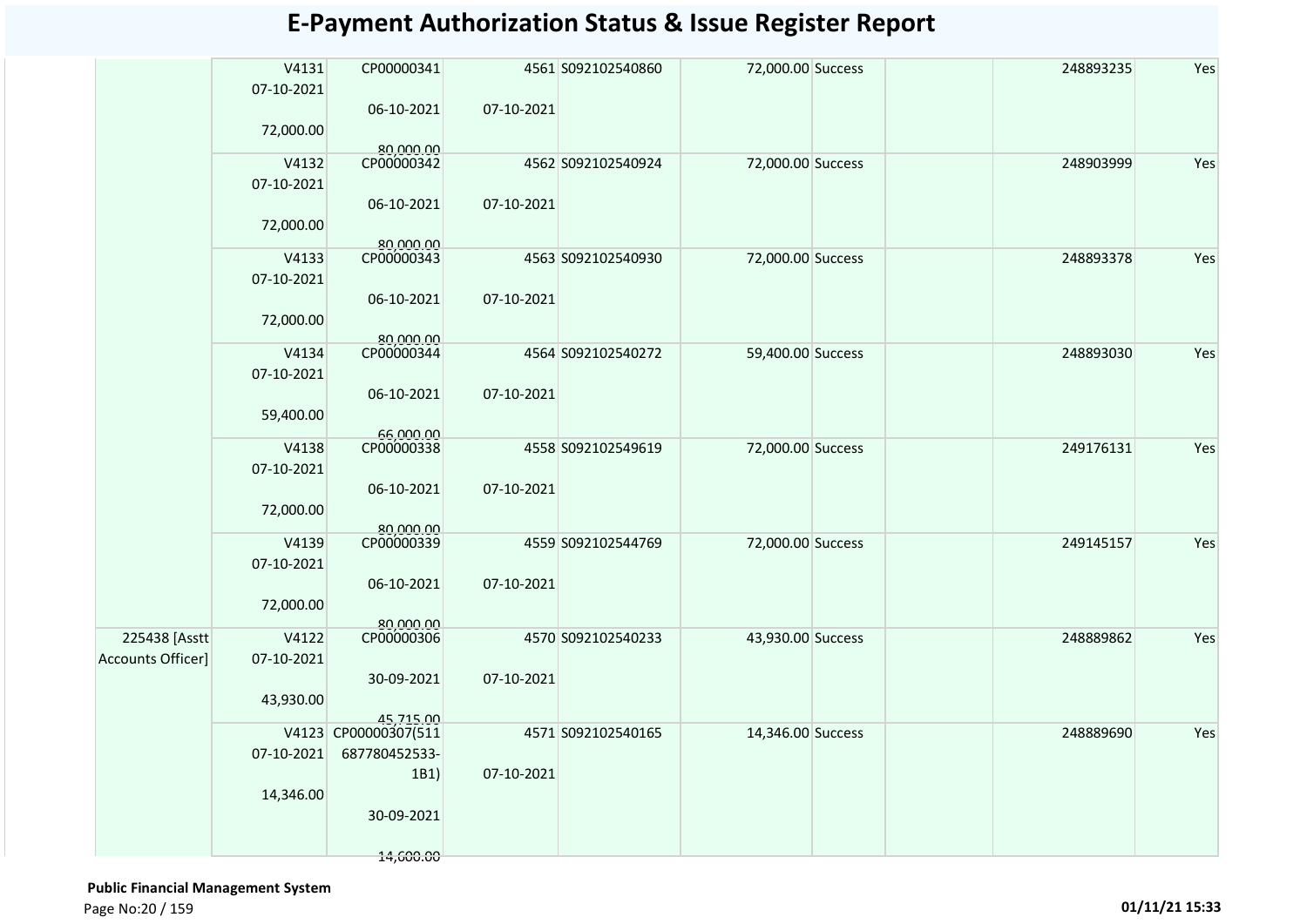|   |                               | 07-10-2021<br>9,067.00           | V4124 CP00000308(511<br>687756923665-<br>1B1)<br>30-09-2021 | 07-10-2021 | 4567 S092102540138 | 9,067.00 Success  | 248889541 | Yes |
|---|-------------------------------|----------------------------------|-------------------------------------------------------------|------------|--------------------|-------------------|-----------|-----|
|   |                               | 07-10-2021<br>6,714.00           | V4125 CP00000309(511<br>687723547626-<br>1B1)<br>30-09-2021 | 07-10-2021 | 4568 S092102540130 | 6,714.00 Success  | 248903692 | Yes |
|   |                               | 07-10-2021<br>6,095.00           | V4126 CP00000310(511<br>687736494075-<br>1B1)<br>30-09-2021 | 07-10-2021 | 4569 S092102540122 | 6,095.00 Success  | 248889354 | Yes |
|   |                               | V4128<br>07-10-2021<br>7,840.00  | CP00000315<br>05-10-2021                                    | 07-10-2021 | 4572 S092102540172 | 7,840.00 Success  | 248903788 | Yes |
|   |                               | V4129<br>07-10-2021<br>17,835.00 | 8,000.00<br>CP00000316<br>05-10-2021<br>17,835.00           | 07-10-2021 | 4566 S092102531137 | 17,835.00 Success | 248884963 | Yes |
| 5 | <b>Issue Date: 08-10-2021</b> |                                  |                                                             |            |                    | 13,67,522.00      |           |     |
|   | 225427 [Under<br>Secretary]   | V4145<br>08-10-2021<br>19,769.00 | CP00003200<br>07-10-2021                                    | 08-10-2021 | 4598 S092102590657 | 19,769.00 Success | 262805262 | Yes |
|   |                               | V4147<br>08-10-2021<br>72,000.00 | 19,769.00<br>06-10-2021<br>80,000.00                        | 08-10-2021 | 4600 S092102589421 | 72,000.00 Success | 262800790 | Yes |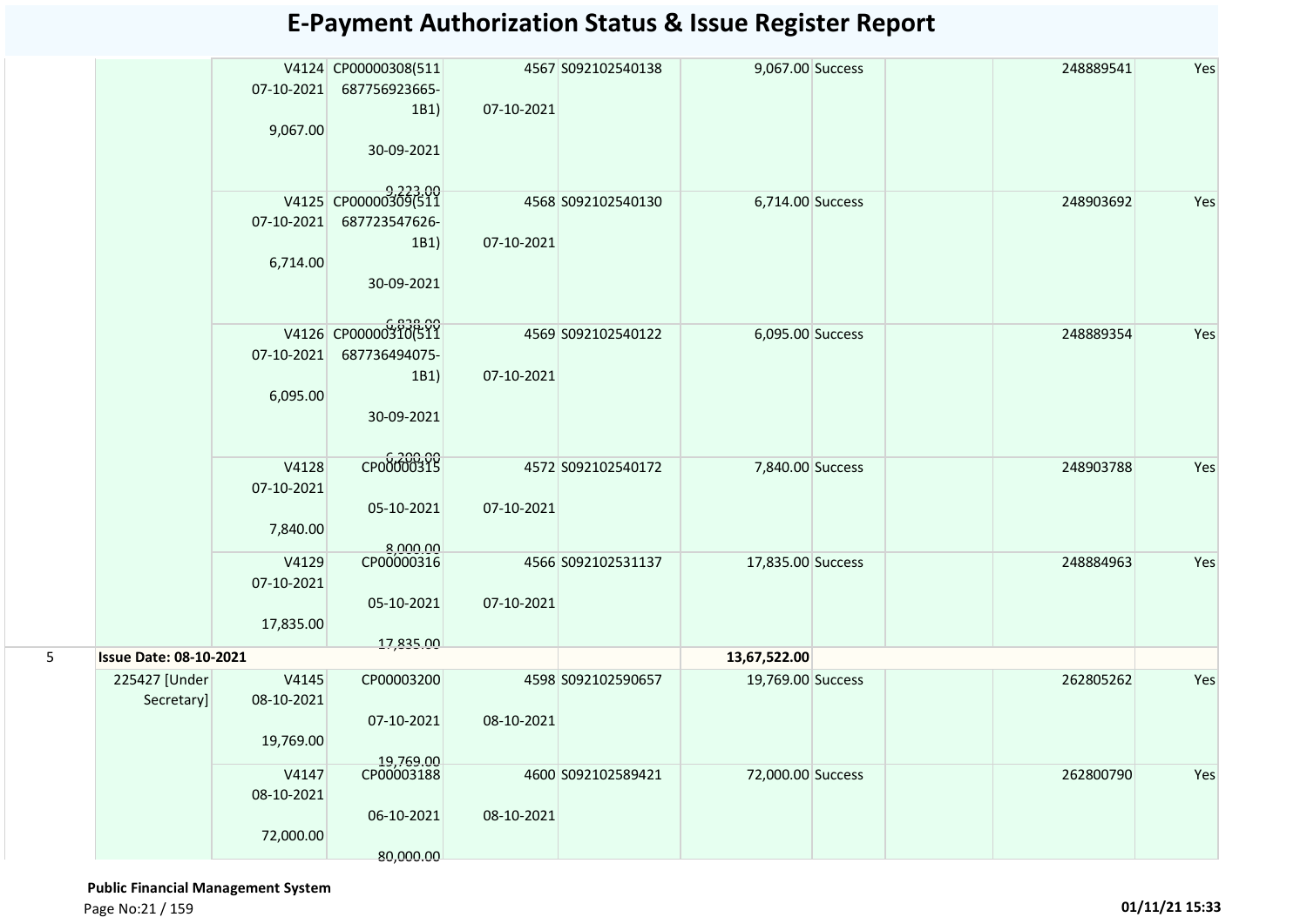| V4148      | CP00003189              |            | 4601 S092102590630 | 72,000.00 Success |                | 262800952 | Yes |
|------------|-------------------------|------------|--------------------|-------------------|----------------|-----------|-----|
| 08-10-2021 |                         |            |                    |                   |                |           |     |
|            | 06-10-2021              | 08-10-2021 |                    |                   |                |           |     |
|            |                         |            |                    |                   |                |           |     |
| 72,000.00  |                         |            |                    |                   |                |           |     |
|            | 80,000.00               |            |                    |                   |                |           |     |
| V4149      | CP00003190              |            | 4602 S092102590632 | 72,000.00 Success |                | 262805110 | Yes |
| 08-10-2021 |                         |            |                    |                   |                |           |     |
|            | 06-10-2021              | 08-10-2021 |                    |                   |                |           |     |
| 72,000.00  |                         |            |                    |                   |                |           |     |
|            |                         |            |                    |                   |                |           |     |
| V4159      | 80,000.00<br>CP00003205 |            |                    | 4,100.00 Success  |                | 266691836 | Yes |
|            |                         |            | 4599 S092102680653 |                   |                |           |     |
| 08-10-2021 |                         |            |                    |                   |                |           |     |
|            | 07-10-2021              | 08-10-2021 |                    |                   |                |           |     |
| 4,100.00   |                         |            |                    |                   |                |           |     |
|            | 4,100.00                |            |                    |                   |                |           |     |
| V4160      | CP00003184              |            | 4615 S092102690539 | 26,820.00 Success |                | 266696540 | Yes |
| 08-10-2021 |                         |            |                    |                   |                |           |     |
|            |                         |            |                    |                   |                |           |     |
|            | 06-10-2021              | 08-10-2021 |                    |                   |                |           |     |
| 26,820.00  |                         |            |                    |                   |                |           |     |
|            | 29,800.00               |            |                    |                   |                |           |     |
| V4161      | CP00003216              |            | 4616 S092102690491 | 64,293.00 Success |                | 266666849 | Yes |
| 08-10-2021 |                         |            |                    |                   |                |           |     |
|            |                         |            |                    |                   |                |           |     |
|            | 08-10-2021              | 08-10-2021 |                    |                   |                |           |     |
| 64,293.00  |                         |            |                    |                   |                |           |     |
|            | 65,402.00               |            |                    |                   |                |           |     |
| V4162      | CP00003217              |            | 4617 S092102680612 |                   | 450.00 Success | 267819440 | Yes |
| 08-10-2021 |                         |            |                    |                   |                |           |     |
|            | 08-10-2021              | 08-10-2021 |                    |                   |                |           |     |
|            |                         |            |                    |                   |                |           |     |
| 450.00     |                         |            |                    |                   |                |           |     |
|            | 450.00                  |            |                    |                   |                |           |     |
|            | V4163 CP00003202(EOT    |            | 4574 S092102680333 | 2,178.00 Success  |                | 267819422 | Yes |
| 08-10-2021 | 2021100003)             |            |                    |                   |                |           |     |
|            |                         | 07-10-2021 |                    |                   |                |           |     |
| 2,178.00   | 07-10-2021              |            |                    |                   |                |           |     |
|            |                         |            |                    |                   |                |           |     |
|            |                         |            |                    |                   |                |           |     |
|            | 2,178.00                |            |                    |                   |                |           |     |
|            |                         |            |                    |                   |                |           |     |
| V4164      | CP00003212              |            | 4609 S092102680621 | 1,510.00 Success  |                | 267819462 | Yes |
| 08-10-2021 |                         |            |                    |                   |                |           |     |
|            | 08-10-2021              | 08-10-2021 |                    |                   |                |           |     |
| 1,510.00   |                         |            |                    |                   |                |           |     |
|            |                         |            |                    |                   |                |           |     |
|            | 1,510.00                |            |                    |                   |                |           |     |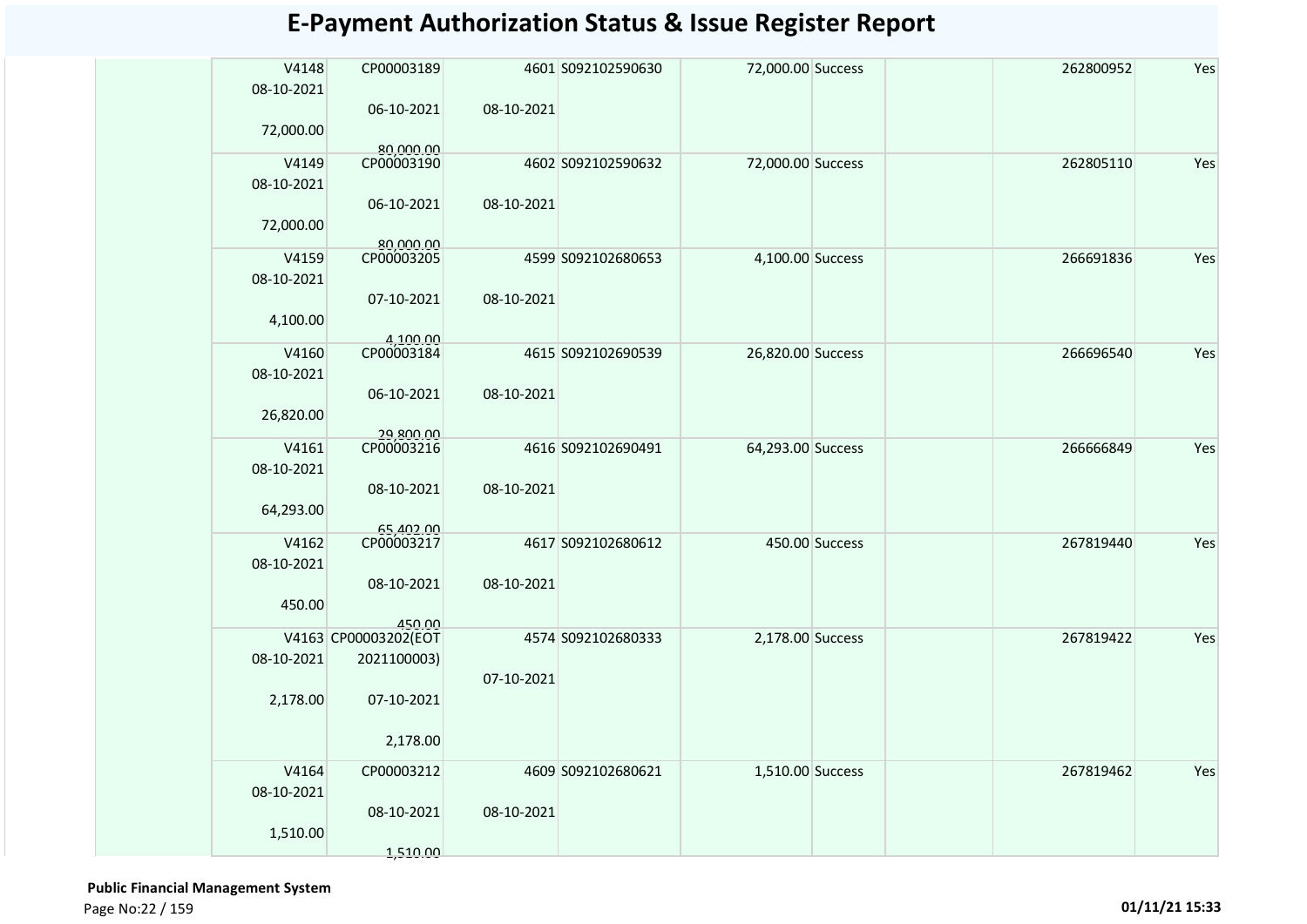| V4165<br>08-10-2021 | CP00003215<br>08-10-2021 | 08-10-2021 | 4612 S092102682798 | 3,900.00 Success  |  | 267819485 | Yes |
|---------------------|--------------------------|------------|--------------------|-------------------|--|-----------|-----|
| 3,900.00            | 3.900.00                 |            |                    |                   |  |           |     |
| V4166               | CP00003211               |            | 4614 S092102690376 | 1,315.00 Success  |  | 267819575 | Yes |
| 08-10-2021          | 08-10-2021               | 08-10-2021 |                    |                   |  |           |     |
| 1,315.00            |                          |            |                    |                   |  |           |     |
| V4167               | 1,315.00<br>CP00003210   |            | 4613 S092102690511 | 8,307.00 Success  |  | 267819582 | Yes |
| 08-10-2021          |                          |            |                    |                   |  |           |     |
|                     | 08-10-2021               | 08-10-2021 |                    |                   |  |           |     |
| 8,307.00            |                          |            |                    |                   |  |           |     |
| V4171               | 8,307.00<br>CP00002834   |            | 4603 S092102690550 | 32,272.00 Success |  | 266381889 | Yes |
| 08-10-2021          |                          |            |                    |                   |  |           |     |
|                     | 24-09-2021               | 08-10-2021 |                    |                   |  |           |     |
| 32,272.00           |                          |            |                    |                   |  |           |     |
| V4172               | 32,272.00<br>CP00003192  |            | 4591 S092102695250 | 1,781.00 Success  |  | 266674652 | Yes |
| 08-10-2021          |                          |            |                    |                   |  |           |     |
|                     | 06-10-2021               | 08-10-2021 |                    |                   |  |           |     |
| 1,781.00            |                          |            |                    |                   |  |           |     |
| V4173               | 1,781.00<br>CP00003198   |            | 4608 S092102690434 |                   |  | 267819577 | Yes |
| 08-10-2021          |                          |            |                    | 3,127.00 Success  |  |           |     |
|                     | 07-10-2021               | 08-10-2021 |                    |                   |  |           |     |
| 3,127.00            |                          |            |                    |                   |  |           |     |
|                     | 3,127.00<br>CP00003204   |            |                    |                   |  |           |     |
| V4174<br>08-10-2021 |                          |            | 4594 S092102690429 | 2,800.00 Success  |  | 266666504 | Yes |
|                     | 07-10-2021               | 08-10-2021 |                    |                   |  |           |     |
| 2,800.00            |                          |            |                    |                   |  |           |     |
|                     | 2.828.00                 |            |                    |                   |  |           |     |
| V4175               | CP00003196               |            | 4593 S092102695220 | 1,092.00 Success  |  | 266674352 | Yes |
| 08-10-2021          | 07-10-2021               | 08-10-2021 |                    |                   |  |           |     |
| 1,092.00            |                          |            |                    |                   |  |           |     |
|                     | 1,092.00                 |            |                    |                   |  |           |     |
|                     |                          |            |                    |                   |  |           |     |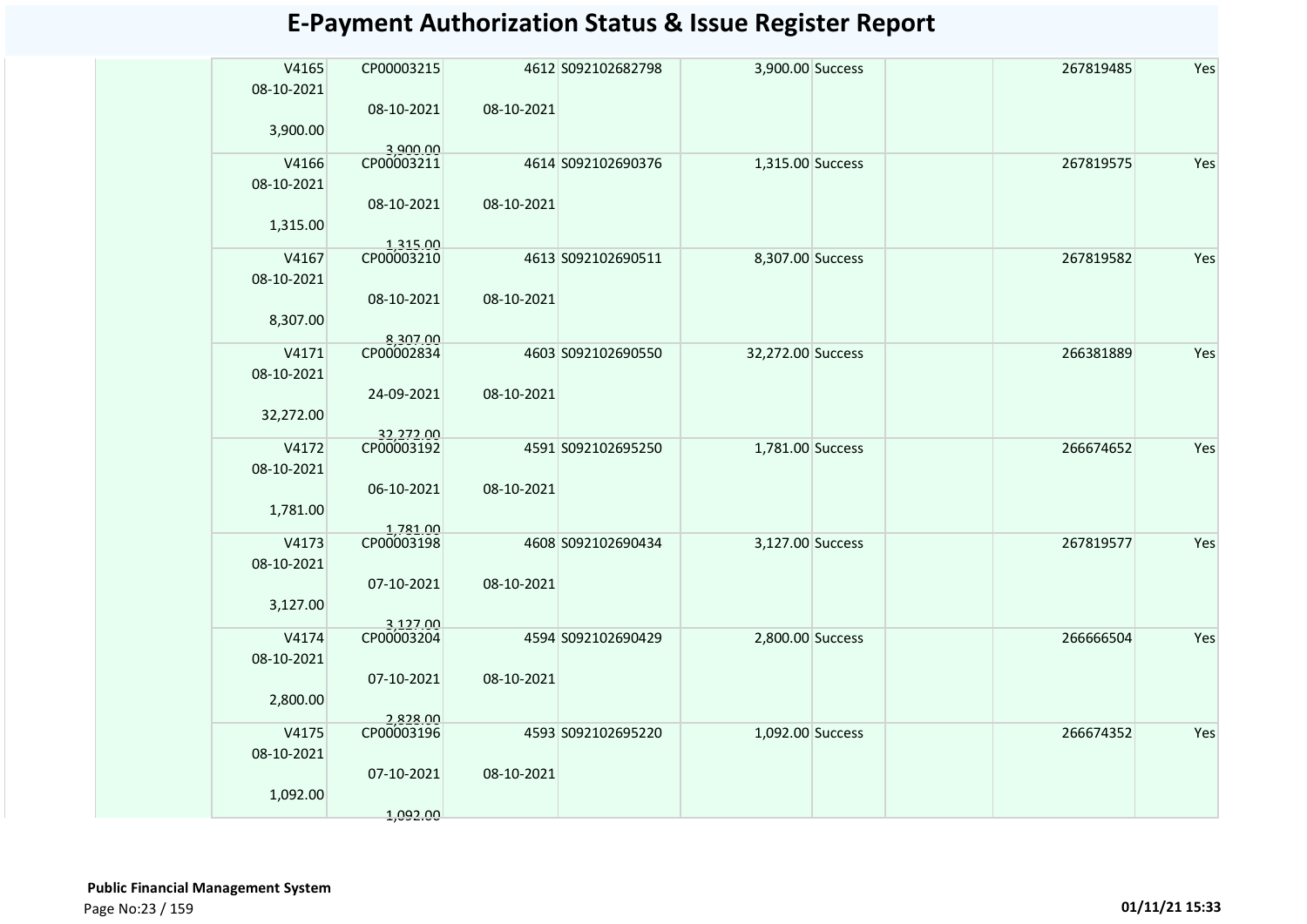|                 |                    | V4176 CP00003201(ELE             |            | 4590 S092102695203       | 22,187.00 Success |                | 267819617 | Yes |
|-----------------|--------------------|----------------------------------|------------|--------------------------|-------------------|----------------|-----------|-----|
|                 | 08-10-2021         | 2021100004)                      |            |                          |                   |                |           |     |
|                 |                    |                                  | 08-10-2021 |                          |                   |                |           |     |
|                 | 22,187.00          | 07-10-2021                       |            |                          |                   |                |           |     |
|                 |                    |                                  |            |                          |                   |                |           |     |
|                 |                    |                                  |            |                          |                   |                |           |     |
|                 | V4177              | 22,187.00<br>CP00003209          |            | 4605 S092102690369       | 9,900.00 Success  |                | 267819573 | Yes |
|                 | 08-10-2021         |                                  |            |                          |                   |                |           |     |
|                 |                    | 07-10-2021                       | 08-10-2021 |                          |                   |                |           |     |
|                 | 9,900.00           |                                  |            |                          |                   |                |           |     |
|                 |                    | 11,000.00                        |            |                          |                   |                |           |     |
|                 |                    | V4178 CP00003208(202             |            | 4596 S092102690334       | 68,435.00 Success |                | 267819569 | Yes |
|                 | 08-10-2021         | 110001)                          |            |                          |                   |                |           |     |
|                 |                    |                                  | 08-10-2021 |                          |                   |                |           |     |
|                 | 68,435.00          | 07-10-2021                       |            |                          |                   |                |           |     |
|                 |                    |                                  |            |                          |                   |                |           |     |
|                 |                    |                                  |            |                          |                   |                |           |     |
|                 | V4181              | 74,203.00<br>CP00003206          |            | 4588 S092102698751       | 2,000.00 Success  |                | 267819639 | Yes |
|                 | 08-10-2021         |                                  |            |                          |                   |                |           |     |
|                 |                    |                                  | 08-10-2021 |                          |                   |                |           |     |
|                 |                    | 07-10-2021                       |            |                          |                   |                |           |     |
|                 | 2,000.00           |                                  |            |                          |                   |                |           |     |
|                 | V4182              | 2,000.00<br>CP00003207           |            | 4587 S092102697449       | 2,050.00 Success  |                | 267819634 | Yes |
|                 | 08-10-2021         |                                  |            |                          |                   |                |           |     |
|                 |                    |                                  |            | 08-10-2021 5092102697450 | 9,314.00 Success  |                | 267819635 | Yes |
|                 |                    | 07-10-2021                       |            |                          |                   |                |           |     |
|                 | 11,364.00<br>V4184 | CP00003213                       |            | 4610 S092102706114       | 4,980.00 Success  |                | 267819678 | Yes |
|                 | 08-10-2021         |                                  |            |                          |                   |                |           |     |
|                 |                    |                                  |            |                          |                   |                |           |     |
|                 |                    | 08-10-2021                       | 08-10-2021 |                          |                   |                |           |     |
|                 | 4,980.00           |                                  |            |                          |                   |                |           |     |
| 225428 [Section |                    | 4,980.00<br>V4144 CP00000192(202 |            | 4577 S092102571323       | 31,118.00 Success |                | 260461120 | Yes |
| Officer]        | 08-10-2021         |                                  |            |                          |                   |                |           |     |
|                 |                    | 110001)                          |            |                          |                   |                |           |     |
|                 |                    |                                  | 07-10-2021 |                          |                   |                |           |     |
|                 | 31,118.00          | 05-10-2021                       |            |                          |                   |                |           |     |
|                 |                    |                                  |            |                          |                   |                |           |     |
|                 |                    | 31,118.00<br>CP00000334          |            |                          |                   | 660.00 Success | 262813106 | Yes |
| 225429 [Section | V4146              |                                  |            | 4607 S092102589396       |                   |                |           |     |
| Officer]        | 08-10-2021         |                                  |            |                          |                   |                |           |     |
|                 |                    | 05-10-2021                       | 08-10-2021 |                          |                   |                |           |     |
|                 | 660.00             |                                  |            |                          |                   |                |           |     |
|                 |                    | 660.00                           |            |                          |                   |                |           |     |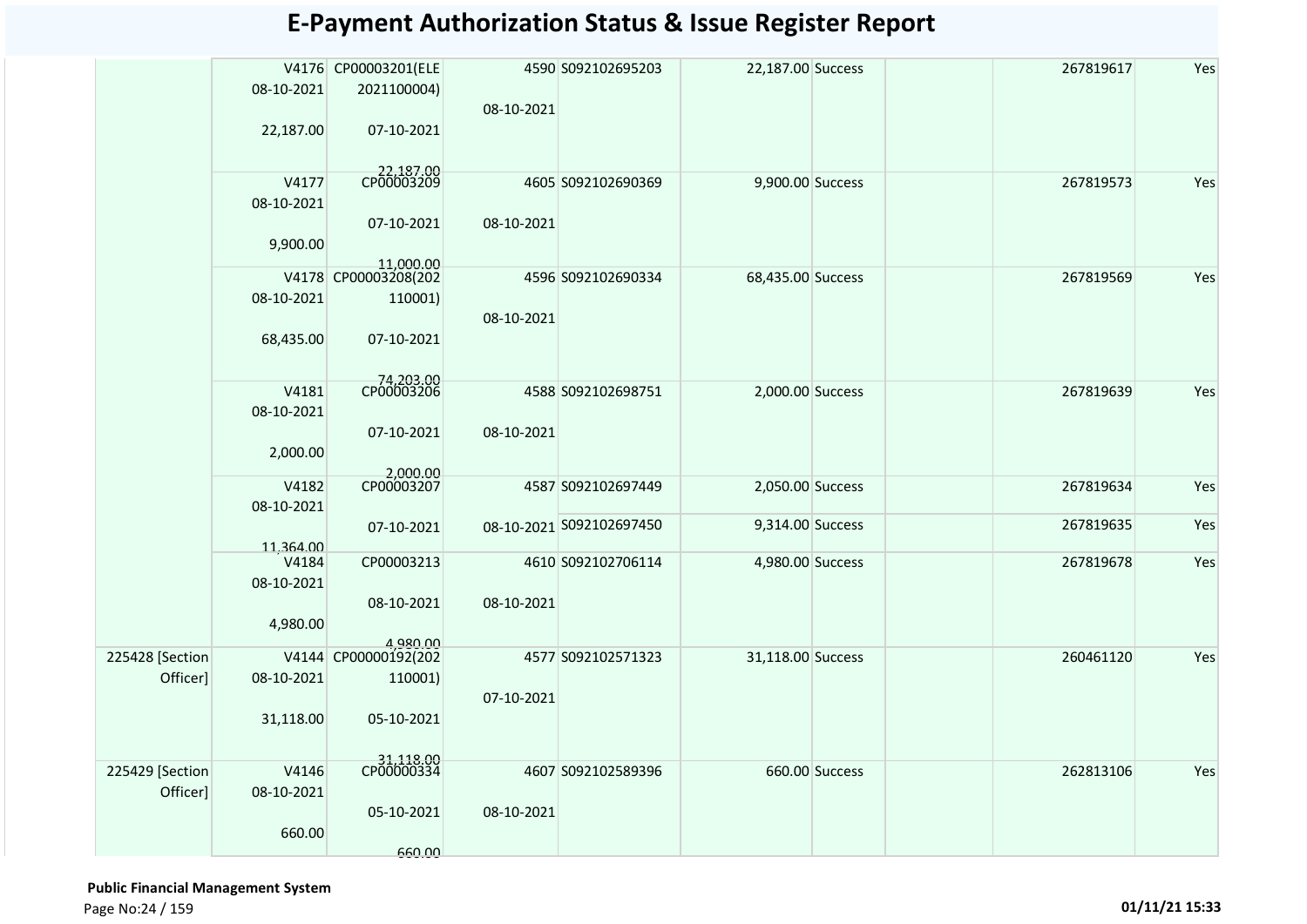| V4150<br>08-10-2021 | CP00000345               |            | 4604 S092102589261 | 1,41,978.00 Success |  | 262800625 | Yes |
|---------------------|--------------------------|------------|--------------------|---------------------|--|-----------|-----|
|                     | 07-10-2021               | 08-10-2021 |                    |                     |  |           |     |
| 141,978.00          | 147,600.00               |            |                    |                     |  |           |     |
| V4151               | CP00000321               |            | 4548 S092102680776 | 79,310.00 Success   |  | 266664405 | Yes |
| 08-10-2021          |                          |            |                    |                     |  |           |     |
|                     | 01-10-2021               | 07-10-2021 |                    |                     |  |           |     |
| 79,310.00           |                          |            |                    |                     |  |           |     |
| V4152               | 79.310.00<br>CP00000322  |            | 4549 S092102667857 | 84,150.00 Success   |  | 266691030 | Yes |
| 08-10-2021          |                          |            |                    |                     |  |           |     |
|                     | 01-10-2021               | 07-10-2021 |                    |                     |  |           |     |
| 84,150.00           |                          |            |                    |                     |  |           |     |
| V4153               | 84,150.00<br>CP00000320  |            | 4555 S092102680664 | 45,100.00 Success   |  | 266693097 | Yes |
| 08-10-2021          |                          |            |                    |                     |  |           |     |
|                     | 01-10-2021               | 07-10-2021 |                    |                     |  |           |     |
| 45,100.00           |                          |            |                    |                     |  |           |     |
| V4154               | 45,100.00<br>CP00000329  |            | 4551 S092102668020 | 1,57,500.00 Success |  | 266662867 | Yes |
| 08-10-2021          |                          |            |                    |                     |  |           |     |
|                     | 01-10-2021               | 07-10-2021 |                    |                     |  |           |     |
| 157,500.00          |                          |            |                    |                     |  |           |     |
| V4155               | 157,500.00<br>CP00000325 |            | 4556 S092102675374 | 28,030.00 Success   |  | 266691548 | Yes |
| 08-10-2021          |                          |            |                    |                     |  |           |     |
|                     | 01-10-2021               | 07-10-2021 |                    |                     |  |           |     |
| 28,030.00           |                          |            |                    |                     |  |           |     |
| V4156               | 28,030.00<br>CP00000323  |            | 4550 S092102667868 | 90,857.00 Success   |  | 266691287 | Yes |
| 08-10-2021          |                          |            |                    |                     |  |           |     |
|                     | 01-10-2021               | 07-10-2021 |                    |                     |  |           |     |
| 90,857.00           |                          |            |                    |                     |  |           |     |
| V4157               | 90.857.00<br>CP00000328  |            | 4552 S092102680690 | 70,510.00 Success   |  | 266693356 | Yes |
| 08-10-2021          |                          |            |                    |                     |  |           |     |
|                     | 01-10-2021               | 07-10-2021 |                    |                     |  |           |     |
| 70,510.00           |                          |            |                    |                     |  |           |     |
|                     | 70,510.00                |            |                    |                     |  |           |     |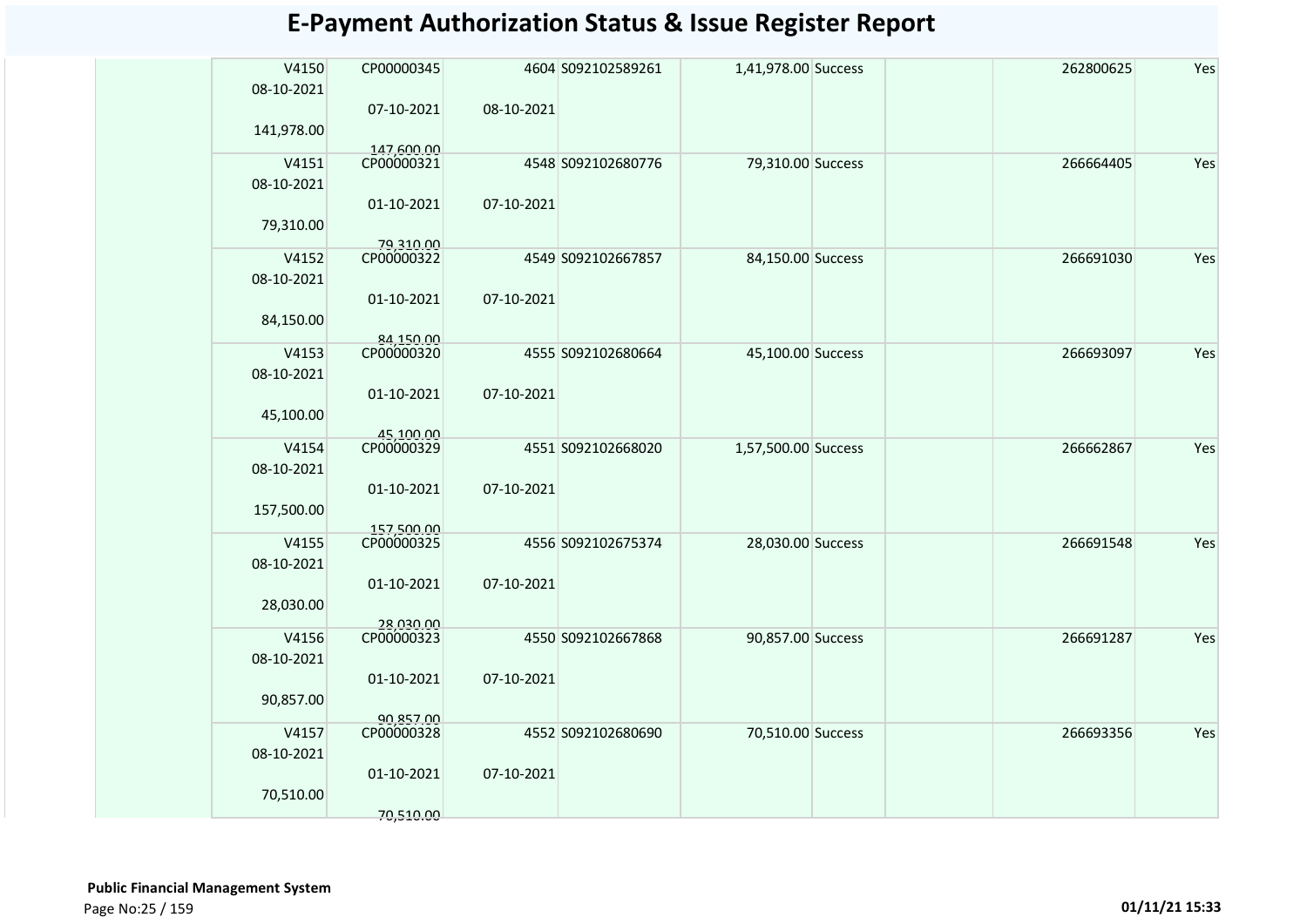| <b>E-Payment Authorization Status &amp; Issue Register Report</b> |  |  |
|-------------------------------------------------------------------|--|--|
|-------------------------------------------------------------------|--|--|

|   |                               | V4158<br>08-10-2021 | CP00000326              |            | 4553 S092102680764 | 70,881.00 Success   |                | 266664137 | Yes |
|---|-------------------------------|---------------------|-------------------------|------------|--------------------|---------------------|----------------|-----------|-----|
|   |                               | 70,881.00           | 01-10-2021              | 07-10-2021 |                    |                     |                |           |     |
|   |                               | V4180<br>08-10-2021 | 70,881.00<br>CP00000327 |            | 4554 S092102696908 | 39,920.00 Success   |                | 267819631 | Yes |
|   |                               | 39,920.00           | 01-10-2021<br>39,920.00 | 07-10-2021 |                    |                     |                |           |     |
|   | 225438 [Asstt                 | V4168               | CP00000320              |            | 4618 S092102690690 |                     | 400.00 Success | 267819588 | Yes |
|   | Accounts Officer]             | 08-10-2021          | 08-10-2021              | 08-10-2021 |                    |                     |                |           |     |
|   |                               | 400.00              | 400.00                  |            |                    |                     |                |           |     |
|   |                               | V4169               | CP00000321              |            | 4619 S092102690609 |                     | 848.00 Success | 267819584 | Yes |
|   |                               | 08-10-2021          |                         |            |                    |                     |                |           |     |
|   |                               |                     | 08-10-2021              | 08-10-2021 |                    |                     |                |           |     |
|   |                               | 848.00              |                         |            |                    |                     |                |           |     |
|   |                               | V4170               | 848.00<br>CP00000322    |            | 4620 S092102690485 | 3,185.00 Success    |                | 267819579 | Yes |
|   |                               | 08-10-2021          |                         |            |                    |                     |                |           |     |
|   |                               |                     | 08-10-2021              | 08-10-2021 |                    |                     |                |           |     |
|   |                               | 3,185.00            |                         |            |                    |                     |                |           |     |
|   |                               | V4183               | 3,185.00<br>CP00000319  |            |                    |                     |                |           | Yes |
|   |                               | 08-10-2021          |                         |            | 4585 S092102702362 | 14,495.00 Success   |                | 267819669 |     |
|   |                               |                     | 07-10-2021              | 08-10-2021 |                    |                     |                |           |     |
|   |                               | 14,495.00           |                         |            |                    |                     |                |           |     |
|   |                               |                     | 14,495.00               |            |                    |                     |                |           |     |
| 6 | <b>Issue Date: 12-10-2021</b> |                     |                         |            |                    | 17,73,656.00        |                |           |     |
|   | 200880 [Asstt]                |                     | V4190 CP00000132(511    |            | 4628 S092102832577 | 2,000.00 Success    |                | 318540027 | Yes |
|   | Accounts Officer]             | 12-10-2021          | 687795875928-           |            |                    |                     |                |           |     |
|   |                               | 2,000.00            | 1B1)                    | 11-10-2021 |                    |                     |                |           |     |
|   |                               |                     | 11-10-2021              |            |                    |                     |                |           |     |
|   |                               |                     |                         |            |                    |                     |                |           |     |
|   |                               | V4203               | CP00000133              |            | 4642 S092102908319 | 1,19,105.00 Success |                | 318540495 | Yes |
|   |                               | 12-10-2021          |                         |            |                    |                     |                |           |     |
|   |                               |                     | 11-10-2021              | 12-10-2021 |                    |                     |                |           |     |
|   |                               | 119,105.00          |                         |            |                    |                     |                |           |     |
|   |                               |                     | 119,105.00              |            |                    |                     |                |           |     |

 **Public Financial Management System**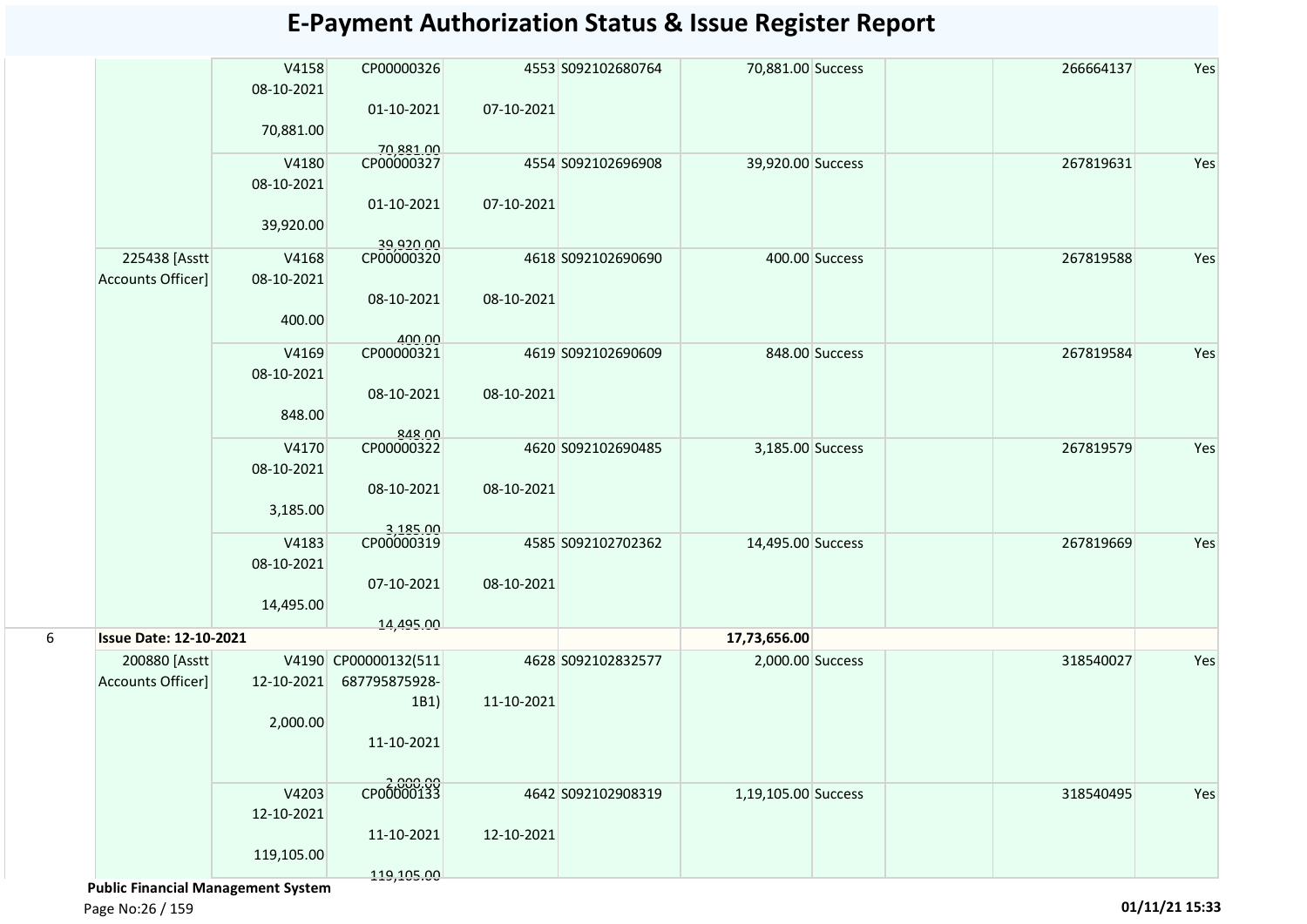|               | V4218      | CP00000135               |            | 4656 S092102980025       | 4,000.00 Success    | 321348781 | Yes |
|---------------|------------|--------------------------|------------|--------------------------|---------------------|-----------|-----|
|               | 12-10-2021 |                          |            |                          |                     |           |     |
|               |            | 12-10-2021               | 12-10-2021 |                          |                     |           |     |
|               | 4,000.00   | 4.000.00                 |            |                          |                     |           |     |
| 225427 [Under |            | V4191 CP00003220(GPF     |            | 4621 S092102858221       | 1,00,000.00 Success | 318540184 | Yes |
| Secretary]    | 12-10-2021 | $-202110120$             |            |                          |                     |           |     |
|               | 100,000.00 | 08-10-2021               | 11-10-2021 |                          |                     |           |     |
|               |            |                          |            |                          |                     |           |     |
|               | V4193      | 100,000.00<br>CP00003221 |            | 4624 S092102907568       | 1,095.00 Success    | 318556795 | Yes |
|               | 12-10-2021 |                          |            |                          |                     |           |     |
|               |            | 08-10-2021               | 11-10-2021 |                          |                     |           |     |
|               | 1,095.00   |                          |            |                          |                     |           |     |
|               | V4194      | 1,095.00<br>CP00003214   |            | 4631 S092102890788       | 10,432.00 Success   | 318552801 | Yes |
|               | 12-10-2021 |                          |            |                          |                     |           |     |
|               |            | 08-10-2021               | 11-10-2021 |                          |                     |           |     |
|               | 10,432.00  | 10,432.00                |            |                          |                     |           |     |
|               | V4195      | CP00003218               |            | 4626 S092102907429       | 1,440.00 Success    | 318556474 | Yes |
|               | 12-10-2021 |                          |            |                          |                     |           |     |
|               | 1,440.00   | 08-10-2021               | 11-10-2021 |                          |                     |           |     |
|               |            | 1,440.00                 |            |                          |                     |           |     |
|               | V4197      | CP00003226               |            | 4630 S092102905724       | 1,502.00 Success    | 318552958 | Yes |
|               | 12-10-2021 | 11-10-2021               | 11-10-2021 |                          |                     |           |     |
|               | 1,502.00   |                          |            |                          |                     |           |     |
|               | V4198      | 1,502.00<br>CP00003229   |            |                          |                     |           |     |
|               | 12-10-2021 |                          |            | 4629 S092102907248       | 2,400.00 Success    | 318556114 | Yes |
|               |            | 11-10-2021               |            | 11-10-2021 5092102907249 | 3,000.00 Success    | 318556123 | Yes |
|               | 18,900.00  |                          |            |                          |                     |           | Yes |
|               |            | 18,900.00                |            | S092102907250            | 1,500.00 Success    | 318556138 |     |
|               |            |                          |            | S092102907251            | 12,000.00 Success   | 318556148 | Yes |
|               |            |                          |            |                          |                     |           |     |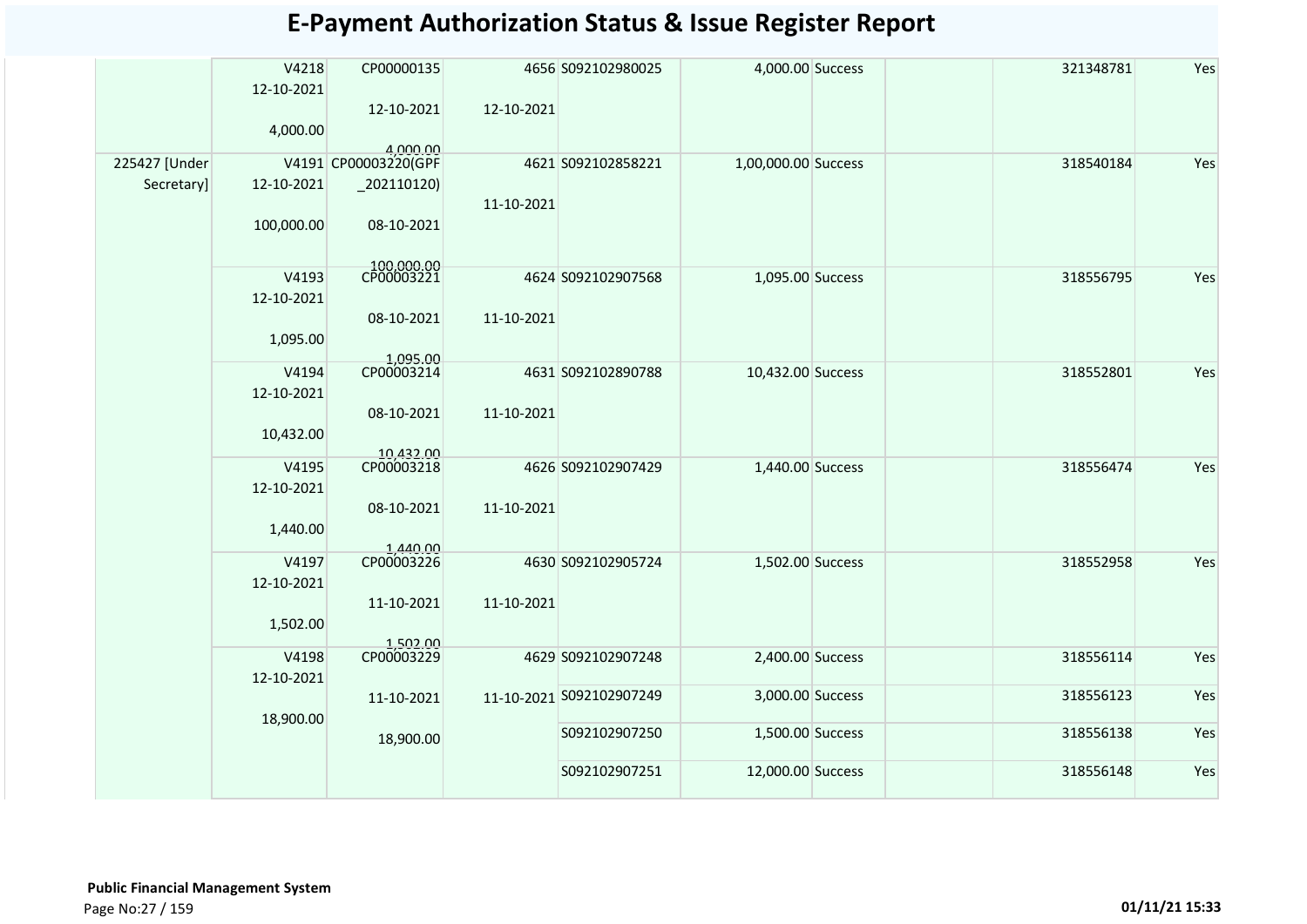|                 | V4199      | CP00003223                        |            | 4622 S092102907615 | 1,096.00 Success    | 318556944 | Yes |
|-----------------|------------|-----------------------------------|------------|--------------------|---------------------|-----------|-----|
|                 | 12-10-2021 |                                   |            |                    |                     |           |     |
|                 |            | 08-10-2021                        | 11-10-2021 |                    |                     |           |     |
|                 | 1,096.00   |                                   |            |                    |                     |           |     |
|                 |            |                                   |            |                    |                     |           |     |
|                 | V4202      | 1,096.00<br>CP00003228            |            | 4632 S092102907444 | 6,400.00 Success    | 318556624 | Yes |
|                 | 12-10-2021 |                                   |            |                    |                     |           |     |
|                 |            | 11-10-2021                        | 11-10-2021 |                    |                     |           |     |
|                 | 6,400.00   |                                   |            |                    |                     |           |     |
|                 |            |                                   |            |                    |                     |           |     |
|                 | V4204      | 6,400.00<br>CP00003195            |            | 4643 S092102945411 | 1,703.00 Success    | 319241056 | Yes |
|                 | 12-10-2021 |                                   |            |                    |                     |           |     |
|                 |            | 06-10-2021                        | 12-10-2021 |                    |                     |           |     |
|                 | 1,703.00   |                                   |            |                    |                     |           |     |
|                 |            | 1,703.00                          |            |                    |                     |           |     |
|                 | V4205      | CP00003230                        |            | 4641 S092102944188 | 3,99,037.00 Success | 319236820 | Yes |
|                 | 12-10-2021 |                                   |            |                    |                     |           |     |
|                 |            | 11-10-2021                        | 12-10-2021 |                    |                     |           |     |
|                 | 399,037.00 |                                   |            |                    |                     |           |     |
|                 |            | 399,037.00                        |            |                    |                     |           |     |
|                 | V4211      | CP00003231                        |            | 4645 S092102968629 | 26,718.00 Success   | 320268421 | Yes |
|                 | 12-10-2021 |                                   |            |                    |                     |           |     |
|                 |            | 12-10-2021                        | 12-10-2021 |                    |                     |           |     |
|                 | 26,718.00  |                                   |            |                    |                     |           |     |
|                 |            | 26,718.00<br>CP00003234           |            |                    |                     |           |     |
|                 | V4216      |                                   |            | 4654 S092102973923 | 35,133.00 Success   | 320306697 | Yes |
|                 | 12-10-2021 |                                   |            |                    |                     |           |     |
|                 |            | 12-10-2021                        | 12-10-2021 |                    |                     |           |     |
|                 | 35,133.00  |                                   |            |                    |                     |           |     |
|                 |            | 35,133.00<br>V4192 CP00000347(GPF |            |                    |                     |           |     |
| 225429 [Section |            |                                   |            | 4634 S092102857538 | 4,00,000.00 Success | 318571228 | Yes |
| Officer]        | 12-10-2021 | $_2$ 202110012)                   |            |                    |                     |           |     |
|                 |            |                                   | 11-10-2021 |                    |                     |           |     |
|                 | 400,000.00 | 11-10-2021                        |            |                    |                     |           |     |
|                 |            |                                   |            |                    |                     |           |     |
|                 | V4196      | 400,000.00<br>CP00000346          |            | 4639 S092102907626 | 19,916.00 Success   | 318560113 | Yes |
|                 | 12-10-2021 |                                   |            |                    |                     |           |     |
|                 |            |                                   |            |                    |                     |           |     |
|                 |            | 08-10-2021                        | 12-10-2021 |                    |                     |           |     |
|                 | 19,916.00  |                                   |            |                    |                     |           |     |
|                 |            | 19,916.00                         |            |                    |                     |           |     |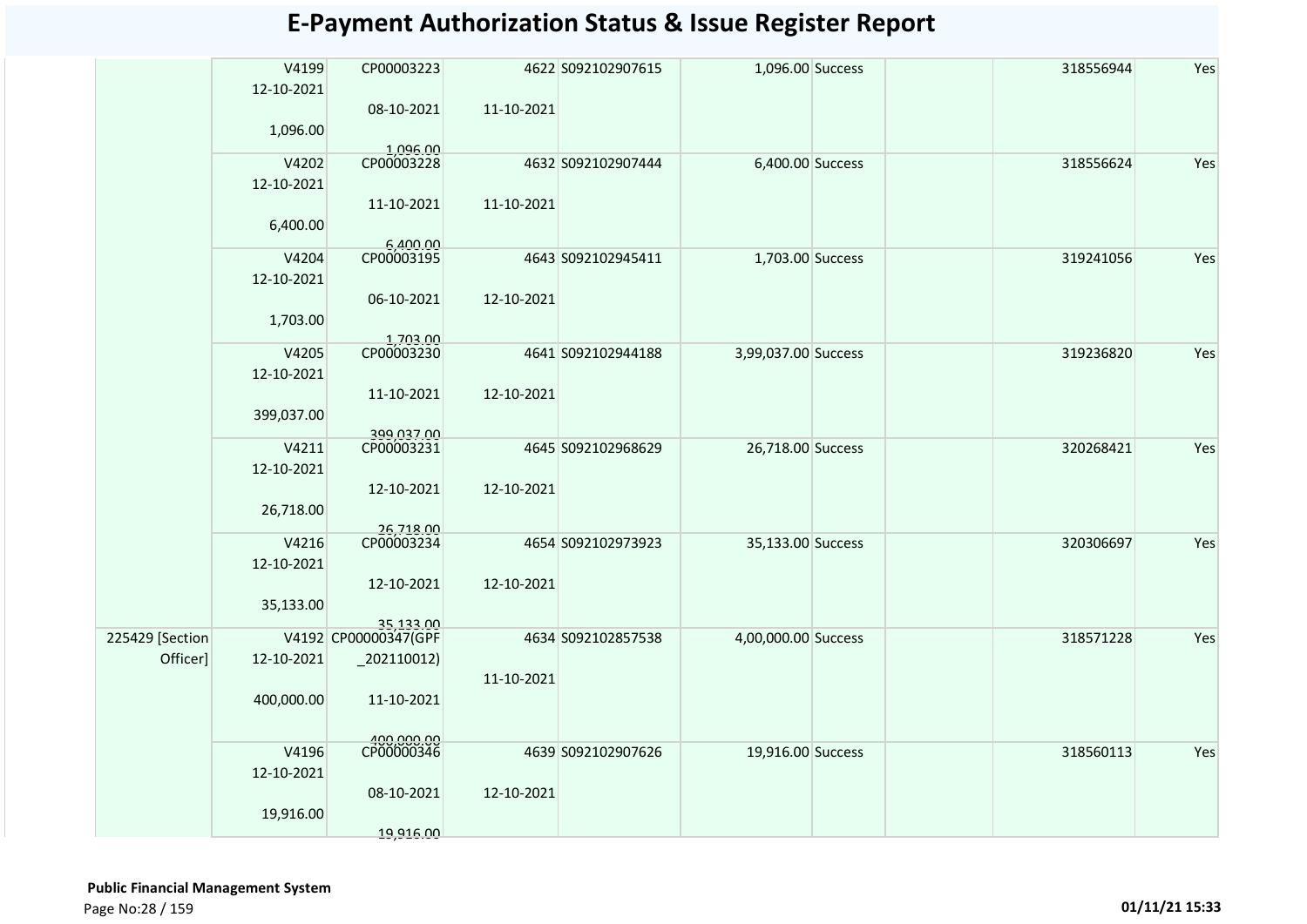| <b>E-Payment Authorization Status &amp; Issue Register Report</b> |  |  |
|-------------------------------------------------------------------|--|--|
|-------------------------------------------------------------------|--|--|

|                          | V4200      | CP00000349                       |            | 4635 S092102907330 | 4,12,558.00 Success |  | 318556314 | Yes |
|--------------------------|------------|----------------------------------|------------|--------------------|---------------------|--|-----------|-----|
|                          | 12-10-2021 |                                  |            |                    |                     |  |           |     |
|                          |            | 11-10-2021                       | 11-10-2021 |                    |                     |  |           |     |
|                          | 412,558.00 |                                  |            |                    |                     |  |           |     |
|                          | V4201      | 419,670.00<br>CP00000348         |            | 4636 S092102907355 | 5,700.00 Success    |  | 318540345 | Yes |
|                          | 12-10-2021 |                                  |            |                    |                     |  |           |     |
|                          |            | 11-10-2021                       | 11-10-2021 |                    |                     |  |           |     |
|                          | 5,700.00   |                                  |            |                    |                     |  |           |     |
|                          |            | 5,700.00<br>CP00000350           |            |                    |                     |  |           |     |
|                          | V4206      |                                  |            | 4644 S092102945332 | 3,030.00 Success    |  | 319236927 | Yes |
|                          | 12-10-2021 |                                  |            |                    |                     |  |           |     |
|                          |            | 12-10-2021                       | 12-10-2021 |                    |                     |  |           |     |
|                          | 3,030.00   |                                  |            |                    |                     |  |           |     |
| 225438 [Asstt            | V4207      | 3,030.00<br>CP00000317           |            | 4647 S092102968667 | 22,401.00 Success   |  | 320268518 | Yes |
| <b>Accounts Officer]</b> | 12-10-2021 |                                  |            |                    |                     |  |           |     |
|                          |            | 07-10-2021                       | 12-10-2021 |                    |                     |  |           |     |
|                          | 22,401.00  |                                  |            |                    |                     |  |           |     |
|                          |            | 23,311.00<br>CP00000318          |            |                    |                     |  |           |     |
|                          | V4208      |                                  |            | 4648 S092102966688 | 8,398.00 Success    |  | 320268304 | Yes |
|                          | 12-10-2021 |                                  |            |                    |                     |  |           |     |
|                          |            | 07-10-2021                       | 12-10-2021 |                    |                     |  |           |     |
|                          | 8,398.00   |                                  |            |                    |                     |  |           |     |
|                          |            | 8,543.00<br>V4209 CP00000323(511 |            | 4649 S092102966345 | 7,963.00 Success    |  | 320268075 | Yes |
|                          | 12-10-2021 | 687737186032-                    |            |                    |                     |  |           |     |
|                          |            | 1B1)                             | 12-10-2021 |                    |                     |  |           |     |
|                          | 7,963.00   |                                  |            |                    |                     |  |           |     |
|                          |            | 08-10-2021                       |            |                    |                     |  |           |     |
|                          |            |                                  |            |                    |                     |  |           |     |
|                          |            | V4210 CP00000324(511             |            |                    |                     |  |           |     |
|                          |            |                                  |            | 4651 S092102966286 | 24,510.00 Success   |  | 320264831 | Yes |
|                          | 12-10-2021 | 687773826675-                    |            |                    |                     |  |           |     |
|                          |            | 1B1)                             | 12-10-2021 |                    |                     |  |           |     |
|                          | 24,510.00  |                                  |            |                    |                     |  |           |     |
|                          |            | 08-10-2021                       |            |                    |                     |  |           |     |
|                          |            | 24,930.00                        |            |                    |                     |  |           |     |
|                          |            |                                  |            |                    |                     |  |           |     |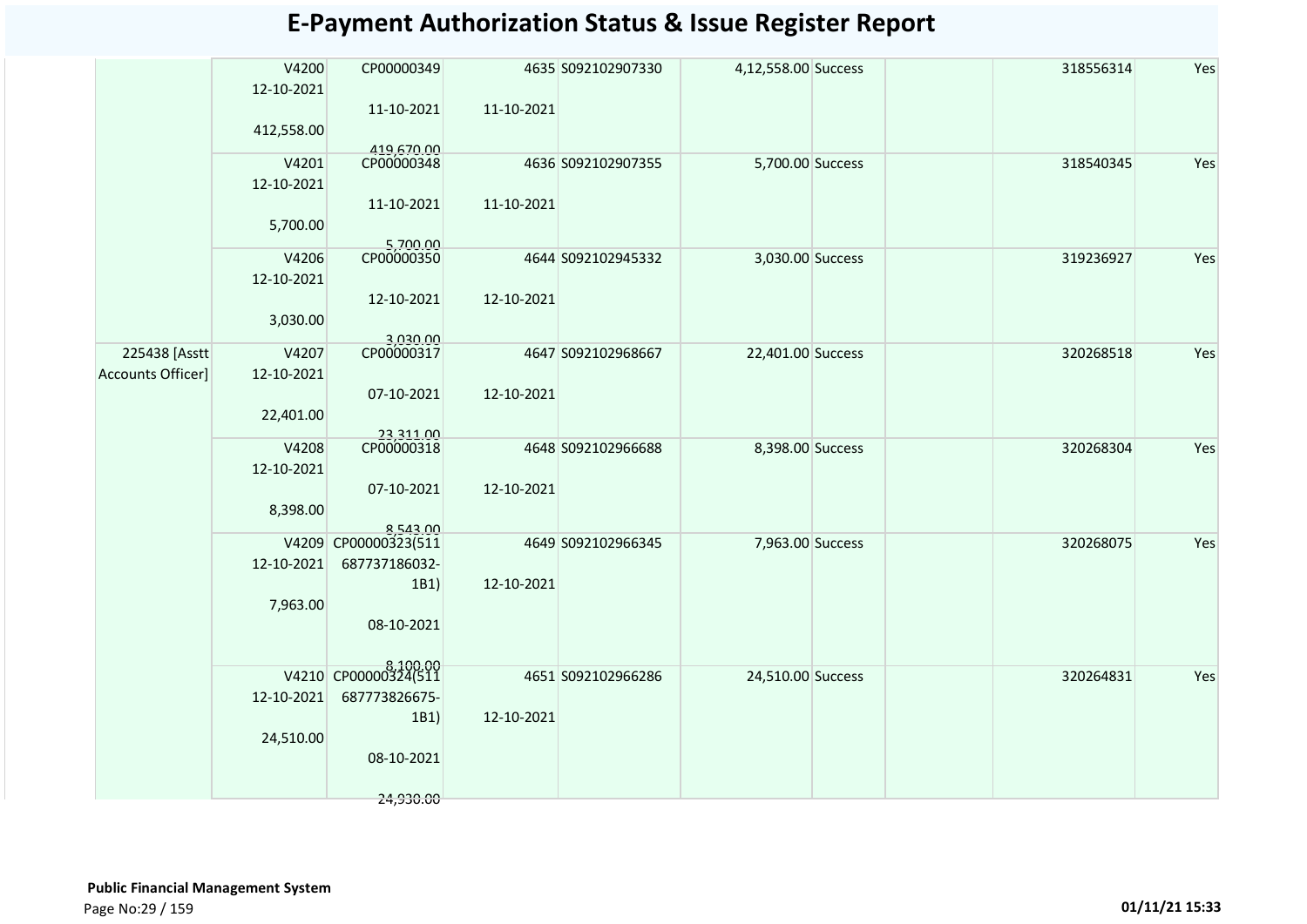|                |                               | 12-10-2021<br>24,380.00          | V4212 CP00000325(511<br>687768067868-<br>1B1)<br>11-10-2021 | 12-10-2021 | 4650 S092102966406       | 24,380.00 Success |                | 320268191 | Yes |
|----------------|-------------------------------|----------------------------------|-------------------------------------------------------------|------------|--------------------------|-------------------|----------------|-----------|-----|
|                |                               | V4213<br>12-10-2021<br>17,640.00 | CP00000326<br>12-10-2021<br>18,000.00                       | 12-10-2021 | 4652 S092102966448       | 17,640.00 Success |                | 320306402 | Yes |
|                |                               | V4214<br>12-10-2021<br>7,114.00  | CP00000327<br>12-10-2021<br>7,114.00                        | 12-10-2021 | 4653 S092102962307       | 7,114.00 Success  |                | 320306242 | Yes |
|                |                               | V4217<br>12-10-2021              | CP00000328                                                  |            | 4646 S092102980007       | 51,930.00 Success |                | 321348778 | Yes |
|                |                               | 91,485.00                        | 12-10-2021                                                  |            | 12-10-2021 S092102980008 | 39,555.00 Success |                | 321348779 | Yes |
| $\overline{7}$ | <b>Issue Date: 20-10-2021</b> |                                  |                                                             |            |                          | 22,59,386.00      |                |           |     |
|                | 225427 [Under<br>Secretary]   | V4220<br>20-10-2021<br>2,477.00  | CP00003222<br>08-10-2021                                    | 13-10-2021 | 4667 S092102616555       | 2,477.00 Success  |                | 422100203 | Yes |
|                |                               |                                  |                                                             |            |                          |                   |                |           |     |
|                |                               | V4222<br>20-10-2021<br>359.00    | 2,477.00<br>CP00003237<br>12-10-2021                        | 13-10-2021 | 4678 S092102614105       |                   | 359.00 Success | 422086711 | Yes |
|                |                               | V4223<br>20-10-2021<br>16,581.00 | 359.00<br>CP00003245<br>13-10-2021<br>16,581.00             | 14-10-2021 | 4688 S092102618595       | 16,581.00 Success |                | 422113370 | Yes |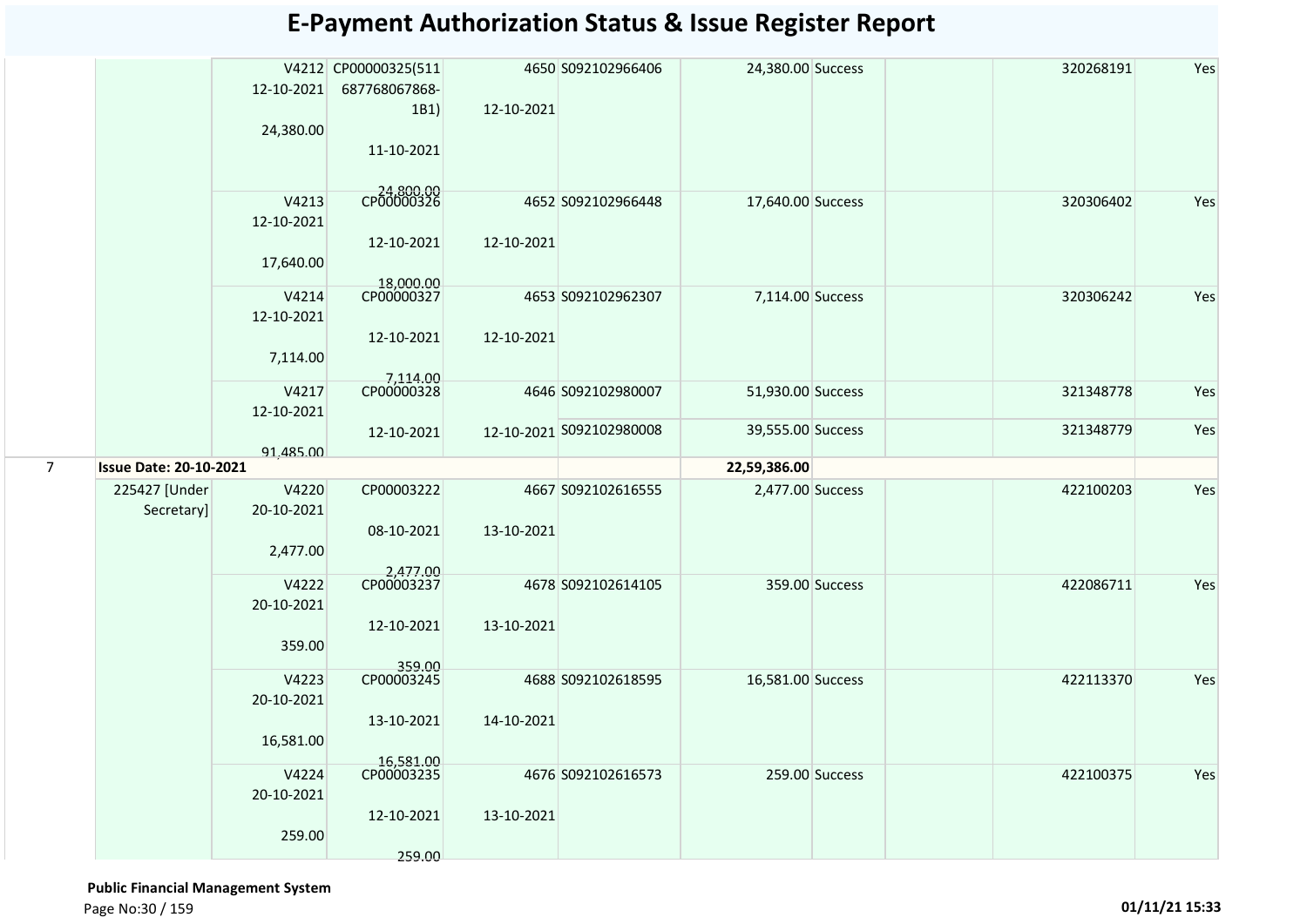| CP00003232<br>4665 S092102614408<br>150.00 Success<br>20-10-2021<br>12-10-2021<br>13-10-2021<br>150.00<br>150.00<br>CP00003236<br>V4226<br>422100547<br>Yes<br>4677 S092102616587<br>2,286.00 Success<br>20-10-2021<br>12-10-2021<br>13-10-2021<br>2,286.00<br>2,286.00<br>CP00003244<br>V4227<br>Yes<br>4687 S092102618472<br>539.00 Success<br>422113202<br>20-10-2021<br>14-10-2021<br>13-10-2021<br>539.00<br>539.00<br>CP00003239<br>V4228<br>Yes<br>4663 S092102616514<br>1,29,525.00 Success<br>422100033<br>20-10-2021<br>13-10-2021<br>12-10-2021<br>129,525.00<br>131,758.00<br>V4229 CP00003238(GPF<br>1,00,000.00 Success<br>Yes<br>4662 S092102627846<br>432824591<br>20-10-2021<br>$-202110121$<br>13-10-2021<br>100,000.00<br>12-10-2021<br>100,000.00<br>CP00003240(ELE<br>V4230<br>Yes<br>4679 S092102614390<br>30,336.00 Success<br>422086872<br>20-10-2021<br>2021100005)<br>13-10-2021<br>30,336.00<br>12-10-2021<br>30,336.00<br>CP00003247<br>V4231<br>Yes<br>4683 S092102616839<br>1,27,634.00 Success<br>422100872<br>20-10-2021<br>13-10-2021<br>14-10-2021<br>127,634.00<br>129,834.00<br>V4232 CP00003243(202<br>Yes<br>4664 S092102620237<br>18,091.00 Success<br>422113716<br>20-10-2021<br>110002)<br>Yes<br>4,012.00 Success<br>422113725<br>13-10-2021 S092102620238<br>72,977.00<br>12-10-2021<br>Yes<br>S092102620239<br>17,085.00 Success<br>422113735<br>73,037.00 | V4225 |  |  | 421984969 | Yes |
|--------------------------------------------------------------------------------------------------------------------------------------------------------------------------------------------------------------------------------------------------------------------------------------------------------------------------------------------------------------------------------------------------------------------------------------------------------------------------------------------------------------------------------------------------------------------------------------------------------------------------------------------------------------------------------------------------------------------------------------------------------------------------------------------------------------------------------------------------------------------------------------------------------------------------------------------------------------------------------------------------------------------------------------------------------------------------------------------------------------------------------------------------------------------------------------------------------------------------------------------------------------------------------------------------------------------------------------------------------------------------------------------------------|-------|--|--|-----------|-----|
|                                                                                                                                                                                                                                                                                                                                                                                                                                                                                                                                                                                                                                                                                                                                                                                                                                                                                                                                                                                                                                                                                                                                                                                                                                                                                                                                                                                                        |       |  |  |           |     |
|                                                                                                                                                                                                                                                                                                                                                                                                                                                                                                                                                                                                                                                                                                                                                                                                                                                                                                                                                                                                                                                                                                                                                                                                                                                                                                                                                                                                        |       |  |  |           |     |
|                                                                                                                                                                                                                                                                                                                                                                                                                                                                                                                                                                                                                                                                                                                                                                                                                                                                                                                                                                                                                                                                                                                                                                                                                                                                                                                                                                                                        |       |  |  |           |     |
|                                                                                                                                                                                                                                                                                                                                                                                                                                                                                                                                                                                                                                                                                                                                                                                                                                                                                                                                                                                                                                                                                                                                                                                                                                                                                                                                                                                                        |       |  |  |           |     |
|                                                                                                                                                                                                                                                                                                                                                                                                                                                                                                                                                                                                                                                                                                                                                                                                                                                                                                                                                                                                                                                                                                                                                                                                                                                                                                                                                                                                        |       |  |  |           |     |
|                                                                                                                                                                                                                                                                                                                                                                                                                                                                                                                                                                                                                                                                                                                                                                                                                                                                                                                                                                                                                                                                                                                                                                                                                                                                                                                                                                                                        |       |  |  |           |     |
|                                                                                                                                                                                                                                                                                                                                                                                                                                                                                                                                                                                                                                                                                                                                                                                                                                                                                                                                                                                                                                                                                                                                                                                                                                                                                                                                                                                                        |       |  |  |           |     |
|                                                                                                                                                                                                                                                                                                                                                                                                                                                                                                                                                                                                                                                                                                                                                                                                                                                                                                                                                                                                                                                                                                                                                                                                                                                                                                                                                                                                        |       |  |  |           |     |
|                                                                                                                                                                                                                                                                                                                                                                                                                                                                                                                                                                                                                                                                                                                                                                                                                                                                                                                                                                                                                                                                                                                                                                                                                                                                                                                                                                                                        |       |  |  |           |     |
|                                                                                                                                                                                                                                                                                                                                                                                                                                                                                                                                                                                                                                                                                                                                                                                                                                                                                                                                                                                                                                                                                                                                                                                                                                                                                                                                                                                                        |       |  |  |           |     |
|                                                                                                                                                                                                                                                                                                                                                                                                                                                                                                                                                                                                                                                                                                                                                                                                                                                                                                                                                                                                                                                                                                                                                                                                                                                                                                                                                                                                        |       |  |  |           |     |
|                                                                                                                                                                                                                                                                                                                                                                                                                                                                                                                                                                                                                                                                                                                                                                                                                                                                                                                                                                                                                                                                                                                                                                                                                                                                                                                                                                                                        |       |  |  |           |     |
|                                                                                                                                                                                                                                                                                                                                                                                                                                                                                                                                                                                                                                                                                                                                                                                                                                                                                                                                                                                                                                                                                                                                                                                                                                                                                                                                                                                                        |       |  |  |           |     |
|                                                                                                                                                                                                                                                                                                                                                                                                                                                                                                                                                                                                                                                                                                                                                                                                                                                                                                                                                                                                                                                                                                                                                                                                                                                                                                                                                                                                        |       |  |  |           |     |
|                                                                                                                                                                                                                                                                                                                                                                                                                                                                                                                                                                                                                                                                                                                                                                                                                                                                                                                                                                                                                                                                                                                                                                                                                                                                                                                                                                                                        |       |  |  |           |     |
|                                                                                                                                                                                                                                                                                                                                                                                                                                                                                                                                                                                                                                                                                                                                                                                                                                                                                                                                                                                                                                                                                                                                                                                                                                                                                                                                                                                                        |       |  |  |           |     |
|                                                                                                                                                                                                                                                                                                                                                                                                                                                                                                                                                                                                                                                                                                                                                                                                                                                                                                                                                                                                                                                                                                                                                                                                                                                                                                                                                                                                        |       |  |  |           |     |
|                                                                                                                                                                                                                                                                                                                                                                                                                                                                                                                                                                                                                                                                                                                                                                                                                                                                                                                                                                                                                                                                                                                                                                                                                                                                                                                                                                                                        |       |  |  |           |     |
|                                                                                                                                                                                                                                                                                                                                                                                                                                                                                                                                                                                                                                                                                                                                                                                                                                                                                                                                                                                                                                                                                                                                                                                                                                                                                                                                                                                                        |       |  |  |           |     |
|                                                                                                                                                                                                                                                                                                                                                                                                                                                                                                                                                                                                                                                                                                                                                                                                                                                                                                                                                                                                                                                                                                                                                                                                                                                                                                                                                                                                        |       |  |  |           |     |
|                                                                                                                                                                                                                                                                                                                                                                                                                                                                                                                                                                                                                                                                                                                                                                                                                                                                                                                                                                                                                                                                                                                                                                                                                                                                                                                                                                                                        |       |  |  |           |     |
|                                                                                                                                                                                                                                                                                                                                                                                                                                                                                                                                                                                                                                                                                                                                                                                                                                                                                                                                                                                                                                                                                                                                                                                                                                                                                                                                                                                                        |       |  |  |           |     |
|                                                                                                                                                                                                                                                                                                                                                                                                                                                                                                                                                                                                                                                                                                                                                                                                                                                                                                                                                                                                                                                                                                                                                                                                                                                                                                                                                                                                        |       |  |  |           |     |
|                                                                                                                                                                                                                                                                                                                                                                                                                                                                                                                                                                                                                                                                                                                                                                                                                                                                                                                                                                                                                                                                                                                                                                                                                                                                                                                                                                                                        |       |  |  |           |     |
|                                                                                                                                                                                                                                                                                                                                                                                                                                                                                                                                                                                                                                                                                                                                                                                                                                                                                                                                                                                                                                                                                                                                                                                                                                                                                                                                                                                                        |       |  |  |           |     |
|                                                                                                                                                                                                                                                                                                                                                                                                                                                                                                                                                                                                                                                                                                                                                                                                                                                                                                                                                                                                                                                                                                                                                                                                                                                                                                                                                                                                        |       |  |  |           |     |
|                                                                                                                                                                                                                                                                                                                                                                                                                                                                                                                                                                                                                                                                                                                                                                                                                                                                                                                                                                                                                                                                                                                                                                                                                                                                                                                                                                                                        |       |  |  |           |     |
|                                                                                                                                                                                                                                                                                                                                                                                                                                                                                                                                                                                                                                                                                                                                                                                                                                                                                                                                                                                                                                                                                                                                                                                                                                                                                                                                                                                                        |       |  |  |           |     |
|                                                                                                                                                                                                                                                                                                                                                                                                                                                                                                                                                                                                                                                                                                                                                                                                                                                                                                                                                                                                                                                                                                                                                                                                                                                                                                                                                                                                        |       |  |  |           |     |
|                                                                                                                                                                                                                                                                                                                                                                                                                                                                                                                                                                                                                                                                                                                                                                                                                                                                                                                                                                                                                                                                                                                                                                                                                                                                                                                                                                                                        |       |  |  |           |     |
|                                                                                                                                                                                                                                                                                                                                                                                                                                                                                                                                                                                                                                                                                                                                                                                                                                                                                                                                                                                                                                                                                                                                                                                                                                                                                                                                                                                                        |       |  |  |           |     |
|                                                                                                                                                                                                                                                                                                                                                                                                                                                                                                                                                                                                                                                                                                                                                                                                                                                                                                                                                                                                                                                                                                                                                                                                                                                                                                                                                                                                        |       |  |  |           |     |
|                                                                                                                                                                                                                                                                                                                                                                                                                                                                                                                                                                                                                                                                                                                                                                                                                                                                                                                                                                                                                                                                                                                                                                                                                                                                                                                                                                                                        |       |  |  |           |     |
|                                                                                                                                                                                                                                                                                                                                                                                                                                                                                                                                                                                                                                                                                                                                                                                                                                                                                                                                                                                                                                                                                                                                                                                                                                                                                                                                                                                                        |       |  |  |           |     |
|                                                                                                                                                                                                                                                                                                                                                                                                                                                                                                                                                                                                                                                                                                                                                                                                                                                                                                                                                                                                                                                                                                                                                                                                                                                                                                                                                                                                        |       |  |  |           |     |
|                                                                                                                                                                                                                                                                                                                                                                                                                                                                                                                                                                                                                                                                                                                                                                                                                                                                                                                                                                                                                                                                                                                                                                                                                                                                                                                                                                                                        |       |  |  |           |     |
|                                                                                                                                                                                                                                                                                                                                                                                                                                                                                                                                                                                                                                                                                                                                                                                                                                                                                                                                                                                                                                                                                                                                                                                                                                                                                                                                                                                                        |       |  |  |           |     |
|                                                                                                                                                                                                                                                                                                                                                                                                                                                                                                                                                                                                                                                                                                                                                                                                                                                                                                                                                                                                                                                                                                                                                                                                                                                                                                                                                                                                        |       |  |  |           |     |
|                                                                                                                                                                                                                                                                                                                                                                                                                                                                                                                                                                                                                                                                                                                                                                                                                                                                                                                                                                                                                                                                                                                                                                                                                                                                                                                                                                                                        |       |  |  |           |     |
|                                                                                                                                                                                                                                                                                                                                                                                                                                                                                                                                                                                                                                                                                                                                                                                                                                                                                                                                                                                                                                                                                                                                                                                                                                                                                                                                                                                                        |       |  |  |           |     |
|                                                                                                                                                                                                                                                                                                                                                                                                                                                                                                                                                                                                                                                                                                                                                                                                                                                                                                                                                                                                                                                                                                                                                                                                                                                                                                                                                                                                        |       |  |  |           |     |
|                                                                                                                                                                                                                                                                                                                                                                                                                                                                                                                                                                                                                                                                                                                                                                                                                                                                                                                                                                                                                                                                                                                                                                                                                                                                                                                                                                                                        |       |  |  |           |     |
|                                                                                                                                                                                                                                                                                                                                                                                                                                                                                                                                                                                                                                                                                                                                                                                                                                                                                                                                                                                                                                                                                                                                                                                                                                                                                                                                                                                                        |       |  |  |           |     |
|                                                                                                                                                                                                                                                                                                                                                                                                                                                                                                                                                                                                                                                                                                                                                                                                                                                                                                                                                                                                                                                                                                                                                                                                                                                                                                                                                                                                        |       |  |  |           |     |
|                                                                                                                                                                                                                                                                                                                                                                                                                                                                                                                                                                                                                                                                                                                                                                                                                                                                                                                                                                                                                                                                                                                                                                                                                                                                                                                                                                                                        |       |  |  |           |     |
|                                                                                                                                                                                                                                                                                                                                                                                                                                                                                                                                                                                                                                                                                                                                                                                                                                                                                                                                                                                                                                                                                                                                                                                                                                                                                                                                                                                                        |       |  |  |           |     |
|                                                                                                                                                                                                                                                                                                                                                                                                                                                                                                                                                                                                                                                                                                                                                                                                                                                                                                                                                                                                                                                                                                                                                                                                                                                                                                                                                                                                        |       |  |  |           |     |
|                                                                                                                                                                                                                                                                                                                                                                                                                                                                                                                                                                                                                                                                                                                                                                                                                                                                                                                                                                                                                                                                                                                                                                                                                                                                                                                                                                                                        |       |  |  |           |     |
|                                                                                                                                                                                                                                                                                                                                                                                                                                                                                                                                                                                                                                                                                                                                                                                                                                                                                                                                                                                                                                                                                                                                                                                                                                                                                                                                                                                                        |       |  |  |           |     |

 **Public Financial Management System** 

Page No:31 / 159 **01/11/21 15:33**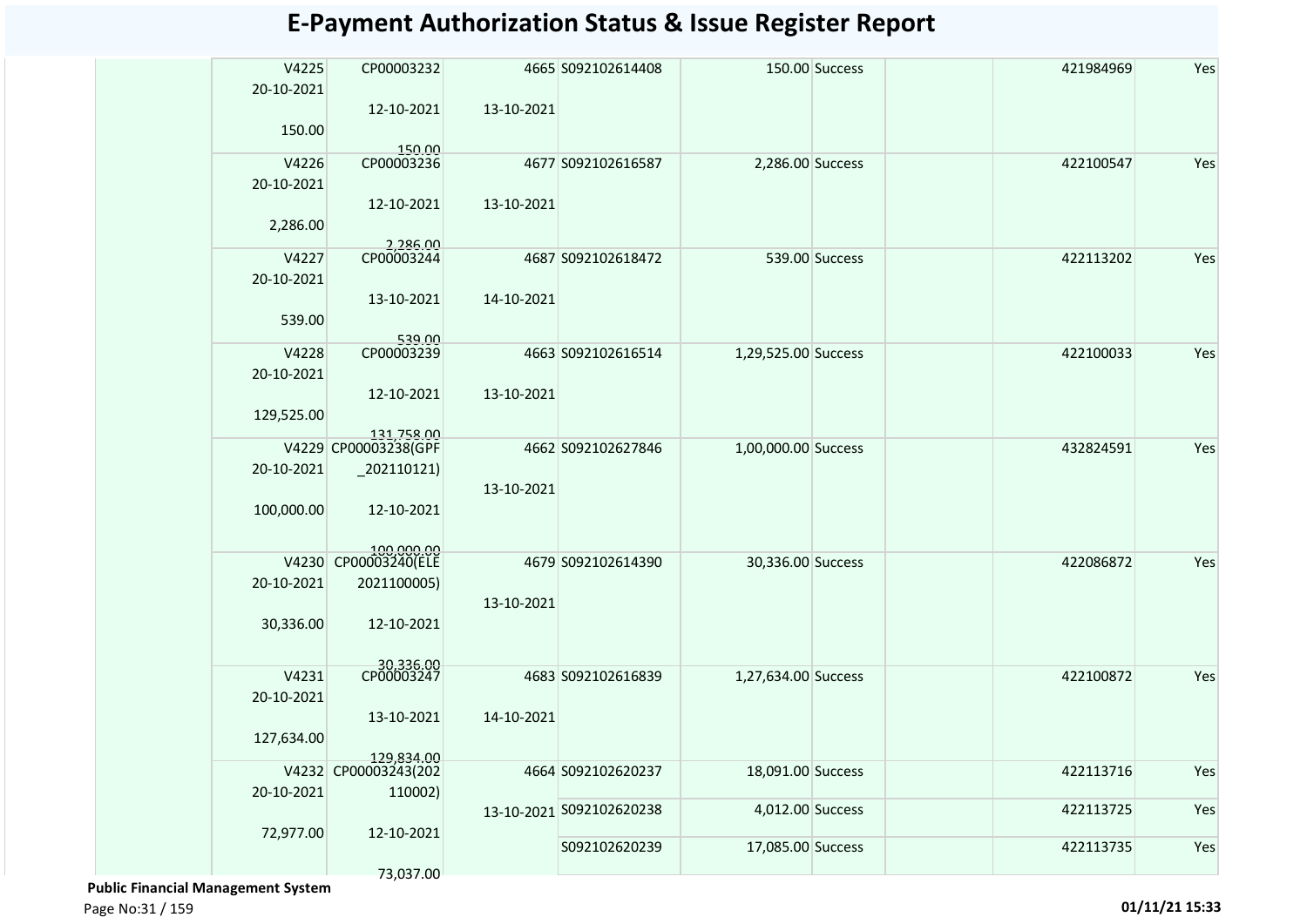|                                   | 73,037.00                                                                 |            |                    |                     |           |     |
|-----------------------------------|---------------------------------------------------------------------------|------------|--------------------|---------------------|-----------|-----|
|                                   |                                                                           |            | S092102620240      | 11,052.00 Success   | 422113747 | Yes |
|                                   |                                                                           |            | S092102620241      | 11,685.00 Success   | 422113753 | Yes |
|                                   |                                                                           |            | S092102620242      | 11,052.00 Success   | 422113762 | Yes |
| V4233<br>20-10-2021<br>107,121.00 | CP00003254<br>13-10-2021                                                  | 14-10-2021 | 4698 S092102620033 | 1,07,121.00 Success | 421996318 | Yes |
| 20-10-2021<br>12,005.00           | 109,307.00<br>V4234 CP00003248(511<br>687798482468-<br>1B1)<br>13-10-2021 | 13-10-2021 | 4680 S092102614077 | 12,005.00 Success   | 421984742 | Yes |
| 20-10-2021<br>4,405.00            | V4235 CP00003249(511<br>687766883577-<br>1B1)<br>13-10-2021               | 13-10-2021 | 4681 S092102614020 | 4,405.00 Success    | 422086531 | Yes |
| 20-10-2021<br>22,512.00           | V4236 CP00003250(511<br>687795470141-<br>1B1)<br>13-10-2021               | 13-10-2021 | 4682 S092102613528 | 22,512.00 Success   | 421984516 | Yes |
| 20-10-2021<br>31,703.00           | V4237 CP00003251(202<br>110003)<br>13-10-2021                             | 14-10-2021 | 4685 S092102618391 | 31,703.00 Success   | 422113040 | Yes |
| V4238<br>20-10-2021<br>462,080.00 | 34,953.00<br>CP00002738<br>21-09-2021<br>462,080.00                       | 13-10-2021 | 4658 S092102630232 | 4,62,080.00 Success | 422113935 | Yes |

 **Public Financial Management System**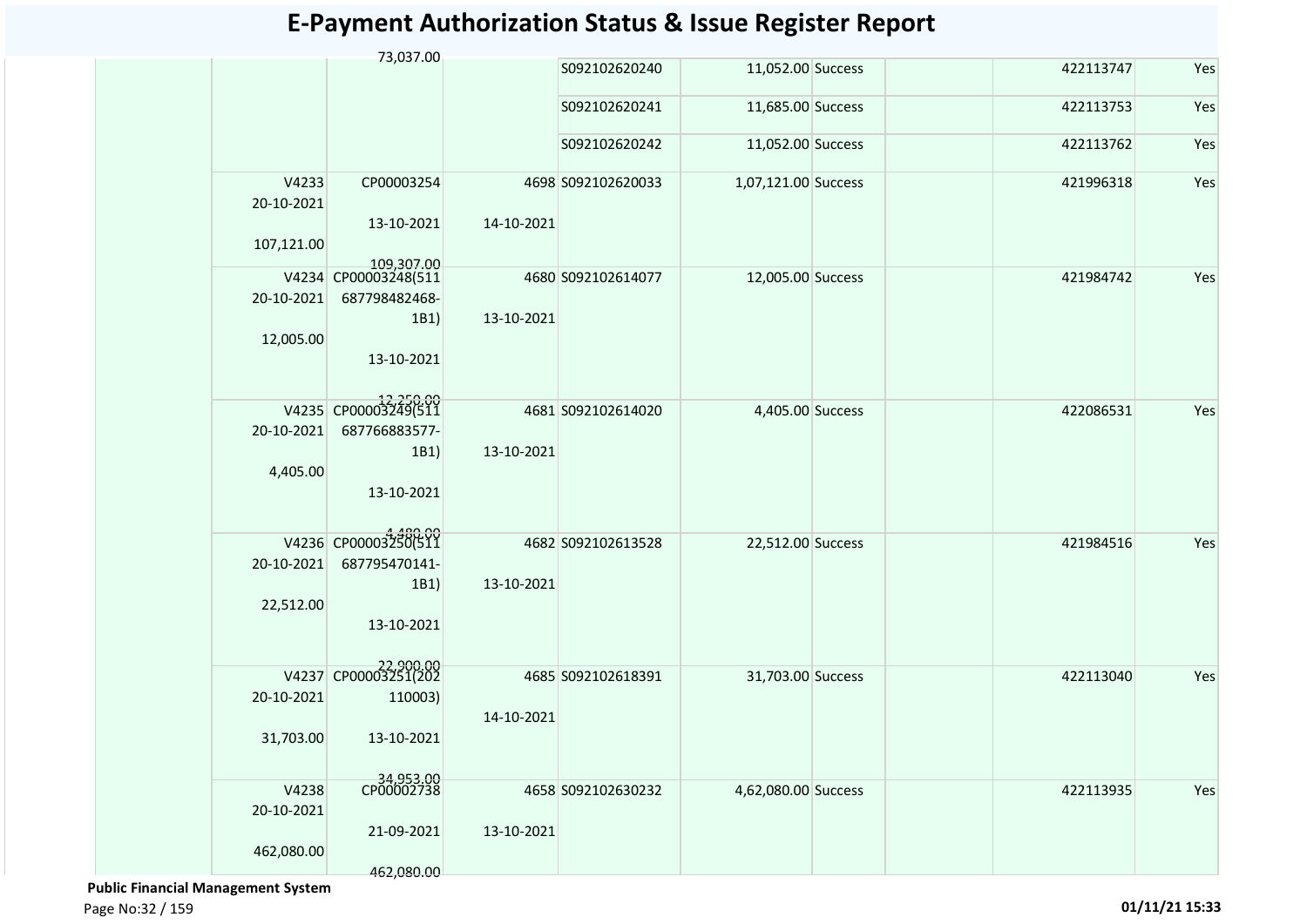|                 | V4239<br>20-10-2021 | CP00002824               | 4657 S092102630630       | 13,509.00 Success   |                | 421996717 | Yes |
|-----------------|---------------------|--------------------------|--------------------------|---------------------|----------------|-----------|-----|
|                 | 13,509.00           | 23-09-2021               | 13-10-2021               |                     |                |           |     |
|                 | V4242               | 13,509.00<br>CP00003225  | 4659 S092102629993       | 8,21,784.00 Success |                | 421996542 | Yes |
|                 | 20-10-2021          |                          |                          |                     |                |           |     |
|                 | 821,784.00          | 11-10-2021               | 13-10-2021               |                     |                |           |     |
|                 |                     | 821,784.00<br>CP00003253 |                          |                     |                |           |     |
|                 | V4246               |                          | 4697 S092102606214       | 28,595.00 Success   |                | 422074309 | Yes |
|                 | 20-10-2021          |                          |                          |                     |                |           |     |
|                 | 28,595.00           | 13-10-2021               | 14-10-2021               |                     |                |           |     |
|                 | V4247               | 29,150.00<br>CP00003246  | 4686 S092102618424       |                     | 500.00 Success | 421996163 | Yes |
|                 | 20-10-2021          |                          |                          |                     |                |           |     |
|                 |                     | 13-10-2021               | 14-10-2021               |                     |                |           |     |
|                 | 500.00              | 500.00                   |                          |                     |                |           |     |
|                 | V4249               | CP00003242               | 4695 S092102606247       | 4,000.00 Success    |                | 421970707 | Yes |
|                 | 20-10-2021          |                          |                          |                     |                |           |     |
|                 |                     | 12-10-2021               | 14-10-2021 S092102606248 |                     | 900.00 Success | 421970748 | Yes |
|                 | 4,900,00            |                          |                          |                     |                |           |     |
|                 |                     | V4251 CP00003252(EOT     | 4696 S092102606276       | 5,166.00 Success    |                | 422074477 | Yes |
|                 | 20-10-2021          | 2021100006)              |                          |                     |                |           |     |
|                 |                     |                          | 14-10-2021               |                     |                |           |     |
|                 | 5,166.00            | 13-10-2021               |                          |                     |                |           |     |
|                 |                     |                          |                          |                     |                |           |     |
|                 |                     | 5,166.00                 |                          |                     |                |           |     |
|                 | V4252               | CP00003255               | 4694 S092102606581       | 36,000.00 Success   |                | 422074661 | Yes |
|                 | 20-10-2021          |                          |                          |                     |                |           |     |
|                 |                     | 13-10-2021               | 14-10-2021               |                     |                |           |     |
|                 | 36,000.00           |                          |                          |                     |                |           |     |
|                 |                     | 36,000.00                |                          |                     |                |           |     |
| 225428 [Section | V4221               | CP00000196               | 4670 S092102616694       | 17,982.00 Success   |                | 422100707 | Yes |
| Officer]        | 20-10-2021          |                          |                          |                     |                |           |     |
|                 |                     | 11-10-2021               | 13-10-2021               |                     |                |           |     |
|                 | 17,982.00           |                          |                          |                     |                |           |     |
|                 |                     | 17,982.00                |                          |                     |                |           |     |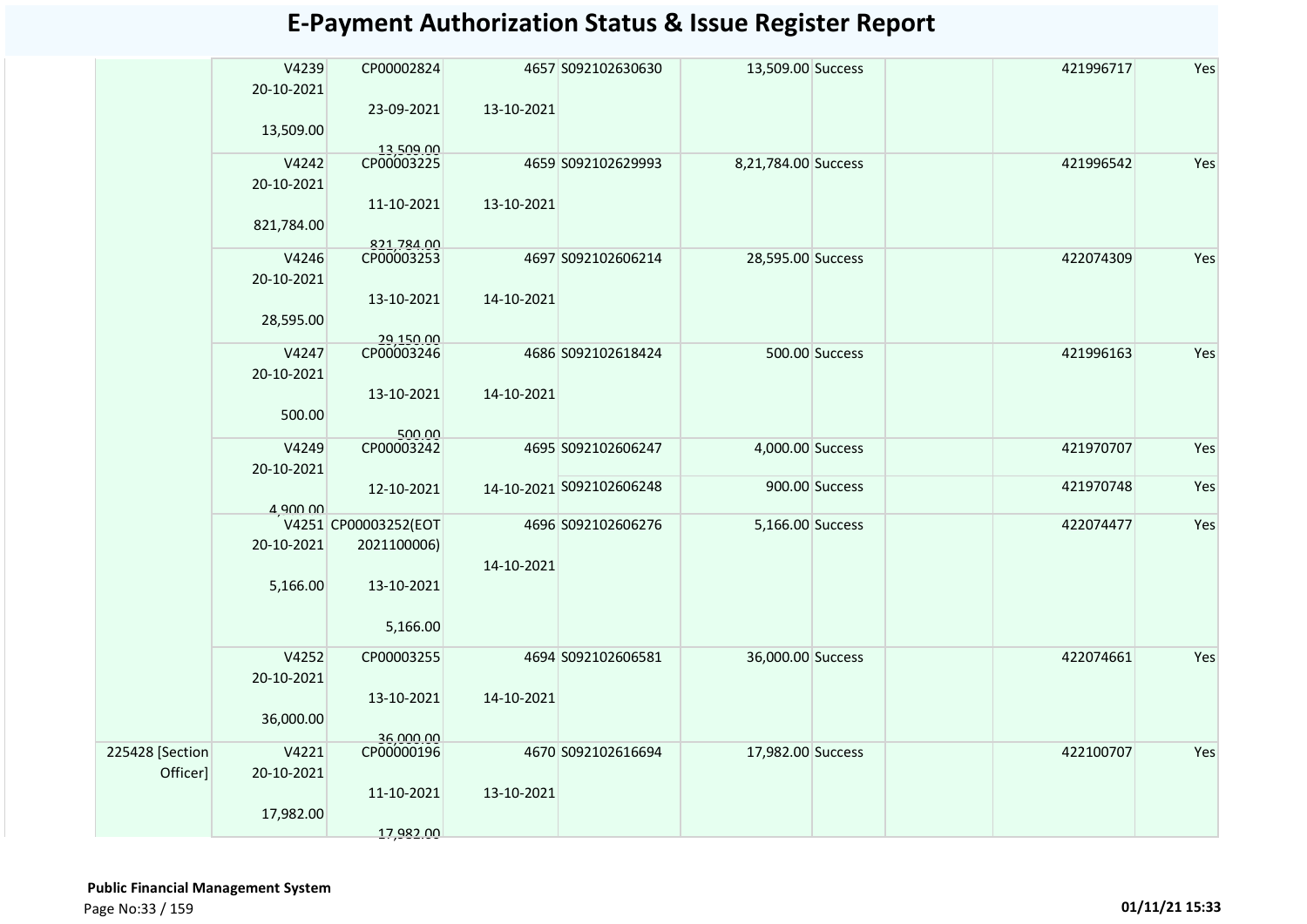|                 |                     |                         |            |                    | <b>E-Payment Authorization Status &amp; Issue Register Report</b> |           |     |
|-----------------|---------------------|-------------------------|------------|--------------------|-------------------------------------------------------------------|-----------|-----|
|                 | V4240<br>20-10-2021 | CP00000203              |            | 4675 S092102613286 | 48,746.00 Success                                                 | 422086365 | Yes |
|                 | 48,746.00           | 11-10-2021              | 13-10-2021 |                    |                                                                   |           |     |
|                 | V4241<br>20-10-2021 | 50,778.00<br>CP00000202 |            | 4691 S092102608662 | 18,654.00 Success                                                 | 422074987 | Yes |
|                 |                     | 11-10-2021              | 14-10-2021 |                    |                                                                   |           |     |
|                 | 18,654.00<br>V4243  | 19,432.00<br>CP00000198 |            | 4672 S092102608887 | 6,660.00 Success                                                  | 422086170 | Yes |
|                 | 20-10-2021          | 11-10-2021              | 13-10-2021 |                    |                                                                   |           |     |
|                 | 6,660.00            | 6,660.00                |            |                    |                                                                   |           |     |
|                 | V4244<br>20-10-2021 | CP00000199              |            | 4673 S092102608781 | 24,102.00 Success                                                 | 421984299 | Yes |
|                 | 24,102.00           | 11-10-2021              | 13-10-2021 |                    |                                                                   |           |     |
|                 |                     | 24.102.00               |            |                    |                                                                   |           |     |
|                 | V4245<br>20-10-2021 | CP00000200              |            | 4690 S092102608631 | 18,654.00 Success                                                 | 421984083 | Yes |
|                 | 18,654.00           | 11-10-2021              | 14-10-2021 |                    |                                                                   |           |     |
|                 | V4248<br>20-10-2021 | 19,432.00<br>CP00000205 |            | 4693 S092102608481 | 53,818.00 Success                                                 | 422074825 | Yes |
|                 | 53,818.00           | 12-10-2021              | 14-10-2021 |                    |                                                                   |           |     |
|                 |                     | 55,886.00               |            |                    |                                                                   |           |     |
|                 | V4250<br>20-10-2021 | CP00000206              |            | 4689 S092102606717 | 33,662.00 Success                                                 | 421970926 | Yes |
|                 | 33,662.00           | 13-10-2021              | 14-10-2021 |                    |                                                                   |           |     |
| 225429 [Section | V4219               | 33,662.00<br>CP00000332 |            | 4699 S092102620151 | 3,705.00 Success                                                  | 422113538 | Yes |

**30,58,852.00**

200880 [Asstt S092102951391 6,908.00 Success 440154524 Yes V4257 CP00000136(EBO

4775 S092102951391

14-10-2021

### Accounts Officer] 21-10-2021 2021100001)

20-10-2021

3,705.00

05-10-2021

3,705.00

 **Public Financial Management System** 

Officer]

Page No:34 / 159 **01/11/21 15:33**

8 **Issue Date: 21-10-2021**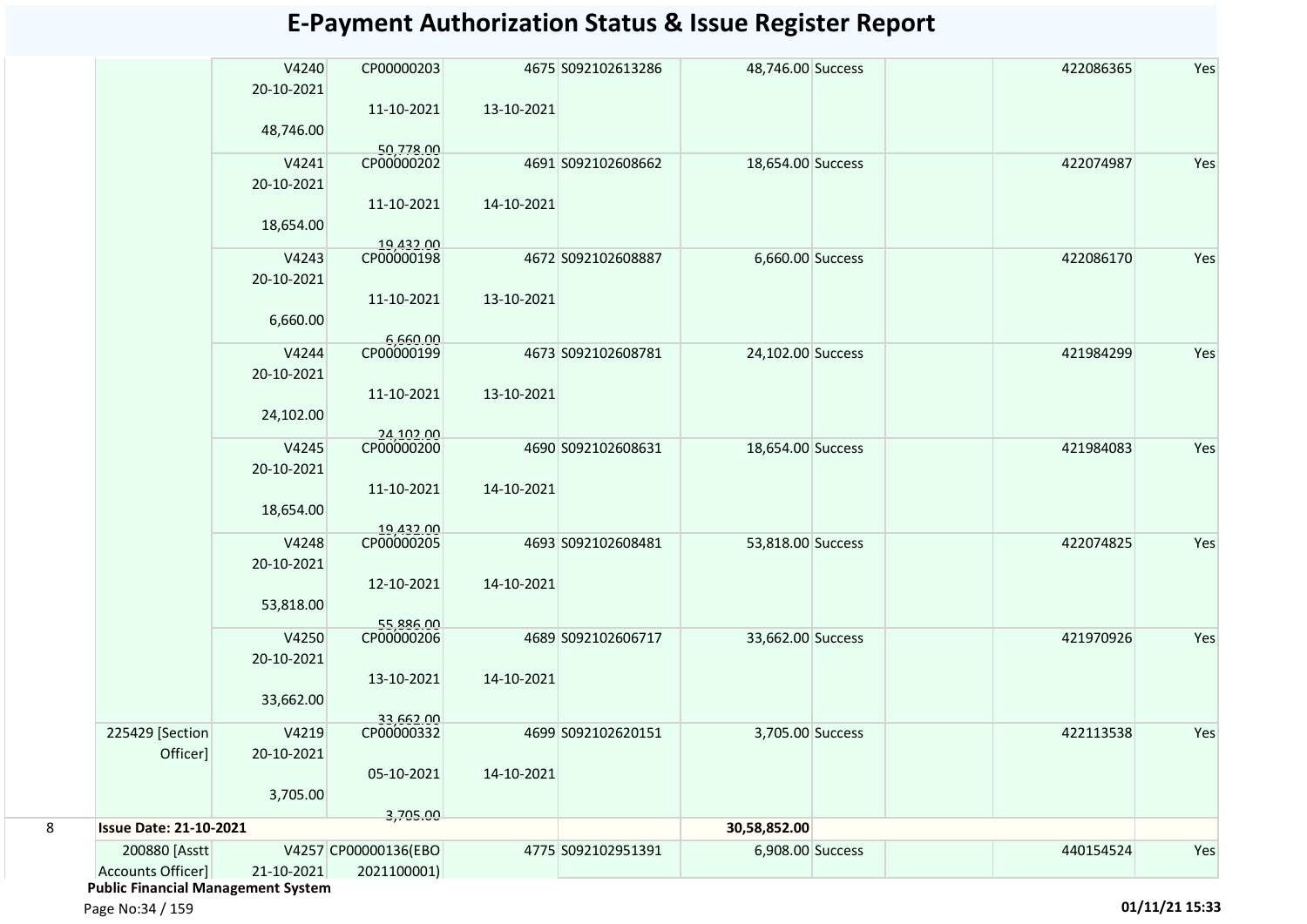|                              |                     |                                        |            |                          | <b>E-Payment Authorization Status &amp; Issue Register Report</b> |                  |     |
|------------------------------|---------------------|----------------------------------------|------------|--------------------------|-------------------------------------------------------------------|------------------|-----|
| Accounts Officer]            | 21-10-2021          | 2021100001)                            |            |                          |                                                                   |                  |     |
|                              |                     |                                        |            | 21-10-2021 S092102951392 | 6,908.00 Success                                                  | 440154529        | Yes |
|                              | 72,534.00           | 20-10-2021                             |            | S092102951393            | 6,908.00 Success                                                  | 440154536        | Yes |
|                              |                     | 72,534.00                              |            | S092102951394            | 4,030.00 Success                                                  | 440154542        | Yes |
|                              |                     |                                        |            | S092102951395            | 6,908.00 Success                                                  | 440154549        | Yes |
|                              |                     |                                        |            | S092102951396            | 6,908.00 Success                                                  | 440154557        | Yes |
|                              |                     |                                        |            | S092102951397            | 6,332.00 Success                                                  | 440154565        | Yes |
|                              |                     |                                        |            | S092102951398            | 6,908.00 Success                                                  | 440154575        | Yes |
|                              |                     |                                        |            | S092102951399            | 6,908.00 Success                                                  | 440154588        | Yes |
|                              |                     |                                        |            | S092102951400            | 6,908.00 Success                                                  | 440154596        | Yes |
|                              |                     |                                        |            | S092102951401            | 6,908.00 Success                                                  | 440154603        | Yes |
| 225427 [Under]<br>Secretary] | 21-10-2021          | V4254 CP00003241(GPF<br>$_2$ 02110123) | 14-10-2021 | 4684 S092102631962       | 50,000.00 Success                                                 | 438543758        | Yes |
|                              | 50,000.00           | 12-10-2021                             |            |                          |                                                                   |                  |     |
|                              | V4267<br>21-10-2021 | 50,000.00<br>CP00003327                |            | 4772 S092102983540       | 14,964.00 Success                                                 | 441608666        | Yes |
|                              | 14,964.00           | 20-10-2021                             | 20-10-2021 |                          |                                                                   |                  |     |
|                              | V4268<br>21-10-2021 | 15,222.00<br>CP00003321                |            | 4771 S092102983501       | 4,39,671.00 Success                                               | CBINH21294678322 | Yes |
|                              | 439,671.00          | 20-10-2021                             | 20-10-2021 |                          |                                                                   |                  |     |
|                              | V4270<br>21-10-2021 | 448,640.00<br>CP00003319               |            | 4769 S092102983340       | 2,700.00 Success                                                  | CBINH21294678317 | Yes |
|                              | 2,700.00            | 20-10-2021                             | 20-10-2021 |                          |                                                                   |                  |     |
|                              |                     | 2,950.00                               |            |                          |                                                                   |                  |     |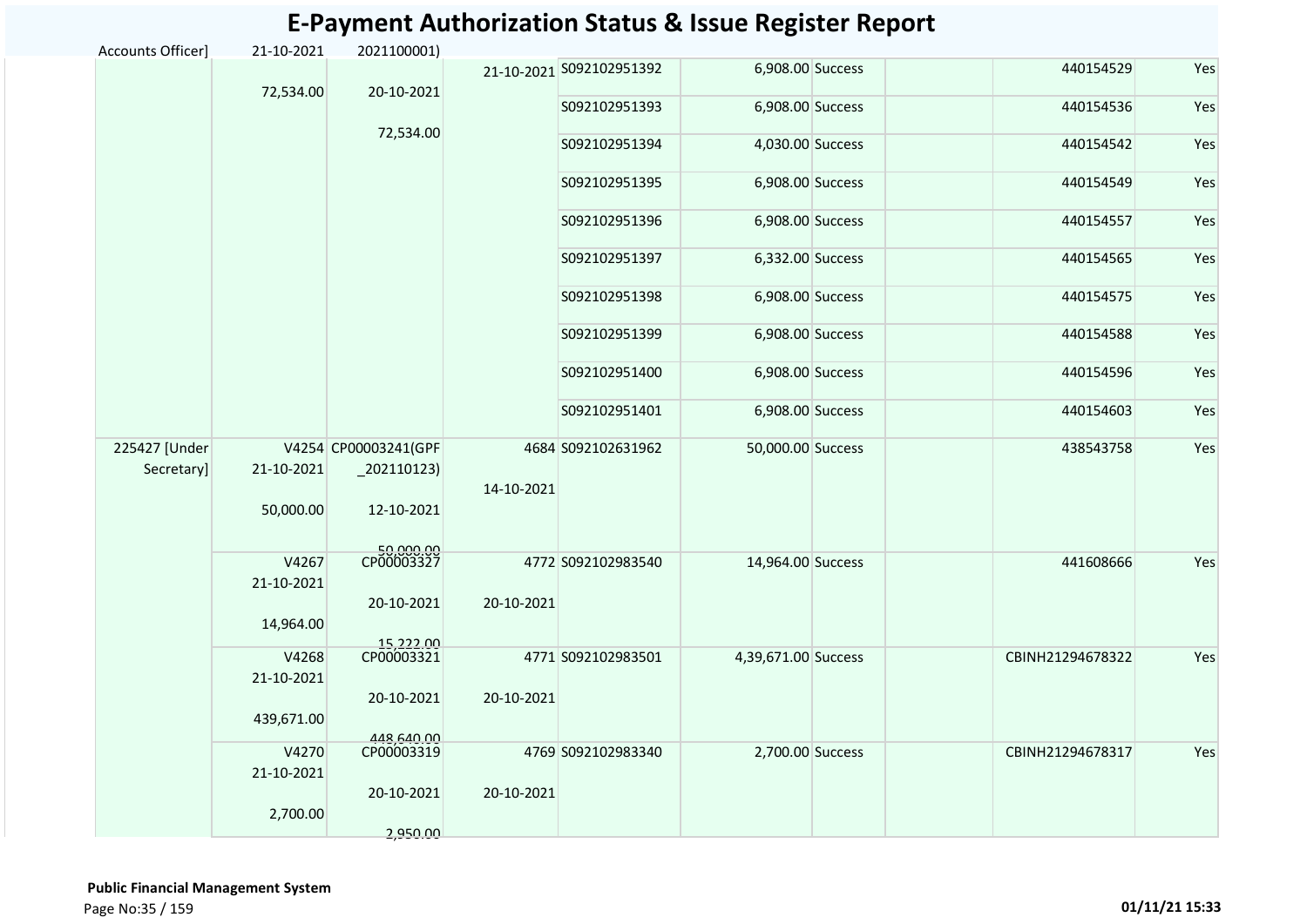| V4271      | CP00003320              |            | 4770 S092102983384 | 2,700.00 Success    | CBINH21294678320 | Yes |
|------------|-------------------------|------------|--------------------|---------------------|------------------|-----|
| 21-10-2021 |                         |            |                    |                     |                  |     |
|            | 20-10-2021              | 20-10-2021 |                    |                     |                  |     |
| 2,700.00   |                         |            |                    |                     |                  |     |
| V4272      | 2,950.00<br>CP00003342  |            | 4773 S092102983932 | 2,940.00 Success    | 441574567        | Yes |
| 21-10-2021 |                         |            |                    |                     |                  |     |
|            | 20-10-2021              | 20-10-2021 |                    |                     |                  |     |
| 2,940.00   |                         |            |                    |                     |                  |     |
|            | 3,000.00                |            |                    |                     |                  |     |
| V4275      | CP00003305              |            | 4764 S092102983837 | 42,636.00 Success   | CBINH21294678330 | Yes |
| 21-10-2021 |                         |            |                    |                     |                  |     |
|            | 18-10-2021              | 20-10-2021 |                    |                     |                  |     |
| 42,636.00  |                         |            |                    |                     |                  |     |
| V4276      | 43,506.00<br>CP00003306 |            | 4765 S092102983534 | 1,979.00 Success    | CBINH21294678325 | Yes |
| 21-10-2021 |                         |            |                    |                     |                  |     |
|            | 18-10-2021              | 20-10-2021 |                    |                     |                  |     |
| 1,979.00   |                         |            |                    |                     |                  |     |
|            | 1,979.00                |            |                    |                     |                  |     |
|            | V4277 CP00003256(GPF    |            | 4711 S092102983318 | 25,000.00 Success   | 441574005        | Yes |
| 21-10-2021 | $-202110124)$           |            |                    |                     |                  |     |
|            |                         | 20-10-2021 |                    |                     |                  |     |
| 25,000.00  | 14-10-2021              |            |                    |                     |                  |     |
|            |                         |            |                    |                     |                  |     |
| V4278      | 25,000.00<br>CP00003308 |            | 4767 S092102983757 | 10,880.00 Success   | 441574199        | Yes |
| 21-10-2021 |                         |            |                    |                     |                  |     |
|            | 18-10-2021              | 20-10-2021 |                    |                     |                  |     |
| 10,880.00  |                         |            |                    |                     |                  |     |
|            | 10,880.00               |            |                    |                     |                  |     |
| V4279      | CP00003307              |            | 4766 S092102983818 | 12,550.00 Success   | CBINH21294678328 | Yes |
| 21-10-2021 |                         | 20-10-2021 |                    |                     |                  |     |
|            | 18-10-2021              |            |                    |                     |                  |     |
| 12,550.00  | 12,550.00               |            |                    |                     |                  |     |
| V4280      | CP00003304              |            | 4763 S092102983895 | 1,35,329.00 Success | CBINH21294678333 | Yes |
| 21-10-2021 |                         |            |                    |                     |                  |     |
|            | 18-10-2021              | 20-10-2021 |                    |                     |                  |     |
| 135,329.00 |                         |            |                    |                     |                  |     |
|            | 135,329.00              |            |                    |                     |                  |     |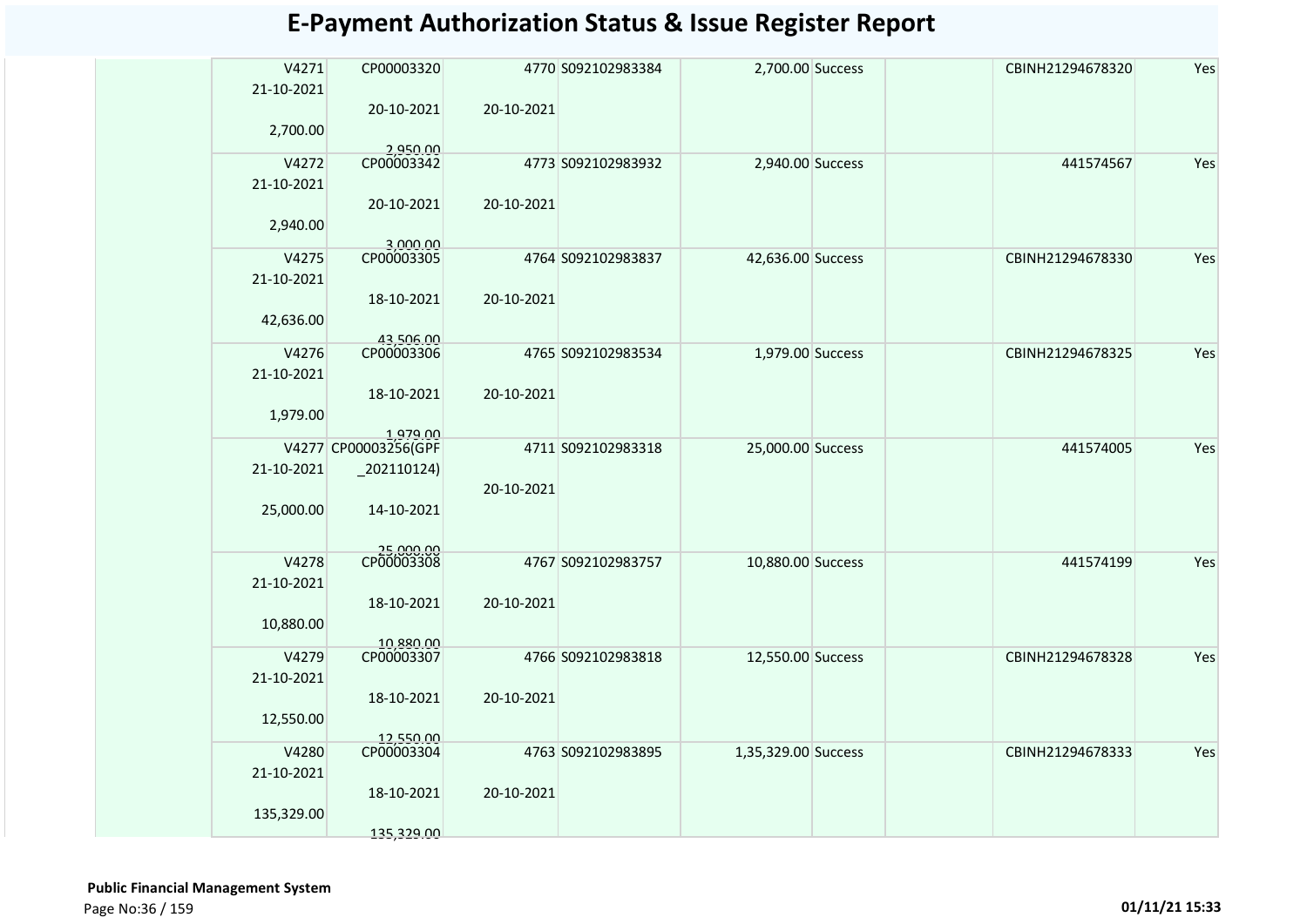| <b>E-Payment Authorization Status &amp; Issue Register Report</b> |
|-------------------------------------------------------------------|
|-------------------------------------------------------------------|

| V4281<br>21-10-2021 | CP00003310                         |            | 4768 S092102983979 | 1,78,780.00 Success |  | 441574717        | Yes |
|---------------------|------------------------------------|------------|--------------------|---------------------|--|------------------|-----|
|                     | 18-10-2021                         | 20-10-2021 |                    |                     |  |                  |     |
| 178,780.00          |                                    |            |                    |                     |  |                  |     |
|                     | 178,780.00<br>V4283 CP00003268(GPF |            |                    |                     |  |                  |     |
|                     |                                    |            | 4760 S092102983288 | 2,00,000.00 Success |  | 441605710        | Yes |
| 21-10-2021          | $_2$ 02110125)                     |            |                    |                     |  |                  |     |
|                     |                                    | 20-10-2021 |                    |                     |  |                  |     |
| 200,000.00          | 18-10-2021                         |            |                    |                     |  |                  |     |
|                     |                                    |            |                    |                     |  |                  |     |
| V4284               | 200,000.00<br>CP00003343           |            | 4774 S092102983867 | 89,726.00 Success   |  | 441574374        | Yes |
| 21-10-2021          |                                    |            |                    |                     |  |                  |     |
|                     | 20-10-2021                         | 20-10-2021 |                    |                     |  |                  |     |
| 89,726.00           |                                    |            |                    |                     |  |                  |     |
|                     | 92,874.00<br>V4285 CP00003276(511  |            | 4730 S102100071502 | 5,884.00 Success    |  | 441760364        | Yes |
| 21-10-2021          | 687748404294-                      |            |                    |                     |  |                  |     |
|                     | 1B1)                               | 20-10-2021 |                    |                     |  |                  |     |
| 5,884.00            |                                    |            |                    |                     |  |                  |     |
|                     | 18-10-2021                         |            |                    |                     |  |                  |     |
|                     |                                    |            |                    |                     |  |                  |     |
|                     | V4286 CP00003278(511               |            | 4731 S102100071514 | 5,189.00 Success    |  | 441745790        | Yes |
| 21-10-2021          | 687759951309-                      |            |                    |                     |  |                  |     |
|                     | 1B1)                               | 20-10-2021 |                    |                     |  |                  |     |
| 5,189.00            |                                    |            |                    |                     |  |                  |     |
|                     | 18-10-2021                         |            |                    |                     |  |                  |     |
|                     |                                    |            |                    |                     |  |                  |     |
|                     | V4287 CP00003279(511               |            | 4732 S102100071575 | 6,120.00 Success    |  | CBINH21294680294 | Yes |
| 21-10-2021          | 687732773632-                      |            |                    |                     |  |                  |     |
|                     | 1B1)                               | 20-10-2021 |                    |                     |  |                  |     |
| 6,120.00            |                                    |            |                    |                     |  |                  |     |
|                     | 18-10-2021                         |            |                    |                     |  |                  |     |
|                     |                                    |            |                    |                     |  |                  |     |
|                     | 6,225.00                           |            |                    |                     |  |                  |     |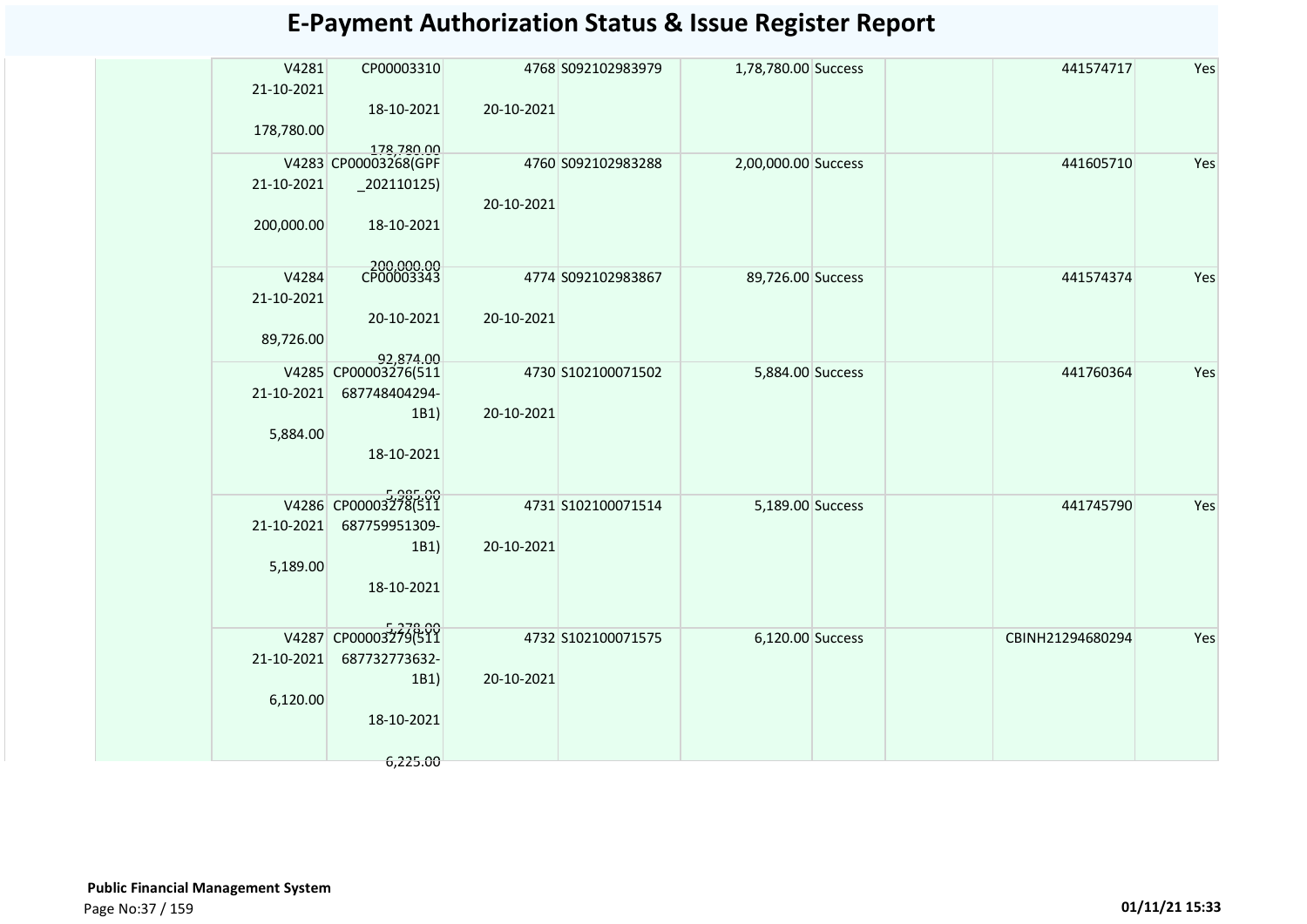| 21-10-2021<br>6,120.00 | V4288 CP00003280(511<br>687708760590-<br>1B1)      | 20-10-2021 | 4733 S102100071593  | 6,120.00 Success  |  | 441749204        | Yes |
|------------------------|----------------------------------------------------|------------|---------------------|-------------------|--|------------------|-----|
|                        | 18-10-2021                                         |            |                     |                   |  |                  |     |
|                        | V4289 CP00003281(511                               |            | 4734 S102100071509  | 4,719.00 Success  |  | CBINH21294680348 | Yes |
| 21-10-2021             | 687722918601-<br>1B1)                              | 20-10-2021 |                     |                   |  |                  |     |
| 4,719.00               |                                                    |            |                     |                   |  |                  |     |
|                        | 18-10-2021                                         |            |                     |                   |  |                  |     |
|                        | V4290 CP00003282(511                               |            | 4735 \$102100071567 | 5,239.00 Success  |  | CBINH21294680292 | Yes |
| 21-10-2021             | 687783685955-                                      |            |                     |                   |  |                  |     |
| 5,239.00               | 1B1)                                               | 20-10-2021 |                     |                   |  |                  |     |
|                        | 18-10-2021                                         |            |                     |                   |  |                  |     |
|                        |                                                    |            |                     |                   |  |                  |     |
|                        | V4291 CP00003283(511                               |            | 4736 \$102100069978 | 15,729.00 Success |  | CBINH21294680282 | Yes |
| 21-10-2021             | 687719797947-                                      |            |                     |                   |  |                  |     |
| 15,729.00              | 1B1)                                               | 20-10-2021 |                     |                   |  |                  |     |
|                        | 18-10-2021                                         |            |                     |                   |  |                  |     |
|                        |                                                    |            |                     |                   |  |                  |     |
| 21-10-2021             | 16,000.00<br>V4292 CP00003284(511<br>687781987036- |            | 4737 S102100070017  | 15,729.00 Success |  | 441760093        | Yes |
|                        | 1B1)                                               | 20-10-2021 |                     |                   |  |                  |     |
| 15,729.00              |                                                    |            |                     |                   |  |                  |     |
|                        | 18-10-2021                                         |            |                     |                   |  |                  |     |
|                        | V4293 CP00003285(511                               |            | 4738 S102100069735  | 9,427.00 Success  |  | 441633539        | Yes |
| 21-10-2021             | 687721400772-                                      |            |                     |                   |  |                  |     |
|                        | 1B1)                                               | 20-10-2021 |                     |                   |  |                  |     |
| 9,427.00               | 18-10-2021                                         |            |                     |                   |  |                  |     |
|                        |                                                    |            |                     |                   |  |                  |     |
|                        | 9,590.00                                           |            |                     |                   |  |                  |     |

 **Public Financial Management System**  Page No:38 / 159 **01/11/21 15:33**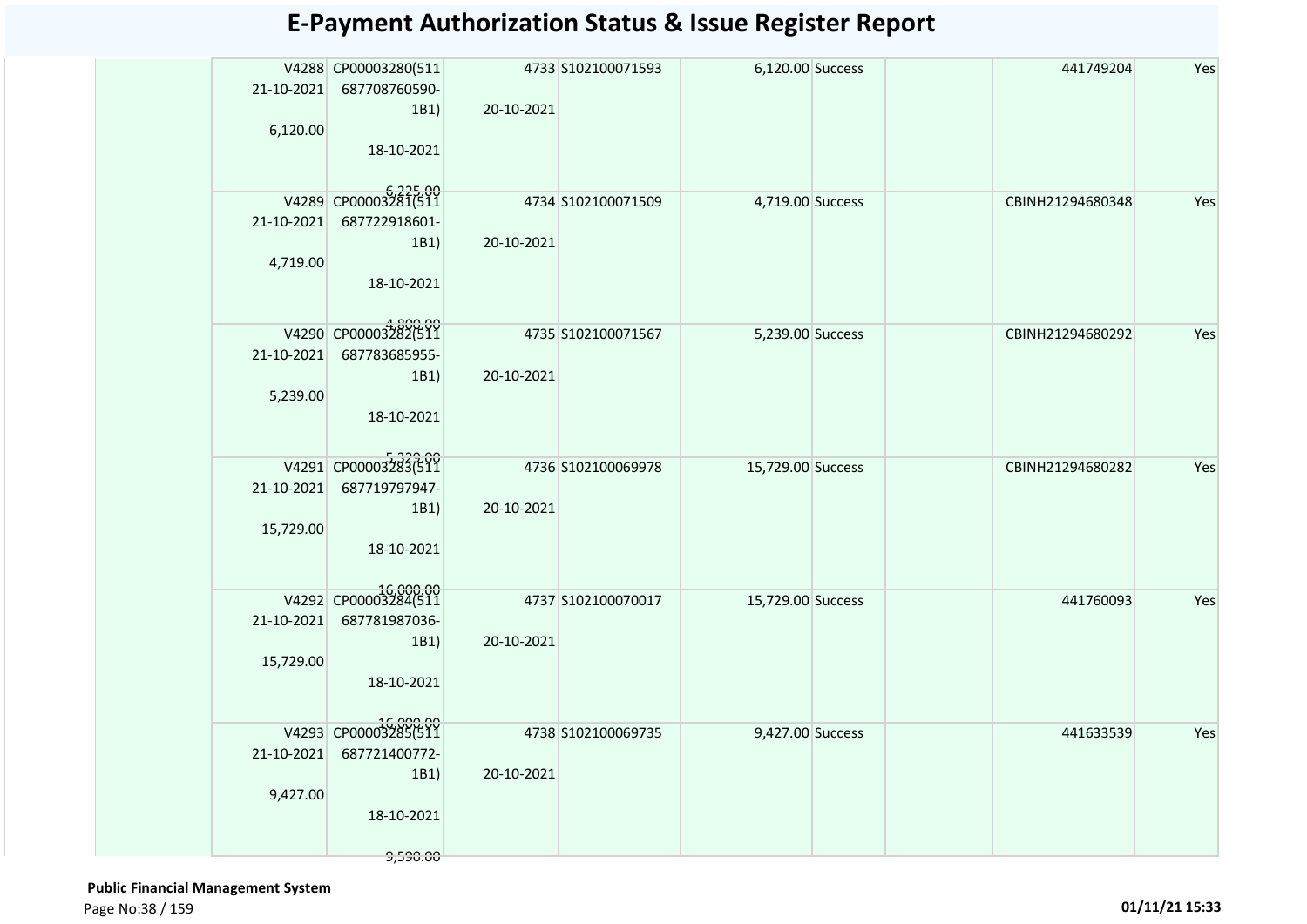| 21-10-2021<br>5,830.00  | V4294 CP00003286(511<br>687742605707-<br>1B1)<br>18-10-2021              | 20-10-2021 | 4739 S102100069703 | 5,830.00 Success  |  | CBINH21294680268 | Yes |
|-------------------------|--------------------------------------------------------------------------|------------|--------------------|-------------------|--|------------------|-----|
| 21-10-2021<br>4,522.00  | V4295 CP00003287(511<br>687734144911-<br>1B1)<br>18-10-2021              | 20-10-2021 | 4740 S102100071476 | 4,522.00 Success  |  | 441760228        | Yes |
| 21-10-2021<br>1,864.00  | V4296 CP00003288(511<br>687711539835-<br>1B1)<br>18-10-2021              | 20-10-2021 | 4741 S102100069777 | 1,864.00 Success  |  | CBINH21294680277 | Yes |
| 21-10-2021<br>3,439.00  | V4297 CP00003289(511<br>687711515229-<br>1B1)<br>18-10-2021              | 20-10-2021 | 4742 S102100069974 | 3,439.00 Success  |  | 441757946        | Yes |
| 21-10-2021<br>19,435.00 | V4298 CP00003290(511<br>687791287149-<br>1B1)<br>18-10-2021              | 20-10-2021 | 4743 S102100071461 | 19,435.00 Success |  | 441745530        | Yes |
| 21-10-2021<br>23,298.00 | V4299 CP00003291(511<br>687751491964-<br>1B1)<br>18-10-2021<br>23,699.00 | 20-10-2021 | 4744 S102100071467 | 23,298.00 Success |  | 441745656        | Yes |

 **Public Financial Management System**  Page No:39 / 159 **01/11/21 15:33**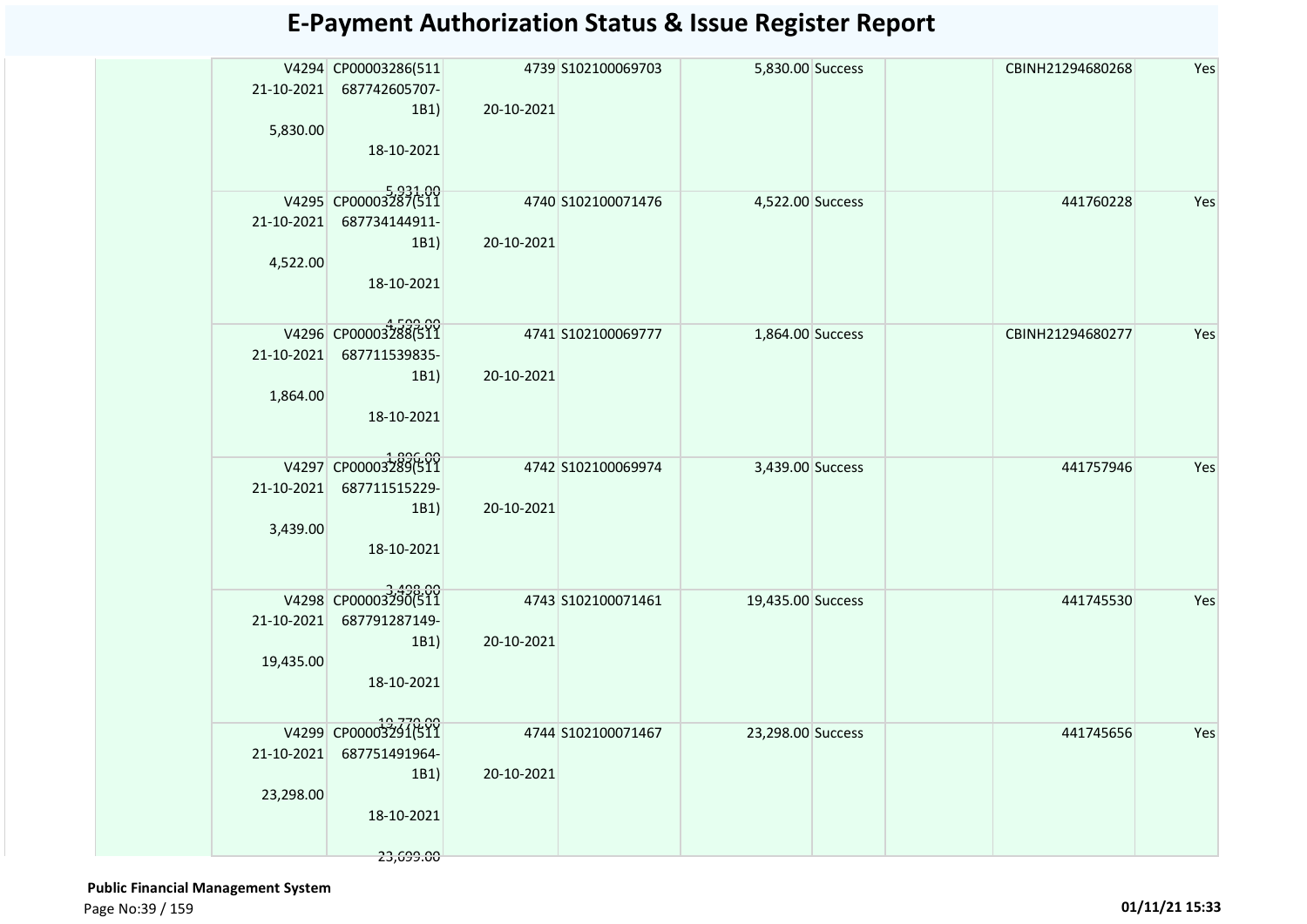| 21-10-2021<br>5,238.00           | V4300 CP00003292(511<br>687716203318-<br>1B1)<br>18-10-2021 | 20-10-2021 | 4745 S102100048046  | 5,238.00 Success  |  | 441741895        | Yes |
|----------------------------------|-------------------------------------------------------------|------------|---------------------|-------------------|--|------------------|-----|
| 21-10-2021<br>5,137.00           | V4301 CP00003293(511<br>687733191967-<br>1B1)<br>18-10-2021 | 20-10-2021 | 4746 S102100047949  | 5,137.00 Success  |  | 441757817        | Yes |
| 21-10-2021<br>1,987.00           | V4302 CP00003294(511<br>687763454829-<br>1B1)<br>18-10-2021 | 20-10-2021 | 4747 S102100047883  | 1,987.00 Success  |  | CBINH21294680231 | Yes |
| 21-10-2021<br>1,987.00           | V4303 CP00003295(511<br>687794834393-<br>1B1)<br>18-10-2021 | 20-10-2021 | 4748 \$102100047942 | 1,987.00 Success  |  | 441741590        | Yes |
| 21-10-2021<br>2,212.00           | V4304 CP00003296(511<br>687746153364-<br>1B1)<br>18-10-2021 | 20-10-2021 | 4749 S102100011251  | 2,212.00 Success  |  | 441633369        | Yes |
| V4314<br>21-10-2021<br>60,458.00 | CP00003364<br>21-10-2021<br>61,500.00                       | 21-10-2021 | 4848 \$102100189664 | 60,458.00 Success |  | 444190040        | Yes |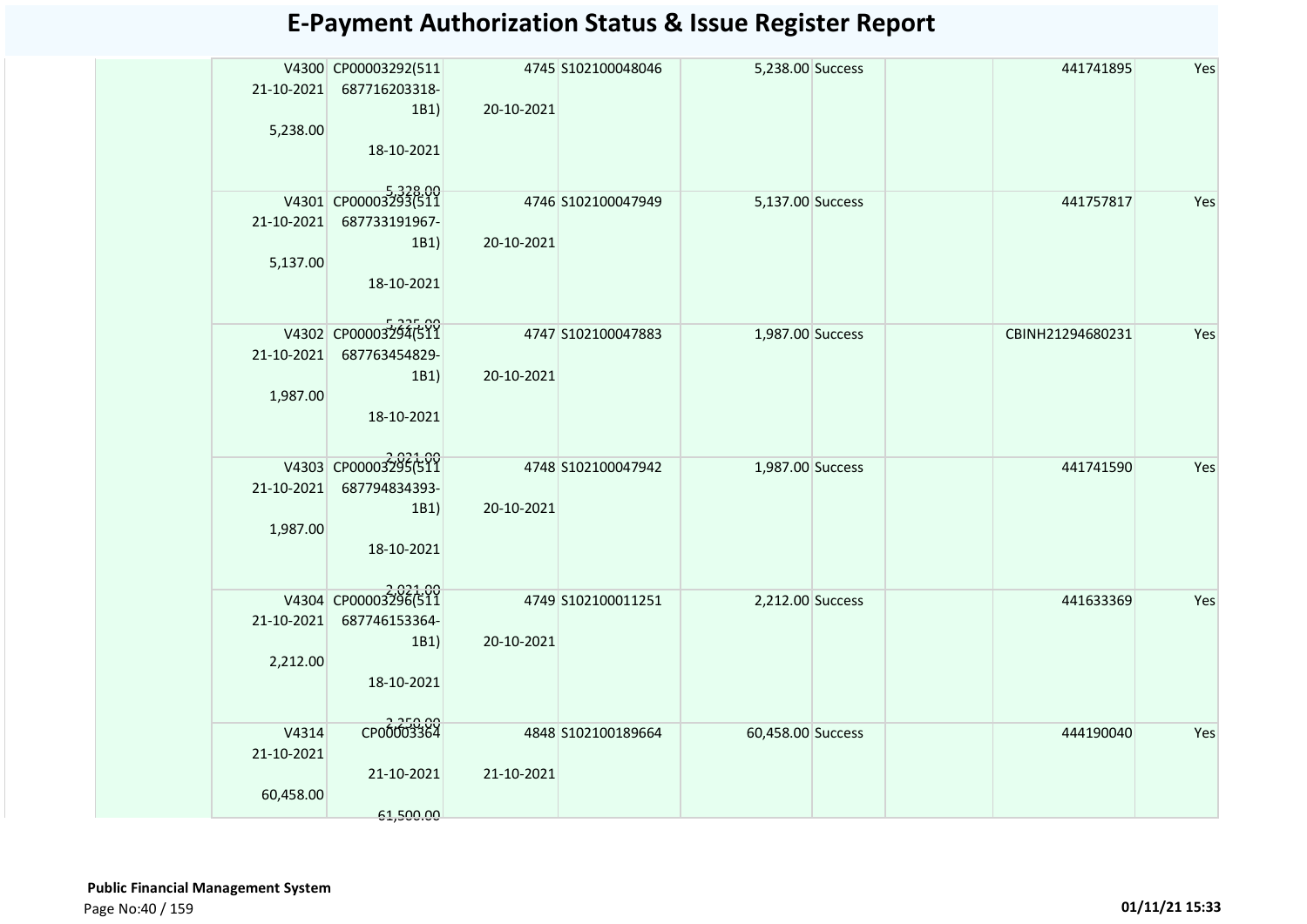| V4315      | CP00003361               |            | 4842 S102100192952 | 2,43,600.00 Success |  | 443213466        | Yes |
|------------|--------------------------|------------|--------------------|---------------------|--|------------------|-----|
| 21-10-2021 |                          |            |                    |                     |  |                  |     |
|            | 21-10-2021               | 21-10-2021 |                    |                     |  |                  |     |
| 243,600.00 |                          |            |                    |                     |  |                  |     |
| V4316      | 247,800.00<br>CP00003362 |            | 4843 S102100193702 | 4,09,875.00 Success |  | CBINH21294703476 | Yes |
| 21-10-2021 |                          |            |                    |                     |  |                  |     |
|            | 21-10-2021               | 21-10-2021 |                    |                     |  |                  |     |
| 409,875.00 |                          |            |                    |                     |  |                  |     |
|            |                          |            |                    |                     |  |                  |     |
| V4317      | 418,240.00               |            | 4850 S102100189633 | 4,455.00 Success    |  | 444187887        | Yes |
| 21-10-2021 |                          |            |                    |                     |  |                  |     |
|            | 21-10-2021               | 21-10-2021 |                    |                     |  |                  |     |
| 4,455.00   |                          |            |                    |                     |  |                  |     |
|            | 4.455.00                 |            |                    |                     |  |                  |     |
|            | V4319 CP00003365(511     |            | 4847 S102100189600 | 1,76,949.00 Success |  | 443213164        | Yes |
| 21-10-2021 | 687775456227-            |            |                    |                     |  |                  |     |
|            | 1B1)                     | 21-10-2021 |                    |                     |  |                  |     |
| 176,949.00 | 21-10-2021               |            |                    |                     |  |                  |     |
|            |                          |            |                    |                     |  |                  |     |
|            |                          |            |                    |                     |  |                  |     |
|            | V4320 CP00003366(511     |            | 4846 S102100189593 | 17,362.00 Success   |  | 443213122        | Yes |
| 21-10-2021 | 687716736281-            |            |                    |                     |  |                  |     |
|            | 1B1)                     | 21-10-2021 |                    |                     |  |                  |     |
| 17,362.00  |                          |            |                    |                     |  |                  |     |
|            | 21-10-2021               |            |                    |                     |  |                  |     |
|            |                          |            |                    |                     |  |                  |     |
|            | V4321 CP00003367(511     |            | 4845 S102100189904 | 1,69,052.00 Success |  | 444190807        | Yes |
| 21-10-2021 | 687728484856-            |            |                    |                     |  |                  |     |
|            | 1B1)                     | 21-10-2021 |                    |                     |  |                  |     |
| 169,052.00 |                          |            |                    |                     |  |                  |     |
|            | 21-10-2021               |            |                    |                     |  |                  |     |
|            |                          |            |                    |                     |  |                  |     |
| V4323      | CP00003363               |            | 4844 S102100194138 | 17,680.00 Success   |  | 444192035        | Yes |
| 21-10-2021 |                          |            |                    |                     |  |                  |     |
|            | 21-10-2021               | 21-10-2021 |                    |                     |  |                  |     |
| 17,680.00  |                          |            |                    |                     |  |                  |     |
|            | 17,979.00                |            |                    |                     |  |                  |     |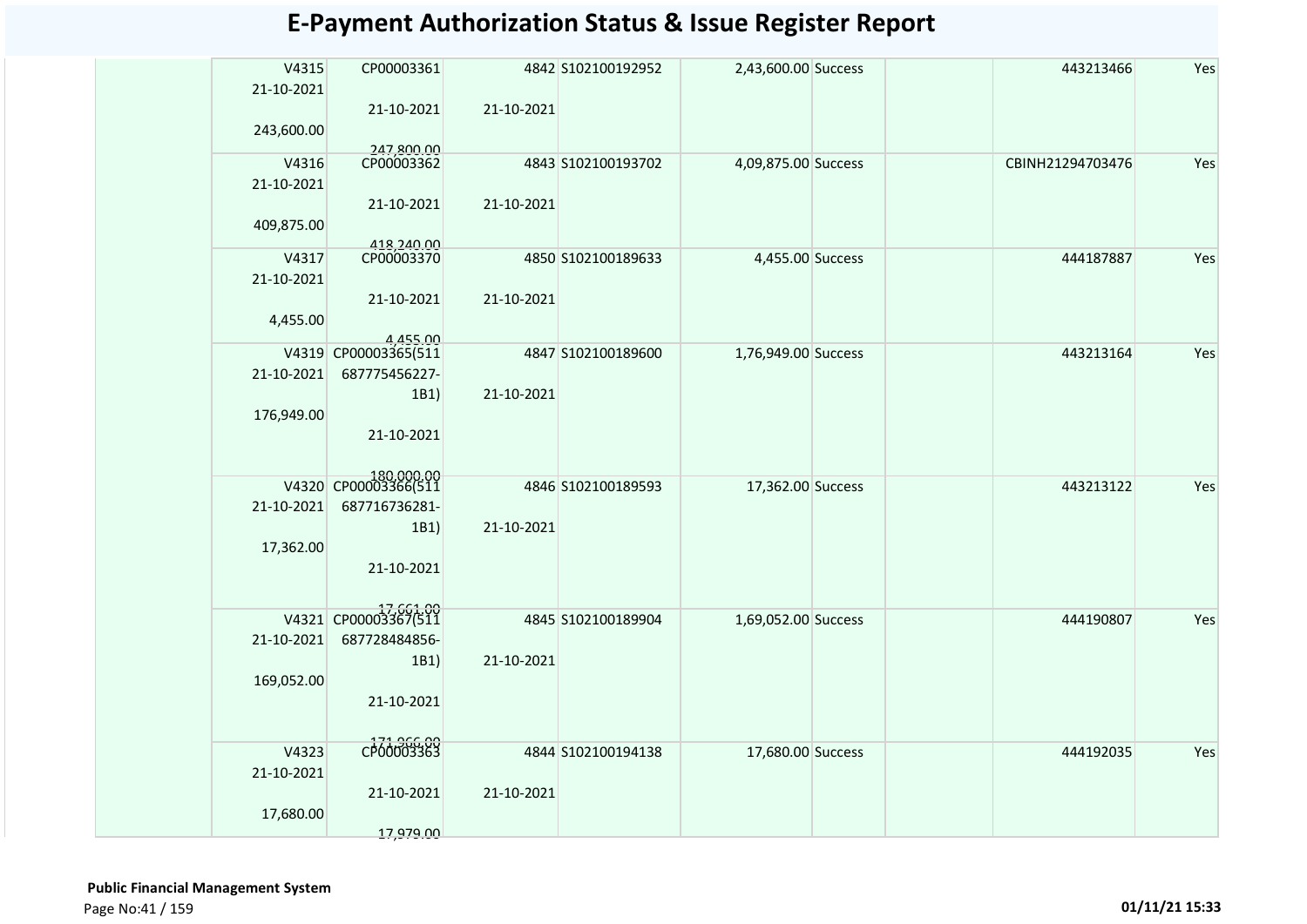| 225428 [Section | V4253               | CP00000204                        |            | 4674 S092102631967 | 21,356.00 Success |                  | 438546046 | Yes |
|-----------------|---------------------|-----------------------------------|------------|--------------------|-------------------|------------------|-----------|-----|
| Officer]        | 21-10-2021          |                                   |            |                    |                   |                  |           |     |
|                 | 21,356.00           | 12-10-2021                        | 13-10-2021 |                    |                   |                  |           |     |
|                 |                     | 21,356.00<br>V4269 CP00000209(202 |            |                    |                   |                  |           |     |
|                 |                     |                                   |            | 4762 S092102989217 | 31,118.00 Success |                  | 441612341 | Yes |
|                 | 21-10-2021          | 110002)                           | 20-10-2021 |                    |                   |                  |           |     |
|                 | 31,118.00           | 20-10-2021                        |            |                    |                   |                  |           |     |
|                 |                     |                                   |            |                    |                   |                  |           |     |
| 225429 [Section |                     | 31,118.00                         |            | 4668 S092102631985 | 67,775.00 Success |                  | 438546598 | Yes |
| Officer]        | 21-10-2021          | 110002)                           |            |                    |                   |                  |           |     |
|                 |                     |                                   | 13-10-2021 |                    |                   |                  |           |     |
|                 | 67,775.00           | 12-10-2021                        |            |                    |                   |                  |           |     |
|                 |                     |                                   |            |                    |                   |                  |           |     |
|                 |                     | 74,203.00<br>V4256 CP00000352(202 |            | 4669 S092102631982 | 14,808.00 Success |                  | 438546329 | Yes |
|                 | 21-10-2021          | 110001)                           |            |                    |                   |                  |           |     |
|                 | 14,808.00           | 12-10-2021                        | 13-10-2021 |                    |                   |                  |           |     |
|                 |                     |                                   |            |                    |                   |                  |           |     |
|                 |                     | 16,756.00<br>CP00000355           |            |                    |                   |                  |           |     |
|                 | V4273<br>21-10-2021 |                                   |            | 4751 S102100004453 | 14,436.00 Success |                  | 441616626 | Yes |
|                 |                     | 20-10-2021                        | 20-10-2021 |                    |                   |                  |           |     |
|                 | 14,436.00           |                                   |            |                    |                   |                  |           |     |
|                 |                     | 14,436.00<br>V4274 CP00000354(ELE |            | 4750 S102100004244 | 31,573.00 Success |                  | 441612884 | Yes |
|                 | 21-10-2021          | 2021100001)                       |            |                    |                   |                  |           |     |
|                 |                     |                                   | 20-10-2021 |                    |                   |                  |           |     |
|                 | 31,573.00           | 20-10-2021                        |            |                    |                   |                  |           |     |
|                 |                     |                                   |            |                    |                   |                  |           |     |
|                 | V4282               | 31,573.00<br>CP00000353           |            | 4709 S092102965743 | 22,900.00 Success | CBINH21294678314 |           | Yes |
|                 | 21-10-2021          |                                   |            |                    |                   |                  |           |     |
|                 | 22,900.00           | 18-10-2021                        | 20-10-2021 |                    |                   |                  |           |     |
|                 |                     | 22,900.00                         |            |                    |                   |                  |           |     |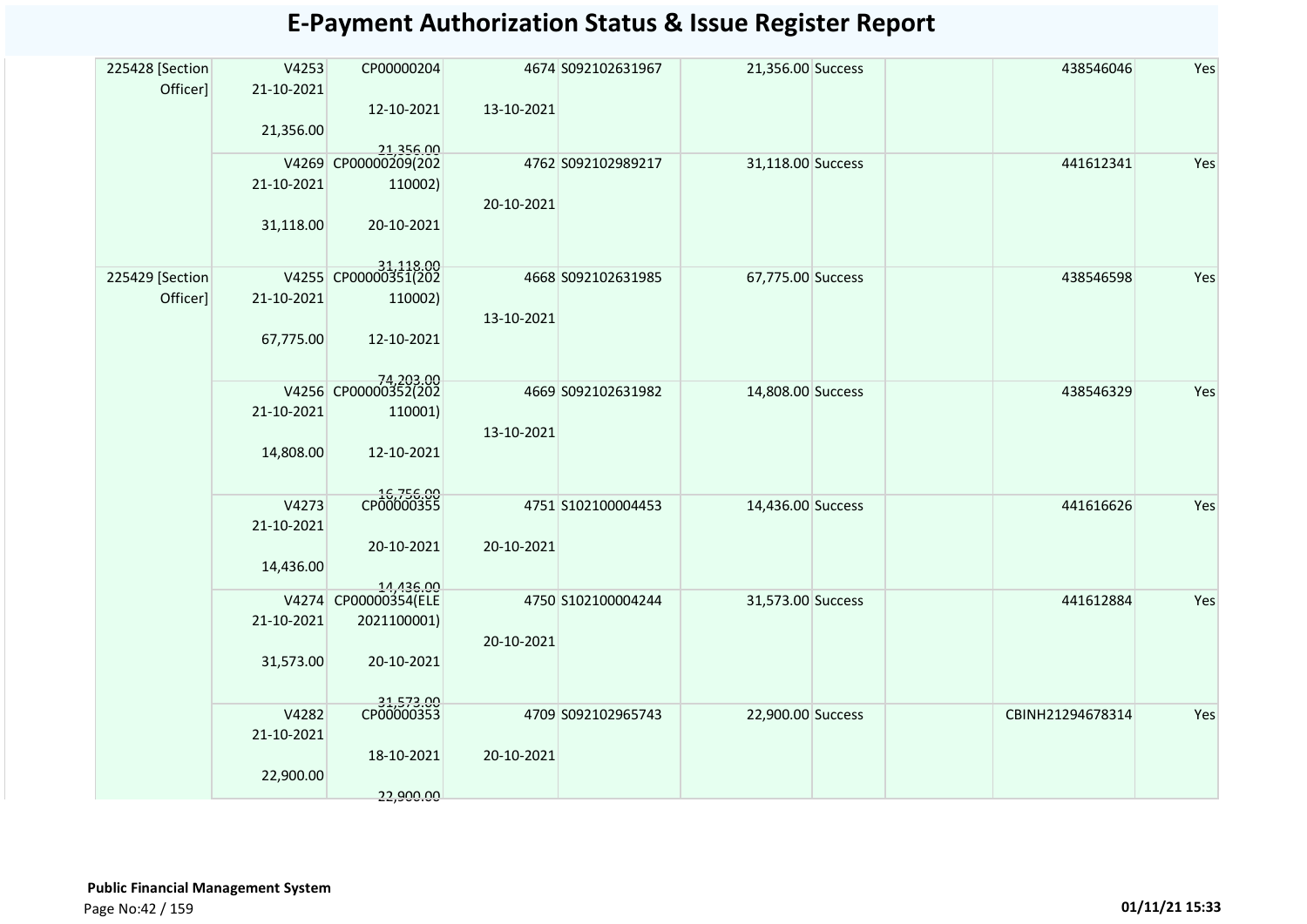| <b>E-Payment Authorization Status &amp; Issue Register Report</b> |  |  |  |  |
|-------------------------------------------------------------------|--|--|--|--|
|-------------------------------------------------------------------|--|--|--|--|

| V4305<br>21-10-2021 | CP00000356             |            | 4754 S102100047987 | 9,090.00 Success  | CBINH21294680259 | Yes |
|---------------------|------------------------|------------|--------------------|-------------------|------------------|-----|
|                     | 20-10-2021             | 20-10-2021 |                    |                   |                  |     |
| 9,090.00            |                        |            |                    |                   |                  |     |
| V4308               | 0,090.00<br>CP00000357 |            | 4755 S102100189826 | 14,199.00 Success | 444190579        | Yes |
| 21-10-2021          |                        |            |                    |                   |                  |     |
|                     | 20-10-2021             | 20-10-2021 |                    |                   |                  |     |
| 14,199.00           |                        |            |                    |                   |                  |     |
|                     | 14,199.00              |            |                    |                   |                  |     |
| V4309               | CP00000358             |            | 4753 S102100189702 | 8,860.00 Success  | 443213351        | Yes |
| 21-10-2021          | 20-10-2021             | 20-10-2021 |                    |                   |                  |     |
| 8,860.00            |                        |            |                    |                   |                  |     |
|                     | 8,860.00               |            |                    |                   |                  |     |
| V4310               | CP00000359             |            | 4756 S102100189732 | 8,983.00 Success  | 444190332        | Yes |
| 21-10-2021          |                        |            |                    |                   |                  |     |
|                     | 20-10-2021             | 20-10-2021 |                    |                   |                  |     |
| 8,983.00            |                        |            |                    |                   |                  |     |
| V4311               | 8,983.00<br>CP00000360 |            | 4752 S102100189709 | 8,876.00 Success  | 444190183        | Yes |
| 21-10-2021          |                        |            |                    |                   |                  |     |
|                     | 20-10-2021             | 20-10-2021 |                    |                   |                  |     |
| 8,876.00            |                        |            |                    |                   |                  |     |
| V4312               | 8,876.00<br>CP00000361 |            | 4759 S102100189695 | 5,684.00 Success  | 443213289        | Yes |
| 21-10-2021          |                        |            |                    |                   |                  |     |
|                     | 20-10-2021             | 20-10-2021 |                    |                   |                  |     |
| 5,684.00            |                        |            |                    |                   |                  |     |
|                     | 5,684.00<br>CP00000363 |            |                    |                   |                  |     |
| V4313               |                        |            | 4757 S102100189740 | 9,123.00 Success  | 443213393        | Yes |
| 21-10-2021          |                        | 20-10-2021 |                    |                   |                  |     |
| 9,123.00            | 20-10-2021             |            |                    |                   |                  |     |
|                     | 9,123.00               |            |                    |                   |                  |     |
| V4318               | CP00000365             |            | 4836 S102100189648 | 5,256.00 Success  | 443213231        | Yes |
| 21-10-2021          |                        |            |                    |                   |                  |     |
|                     | 21-10-2021             | 21-10-2021 |                    |                   |                  |     |
| 5,256.00            |                        |            |                    |                   |                  |     |
|                     | 5,256.00               |            |                    |                   |                  |     |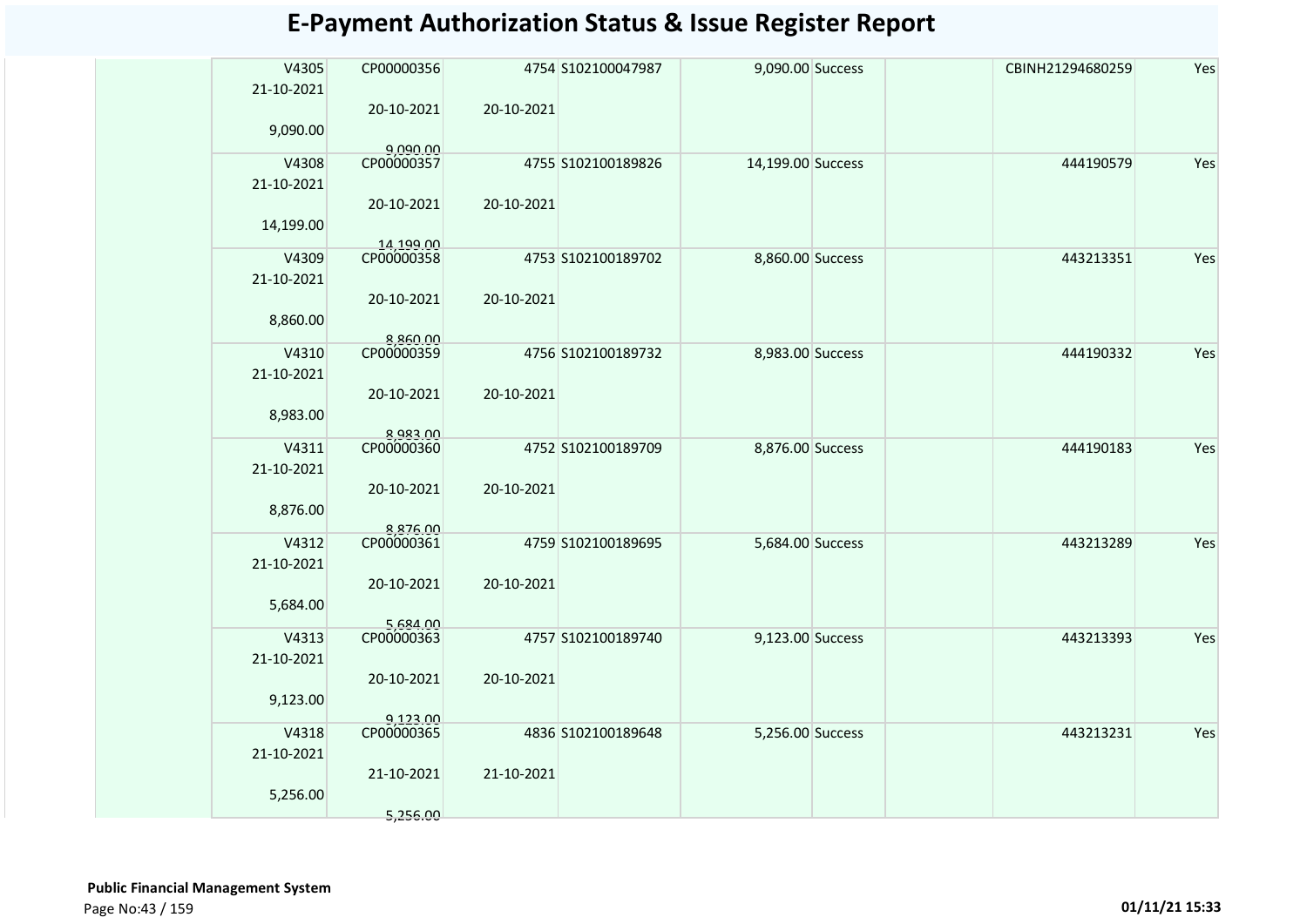| V4322<br>Yes<br>CP00000337<br>7,320.00 Success<br>444192273<br>4835 S102100208944<br>21-10-2021<br>06-10-2021<br>21-10-2021<br>7,320.00<br>7,320.00<br>225438 [Asstt]<br>V4259 CP00000311(511<br>441574881<br>Yes<br>4706 S102100004213<br>17,541.00 Success<br>Accounts Officer]<br>21-10-2021<br>687751080485-<br>1B1)<br>20-10-2021<br>17,541.00<br>30-09-2021<br>CP00000332<br>V4260<br>Yes<br>4701 S102100004698<br>441577045<br>34,594.00 Success<br>21-10-2021<br>14-10-2021<br>20-10-2021<br>34,594.00<br>36,000.00<br>CP00000330<br>Yes<br>V4261<br>4704 S102100004534<br>4,720.00 Success<br>441616989<br>21-10-2021<br>14-10-2021<br>20-10-2021<br>4,720.00<br>4,720.00<br>CP00000329<br>Yes<br>V4262<br>4705 S102100004461<br>1,858.00 Success<br>441616814<br>21-10-2021<br>14-10-2021<br>20-10-2021<br>1,858.00<br>1,858.00<br>CP00000331<br>V4263<br>4703 S102100004665<br>8,546.00 Success<br>441619171<br>Yes<br>21-10-2021<br>20-10-2021<br>14-10-2021<br>8,546.00<br>8,546.00<br>CP00000337<br>V4264<br>4700 S092102990596<br>Yes<br>4,750.00 Success<br>441612722<br>21-10-2021<br>18-10-2021<br>20-10-2021<br>4,750.00<br>4,750.00<br>CP00000338<br>441612534<br>Yes<br>V4265<br>4708 S092102990540<br>1,861.00 Success<br>21-10-2021<br>18-10-2021<br>20-10-2021<br>1,861.00 |  |          |  |  |  |
|----------------------------------------------------------------------------------------------------------------------------------------------------------------------------------------------------------------------------------------------------------------------------------------------------------------------------------------------------------------------------------------------------------------------------------------------------------------------------------------------------------------------------------------------------------------------------------------------------------------------------------------------------------------------------------------------------------------------------------------------------------------------------------------------------------------------------------------------------------------------------------------------------------------------------------------------------------------------------------------------------------------------------------------------------------------------------------------------------------------------------------------------------------------------------------------------------------------------------------------------------------------------------------------------------|--|----------|--|--|--|
|                                                                                                                                                                                                                                                                                                                                                                                                                                                                                                                                                                                                                                                                                                                                                                                                                                                                                                                                                                                                                                                                                                                                                                                                                                                                                                    |  |          |  |  |  |
|                                                                                                                                                                                                                                                                                                                                                                                                                                                                                                                                                                                                                                                                                                                                                                                                                                                                                                                                                                                                                                                                                                                                                                                                                                                                                                    |  |          |  |  |  |
|                                                                                                                                                                                                                                                                                                                                                                                                                                                                                                                                                                                                                                                                                                                                                                                                                                                                                                                                                                                                                                                                                                                                                                                                                                                                                                    |  |          |  |  |  |
|                                                                                                                                                                                                                                                                                                                                                                                                                                                                                                                                                                                                                                                                                                                                                                                                                                                                                                                                                                                                                                                                                                                                                                                                                                                                                                    |  |          |  |  |  |
|                                                                                                                                                                                                                                                                                                                                                                                                                                                                                                                                                                                                                                                                                                                                                                                                                                                                                                                                                                                                                                                                                                                                                                                                                                                                                                    |  |          |  |  |  |
|                                                                                                                                                                                                                                                                                                                                                                                                                                                                                                                                                                                                                                                                                                                                                                                                                                                                                                                                                                                                                                                                                                                                                                                                                                                                                                    |  |          |  |  |  |
|                                                                                                                                                                                                                                                                                                                                                                                                                                                                                                                                                                                                                                                                                                                                                                                                                                                                                                                                                                                                                                                                                                                                                                                                                                                                                                    |  |          |  |  |  |
|                                                                                                                                                                                                                                                                                                                                                                                                                                                                                                                                                                                                                                                                                                                                                                                                                                                                                                                                                                                                                                                                                                                                                                                                                                                                                                    |  |          |  |  |  |
|                                                                                                                                                                                                                                                                                                                                                                                                                                                                                                                                                                                                                                                                                                                                                                                                                                                                                                                                                                                                                                                                                                                                                                                                                                                                                                    |  |          |  |  |  |
|                                                                                                                                                                                                                                                                                                                                                                                                                                                                                                                                                                                                                                                                                                                                                                                                                                                                                                                                                                                                                                                                                                                                                                                                                                                                                                    |  |          |  |  |  |
|                                                                                                                                                                                                                                                                                                                                                                                                                                                                                                                                                                                                                                                                                                                                                                                                                                                                                                                                                                                                                                                                                                                                                                                                                                                                                                    |  |          |  |  |  |
|                                                                                                                                                                                                                                                                                                                                                                                                                                                                                                                                                                                                                                                                                                                                                                                                                                                                                                                                                                                                                                                                                                                                                                                                                                                                                                    |  |          |  |  |  |
|                                                                                                                                                                                                                                                                                                                                                                                                                                                                                                                                                                                                                                                                                                                                                                                                                                                                                                                                                                                                                                                                                                                                                                                                                                                                                                    |  |          |  |  |  |
|                                                                                                                                                                                                                                                                                                                                                                                                                                                                                                                                                                                                                                                                                                                                                                                                                                                                                                                                                                                                                                                                                                                                                                                                                                                                                                    |  |          |  |  |  |
|                                                                                                                                                                                                                                                                                                                                                                                                                                                                                                                                                                                                                                                                                                                                                                                                                                                                                                                                                                                                                                                                                                                                                                                                                                                                                                    |  |          |  |  |  |
|                                                                                                                                                                                                                                                                                                                                                                                                                                                                                                                                                                                                                                                                                                                                                                                                                                                                                                                                                                                                                                                                                                                                                                                                                                                                                                    |  |          |  |  |  |
|                                                                                                                                                                                                                                                                                                                                                                                                                                                                                                                                                                                                                                                                                                                                                                                                                                                                                                                                                                                                                                                                                                                                                                                                                                                                                                    |  |          |  |  |  |
|                                                                                                                                                                                                                                                                                                                                                                                                                                                                                                                                                                                                                                                                                                                                                                                                                                                                                                                                                                                                                                                                                                                                                                                                                                                                                                    |  |          |  |  |  |
|                                                                                                                                                                                                                                                                                                                                                                                                                                                                                                                                                                                                                                                                                                                                                                                                                                                                                                                                                                                                                                                                                                                                                                                                                                                                                                    |  |          |  |  |  |
|                                                                                                                                                                                                                                                                                                                                                                                                                                                                                                                                                                                                                                                                                                                                                                                                                                                                                                                                                                                                                                                                                                                                                                                                                                                                                                    |  |          |  |  |  |
|                                                                                                                                                                                                                                                                                                                                                                                                                                                                                                                                                                                                                                                                                                                                                                                                                                                                                                                                                                                                                                                                                                                                                                                                                                                                                                    |  |          |  |  |  |
|                                                                                                                                                                                                                                                                                                                                                                                                                                                                                                                                                                                                                                                                                                                                                                                                                                                                                                                                                                                                                                                                                                                                                                                                                                                                                                    |  |          |  |  |  |
|                                                                                                                                                                                                                                                                                                                                                                                                                                                                                                                                                                                                                                                                                                                                                                                                                                                                                                                                                                                                                                                                                                                                                                                                                                                                                                    |  |          |  |  |  |
|                                                                                                                                                                                                                                                                                                                                                                                                                                                                                                                                                                                                                                                                                                                                                                                                                                                                                                                                                                                                                                                                                                                                                                                                                                                                                                    |  |          |  |  |  |
|                                                                                                                                                                                                                                                                                                                                                                                                                                                                                                                                                                                                                                                                                                                                                                                                                                                                                                                                                                                                                                                                                                                                                                                                                                                                                                    |  |          |  |  |  |
|                                                                                                                                                                                                                                                                                                                                                                                                                                                                                                                                                                                                                                                                                                                                                                                                                                                                                                                                                                                                                                                                                                                                                                                                                                                                                                    |  |          |  |  |  |
|                                                                                                                                                                                                                                                                                                                                                                                                                                                                                                                                                                                                                                                                                                                                                                                                                                                                                                                                                                                                                                                                                                                                                                                                                                                                                                    |  |          |  |  |  |
|                                                                                                                                                                                                                                                                                                                                                                                                                                                                                                                                                                                                                                                                                                                                                                                                                                                                                                                                                                                                                                                                                                                                                                                                                                                                                                    |  |          |  |  |  |
|                                                                                                                                                                                                                                                                                                                                                                                                                                                                                                                                                                                                                                                                                                                                                                                                                                                                                                                                                                                                                                                                                                                                                                                                                                                                                                    |  |          |  |  |  |
|                                                                                                                                                                                                                                                                                                                                                                                                                                                                                                                                                                                                                                                                                                                                                                                                                                                                                                                                                                                                                                                                                                                                                                                                                                                                                                    |  |          |  |  |  |
|                                                                                                                                                                                                                                                                                                                                                                                                                                                                                                                                                                                                                                                                                                                                                                                                                                                                                                                                                                                                                                                                                                                                                                                                                                                                                                    |  |          |  |  |  |
|                                                                                                                                                                                                                                                                                                                                                                                                                                                                                                                                                                                                                                                                                                                                                                                                                                                                                                                                                                                                                                                                                                                                                                                                                                                                                                    |  |          |  |  |  |
|                                                                                                                                                                                                                                                                                                                                                                                                                                                                                                                                                                                                                                                                                                                                                                                                                                                                                                                                                                                                                                                                                                                                                                                                                                                                                                    |  |          |  |  |  |
|                                                                                                                                                                                                                                                                                                                                                                                                                                                                                                                                                                                                                                                                                                                                                                                                                                                                                                                                                                                                                                                                                                                                                                                                                                                                                                    |  |          |  |  |  |
|                                                                                                                                                                                                                                                                                                                                                                                                                                                                                                                                                                                                                                                                                                                                                                                                                                                                                                                                                                                                                                                                                                                                                                                                                                                                                                    |  |          |  |  |  |
|                                                                                                                                                                                                                                                                                                                                                                                                                                                                                                                                                                                                                                                                                                                                                                                                                                                                                                                                                                                                                                                                                                                                                                                                                                                                                                    |  |          |  |  |  |
|                                                                                                                                                                                                                                                                                                                                                                                                                                                                                                                                                                                                                                                                                                                                                                                                                                                                                                                                                                                                                                                                                                                                                                                                                                                                                                    |  | 1,861.00 |  |  |  |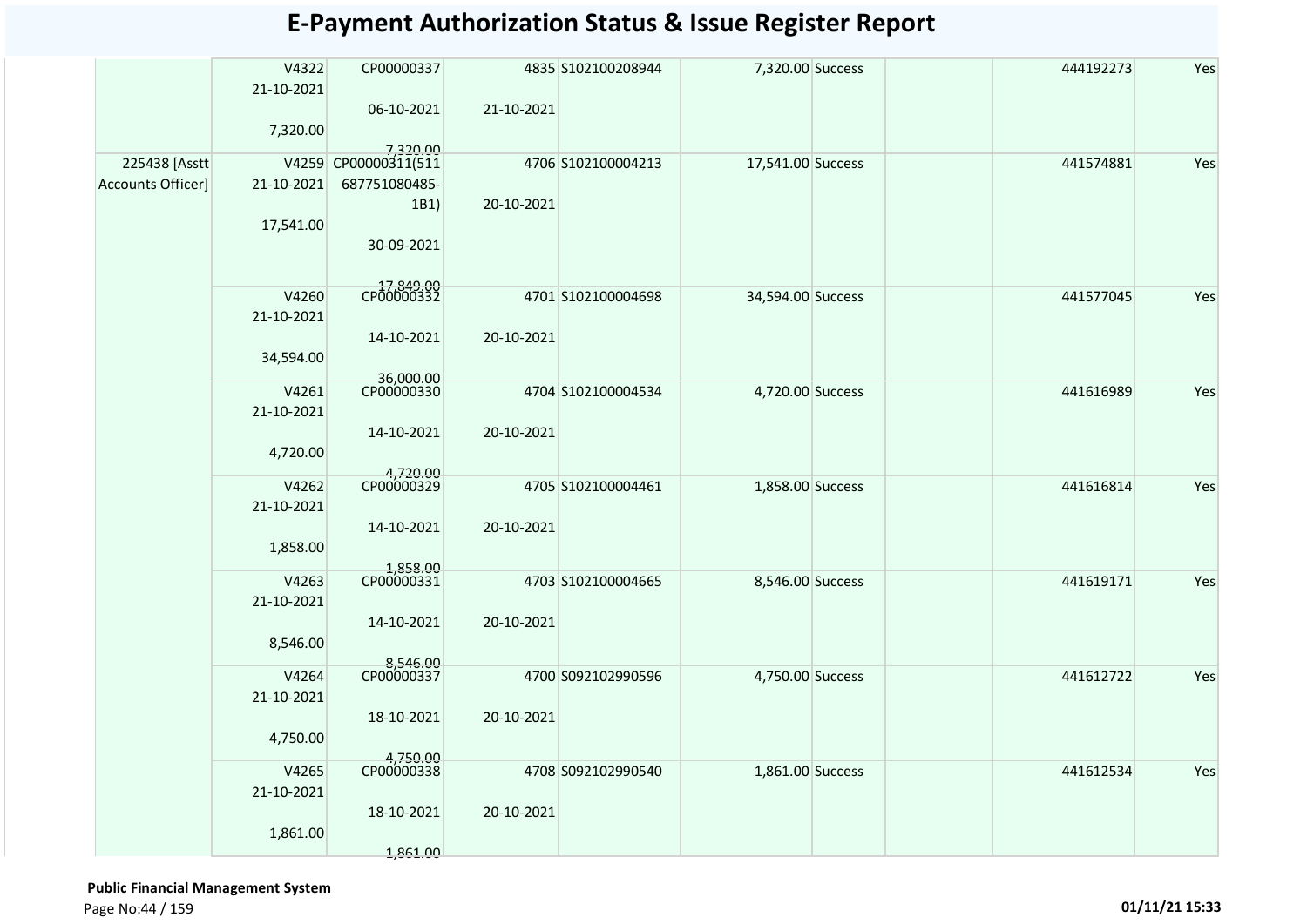| 21-10-2021 | V4266 CP00000339(EBO<br>2021100001) | 4707 S102100004309       | 6,908.00 Success | 441616053 | Yes |
|------------|-------------------------------------|--------------------------|------------------|-----------|-----|
|            |                                     | 20-10-2021 S102100004310 | 6,908.00 Success | 441616063 | Yes |
| 172,700.00 | 18-10-2021                          | S102100004311            | 6,908.00 Success | 441616086 | Yes |
|            | 172,700.00                          | S102100004312            | 6,908.00 Success | 441616099 | Yes |
|            |                                     |                          |                  |           |     |
|            |                                     | S102100004313            | 6,908.00 Success | 441616112 | Yes |
|            |                                     | S102100004314            | 6,908.00 Success | 441616150 | Yes |
|            |                                     | S102100004315            | 6,908.00 Success | 441616163 | Yes |
|            |                                     | S102100004316            | 6,908.00 Success | 441616176 | Yes |
|            |                                     | S102100004317            | 4,030.00 Success | 441616185 | Yes |
|            |                                     | S102100004318            | 4,030.00 Success | 441616195 | Yes |
|            |                                     | S102100004319            | 6,908.00 Success | 441616202 | Yes |
|            |                                     | S102100004320            | 6,332.00 Success | 441616217 | Yes |
|            |                                     | S102100004321            | 6,908.00 Success | 441616227 | Yes |
|            |                                     | S102100004322            | 6,908.00 Success | 441616236 | Yes |
|            |                                     | S102100004323            | 6,908.00 Success | 441616251 | Yes |
|            |                                     | S102100004324            | 6,908.00 Success | 441616266 | Yes |
|            |                                     | S102100004325            | 6,908.00 Success | 441616277 | Yes |
|            |                                     | S102100004326            | 6,908.00 Success | 441616289 | Yes |
|            |                                     | S102100004327            | 6,908.00 Success | 441616298 | Yes |
|            |                                     | S102100004328            | 6,332.00 Success | 441616314 | Yes |
|            |                                     | S102100004329            | 6,908.00 Success | 441616334 | Yes |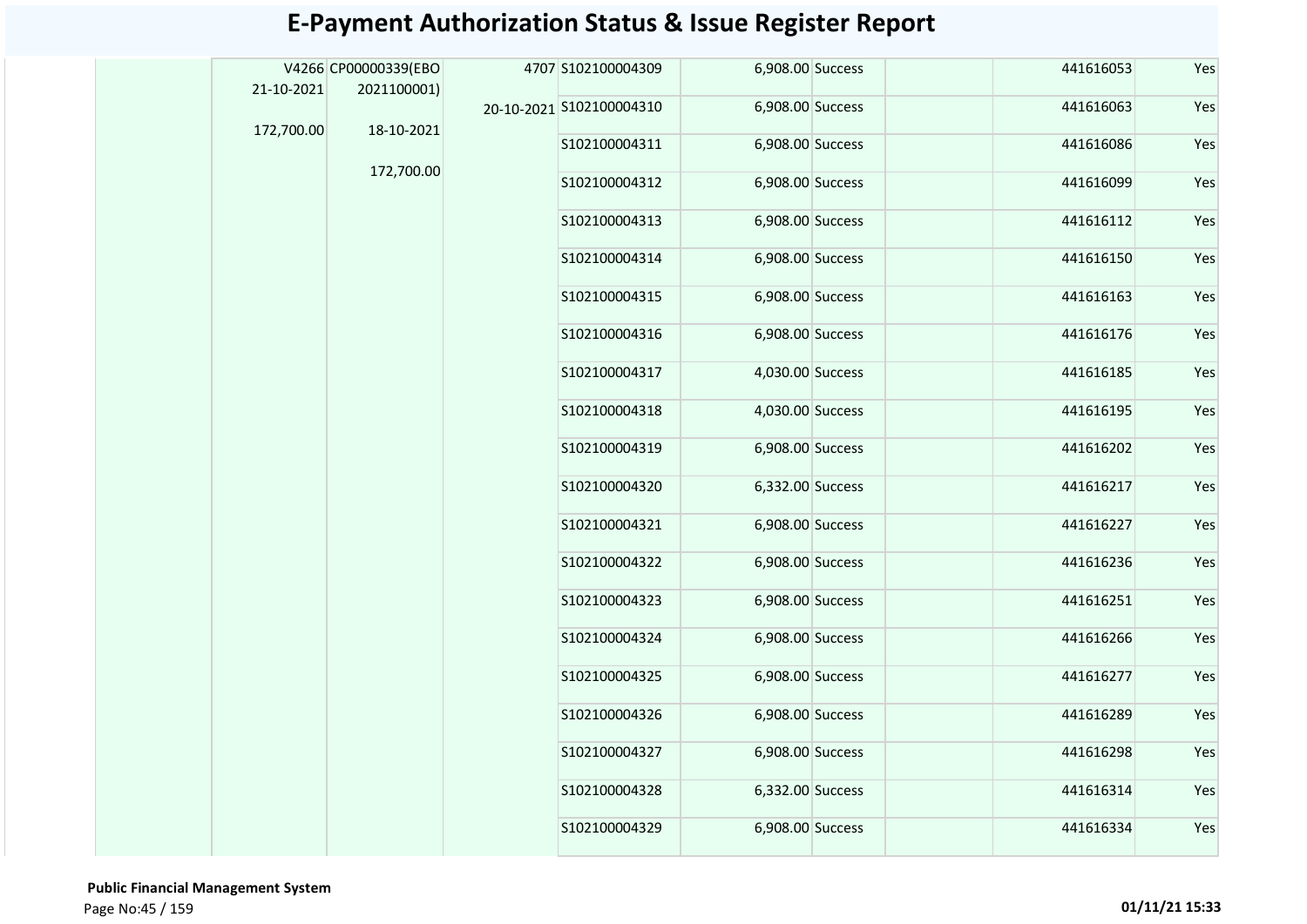|   |                                     |                     |                                                     |            | S102100004330      | 6,908.00 Success    | 441616346 | Yes |
|---|-------------------------------------|---------------------|-----------------------------------------------------|------------|--------------------|---------------------|-----------|-----|
|   |                                     |                     |                                                     |            | S102100004331      | 6,908.00 Success    | 441616364 | Yes |
|   |                                     |                     |                                                     |            | S102100004332      | 6,908.00 Success    | 441616376 | Yes |
|   |                                     |                     |                                                     |            | S102100004333      | 6,908.00 Success    | 441616391 | Yes |
|   |                                     |                     |                                                     |            | S102100004334      | 6,908.00 Success    | 441616403 | Yes |
| 9 | <b>Issue Date: 22-10-2021</b>       |                     |                                                     |            |                    | 73,91,123.00        |           |     |
|   | 200880 [Asstt]<br>Accounts Officer] | V4410<br>22-10-2021 | CP00000138                                          |            | 4867 S102100978418 | 1,337.00 Success    | 460172026 | Yes |
|   |                                     | 1,337.00            | 22-10-2021                                          | 22-10-2021 |                    |                     |           |     |
|   |                                     | V4411<br>22-10-2021 | 1,337.00<br>CP00000139                              |            | 4866 S102100978454 | 19,004.00 Success   | 460180998 | Yes |
|   |                                     | 19,004.00           | 22-10-2021                                          | 22-10-2021 |                    |                     |           |     |
|   |                                     | V4412<br>22-10-2021 | 19,004.00<br>CP00000137                             |            | 4868 S102100978482 | 1,59,901.00 Success | 460172116 | Yes |
|   |                                     | 159,901.00          | 22-10-2021                                          | 22-10-2021 |                    |                     |           |     |
|   | 225427 [Under<br>Secretary]         | 22-10-2021          | 159,901.00<br>V4328 CP00003273(511<br>687770367585- |            | 4726 S102100390757 | 5,137.00 Success    | 447844711 | Yes |
|   |                                     | 5,137.00            | 1B1)<br>18-10-2021                                  | 20-10-2021 |                    |                     |           |     |
|   |                                     | 22-10-2021          | V4329 CP00003274(511<br>687784116252-<br>1B1)       | 20-10-2021 | 4728 S102100389353 | 4,486.00 Success    | 447844143 | Yes |
|   |                                     | 4,486.00            | 18-10-2021                                          |            |                    |                     |           |     |
|   |                                     |                     | 4,563.00                                            |            |                    |                     |           |     |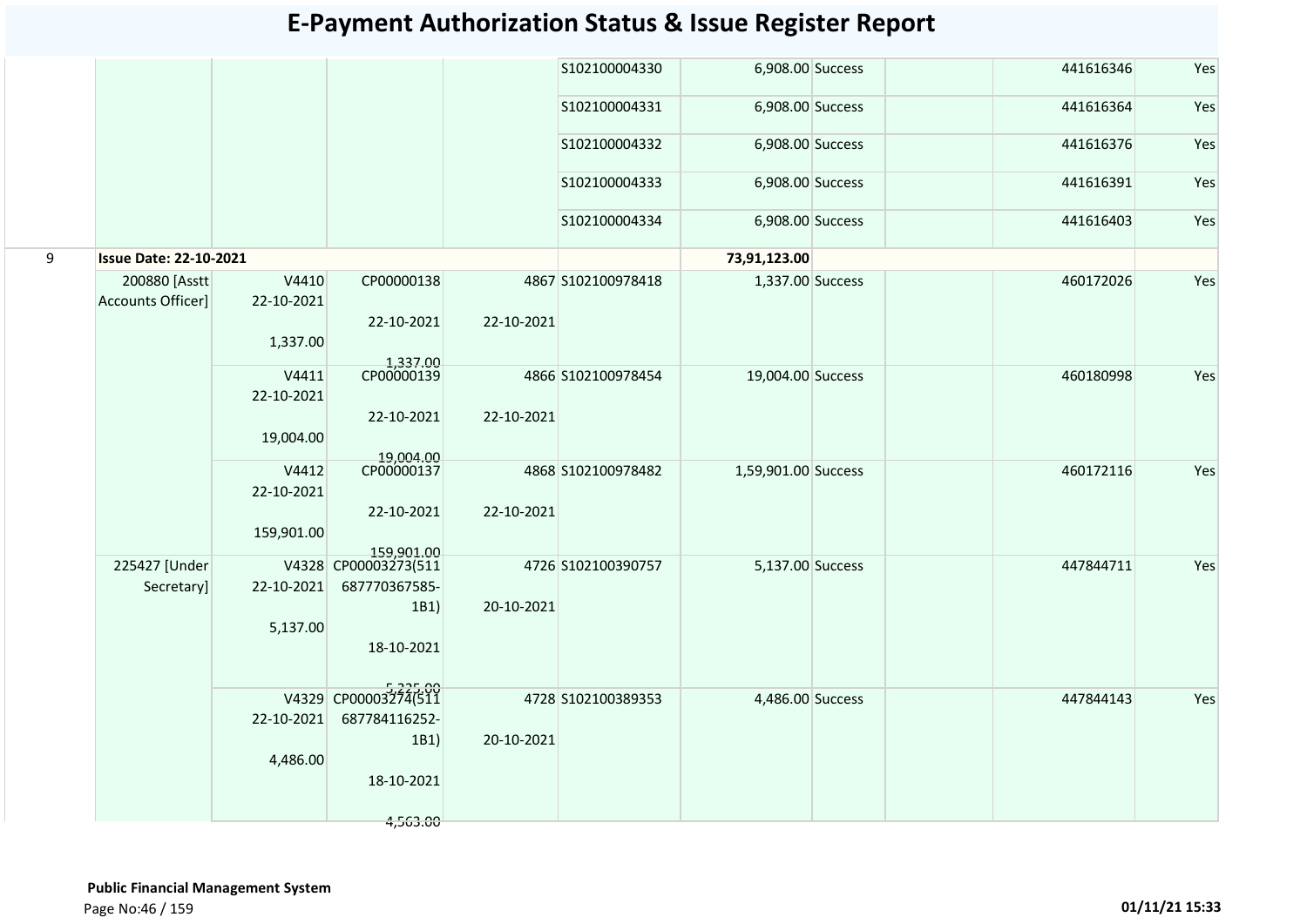| 22-10-2021<br>4,486.00           | V4330 CP00003275(511<br>687797310892-<br>1B1)<br>18-10-2021 | 20-10-2021 | 4729 S102100389537       | 4,486.00 Success  | 447844324 | Yes |
|----------------------------------|-------------------------------------------------------------|------------|--------------------------|-------------------|-----------|-----|
| 22-10-2021<br>5,137.00           | V4331 CP00003277(511<br>687789070141-<br>1B1)<br>18-10-2021 | 20-10-2021 | 4727 S102100390752       | 5,137.00 Success  | 447844509 | Yes |
| V4339<br>22-10-2021<br>32,049.00 | CP00003323<br>20-10-2021                                    | 21-10-2021 | 4796 S102100490452       | 32,049.00 Success | 451121743 | Yes |
| V4340<br>22-10-2021<br>22,499.00 | 32,049.00<br>CP00003324<br>20-10-2021<br>22.499.00          | 21-10-2021 | 4816 S102100493269       | 22,499.00 Success | 451126032 | Yes |
| 22-10-2021                       | V4341 CP00003335(EBO<br>2021100013)                         |            | 4808 S102100430546       | 6,908.00 Success  | 451105754 | Yes |
| 110,528.00                       | 20-10-2021                                                  |            | 21-10-2021 S102100430547 | 6,908.00 Success  | 451105770 | Yes |
|                                  | 110,528.00                                                  |            | S102100430548            | 6,908.00 Success  | 451105786 | Yes |
|                                  |                                                             |            | S102100430549            | 6,908.00 Success  | 451105796 | Yes |
|                                  |                                                             |            | S102100430550            | 6,908.00 Success  | 451105815 | Yes |
|                                  |                                                             |            | S102100430551            | 6,908.00 Success  | 451105832 | Yes |
|                                  |                                                             |            | S102100430552            | 6,908.00 Success  | 451105848 | Yes |
|                                  |                                                             |            | S102100430553            | 6,908.00 Success  | 451105862 | Yes |
|                                  |                                                             |            | S102100430554            | 6,908.00 Success  | 451105877 | Yes |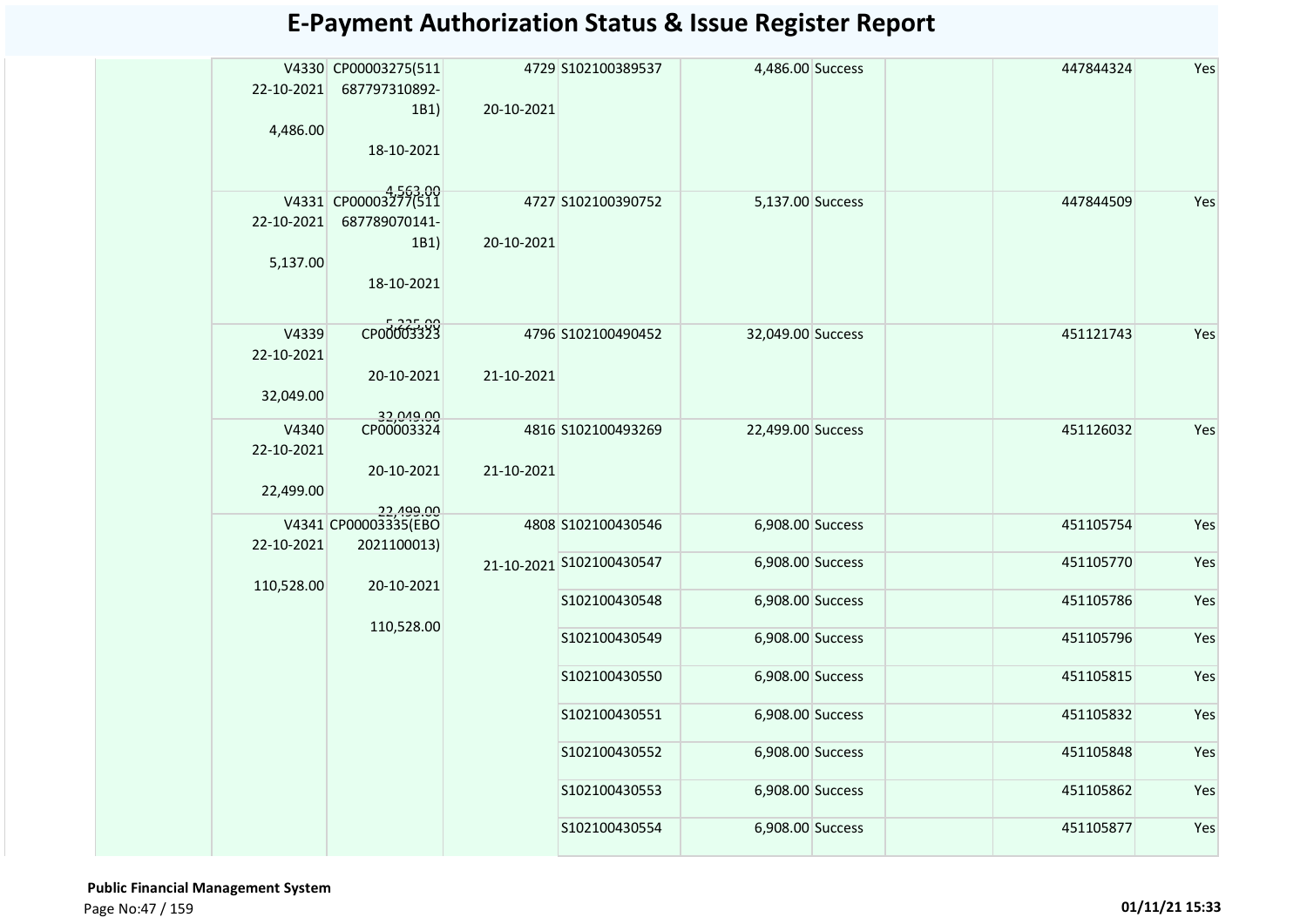|                     |                                     |  | S102100430555            | 6,908.00 Success         |                     | 451105892 | Yes       |     |
|---------------------|-------------------------------------|--|--------------------------|--------------------------|---------------------|-----------|-----------|-----|
|                     |                                     |  | S102100430556            | 6,908.00 Success         |                     | 451105906 | Yes       |     |
|                     |                                     |  | S102100430557            | 6,908.00 Success         |                     | 451105919 | Yes       |     |
|                     |                                     |  | S102100430558            | 6,908.00 Success         |                     | 451105935 | Yes       |     |
|                     |                                     |  | S102100430559            | 6,908.00 Success         |                     | 451105945 | Yes       |     |
|                     |                                     |  | S102100430560            | 6,908.00 Success         |                     | 451105959 | Yes       |     |
|                     |                                     |  | S102100430561            | 6,908.00 Success         |                     | 451105970 | Yes       |     |
| V4342<br>22-10-2021 | CP00003359                          |  | 4840 S102100486982       | 82,498.00 Success        |                     | 451059714 | Yes       |     |
| 241,833.00          | 21-10-2021<br>268,703.00            |  |                          | 21-10-2021 S102100486983 | 52,033.00 Success   |           | 451059724 | Yes |
|                     |                                     |  |                          | S102100486984            | 1,07,302.00 Success |           | 451059734 | Yes |
| 22-10-2021          | V4343 CP00003344(EBO<br>2021100022) |  | 4821 S102100487047       | 6,908.00 Success         |                     | 451114239 | Yes       |     |
| 213,353.00          | 20-10-2021                          |  | 21-10-2021 S102100487048 | 6,908.00 Success         |                     | 451114253 | Yes       |     |
|                     | 213,353.00                          |  | S102100487049            | 6,908.00 Success         |                     | 451114290 | Yes       |     |
|                     |                                     |  | S102100487050            | 6,908.00 Success         |                     | 451114305 | Yes       |     |
|                     |                                     |  | S102100487051            | 6,908.00 Success         |                     | 451114327 | Yes       |     |
|                     |                                     |  | S102100487052            | 6,113.00 Success         |                     | 451114347 | Yes       |     |
|                     |                                     |  | S102100487053            | 6,908.00 Success         |                     | 451114368 | Yes       |     |
|                     |                                     |  | S102100487054            | 6,908.00 Success         |                     | 451114388 | Yes       |     |
|                     |                                     |  | S102100487055            | 6,908.00 Success         |                     | 451114408 | Yes       |     |
|                     |                                     |  | S102100487056            | 6,908.00 Success         |                     | 451114468 | Yes       |     |
|                     |                                     |  | S102100487057            | 6,908.00 Success         |                     | 451114487 | Yes       |     |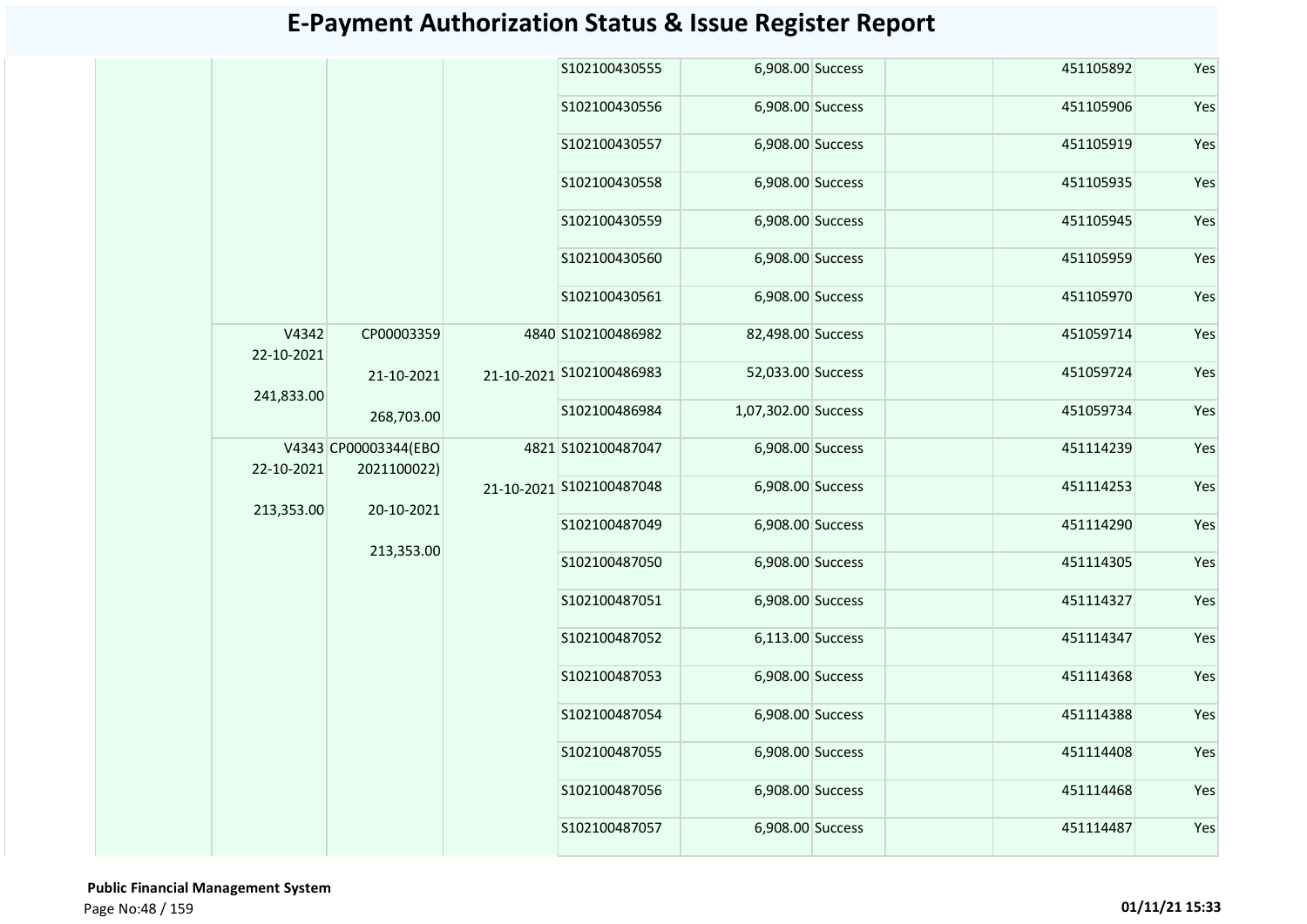|            |                      | S102100487058      | 6,908.00 Success | 451114501 | Yes |
|------------|----------------------|--------------------|------------------|-----------|-----|
|            |                      | S102100487059      | 6,908.00 Success | 451114522 | Yes |
|            |                      | S102100487060      | 6,908.00 Success | 451114541 | Yes |
|            |                      | S102100487061      | 6,908.00 Success | 451114560 | Yes |
|            |                      | S102100487062      | 6,908.00 Success | 451114578 | Yes |
|            |                      | S102100487063      | 6,908.00 Success | 451114594 | Yes |
|            |                      | S102100487064      | 6,908.00 Success | 451114615 | Yes |
|            |                      | S102100487065      | 6,908.00 Success | 451114629 | Yes |
|            |                      | S102100487066      | 6,908.00 Success | 451114649 | Yes |
|            |                      | S102100487067      | 6,908.00 Success | 451114667 | Yes |
|            |                      | S102100487068      | 6,908.00 Success | 451114689 | Yes |
|            |                      | S102100487069      | 6,908.00 Success | 451114713 | Yes |
|            |                      | S102100487070      | 6,908.00 Success | 451114731 | Yes |
|            |                      | S102100487071      | 6,908.00 Success | 451114774 | Yes |
|            |                      | S102100487072      | 6,908.00 Success | 451114793 | Yes |
|            |                      | S102100487073      | 6,908.00 Success | 451114814 | Yes |
|            |                      | S102100487074      | 6,908.00 Success | 451114836 | Yes |
|            |                      | S102100487075      | 6,908.00 Success | 451114860 | Yes |
|            |                      | S102100487076      | 6,908.00 Success | 451114887 | Yes |
|            |                      | S102100487077      | 6,908.00 Success | 451114930 | Yes |
|            | V4344 CP00003349(EBO | 4809 S102100430489 | 6,908.00 Success | 451096984 | Yes |
| 22-10-2021 | 2021100028)          |                    |                  |           |     |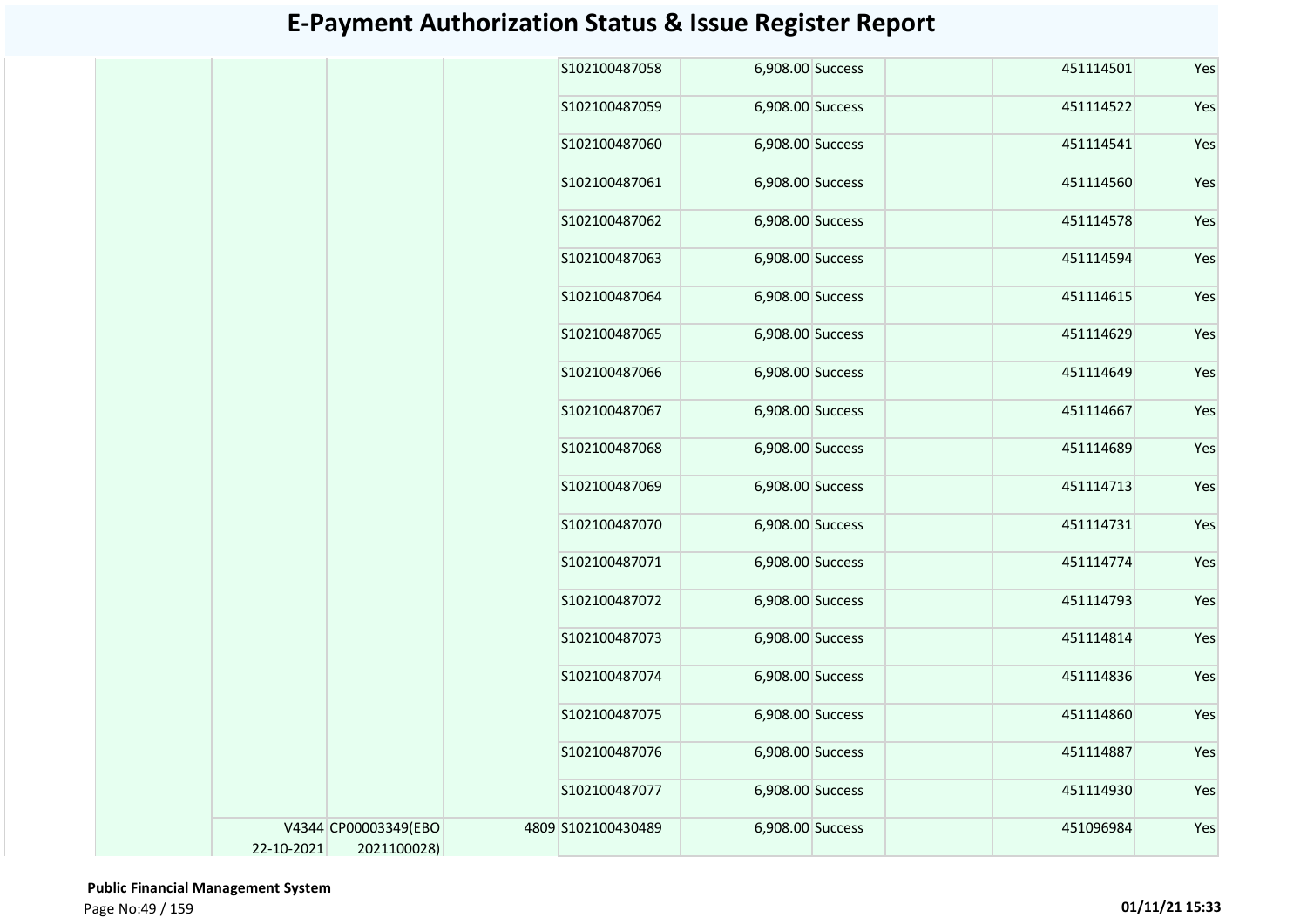| 22-10-2021 | 2021100028) |                          |                  |  |           |     |
|------------|-------------|--------------------------|------------------|--|-----------|-----|
| 193,424.00 | 20-10-2021  | 21-10-2021 S102100430490 | 6,908.00 Success |  | 451096994 | Yes |
|            |             | S102100430491            | 6,908.00 Success |  | 451105007 | Yes |
|            | 193,424.00  | S102100430492            | 6,908.00 Success |  | 451105024 | Yes |
|            |             | S102100430493            | 6,908.00 Success |  | 451105041 | Yes |
|            |             | S102100430494            | 6,908.00 Success |  | 451105053 | Yes |
|            |             | S102100430495            | 6,908.00 Success |  | 451105066 | Yes |
|            |             | S102100430496            | 6,908.00 Success |  | 451105078 | Yes |
|            |             | S102100430497            | 6,908.00 Success |  | 451105097 | Yes |
|            |             | S102100430498            | 6,908.00 Success |  | 451105110 | Yes |
|            |             | S102100430499            | 6,908.00 Success |  | 451105134 | Yes |
|            |             | S102100430500            | 6,908.00 Success |  | 451105156 | Yes |
|            |             | S102100430501            | 6,908.00 Success |  | 451105171 | Yes |
|            |             | S102100430502            | 6,908.00 Success |  | 451105183 | Yes |
|            |             | S102100430503            | 6,908.00 Success |  | 451105198 | Yes |
|            |             | S102100430504            | 6,908.00 Success |  | 451105212 | Yes |
|            |             | S102100430505            | 6,908.00 Success |  | 451105223 | Yes |
|            |             | S102100430506            | 6,908.00 Success |  | 451105350 | Yes |
|            |             | S102100430507            | 6,908.00 Success |  | 451105364 | Yes |
|            |             | S102100430508            | 6,908.00 Success |  | 451105375 | Yes |
|            |             | S102100430509            | 6,908.00 Success |  | 451105388 | Yes |
|            |             | S102100430510            | 6,908.00 Success |  | 451105417 | Yes |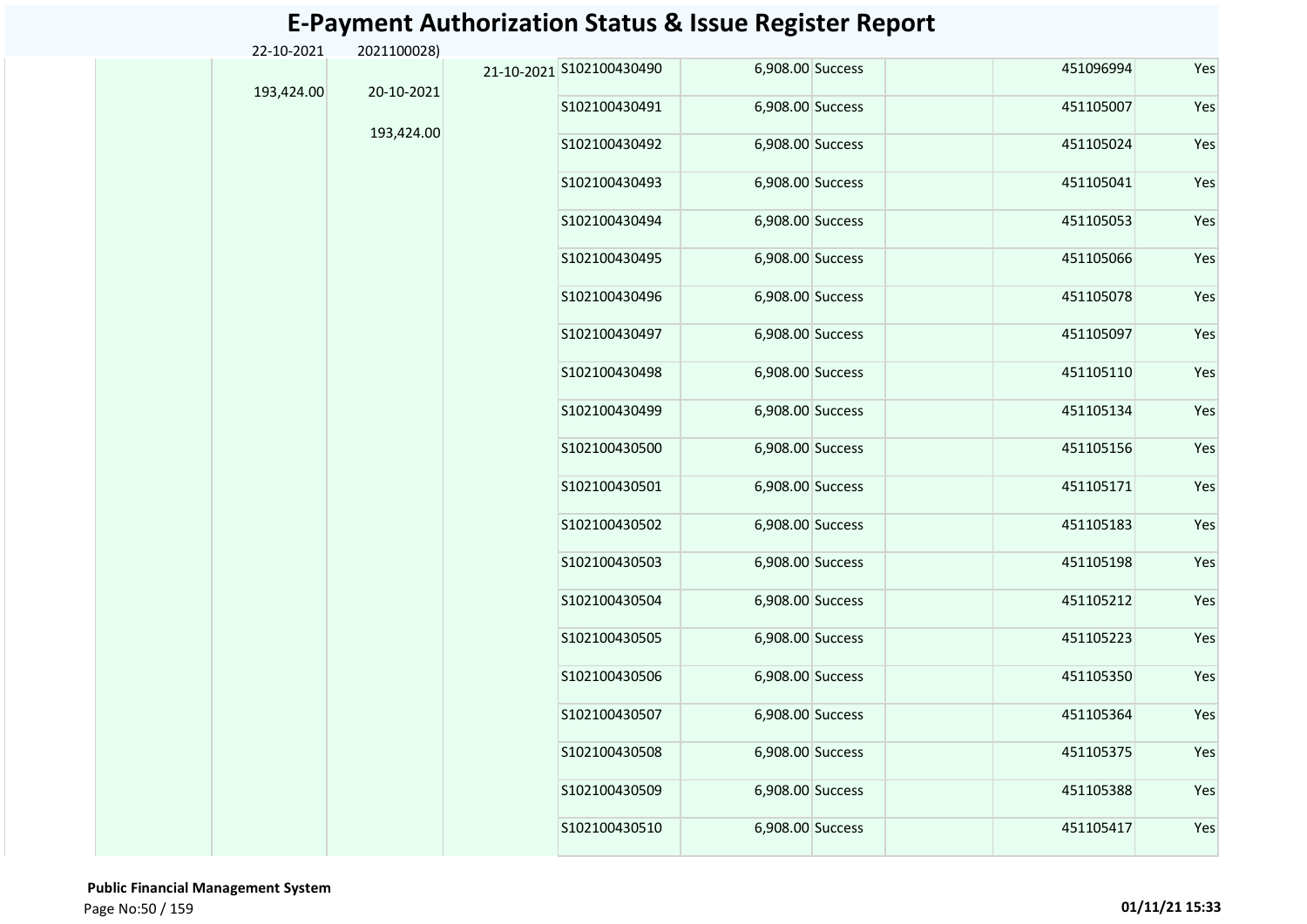|            |                                   |            | S102100430511      | 6,908.00 Success    |  | 451105429 | Yes |
|------------|-----------------------------------|------------|--------------------|---------------------|--|-----------|-----|
|            |                                   |            | S102100430512      | 6,908.00 Success    |  | 451105437 | Yes |
|            |                                   |            | S102100430513      | 6,908.00 Success    |  | 451105449 | Yes |
|            |                                   |            | S102100430514      | 6,908.00 Success    |  | 451105456 | Yes |
|            |                                   |            | S102100430515      | 6,908.00 Success    |  | 451105472 | Yes |
|            |                                   |            | S102100430516      | 6,908.00 Success    |  | 451105487 | Yes |
|            | V4345 CP00003351(202              |            | 4806 S102100490419 | 67,785.00 Success   |  | 451121323 | Yes |
| 22-10-2021 | 110007)                           | 21-10-2021 |                    |                     |  |           |     |
| 67,785.00  | 21-10-2021                        |            |                    |                     |  |           |     |
|            | 74,203.00<br>V4346 CP00003352(202 |            | 4807 S102100430440 | 30,448.00 Success   |  | 451096776 | Yes |
| 22-10-2021 | 110006)                           | 21-10-2021 |                    |                     |  |           |     |
| 30,448.00  | 21-10-2021                        |            |                    |                     |  |           |     |
|            | 31,118.00                         |            | 4712 S102100430184 | 4,900.00 Success    |  | 451402853 | Yes |
| 22-10-2021 | 687758149323-                     |            |                    |                     |  |           |     |
|            | 1B1)                              | 20-10-2021 |                    |                     |  |           |     |
| 4,900.00   | 18-10-2021                        |            |                    |                     |  |           |     |
|            | V4349 CP00003259(511              |            | 4713 S102100430188 | 1,93,539.00 Success |  | 451412140 | Yes |
| 22-10-2021 | 687775302491-                     |            |                    |                     |  |           |     |
| 193,539.00 | 1B1)                              | 20-10-2021 |                    |                     |  |           |     |
|            | 18-10-2021                        |            |                    |                     |  |           |     |
|            | 196,875.00                        |            |                    |                     |  |           |     |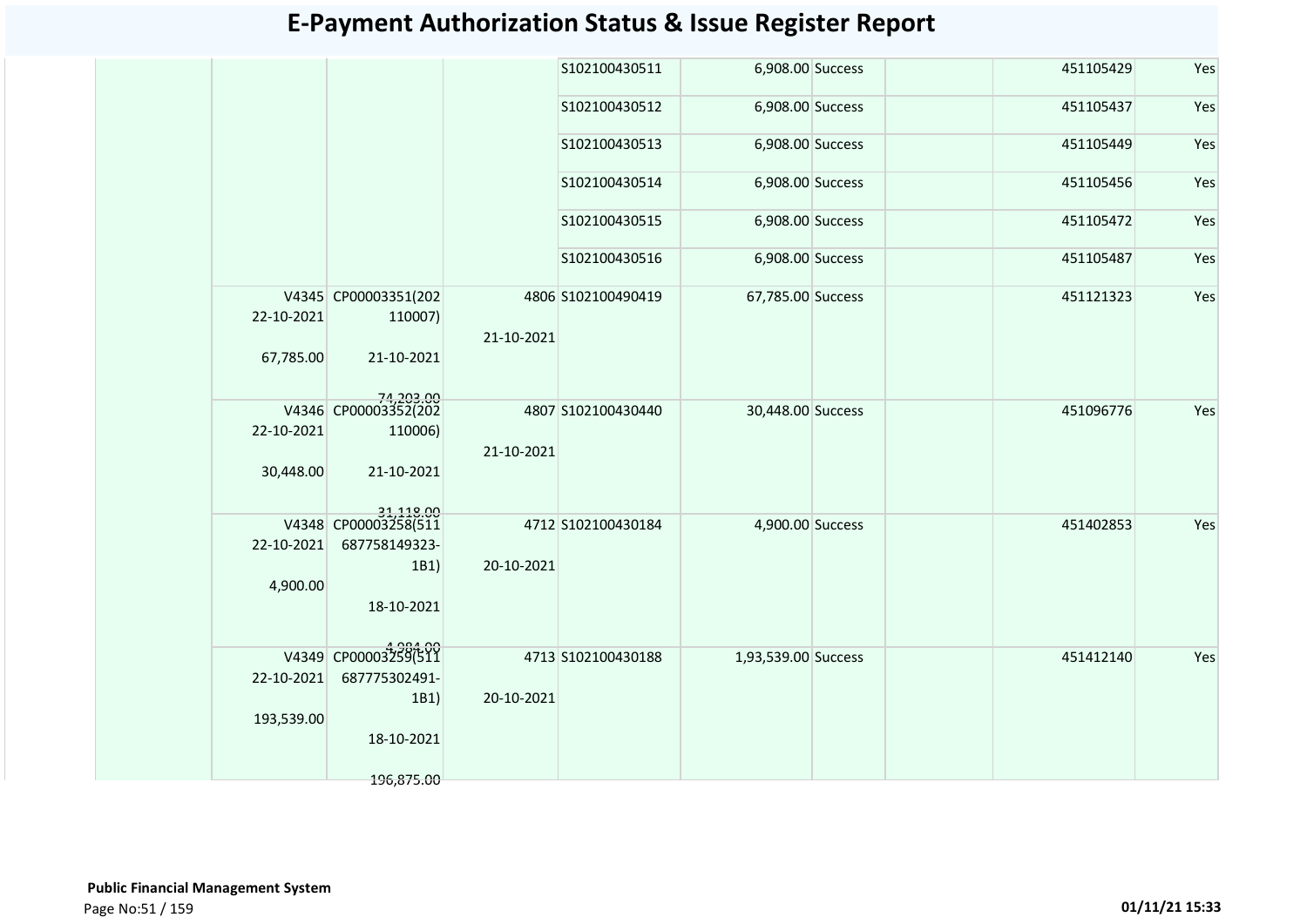| 22-10-2021<br>23,347.00 | V4350 CP00003260(511<br>687713212827-<br>1B1)<br>18-10-2021 | 20-10-2021 | 4714 S102100430129 | 23,347.00 Success   |  | 451482999 | Yes |
|-------------------------|-------------------------------------------------------------|------------|--------------------|---------------------|--|-----------|-----|
|                         | V4351 CP00003261(511                                        |            |                    |                     |  |           |     |
| 22-10-2021              | 687711503812-                                               |            | 4715 S102100430306 | 91,125.00 Success   |  | 451412400 | Yes |
|                         | 1B1)                                                        | 20-10-2021 |                    |                     |  |           |     |
| 91,125.00               |                                                             |            |                    |                     |  |           |     |
|                         | 18-10-2021                                                  |            |                    |                     |  |           |     |
|                         | 92.696.00<br>V4352 CP00003262(511                           |            |                    |                     |  |           |     |
| 22-10-2021              | 687771960972-                                               |            | 4716 S102100430350 | 1,76,949.00 Success |  | 451412662 | Yes |
|                         | 1B1)                                                        | 20-10-2021 |                    |                     |  |           |     |
| 176,949.00              |                                                             |            |                    |                     |  |           |     |
|                         | 18-10-2021                                                  |            |                    |                     |  |           |     |
|                         |                                                             |            |                    |                     |  |           |     |
|                         | V4353 CP00003263(511                                        |            | 4717 S102100428804 | 4,881.00 Success    |  | 451482039 | Yes |
| 22-10-2021              | 687749165774-                                               | 20-10-2021 |                    |                     |  |           |     |
| 4,881.00                | 1B1)                                                        |            |                    |                     |  |           |     |
|                         | 18-10-2021                                                  |            |                    |                     |  |           |     |
|                         |                                                             |            |                    |                     |  |           |     |
|                         | V4354 CP00003264(511                                        |            | 4718 S102100430131 | 4,486.00 Success    |  | 451402373 | Yes |
| 22-10-2021              | 687777380575-                                               |            |                    |                     |  |           |     |
|                         | 1B1)                                                        | 20-10-2021 |                    |                     |  |           |     |
| 4,486.00                |                                                             |            |                    |                     |  |           |     |
|                         | 18-10-2021                                                  |            |                    |                     |  |           |     |
|                         | V4355 CP00003265(511                                        |            |                    |                     |  |           |     |
| 22-10-2021              | 687740702507-                                               |            | 4719 S102100428858 | 1,55,814.00 Success |  | 451402126 | Yes |
|                         | 1B1)                                                        | 20-10-2021 |                    |                     |  |           |     |
| 155,814.00              |                                                             |            |                    |                     |  |           |     |
|                         | 18-10-2021                                                  |            |                    |                     |  |           |     |
|                         |                                                             |            |                    |                     |  |           |     |
|                         | 158,500.00                                                  |            |                    |                     |  |           |     |

 **Public Financial Management System**  Page No:52 / 159 **01/11/21 15:33**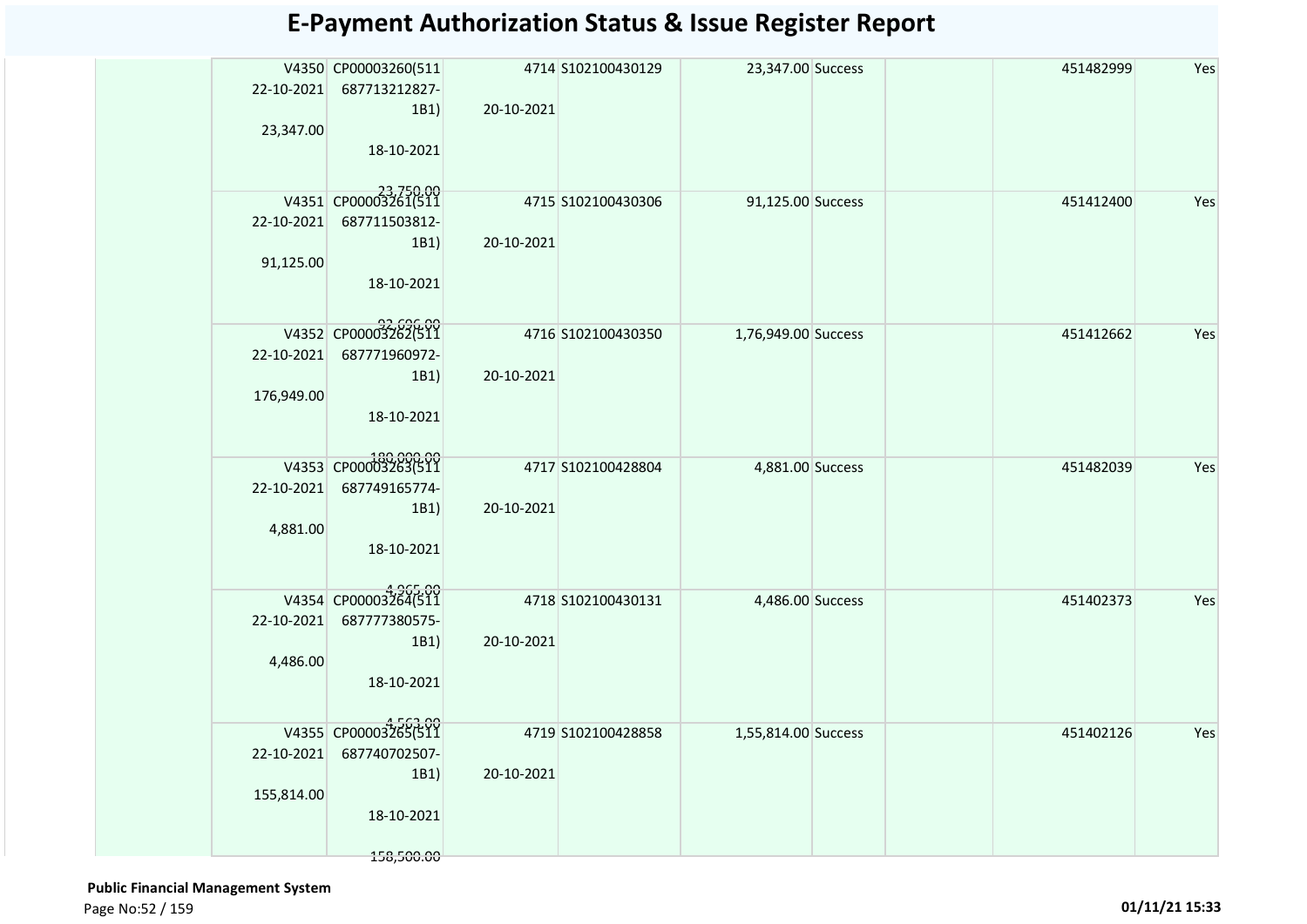| 22-10-2021<br>1,623.00   | V4356 CP00003266(511<br>687707131911-<br>1B1)<br>18-10-2021               | 20-10-2021 | 4720 S102100430154 | 1,623.00 Success    |  | 451491240 | Yes |
|--------------------------|---------------------------------------------------------------------------|------------|--------------------|---------------------|--|-----------|-----|
| 22-10-2021<br>1,720.00   | V4357 CP00003267(511<br>687727167670-<br>1B1)<br>18-10-2021               | 20-10-2021 | 4721 S102100430160 | 1,720.00 Success    |  | 451402587 | Yes |
| 22-10-2021<br>5,647.00   | V4358 CP00003269(511<br>687794605475-<br>1B1)<br>18-10-2021               | 20-10-2021 | 4722 S102100430104 | 5,647.00 Success    |  | 451482522 | Yes |
| 22-10-2021<br>90,883.00  | V4359 CP00003270(511<br>687708940094-<br>1B1)<br>18-10-2021               | 20-10-2021 | 4723 S102100428841 | 90,883.00 Success   |  | 451482263 | Yes |
| 22-10-2021<br>17,450.00  | V4360 CP00003271(511<br>687720792872-<br>1B1)<br>18-10-2021               | 20-10-2021 | 4724 S102100430124 | 17,450.00 Success   |  | 451482763 | Yes |
| 22-10-2021<br>179,669.00 | V4361 CP00003272(511<br>687758871910-<br>1B1)<br>18-10-2021<br>182,520.00 | 20-10-2021 | 4725 S102100402017 | 1,79,669.00 Success |  | 451475803 | Yes |

 **Public Financial Management System**  Page No:53 / 159 **01/11/21 15:33**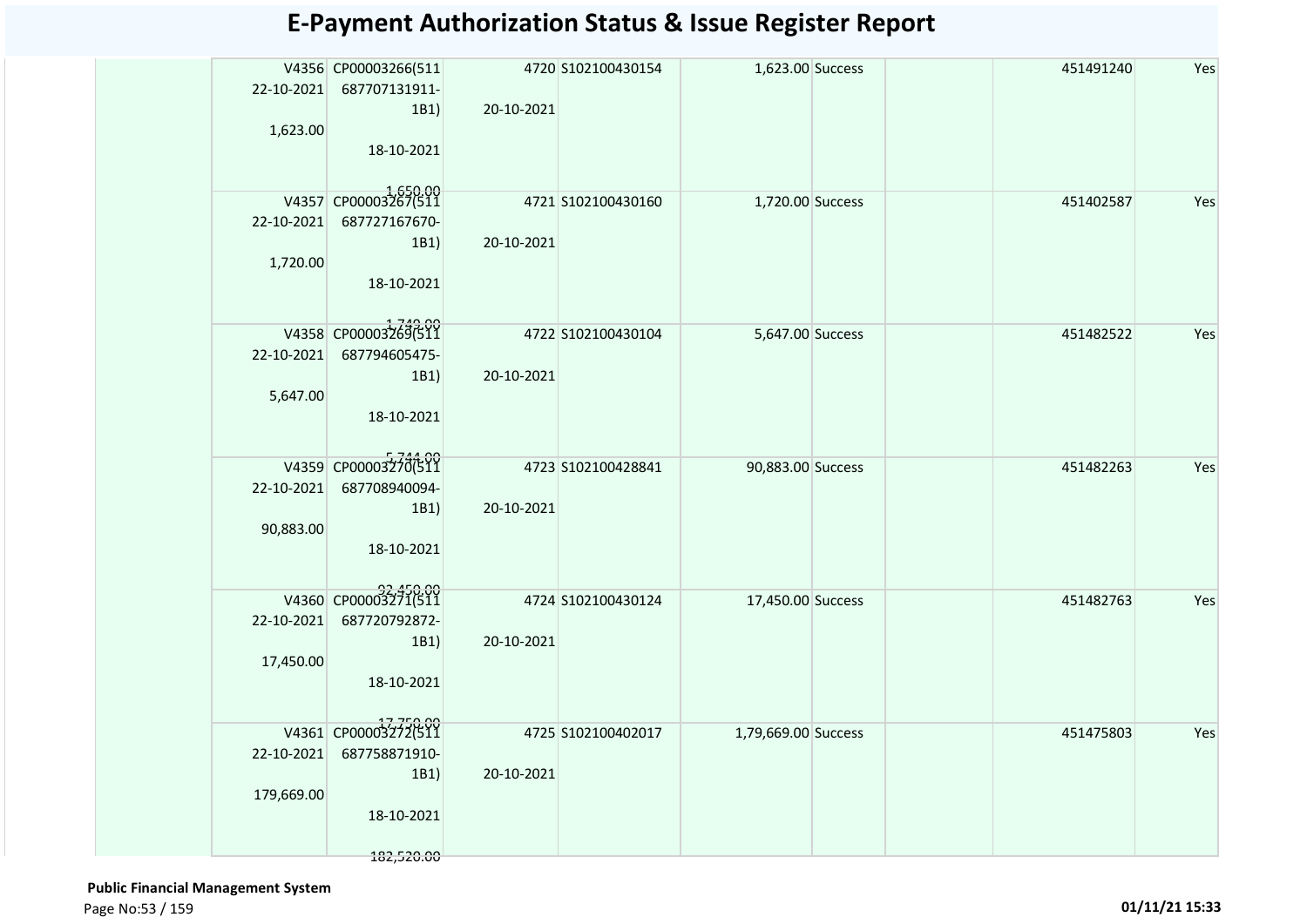|            | V4362 CP00003332(EBO | 4817 S102100447764       | 6,908.00 Success |  | 451500655 | Yes |
|------------|----------------------|--------------------------|------------------|--|-----------|-----|
| 22-10-2021 | 2021100023)          |                          | 6,908.00 Success |  | 451500671 | Yes |
| 221,056.00 | 20-10-2021           | 21-10-2021 S102100447765 |                  |  |           |     |
|            |                      | S102100447766            | 6,908.00 Success |  | 451500684 | Yes |
|            | 221,056.00           | S102100447767            | 6,908.00 Success |  | 451500700 | Yes |
|            |                      | S102100447768            | 6,908.00 Success |  | 451500714 | Yes |
|            |                      | S102100447769            | 6,908.00 Success |  | 451500728 | Yes |
|            |                      | S102100447770            | 6,908.00 Success |  | 451500743 | Yes |
|            |                      | S102100447771            | 6,908.00 Success |  | 451500760 | Yes |
|            |                      | S102100447772            | 6,908.00 Success |  | 451500771 | Yes |
|            |                      | S102100447773            | 6,908.00 Success |  | 451500792 | Yes |
|            |                      | S102100447774            | 6,908.00 Success |  | 451500811 | Yes |
|            |                      | S102100447775            | 6,908.00 Success |  | 451500829 | Yes |
|            |                      | S102100447776            | 6,908.00 Success |  | 451500849 | Yes |
|            |                      | S102100447777            | 6,908.00 Success |  | 451500869 | Yes |
|            |                      | S102100447778            | 6,908.00 Success |  | 451500884 | Yes |
|            |                      | S102100447779            | 6,908.00 Success |  | 451500905 | Yes |
|            |                      | S102100447780            | 6,908.00 Success |  | 451500920 | Yes |
|            |                      | S102100447781            | 6,908.00 Success |  | 451500936 | Yes |
|            |                      | S102100447782            | 6,908.00 Success |  | 451500950 | Yes |
|            |                      | S102100447783            | 6,908.00 Success |  | 451500964 | Yes |
|            |                      | S102100447784            | 6,908.00 Success |  | 451500978 | Yes |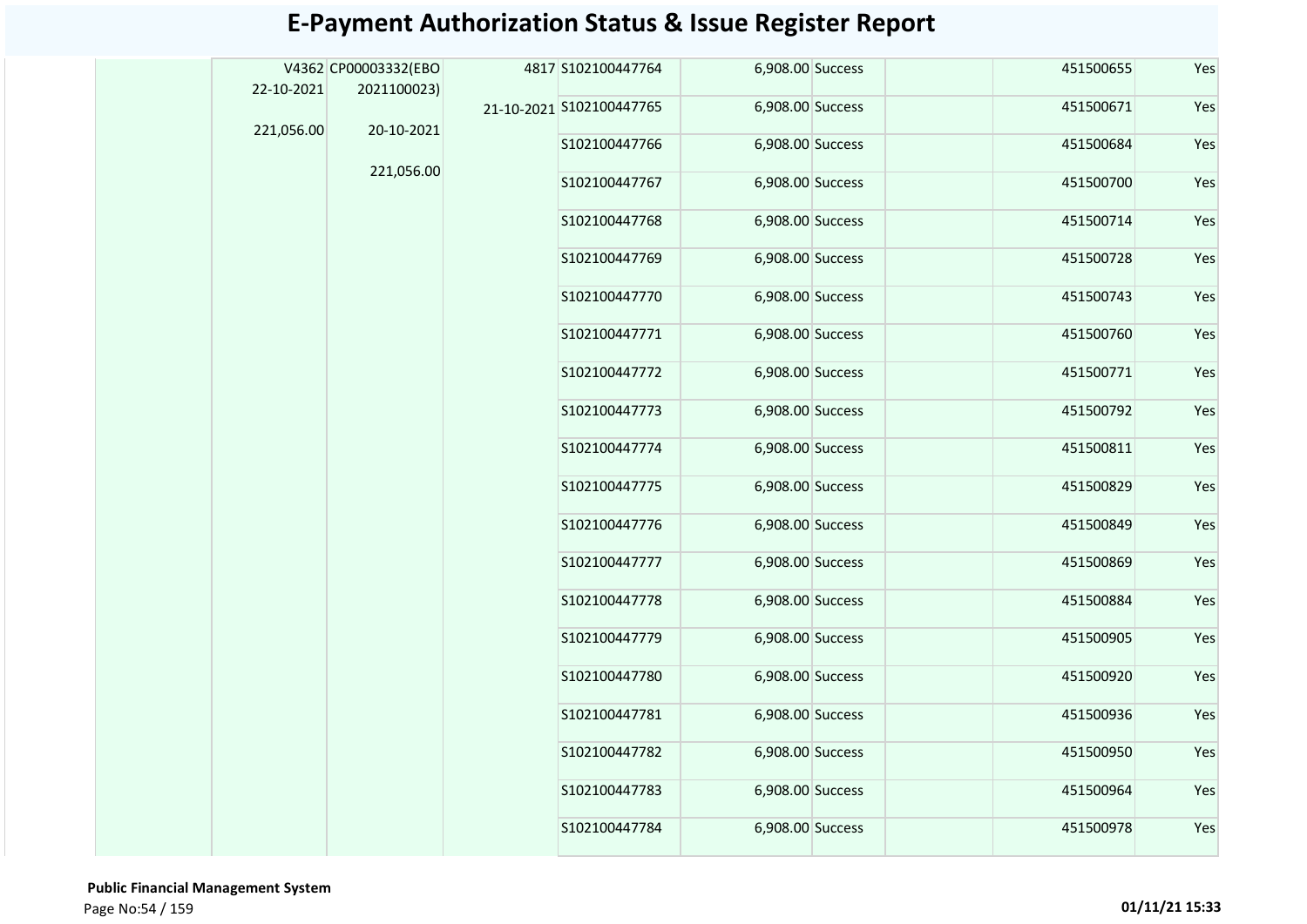|            |                      |                                         | S102100447785            | 6,908.00 Success |  | 451500992 | Yes |
|------------|----------------------|-----------------------------------------|--------------------------|------------------|--|-----------|-----|
|            |                      |                                         | S102100447786            | 6,908.00 Success |  | 451506007 | Yes |
|            |                      |                                         | S102100447787            | 6,908.00 Success |  | 451506019 | Yes |
|            |                      |                                         | S102100447788            | 6,908.00 Success |  | 451506029 | Yes |
|            |                      |                                         | S102100447789            | 6,908.00 Success |  | 451506042 | Yes |
|            |                      |                                         | S102100447790            | 6,908.00 Success |  | 451506051 | Yes |
|            |                      |                                         | S102100447791            | 6,908.00 Success |  | 451506066 | Yes |
|            |                      |                                         | S102100447792            | 6,908.00 Success |  | 451506083 | Yes |
|            |                      |                                         | S102100447793            | 6,908.00 Success |  | 451506096 | Yes |
|            |                      |                                         | S102100447794            | 6,908.00 Success |  | 451506105 | Yes |
|            |                      |                                         | S102100447795            | 6,908.00 Success |  | 451506119 | Yes |
| 22-10-2021 | V4363 CP00003334(EBO | 2021100007)<br>20-10-2021<br>262,504.00 | 4815 S102100447636       | 6,908.00 Success |  | 451491816 | Yes |
| 262,504.00 |                      |                                         | 21-10-2021 S102100447637 | 6,908.00 Success |  | 451491826 | Yes |
|            |                      |                                         | S102100447638            | 6,908.00 Success |  | 451491842 | Yes |
|            |                      |                                         | S102100447639            | 6,908.00 Success |  | 451491856 | Yes |
|            |                      |                                         | S102100447640            | 6,908.00 Success |  | 451491870 | Yes |
|            |                      |                                         | S102100447641            | 6,908.00 Success |  | 451491882 | Yes |
|            |                      |                                         | S102100447642            | 6,908.00 Success |  | 451491896 | Yes |
|            |                      |                                         | S102100447643            | 6,908.00 Success |  | 451491911 | Yes |
|            |                      |                                         | S102100447644            | 6,908.00 Success |  | 451491922 | Yes |
|            |                      |                                         | S102100447645            | 6,908.00 Success |  | 451491934 | Yes |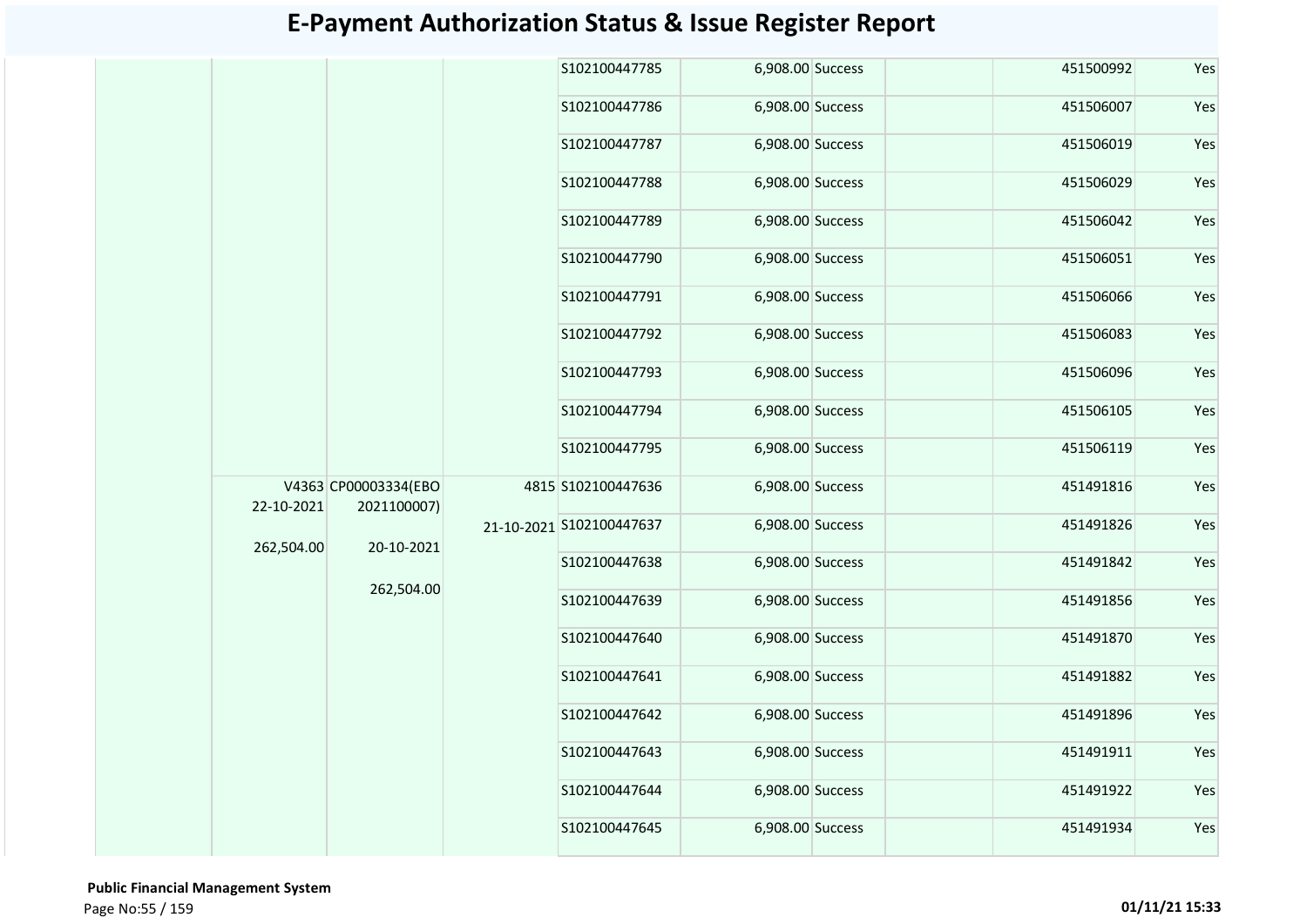| S102100447646 | 6,908.00 Success | 451491949 | Yes |
|---------------|------------------|-----------|-----|
| S102100447647 | 6,908.00 Success | 451491966 | Yes |
| S102100447648 | 6,908.00 Success | 451491981 | Yes |
| S102100447649 | 6,908.00 Success | 451491989 | Yes |
| S102100447650 | 6,908.00 Success | 451500002 | Yes |
| S102100447651 | 6,908.00 Success | 451500014 | Yes |
| S102100447652 | 6,908.00 Success | 451500024 | Yes |
| S102100447653 | 6,908.00 Success | 451500036 | Yes |
| S102100447654 | 6,908.00 Success | 451500055 | Yes |
| S102100447655 | 6,908.00 Success | 451500066 | Yes |
| S102100447656 | 6,908.00 Success | 451500077 | Yes |
| S102100447657 | 6,908.00 Success | 451500101 | Yes |
| S102100447658 | 6,908.00 Success | 451500114 | Yes |
| S102100447659 | 6,908.00 Success | 451500121 | Yes |
| S102100447660 | 6,908.00 Success | 451500138 | Yes |
| S102100447661 | 6,908.00 Success | 451500152 | Yes |
| S102100447662 | 6,908.00 Success | 451500166 | Yes |
| S102100447663 | 6,908.00 Success | 451500181 | Yes |
| S102100447664 | 6,908.00 Success | 451500201 | Yes |
| S102100447665 | 6,908.00 Success | 451500215 | Yes |
| S102100447666 | 6,908.00 Success | 451500231 | Yes |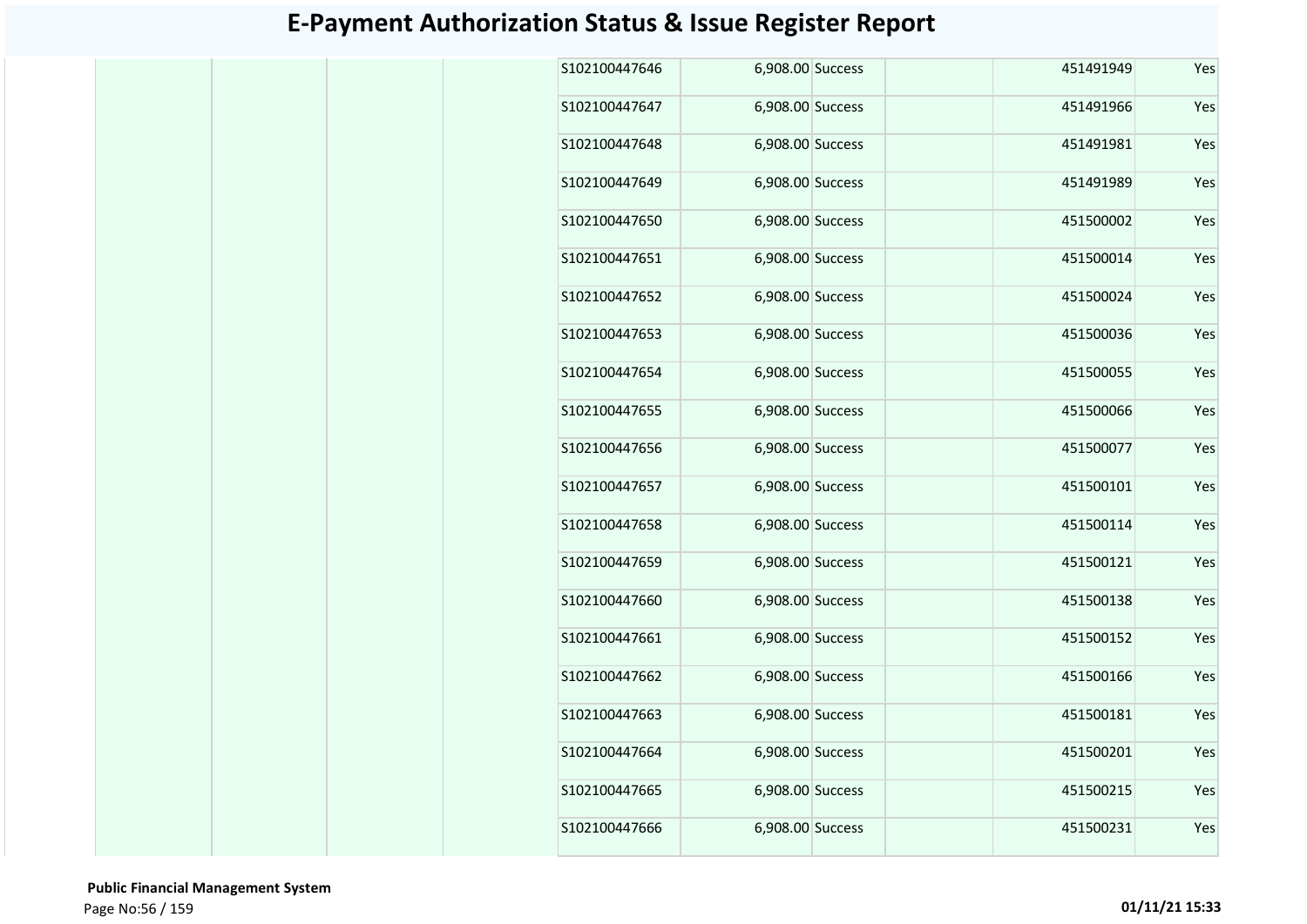|  |            |                                     |  | S102100447667            | 6,908.00 Success |  | 451500252 | Yes |
|--|------------|-------------------------------------|--|--------------------------|------------------|--|-----------|-----|
|  |            |                                     |  | S102100447668            | 6,908.00 Success |  | 451500276 | Yes |
|  |            |                                     |  | S102100447669            | 6,908.00 Success |  | 451500297 | Yes |
|  |            |                                     |  | S102100447670            | 6,908.00 Success |  | 451500317 | Yes |
|  |            |                                     |  | S102100447671            | 6,908.00 Success |  | 451500327 | Yes |
|  |            |                                     |  | S102100447672            | 6,908.00 Success |  | 451500338 | Yes |
|  |            |                                     |  | S102100447673            | 6,908.00 Success |  | 451500363 | Yes |
|  | 22-10-2021 | V4364 CP00003337(EBO<br>2021100012) |  | 4810 S102100434198       | 6,908.00 Success |  | 451491479 | Yes |
|  |            |                                     |  | 21-10-2021 S102100434199 | 6,908.00 Success |  | 451491490 | Yes |
|  | 48,356.00  | 20-10-2021                          |  | S102100434200            | 6,908.00 Success |  | 451491499 | Yes |
|  |            | 48,356.00                           |  | S102100434201            | 6,908.00 Success |  | 451491517 | Yes |
|  |            |                                     |  | S102100434202            | 6,908.00 Success |  | 451491533 | Yes |
|  |            |                                     |  | S102100434203            | 6,908.00 Success |  | 451491555 | Yes |
|  |            |                                     |  | S102100434204            | 6,908.00 Success |  | 451491567 | Yes |
|  | 22-10-2021 | V4365 CP00003338(EBO<br>2021100009) |  | 4811 S102100434208       | 6,908.00 Success |  | 451412907 | Yes |
|  |            | 20-10-2021                          |  | 21-10-2021 S102100434209 | 6,908.00 Success |  | 451412923 | Yes |
|  | 41,448.00  |                                     |  | S102100434210            | 6,908.00 Success |  | 451412940 | Yes |
|  |            | 41,448.00                           |  | S102100434211            | 6,908.00 Success |  | 451412959 | Yes |
|  |            |                                     |  | S102100434212            | 6,908.00 Success |  | 451412983 | Yes |
|  |            |                                     |  | S102100434213            | 6,908.00 Success |  | 451412996 | Yes |
|  | 22-10-2021 | V4366 CP00003339(EBO<br>2021100008) |  | 4812 S102100434288       | 6,908.00 Success |  | 451421564 | Yes |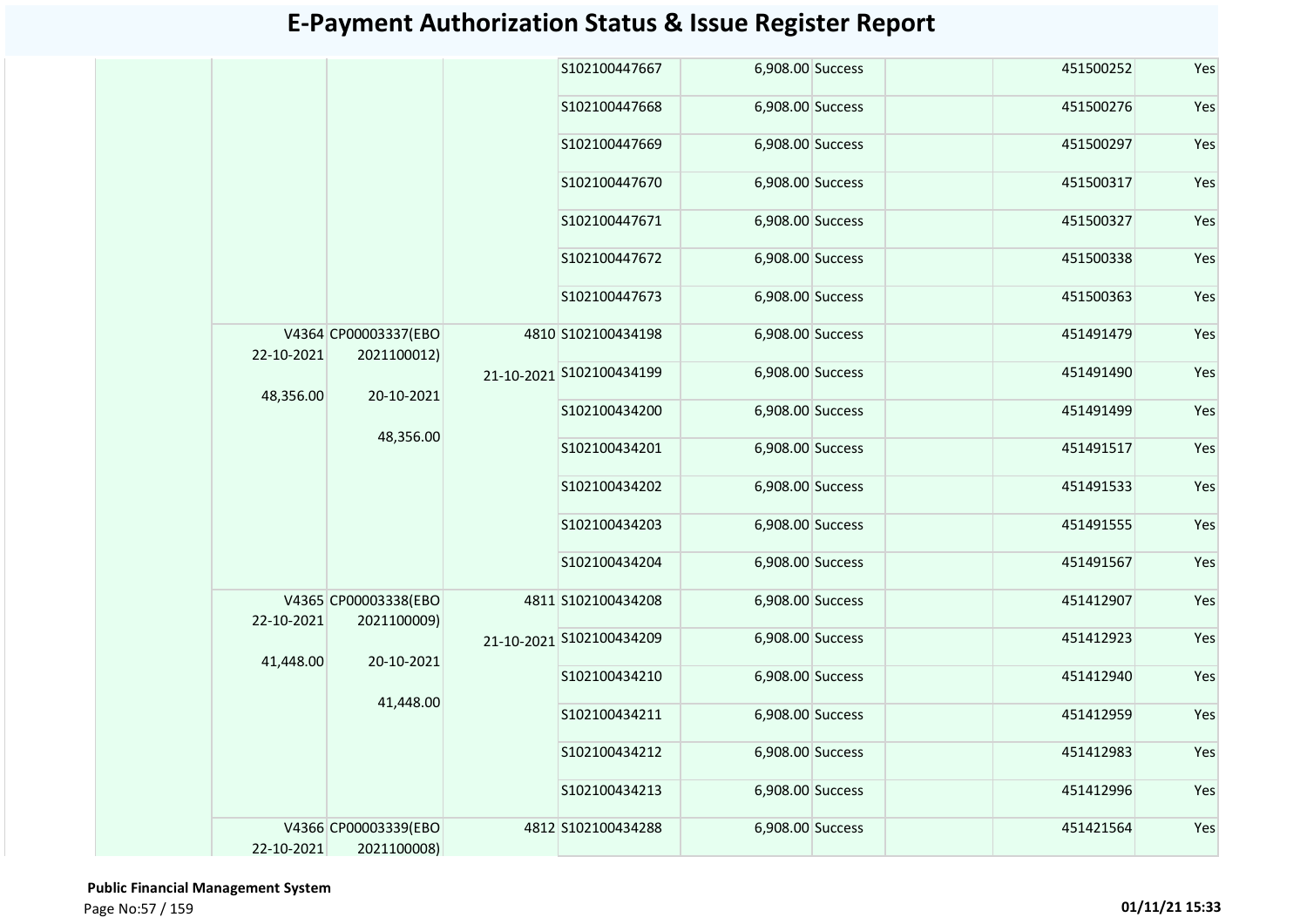| 22-10-2021          | 2021100008)                         |            |                          |                      |           |     |
|---------------------|-------------------------------------|------------|--------------------------|----------------------|-----------|-----|
|                     |                                     |            | 21-10-2021 S102100434289 | 6,908.00 Success     | 451421594 | Yes |
| 41,448.00           | 20-10-2021                          |            | S102100434290            | 6,908.00 Success     | 451421612 | Yes |
|                     | 41,448.00                           |            |                          |                      |           |     |
|                     |                                     |            | S102100434291            | 6,908.00 Success     | 451421637 | Yes |
|                     |                                     |            | S102100434292            | 6,908.00 Success     | 451421672 | Yes |
|                     |                                     |            | S102100434293            | 6,908.00 Success     | 451421702 | Yes |
| 22-10-2021          | V4367 CP00003340(EBO<br>2021100011) |            | 4813 S102100434253       | 6,908.00 Success     | 451421230 | Yes |
|                     |                                     |            | 21-10-2021 S102100434254 | 6,908.00 Success     | 451421242 | Yes |
| 34,540.00           | 20-10-2021                          |            | S102100434255            | 6,908.00 Success     | 451421252 | Yes |
|                     | 34,540.00                           |            | S102100434256            | 6,908.00 Success     | 451421272 | Yes |
|                     |                                     |            | S102100434257            | 6,908.00 Success     | 451421288 | Yes |
|                     | V4368 CP00003341(EBO                |            | 4814 S102100447828       | 6,908.00 Success     | 451421964 | Yes |
| 22-10-2021          | 2021100010)                         |            | 21-10-2021 S102100447829 | 6,908.00 Success     | 451421974 | Yes |
| 20,724.00           | 20-10-2021                          |            | S102100447830            | 6,908.00 Success     | 451421989 | Yes |
|                     |                                     |            |                          |                      |           |     |
| V4369<br>22-10-2021 | 20,724.00<br>CP00003360             |            | 4841 S102100483785       | 15,23,333.00 Success | 451506366 | Yes |
| 1,523,333.00        | 21-10-2021                          | 21-10-2021 |                          |                      |           |     |
|                     | 1,523,333.00<br>CP00003159          |            |                          |                      |           |     |
| V4370<br>22-10-2021 |                                     |            | 4828 S102100713354       | 57,200.00 Success    | 457779048 | Yes |
|                     | 04-10-2021                          | 21-10-2021 |                          |                      |           |     |
| 57,200.00           | 57,200.00                           |            |                          |                      |           |     |
| V4371               | CP00003182                          |            | 4829 S102100713268       | 18,480.00 Success    | 457769852 | Yes |
| 22-10-2021          |                                     |            |                          |                      |           |     |
|                     | 06-10-2021                          | 21-10-2021 |                          |                      |           |     |
| 18,480.00           |                                     |            |                          |                      |           |     |

 **Public Financial Management System**  Page No:58 / 159 **01/11/21 15:33**

18,480.00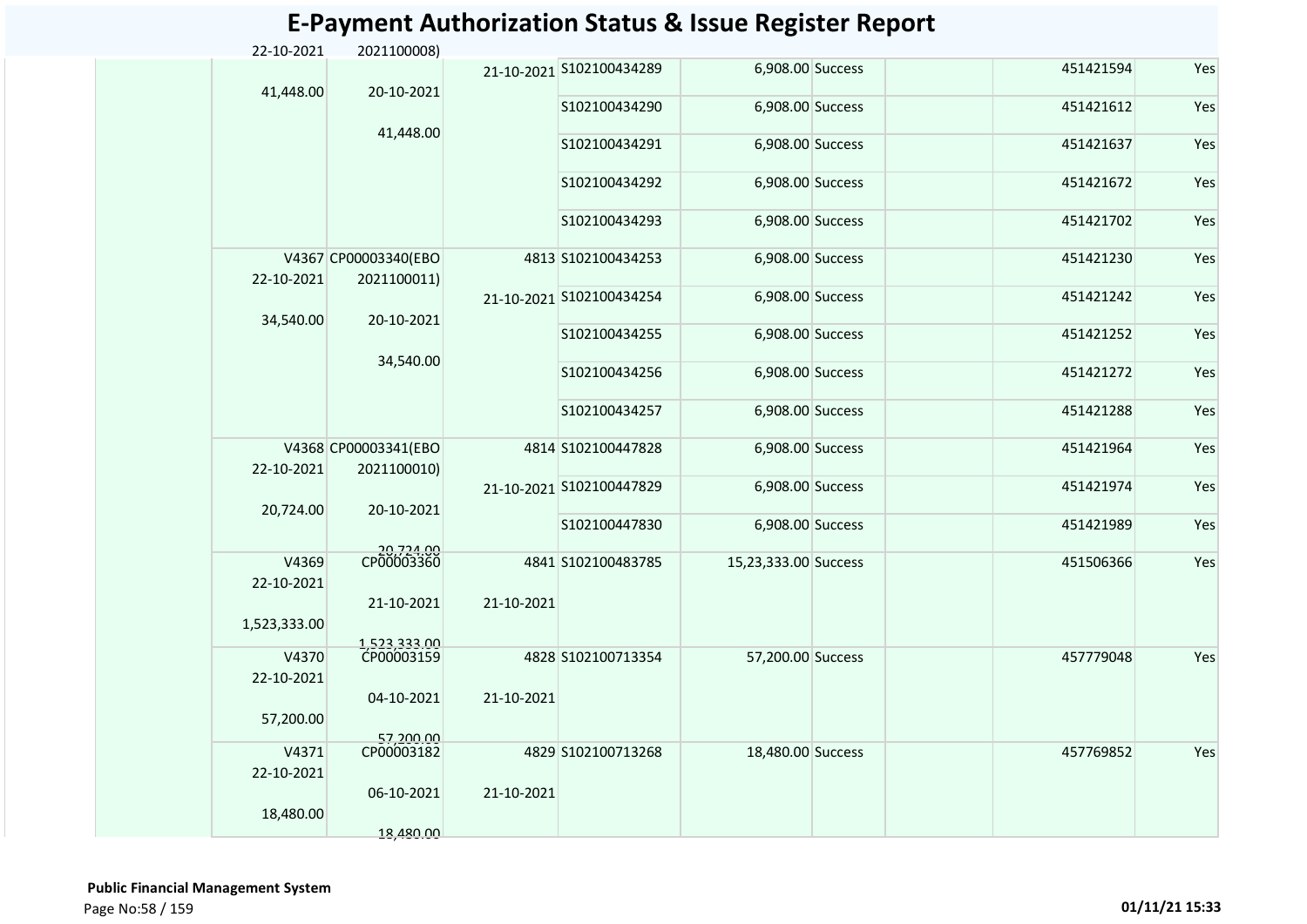| V4372<br>22-10-2021 | CP00003203<br>07-10-2021          | 21-10-2021 | 4827 S102100713069       | 11,600.00 Success |  | 457769645 | Yes |
|---------------------|-----------------------------------|------------|--------------------------|-------------------|--|-----------|-----|
| 11,600.00           | 11,600.00<br>CP00003193           |            |                          |                   |  |           |     |
| V4373<br>22-10-2021 |                                   |            | 4710 S102100434408       | 27,783.00 Success |  | 457769288 | Yes |
| 27,783.00           | 06-10-2021                        | 20-10-2021 |                          |                   |  |           |     |
|                     | 27,783.00<br>CP00003233           |            | 4859 S102100772860       |                   |  | 458264244 | Yes |
| V4375<br>22-10-2021 |                                   |            |                          | 2,000.00 Success  |  |           |     |
| 2,000.00            | 12-10-2021                        | 22-10-2021 |                          |                   |  |           |     |
| V4376               | 2,000.00<br>CP00003257            |            | 4826 S102100748332       | 24,079.00 Success |  | 458261748 | Yes |
|                     |                                   |            |                          |                   |  |           |     |
| 22-10-2021          | 18-10-2021                        | 21-10-2021 |                          |                   |  |           |     |
| 24,079.00           | 24,079.00                         |            |                          |                   |  |           |     |
|                     | V4378 CP00003379(EBO              |            | 4861 S102100770084       | 6,908.00 Success  |  | 458261978 | Yes |
|                     |                                   |            |                          |                   |  |           |     |
| 22-10-2021          | 2021100031)                       |            |                          |                   |  |           |     |
| 20,402.00           | 22-10-2021                        |            | 22-10-2021 S102100770085 | 6,586.00 Success  |  | 458261992 | Yes |
|                     |                                   |            | S102100770086            | 6,908.00 Success  |  | 458264012 | Yes |
|                     | 20,402.00<br>V4379 CP00003380(EBO |            | 4860 S102100770141       | 6,908.00 Success  |  | 458275087 | Yes |
| 22-10-2021          | 2021100019)                       |            |                          |                   |  |           |     |
|                     |                                   |            | 22-10-2021 S102100770142 | 6,908.00 Success  |  | 458275127 | Yes |
| 245,868.00          | 22-10-2021                        |            |                          |                   |  |           |     |
|                     |                                   |            | S102100770143            | 6,908.00 Success  |  | 458275140 | Yes |
|                     | 245,868.00                        |            | S102100770144            | 6,908.00 Success  |  | 458275154 | Yes |
|                     |                                   |            |                          |                   |  |           |     |
|                     |                                   |            | S102100770145            | 4,088.00 Success  |  | 458275170 | Yes |
|                     |                                   |            | S102100770146            | 6,908.00 Success  |  | 458275191 | Yes |
|                     |                                   |            | S102100770147            | 6,908.00 Success  |  | 458275204 | Yes |
|                     |                                   |            | S102100770148            | 6,908.00 Success  |  | 458275225 | Yes |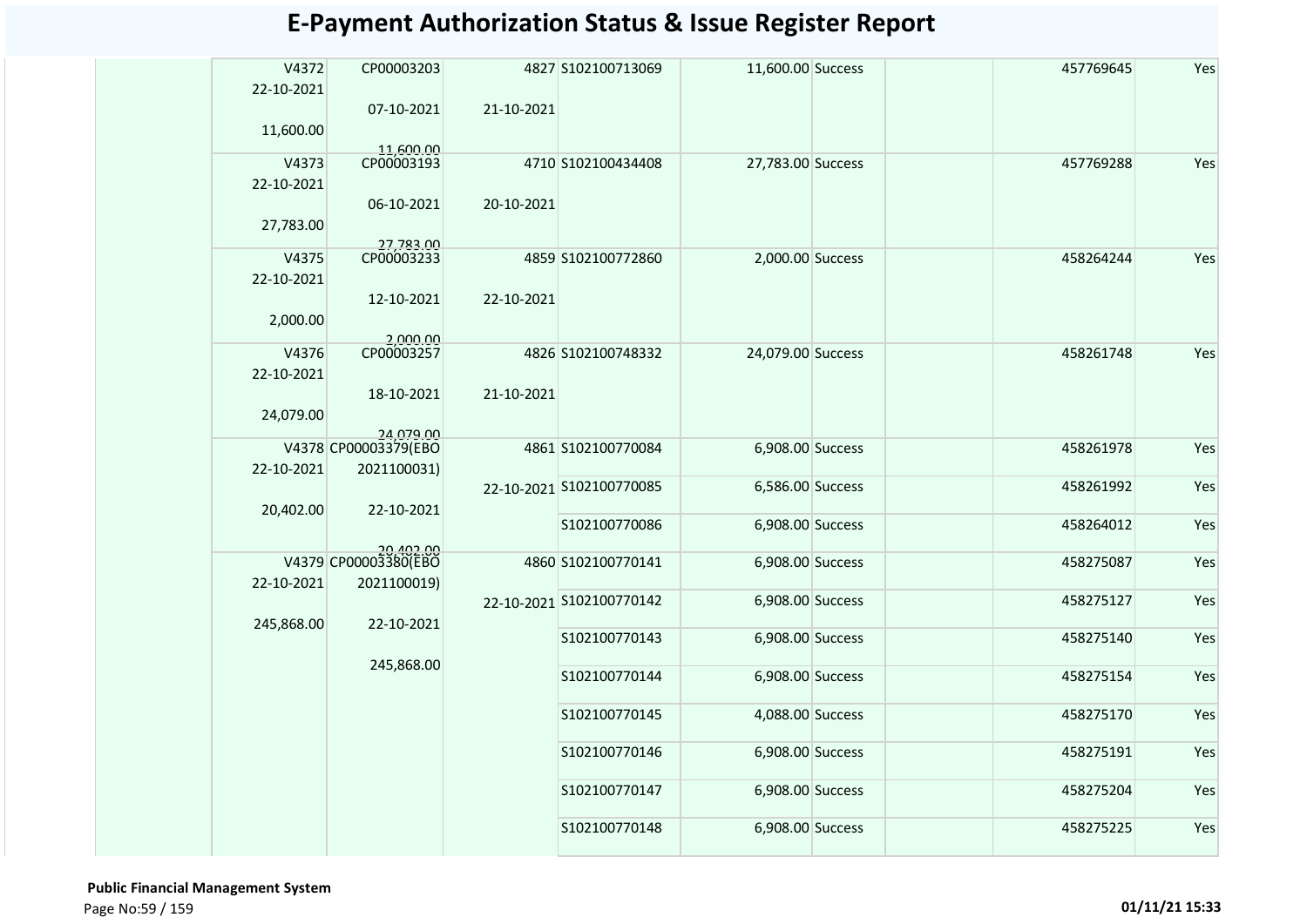| S102100770149 | 6,908.00 Success | 458275242 | Yes |
|---------------|------------------|-----------|-----|
| S102100770150 | 6,908.00 Success | 458275258 | Yes |
| S102100770151 | 6,908.00 Success | 458275270 | Yes |
| S102100770152 | 6,908.00 Success | 458275282 | Yes |
| S102100770153 | 6,908.00 Success | 458275296 | Yes |
| S102100770154 | 6,908.00 Success | 458275309 | Yes |
| S102100770155 | 6,908.00 Success | 458275324 | Yes |
| S102100770156 | 6,908.00 Success | 458275367 | Yes |
| S102100770157 | 6,908.00 Success | 458275391 | Yes |
| S102100770158 | 6,908.00 Success | 458275408 | Yes |
| S102100770159 | 6,908.00 Success | 458275436 | Yes |
| S102100770160 | 6,908.00 Success | 458275457 | Yes |
| S102100770161 | 6,908.00 Success | 458275479 | Yes |
| S102100770162 | 6,908.00 Success | 458275494 | Yes |
| S102100770163 | 6,908.00 Success | 458275511 | Yes |
| S102100770164 | 6,908.00 Success | 458275526 | Yes |
| S102100770165 | 6,908.00 Success | 458275557 | Yes |
| S102100770166 | 6,908.00 Success | 458275569 | Yes |
| S102100770167 | 6,908.00 Success | 458275588 | Yes |
| S102100770168 | 6,908.00 Success | 458275598 | Yes |
| S102100770169 | 6,908.00 Success | 458275635 | Yes |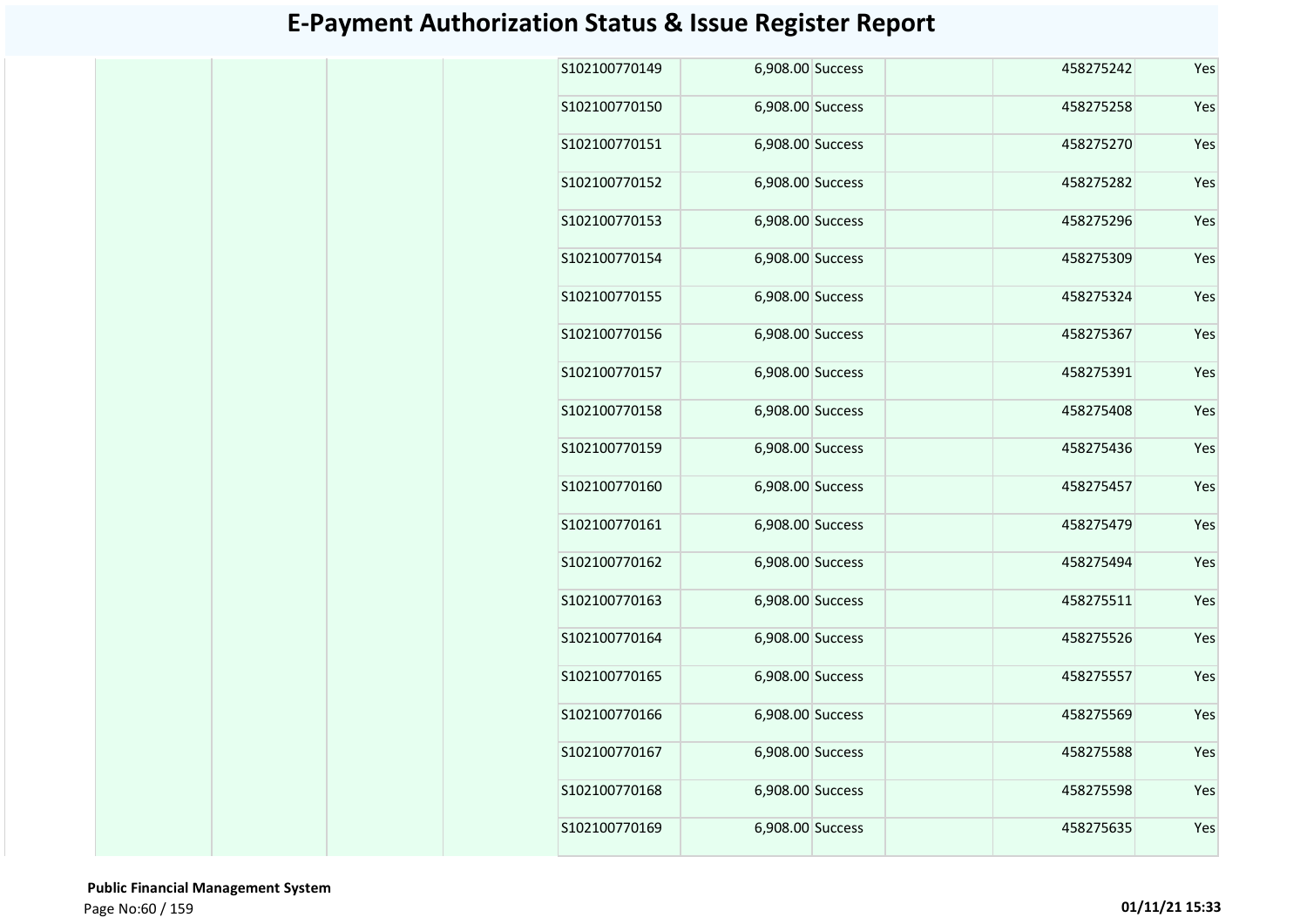|            |                                   |            | S102100770170      | 6,908.00 Success  |  | 458275648 | Yes |
|------------|-----------------------------------|------------|--------------------|-------------------|--|-----------|-----|
|            |                                   |            | S102100770171      | 6,908.00 Success  |  | 458275664 | Yes |
|            |                                   |            | S102100770172      | 6,908.00 Success  |  | 458275676 | Yes |
|            |                                   |            | S102100770173      | 6,908.00 Success  |  | 458275691 | Yes |
|            |                                   |            | S102100770174      | 6,908.00 Success  |  | 458275710 | Yes |
|            |                                   |            | S102100770175      | 6,908.00 Success  |  | 458275731 | Yes |
|            |                                   |            | S102100772576      | 6,908.00 Success  |  | 458275824 | Yes |
| 22-10-2021 | V4380<br>CP00003311               |            | 4825 S102100786782 | 43,780.00 Success |  | 459343128 | Yes |
|            | 18-10-2021                        | 21-10-2021 |                    |                   |  |           |     |
| 43,780.00  |                                   |            |                    |                   |  |           |     |
|            | 43,780.00<br>CP00003309<br>V4381  |            | 4803 S102100841589 | 24,418.00 Success |  | 459323530 | Yes |
| 22-10-2021 |                                   |            |                    |                   |  |           |     |
|            | 18-10-2021                        | 21-10-2021 |                    |                   |  |           |     |
| 24,418.00  |                                   |            |                    |                   |  |           |     |
|            | 24.839.00<br>V4382 CP00003297(511 |            | 4797 S102100794677 | 1,987.00 Success  |  | 459343504 | Yes |
| 22-10-2021 | 687755017643-                     |            |                    |                   |  |           |     |
|            | 1B1)                              | 21-10-2021 |                    |                   |  |           |     |
| 1,987.00   |                                   |            |                    |                   |  |           |     |
|            | 18-10-2021                        |            |                    |                   |  |           |     |
|            | V4383 CP00003298(511              |            | 4820 S102100794705 |                   |  | 459323409 | Yes |
| 22-10-2021 | 687733089919-                     |            |                    | 2,866.00 Success  |  |           |     |
|            | 1B1)                              | 21-10-2021 |                    |                   |  |           |     |
| 2,866.00   |                                   |            |                    |                   |  |           |     |
|            | 18-10-2021                        |            |                    |                   |  |           |     |
|            |                                   |            |                    |                   |  |           |     |
|            | 2,915.00                          |            |                    |                   |  |           |     |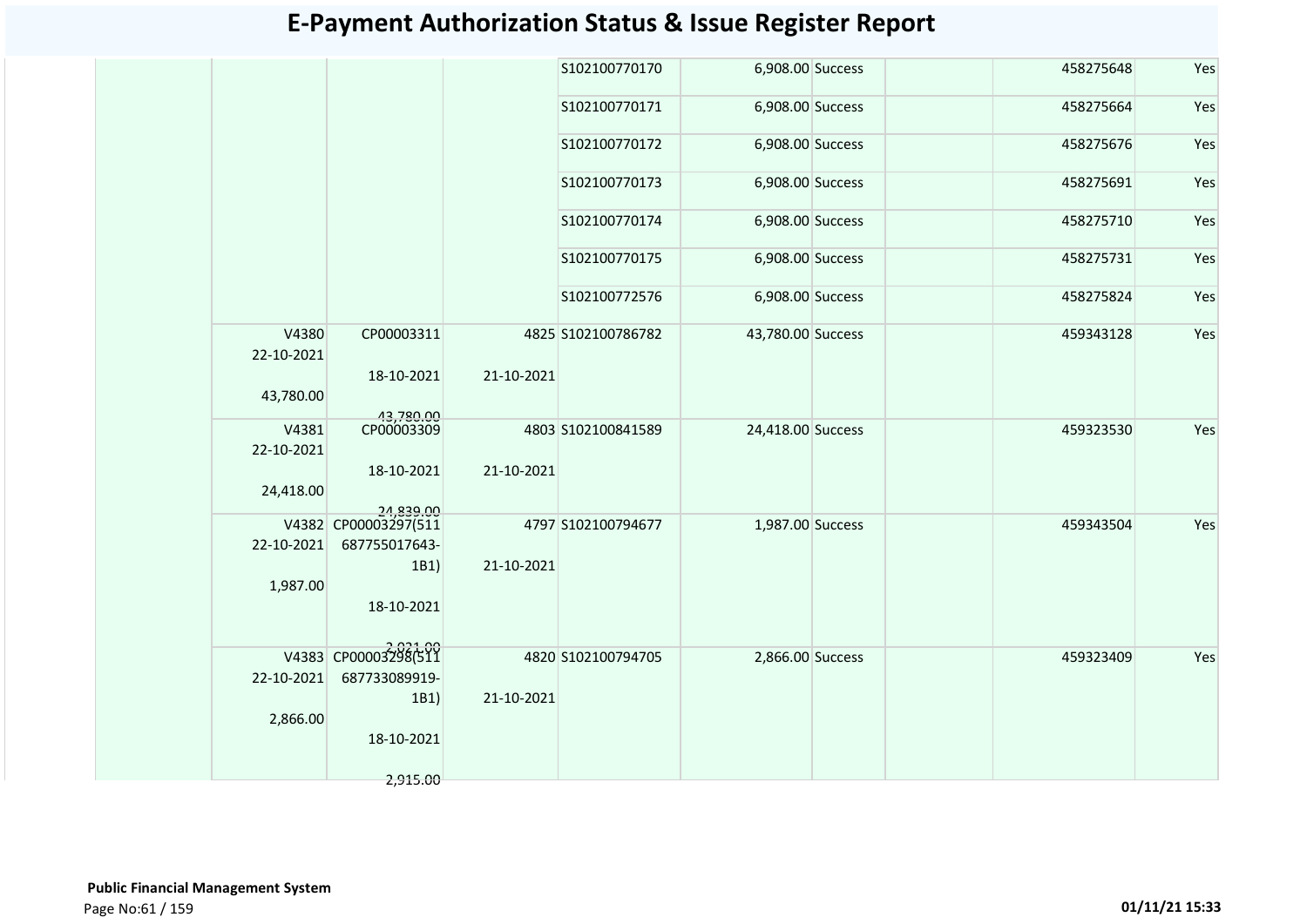| 22-10-2021<br>13,915.00 | V4384 CP00003299(511<br>687767836712-<br>1B1) | 21-10-2021 | 4798 S102100794615 | 13,915.00 Success |  | 459343254 | Yes |
|-------------------------|-----------------------------------------------|------------|--------------------|-------------------|--|-----------|-----|
|                         | 18-10-2021                                    |            |                    |                   |  |           |     |
|                         | V4385 CP00003300(511                          |            | 4799 S102100794632 | 15,729.00 Success |  | 459343377 | Yes |
| 22-10-2021              | 687796402602-                                 |            |                    |                   |  |           |     |
| 15,729.00               | 1B1)                                          | 21-10-2021 |                    |                   |  |           |     |
|                         | 18-10-2021                                    |            |                    |                   |  |           |     |
|                         | V4386 CP00003301(511                          |            | 4800 S102100794844 | 7,668.00 Success  |  | 459343744 | Yes |
| 22-10-2021              | 687779344016-                                 |            |                    |                   |  |           |     |
| 7,668.00                | 1B1)                                          | 21-10-2021 |                    |                   |  |           |     |
|                         | 18-10-2021                                    |            |                    |                   |  |           |     |
|                         | V4387 CP00003302(511                          |            | 4801 S102100794915 | 19,023.00 Success |  | 459343870 | Yes |
| 22-10-2021              | 687720009901-                                 |            |                    |                   |  |           |     |
|                         | 1B1)                                          | 21-10-2021 |                    |                   |  |           |     |
| 19,023.00               |                                               |            |                    |                   |  |           |     |
|                         | 18-10-2021                                    |            |                    |                   |  |           |     |
|                         | V4388 CP00003303(511                          |            | 4802 S102100840998 | 96,084.00 Success |  | 459343999 | Yes |
| 22-10-2021              | 687771305037-                                 |            |                    |                   |  |           |     |
|                         | 1B1)                                          | 21-10-2021 |                    |                   |  |           |     |
| 96,084.00               | 18-10-2021                                    |            |                    |                   |  |           |     |
|                         |                                               |            |                    |                   |  |           |     |
|                         | V4389 CP00003312(511                          |            | 4804 S102100841036 | 6,120.00 Success  |  | 459347132 | Yes |
| 22-10-2021              | 687742016871-                                 |            |                    |                   |  |           |     |
|                         | 1B1)                                          | 21-10-2021 |                    |                   |  |           |     |
| 6,120.00                |                                               |            |                    |                   |  |           |     |
|                         | 18-10-2021                                    |            |                    |                   |  |           |     |
|                         | 6,225.00                                      |            |                    |                   |  |           |     |

 **Public Financial Management System**  Page No:62 / 159 **01/11/21 15:33**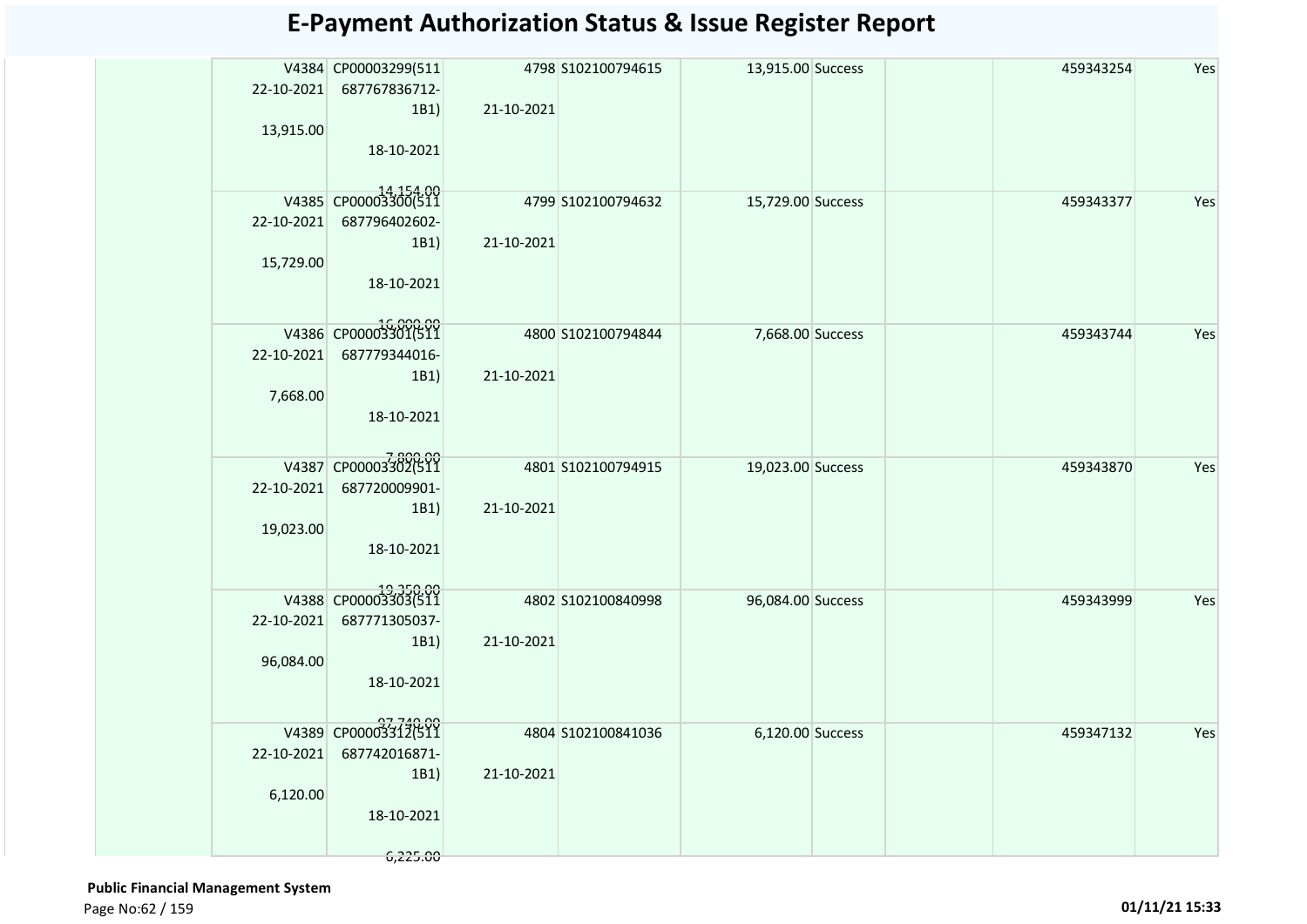|            | V4390 CP00003322(EFR              |            | 4786 S102100841117       | 81,000.00 Success |  | 459347515 | Yes |
|------------|-----------------------------------|------------|--------------------------|-------------------|--|-----------|-----|
| 22-10-2021 | 2021100021)                       | 21-10-2021 |                          |                   |  |           |     |
| 81,000.00  | 20-10-2021                        |            |                          |                   |  |           |     |
|            |                                   |            |                          |                   |  |           |     |
|            | 81,000.00<br>V4391 CP00003328(EBO |            | 4791 S102100841399       | 6,908.00 Success  |  | 459352784 | Yes |
| 22-10-2021 | 2021100015)                       |            | 21-10-2021 S102100841400 | 6,908.00 Success  |  | 459352790 | Yes |
| 255,596.00 | 20-10-2021                        |            |                          |                   |  |           |     |
|            | 255,596.00                        |            | S102100841401            | 6,908.00 Success  |  | 459352794 | Yes |
|            |                                   |            | S102100841402            | 6,908.00 Success  |  | 459352799 | Yes |
|            |                                   |            | S102100841403            | 6,908.00 Success  |  | 459352811 | Yes |
|            |                                   |            | S102100841404            | 6,908.00 Success  |  | 459352815 | Yes |
|            |                                   |            | S102100841405            | 6,908.00 Success  |  | 459352839 | Yes |
|            |                                   |            | S102100841406            | 6,908.00 Success  |  | 459352846 | Yes |
|            |                                   |            | S102100841407            | 6,908.00 Success  |  | 459352852 | Yes |
|            |                                   |            | S102100841408            | 6,908.00 Success  |  | 459352856 | Yes |
|            |                                   |            | S102100841409            | 6,908.00 Success  |  | 459352863 | Yes |
|            |                                   |            | S102100841410            | 6,908.00 Success  |  | 459352872 | Yes |
|            |                                   |            | S102100841411            | 6,908.00 Success  |  | 459352879 | Yes |
|            |                                   |            | S102100841412            | 6,908.00 Success  |  | 459352884 | Yes |
|            |                                   |            | S102100841413            | 6,908.00 Success  |  | 459352891 | Yes |
|            |                                   |            | S102100841414            | 6,908.00 Success  |  | 459352894 | Yes |
|            |                                   |            | S102100841415            | 6,908.00 Success  |  | 459352898 | Yes |
|            |                                   |            | S102100841416            | 6,908.00 Success  |  | 459352908 | Yes |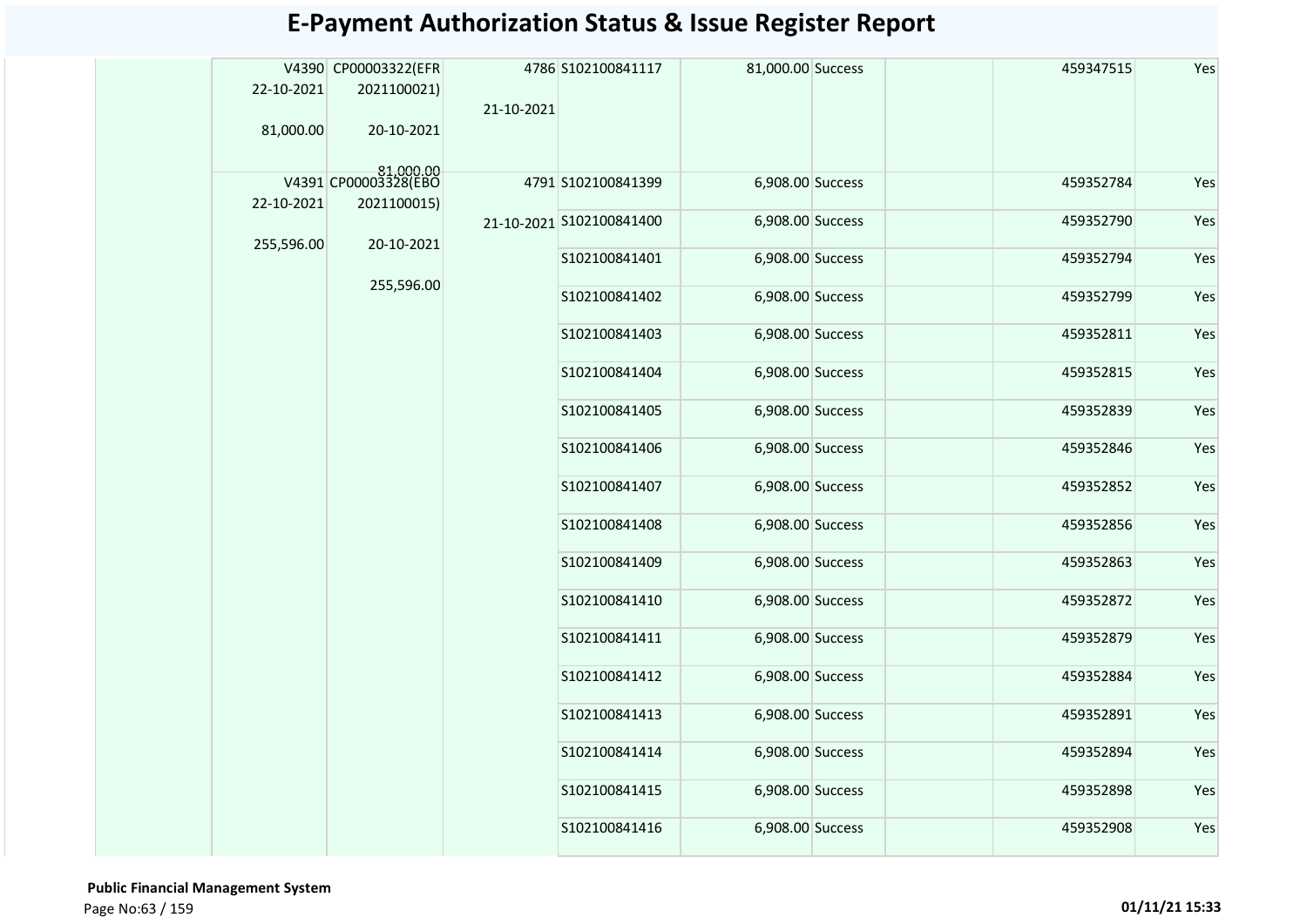|            |                      | S102100841417            | 6,908.00 Success | 459352914 | Yes |
|------------|----------------------|--------------------------|------------------|-----------|-----|
|            |                      | S102100841418            | 6,908.00 Success | 459352923 | Yes |
|            |                      | S102100841419            | 6,908.00 Success | 459352928 | Yes |
|            |                      | S102100841420            | 6,908.00 Success | 459352940 | Yes |
|            |                      | S102100841421            | 6,908.00 Success | 459352947 | Yes |
|            |                      | S102100841422            | 6,908.00 Success | 459352959 | Yes |
|            |                      | S102100841423            | 6,908.00 Success | 459352964 | Yes |
|            |                      | S102100841424            | 6,908.00 Success | 459352973 | Yes |
|            |                      | S102100841425            | 6,908.00 Success | 459352982 | Yes |
|            |                      | S102100841426            | 6,908.00 Success | 459352988 | Yes |
|            |                      | S102100841427            | 6,908.00 Success | 459352994 | Yes |
|            |                      | S102100841428            | 6,908.00 Success | 459356001 | Yes |
|            |                      | S102100841429            | 6,908.00 Success | 459356008 | Yes |
|            |                      | S102100841430            | 6,908.00 Success | 459356016 | Yes |
|            |                      | S102100841431            | 6,908.00 Success | 459356026 | Yes |
|            |                      | S102100841432            | 6,908.00 Success | 459356036 | Yes |
|            |                      | S102100841433            | 6,908.00 Success | 459356043 | Yes |
|            |                      | S102100841434            | 6,908.00 Success | 459356054 | Yes |
|            |                      | S102100841435            | 6,908.00 Success | 459356061 | Yes |
|            | V4392 CP00003329(EBO | 4818 S102100786691       | 5,129.00 Success | 459339854 | Yes |
| 22-10-2021 | 2021100024)          | 21-10-2021 S102100786692 | 5,053.00 Success | 459339862 | Yes |
| 30,394.00  | 20-10-2021           |                          |                  |           |     |

 **Public Financial Management System**  Page No:64 / 159 **01/11/21 15:33**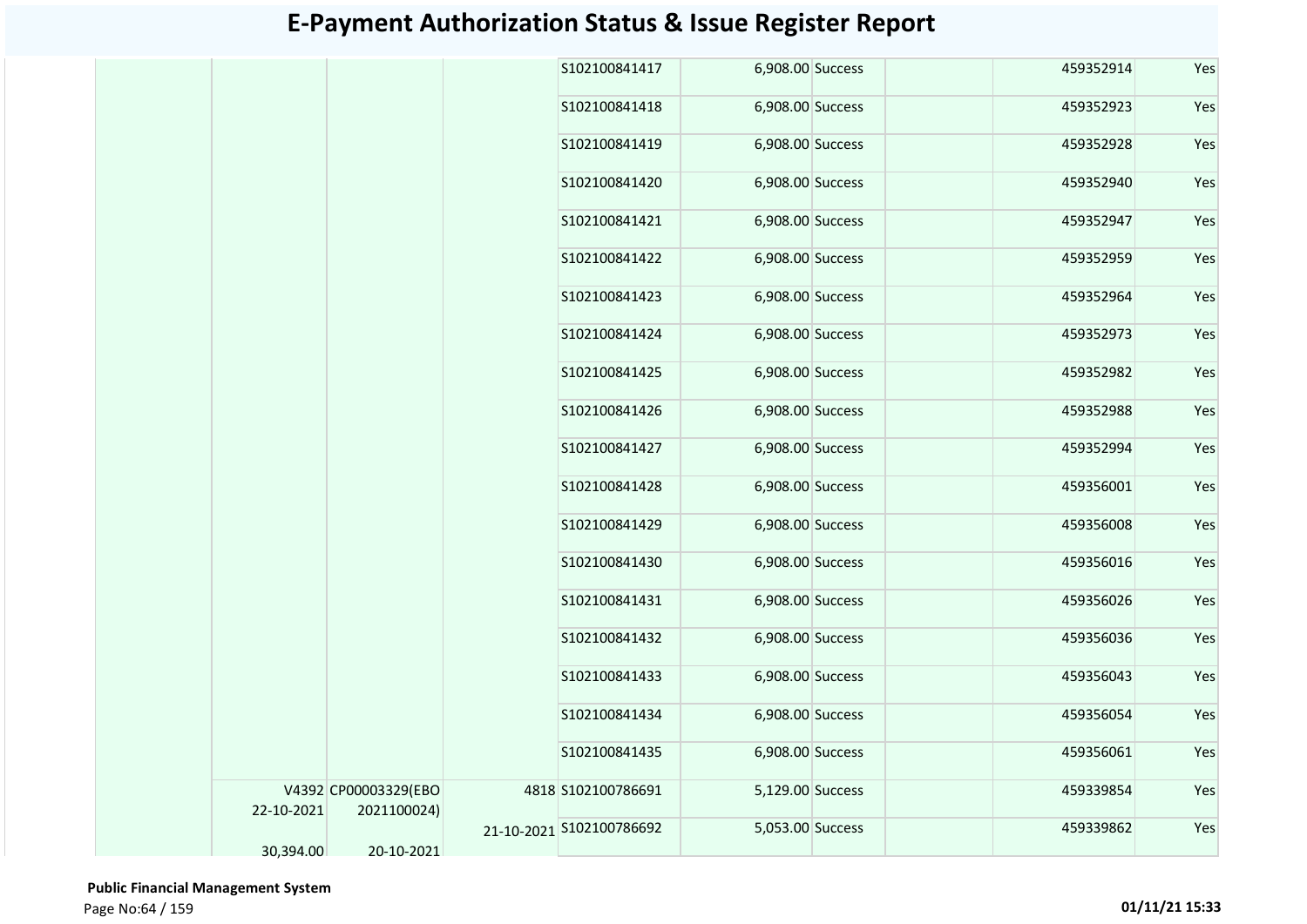| 30,394.00  | 20-10-2021                          |            |                          |                  |           |     |
|------------|-------------------------------------|------------|--------------------------|------------------|-----------|-----|
|            |                                     |            | S102100786693            | 5,053.00 Success | 459339871 | Yes |
|            | 30,394.00                           |            | S102100786694            | 5,053.00 Success | 459339880 | Yes |
|            |                                     |            | S102100786695            | 5,053.00 Success | 459339890 | Yes |
|            |                                     |            | S102100786696            | 5,053.00 Success | 459339898 | Yes |
| 22-10-2021 | V4393 CP00003330(EBO<br>2021100017) |            | 4794 S102100841274       | 6,908.00 Success | 459352101 | Yes |
|            |                                     |            | 21-10-2021 S102100841275 | 6,908.00 Success | 459352108 | Yes |
| 165,792.00 | 20-10-2021                          | 165,792.00 | S102100841276            | 6,908.00 Success | 459352112 | Yes |
|            |                                     |            | S102100841277            | 6,908.00 Success | 459352127 | Yes |
|            |                                     |            | S102100841278            | 6,908.00 Success | 459352132 | Yes |
|            |                                     |            | S102100841279            | 6,908.00 Success | 459352136 | Yes |
|            |                                     |            | S102100841280            | 6,908.00 Success | 459352144 | Yes |
|            |                                     |            | S102100841281            | 6,908.00 Success | 459352148 | Yes |
|            |                                     |            | S102100841282            | 6,908.00 Success | 459352167 | Yes |
|            |                                     |            | S102100841283            | 6,908.00 Success | 459352204 | Yes |
|            |                                     |            | S102100841284            | 6,908.00 Success | 459352210 | Yes |
|            |                                     |            | S102100841285            | 6,908.00 Success | 459352220 | Yes |
|            |                                     |            | S102100841286            | 6,908.00 Success | 459352228 | Yes |
|            |                                     |            | S102100841287            | 6,908.00 Success | 459352240 | Yes |
|            |                                     |            | S102100841288            | 6,908.00 Success | 459352245 | Yes |
|            |                                     |            | S102100841289            | 6,908.00 Success | 459352260 | Yes |
|            |                                     |            | S102100841290            | 6,908.00 Success | 459352265 | Yes |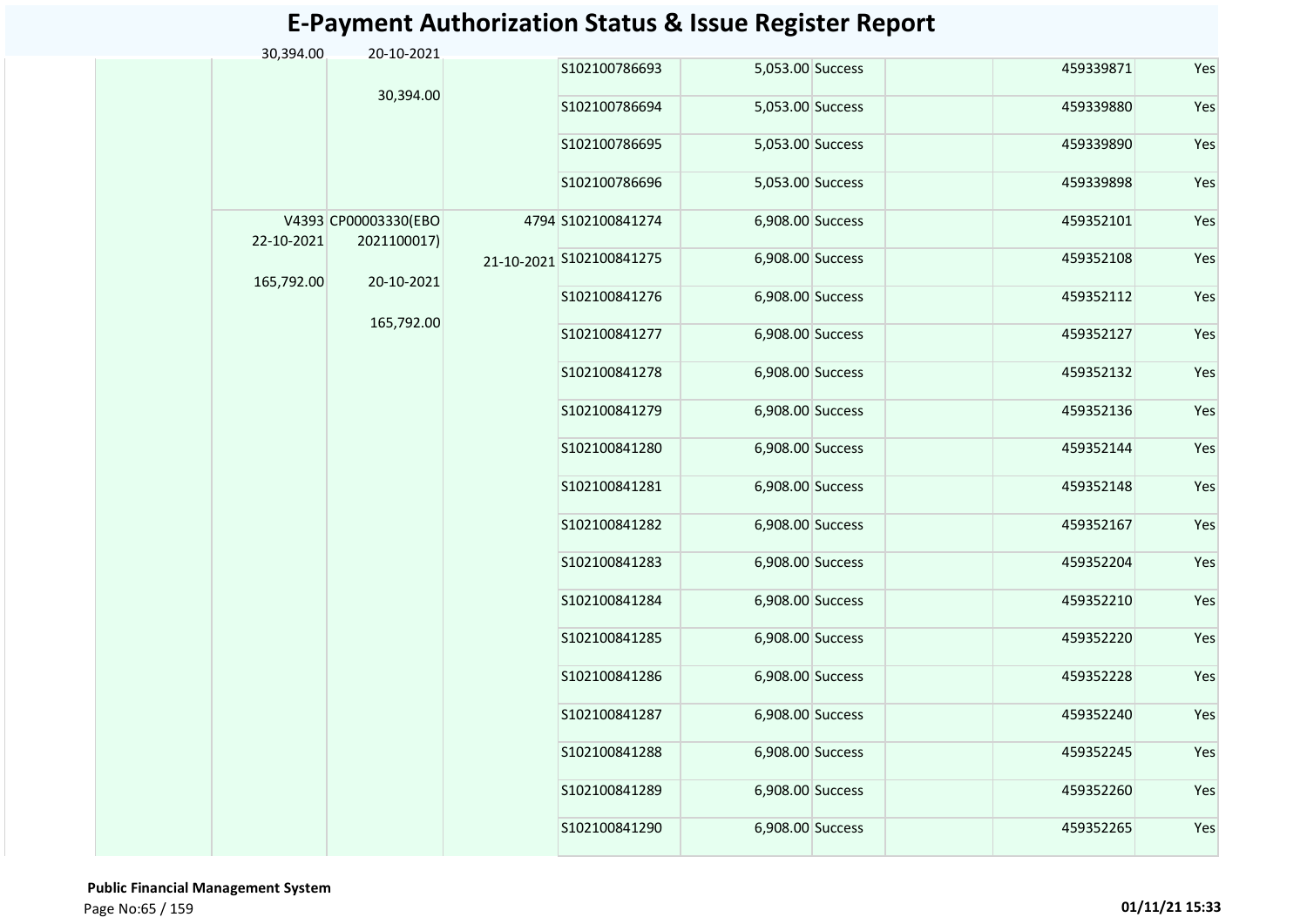|            |                                                 |            | S102100841291            | 6,908.00 Success |  | 459352273 | Yes |
|------------|-------------------------------------------------|------------|--------------------------|------------------|--|-----------|-----|
|            |                                                 |            | S102100841292            | 6,908.00 Success |  | 459352282 | Yes |
|            |                                                 |            | S102100841293            | 6,908.00 Success |  | 459352295 | Yes |
|            |                                                 |            | S102100841294            | 6,908.00 Success |  | 459352299 | Yes |
|            |                                                 |            | S102100841295            | 6,908.00 Success |  | 459352305 | Yes |
|            |                                                 |            | S102100841296            | 6,908.00 Success |  | 459352327 | Yes |
|            |                                                 |            | S102100841297            | 6,908.00 Success |  | 459352331 | Yes |
| 22-10-2021 | V4394 CP00003331(EBO<br>2021100020)             |            | 4795 S102100841068       | 5,205.00 Success |  | 459347373 | Yes |
| 12,113.00  | 20-10-2021                                      |            | 21-10-2021 S102100841069 | 6,908.00 Success |  | 459347380 | Yes |
|            | V4395 CP00003333(EBO                            |            | 4793 S102100841052       | 6,908.00 Success |  | 459347260 | Yes |
| 22-10-2021 | 2021100016)                                     |            |                          |                  |  |           |     |
| 6,908.00   | 20-10-2021                                      | 21-10-2021 |                          |                  |  |           |     |
|            | 008.00<br>V4396 CP00003345(EBO                  |            | 4822 S102100794821       | 6,908.00 Success |  | 459343611 | Yes |
| 22-10-2021 | 2021100026)                                     |            |                          |                  |  |           |     |
| 6,908.00   | 20-10-2021                                      | 21-10-2021 |                          |                  |  |           |     |
| 22-10-2021 | 6,908.00<br>V4397 CP00003346(EBO<br>2021100018) |            | 4792 S102100841187       | 6,908.00 Success |  | 459347639 | Yes |
| 82,896.00  | 20-10-2021                                      |            | 21-10-2021 S102100841188 | 6,908.00 Success |  | 459347645 | Yes |
|            |                                                 |            | S102100841189            | 6,908.00 Success |  | 459347651 | Yes |
|            | 82,896.00                                       |            | S102100841190            | 6,908.00 Success |  | 459347657 | Yes |
|            |                                                 |            | S102100841191            | 6,908.00 Success |  | 459347663 | Yes |
|            |                                                 |            | S102100841192            | 6,908.00 Success |  | 459347672 | Yes |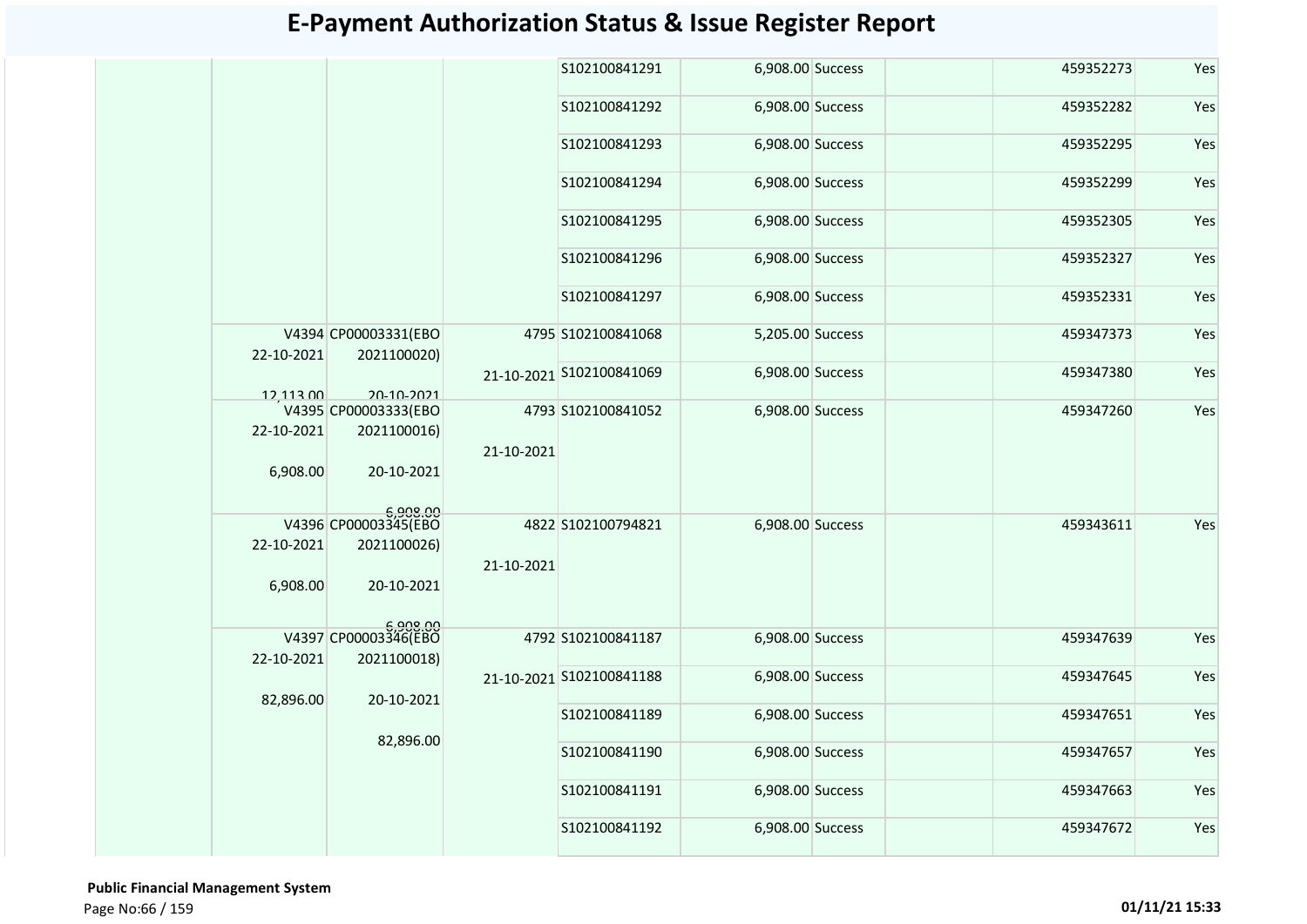|                        |                                                   |            | S102100841193            | 6,908.00 Success | 459347680 | Yes |
|------------------------|---------------------------------------------------|------------|--------------------------|------------------|-----------|-----|
|                        |                                                   |            | S102100841194            | 6,908.00 Success | 459347687 | Yes |
|                        |                                                   |            | S102100841195            | 6,908.00 Success | 459347694 | Yes |
|                        |                                                   |            | S102100841196            | 6,908.00 Success | 459347702 | Yes |
|                        |                                                   |            | S102100841197            | 6,908.00 Success | 459347715 | Yes |
|                        |                                                   |            | S102100841198            | 6,908.00 Success | 459347721 | Yes |
| 22-10-2021<br>6,908.00 | V4398 CP00003347(EBO<br>2021100025)<br>20-10-2021 | 21-10-2021 | 4819 S102100786772       | 6,908.00 Success | 459343014 | Yes |
| 22-10-2021             | 6,908.00<br>V4399 CP00003348(EBO<br>2021100014)   |            | 4790 S102100841249       | 6,908.00 Success | 459347846 | Yes |
|                        | 20-10-2021                                        |            | 21-10-2021 S102100841250 | 6,908.00 Success | 459347858 | Yes |
| 82,896.00              |                                                   | 82,896.00  | S102100841251            | 6,908.00 Success | 459347866 | Yes |
|                        |                                                   |            | S102100841252            | 6,908.00 Success | 459347873 | Yes |
|                        |                                                   |            | S102100841253            | 6,908.00 Success | 459347892 | Yes |
|                        |                                                   |            | S102100841254            | 6,908.00 Success | 459347898 | Yes |
|                        |                                                   |            | S102100841255            | 6,908.00 Success | 459347908 | Yes |
|                        |                                                   |            | S102100841256            | 6,908.00 Success | 459347913 | Yes |
|                        |                                                   |            | S102100841257            | 6,908.00 Success | 459347927 | Yes |
|                        |                                                   |            | S102100841258            | 6,908.00 Success | 459347937 | Yes |
|                        |                                                   |            | S102100841259            | 6,908.00 Success | 459347946 | Yes |
|                        |                                                   |            | S102100841260            | 6,908.00 Success | 459347952 | Yes |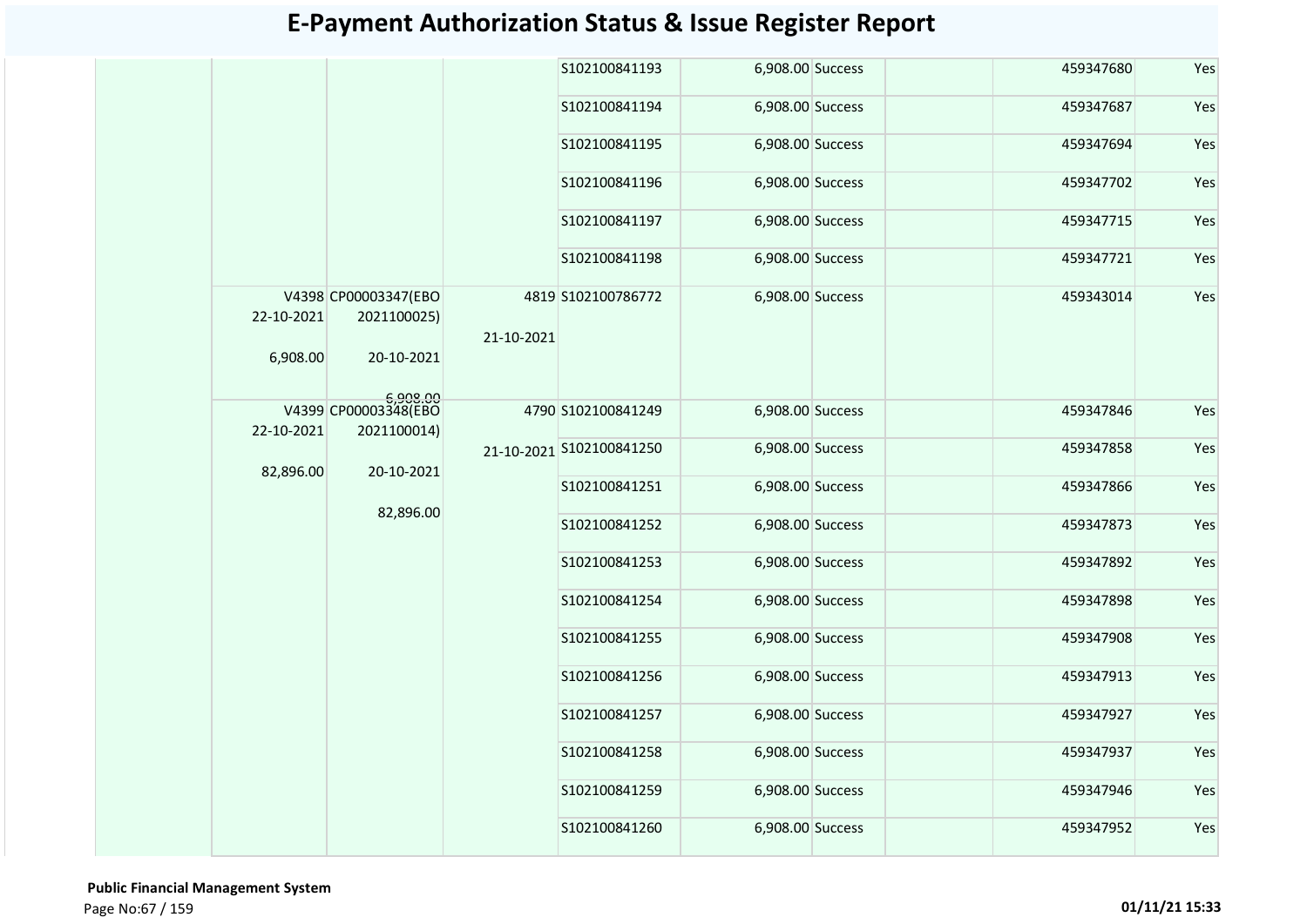|            | V4400 CP00003350(EBO | 4805 S102100841344       | 6,908.00 Success |  | 459352438 | Yes |
|------------|----------------------|--------------------------|------------------|--|-----------|-----|
| 22-10-2021 | 2021100027)          | 21-10-2021 S102100841345 | 6,908.00 Success |  | 459352447 | Yes |
| 200,332.00 | 20-10-2021           |                          |                  |  |           |     |
|            |                      | S102100841346            | 6,908.00 Success |  | 459352458 | Yes |
|            | 200,332.00           | S102100841347            | 6,908.00 Success |  | 459352466 | Yes |
|            |                      | S102100841348            | 6,908.00 Success |  | 459352476 | Yes |
|            |                      | S102100841349            | 6,908.00 Success |  | 459352485 | Yes |
|            |                      | S102100841350            | 6,908.00 Success |  | 459352495 | Yes |
|            |                      | S102100841351            | 6,908.00 Success |  | 459352504 | Yes |
|            |                      | S102100841352            | 6,908.00 Success |  | 459352509 | Yes |
|            |                      | S102100841353            | 6,908.00 Success |  | 459352516 | Yes |
|            |                      | S102100841354            | 6,908.00 Success |  | 459352524 | Yes |
|            |                      | S102100841355            | 6,908.00 Success |  | 459352538 | Yes |
|            |                      | S102100841356            | 6,908.00 Success |  | 459352544 | Yes |
|            |                      | S102100841357            | 6,908.00 Success |  | 459352551 | Yes |
|            |                      | S102100841358            | 6,908.00 Success |  | 459352557 | Yes |
|            |                      | S102100841359            | 6,908.00 Success |  | 459352569 | Yes |
|            |                      | S102100841360            | 6,908.00 Success |  | 459352583 | Yes |
|            |                      | S102100841361            | 6,908.00 Success |  | 459352587 | Yes |
|            |                      | S102100841362            | 6,908.00 Success |  | 459352595 | Yes |
|            |                      | S102100841363            | 6,908.00 Success |  | 459352601 | Yes |
|            |                      | S102100841364            | 6,908.00 Success |  | 459352607 | Yes |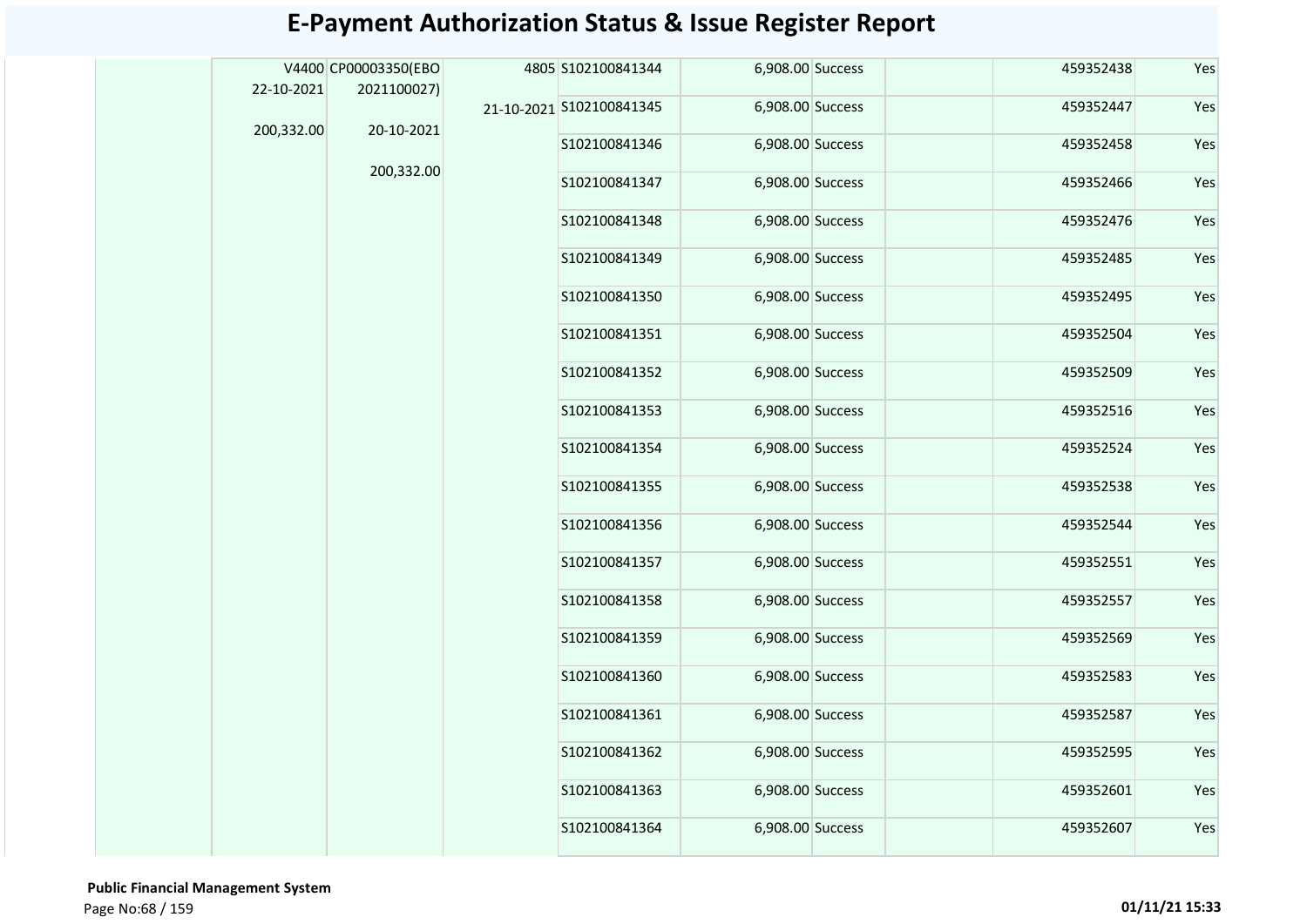|                     |                         |            | S102100841365            | 6,908.00 Success  |                | 459352617 | Yes |
|---------------------|-------------------------|------------|--------------------------|-------------------|----------------|-----------|-----|
|                     |                         |            | S102100841366            | 6,908.00 Success  |                | 459352622 | Yes |
|                     |                         |            | S102100841367            | 6,908.00 Success  |                | 459352627 | Yes |
|                     |                         |            | S102100841368            | 6,908.00 Success  |                | 459352637 | Yes |
|                     |                         |            | S102100841369            | 6,908.00 Success  |                | 459352650 | Yes |
|                     |                         |            | S102100841370            | 6,908.00 Success  |                | 459352656 | Yes |
|                     |                         |            | S102100841371            | 6,908.00 Success  |                | 459352659 | Yes |
|                     |                         |            | S102100841372            | 6,908.00 Success  |                | 459352666 | Yes |
| V4401<br>22-10-2021 | CP00003313              |            | 4785 S102100842102       | 8,884.00 Success  |                | 459356195 | Yes |
| 69,289.00           | 18-10-2021              |            | 21-10-2021 S102100842103 | 52,740.00 Success |                | 459356223 | Yes |
|                     | 76,987.00               |            | S102100842104            | 7,665.00 Success  |                | 459356255 | Yes |
| V4402<br>22-10-2021 | CP00003317              |            | 4787 S102100842766       | 3,600.00 Success  |                | 459356506 | Yes |
| 3,600.00            | 20-10-2021              | 21-10-2021 |                          |                   |                |           |     |
| V4403<br>22-10-2021 | 3,600.00<br>CP00003318  |            | 4788 S102100842116       |                   | 592.00 Success | 459356382 | Yes |
| 592.00              | 20-10-2021              | 21-10-2021 |                          |                   |                |           |     |
| V4404<br>22-10-2021 | 592.00<br>CP00003325    |            | 4854 S102100002717       | 43,780.00 Success |                | 459957492 | Yes |
| 43,780.00           | 20-10-2021              | 22-10-2021 |                          |                   |                |           |     |
| V4405               | 43.780.00<br>CP00003326 |            | 4851 S102100002675       | 36,268.00 Success |                | 459957392 | Yes |
| 22-10-2021          |                         |            |                          |                   |                |           |     |
| 36,268.00           | 20-10-2021              | 22-10-2021 |                          |                   |                |           |     |
|                     | 36,268.00               |            |                          |                   |                |           |     |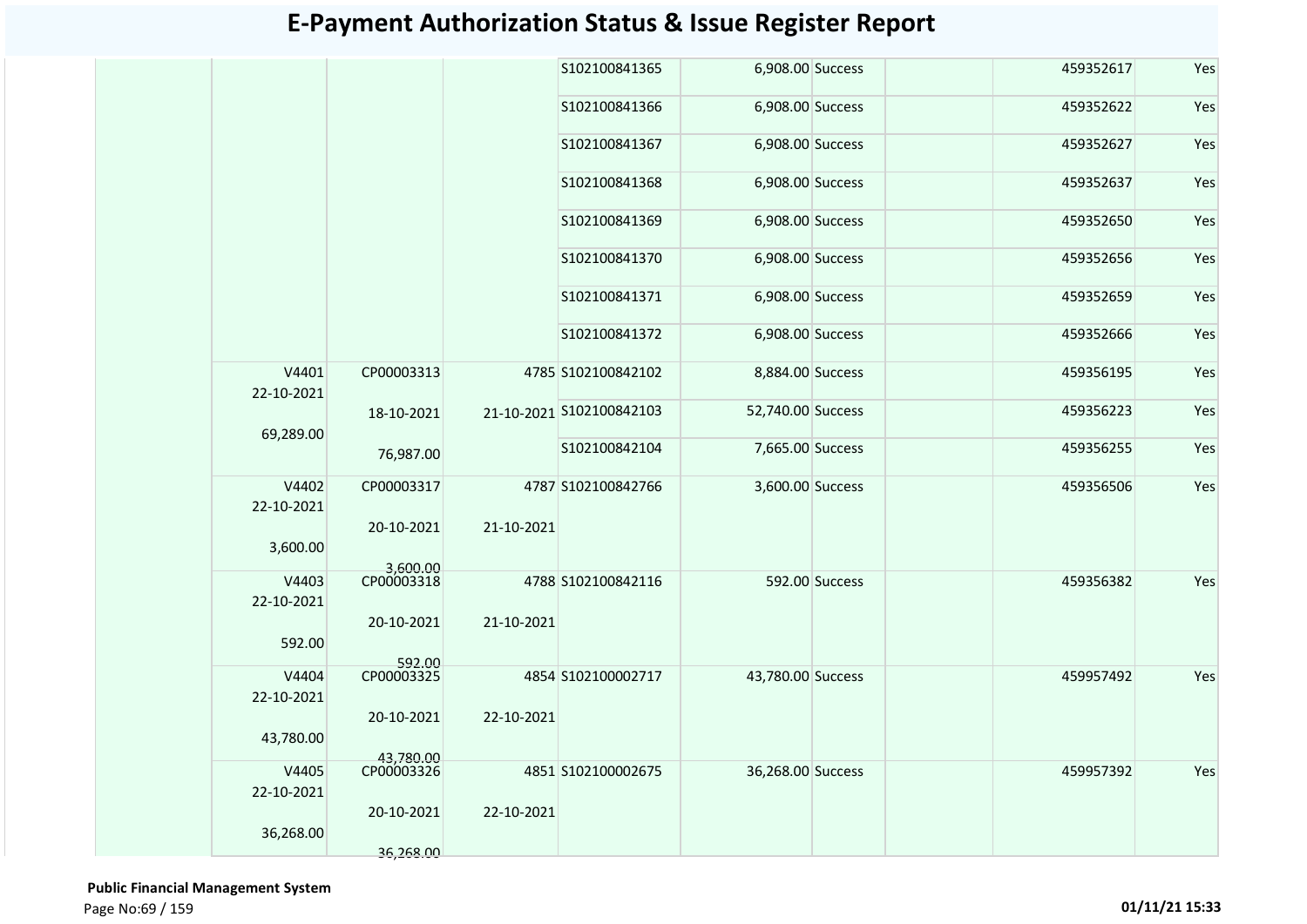| <b>E-Payment Authorization Status &amp; Issue Register Report</b> |                                                 |            |                    |                   |  |  |           |     |  |  |  |  |
|-------------------------------------------------------------------|-------------------------------------------------|------------|--------------------|-------------------|--|--|-----------|-----|--|--|--|--|
| V4406<br>22-10-2021                                               | CP00003316                                      |            | 4824 S102100981732 | 42,460.00 Success |  |  | 459957692 | Yes |  |  |  |  |
| 42,460.00                                                         | 19-10-2021                                      | 21-10-2021 |                    |                   |  |  |           |     |  |  |  |  |
| V4407<br>22-10-2021                                               | 42,460.00<br>CP00003315                         |            | 4823 S102100979801 | 25,454.00 Success |  |  | 459957588 | Yes |  |  |  |  |
| 25,454.00                                                         | 19-10-2021                                      | 21-10-2021 |                    |                   |  |  |           |     |  |  |  |  |
| V4408<br>22-10-2021                                               | 25.454.00<br>CP00003354                         |            | 4852 S102100002734 | 80,175.00 Success |  |  | 460030518 | Yes |  |  |  |  |
| 80,175.00                                                         | 21-10-2021                                      | 22-10-2021 |                    |                   |  |  |           |     |  |  |  |  |
| V4409<br>22-10-2021                                               | 80.175.00<br>CP00003353                         |            | 4853 S102100002478 | 59,629.00 Success |  |  | 460039547 | Yes |  |  |  |  |
| 59,629.00                                                         | 21-10-2021                                      | 22-10-2021 |                    |                   |  |  |           |     |  |  |  |  |
| 22-10-2021                                                        | 59.629.00<br>V4413 CP00003371(GPF<br>202110126) |            | 4870 S102100060973 | 65,000.00 Success |  |  | 461258661 | Yes |  |  |  |  |

4874 S102100058053

4875 S102100059529

4876 S102100047272

22-10-2021

22-10-2021

22-10-2021

22-10-2021

 **Public Financial Management System**  Page No:70 / 159 **01/11/21 15:33**

65,000.00

51,185.00

58,001.00

195,628.00

V4416 22-10-2021

V4415 22-10-2021

V4414 22-10-2021

21-10-2021

65,000.00 CP00003389

22-10-2021

52,149.00

CP00003390

22-10-2021

59,000.00

CP00003391

22-10-2021

199,000.00

S102100058053 51,185.00 Success 461258541 Yes

S102100059529 58,001.00 Success 461258579 Yes

1,95,628.00 Success 461258349 Yes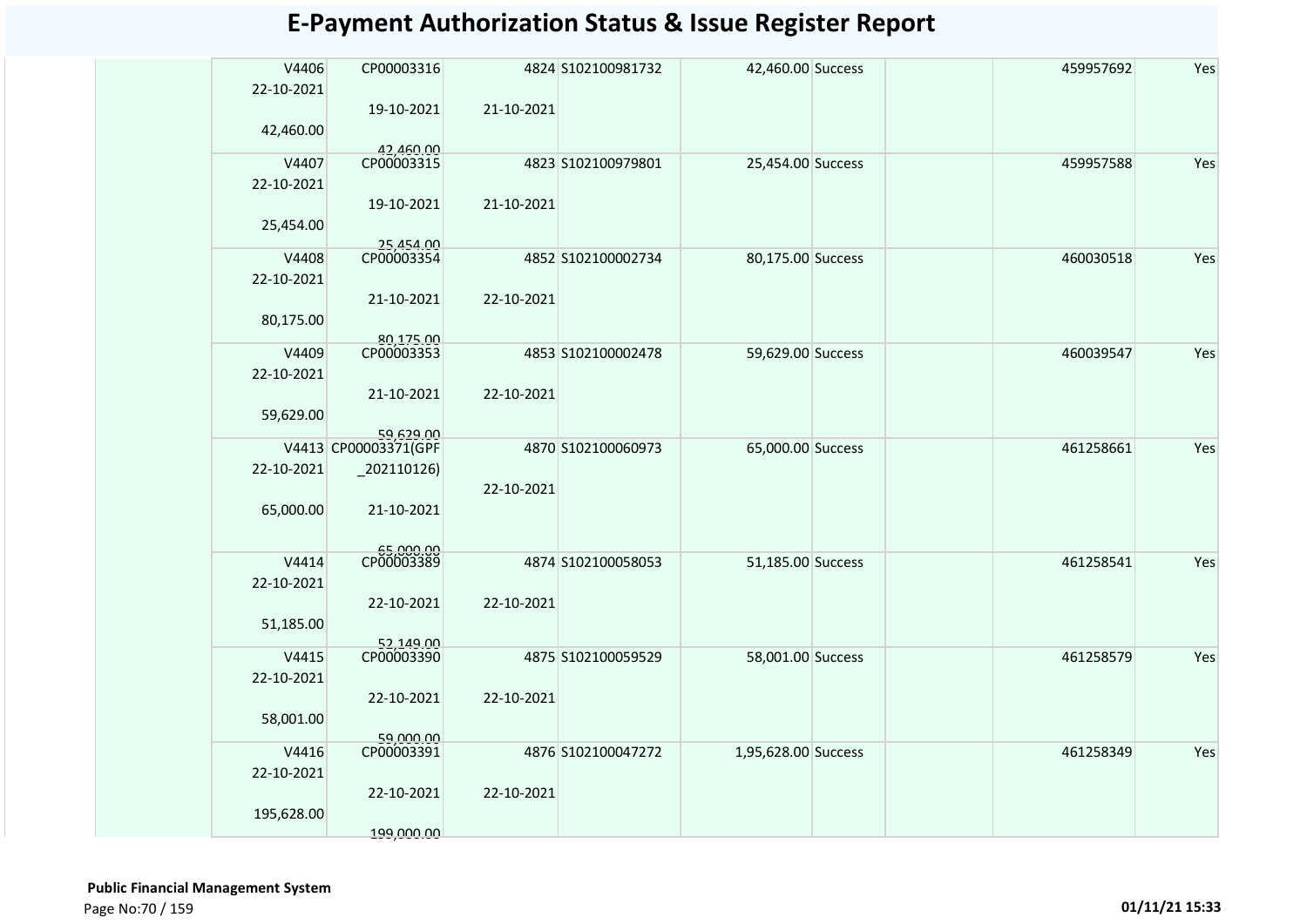| V4417<br>22-10-2021 | CP00003392               |            | 4877 S102100047118       | 60,871.00 Success   |                | 461258275 | Yes |
|---------------------|--------------------------|------------|--------------------------|---------------------|----------------|-----------|-----|
| 60,871.00           | 22-10-2021               | 22-10-2021 |                          |                     |                |           |     |
| V4418               | 61,920.00<br>CP00003393  |            | 4878 S102100047175       | 1,21,653.00 Success |                | 461258312 | Yes |
| 22-10-2021          |                          |            |                          |                     |                |           |     |
|                     | 22-10-2021               | 22-10-2021 |                          |                     |                |           |     |
| 121,653.00          |                          |            |                          |                     |                |           |     |
| V4419               | 123,750.00<br>CP00003394 |            | 4879 S102100046963       | 23,375.00 Success   |                | 461258231 | Yes |
| 22-10-2021          |                          |            |                          |                     |                |           |     |
| 23,375.00           | 22-10-2021               | 22-10-2021 |                          |                     |                |           |     |
|                     |                          |            |                          |                     |                |           |     |
| V4420               | 23,850.00<br>CP00003381  |            | 4872 S102100057430       | 1,500.00 Success    |                | 461258485 | Yes |
| 22-10-2021          |                          |            |                          |                     |                |           |     |
|                     | 22-10-2021               |            | 22-10-2021 S102100057431 | 1,500.00 Success    |                | 461258489 | Yes |
| 8,400.00            |                          |            |                          |                     |                |           |     |
|                     | 8,400.00                 |            | S102100057432            | 1,500.00 Success    |                | 461258492 | Yes |
|                     |                          |            | S102100057433            | 1,500.00 Success    |                | 461258495 | Yes |
|                     |                          |            | S102100057434            | 1,500.00 Success    |                | 461258499 | Yes |
|                     |                          |            | S102100057435            |                     | 900.00 Success | 461258502 | Yes |
|                     |                          |            |                          |                     |                |           |     |
|                     | V4421 CP00003386(511     |            | 4873 S102100056547       | 56,548.00 Success   |                | 461258423 | Yes |
| 22-10-2021          | 687730094485-            |            |                          |                     |                |           |     |
|                     | 1B1)                     | 22-10-2021 |                          |                     |                |           |     |
| 56,548.00           |                          |            |                          |                     |                |           |     |
|                     | 22-10-2021               |            |                          |                     |                |           |     |
|                     |                          |            |                          |                     |                |           |     |
|                     | V4422 CP00003398(511     |            | 4880 S102100046929       | 17,188.00 Success   |                | 461258205 | Yes |
| 22-10-2021          | 687790085091-            |            |                          |                     |                |           |     |
|                     | 1B1)                     | 22-10-2021 |                          |                     |                |           |     |
| 17,188.00           |                          |            |                          |                     |                |           |     |
|                     | 22-10-2021               |            |                          |                     |                |           |     |
|                     |                          |            |                          |                     |                |           |     |
|                     | 17,500.00                |            |                          |                     |                |           |     |
|                     |                          |            |                          |                     |                |           |     |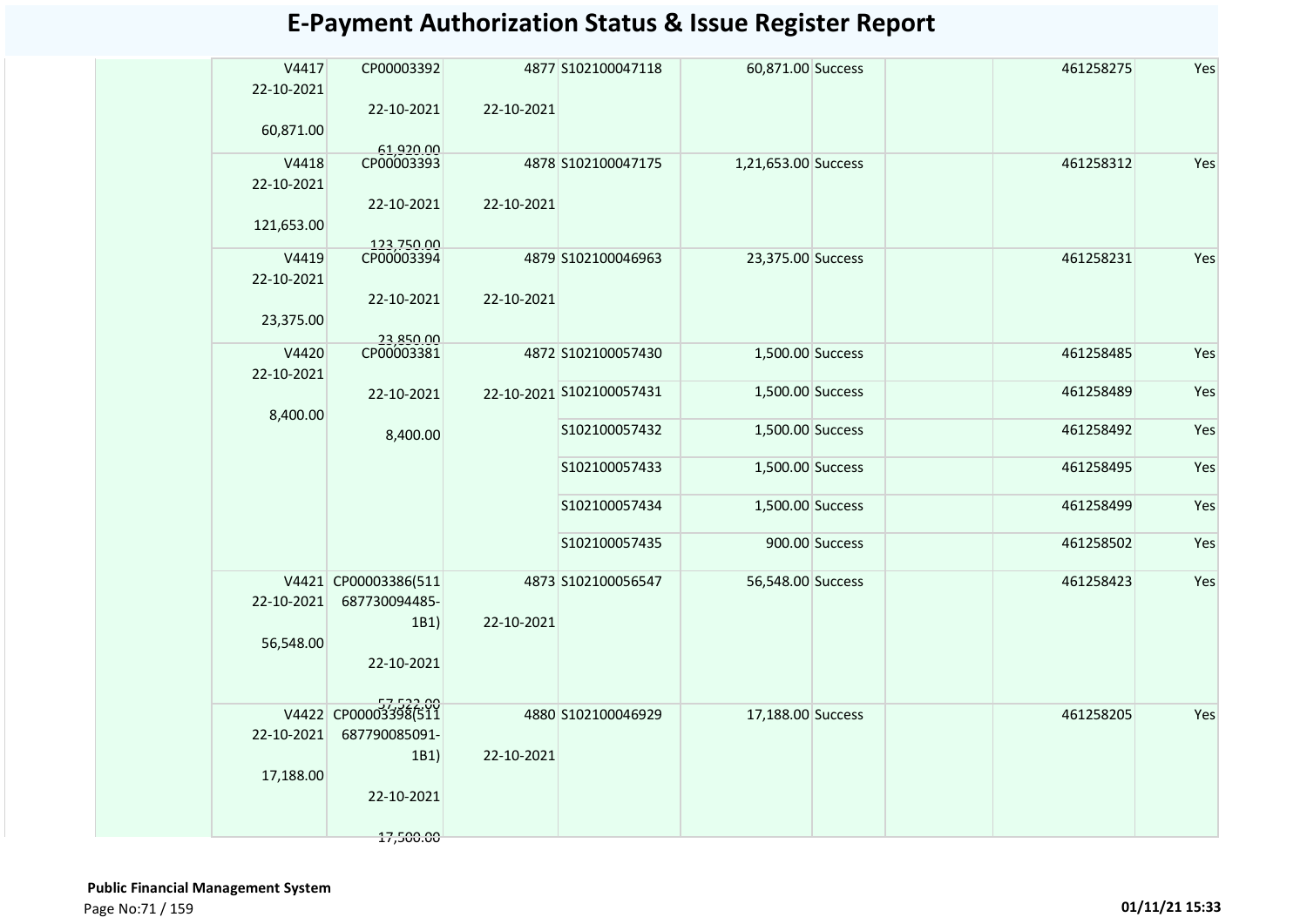|                             |                     | V4423 CP00003399(511    |            | 4881 S102100044148       | 11,679.00 Success | 461258067 | Yes |
|-----------------------------|---------------------|-------------------------|------------|--------------------------|-------------------|-----------|-----|
|                             | 22-10-2021          | 687769863138-           |            |                          |                   |           |     |
|                             |                     | 1B1                     | 22-10-2021 |                          |                   |           |     |
|                             | 11,679.00           |                         |            |                          |                   |           |     |
|                             |                     | 22-10-2021              |            |                          |                   |           |     |
|                             |                     |                         |            |                          |                   |           |     |
|                             |                     | V4424 CP00003401(511    |            | 4882 S102100057294       | 46,715.00 Success | 461258449 | Yes |
|                             | 22-10-2021          | 687765215606-           |            |                          |                   |           |     |
|                             |                     | 1B1)                    | 22-10-2021 |                          |                   |           |     |
|                             | 46,715.00           |                         |            |                          |                   |           |     |
|                             |                     | 22-10-2021              |            |                          |                   |           |     |
|                             |                     |                         |            |                          |                   |           |     |
|                             | V4425               | CP00003408              |            | 4871 S102100044178       | 3,308.00 Success  | 461258091 | Yes |
|                             | 22-10-2021          |                         |            |                          |                   |           |     |
|                             |                     | 22-10-2021              | 22-10-2021 |                          |                   |           |     |
|                             | 3,308.00            |                         |            |                          |                   |           |     |
|                             |                     | 3,308.00<br>CP00000217  |            |                          |                   |           |     |
| 225428 [Section<br>Officer] | V4325<br>22-10-2021 |                         |            | 4837 S102100390895       | 72,821.00 Success | 447854383 | Yes |
|                             |                     | 21-10-2021              | 21-10-2021 |                          |                   |           |     |
|                             | 72,821.00           |                         |            |                          |                   |           |     |
|                             |                     |                         |            |                          |                   |           |     |
|                             | V4326               | 75,615.00<br>CP00000201 |            | 4838 S102100390848       | 18,654.00 Success | 447882215 | Yes |
|                             | 22-10-2021          |                         |            |                          |                   |           |     |
|                             |                     | 11-10-2021              | 21-10-2021 |                          |                   |           |     |
|                             | 18,654.00           |                         |            |                          |                   |           |     |
|                             | V4327               | 19,432.00<br>CP00000207 |            | 4779 S102100381525       | 27,668.00 Success | 447833950 | Yes |
|                             | 22-10-2021          |                         |            |                          |                   |           |     |
|                             |                     | 18-10-2021              | 21-10-2021 |                          |                   |           |     |
|                             | 27,668.00           |                         |            |                          |                   |           |     |
|                             |                     | 27,668.00               |            |                          |                   |           |     |
|                             |                     | V4332 CP00000210(EBO    |            | 4777 S102100390771       | 6,908.00 Success  | 447749340 | Yes |
|                             | 22-10-2021          | 2021100001)             |            | 21-10-2021 S102100390772 | 6,908.00 Success  | 447749362 | Yes |
|                             | 117,436.00          | 20-10-2021              |            |                          |                   |           |     |
|                             |                     |                         |            | S102100390773            | 6,908.00 Success  | 447749374 | Yes |
|                             |                     | 117,436.00              |            |                          |                   |           |     |
|                             |                     |                         |            | S102100390774            | 6,908.00 Success  | 447749391 | Yes |
|                             |                     |                         |            |                          |                   |           |     |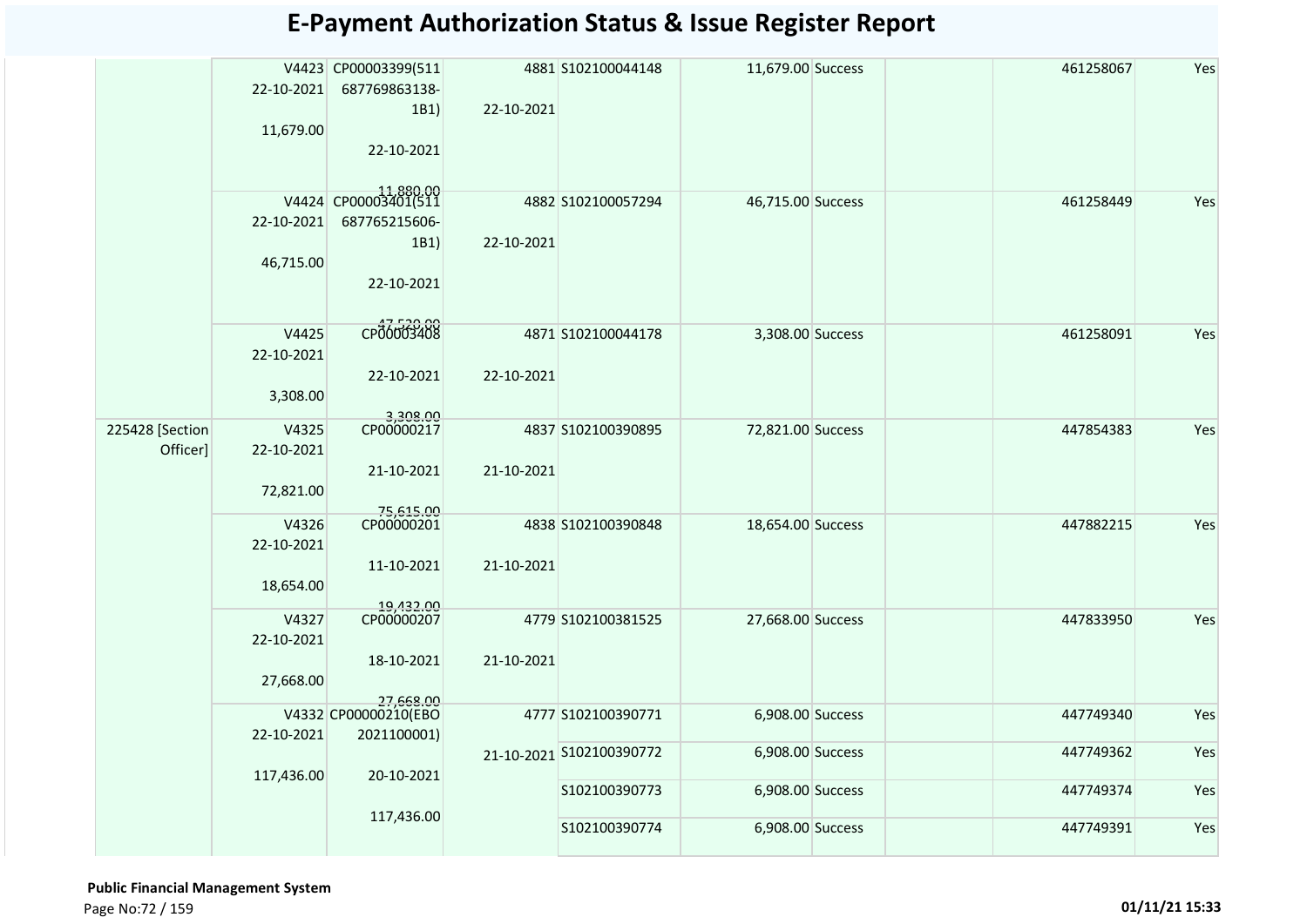|                     |                        |            | S102100390775      | 6,908.00 Success |                | 447749410 | Yes |
|---------------------|------------------------|------------|--------------------|------------------|----------------|-----------|-----|
|                     |                        |            | S102100390776      | 6,908.00 Success |                | 447749422 | Yes |
|                     |                        |            | S102100390777      | 6,908.00 Success |                | 447749447 | Yes |
|                     |                        |            | S102100390778      | 6,908.00 Success |                | 447749457 | Yes |
|                     |                        |            | S102100390779      | 6,908.00 Success |                | 447749466 | Yes |
|                     |                        |            | S102100390780      | 6,908.00 Success |                | 447749477 | Yes |
|                     |                        |            | S102100390781      | 6,908.00 Success |                | 447749492 | Yes |
|                     |                        |            | S102100390782      | 6,908.00 Success |                | 447749506 | Yes |
|                     |                        |            | S102100390783      | 6,908.00 Success |                | 447749524 | Yes |
|                     |                        |            | S102100390784      | 6,908.00 Success |                | 447749532 | Yes |
|                     |                        |            | S102100390785      | 6,908.00 Success |                | 447749540 | Yes |
|                     |                        |            | S102100390786      | 6,908.00 Success |                | 447749549 | Yes |
|                     |                        |            | S102100390787      | 6,908.00 Success |                | 447749566 | Yes |
| V4333<br>22-10-2021 | CP00000215             |            | 4781 S102100379778 | 2,324.00 Success |                | 447882026 | Yes |
| 2,324.00            | 20-10-2021             | 21-10-2021 |                    |                  |                |           |     |
| V4334<br>22-10-2021 | 2,324.00<br>CP00000213 |            | 4778 S102100390804 | 2,450.00 Success |                | 447854130 | Yes |
|                     | 20-10-2021             | 21-10-2021 |                    |                  |                |           |     |
| 2,450.00            | 2,450.00               |            |                    |                  |                |           |     |
| V4335<br>22-10-2021 | CP00000212             |            | 4783 S102100379793 |                  | 727.00 Success | 447833577 | Yes |
| 727.00              | 20-10-2021             | 21-10-2021 |                    |                  |                |           |     |
|                     | 727.00                 |            |                    |                  |                |           |     |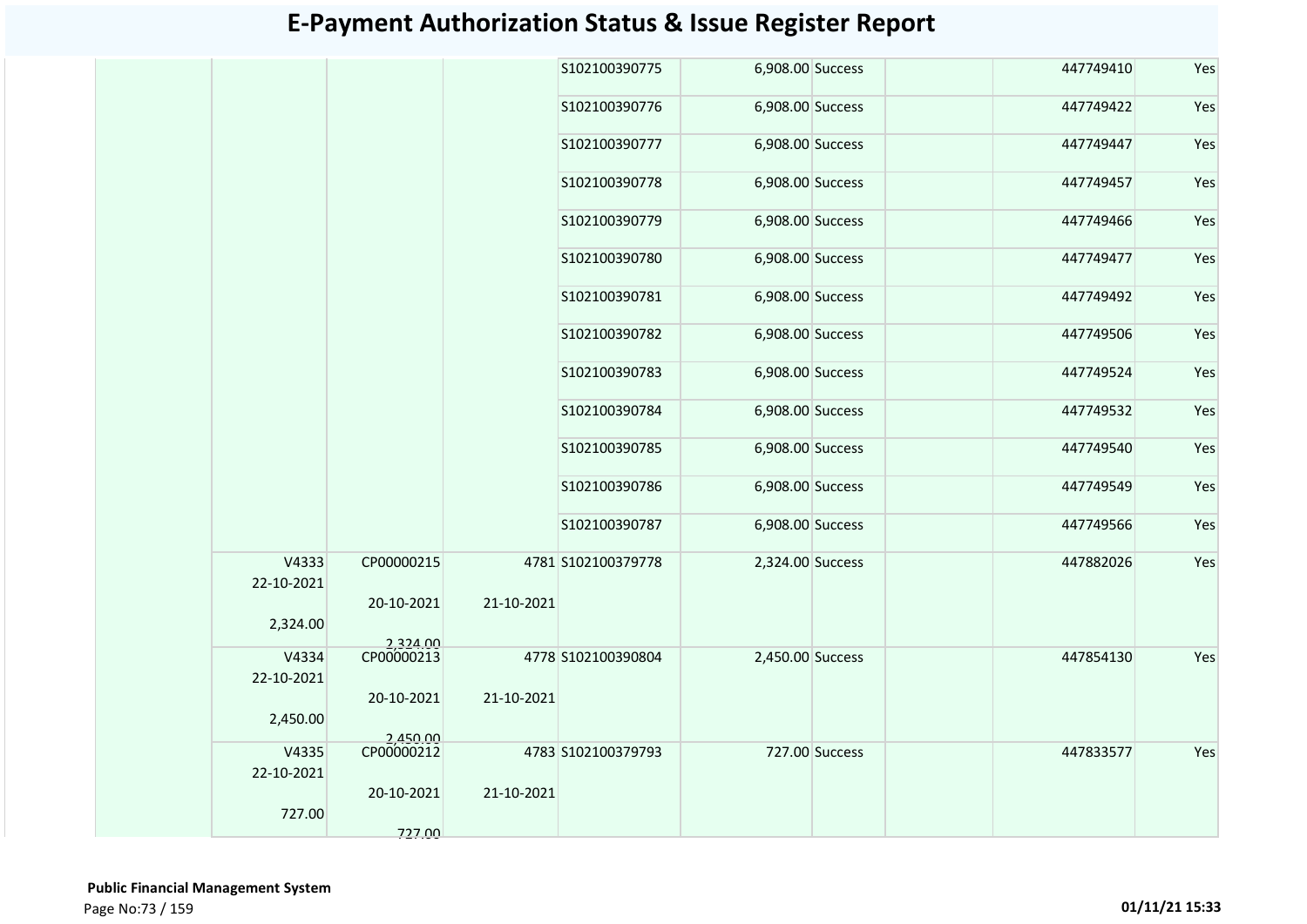|                  | V4336<br>22-10-2021 | CP00000211             |            | 4784 S102100379788       | 2,180.00 Success  |                | 447749112 | Yes |
|------------------|---------------------|------------------------|------------|--------------------------|-------------------|----------------|-----------|-----|
|                  | 2,180.00            | 20-10-2021             | 21-10-2021 |                          |                   |                |           |     |
|                  | V4337<br>22-10-2021 | 2,180.00<br>CP00000216 |            | 4780 S102100381446       |                   | 518.00 Success | 447833780 | Yes |
|                  | 518.00              | 20-10-2021             | 21-10-2021 |                          |                   |                |           |     |
|                  | V4338               | 518.00<br>CP00000218   |            | 4839 S102100390800       | 15,648.00 Success |                | 447844917 | Yes |
|                  | 22-10-2021          | 21-10-2021             | 21-10-2021 |                          |                   |                |           |     |
|                  | 15,648.00           | 15,648.00              |            |                          |                   |                |           |     |
| 225429 [Section] |                     | V4347 CP00000367(EBO   |            | 4831 S102100447597       | 6,908.00 Success  |                | 451059245 | Yes |
| Officer]         | 22-10-2021          | 2021100002)            |            | 21-10-2021 S102100447598 | 6,908.00 Success  |                | 451059261 | Yes |
|                  | 183,638.00          | 21-10-2021             |            | S102100447599            | 6,908.00 Success  |                | 451059275 | Yes |
|                  |                     | 183,638.00             |            | S102100447600            | 6,908.00 Success  |                | 451059291 | Yes |
|                  |                     |                        |            | S102100447601            | 6,908.00 Success  |                | 451059309 | Yes |
|                  |                     |                        |            | S102100447602            | 4,030.00 Success  |                | 451059332 | Yes |
|                  |                     |                        |            | S102100447603            | 6,908.00 Success  |                | 451059346 | Yes |
|                  |                     |                        |            | S102100447604            | 6,908.00 Success  |                | 451059358 | Yes |
|                  |                     |                        |            | S102100447605            | 6,908.00 Success  |                | 451059372 | Yes |
|                  |                     |                        |            | S102100447606            | 6,908.00 Success  |                | 451059401 | Yes |
|                  |                     |                        |            | S102100447607            | 6,908.00 Success  |                | 451059419 | Yes |
|                  |                     |                        |            | S102100447608            | 6,908.00 Success  |                | 451059430 | Yes |
|                  |                     |                        |            | S102100447609            | 6,908.00 Success  |                | 451059445 | Yes |
|                  |                     |                        |            | S102100447610            | 6,908.00 Success  |                | 451059461 | Yes |

 **Public Financial Management System**  Page No:74 / 159 **01/11/21 15:33**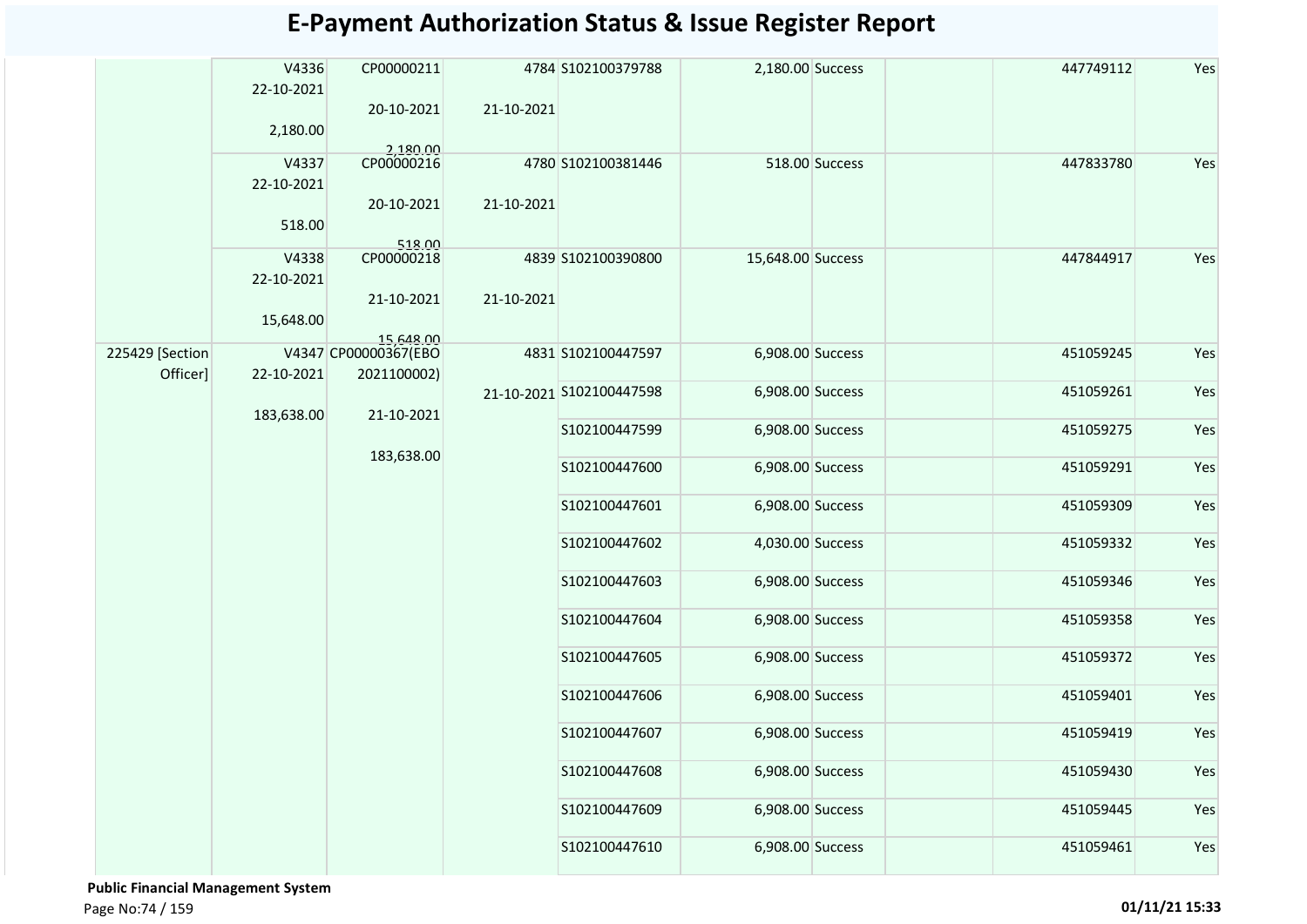|                             |            |                                     |            | S102100447611      | 6,908.00 Success  |  | 451059472 | Yes |
|-----------------------------|------------|-------------------------------------|------------|--------------------|-------------------|--|-----------|-----|
|                             |            |                                     |            | S102100447612      | 6,908.00 Success  |  | 451059484 | Yes |
|                             |            |                                     |            | S102100447613      | 6,908.00 Success  |  | 451059492 | Yes |
|                             |            |                                     |            | S102100447614      | 6,908.00 Success  |  | 451059126 | Yes |
|                             |            |                                     |            | S102100447615      | 6,908.00 Success  |  | 451059134 | Yes |
|                             |            |                                     |            | S102100447616      | 6,908.00 Success  |  | 451059145 | Yes |
|                             |            |                                     |            | S102100447617      | 6,908.00 Success  |  | 451059156 | Yes |
|                             |            |                                     |            | S102100447618      | 6,908.00 Success  |  | 451059165 | Yes |
|                             |            |                                     |            | S102100447619      | 6,908.00 Success  |  | 451059180 | Yes |
|                             |            |                                     |            | S102100447620      | 6,908.00 Success  |  | 451059188 | Yes |
|                             |            |                                     |            | S102100447621      | 6,908.00 Failed   |  | 451059205 | Yes |
|                             |            |                                     |            | S102100447622      | 6,908.00 Success  |  | 451059219 | Yes |
|                             |            |                                     |            | S102100447623      | 6,908.00 Success  |  | 451059235 | Yes |
|                             | 22-10-2021 | V4428 CP00000366(EBO<br>2021100003) |            | 4832 S102100079414 | 6,908.00 Success  |  | 461259416 | Yes |
|                             |            |                                     | 21-10-2021 |                    |                   |  |           |     |
|                             | 6,908.00   | 21-10-2021                          |            |                    |                   |  |           |     |
|                             | V4374      | CP00000003                          |            |                    |                   |  |           | Yes |
| 225430 [Under<br>Secretary] |            |                                     |            | 4855 S102100713061 | 18,011.00 Success |  | 457769478 |     |
|                             | 22-10-2021 |                                     |            |                    |                   |  |           |     |
|                             |            | 21-10-2021                          | 22-10-2021 |                    |                   |  |           |     |
|                             | 18,011.00  |                                     |            |                    |                   |  |           |     |
| 225438 [Asstt]              |            | 18,011.00<br>V4377 CP00000340(EBO   |            | 4858 S102100772880 | 4,030.00 Success  |  | 458278090 | Yes |
| <b>Accounts Officer]</b>    | 22-10-2021 | 2021100002)                         |            |                    |                   |  |           |     |
|                             |            |                                     | 22-10-2021 |                    |                   |  |           |     |
|                             | 4,030.00   | 20-10-2021                          |            |                    |                   |  |           |     |
|                             |            | 4,030.00                            |            |                    |                   |  |           |     |

 **Public Financial Management System**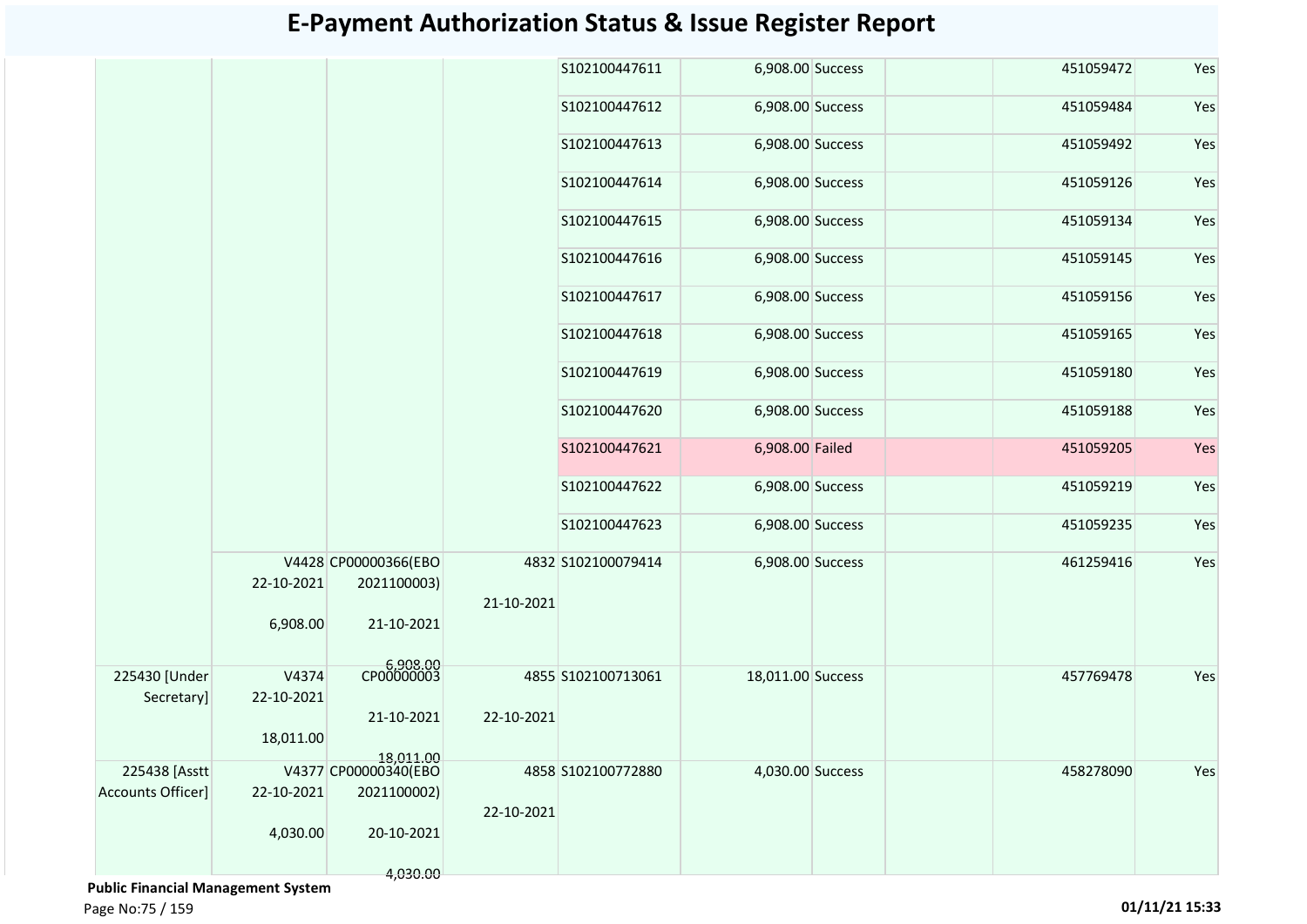|    |                                           | V4426<br>22-10-2021 | CP00000341             |            | 4883 S102100043301 | 9,420.00 Success  |                | 461258063 | Yes |
|----|-------------------------------------------|---------------------|------------------------|------------|--------------------|-------------------|----------------|-----------|-----|
|    |                                           | 9,420.00            | 22-10-2021             | 22-10-2021 |                    |                   |                |           |     |
|    |                                           | V4427               | 9,420.00<br>CP00000342 |            | 4884 S102100041409 |                   | 298.00 Success | 461258023 | Yes |
|    |                                           | 22-10-2021          |                        |            |                    |                   |                |           |     |
|    |                                           |                     | 22-10-2021             | 22-10-2021 |                    |                   |                |           |     |
|    |                                           | 298.00              |                        |            |                    |                   |                |           |     |
|    |                                           |                     | 298.00                 |            |                    |                   |                |           |     |
| 10 | <b>Issue Date: 25-10-2021</b>             |                     |                        |            |                    | 87,67,359.00      |                |           |     |
|    | 206942 [Under                             |                     | V4432 CP00000018(511   |            | 4940 S102100548907 |                   | 944.00 Success | 497431486 | Yes |
|    | Secretary                                 | 25-10-2021          | 687702915741-          |            |                    |                   |                |           |     |
|    | Department of<br><b>Industrial Policy</b> | 944.00              | 1B1                    | 25-10-2021 |                    |                   |                |           |     |
|    | and Promotion                             |                     | 21-10-2021             |            |                    |                   |                |           |     |
|    | Ministry of                               |                     |                        |            |                    |                   |                |           |     |
|    | Commerce and                              |                     |                        |            |                    |                   |                |           |     |
|    | <b>Industry New</b>                       |                     | V4433 CP00000019(511   |            | 4942 S102100552004 | 22,841.00 Success |                | 497431575 | Yes |
|    | Delhi]                                    | 25-10-2021          | 687712642850-          |            |                    |                   |                |           |     |
|    |                                           | 22,841.00           | 1B1)                   | 25-10-2021 |                    |                   |                |           |     |
|    |                                           |                     | 21-10-2021             |            |                    |                   |                |           |     |
|    |                                           |                     |                        |            |                    |                   |                |           |     |
|    |                                           |                     |                        |            |                    |                   |                |           |     |
|    |                                           |                     | V4434 CP000000236510   |            | 4936 S102100550383 | 19,231.00 Success |                | 497543324 | Yes |
|    |                                           | 25-10-2021          | 687731716428-          |            |                    |                   |                |           |     |
|    |                                           | 19,231.00           | 1B1                    | 25-10-2021 |                    |                   |                |           |     |
|    |                                           |                     | 21-10-2021             |            |                    |                   |                |           |     |
|    |                                           |                     |                        |            |                    |                   |                |           |     |
|    |                                           |                     |                        |            |                    |                   |                |           |     |
|    |                                           |                     | V4435 CP00000024(511   |            | 4937 S102100548809 |                   | 388.00 Success | 497580193 | Yes |
|    |                                           | 25-10-2021          | 687781226209-          |            |                    |                   |                |           |     |
|    |                                           | 388.00              | 1B1                    | 25-10-2021 |                    |                   |                |           |     |
|    |                                           |                     | 21-10-2021             |            |                    |                   |                |           |     |
|    |                                           |                     |                        |            |                    |                   |                |           |     |
|    |                                           |                     | 395.00                 |            |                    |                   |                |           |     |
|    |                                           |                     |                        |            |                    |                   |                |           |     |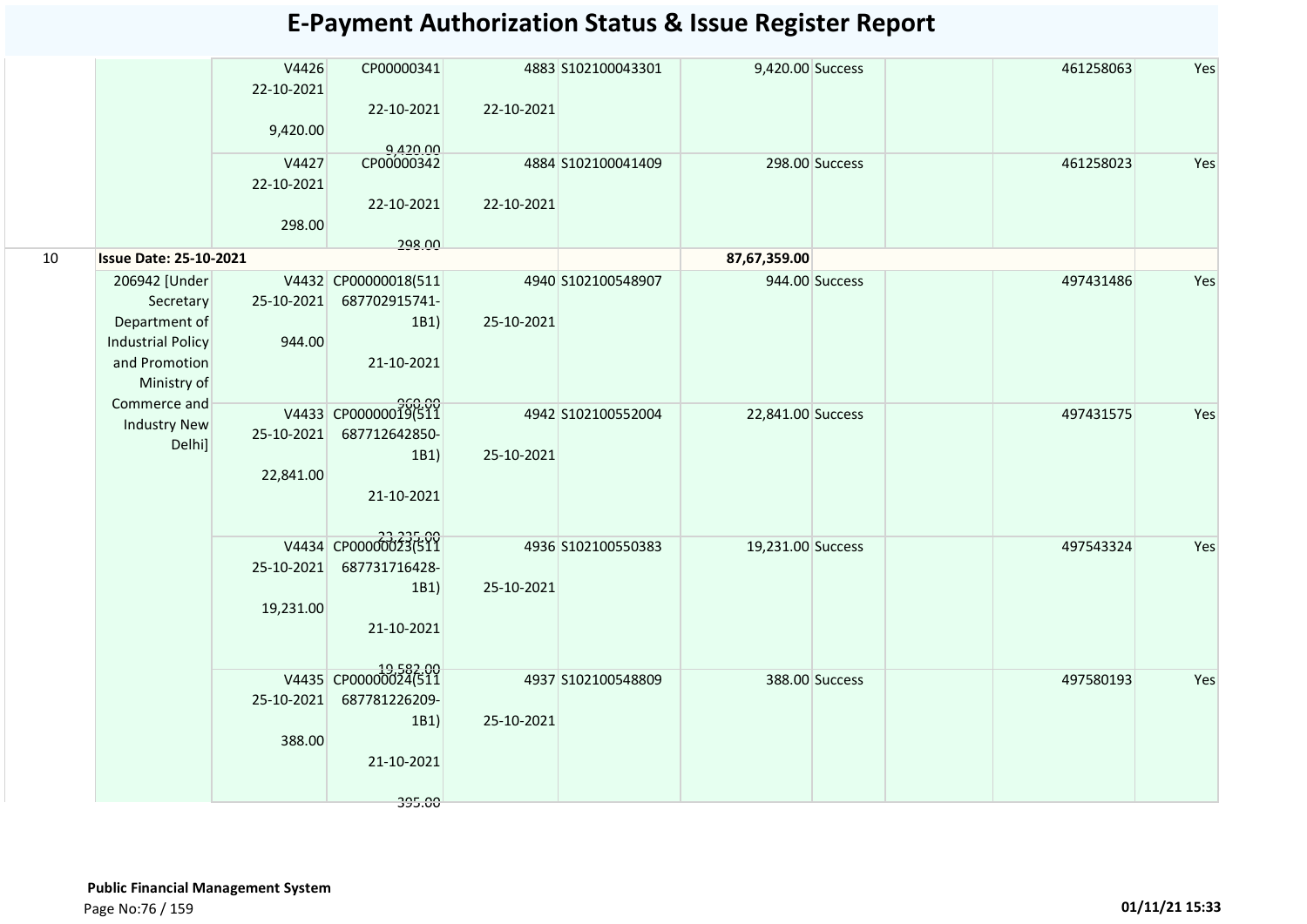|               |            |                      |            | 4938 S102100548780 |                    |                | 497580120 | Yes |
|---------------|------------|----------------------|------------|--------------------|--------------------|----------------|-----------|-----|
|               |            | V4436 CP00000025(511 |            |                    | 6,667.00 Success   |                |           |     |
|               | 25-10-2021 | 687795305242-        |            |                    |                    |                |           |     |
|               |            | 1B1)                 | 25-10-2021 |                    |                    |                |           |     |
|               | 6,667.00   |                      |            |                    |                    |                |           |     |
|               |            | 21-10-2021           |            |                    |                    |                |           |     |
|               |            |                      |            |                    |                    |                |           |     |
|               |            |                      |            |                    |                    |                |           |     |
|               |            | V4437 CP00000026(511 |            | 4939 S102100548631 |                    | 739.00 Success | 497580017 | Yes |
|               | 25-10-2021 | 687711988791-        |            |                    |                    |                |           |     |
|               |            | 1B1)                 | 25-10-2021 |                    |                    |                |           |     |
|               | 739.00     |                      |            |                    |                    |                |           |     |
|               |            | 21-10-2021           |            |                    |                    |                |           |     |
|               |            |                      |            |                    |                    |                |           |     |
|               |            |                      |            |                    |                    |                |           |     |
|               |            | V4458 CP00000020(511 |            | 4933 S102100548937 | 1,392.00 Success   |                | 497580289 | Yes |
|               | 25-10-2021 | 687742243551-        |            |                    |                    |                |           |     |
|               |            | 1B1)                 | 25-10-2021 |                    |                    |                |           |     |
|               | 1,392.00   |                      |            |                    |                    |                |           |     |
|               |            | 21-10-2021           |            |                    |                    |                |           |     |
|               |            |                      |            |                    |                    |                |           |     |
|               |            |                      |            |                    |                    |                |           |     |
|               |            | V4459 CP00000021(511 |            | 4934 S102100550060 | 7,630.00 Success   |                | 497543227 | Yes |
|               | 25-10-2021 | 687754070195-        |            |                    |                    |                |           |     |
|               |            | 1B1)                 | 25-10-2021 |                    |                    |                |           |     |
|               | 7,630.00   |                      |            |                    |                    |                |           |     |
|               |            |                      |            |                    |                    |                |           |     |
|               |            | 21-10-2021           |            |                    |                    |                |           |     |
|               |            |                      |            |                    |                    |                |           |     |
|               |            | V4460 CP00000022(511 |            | 4935 S102100548949 | 4,542.00 Success   |                | 497580366 | Yes |
|               | 25-10-2021 | 687769322909-        |            |                    |                    |                |           |     |
|               |            | 1B1)                 | 25-10-2021 |                    |                    |                |           |     |
|               |            |                      |            |                    |                    |                |           |     |
|               | 4,542.00   |                      |            |                    |                    |                |           |     |
|               |            | 21-10-2021           |            |                    |                    |                |           |     |
|               |            |                      |            |                    |                    |                |           |     |
| 225427 [Under | V4430      | CP00002616           |            | 4865 S102100542070 | 8,91,264.00 Issued |                | 595342337 | Yes |
|               |            |                      |            |                    |                    |                |           |     |
| Secretary]    | 25-10-2021 |                      |            |                    |                    |                |           |     |
|               |            | 15-09-2021           | 22-10-2021 |                    |                    |                |           |     |
|               | 891,264.00 |                      |            |                    |                    |                |           |     |
|               |            | 891,264.00           |            |                    |                    |                |           |     |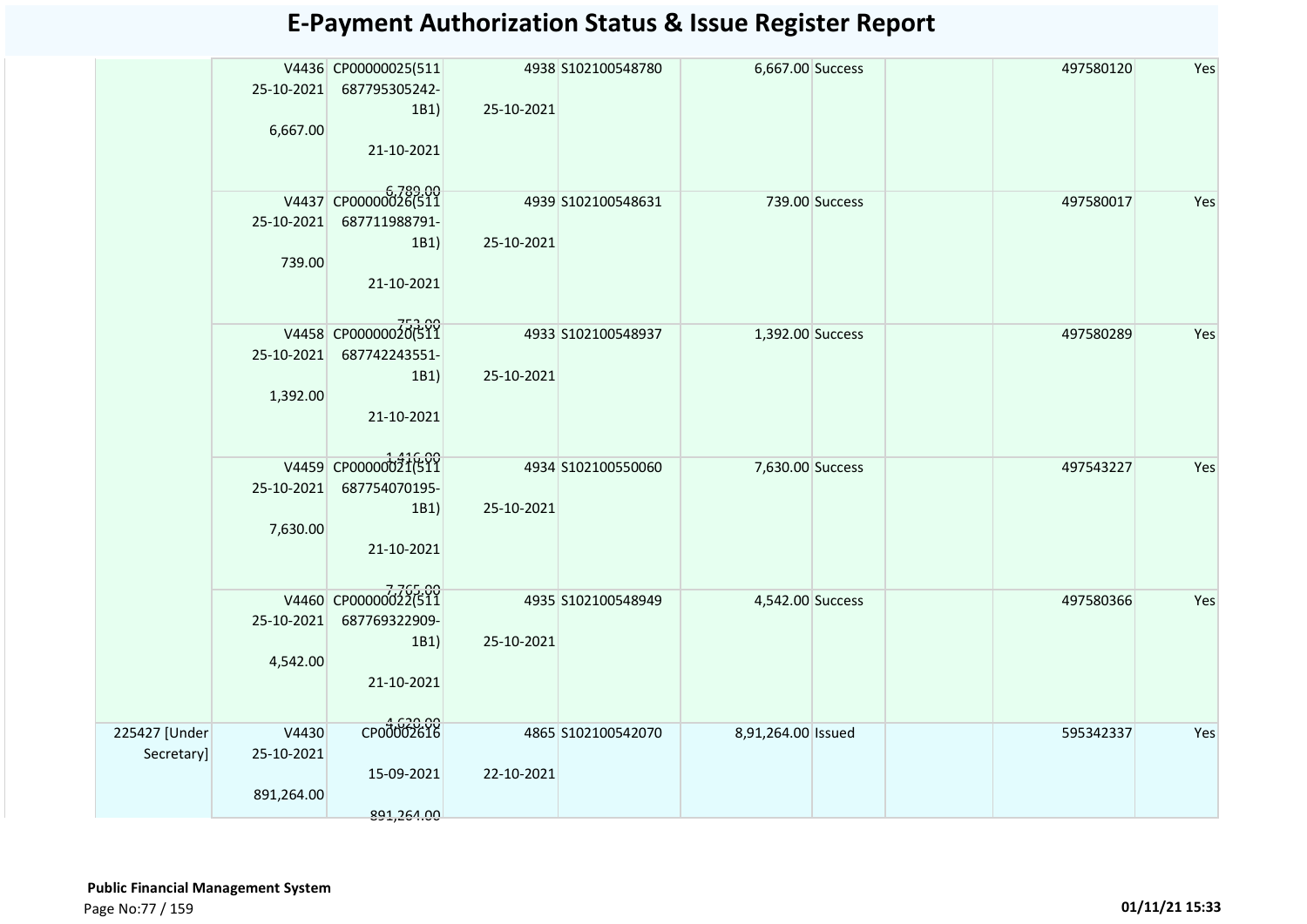| V4431      | CP00002617                            |            | 4864 S102100542131 | 8,29,889.00 Issued  |  | 595342449 | Yes |
|------------|---------------------------------------|------------|--------------------|---------------------|--|-----------|-----|
| 25-10-2021 | 15-09-2021                            | 22-10-2021 |                    |                     |  |           |     |
| 829,889.00 |                                       |            |                    |                     |  |           |     |
|            | 829,889.00<br>V4438 CP00003402(511    |            | 4904 S102100509571 | 53,953.00 Success   |  | 497571877 | Yes |
| 25-10-2021 | 687745758942-                         |            |                    |                     |  |           |     |
|            | 1B1)                                  | 25-10-2021 |                    |                     |  |           |     |
| 53,953.00  |                                       |            |                    |                     |  |           |     |
|            | 22-10-2021                            |            |                    |                     |  |           |     |
|            |                                       |            |                    |                     |  |           |     |
| 25-10-2021 | V4439 CP00003403(511<br>687713843977- |            | 4905 S102100509368 | 6,489.00 Success    |  | 497571764 | Yes |
|            | 1B1)                                  | 25-10-2021 |                    |                     |  |           |     |
| 6,489.00   |                                       |            |                    |                     |  |           |     |
|            | 22-10-2021                            |            |                    |                     |  |           |     |
|            |                                       |            |                    |                     |  |           |     |
|            | V4442 CP00003404(511                  |            | 4906 S102100510169 | 1,81,942.00 Success |  | 497575190 | Yes |
| 25-10-2021 | 687736880897-                         | 25-10-2021 |                    |                     |  |           |     |
| 181,942.00 | 1B1)                                  |            |                    |                     |  |           |     |
|            | 22-10-2021                            |            |                    |                     |  |           |     |
|            |                                       |            |                    |                     |  |           |     |
|            | V4445 CP00003405(511                  |            | 4907 S102100509376 | 25,658.00 Success   |  | 497539645 | Yes |
| 25-10-2021 | 687714606148-                         |            |                    |                     |  |           |     |
| 25,658.00  | 1B1)                                  | 25-10-2021 |                    |                     |  |           |     |
|            | 22-10-2021                            |            |                    |                     |  |           |     |
|            |                                       |            |                    |                     |  |           |     |
|            | V4447 CP00003406(511                  |            | 4908 S102100509509 | 49,153.00 Success   |  | 497539748 | Yes |
| 25-10-2021 | 687713132577-                         |            |                    |                     |  |           |     |
|            | 1B1)                                  | 25-10-2021 |                    |                     |  |           |     |
| 49,153.00  | 22-10-2021                            |            |                    |                     |  |           |     |
|            |                                       |            |                    |                     |  |           |     |
| V4449      | CP00003443(202                        |            | 4913 S102100542165 | 70,696.00 Success   |  | 551139474 | Yes |
| 25-10-2021 | 110023)                               |            |                    |                     |  |           |     |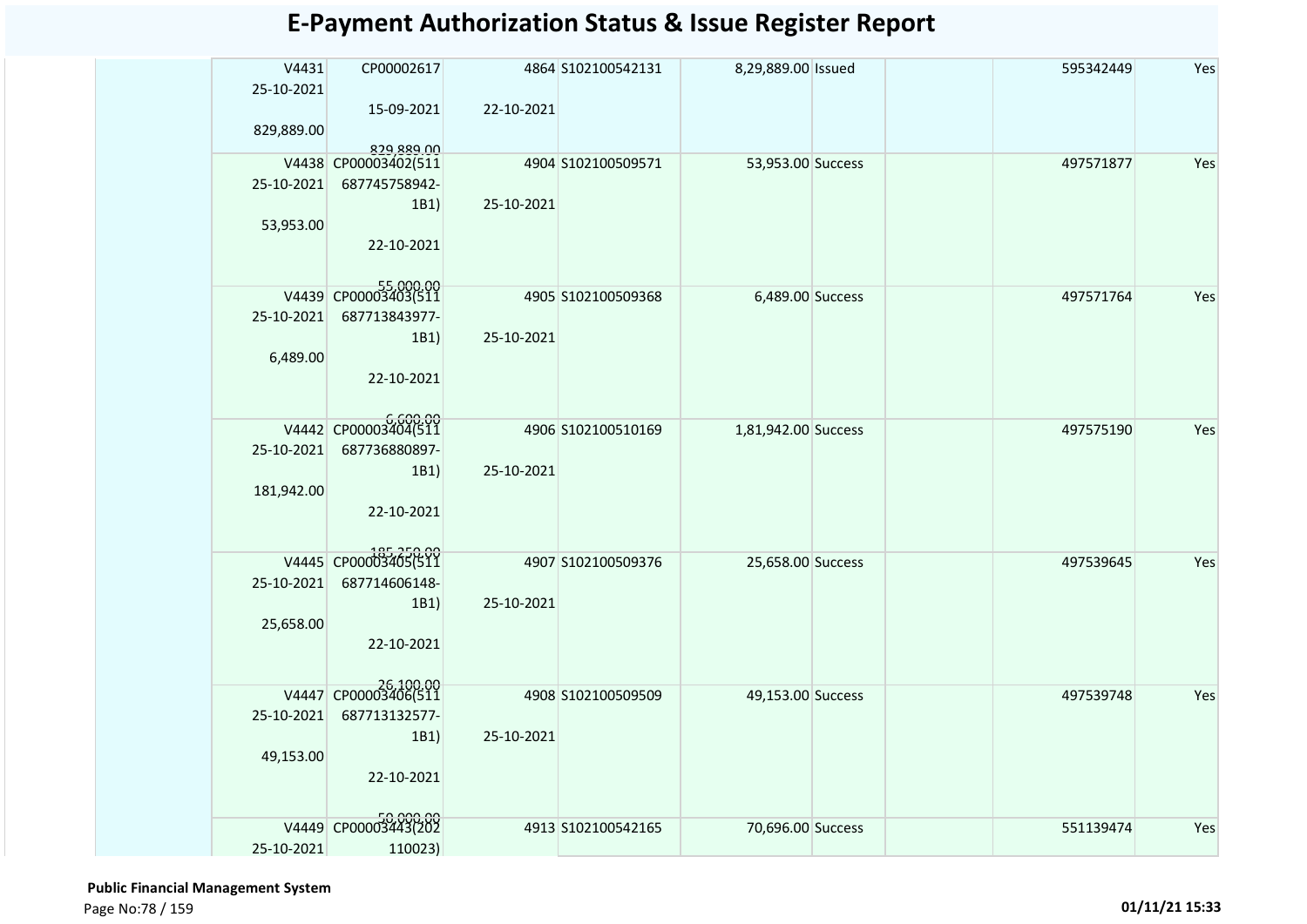| 25-10-2021   | 110023)      |                          |                     |           |     |
|--------------|--------------|--------------------------|---------------------|-----------|-----|
| 1,669,273.00 | 25-10-2021   | 25-10-2021 S102100542166 | 1,22,911.00 Success | 551139475 | Yes |
|              |              | S102100542167            | 75,436.00 Success   | 551139476 | Yes |
|              | 2,966,573.00 | S102100542168            | 87,701.00 Success   | 551139477 | Yes |
|              |              | S102100542169            | 91,606.00 Success   | 551139478 | Yes |
|              |              | S102100542170            | 17,324.00 Success   | 551139479 | Yes |
|              |              | S102100542171            | 74,361.00 Success   | 551139480 | Yes |
|              |              | S102100542172            | 1,00,696.00 Success | 551139481 | Yes |
|              |              | S102100542173            | 58,694.00 Success   | 551139482 | Yes |
|              |              | S102100542174            | 68,998.00 Success   | 551139483 | Yes |
|              |              | S102100542175            | 1,05,706.00 Success | 551139484 | Yes |
|              |              | S102100542176            | 96,571.00 Success   | 551139485 | Yes |
|              |              | S102100542177            | 41,926.00 Success   | 551139486 | Yes |
|              |              | S102100542178            | 60,134.00 Success   | 551139487 | Yes |
|              |              | S102100542179            | 68,694.00 Success   | 551139488 | Yes |
|              |              | S102100542180            | 58,616.00 Success   | 551139489 | Yes |
|              |              | S102100542181            | 1,07,636.00 Success | 551139490 | Yes |
|              |              | S102100542182            | 73,711.00 Success   | 551139491 | Yes |
|              |              | S102100542183            | 1,03,511.00 Success | 551139492 | Yes |
|              |              | S102100542184            | 1,09,451.00 Success | 551139493 | Yes |
|              |              | S102100542185            | 74,894.00 Success   | 551139494 | Yes |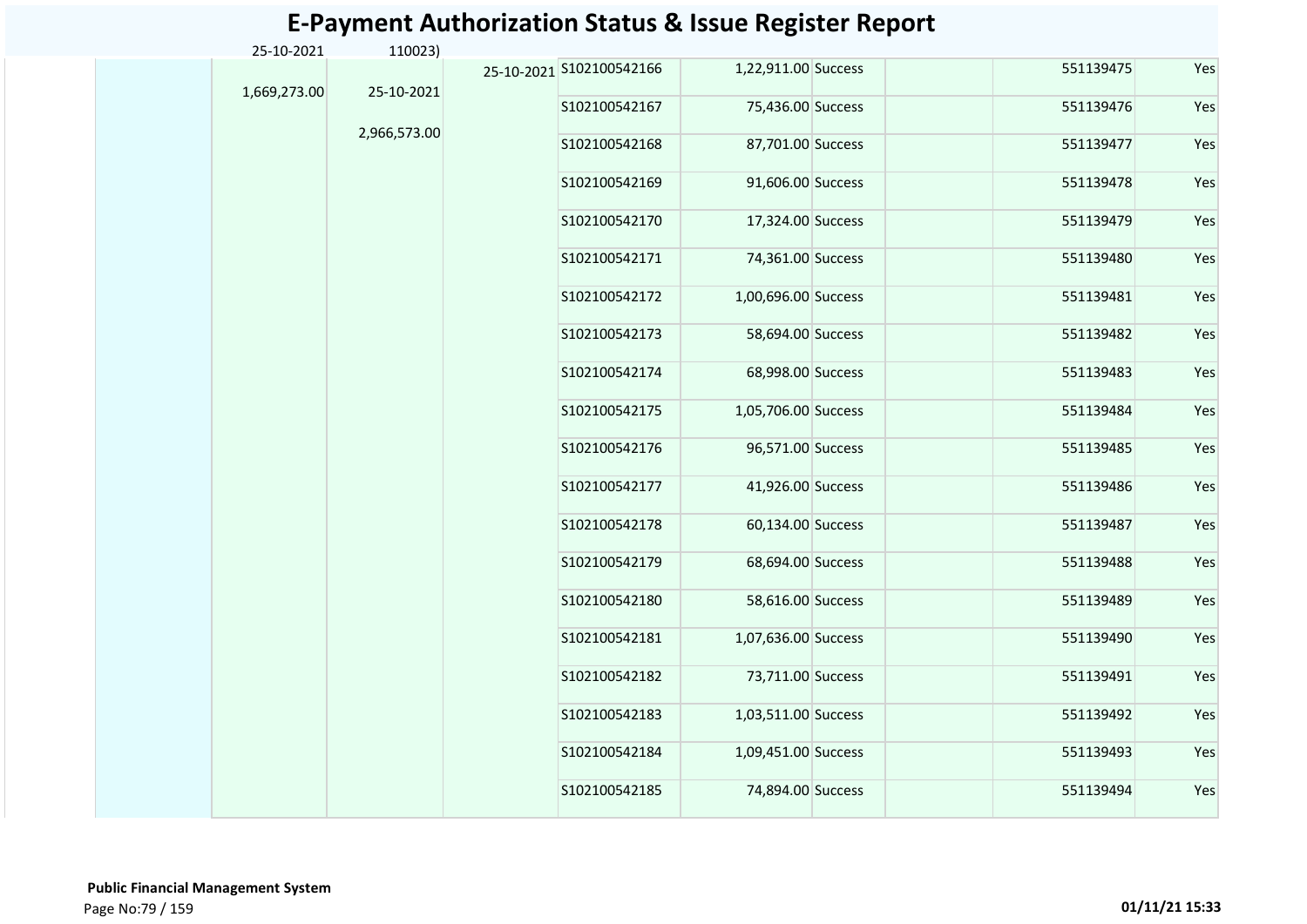| 25-10-2021         | V4450 CP00003491(EBO<br>2021100033) |            | 4941 S102100542094       | 6,908.00 Success  |                | 497575456 | Yes |
|--------------------|-------------------------------------|------------|--------------------------|-------------------|----------------|-----------|-----|
|                    |                                     | 25-10-2021 |                          |                   |                |           |     |
| 6,908.00           | 25-10-2021                          |            |                          |                   |                |           |     |
|                    |                                     |            |                          |                   |                |           |     |
| V4451              | CP00003088                          |            | 4895 S102100510291       |                   | 980.00 Success | 497401488 | Yes |
| 25-10-2021         |                                     |            |                          |                   |                |           |     |
|                    | 30-09-2021                          | 25-10-2021 |                          |                   |                |           |     |
| 980.00             |                                     |            |                          |                   |                |           |     |
|                    | 980.00                              |            |                          |                   |                |           |     |
| V4452              | CP00003411                          |            | 4886 S102100518177       | 5,308.00 Success  |                | 497575353 | Yes |
| 25-10-2021         | 22-10-2021                          | 25-10-2021 |                          |                   |                |           |     |
| 5,308.00           |                                     |            |                          |                   |                |           |     |
|                    |                                     |            |                          |                   |                |           |     |
| V4453              | 5,400.00<br>CP00003414              |            | 4887 S102100517850       | 68,479.00 Success |                | 497401607 | Yes |
| 25-10-2021         |                                     |            |                          |                   |                |           |     |
|                    | 22-10-2021                          | 25-10-2021 |                          |                   |                |           |     |
| 68,479.00          | 69,660.00                           |            |                          |                   |                |           |     |
| V4455              | CP00003395                          |            | 4888 S102100500479       | 2,400.00 Success  |                | 497431064 | Yes |
| 25-10-2021         |                                     |            |                          |                   |                |           |     |
|                    | 22-10-2021                          | 25-10-2021 |                          |                   |                |           |     |
| 2,400.00           |                                     |            |                          |                   |                |           |     |
|                    | 2,400.00<br>V4456 CP00003368(EBO    |            | 4896 S102100510050       | 6,908.00 Success  |                | 497431260 | Yes |
| 25-10-2021         | 2021100029)                         |            |                          |                   |                |           |     |
|                    |                                     |            | 25-10-2021 S102100510051 | 5,205.00 Success  |                | 497431267 | Yes |
| 24,226.00          | 21-10-2021                          |            |                          |                   |                |           |     |
|                    |                                     |            | S102100510052            | 5,205.00 Success  |                | 497431274 | Yes |
|                    | 24,226.00                           |            | S102100510053            | 6,908.00 Success  |                | 497431281 | Yes |
|                    |                                     |            |                          |                   |                |           |     |
|                    | V4457 CP00003369(EBO                |            | 4897 S102100510017       | 6,908.00 Success  |                | 497431168 | Yes |
| 25-10-2021         | 2021100030)                         |            |                          |                   |                |           |     |
|                    |                                     |            | 25-10-2021 S102100510018 | 5,148.00 Success  |                | 497431173 | Yes |
| 12,056.00<br>V4462 | 21-10-2021<br>CP00003396            |            | 4899 S102100542515       | 6,966.00 Success  |                | 497575635 | Yes |
| 25-10-2021         |                                     |            |                          |                   |                |           |     |
|                    | 22-10-2021                          | 25-10-2021 |                          |                   |                |           |     |
| 6,966.00           |                                     |            |                          |                   |                |           |     |
|                    | 6.966.00                            |            |                          |                   |                |           |     |

 **Public Financial Management System**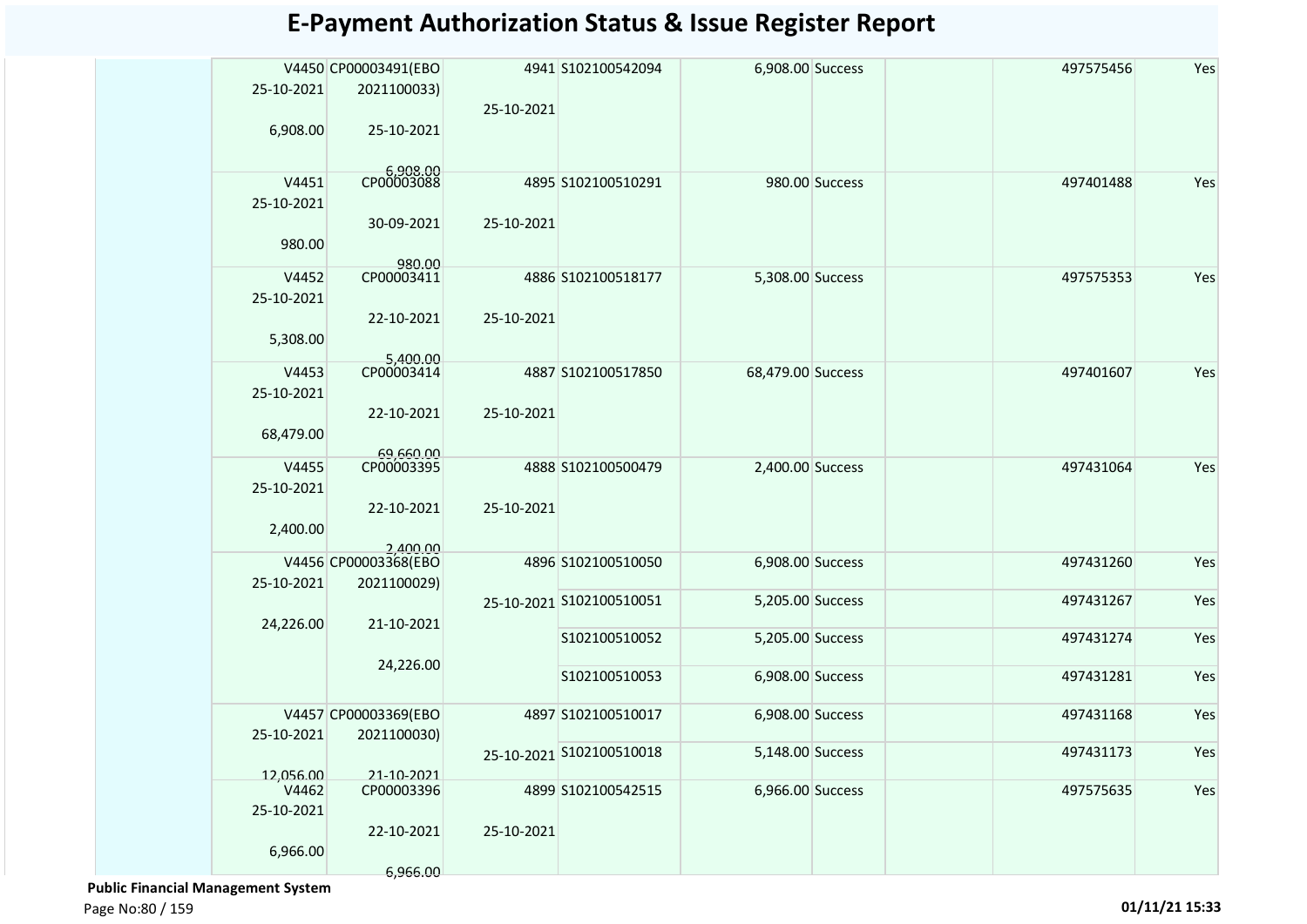| V4463<br>25-10-2021 | CP00003400                        |            | 4903 S102100510256 |                     | 250.00 Success | 497575277 | Yes |
|---------------------|-----------------------------------|------------|--------------------|---------------------|----------------|-----------|-----|
| 250.00              | 22-10-2021                        | 25-10-2021 |                    |                     |                |           |     |
|                     | 250.00<br>V4464 CP00003407(511    |            | 4909 S102100509545 | 39,315.00 Success   |                | 497539834 | Yes |
| 25-10-2021          | 687770116293-                     |            |                    |                     |                |           |     |
|                     | 1B1)                              | 25-10-2021 |                    |                     |                |           |     |
| 39,315.00           | 22-10-2021                        |            |                    |                     |                |           |     |
|                     | 39 992.00<br>V4465 CP00003409(511 |            | 4910 S102100509731 | 3,57,000.00 Success |                | 497571994 | Yes |
| 25-10-2021          | 687768867542-                     |            |                    |                     |                |           |     |
|                     | 1B1)                              | 25-10-2021 |                    |                     |                |           |     |
| 357,000.00          |                                   |            |                    |                     |                |           |     |
|                     | 22-10-2021                        |            |                    |                     |                |           |     |
| V4466               | CP00003431                        |            | 4901 S102100510135 | 3,648.00 Success    |                | 497575099 | Yes |
| 25-10-2021          |                                   |            |                    |                     |                |           |     |
|                     | 25-10-2021                        | 25-10-2021 |                    |                     |                |           |     |
| 3,648.00            |                                   |            |                    |                     |                |           |     |
| V4467               | 3,648.00<br>CP00003430            |            | 4902 S102100510179 | 4,018.00 Success    |                | 497539925 | Yes |
| 25-10-2021          |                                   |            |                    |                     |                |           |     |
|                     | 25-10-2021                        | 25-10-2021 |                    |                     |                |           |     |
| 4,018.00            |                                   |            |                    |                     |                |           |     |
|                     | 4,100.00<br>V4469 CP00003415(511  |            | 4924 S102100595323 |                     | 781.00 Success | 497543848 | Yes |
| 25-10-2021          | 687771686621-                     |            |                    |                     |                |           |     |
|                     | 1B1)                              | 25-10-2021 |                    |                     |                |           |     |
| 781.00              |                                   |            |                    |                     |                |           |     |
|                     | 22-10-2021                        |            |                    |                     |                |           |     |
|                     |                                   |            |                    |                     |                |           |     |
|                     | V4470 CP00003418(511              |            | 4925 S102100593500 | 15,641.00 Success   |                | 497584338 | Yes |
| 25-10-2021          | 687763666968-<br>1B1)             | 25-10-2021 |                    |                     |                |           |     |
| 15,641.00           |                                   |            |                    |                     |                |           |     |
|                     | 22-10-2021                        |            |                    |                     |                |           |     |
|                     |                                   |            |                    |                     |                |           |     |
|                     | 15,960.00                         |            |                    |                     |                |           |     |

 **Public Financial Management System**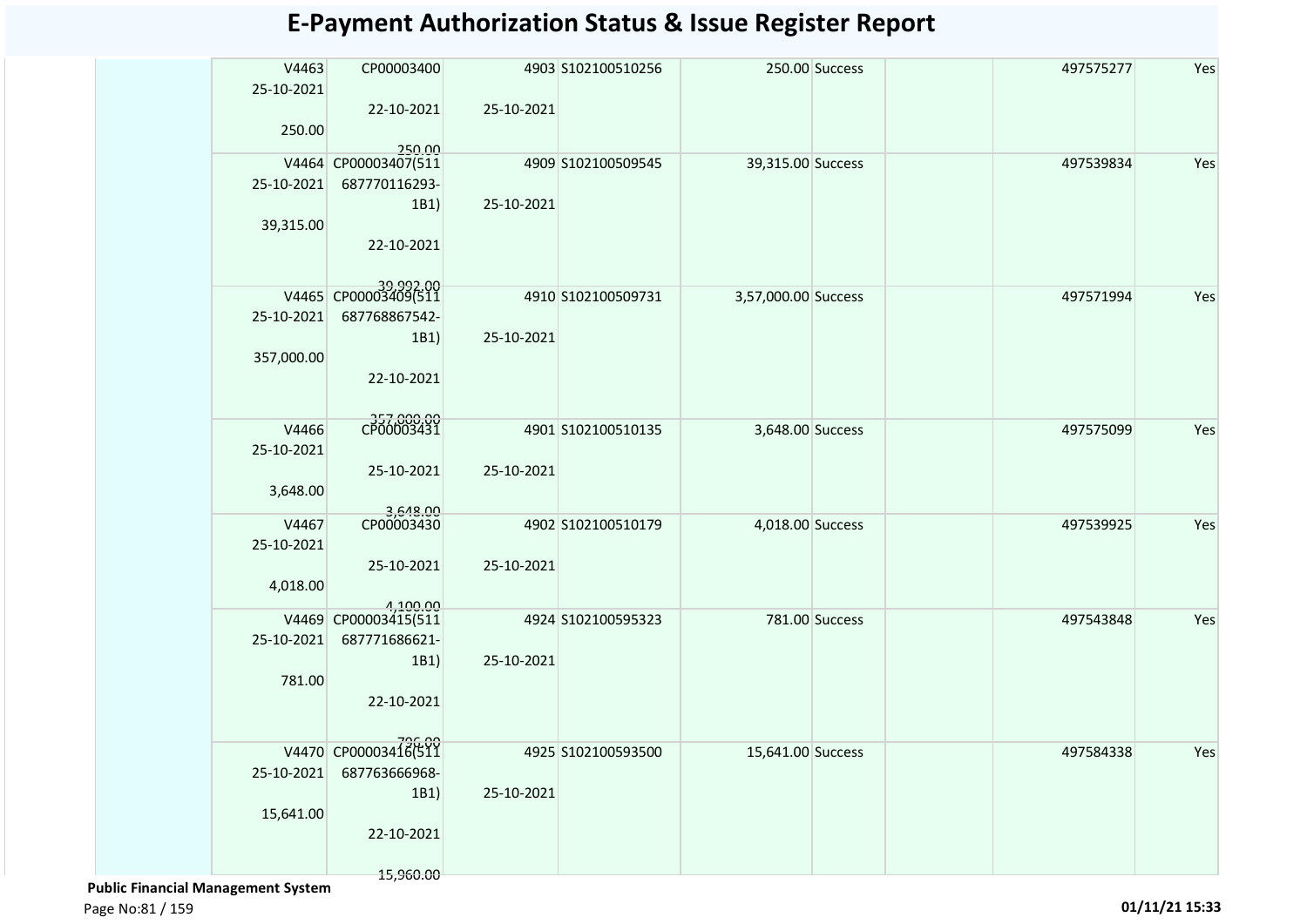|            | V4471 CP00003417(511 |            | 4926 S102100595330 | 4,404.00 Success  | 497543967 | Yes |
|------------|----------------------|------------|--------------------|-------------------|-----------|-----|
| 25-10-2021 | 687733902680-        |            |                    |                   |           |     |
|            | 1B1)                 | 25-10-2021 |                    |                   |           |     |
| 4,404.00   |                      |            |                    |                   |           |     |
|            | 22-10-2021           |            |                    |                   |           |     |
|            |                      |            |                    |                   |           |     |
|            | V4472 CP00003418(511 |            | 4927 S102100593751 | 1,745.00 Success  | 497543762 | Yes |
| 25-10-2021 | 687770446728-        |            |                    |                   |           |     |
|            | 1B1)                 | 25-10-2021 |                    |                   |           |     |
| 1,745.00   |                      |            |                    |                   |           |     |
|            | 22-10-2021           |            |                    |                   |           |     |
|            |                      |            |                    |                   |           |     |
|            | V4473 CP00003419(511 |            | 4928 S102100592498 | 4,405.00 Success  | 497584256 | Yes |
| 25-10-2021 | 687703729760-        |            |                    |                   |           |     |
|            | 1B1)                 | 25-10-2021 |                    |                   |           |     |
| 4,405.00   |                      |            |                    |                   |           |     |
|            | 22-10-2021           |            |                    |                   |           |     |
|            |                      |            |                    |                   |           |     |
|            | V4474 CP00003421(511 |            | 4929 S102100595293 | 3,087.00 Success  | 497584525 | Yes |
| 25-10-2021 | 687726952737-        |            |                    |                   |           |     |
|            | 1B1)                 | 25-10-2021 |                    |                   |           |     |
| 3,087.00   |                      |            |                    |                   |           |     |
|            | 22-10-2021           |            |                    |                   |           |     |
|            |                      |            |                    |                   |           |     |
|            | V4475 CP00003422(511 |            | 4930 S102100593687 | 14,471.00 Success | 497584435 | Yes |
| 25-10-2021 | 687746588829-        |            |                    |                   |           |     |
|            | 1B1)                 | 25-10-2021 |                    |                   |           |     |
| 14,471.00  |                      |            |                    |                   |           |     |
|            | 22-10-2021           |            |                    |                   |           |     |
|            |                      |            |                    |                   |           |     |
|            | V4476 CP00003423(511 |            | 4931 S102100592072 | 46,715.00 Success | 497584085 | Yes |
| 25-10-2021 | 687755567895-        |            |                    |                   |           |     |
|            | 1B1)                 | 25-10-2021 |                    |                   |           |     |
| 46,715.00  |                      |            |                    |                   |           |     |
|            | 22-10-2021           |            |                    |                   |           |     |
|            |                      |            |                    |                   |           |     |
|            | 47,520.00            |            |                    |                   |           |     |

 **Public Financial Management System**  Page No:82 / 159 **01/11/21 15:33**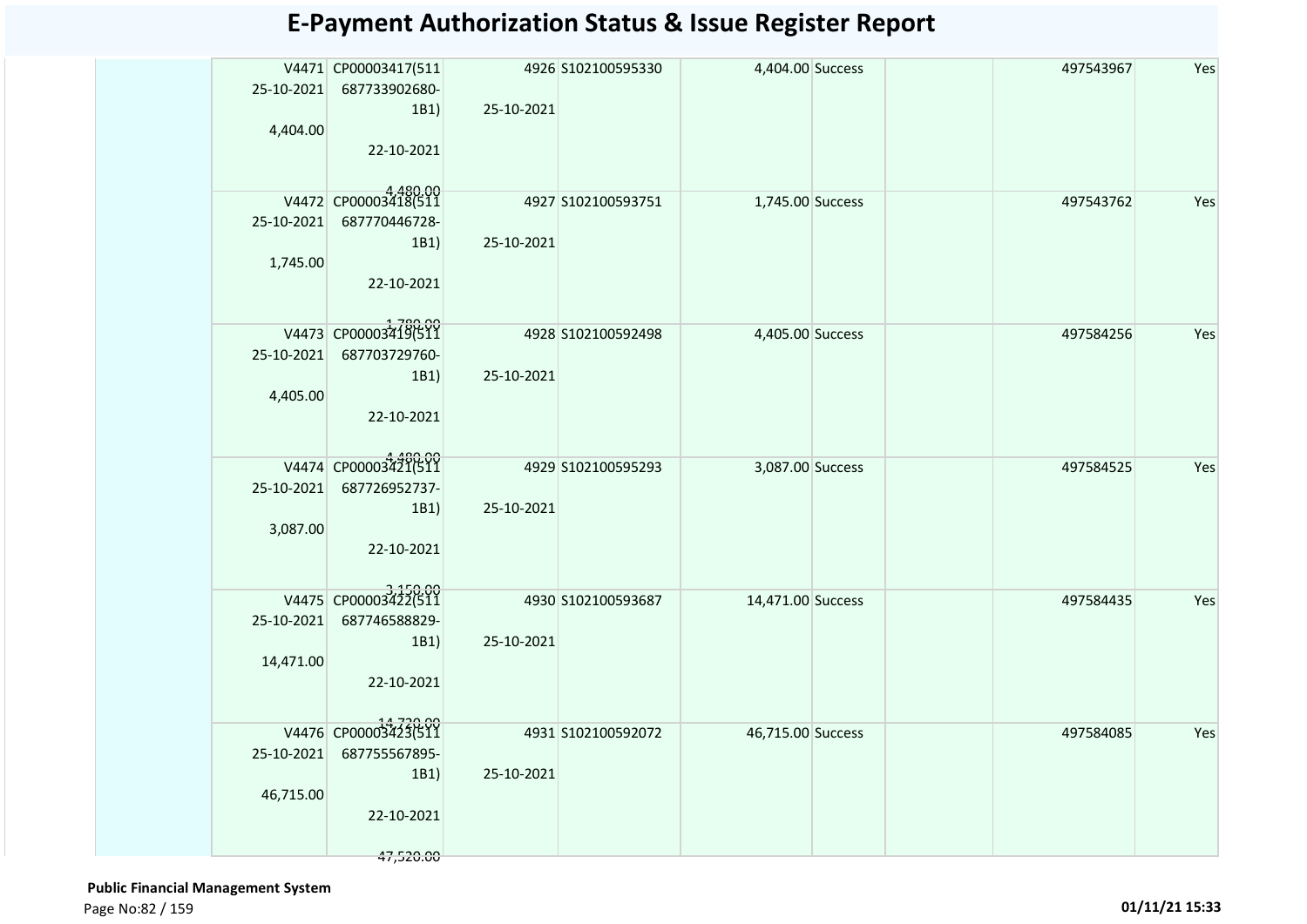| V4477<br>25-10-2021 | CP00003434                        |            | 4932 S102100596999       | 20,000.00 Success   |  | 497584591 | Yes |
|---------------------|-----------------------------------|------------|--------------------------|---------------------|--|-----------|-----|
| 60,000.00           | 25-10-2021                        |            | 25-10-2021 S102100597000 | 20,000.00 Success   |  | 497584597 | Yes |
|                     | 60,000.00                         |            | S102100597001            | 20,000.00 Success   |  | 497584606 | Yes |
| V4478<br>25-10-2021 | CP00003397                        |            | 4900 S102100613610       | 7,020.00 Success    |  | 497589406 | Yes |
|                     | 22-10-2021                        |            | 25-10-2021 S102100613611 | 7,608.00 Success    |  | 497589413 | Yes |
| 26,896.00           | 26,896.00                         |            | S102100613612            | 12,268.00 Success   |  | 497589419 | Yes |
| V4479<br>25-10-2021 | CP00003432                        |            | 4922 S102100613685       | 37,365.00 Success   |  | 497589515 | Yes |
| 37,365.00           | 25-10-2021<br>38,127.00           | 25-10-2021 |                          |                     |  |           |     |
| V4480<br>25-10-2021 | CP00003413                        |            | 4923 S102100613536       | 7,15,522.00 Success |  | 497589316 | Yes |
| 715,522.00          | 22-10-2021<br>740.628.00          | 25-10-2021 |                          |                     |  |           |     |
| V4481<br>25-10-2021 | CP00003433                        |            | 4915 S102100613427       | 68,496.00 Success   |  | 497548352 | Yes |
| 68,496.00           | 25-10-2021                        | 25-10-2021 |                          |                     |  |           |     |
| V4482<br>25-10-2021 | 70.898.00<br>CP00003429           |            | 4921 S102100613501       | 92,171.00 Success   |  | 497548451 | Yes |
| 92,171.00           | 25-10-2021                        | 25-10-2021 |                          |                     |  |           |     |
|                     | 93.760.00<br>V4483 CP00003424(511 |            | 4916 S102100612093       | 88,475.00 Success   |  | 497548067 | Yes |
| 25-10-2021          | 687773141317-<br>1B1)             | 25-10-2021 |                          |                     |  |           |     |
| 88,475.00           | 22-10-2021                        |            |                          |                     |  |           |     |
|                     | 90,000.00                         |            |                          |                     |  |           |     |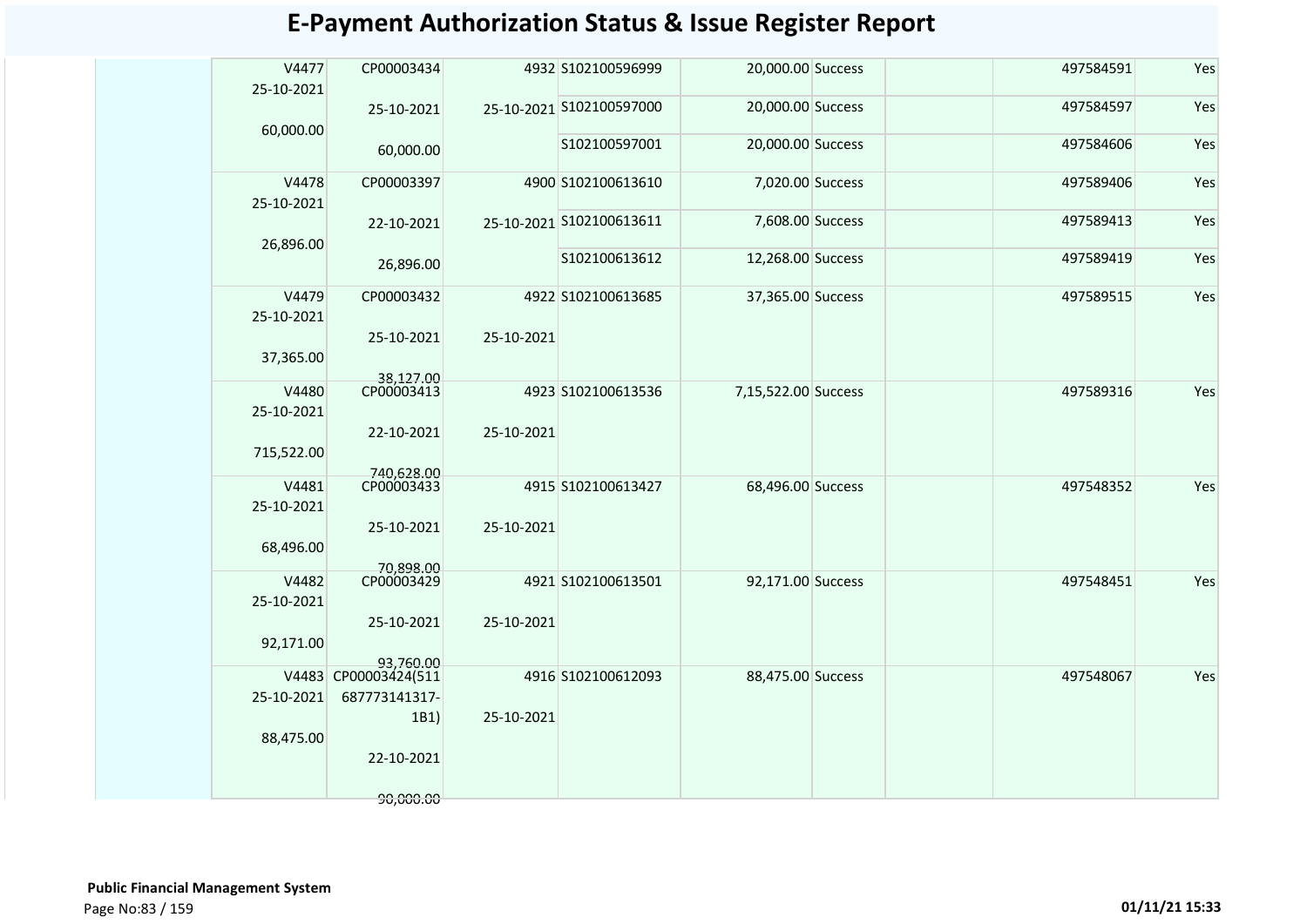|                 | 25-10-2021   | V4484 CP00003425(511<br>687705612130- |            | 4917 S102100612194       | 7,550.00 Success    | 497589246 | Yes |
|-----------------|--------------|---------------------------------------|------------|--------------------------|---------------------|-----------|-----|
|                 |              | 1B1)                                  | 25-10-2021 |                          |                     |           |     |
|                 | 7,550.00     |                                       |            |                          |                     |           |     |
|                 |              | 22-10-2021                            |            |                          |                     |           |     |
|                 |              | V4485 CP00003426(511                  |            | 4918 S102100612261       | 22,316.00 Success   | 497548143 | Yes |
|                 | 25-10-2021   | 687733195526-                         |            |                          |                     |           |     |
|                 |              | 1B1)                                  | 25-10-2021 |                          |                     |           |     |
|                 | 22,316.00    | 22-10-2021                            |            |                          |                     |           |     |
|                 |              | V4486 CP00003427(511                  |            | 4919 S102100613411       |                     | 497548236 | Yes |
|                 | 25-10-2021   | 687799880200-                         |            |                          | 1,73,017.00 Success |           |     |
|                 |              | 1B1)                                  | 25-10-2021 |                          |                     |           |     |
|                 | 173,017.00   | 22-10-2021                            |            |                          |                     |           |     |
|                 |              |                                       |            |                          |                     |           |     |
|                 |              | V4487 CP00003428(511                  |            | 4920 S102100612161       | 1,73,015.00 Success | 497589169 | Yes |
|                 | 25-10-2021   | 687723447238-                         |            |                          |                     |           |     |
|                 |              | 1B1)                                  | 25-10-2021 |                          |                     |           |     |
|                 | 173,015.00   | 22-10-2021                            |            |                          |                     |           |     |
|                 |              |                                       |            |                          |                     |           |     |
| 225428 [Section |              | V4440 CP00000219(202                  |            | 4893 S102100500266       | 51,401.00 Success   | 551139228 | Yes |
| Officer]        | 25-10-2021   | 110005)                               |            | 25-10-2021 S102100500267 | 64,051.00 Success   | 551139229 | Yes |
|                 | 1,371,752.00 | 22-10-2021                            |            |                          |                     |           |     |
|                 |              |                                       |            | S102100500268            | 1,86,320.00 Success | 551139230 | Yes |
|                 |              | 2,402,692.00                          |            | S102100500269            | 1,65,774.00 Success | 551139231 | Yes |
|                 |              |                                       |            | S102100500270            | 1,01,986.00 Success | 551139232 | Yes |
|                 |              |                                       |            | S102100500271            | 1,10,800.00 Success | 551139233 | Yes |
|                 |              |                                       |            | S102100500272            | 95,636.00 Success   | 551139234 | Yes |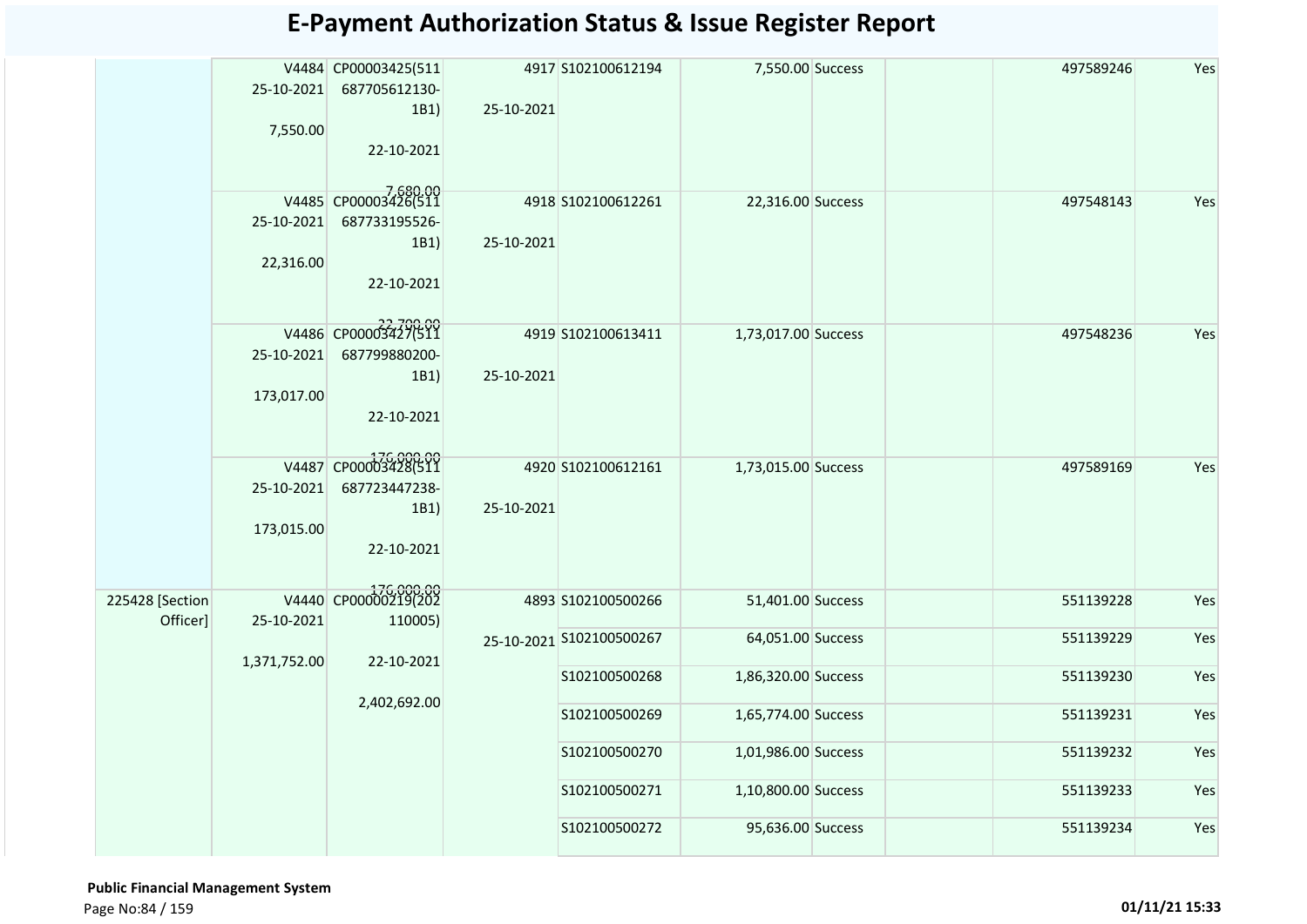|  |            |                                 |  | S102100500273            | 87,846.00 Success   | 551139235         | Yes       |     |
|--|------------|---------------------------------|--|--------------------------|---------------------|-------------------|-----------|-----|
|  |            |                                 |  | S102100500274            | 93,036.00 Success   | 551139236         | Yes       |     |
|  |            |                                 |  | S102100500275            | 85,176.00 Success   | 551139237         | Yes       |     |
|  |            |                                 |  | S102100500276            | 63,980.00 Success   | 551139238         | Yes       |     |
|  |            |                                 |  | S102100500277            | 1,87,296.00 Success | 551139239         | Yes       |     |
|  |            |                                 |  | S102100500278            | 78,450.00 Success   | 551139240         | Yes       |     |
|  | 25-10-2021 | V4441 CP00000220(202<br>110009) |  | 4890 S102100500110       | 49,658.00 Success   | 551137617         | Yes       |     |
|  | 306,430.00 | 22-10-2021<br>532,244.00        |  | 25-10-2021 S102100500111 | 13,766.00 Success   | 551137618         | Yes       |     |
|  |            |                                 |  |                          | S102100500112       | 17,142.00 Success | 551137619 | Yes |
|  |            |                                 |  | S102100500113            | 40,283.00 Success   | 551137620         | Yes       |     |
|  |            |                                 |  | S102100500114            | 50,408.00 Success   | 551137621         | Yes       |     |
|  |            |                                 |  | S102100500115            | 24,988.00 Success   | 551137622         | Yes       |     |
|  |            |                                 |  | S102100500116            | 45,329.00 Success   | 551137623         | Yes       |     |
|  |            |                                 |  | S102100500117            | 26,028.00 Success   | 551137624         | Yes       |     |
|  |            |                                 |  | S102100500118            | 38,828.00 Success   | 551137625         | Yes       |     |
|  | 25-10-2021 | V4443 CP00000221(202<br>110008) |  | 4891 S102100500173       | 1,21,255.00 Success | 551139215         | Yes       |     |
|  | 696,498.00 | 22-10-2021                      |  | 25-10-2021 S102100500174 | 66,014.00 Success   | 551139216         | Yes       |     |
|  |            | 797,789.00                      |  | S102100500175            | 92,974.00 Success   | 551139217         | Yes       |     |
|  |            |                                 |  | S102100500176            | 54,476.00 Success   | 551139218         | Yes       |     |
|  |            |                                 |  | S102100500177            | 40,609.00 Success   | 551139219         | Yes       |     |
|  |            |                                 |  | S102100500178            | 59,398.00 Success   | 551139220         | Yes       |     |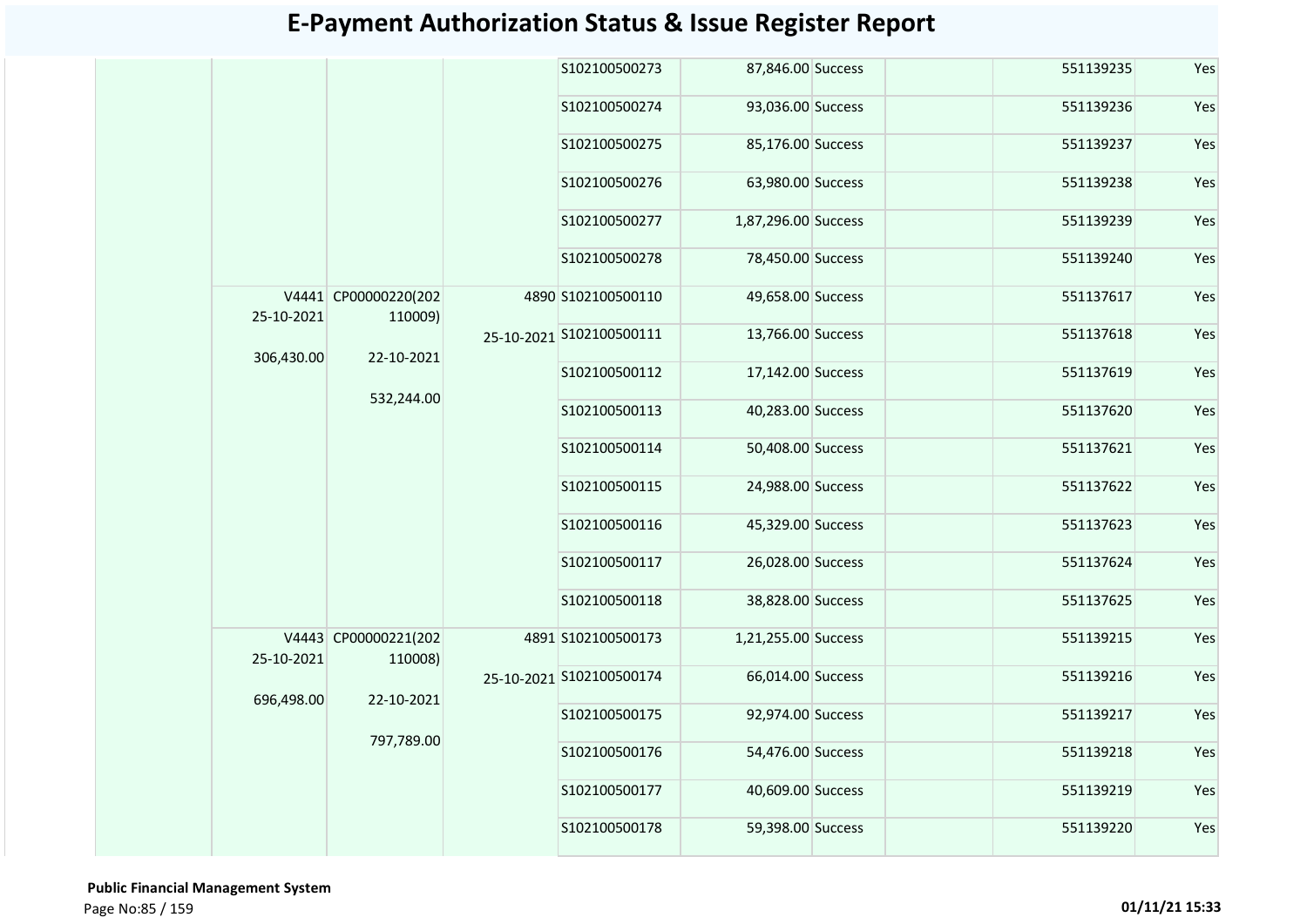|                   |            |                                                                                                                                                              |                                                                                                                                                                                                                    | S102100500179                          |                                                                                                                                                                                                                                                                   | 551139221                                                                                                                                                                                                                                                                                        | Yes                                              |
|-------------------|------------|--------------------------------------------------------------------------------------------------------------------------------------------------------------|--------------------------------------------------------------------------------------------------------------------------------------------------------------------------------------------------------------------|----------------------------------------|-------------------------------------------------------------------------------------------------------------------------------------------------------------------------------------------------------------------------------------------------------------------|--------------------------------------------------------------------------------------------------------------------------------------------------------------------------------------------------------------------------------------------------------------------------------------------------|--------------------------------------------------|
|                   |            |                                                                                                                                                              |                                                                                                                                                                                                                    |                                        |                                                                                                                                                                                                                                                                   | 551139222                                                                                                                                                                                                                                                                                        | Yes                                              |
|                   |            |                                                                                                                                                              |                                                                                                                                                                                                                    |                                        |                                                                                                                                                                                                                                                                   | 551139223                                                                                                                                                                                                                                                                                        | Yes                                              |
|                   |            |                                                                                                                                                              |                                                                                                                                                                                                                    |                                        |                                                                                                                                                                                                                                                                   | 551139224                                                                                                                                                                                                                                                                                        | Yes                                              |
|                   |            |                                                                                                                                                              |                                                                                                                                                                                                                    |                                        |                                                                                                                                                                                                                                                                   | 551137610                                                                                                                                                                                                                                                                                        | Yes                                              |
|                   |            |                                                                                                                                                              |                                                                                                                                                                                                                    |                                        |                                                                                                                                                                                                                                                                   | 551137611                                                                                                                                                                                                                                                                                        | Yes                                              |
|                   |            |                                                                                                                                                              |                                                                                                                                                                                                                    |                                        |                                                                                                                                                                                                                                                                   |                                                                                                                                                                                                                                                                                                  | Yes                                              |
|                   |            |                                                                                                                                                              |                                                                                                                                                                                                                    |                                        |                                                                                                                                                                                                                                                                   |                                                                                                                                                                                                                                                                                                  |                                                  |
|                   |            |                                                                                                                                                              |                                                                                                                                                                                                                    |                                        |                                                                                                                                                                                                                                                                   | 551137614                                                                                                                                                                                                                                                                                        | Yes                                              |
|                   | 116,289.00 | 22-10-2021                                                                                                                                                   |                                                                                                                                                                                                                    |                                        |                                                                                                                                                                                                                                                                   |                                                                                                                                                                                                                                                                                                  |                                                  |
|                   |            |                                                                                                                                                              |                                                                                                                                                                                                                    |                                        |                                                                                                                                                                                                                                                                   |                                                                                                                                                                                                                                                                                                  | Yes                                              |
|                   |            |                                                                                                                                                              |                                                                                                                                                                                                                    |                                        |                                                                                                                                                                                                                                                                   |                                                                                                                                                                                                                                                                                                  |                                                  |
|                   |            |                                                                                                                                                              |                                                                                                                                                                                                                    |                                        |                                                                                                                                                                                                                                                                   |                                                                                                                                                                                                                                                                                                  |                                                  |
|                   | 60,546.00  | 22-10-2021                                                                                                                                                   |                                                                                                                                                                                                                    |                                        |                                                                                                                                                                                                                                                                   |                                                                                                                                                                                                                                                                                                  |                                                  |
|                   |            |                                                                                                                                                              |                                                                                                                                                                                                                    |                                        |                                                                                                                                                                                                                                                                   |                                                                                                                                                                                                                                                                                                  |                                                  |
|                   |            |                                                                                                                                                              |                                                                                                                                                                                                                    |                                        |                                                                                                                                                                                                                                                                   |                                                                                                                                                                                                                                                                                                  | Yes                                              |
|                   |            |                                                                                                                                                              |                                                                                                                                                                                                                    |                                        |                                                                                                                                                                                                                                                                   |                                                                                                                                                                                                                                                                                                  |                                                  |
|                   |            |                                                                                                                                                              |                                                                                                                                                                                                                    |                                        |                                                                                                                                                                                                                                                                   |                                                                                                                                                                                                                                                                                                  |                                                  |
|                   |            |                                                                                                                                                              |                                                                                                                                                                                                                    |                                        |                                                                                                                                                                                                                                                                   |                                                                                                                                                                                                                                                                                                  |                                                  |
|                   |            |                                                                                                                                                              |                                                                                                                                                                                                                    |                                        |                                                                                                                                                                                                                                                                   |                                                                                                                                                                                                                                                                                                  |                                                  |
| 225429 [Section]  | V4454      | CP00000364                                                                                                                                                   |                                                                                                                                                                                                                    |                                        |                                                                                                                                                                                                                                                                   | 497431967                                                                                                                                                                                                                                                                                        | Yes                                              |
| Officer]          | 25-10-2021 |                                                                                                                                                              |                                                                                                                                                                                                                    |                                        |                                                                                                                                                                                                                                                                   |                                                                                                                                                                                                                                                                                                  |                                                  |
|                   |            | 20-10-2021                                                                                                                                                   | 25-10-2021                                                                                                                                                                                                         |                                        |                                                                                                                                                                                                                                                                   |                                                                                                                                                                                                                                                                                                  |                                                  |
|                   | 184,809.00 |                                                                                                                                                              |                                                                                                                                                                                                                    |                                        |                                                                                                                                                                                                                                                                   |                                                                                                                                                                                                                                                                                                  |                                                  |
|                   |            | 184,809,00                                                                                                                                                   |                                                                                                                                                                                                                    |                                        |                                                                                                                                                                                                                                                                   |                                                                                                                                                                                                                                                                                                  |                                                  |
|                   |            |                                                                                                                                                              |                                                                                                                                                                                                                    |                                        |                                                                                                                                                                                                                                                                   |                                                                                                                                                                                                                                                                                                  | Yes                                              |
|                   |            |                                                                                                                                                              |                                                                                                                                                                                                                    |                                        |                                                                                                                                                                                                                                                                   |                                                                                                                                                                                                                                                                                                  |                                                  |
|                   |            |                                                                                                                                                              |                                                                                                                                                                                                                    |                                        |                                                                                                                                                                                                                                                                   |                                                                                                                                                                                                                                                                                                  |                                                  |
|                   |            |                                                                                                                                                              |                                                                                                                                                                                                                    |                                        |                                                                                                                                                                                                                                                                   |                                                                                                                                                                                                                                                                                                  |                                                  |
|                   |            |                                                                                                                                                              |                                                                                                                                                                                                                    |                                        |                                                                                                                                                                                                                                                                   |                                                                                                                                                                                                                                                                                                  |                                                  |
| 200880 [Asstt]    | V4488      | CP00000141                                                                                                                                                   |                                                                                                                                                                                                                    |                                        |                                                                                                                                                                                                                                                                   | 511713968                                                                                                                                                                                                                                                                                        | Yes                                              |
| Accounts Officer] | 26-10-2021 |                                                                                                                                                              |                                                                                                                                                                                                                    |                                        |                                                                                                                                                                                                                                                                   |                                                                                                                                                                                                                                                                                                  |                                                  |
|                   |            | 26-10-2021                                                                                                                                                   | 26-10-2021                                                                                                                                                                                                         |                                        |                                                                                                                                                                                                                                                                   |                                                                                                                                                                                                                                                                                                  |                                                  |
|                   | 741.00     |                                                                                                                                                              |                                                                                                                                                                                                                    |                                        |                                                                                                                                                                                                                                                                   |                                                                                                                                                                                                                                                                                                  |                                                  |
|                   |            | 741.00                                                                                                                                                       |                                                                                                                                                                                                                    |                                        |                                                                                                                                                                                                                                                                   |                                                                                                                                                                                                                                                                                                  |                                                  |
|                   |            | 25-10-2021<br>71,902.00<br>25-10-2021<br>25-10-2021<br>V4468<br>25-10-2021<br>67,005.00<br>V4461<br>25-10-2021<br>32,507.00<br><b>Issue Date: 26-10-2021</b> | V4444 CP00000222(202<br>110007)<br>22-10-2021<br>V4446 CP00000223(202<br>110006)<br>V4448 CP00000224(202<br>110004)<br>63,706.00<br>CP00000225<br>22-10-2021<br>74,450.00<br>CP00000370<br>22-10-2021<br>32,507.00 | 25-10-2021<br>25-10-2021<br>25-10-2021 | S102100500180<br>S102100500181<br>S102100500182<br>4889 S102100500043<br>25-10-2021 S102100500044<br>4892 S102100500058<br>25-10-2021 S102100500059<br>4894 S102100526871<br>4912 S102100542263<br>4914 S102100578262<br>4898 S102100516884<br>4997 S102100785981 | 60,267.00 Success<br>47,699.00 Success<br>50,532.00 Success<br>1,03,274.00 Success<br>29,678.00 Success<br>42,224.00 Success<br>53,328.00 Success<br>62,961.00 Success<br>60,546.00 Success<br>67,005.00 Success<br>1,84,809.00 Success<br>32,507.00 Success<br>3,66,20,723.00<br>741.00 Success | 551137613<br>551139445<br>497575536<br>497543049 |

 **Public Financial Management System**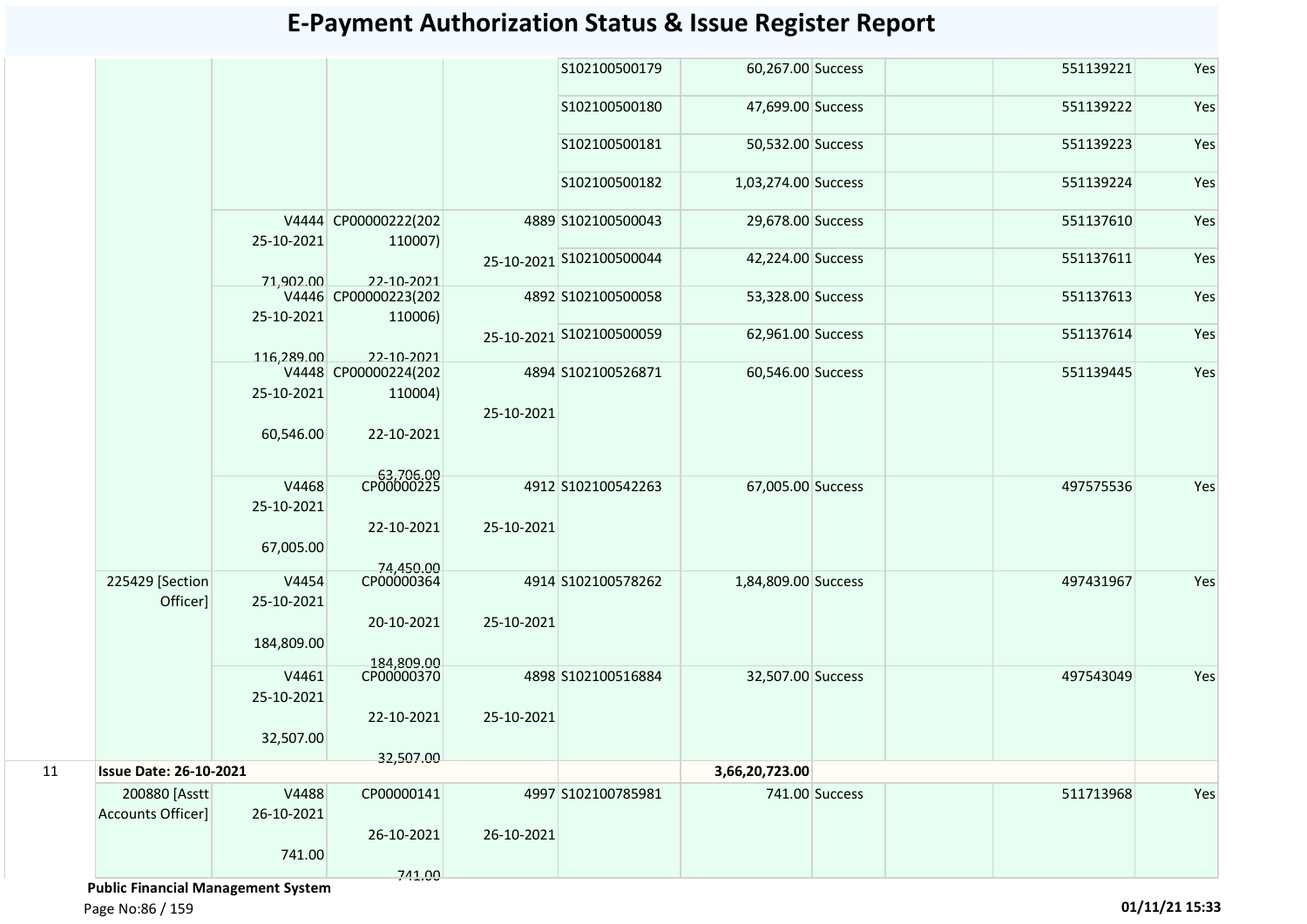| 206942 [Under                 |              | V4545 CP00000027(511 |            | 4984 S102101233766       | 3,73,495.00 Success | 516128756 | Yes |
|-------------------------------|--------------|----------------------|------------|--------------------------|---------------------|-----------|-----|
| Secretary                     | 26-10-2021   | 687730065693-        |            |                          |                     |           |     |
| Department of                 |              | 1B1)                 | 26-10-2021 |                          |                     |           |     |
| <b>Industrial Policy</b>      | 373,495.00   |                      |            |                          |                     |           |     |
| and Promotion                 |              | 25-10-2021           |            |                          |                     |           |     |
| Ministry of                   |              |                      |            |                          |                     |           |     |
|                               |              |                      |            |                          |                     |           |     |
| Commerce and<br>225427 [Under |              | V4490 CP00003440(202 |            | 4950 S102100945029       | 76,536.00 Success   | 551161546 | Yes |
| Secretary]                    | 26-10-2021   | 110015)              |            |                          |                     |           |     |
|                               |              |                      |            | 26-10-2021 S102100945030 | 87,551.00 Success   | 551161548 | Yes |
|                               | 1,591,143.00 | 25-10-2021           |            | S102100945031            | 69,501.00 Success   | 551161551 | Yes |
|                               |              |                      |            |                          |                     |           |     |
|                               |              | 2,779,982.00         |            | S102100945032            | 63,101.00 Success   | 551161553 | Yes |
|                               |              |                      |            |                          |                     |           |     |
|                               |              |                      |            | S102100945033            | 89,642.00 Success   | 551161556 | Yes |
|                               |              |                      |            |                          |                     |           |     |
|                               |              |                      |            | S102100945034            | 1,57,182.00 Success | 551161558 | Yes |
|                               |              |                      |            |                          |                     |           |     |
|                               |              |                      |            | S102100945035            | 53,636.00 Success   | 551161560 | Yes |
|                               |              |                      |            |                          |                     |           |     |
|                               |              |                      |            | S102100945036            | 43,296.00 Success   | 551161562 | Yes |
|                               |              |                      |            |                          |                     |           |     |
|                               |              |                      |            | S102100945037            | 49,268.00 Success   | 551161565 | Yes |
|                               |              |                      |            | S102100945038            | 39,890.00 Success   | 551161568 | Yes |
|                               |              |                      |            |                          |                     |           |     |
|                               |              |                      |            | S102100945039            | 77,556.00 Success   | 551161570 | Yes |
|                               |              |                      |            |                          |                     |           |     |
|                               |              |                      |            | S102100945040            | 97,061.00 Success   | 551161572 | Yes |
|                               |              |                      |            |                          |                     |           |     |
|                               |              |                      |            | S102100945041            | 85,281.00 Success   | 551161574 | Yes |
|                               |              |                      |            |                          |                     |           |     |
|                               |              |                      |            | S102100945042            | 80,694.00 Success   | 551161577 | Yes |
|                               |              |                      |            |                          |                     |           |     |
|                               |              |                      |            | S102100945043            | 82,121.00 Success   | 551161579 | Yes |
|                               |              |                      |            |                          |                     |           |     |
|                               |              |                      |            | S102100945044            | 1,69,784.00 Success | 551161581 | Yes |
|                               |              |                      |            |                          |                     |           |     |
|                               |              |                      |            | S102100945045            | 81,970.00 Success   | 551161585 | Yes |
|                               |              |                      |            | S102100945046            | 1,07,551.00 Success | 551161588 | Yes |
|                               |              |                      |            |                          |                     |           |     |
|                               |              |                      |            |                          |                     |           |     |

 **Public Financial Management System**  Page No:87 / 159 **01/11/21 15:33**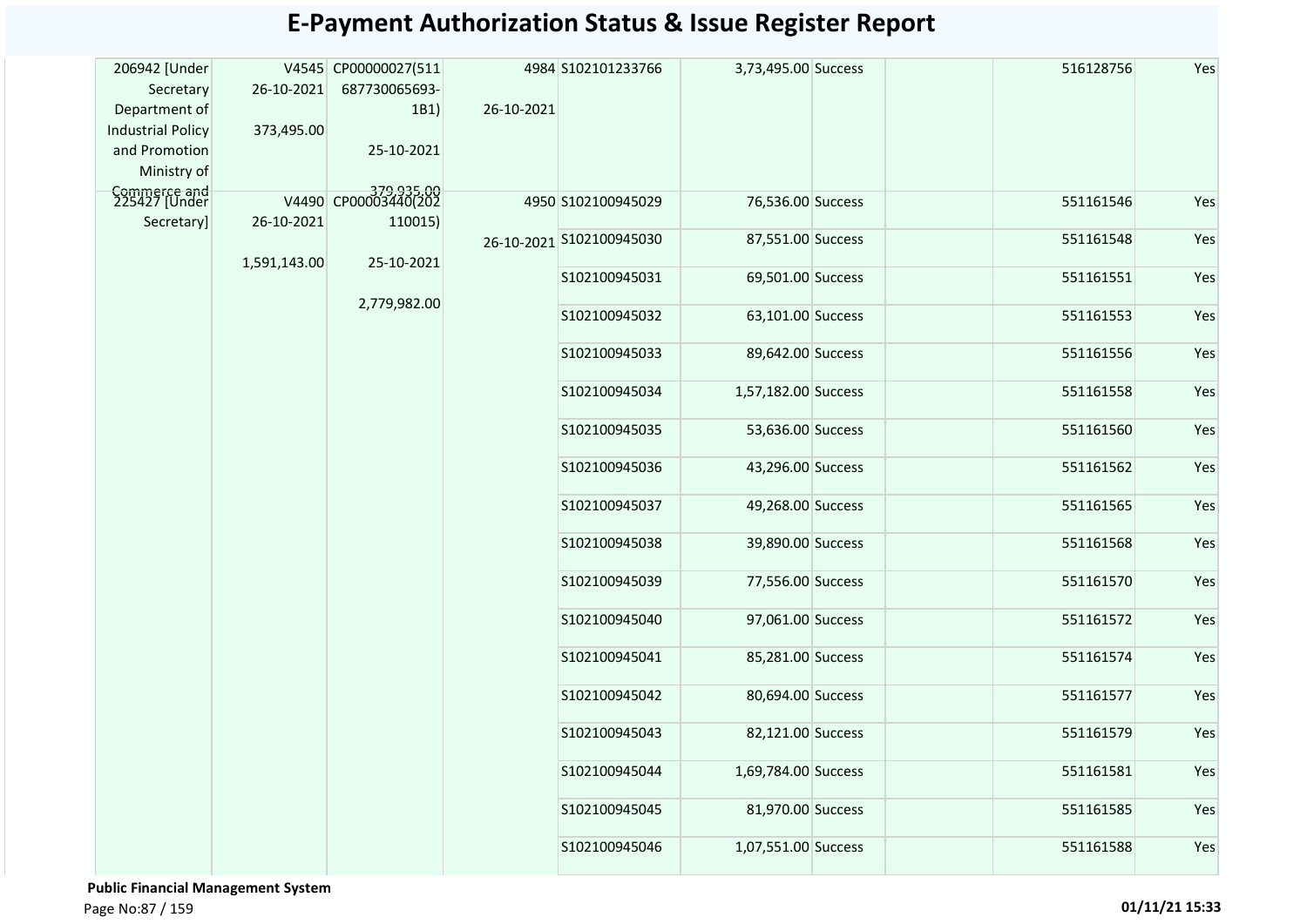|              |                                 |  | S102100945047            | 79,522.00 Success   | 551161590         | Yes               |               |                   |           |     |  |  |  |  |  |  |  |  |  |  |  |  |  |               |                   |           |     |
|--------------|---------------------------------|--|--------------------------|---------------------|-------------------|-------------------|---------------|-------------------|-----------|-----|--|--|--|--|--|--|--|--|--|--|--|--|--|---------------|-------------------|-----------|-----|
| 26-10-2021   | V4491 CP00003453(202<br>110017) |  | 4949 S102100944857       | 82,118.00 Success   | 551161462         | Yes               |               |                   |           |     |  |  |  |  |  |  |  |  |  |  |  |  |  |               |                   |           |     |
| 1,550,864.00 | 25-10-2021                      |  | 26-10-2021 S102100944858 | 1,02,678.00 Success | 551161465         | Yes               |               |                   |           |     |  |  |  |  |  |  |  |  |  |  |  |  |  |               |                   |           |     |
|              |                                 |  | S102100944859            | 56,516.00 Success   | 551161467         | Yes               |               |                   |           |     |  |  |  |  |  |  |  |  |  |  |  |  |  |               |                   |           |     |
|              | 2,499,485.00                    |  | S102100944860            | 37,818.00 Success   | 551161469         | Yes               |               |                   |           |     |  |  |  |  |  |  |  |  |  |  |  |  |  |               |                   |           |     |
|              |                                 |  | S102100944861            | 94,918.00 Success   | 551161472         | Yes               |               |                   |           |     |  |  |  |  |  |  |  |  |  |  |  |  |  |               |                   |           |     |
|              |                                 |  | S102100944862            | 51,031.00 Success   | 551161475         | Yes               |               |                   |           |     |  |  |  |  |  |  |  |  |  |  |  |  |  |               |                   |           |     |
|              |                                 |  | S102100944863            | 73,112.00 Success   | 551161477         | Yes               |               |                   |           |     |  |  |  |  |  |  |  |  |  |  |  |  |  |               |                   |           |     |
|              |                                 |  |                          | S102100944864       | 59,466.00 Success | 551161480         | Yes           |                   |           |     |  |  |  |  |  |  |  |  |  |  |  |  |  |               |                   |           |     |
|              |                                 |  |                          |                     |                   |                   | S102100944865 | 73,261.00 Success | 551161483 | Yes |  |  |  |  |  |  |  |  |  |  |  |  |  |               |                   |           |     |
|              |                                 |  |                          |                     | S102100944866     | 60,676.00 Success | 551161487     | Yes               |           |     |  |  |  |  |  |  |  |  |  |  |  |  |  |               |                   |           |     |
|              |                                 |  | S102100944867            | 77,228.00 Success   | 551161489         | Yes               |               |                   |           |     |  |  |  |  |  |  |  |  |  |  |  |  |  |               |                   |           |     |
|              |                                 |  | S102100944868            | 69,236.00 Success   | 551161491         | Yes               |               |                   |           |     |  |  |  |  |  |  |  |  |  |  |  |  |  |               |                   |           |     |
|              |                                 |  | S102100944869            | 32,853.00 Success   | 551161494         | Yes               |               |                   |           |     |  |  |  |  |  |  |  |  |  |  |  |  |  |               |                   |           |     |
|              |                                 |  | S102100944870            | 33,976.00 Success   | 551161497         | Yes               |               |                   |           |     |  |  |  |  |  |  |  |  |  |  |  |  |  |               |                   |           |     |
|              |                                 |  |                          |                     |                   |                   |               |                   |           |     |  |  |  |  |  |  |  |  |  |  |  |  |  | S102100944871 | 84,948.00 Success | 551161500 | Yes |
|              |                                 |  | S102100944872            | 94,696.00 Success   | 551161503         | Yes               |               |                   |           |     |  |  |  |  |  |  |  |  |  |  |  |  |  |               |                   |           |     |
|              |                                 |  | S102100944873            | 65,296.00 Success   | 551161506         | Yes               |               |                   |           |     |  |  |  |  |  |  |  |  |  |  |  |  |  |               |                   |           |     |
|              |                                 |  | S102100944874            | 75,446.00 Success   | 551161508         | Yes               |               |                   |           |     |  |  |  |  |  |  |  |  |  |  |  |  |  |               |                   |           |     |
|              |                                 |  | S102100944875            | 98,261.00 Success   | 551161510         | Yes               |               |                   |           |     |  |  |  |  |  |  |  |  |  |  |  |  |  |               |                   |           |     |
|              |                                 |  | S102100944876            | 68,538.00 Success   | 551161513         | Yes               |               |                   |           |     |  |  |  |  |  |  |  |  |  |  |  |  |  |               |                   |           |     |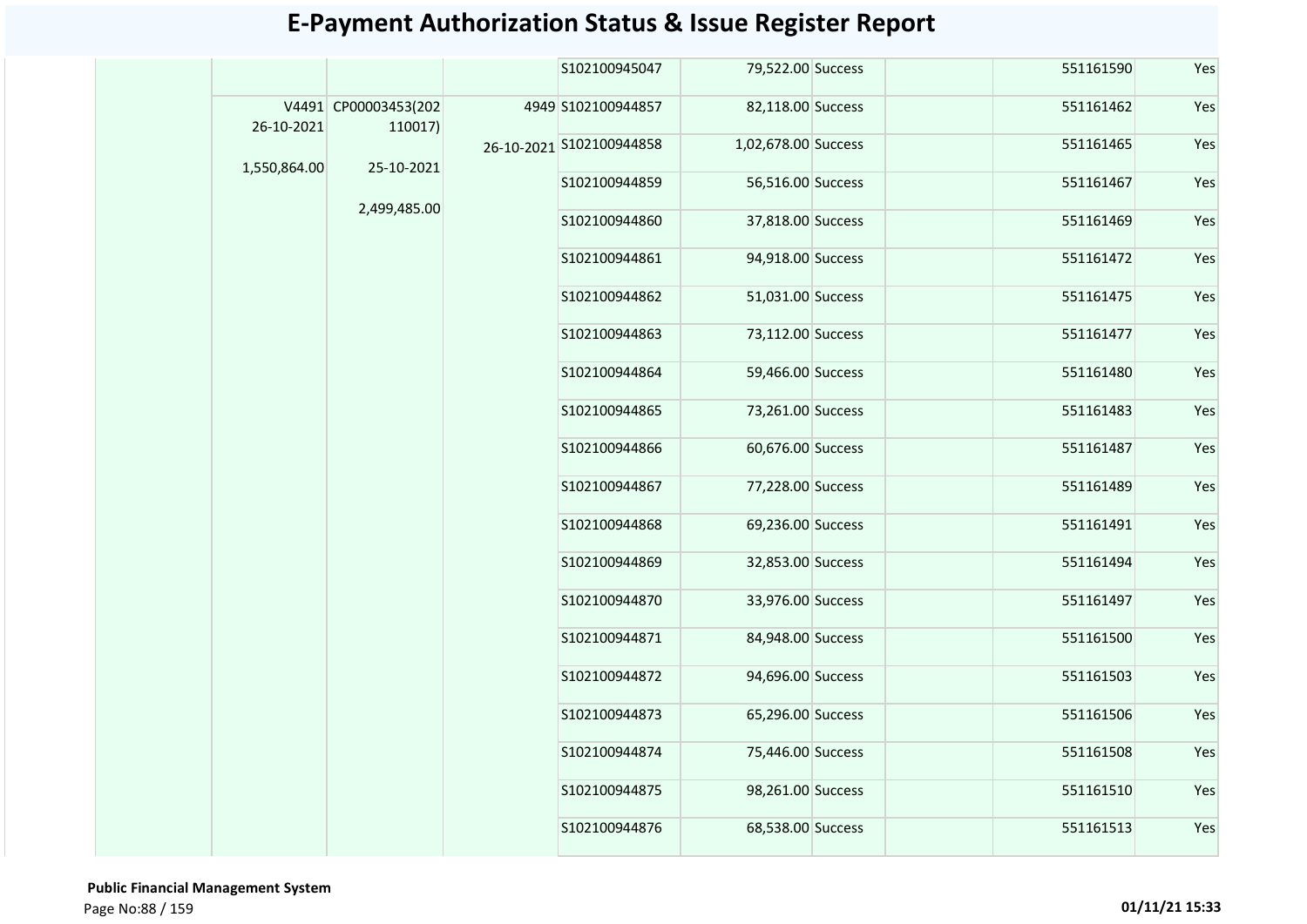|  |              |                                 |  | S102100944877            | 61,031.00 Success   | 551161515 | Yes           |                     |           |     |  |  |  |  |  |  |  |  |  |  |  |  |  |  |               |                     |               |                     |           |     |  |               |                     |
|--|--------------|---------------------------------|--|--------------------------|---------------------|-----------|---------------|---------------------|-----------|-----|--|--|--|--|--|--|--|--|--|--|--|--|--|--|---------------|---------------------|---------------|---------------------|-----------|-----|--|---------------|---------------------|
|  |              |                                 |  | S102100944878            | 97,761.00 Success   | 551161517 | Yes           |                     |           |     |  |  |  |  |  |  |  |  |  |  |  |  |  |  |               |                     |               |                     |           |     |  |               |                     |
|  | 26-10-2021   | V4492 CP00003478(202<br>110029) |  | 4951 S102100945221       | 1,19,936.00 Success | 551161620 | Yes           |                     |           |     |  |  |  |  |  |  |  |  |  |  |  |  |  |  |               |                     |               |                     |           |     |  |               |                     |
|  |              | 25-10-2021                      |  | 26-10-2021 S102100945222 | 1,65,706.00 Success | 551161622 | Yes           |                     |           |     |  |  |  |  |  |  |  |  |  |  |  |  |  |  |               |                     |               |                     |           |     |  |               |                     |
|  | 3,338,864.00 |                                 |  | S102100945223            | 99,560.00 Success   | 551161624 | Yes           |                     |           |     |  |  |  |  |  |  |  |  |  |  |  |  |  |  |               |                     |               |                     |           |     |  |               |                     |
|  |              | 5,669,364.00                    |  | S102100945224            | 1,72,990.00 Success | 551161625 | Yes           |                     |           |     |  |  |  |  |  |  |  |  |  |  |  |  |  |  |               |                     |               |                     |           |     |  |               |                     |
|  |              |                                 |  | S102100945225            | 1,18,588.00 Success | 551161626 | Yes           |                     |           |     |  |  |  |  |  |  |  |  |  |  |  |  |  |  |               |                     |               |                     |           |     |  |               |                     |
|  |              |                                 |  | S102100945226            | 48,240.00 Success   | 551161627 | Yes           |                     |           |     |  |  |  |  |  |  |  |  |  |  |  |  |  |  |               |                     |               |                     |           |     |  |               |                     |
|  |              |                                 |  | S102100945227            | 1,35,602.00 Success | 551161628 | Yes           |                     |           |     |  |  |  |  |  |  |  |  |  |  |  |  |  |  |               |                     |               |                     |           |     |  |               |                     |
|  |              |                                 |  | S102100945228            | 86,605.00 Success   | 551161629 | Yes           |                     |           |     |  |  |  |  |  |  |  |  |  |  |  |  |  |  |               |                     |               |                     |           |     |  |               |                     |
|  |              |                                 |  | S102100945229            | 86,360.00 Success   | 551161630 | Yes           |                     |           |     |  |  |  |  |  |  |  |  |  |  |  |  |  |  |               |                     |               |                     |           |     |  |               |                     |
|  |              |                                 |  | S102100945230            | 1,02,091.00 Success | 551161631 | Yes           |                     |           |     |  |  |  |  |  |  |  |  |  |  |  |  |  |  |               |                     |               |                     |           |     |  |               |                     |
|  |              |                                 |  | S102100945231            | 2,04,506.00 Success | 551161632 | Yes           |                     |           |     |  |  |  |  |  |  |  |  |  |  |  |  |  |  |               |                     |               |                     |           |     |  |               |                     |
|  |              |                                 |  | S102100945232            | 1,25,100.00 Success | 551161634 | Yes           |                     |           |     |  |  |  |  |  |  |  |  |  |  |  |  |  |  |               |                     |               |                     |           |     |  |               |                     |
|  |              |                                 |  | S102100945233            | 47,201.00 Success   | 551161637 | Yes           |                     |           |     |  |  |  |  |  |  |  |  |  |  |  |  |  |  |               |                     |               |                     |           |     |  |               |                     |
|  |              |                                 |  |                          |                     |           |               |                     |           |     |  |  |  |  |  |  |  |  |  |  |  |  |  |  |               |                     | S102100945234 | 1,55,702.00 Success | 551161639 | Yes |  |               |                     |
|  |              |                                 |  |                          |                     |           |               |                     |           |     |  |  |  |  |  |  |  |  |  |  |  |  |  |  | S102100945235 | 1,61,516.00 Success | 551161641     | Yes                 |           |     |  |               |                     |
|  |              |                                 |  | S102100945236            | 2,15,146.00 Success | 551161644 | Yes           |                     |           |     |  |  |  |  |  |  |  |  |  |  |  |  |  |  |               |                     |               |                     |           |     |  |               |                     |
|  |              |                                 |  |                          |                     |           |               |                     |           |     |  |  |  |  |  |  |  |  |  |  |  |  |  |  |               |                     |               |                     |           |     |  | S102100945237 | 1,71,392.00 Success |
|  |              |                                 |  |                          |                     |           | S102100945238 | 2,01,243.00 Success | 551161649 | Yes |  |  |  |  |  |  |  |  |  |  |  |  |  |  |               |                     |               |                     |           |     |  |               |                     |
|  |              |                                 |  |                          |                     |           | S102100945239 | 1,18,101.00 Success | 551161652 | Yes |  |  |  |  |  |  |  |  |  |  |  |  |  |  |               |                     |               |                     |           |     |  |               |                     |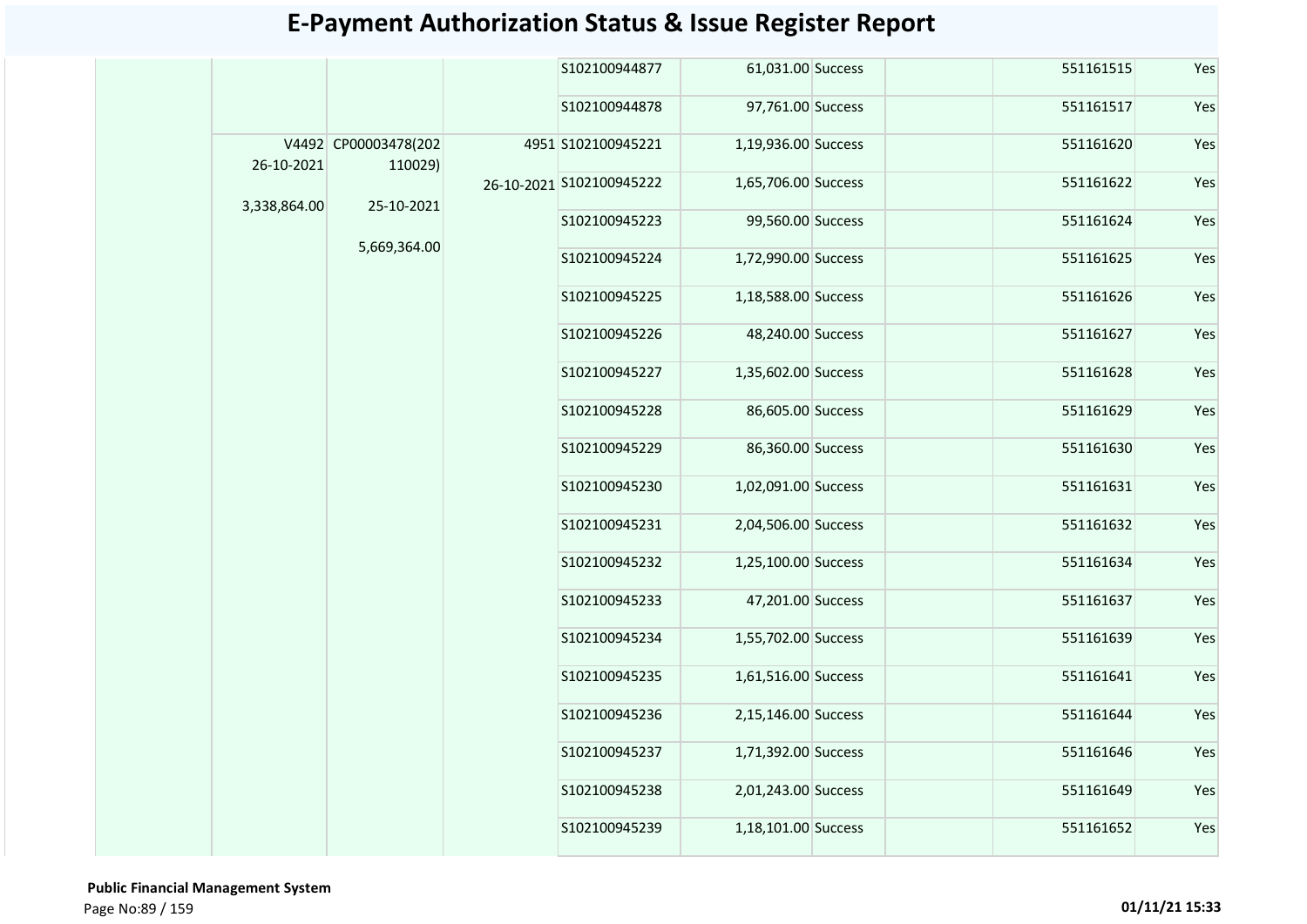| V4499 CP00003436(511<br>26-10-2021<br>687735548860-<br>1B1)<br>2,345.00<br>25-10-2021<br>V4500 CP00003437(511<br>26-10-2021<br>687760242375-<br>1B1)<br>4,689.00<br>25-10-2021<br>V4501 CP00003438(511<br>26-10-2021<br>687711207728-<br>1B1)<br>466.00<br>25-10-2021 |            | S102100945240<br>S102100945241<br>S102100945242 | 1,65,926.00 Success<br>1,11,122.00 Success<br>1,90,473.00 Success |                | 551161655<br>551161657 | Yes<br>Yes |
|-----------------------------------------------------------------------------------------------------------------------------------------------------------------------------------------------------------------------------------------------------------------------|------------|-------------------------------------------------|-------------------------------------------------------------------|----------------|------------------------|------------|
|                                                                                                                                                                                                                                                                       |            |                                                 |                                                                   |                |                        |            |
|                                                                                                                                                                                                                                                                       |            |                                                 |                                                                   |                |                        |            |
|                                                                                                                                                                                                                                                                       |            |                                                 |                                                                   |                | 551161660              | Yes        |
|                                                                                                                                                                                                                                                                       |            | S102100945243                                   | 1,55,118.00 Success                                               |                | 551161662              | Yes        |
|                                                                                                                                                                                                                                                                       |            | S102100945244                                   | 1,80,640.00 Success                                               |                | 551161664              | Yes        |
|                                                                                                                                                                                                                                                                       | 26-10-2021 | 4999 S102100996249                              | 2,345.00 Success                                                  |                | 516125324              | Yes        |
|                                                                                                                                                                                                                                                                       | 26-10-2021 | 5000 S102100995362                              | 4,689.00 Success                                                  |                | 516125211              | Yes        |
|                                                                                                                                                                                                                                                                       | 26-10-2021 | 5001 S102100994873                              |                                                                   | 466.00 Success | 516125129              | Yes        |
| V4502 CP00003452(511<br>687756059797-<br>26-10-2021<br>1B1)<br>4,129.00<br>25-10-2021<br>4,200.00                                                                                                                                                                     | 26-10-2021 | 5002 S102100994781                              | 4,129.00 Success                                                  |                | 516125095              | Yes        |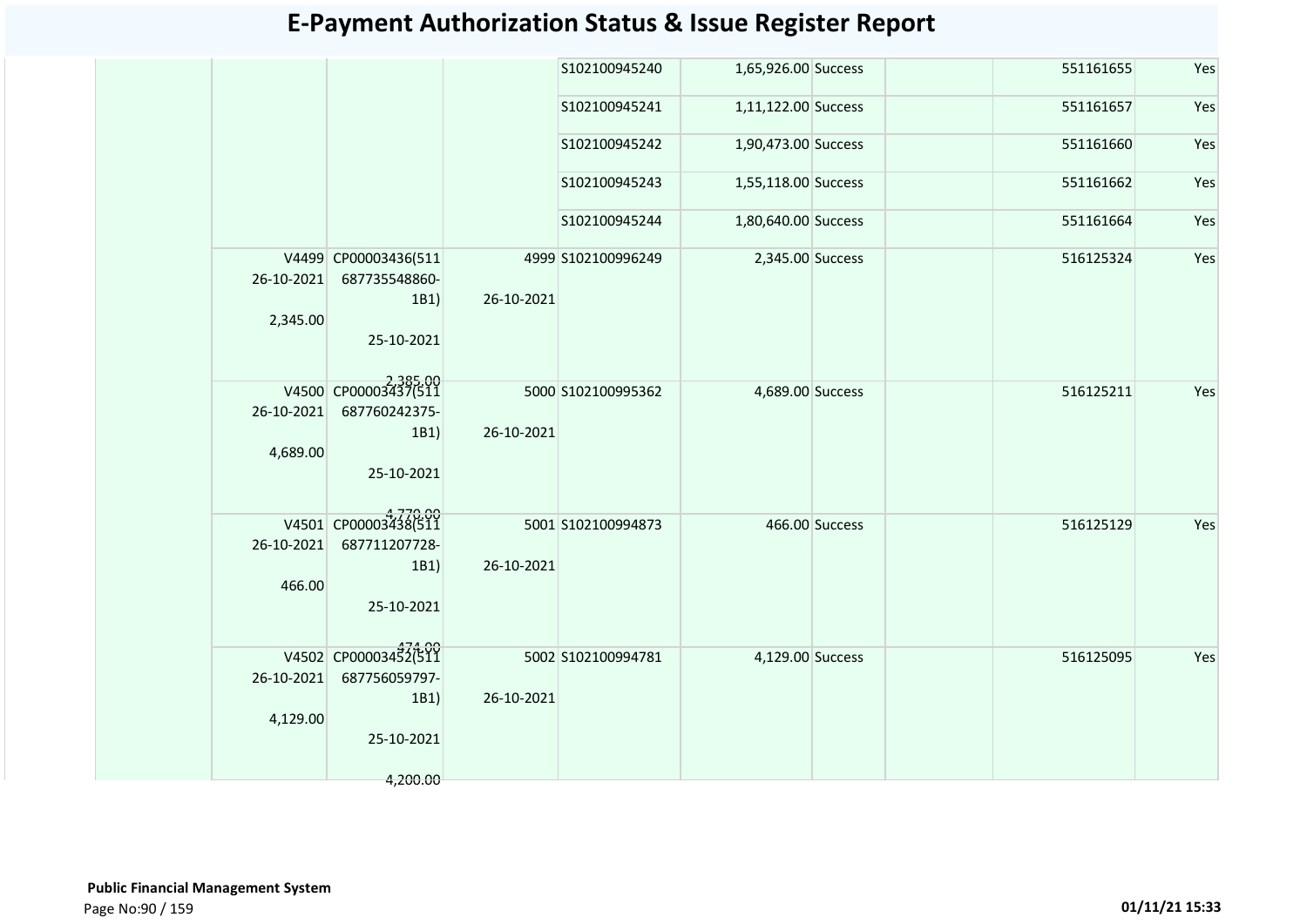| 26-10-2021 | V4503 CP00003458(511<br>687760511464-<br>1B1) | 26-10-2021 | 5004 S102100994127  | 1,278.00 Success  |  | CBINH21300032128 | Yes |
|------------|-----------------------------------------------|------------|---------------------|-------------------|--|------------------|-----|
| 1,278.00   | 25-10-2021                                    |            |                     |                   |  |                  |     |
|            | V4504 CP00003459(511                          |            | 5003 S102100994602  | 11,207.00 Success |  | CBINH21300032137 | Yes |
| 26-10-2021 | 687767932148-                                 |            |                     |                   |  |                  |     |
|            | 1B1)                                          | 26-10-2021 |                     |                   |  |                  |     |
| 11,207.00  |                                               |            |                     |                   |  |                  |     |
|            | 25-10-2021                                    |            |                     |                   |  |                  |     |
|            | V4505 CP00003460(511                          |            | 5005 \$102100994383 | 2,950.00 Success  |  | 516124810        | Yes |
| 26-10-2021 | 687721189411-                                 |            |                     |                   |  |                  |     |
|            | 1B1)                                          | 26-10-2021 |                     |                   |  |                  |     |
| 2,950.00   |                                               |            |                     |                   |  |                  |     |
|            | 25-10-2021                                    |            |                     |                   |  |                  |     |
|            | V4506 CP00003461(511                          |            | 5007 S102100994224  | 1,401.00 Success  |  | CBINH21300032133 | Yes |
| 26-10-2021 | 687757033354-                                 |            |                     |                   |  |                  |     |
|            | 1B1)                                          | 26-10-2021 |                     |                   |  |                  |     |
| 1,401.00   |                                               |            |                     |                   |  |                  |     |
|            | 25-10-2021                                    |            |                     |                   |  |                  |     |
|            | V4507 CP000034625500                          |            | 5008 \$102100994262 | 2,824.00 Success  |  | CBINH21300032134 | Yes |
| 26-10-2021 | 687746636295-                                 |            |                     |                   |  |                  |     |
|            | 1B1)                                          | 26-10-2021 |                     |                   |  |                  |     |
| 2,824.00   |                                               |            |                     |                   |  |                  |     |
|            | 25-10-2021                                    |            |                     |                   |  |                  |     |
|            | V4508 CP00003463(511                          |            | 5009 S102100994116  | 2,824.00 Success  |  | CBINH21300032127 | Yes |
| 26-10-2021 | 687761776205-                                 |            |                     |                   |  |                  |     |
|            | 1B1)                                          | 26-10-2021 |                     |                   |  |                  |     |
| 2,824.00   |                                               |            |                     |                   |  |                  |     |
|            | 25-10-2021                                    |            |                     |                   |  |                  |     |
|            | 2,872.00                                      |            |                     |                   |  |                  |     |

 **Public Financial Management System**  Page No:91 / 159 **01/11/21 15:33**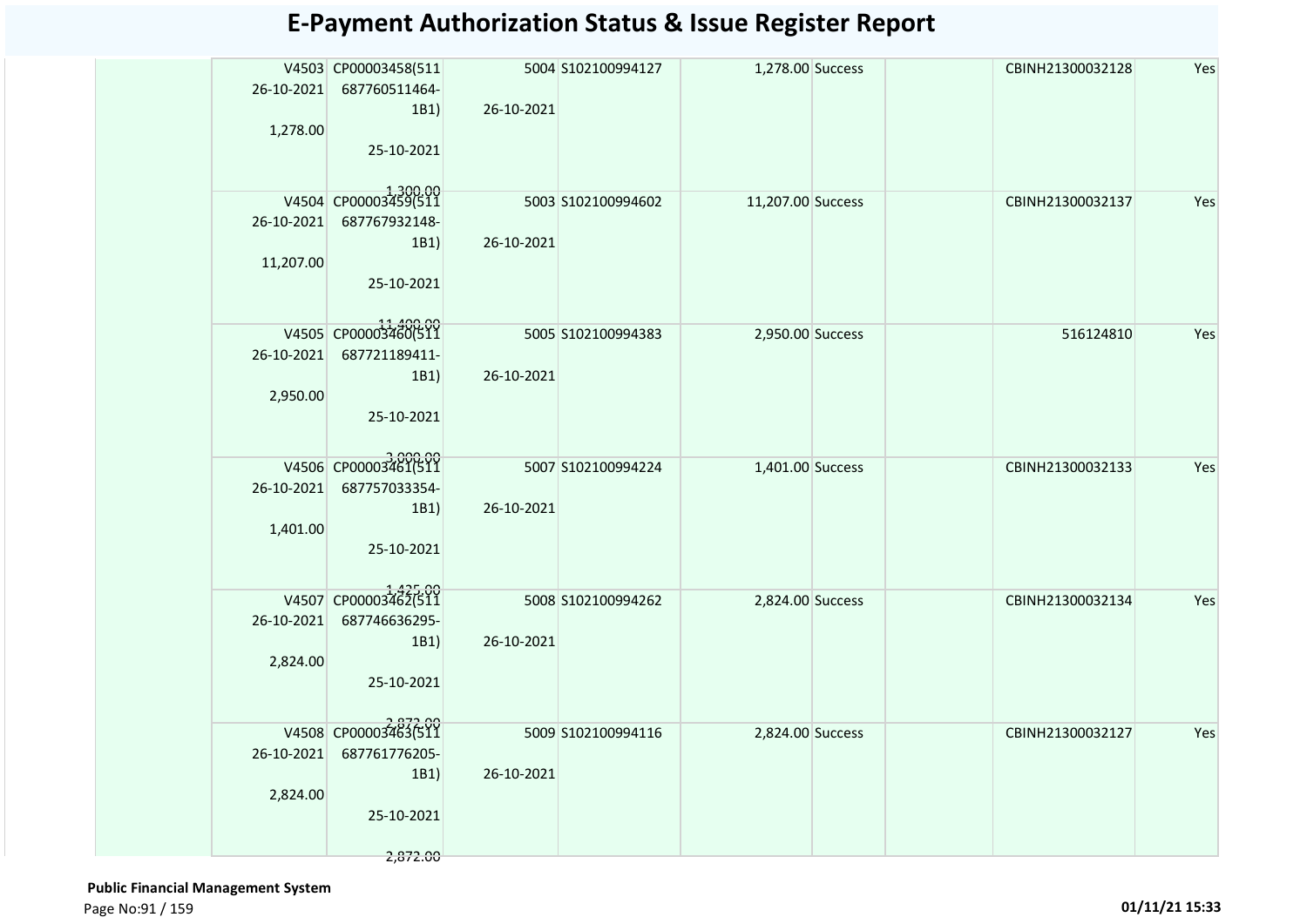| 26-10-2021 | V4509 CP00003464(511<br>687723128164-<br>1B1) | 26-10-2021 | 5010 S102100988394 | 2,824.00 Success  |  | 516123797        | Yes |
|------------|-----------------------------------------------|------------|--------------------|-------------------|--|------------------|-----|
| 2,824.00   | 25-10-2021                                    |            |                    |                   |  |                  |     |
|            | V4510 CP00003465(511                          |            | 5011 S102100988841 | 8,159.00 Success  |  | CBINH21300032119 | Yes |
| 26-10-2021 | 687732958023-                                 |            |                    |                   |  |                  |     |
|            | 1B1)                                          | 26-10-2021 |                    |                   |  |                  |     |
| 8,159.00   |                                               |            |                    |                   |  |                  |     |
|            | 25-10-2021                                    |            |                    |                   |  |                  |     |
|            | V4511 CP00003466(511                          |            | 5006 S102100994496 | 2,950.00 Success  |  | 516124849        | Yes |
| 26-10-2021 | 687788348892-                                 |            |                    |                   |  |                  |     |
|            | 1B1)                                          | 26-10-2021 |                    |                   |  |                  |     |
| 2,950.00   |                                               |            |                    |                   |  |                  |     |
|            | 25-10-2021                                    |            |                    |                   |  |                  |     |
|            |                                               |            |                    |                   |  |                  |     |
|            | V4512 CP00003467(511                          |            | 5012 S102100987863 | 7,865.00 Success  |  | 516123178        | Yes |
| 26-10-2021 | 687768680063-                                 |            |                    |                   |  |                  |     |
| 7,865.00   | 1B1)                                          | 26-10-2021 |                    |                   |  |                  |     |
|            | 25-10-2021                                    |            |                    |                   |  |                  |     |
|            |                                               |            |                    |                   |  |                  |     |
|            | V4513 CP00003469(511                          |            | 5013 S102100987700 | 1,475.00 Success  |  | 516123076        | Yes |
| 26-10-2021 | 687768606280-                                 |            |                    |                   |  |                  |     |
|            | 1B1)                                          | 26-10-2021 |                    |                   |  |                  |     |
| 1,475.00   |                                               |            |                    |                   |  |                  |     |
|            | 25-10-2021                                    |            |                    |                   |  |                  |     |
|            |                                               |            |                    |                   |  |                  |     |
|            | V4514 CP00003470(511                          |            | 5014 S102100987906 | 14,500.00 Success |  | 516123234        | Yes |
| 26-10-2021 | 687769330326-<br>1B1)                         | 26-10-2021 |                    |                   |  |                  |     |
| 14,500.00  |                                               |            |                    |                   |  |                  |     |
|            | 25-10-2021                                    |            |                    |                   |  |                  |     |
|            |                                               |            |                    |                   |  |                  |     |
|            | 14,750.00                                     |            |                    |                   |  |                  |     |

 **Public Financial Management System**  Page No:92 / 159 **01/11/21 15:33**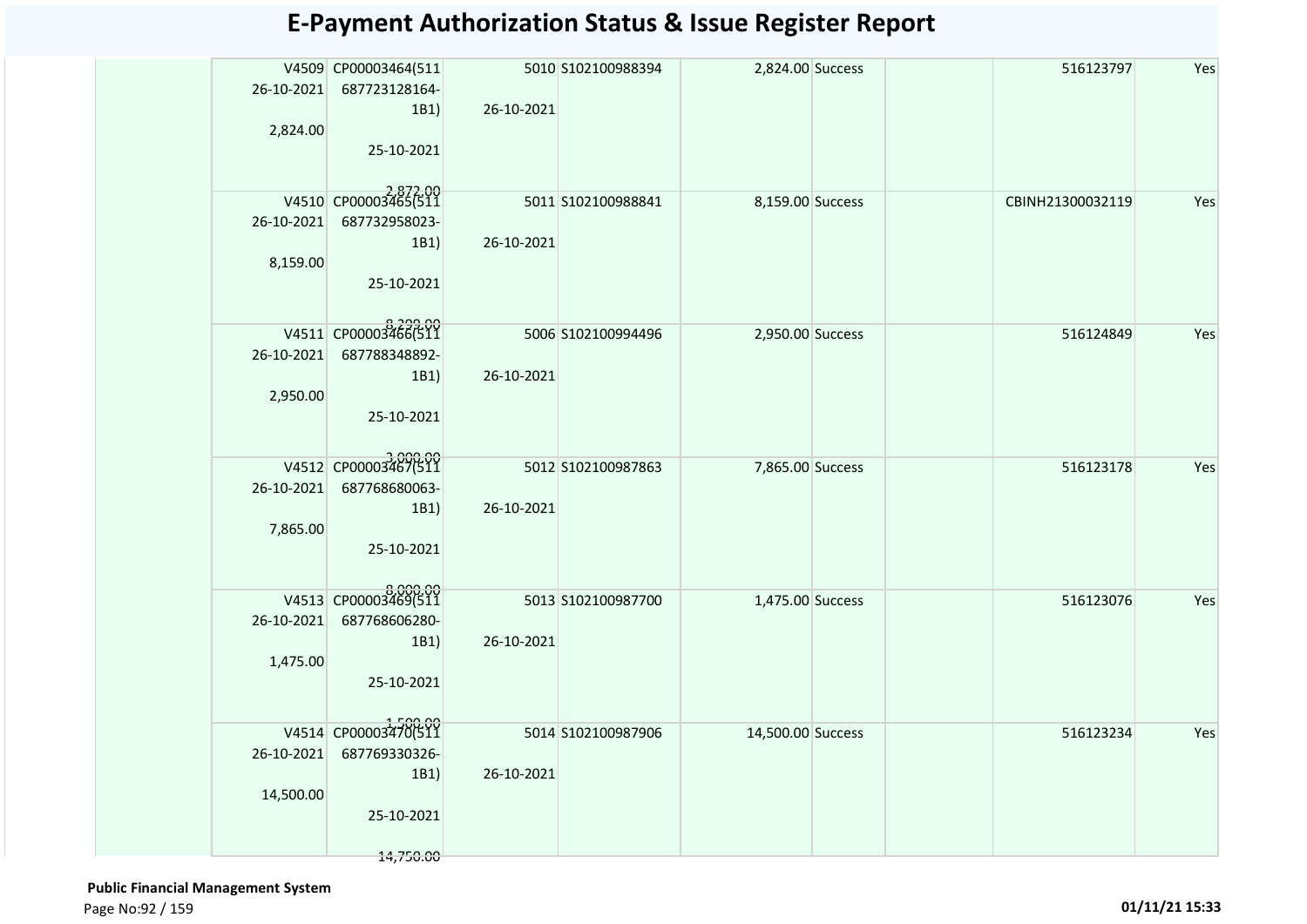| 26-10-2021<br>88,475.00 | V4515 CP00003471(511<br>687764386347-<br>1B1) | 26-10-2021 | 5015 \$102100988851 | 88,475.00 Success |                | 516124130        | Yes |
|-------------------------|-----------------------------------------------|------------|---------------------|-------------------|----------------|------------------|-----|
|                         | 25-10-2021                                    |            |                     |                   |                |                  |     |
|                         | 90,000.00<br>V4516 CP00003472(511             |            | 5016 S102100987948  |                   | 482.00 Success | 516123293        | Yes |
| 26-10-2021              | 687728523795-                                 |            |                     |                   |                |                  |     |
|                         | 1B1)                                          | 26-10-2021 |                     |                   |                |                  |     |
| 482.00                  | 25-10-2021                                    |            |                     |                   |                |                  |     |
|                         |                                               |            |                     |                   |                |                  |     |
|                         | V4517 CP00003473(511                          |            | 5017 \$102100988235 |                   | 984.00 Success | 516123586        | Yes |
| 26-10-2021              | 687767912217-                                 |            |                     |                   |                |                  |     |
|                         | 1B1)                                          | 26-10-2021 |                     |                   |                |                  |     |
| 984.00                  |                                               |            |                     |                   |                |                  |     |
|                         | 25-10-2021                                    |            |                     |                   |                |                  |     |
|                         | V4518 CP00003503(511                          |            |                     |                   |                |                  |     |
| 26-10-2021              | 687765108592-                                 |            | 5019 S102100987810  | 2,360.00 Success  |                | 516123113        | Yes |
|                         | 1B1)                                          | 26-10-2021 |                     |                   |                |                  |     |
| 2,360.00                |                                               |            |                     |                   |                |                  |     |
|                         | 25-10-2021                                    |            |                     |                   |                |                  |     |
|                         |                                               |            |                     |                   |                |                  |     |
|                         | V4519 CP00003504(511                          |            | 5018 \$102100988639 | 6,882.00 Success  |                | CBINH21300032118 | Yes |
| 26-10-2021              | 687774546663-                                 |            |                     |                   |                |                  |     |
|                         | 1B1)                                          | 26-10-2021 |                     |                   |                |                  |     |
| 6,882.00                |                                               |            |                     |                   |                |                  |     |
|                         | 25-10-2021                                    |            |                     |                   |                |                  |     |
|                         | V4520 CP00003505(511                          |            |                     |                   |                |                  |     |
| 26-10-2021              |                                               |            | 5020 S102100988295  | 1,886.00 Success  |                | 516123690        | Yes |
|                         | 687767323312-<br>1B1)                         | 26-10-2021 |                     |                   |                |                  |     |
| 1,886.00                |                                               |            |                     |                   |                |                  |     |
|                         | 25-10-2021                                    |            |                     |                   |                |                  |     |
|                         |                                               |            |                     |                   |                |                  |     |
|                         | 1,920.00                                      |            |                     |                   |                |                  |     |

 **Public Financial Management System**  Page No:93 / 159 **01/11/21 15:33**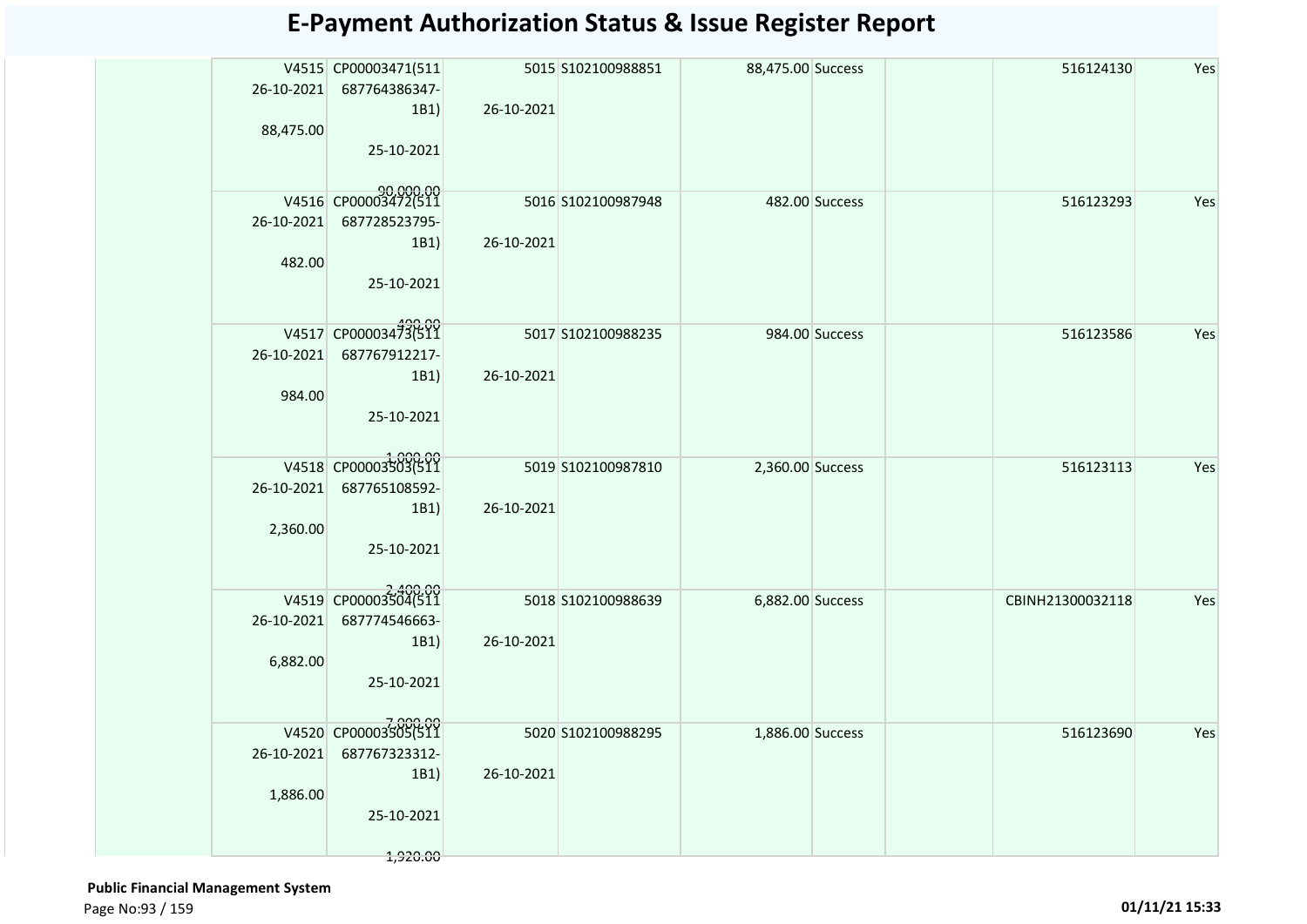| 26-10-2021<br>856.00   | V4521 CP00003506(511<br>687710127003-<br>1B1)<br>25-10-2021 | 26-10-2021 | 5021 S102100988021       |                   | 856.00 Success | 516123383 | Yes |
|------------------------|-------------------------------------------------------------|------------|--------------------------|-------------------|----------------|-----------|-----|
| 26-10-2021<br>910.00   | V4522 CP00003507(511<br>687785656322-<br>1B1)<br>25-10-2021 | 26-10-2021 | 5022 S102100988033       |                   | 910.00 Success | 516123481 | Yes |
| 26-10-2021<br>2,124.00 | V4523 CP00003508(511<br>687705154483-<br>1B1)<br>25-10-2021 | 26-10-2021 | 5023 S102100951599       | 2,124.00 Success  |                | 516122426 | Yes |
| 26-10-2021             | V4524 CP00003439(202<br>110021)                             |            | 4977 S102101107500       | 28,269.00 Success |                | 551164507 | Yes |
| 471,389.00             | 25-10-2021                                                  |            | 26-10-2021 S102101107501 | 49,913.00 Success |                | 551164510 | Yes |
|                        |                                                             |            | S102101107502            | 62,453.00 Success |                | 551164513 | Yes |
|                        | 695,140.00                                                  |            | S102101107503            | 45,391.00 Success |                | 551164515 | Yes |
|                        |                                                             |            | S102101107504            | 34,715.00 Success |                | 551164520 | Yes |
|                        |                                                             |            | S102101107505            | 33,264.00 Success |                | 551164522 | Yes |
|                        |                                                             |            | S102101107506            | 28,913.00 Success |                | 551164526 | Yes |
|                        |                                                             |            | S102101107507            | 31,958.00 Success |                | 551164529 | Yes |
|                        |                                                             |            | S102101107508            | 33,294.00 Success |                | 551164532 | Yes |
|                        |                                                             |            | S102101107509            | 30,748.00 Success |                | 551164535 | Yes |
|                        |                                                             |            | S102101107510            | 51,513.00 Success |                | 551164540 | Yes |

 **Public Financial Management System**  Page No:94 / 159 **01/11/21 15:33**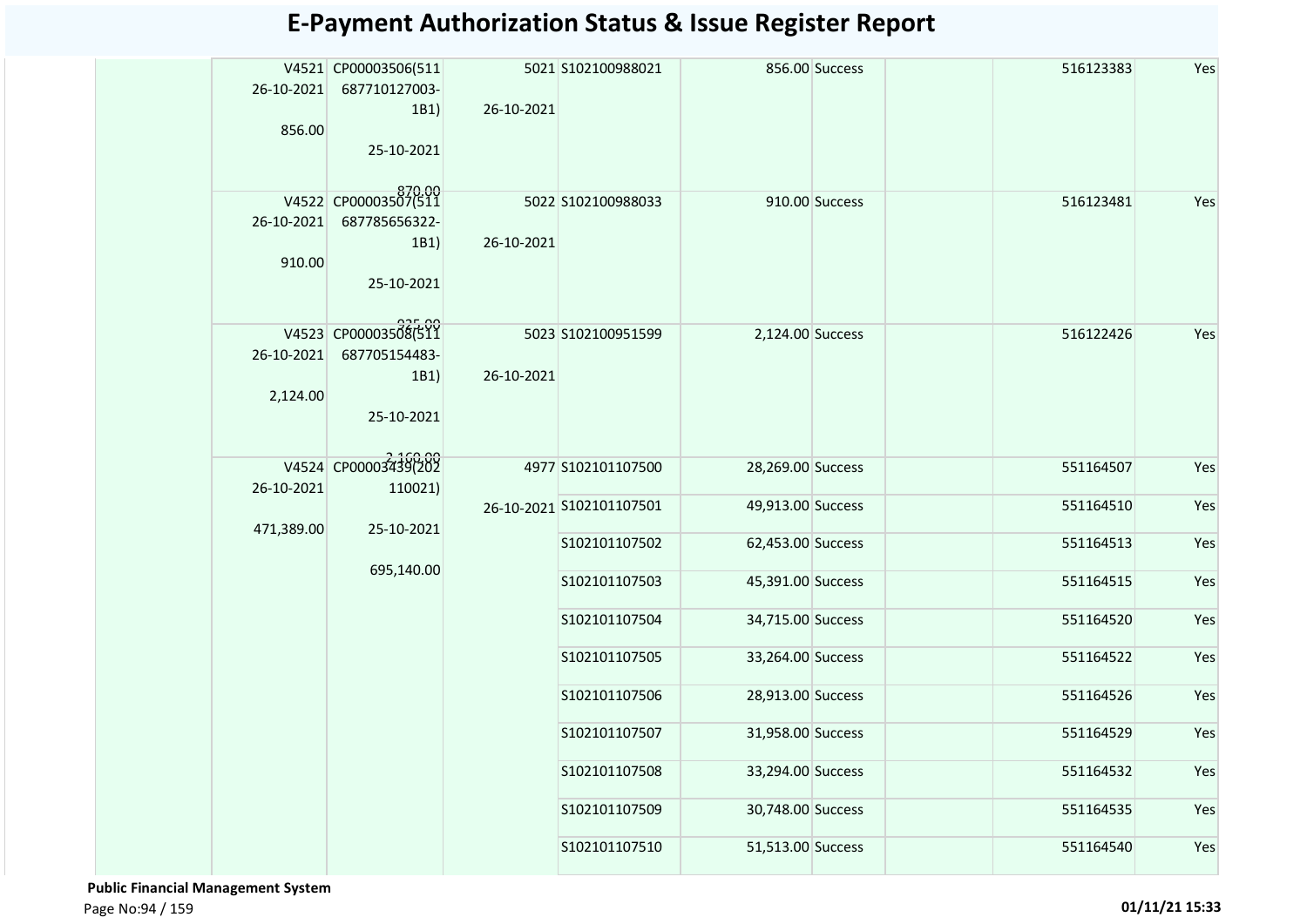|              |                                 | S102101107511            | 40,958.00 Success | 551164543 | Yes |
|--------------|---------------------------------|--------------------------|-------------------|-----------|-----|
| 26-10-2021   | V4525 CP00003442(202<br>110039) | 4975 S102101107353       | 27,072.00 Success | 551164378 | Yes |
| 1,199,854.00 | 25-10-2021                      | 26-10-2021 S102101107354 | 32,874.00 Success | 551164379 | Yes |
|              |                                 | S102101107355            | 32,874.00 Success | 551164380 | Yes |
|              | 1,316,072.00                    | S102101107356            | 31,167.00 Success | 551164381 | Yes |
|              |                                 | S102101107357            | 45,992.00 Success | 551164382 | Yes |
|              |                                 | S102101107358            | 44,962.00 Success | 551164383 | Yes |
|              |                                 | S102101107359            | 43,712.00 Success | 551164384 | Yes |
|              |                                 | S102101107360            | 36,864.00 Success | 551164386 | Yes |
|              |                                 | S102101107361            | 35,864.00 Success | 551164389 | Yes |
|              |                                 | S102101107362            | 32,874.00 Success | 551164392 | Yes |
|              |                                 | S102101107363            | 32,874.00 Success | 551164394 | Yes |
|              |                                 | S102101107364            | 33,124.00 Success | 551164397 | Yes |
|              |                                 | S102101107365            | 34,852.00 Success | 551164399 | Yes |
|              |                                 | S102101107366            | 33,124.00 Success | 551164402 | Yes |
|              |                                 | S102101107367            | 32,874.00 Success | 551164405 | Yes |
|              |                                 | S102101107368            | 32,874.00 Success | 551164408 | Yes |
|              |                                 | S102101107369            | 29,542.00 Success | 551164411 | Yes |
|              |                                 | S102101107370            | 32,874.00 Success | 551164424 | Yes |
|              |                                 | S102101107371            | 26,907.00 Success | 551164427 | Yes |
|              |                                 | S102101107372            | 32,874.00 Success | 551164430 | Yes |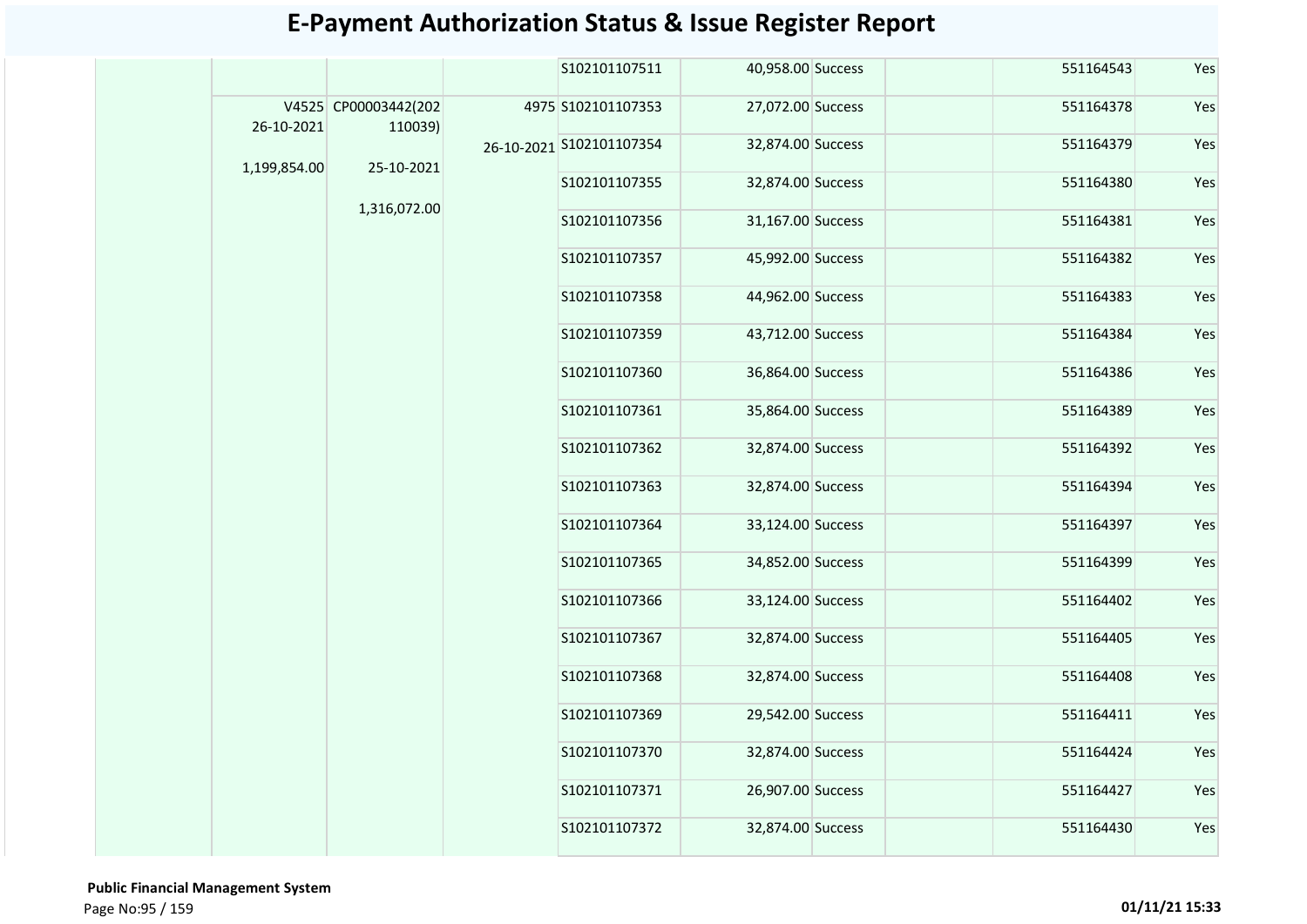|            |                      | S102101107373            | 26,706.00 Success |  | 551164434 | Yes |
|------------|----------------------|--------------------------|-------------------|--|-----------|-----|
|            |                      | S102101107374            | 26,727.00 Success |  | 551164438 | Yes |
|            |                      | S102101107375            | 32,874.00 Success |  | 551164441 | Yes |
|            |                      | S102101107376            | 27,337.00 Success |  | 551164444 | Yes |
|            |                      | S102101107377            | 26,036.00 Success |  | 551164447 | Yes |
|            |                      | S102101107378            | 32,874.00 Success |  | 551164450 | Yes |
|            |                      | S102101107379            | 32,874.00 Success |  | 551164452 | Yes |
|            |                      | S102101107380            | 33,124.00 Success |  | 551164456 | Yes |
|            |                      | S102101107381            | 32,042.00 Success |  | 551164459 | Yes |
|            |                      | S102101107382            | 32,874.00 Success |  | 551164462 | Yes |
|            |                      | S102101107383            | 44,712.00 Success |  | 551164465 | Yes |
|            |                      | S102101107384            | 46,632.00 Success |  | 551164468 | Yes |
|            |                      | S102101107385            | 44,712.00 Success |  | 551164471 | Yes |
|            |                      | S102101107386            | 32,874.00 Success |  | 551164475 | Yes |
|            |                      | S102101107387            | 41,282.00 Success |  | 551164477 | Yes |
|            | V4526 CP00003445(202 | 4973 S102101094877       | 30,339.00 Success |  | 551162589 | Yes |
| 26-10-2021 | 110013)              | 26-10-2021 S102101094878 | 32,775.00 Success |  | 551162594 | Yes |
| 264,324.00 | 25-10-2021           | S102101094879            | 37,974.00 Success |  | 551162597 | Yes |
|            | 443,648.00           | S102101094880            | 38,339.00 Success |  | 551162599 | Yes |
|            |                      | S102101094881            | 26,628.00 Success |  | 551162603 | Yes |
|            |                      | S102101094882            | 37,605.00 Success |  | 551162605 | Yes |
|            |                      |                          |                   |  |           |     |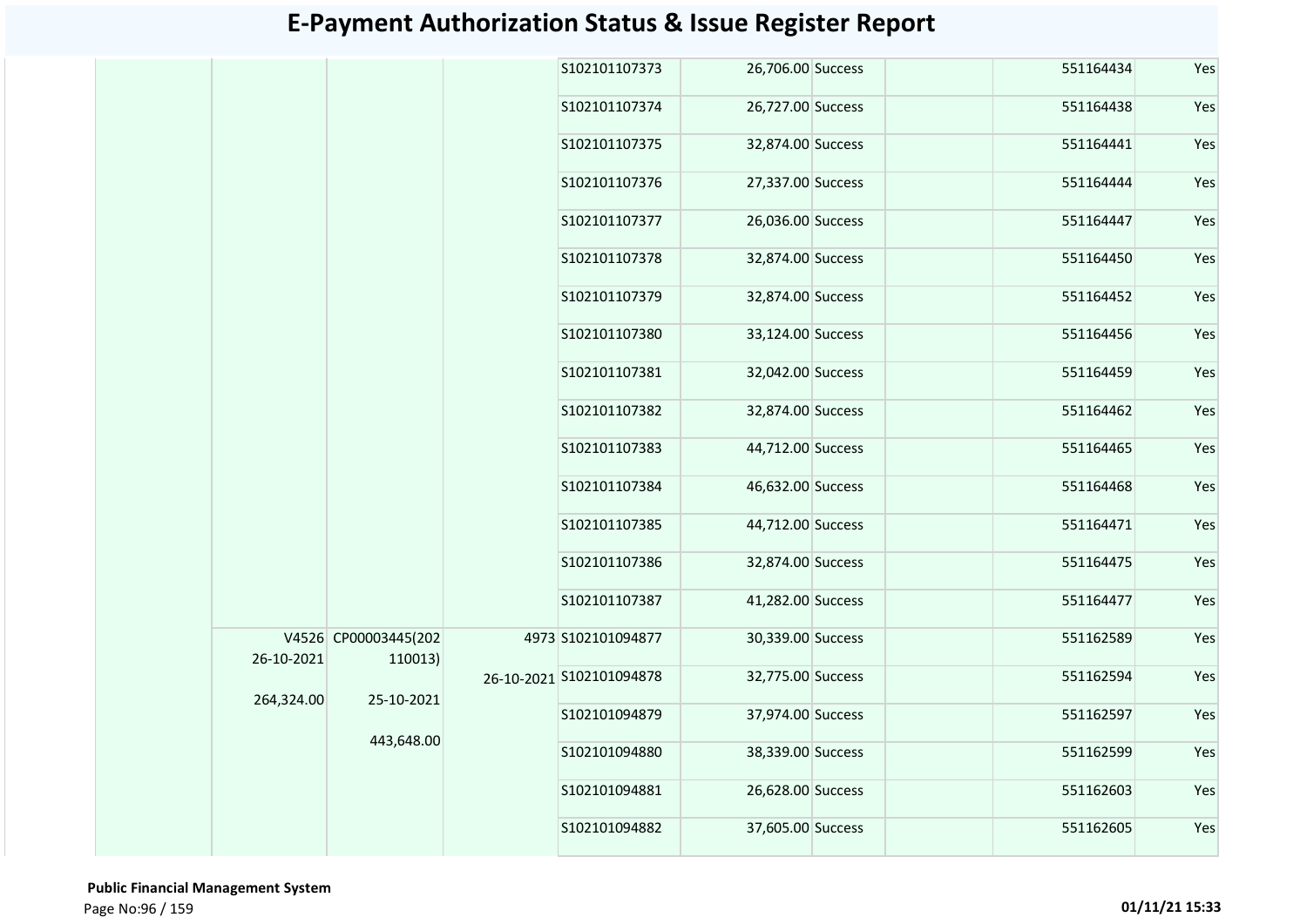|            |                                 |  | S102101094883            | 29,466.00 Success | 551162609         | Yes       |     |
|------------|---------------------------------|--|--------------------------|-------------------|-------------------|-----------|-----|
|            |                                 |  | S102101094884            | 31,198.00 Success | 551162612         | Yes       |     |
| 26-10-2021 | V4527 CP00003450(202<br>110024) |  | 4967 S102101094748       | 29,476.00 Success | 551162515         | Yes       |     |
| 493,298.00 | 25-10-2021                      |  | 26-10-2021 S102101094749 | 55,327.00 Success | 551162518         | Yes       |     |
|            | 682,904.00                      |  | S102101094750            | 43,038.00 Success | 551162521         | Yes       |     |
|            |                                 |  | S102101094751            | 44,398.00 Success | 551162523         | Yes       |     |
|            |                                 |  | S102101094752            | 40,830.00 Success | 551162527         | Yes       |     |
|            |                                 |  | S102101094753            | 42,812.00 Success | 551162529         | Yes       |     |
|            |                                 |  | S102101094754            | 37,028.00 Success | 551162533         | Yes       |     |
|            |                                 |  |                          | S102101094755     | 39,028.00 Success | 551162535 | Yes |
|            |                                 |  | S102101094756            | 39,728.00 Success | 551162538         | Yes       |     |
|            |                                 |  | S102101094757            | 35,897.00 Success | 551162540         | Yes       |     |
|            |                                 |  | S102101094758            | 41,133.00 Success | 551162543         | Yes       |     |
|            |                                 |  | S102101094759            | 44,603.00 Success | 551162546         | Yes       |     |
| 26-10-2021 | V4528 CP00003451(202<br>110040) |  | 4970 S102101095184       | 40,478.00 Success | 551162711         | Yes       |     |
| 643,359.00 | 25-10-2021                      |  | 26-10-2021 S102101095185 | 35,746.00 Success | 551162713         | Yes       |     |
|            | 933,216.00                      |  | S102101095186            | 29,092.00 Success | 551162717         | Yes       |     |
|            |                                 |  | S102101095187            | 40,999.00 Success | 551162720         | Yes       |     |
|            |                                 |  | S102101095188            | 39,838.00 Success | 551162722         | Yes       |     |
|            |                                 |  | S102101095189            | 45,733.00 Success | 551162725         | Yes       |     |
|            |                                 |  | S102101095190            | 42,183.00 Success | 551162729         | Yes       |     |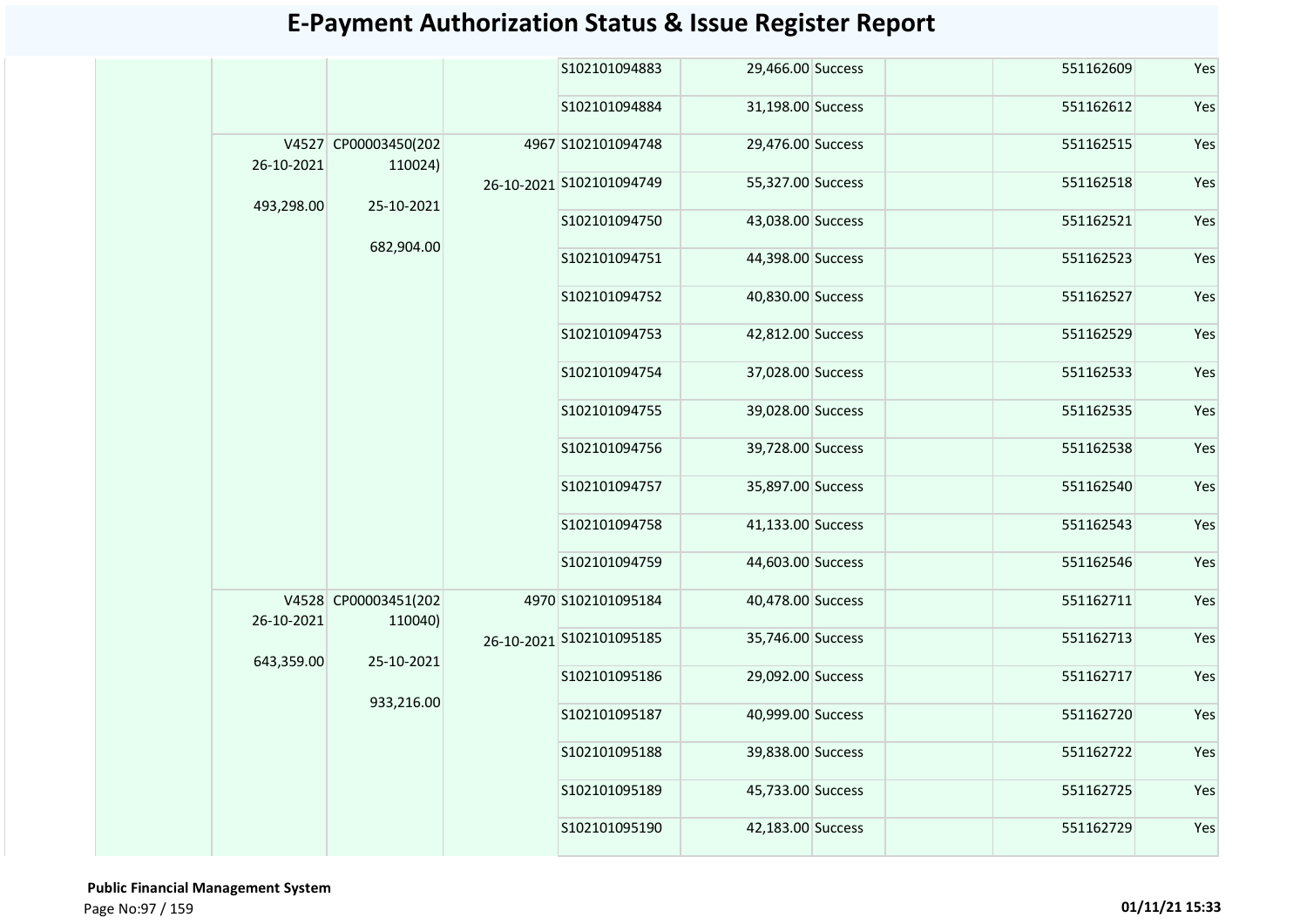|                      |                                       | S102101095191 |                                                | 551162731                                                                                                                                                                                                                                                                                                                                                                                                                        | Yes |
|----------------------|---------------------------------------|---------------|------------------------------------------------|----------------------------------------------------------------------------------------------------------------------------------------------------------------------------------------------------------------------------------------------------------------------------------------------------------------------------------------------------------------------------------------------------------------------------------|-----|
|                      |                                       | S102101095192 |                                                | 551162736                                                                                                                                                                                                                                                                                                                                                                                                                        | Yes |
|                      |                                       | S102101095193 |                                                | 551162739                                                                                                                                                                                                                                                                                                                                                                                                                        | Yes |
|                      |                                       | S102101095194 |                                                | 551162741                                                                                                                                                                                                                                                                                                                                                                                                                        | Yes |
|                      |                                       | S102101095195 |                                                | 551162744                                                                                                                                                                                                                                                                                                                                                                                                                        | Yes |
|                      |                                       | S102101095196 |                                                | 551162747                                                                                                                                                                                                                                                                                                                                                                                                                        | Yes |
|                      |                                       | S102101095197 |                                                | 551162750                                                                                                                                                                                                                                                                                                                                                                                                                        | Yes |
|                      |                                       | S102101095198 |                                                | 551162753                                                                                                                                                                                                                                                                                                                                                                                                                        | Yes |
|                      |                                       | S102101095199 |                                                | 551162757                                                                                                                                                                                                                                                                                                                                                                                                                        | Yes |
|                      |                                       | S102101095200 |                                                | 551162760                                                                                                                                                                                                                                                                                                                                                                                                                        | Yes |
| V4529 CP00003454(202 |                                       |               |                                                | 551162944                                                                                                                                                                                                                                                                                                                                                                                                                        | Yes |
|                      |                                       |               |                                                | 551162946                                                                                                                                                                                                                                                                                                                                                                                                                        | Yes |
|                      |                                       | S102101099049 |                                                | 551162949                                                                                                                                                                                                                                                                                                                                                                                                                        | Yes |
|                      |                                       | S102101099050 |                                                | 551162952                                                                                                                                                                                                                                                                                                                                                                                                                        | Yes |
|                      |                                       | S102101099051 |                                                | 551162955                                                                                                                                                                                                                                                                                                                                                                                                                        | Yes |
|                      |                                       | S102101099052 |                                                | 551162958                                                                                                                                                                                                                                                                                                                                                                                                                        | Yes |
|                      |                                       | S102101099053 |                                                | 551162960                                                                                                                                                                                                                                                                                                                                                                                                                        | Yes |
|                      |                                       | S102101099054 |                                                | 551162962                                                                                                                                                                                                                                                                                                                                                                                                                        | Yes |
|                      |                                       | S102101099055 |                                                | 551162965                                                                                                                                                                                                                                                                                                                                                                                                                        | Yes |
|                      |                                       | S102101099056 |                                                | 551162968                                                                                                                                                                                                                                                                                                                                                                                                                        | Yes |
|                      |                                       |               |                                                |                                                                                                                                                                                                                                                                                                                                                                                                                                  |     |
| 2,145,218.00         | 110011)<br>25-10-2021<br>3,375,711.00 |               | 4968 S102101099047<br>26-10-2021 S102101099048 | 42,478.00 Success<br>39,898.00 Success<br>42,478.00 Success<br>42,478.00 Success<br>35,928.00 Success<br>27,124.00 Success<br>35,982.00 Success<br>28,786.00 Success<br>35,525.00 Success<br>38,613.00 Success<br>44,728.00 Success<br>61,638.00 Success<br>76,621.00 Success<br>53,188.00 Success<br>55,008.00 Success<br>60,398.00 Success<br>59,728.00 Success<br>33,803.00 Success<br>39,308.00 Success<br>47,979.00 Success |     |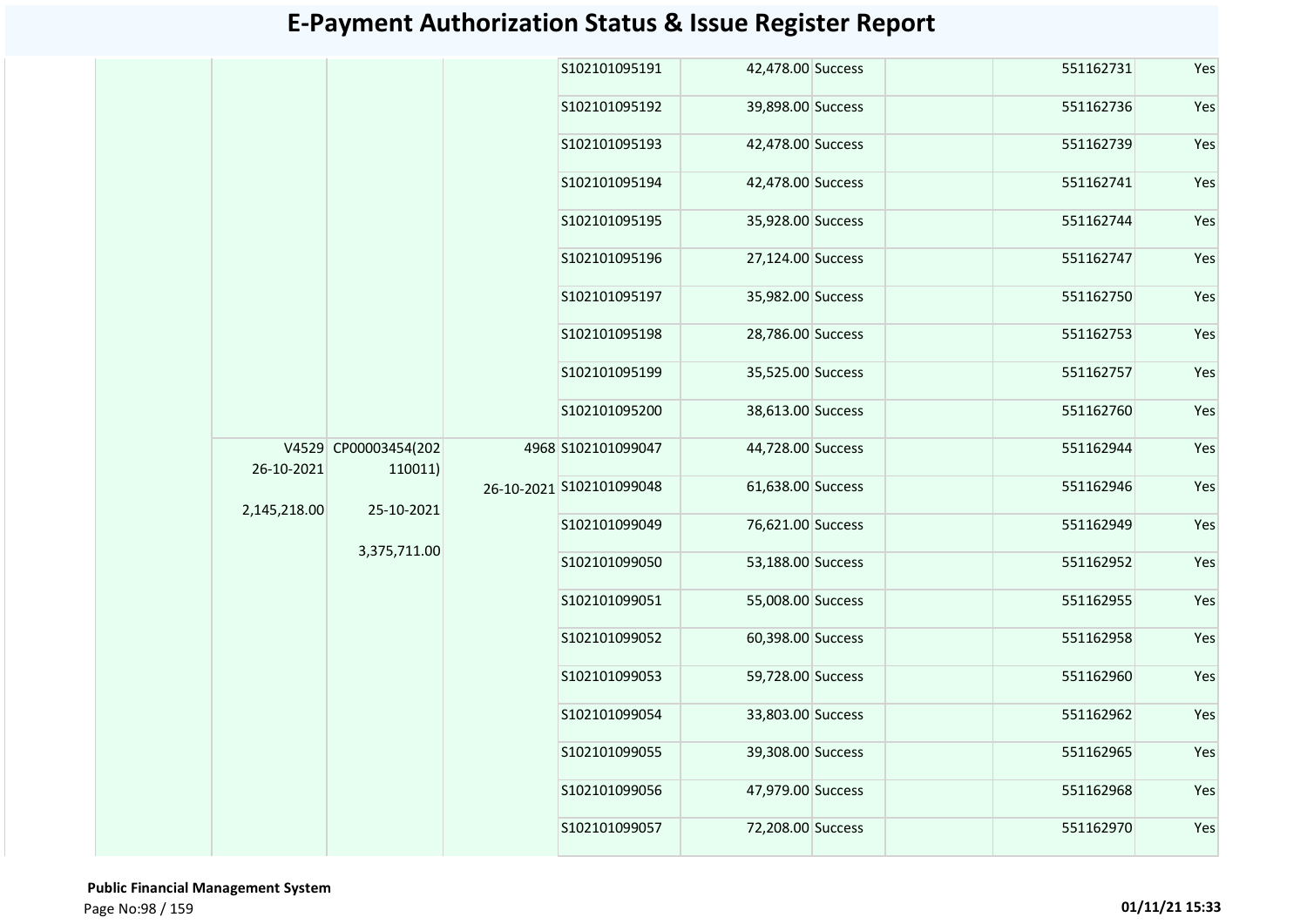| S102101099058 | 61,298.00 Success | 551162974 | Yes |
|---------------|-------------------|-----------|-----|
| S102101099059 | 46,966.00 Success | 551162976 | Yes |
| S102101099060 | 70,978.00 Success | 551162978 | Yes |
| S102101099061 | 40,093.00 Success | 551162982 | Yes |
| S102101099062 | 69,878.00 Success | 551162984 | Yes |
| S102101099063 | 43,283.00 Success | 551162987 | Yes |
| S102101099064 | 57,602.00 Success | 551162989 | Yes |
| S102101099065 | 57,118.00 Success | 551162992 | Yes |
| S102101099066 | 54,728.00 Success | 551162994 | Yes |
| S102101099067 | 60,319.00 Success | 551162997 | Yes |
| S102101099068 | 51,468.00 Success | 551162999 | Yes |
| S102101099069 | 55,398.00 Success | 551164003 | Yes |
| S102101099070 | 56,973.00 Success | 551164006 | Yes |
| S102101099071 | 56,630.00 Success | 551164009 | Yes |
| S102101099072 | 44,878.00 Success | 551164012 | Yes |
| S102101099073 | 54,878.00 Success | 551164014 | Yes |
| S102101099074 | 38,564.00 Success | 551164018 | Yes |
| S102101099075 | 50,894.00 Success | 551164020 | Yes |
| S102101099076 | 54,150.00 Success | 551164024 | Yes |
| S102101099077 | 62,608.00 Success | 551164027 | Yes |
| S102101099078 | 68,898.00 Success | 551164030 | Yes |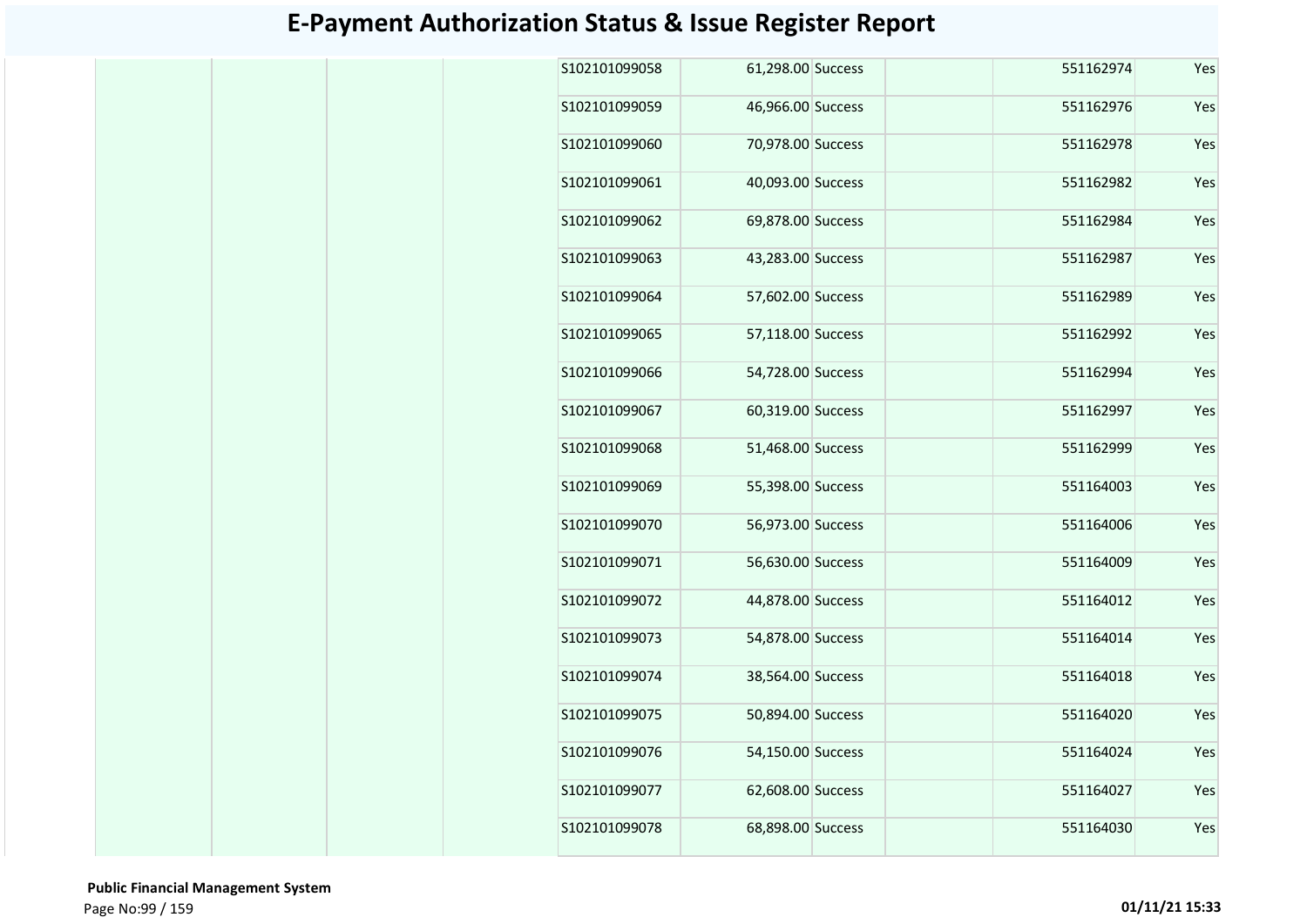|              |                                 |  | S102101099079            | 53,086.00 Success |               | 551164033         | Yes |           |     |
|--------------|---------------------------------|--|--------------------------|-------------------|---------------|-------------------|-----|-----------|-----|
|              |                                 |  | S102101099080            | 79,883.00 Success |               | 551164035         | Yes |           |     |
|              |                                 |  | S102101099081            | 43,118.00 Success |               | 551164038         | Yes |           |     |
|              |                                 |  | S102101099082            | 91,308.00 Success |               | 551164040         | Yes |           |     |
|              |                                 |  | S102101099083            | 62,208.00 Success |               | 551164043         | Yes |           |     |
|              |                                 |  | S102101099084            | 53,406.00 Success |               | 551164046         | Yes |           |     |
| 26-10-2021   | V4530 CP00003455(202<br>110031) |  | 4972 S102101098976       | 82,986.00 Success |               | 551162847         | Yes |           |     |
| 1,973,657.00 | 25-10-2021                      |  | 26-10-2021 S102101098977 | 84,026.00 Success |               | 551162849         | Yes |           |     |
|              |                                 |  | S102101098978            | 85,270.00 Success |               | 551162852         | Yes |           |     |
|              | 2,384,844.00                    |  | S102101098979            | 87,350.00 Success |               | 551162855         | Yes |           |     |
|              |                                 |  |                          |                   | S102101098980 | 87,768.00 Success |     | 551162857 | Yes |
|              |                                 |  | S102101098981            | 68,034.00 Success |               | 551162860         | Yes |           |     |
|              |                                 |  | S102101098982            | 85,586.00 Success |               | 551162863         | Yes |           |     |
|              |                                 |  | S102101098983            | 84,026.00 Success |               | 551162865         | Yes |           |     |
|              |                                 |  | S102101098984            | 82,986.00 Success |               | 551162868         | Yes |           |     |
|              |                                 |  | S102101098985            | 84,546.00 Success |               | 551162871         | Yes |           |     |
|              |                                 |  | S102101098986            | 87,146.00 Success |               | 551162873         | Yes |           |     |
|              |                                 |  | S102101098987            | 63,512.00 Success |               | 551162876         | Yes |           |     |
|              |                                 |  | S102101098988            | 86,106.00 Success |               | 551162879         | Yes |           |     |
|              |                                 |  | S102101098989            | 85,106.00 Success |               | 551162883         | Yes |           |     |
|              |                                 |  | S102101098990            | 83,546.00 Success |               | 551162886         | Yes |           |     |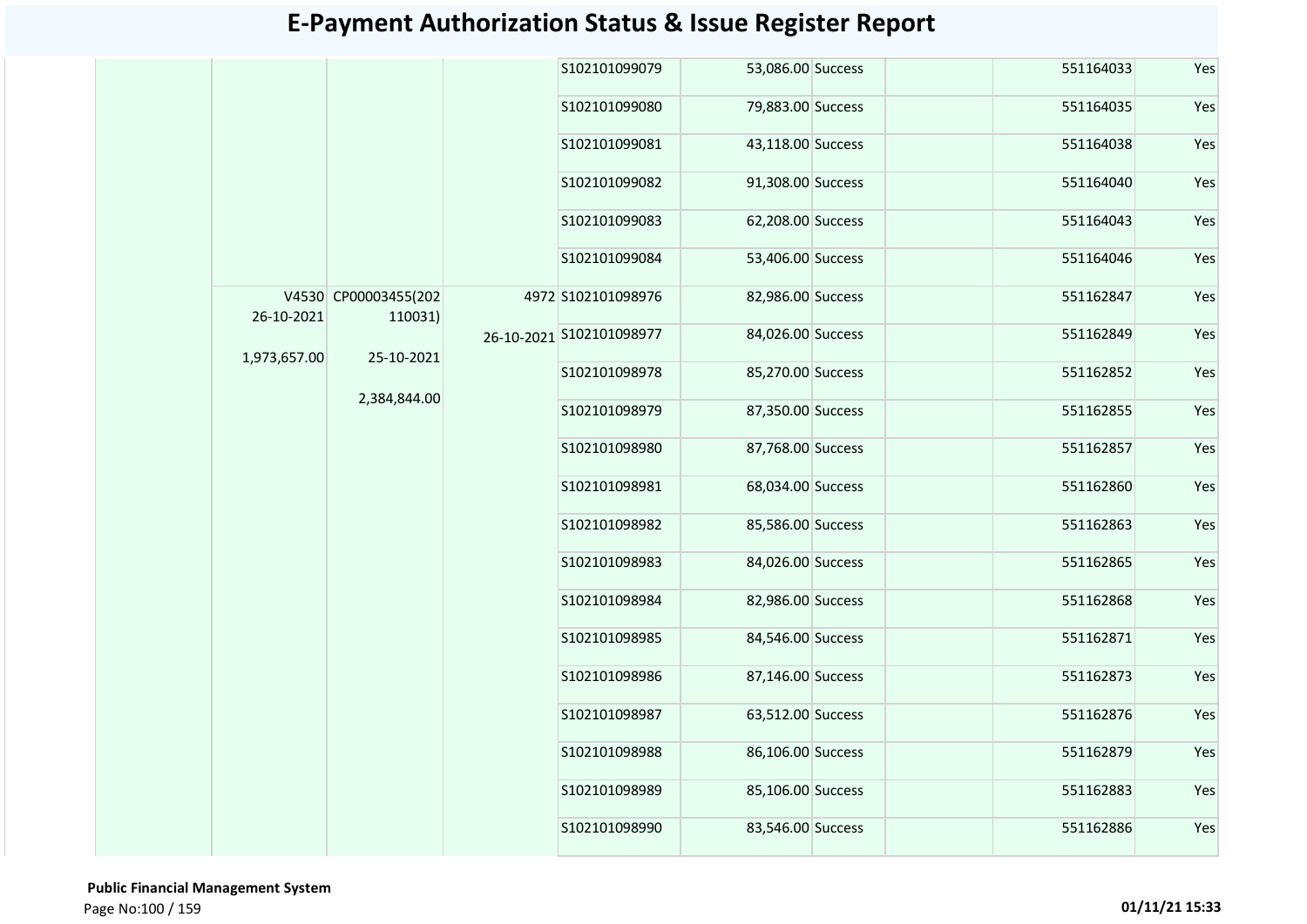|              |                                 | S102101098991            | 82,596.00 Success   | 551162890 | Yes |
|--------------|---------------------------------|--------------------------|---------------------|-----------|-----|
|              |                                 | S102101098992            | 77,898.00 Success   | 551162893 | Yes |
|              |                                 | S102101098993            | 82,986.00 Success   | 551162896 | Yes |
|              |                                 | S102101098994            | 83,506.00 Success   | 551162899 | Yes |
|              |                                 | S102101098995            | 83,680.00 Success   | 551162901 | Yes |
|              |                                 | S102101098996            | 87,350.00 Success   | 551162903 | Yes |
|              |                                 | S102101098997            | 84,026.00 Success   | 551162907 | Yes |
|              |                                 | S102101098998            | 81,986.00 Success   | 551162909 | Yes |
|              |                                 | S102101098999            | 71,635.00 Success   | 551162912 | Yes |
| 26-10-2021   | V4531 CP00003457(202<br>110026) | 4976 S102101107523       | 91,864.00 Success   | 551164581 | Yes |
| 2,095,294.00 | 25-10-2021                      | 26-10-2021 S102101107524 | 84,968.00 Success   | 551164583 | Yes |
|              |                                 | S102101107525            | 86,034.00 Success   | 551164586 | Yes |
|              | 2,658,298.00                    | S102101107526            | 81,958.00 Success   | 551164588 | Yes |
|              |                                 | S102101107527            | 98,065.00 Success   | 551164592 | Yes |
|              |                                 | S102101107528            | 79,602.00 Success   | 551164595 | Yes |
|              |                                 | S102101107529            | 80,036.00 Success   | 551164598 | Yes |
|              |                                 | S102101107530            | 94,558.00 Success   | 551164601 | Yes |
|              |                                 | S102101107531            | 1,03,438.00 Success | 551164606 | Yes |
|              |                                 | S102101107532            | 84,786.00 Success   | 551164610 | Yes |
|              |                                 | S102101107533            | 95,460.00 Success   | 551164612 | Yes |
|              |                                 | S102101107534            | 92,944.00 Success   | 551164615 | Yes |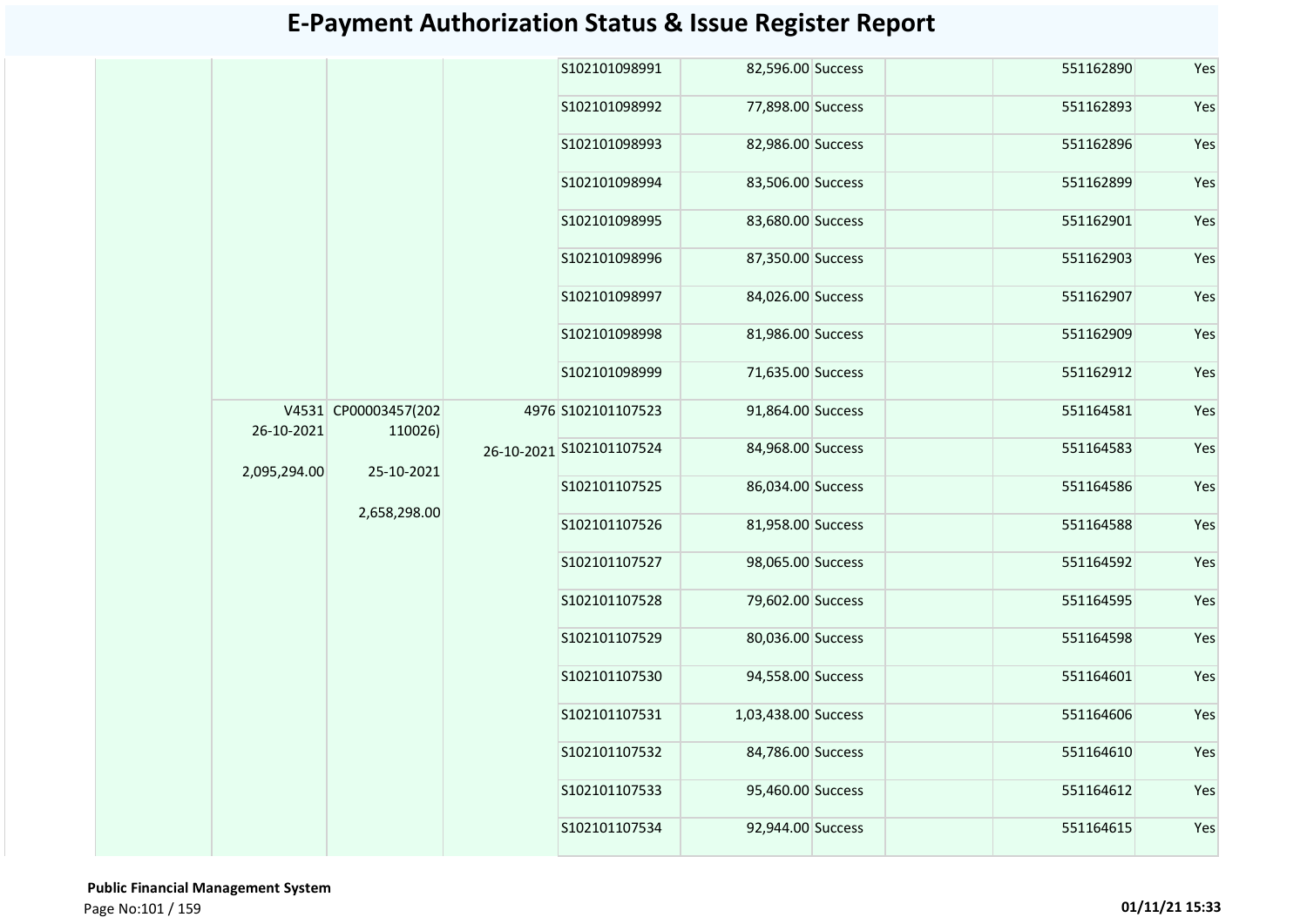|            |                                 | S102101107535            | 93,038.00 Success   |  | 551164617 | Yes |
|------------|---------------------------------|--------------------------|---------------------|--|-----------|-----|
|            |                                 | S102101107536            | 92,038.00 Success   |  | 551164621 | Yes |
|            |                                 | S102101107537            | 80,457.00 Success   |  | 551164624 | Yes |
|            |                                 | S102101107538            | 92,558.00 Success   |  | 551164627 | Yes |
|            |                                 | S102101107539            | 90,376.00 Success   |  | 551164629 | Yes |
|            |                                 | S102101107540            | 92,064.00 Success   |  | 551164632 | Yes |
|            |                                 | S102101107541            | 78,891.00 Success   |  | 551164634 | Yes |
|            |                                 | S102101107542            | 1,00,313.00 Success |  | 551164636 | Yes |
|            |                                 | S102101107543            | 85,273.00 Success   |  | 551164639 | Yes |
|            |                                 | S102101107544            | 78,495.00 Success   |  | 551164643 | Yes |
|            |                                 | S102101107545            | 1,38,078.00 Success |  | 551164646 | Yes |
| 26-10-2021 | V4532 CP00003479(202<br>110010) | 4969 S102101095204       | 1,02,502.00 Success |  | 551162795 | Yes |
| 831,409.00 | 25-10-2021                      | 26-10-2021 S102101095205 | 1,30,305.00 Success |  | 551162798 | Yes |
|            | 1,106,828.00                    | S102101095206            | 1,03,342.00 Success |  | 551162801 | Yes |
|            |                                 | S102101095207            | 88,782.00 Success   |  | 551162804 | Yes |
|            |                                 | S102101095208            | 85,867.00 Success   |  | 551162807 | Yes |
|            |                                 | S102101095209            | 89,857.00 Success   |  | 551162810 | Yes |
|            |                                 | S102101095210            | 1,46,469.00 Success |  | 551162814 | Yes |
|            |                                 | S102101095211            | 84,285.00 Success   |  | 551162816 | Yes |
| 26-10-2021 | V4534 CP00003556(202<br>110035) | 4971 S102101095097       | 1,74,246.00 Success |  | 551162645 | Yes |
| 674,045.00 | 25-10-2021                      | 26-10-2021 S102101095098 | 28,116.00 Success   |  | 551162647 | Yes |
|            |                                 |                          |                     |  |           |     |

 **Public Financial Management System**  Page No:102 / 159 **01/11/21 15:33**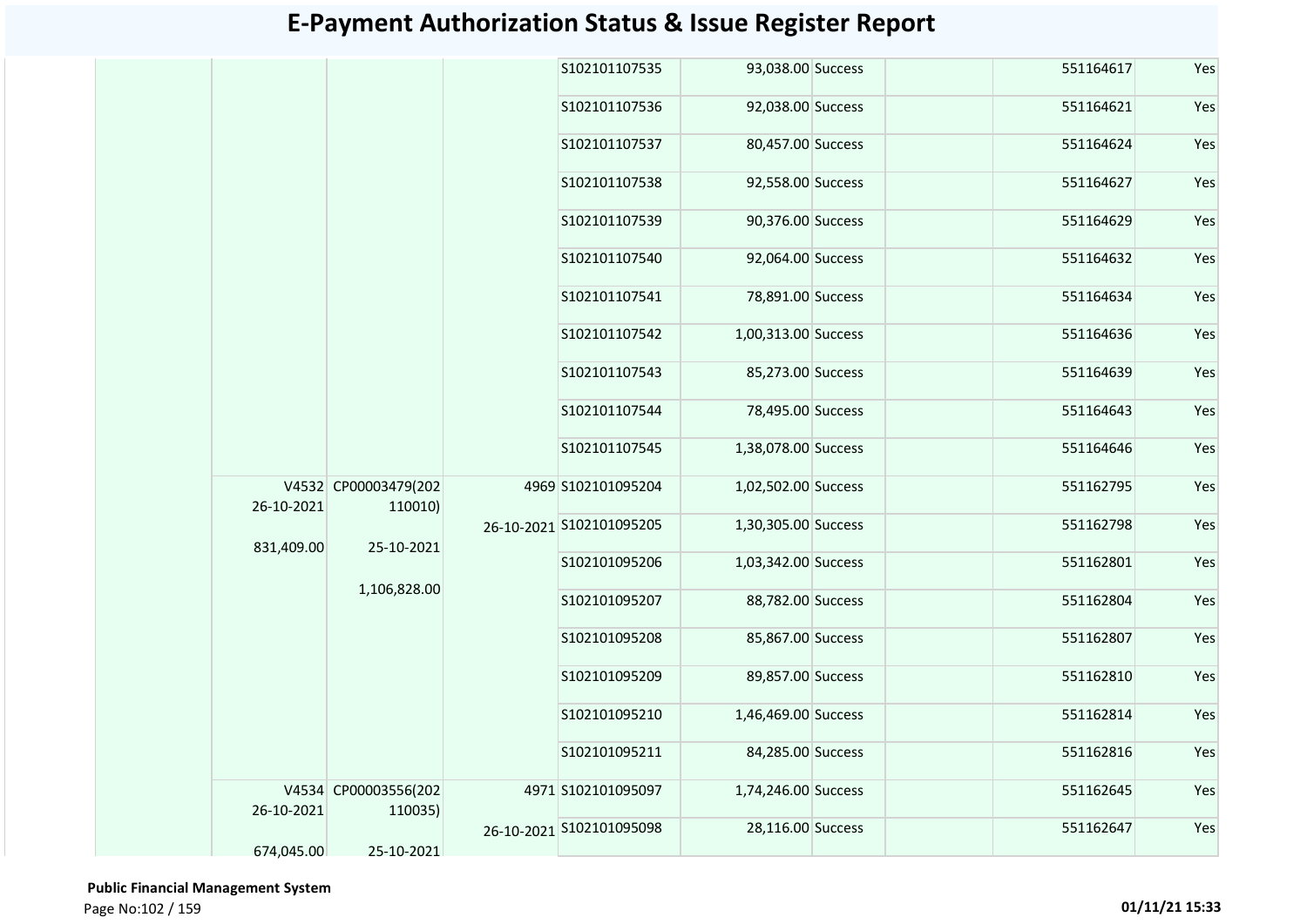| 674,045.00   | 25-10-2021                      |                          |                          |                   |           |     |
|--------------|---------------------------------|--------------------------|--------------------------|-------------------|-----------|-----|
|              |                                 |                          | S102101095099            | 57,480.00 Success | 551162650 | Yes |
|              | 751,233.00                      |                          | S102101095100            | 31,326.00 Success | 551162655 | Yes |
|              |                                 |                          | S102101095101            | 70,273.00 Success | 551162657 | Yes |
|              |                                 |                          | S102101095102            | 33,253.00 Success | 551162659 | Yes |
|              |                                 |                          | S102101095103            | 69,418.00 Success | 551162662 | Yes |
|              |                                 |                          | S102101095104            | 29,918.00 Success | 551162665 | Yes |
|              |                                 |                          | S102101095105            | 66,728.00 Success | 551162668 | Yes |
|              |                                 |                          | S102101095106            | 32,094.00 Success | 551162670 | Yes |
|              |                                 |                          | S102101095107            | 81,193.00 Success | 551162675 | Yes |
| 26-10-2021   | V4535 CP00003557(202<br>110034) |                          | 4978 S102101122882       | 33,758.00 Success | 551164845 | Yes |
| 251,029.00   | 25-10-2021                      | 26-10-2021 S102101122883 | 37,974.00 Success        | 551164848         | Yes       |     |
|              |                                 |                          | S102101122884            | 40,028.00 Success | 551164852 | Yes |
|              | 379,866.00                      |                          | S102101122885            | 27,651.00 Success | 551164855 | Yes |
|              |                                 |                          | S102101122886            | 42,728.00 Success | 551164858 | Yes |
|              |                                 |                          | S102101122887            | 40,932.00 Success | 551164860 | Yes |
|              |                                 |                          | S102101122888            | 27,958.00 Success | 551164863 | Yes |
| 26-10-2021   | V4536 CP00003561(202<br>110032) |                          | 4974 S102101099117       | 68,522.00 Success | 551164079 | Yes |
| 3,139,557.00 | 25-10-2021                      |                          | 26-10-2021 S102101099118 | 71,496.00 Success | 551164081 | Yes |
|              |                                 |                          | S102101099119            | 67,336.00 Success | 551164084 | Yes |
|              | 3,691,099.00                    | S102101099120            | 52,435.00 Success        | 551164087         | Yes       |     |
|              |                                 |                          | S102101099121            | 60,495.00 Success | 551164090 | Yes |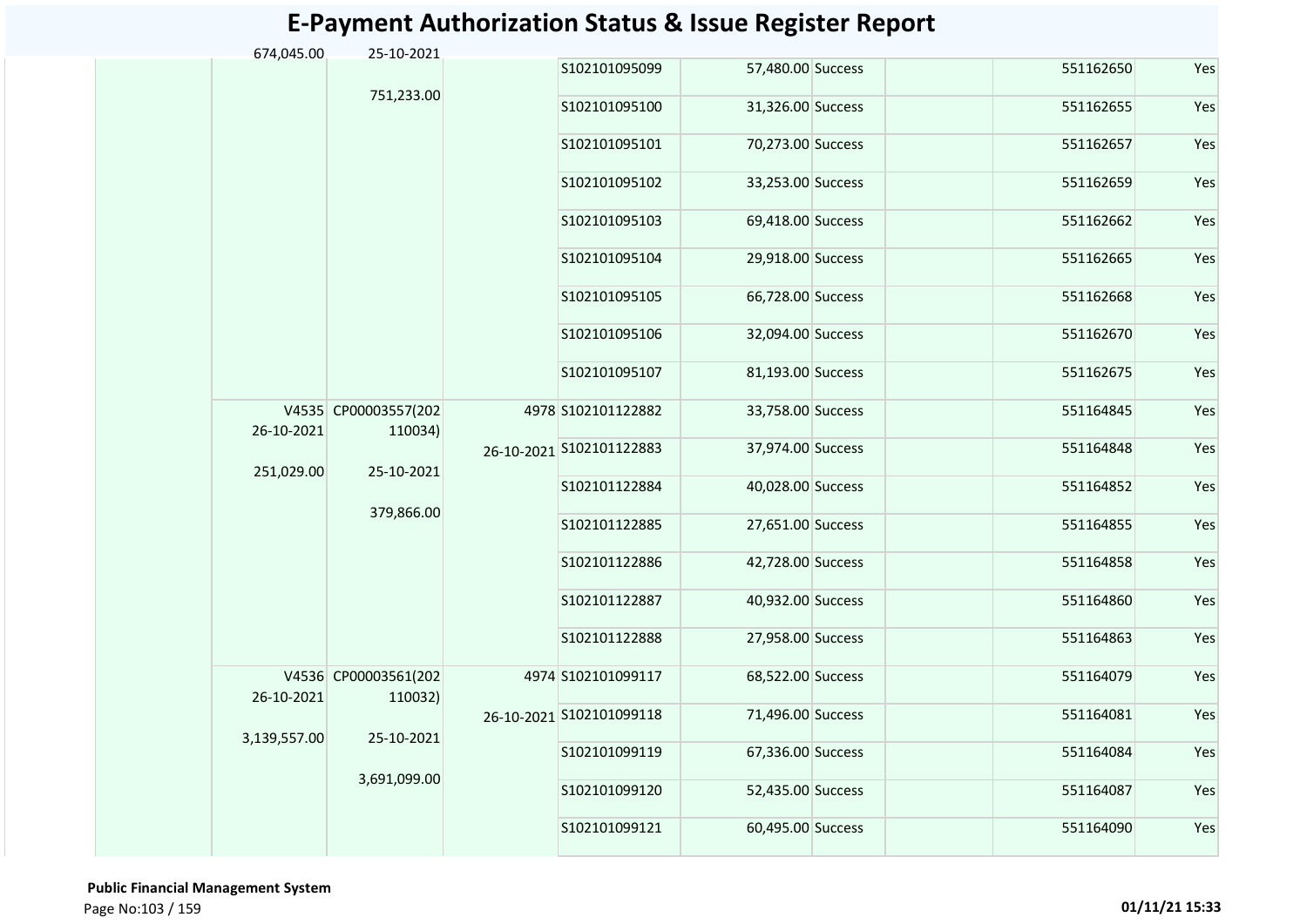| S102101099122  | 63,354.00 Success | 551164094 | Yes |
|----------------|-------------------|-----------|-----|
| S102101099123  | 63,354.00 Success | 551164097 | Yes |
| S102101099124  | 65,434.00 Success | 551164099 | Yes |
| S102101099125  | 62,545.00 Success | 551164102 | Yes |
| S102101099126  | 67,785.00 Success | 551164105 | Yes |
| S102101099127  | 67,785.00 Success | 551164107 | Yes |
| \$102101099128 | 67,785.00 Success | 551164111 | Yes |
| S102101099129  | 67,785.00 Success | 551164115 | Yes |
| S102101099130  | 68,435.00 Success | 551164119 | Yes |
| S102101099131  | 67,785.00 Success | 551164121 | Yes |
| S102101099132  | 67,785.00 Success | 551164125 | Yes |
| S102101099133  | 67,785.00 Success | 551164127 | Yes |
| S102101099134  | 67,785.00 Success | 551164131 | Yes |
| S102101099135  | 71,797.00 Success | 551164133 | Yes |
| S102101099136  | 82,986.00 Success | 551164136 | Yes |
| S102101099137  | 84,026.00 Success | 551164139 | Yes |
| S102101099138  | 85,586.00 Success | 551164141 | Yes |
| S102101099139  | 81,946.00 Success | 551164152 | Yes |
| S102101099140  | 81,946.00 Success | 551164156 | Yes |
| S102101099141  | 84,026.00 Success | 551164159 | Yes |
| S102101099142  | 81,946.00 Success | 551164166 | Yes |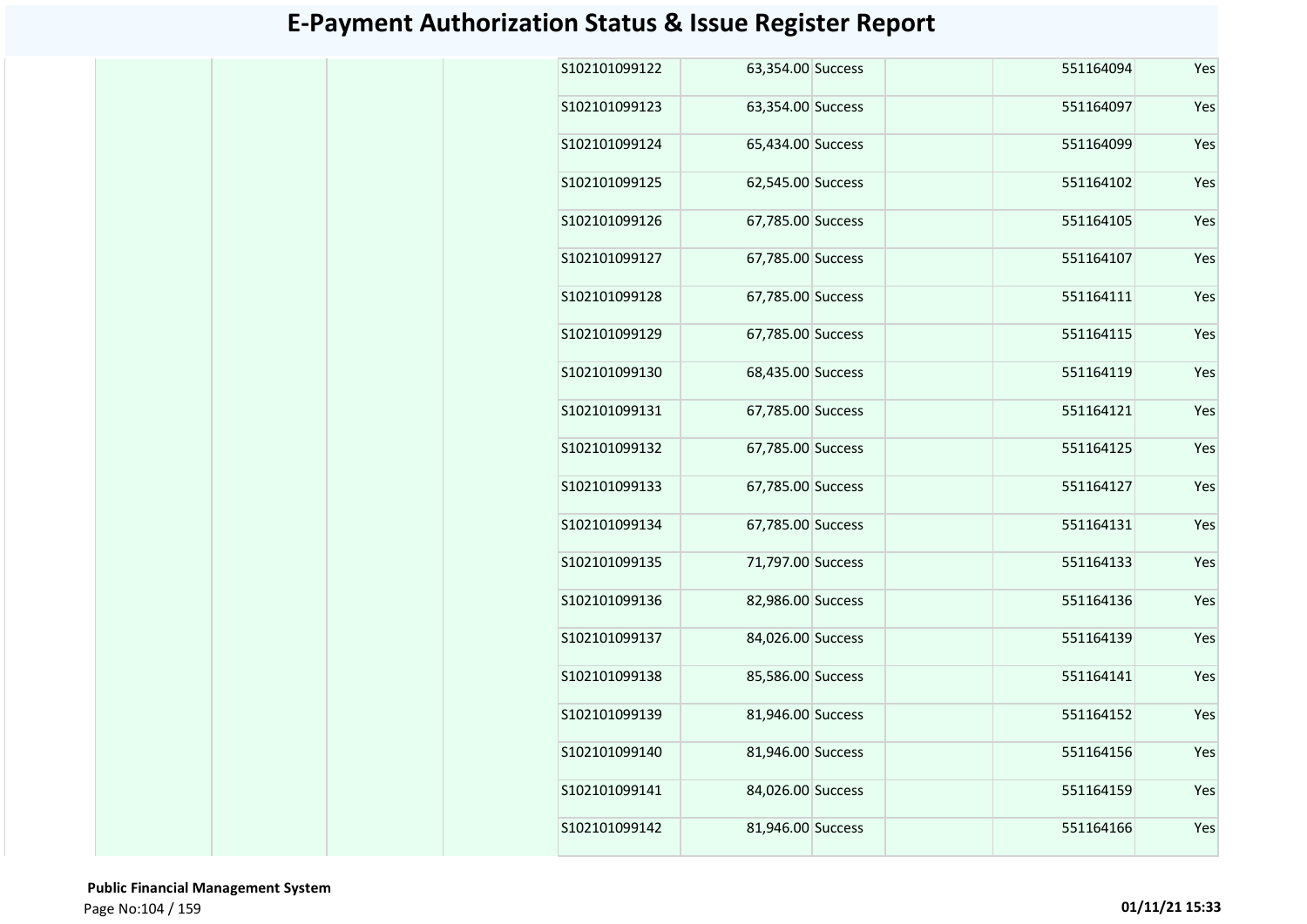|                     |                      |            | S102101099143      | 81,946.00 Success    |  | 551164170 | Yes |
|---------------------|----------------------|------------|--------------------|----------------------|--|-----------|-----|
|                     |                      |            | S102101099144      | 80,906.00 Success    |  | 551164180 | Yes |
|                     |                      |            | S102101099145      | 68,554.00 Success    |  | 551164184 | Yes |
|                     |                      |            | S102101099146      | 72,642.00 Success    |  | 551164196 | Yes |
|                     |                      |            | S102101099147      | 71,082.00 Success    |  | 551164200 | Yes |
|                     |                      |            | S102101099148      | 73,682.00 Success    |  | 551164210 | Yes |
|                     |                      |            | S102101099149      | 73,682.00 Success    |  | 551164212 | Yes |
|                     |                      |            | S102101099150      | 70,562.00 Success    |  | 551164221 | Yes |
|                     |                      |            | S102101099151      | 71,602.00 Success    |  | 551164223 | Yes |
|                     |                      |            | S102101099152      | 74,722.00 Success    |  | 551164230 | Yes |
|                     |                      |            | S102101099153      | 69,522.00 Success    |  | 551164232 | Yes |
|                     |                      |            | S102101099154      | 72,252.00 Success    |  | 551164238 | Yes |
|                     |                      |            | S102101099155      | 70,562.00 Success    |  | 551164241 | Yes |
|                     |                      |            | S102101099156      | 72,642.00 Success    |  | 551164249 | Yes |
|                     |                      |            | S102101099157      | 70,562.00 Success    |  | 551164254 | Yes |
|                     |                      |            | S102101099158      | 72,642.00 Success    |  | 551164264 | Yes |
|                     |                      |            | S102101099159      | 63,625.00 Success    |  | 551164266 | Yes |
|                     |                      |            | S102101099160      | 68,425.00 Success    |  | 551164273 | Yes |
|                     |                      |            |                    |                      |  |           |     |
| V4539<br>26-10-2021 | CP00003358           |            | 5061 S102101185161 | 83,49,958.00 Success |  | 516126535 | Yes |
| 8,349,958.00        | 21-10-2021           | 26-10-2021 |                    |                      |  |           |     |
|                     | 9,277,731.00         |            |                    |                      |  |           |     |
|                     | V4542 CP00003441(202 |            | 4956 S102101189286 | 77,249.00 Success    |  | 551165441 | Yes |
| 26-10-2021          | 110016)              |            |                    |                      |  |           |     |

 **Public Financial Management System**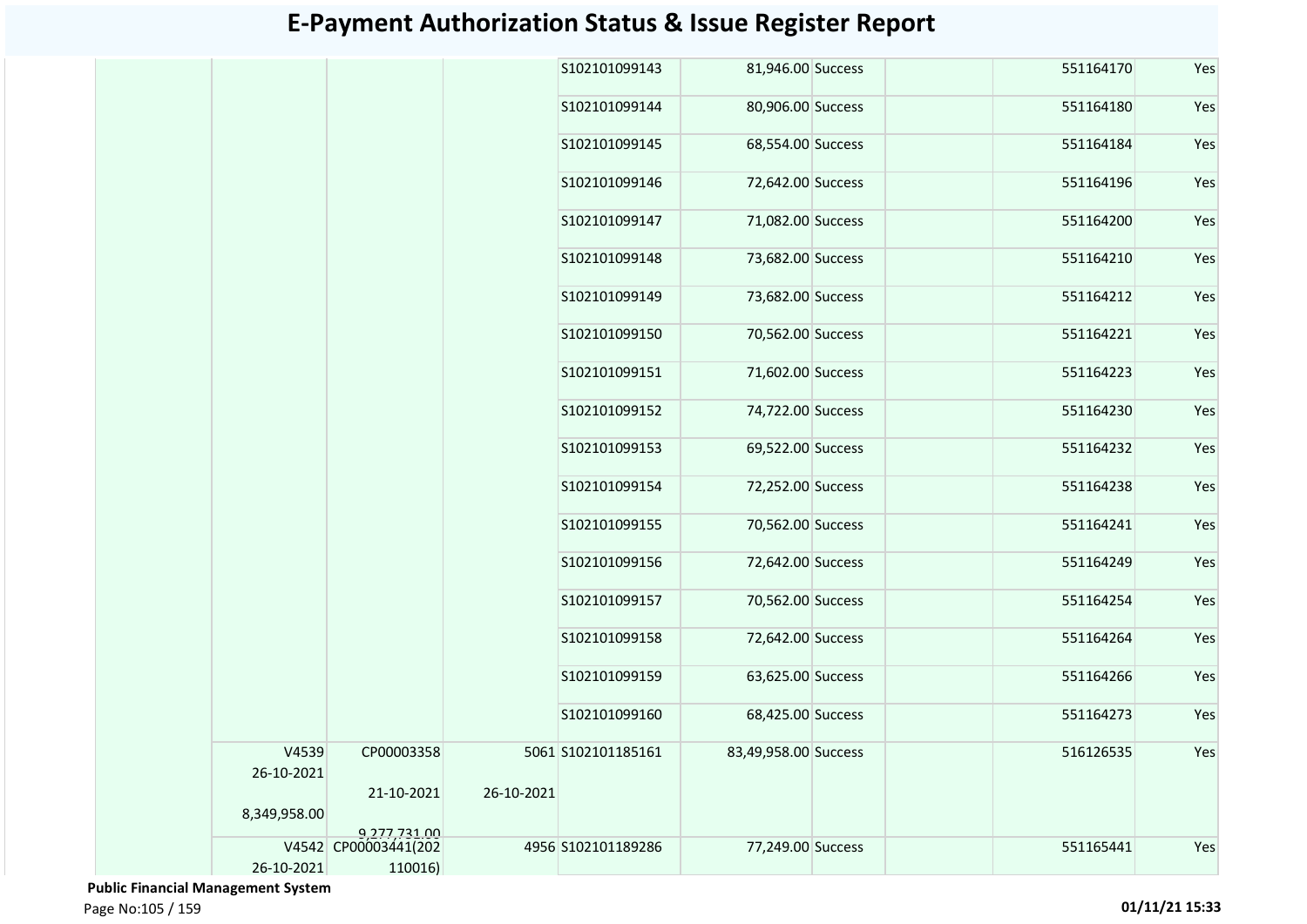| 26-10-2021   | 110016)                         |                          |                     |  |           |     |
|--------------|---------------------------------|--------------------------|---------------------|--|-----------|-----|
| 869,273.00   | 25-10-2021                      | 26-10-2021 S102101189287 | 48,216.00 Success   |  | 551165458 | Yes |
|              |                                 | S102101189288            | 52,151.00 Success   |  | 551165466 | Yes |
|              | 1,427,607.00                    | S102101189289            | 96,296.00 Success   |  | 551165472 | Yes |
|              |                                 | S102101189290            | 82,300.00 Success   |  | 551165487 | Yes |
|              |                                 | S102101189291            | 73,038.00 Success   |  | 551165496 | Yes |
|              |                                 | S102101189292            | 66,386.00 Success   |  | 551165503 | Yes |
|              |                                 | S102101189293            | 95,736.00 Success   |  | 551165514 | Yes |
|              |                                 | S102101189294            | 78,121.00 Success   |  | 551165539 | Yes |
|              |                                 | S102101189295            | 47,068.00 Success   |  | 551165548 | Yes |
|              |                                 | S102101189296            | 94,736.00 Success   |  | 551165555 | Yes |
|              |                                 | S102101189297            | 57,976.00 Success   |  | 551165573 | Yes |
| 26-10-2021   | V4543 CP00003448(202<br>110018) | 4959 S102101208671       | 42,472.00 Success   |  | 551166358 | Yes |
| 116,240.00   | 25-10-2021                      | 26-10-2021 S102101208672 | 73,768.00 Success   |  | 551166367 | Yes |
| 26-10-2021   | V4544 CP00003482(202<br>110008) | 4955 S102101188874       | 1,27,931.00 Success |  | 551165260 | Yes |
| 436,904.00   | 25-10-2021                      | 26-10-2021 S102101188875 | 93,926.00 Success   |  | 551165290 | Yes |
|              | 846,234.00                      | S102101188876            | 1,42,681.00 Success |  | 551165297 | Yes |
|              |                                 | S102101188877            | 72,366.00 Success   |  | 551165306 | Yes |
| 26-10-2021   | V4546 CP00003558(202<br>110030) | 4958 S102101195095       | 40,283.00 Success   |  | 551165929 | Yes |
| 1,498,915.00 | 25-10-2021                      | 26-10-2021 S102101195096 | 44,701.00 Success   |  | 551165939 | Yes |
|              | 2,131,240.00                    | S102101195097            | 40,283.00 Success   |  | 551165947 | Yes |
|              |                                 | S102101195098            | 31,902.00 Success   |  | 551165954 | Yes |

 **Public Financial Management System**  Page No:106 / 159 **01/11/21 15:33**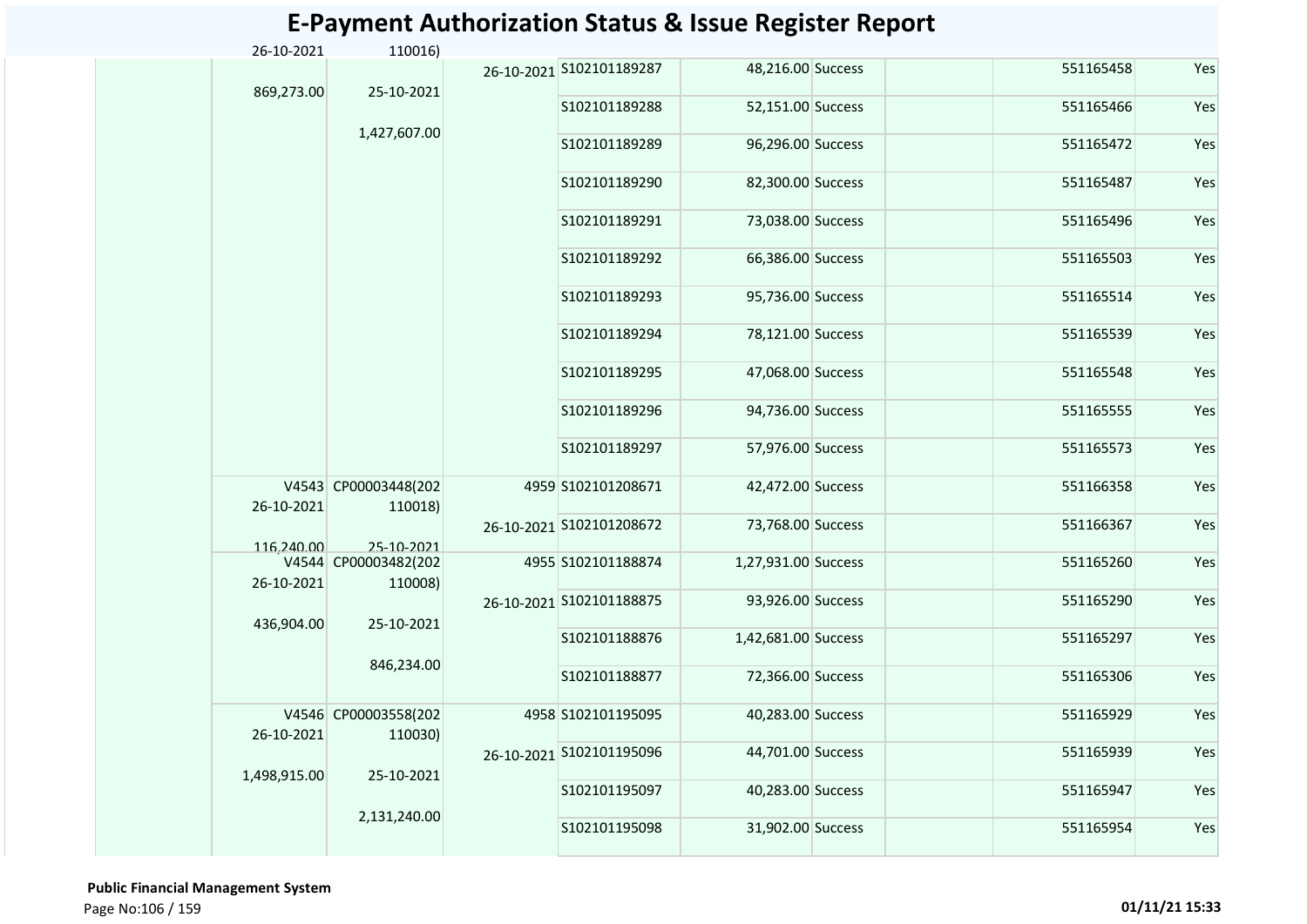| S102101195099  | 39,902.00 Success | 551165961 | Yes |
|----------------|-------------------|-----------|-----|
| S102101195100  | 34,508.00 Success | 551165968 | Yes |
| S102101195101  | 29,902.00 Success | 551165977 | Yes |
| S102101195102  | 41,902.00 Success | 551165986 | Yes |
| S102101195103  | 43,366.00 Success | 551165993 | Yes |
| S102101195104  | 36,574.00 Success | 551166002 | Yes |
| S102101195105  | 40,533.00 Success | 551166011 | Yes |
| S102101195106  | 40,533.00 Success | 551166021 | Yes |
| S102101195107  | 36,893.00 Success | 551166036 | Yes |
| S102101195108  | 45,283.00 Success | 551166044 | Yes |
| S102101195109  | 43,916.00 Success | 551166072 | Yes |
| S102101195110  | 45,283.00 Success | 551166080 | Yes |
| S102101195111  | 45,533.00 Success | 551166091 | Yes |
| S102101195112  | 40,283.00 Success | 551165693 | Yes |
| S102101195113  | 44,166.00 Success | 551165700 | Yes |
| S102101195114  | 38,828.00 Success | 551165710 | Yes |
| S102101195115  | 25,166.00 Success | 551165720 | Yes |
| \$102101195116 | 45,283.00 Success | 551165731 | Yes |
| S102101195117  | 35,166.00 Success | 551165741 | Yes |
| S102101195118  | 38,598.00 Success | 551165750 | Yes |
| S102101195119  | 41,988.00 Success | 551165759 | Yes |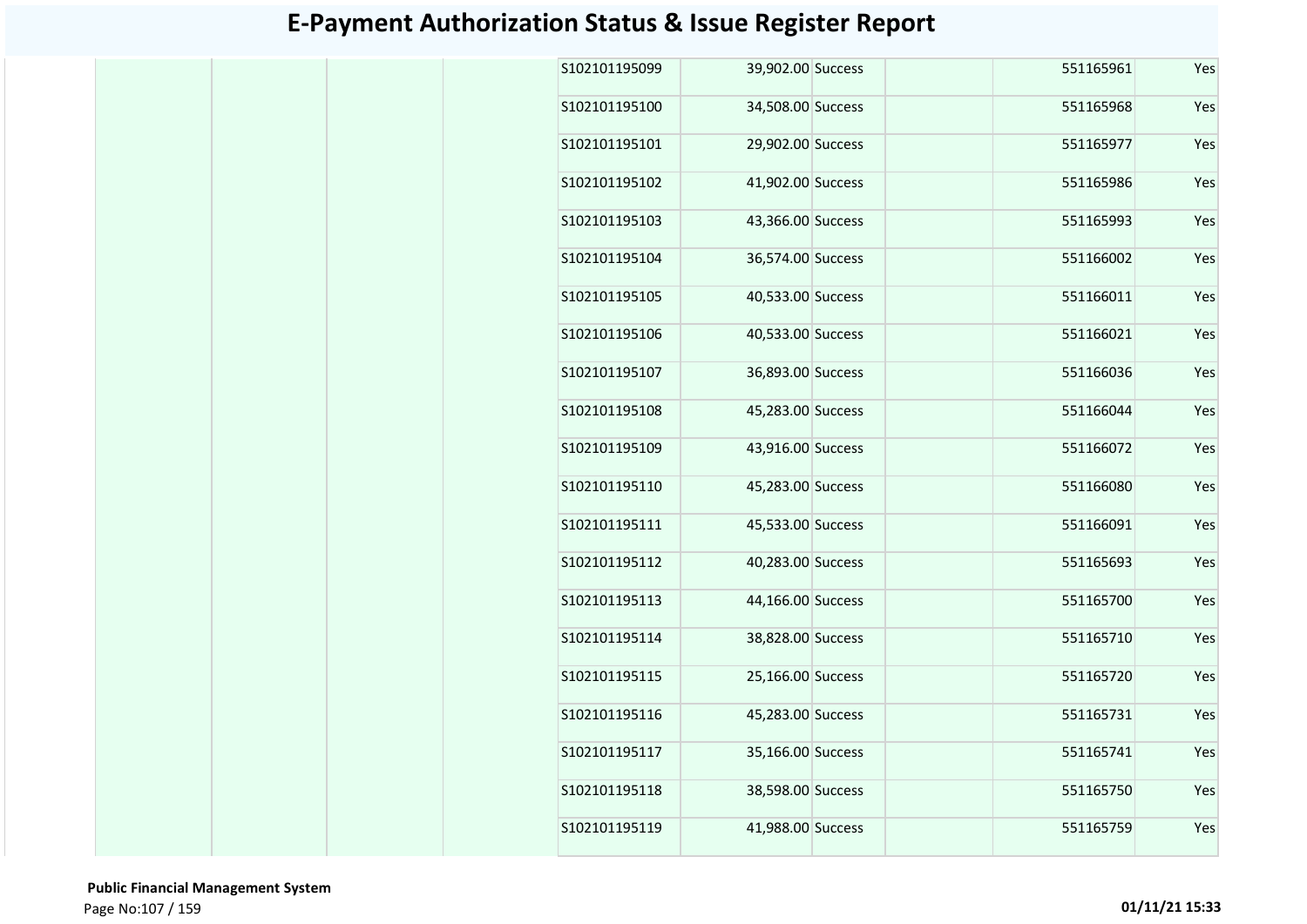|            |                                     |  | S102101195120        |                                                |                                                                                                                                                                                                                                                                                                                                                                                                                                                       | 551165769 | Yes |
|------------|-------------------------------------|--|----------------------|------------------------------------------------|-------------------------------------------------------------------------------------------------------------------------------------------------------------------------------------------------------------------------------------------------------------------------------------------------------------------------------------------------------------------------------------------------------------------------------------------------------|-----------|-----|
|            |                                     |  | S102101195121        |                                                |                                                                                                                                                                                                                                                                                                                                                                                                                                                       | 551165779 | Yes |
|            |                                     |  | S102101195122        |                                                |                                                                                                                                                                                                                                                                                                                                                                                                                                                       | 551165801 | Yes |
|            |                                     |  | S102101195123        |                                                |                                                                                                                                                                                                                                                                                                                                                                                                                                                       | 551165811 | Yes |
|            |                                     |  | S102101195124        |                                                |                                                                                                                                                                                                                                                                                                                                                                                                                                                       | 551165853 | Yes |
|            |                                     |  | S102101195125        |                                                |                                                                                                                                                                                                                                                                                                                                                                                                                                                       | 551165861 | Yes |
|            |                                     |  | S102101195126        |                                                |                                                                                                                                                                                                                                                                                                                                                                                                                                                       | 551165871 | Yes |
|            |                                     |  | S102101195127        |                                                |                                                                                                                                                                                                                                                                                                                                                                                                                                                       | 551165880 | Yes |
|            |                                     |  | S102101195128        |                                                |                                                                                                                                                                                                                                                                                                                                                                                                                                                       | 551165891 | Yes |
|            |                                     |  | S102101195129        |                                                |                                                                                                                                                                                                                                                                                                                                                                                                                                                       | 551165901 | Yes |
|            |                                     |  | S102101195130        |                                                |                                                                                                                                                                                                                                                                                                                                                                                                                                                       | 551165910 | Yes |
|            |                                     |  | S102101195131        |                                                |                                                                                                                                                                                                                                                                                                                                                                                                                                                       | 551165920 | Yes |
| 26-10-2021 | 110033)<br>25-10-2021<br>879,781.00 |  |                      |                                                |                                                                                                                                                                                                                                                                                                                                                                                                                                                       | 551166499 | Yes |
| 567,438.00 |                                     |  |                      |                                                |                                                                                                                                                                                                                                                                                                                                                                                                                                                       | 551166508 | Yes |
|            |                                     |  | S102101212628        |                                                |                                                                                                                                                                                                                                                                                                                                                                                                                                                       | 551166517 | Yes |
|            |                                     |  | S102101212629        |                                                |                                                                                                                                                                                                                                                                                                                                                                                                                                                       | 551166527 | Yes |
|            |                                     |  | S102101212630        |                                                |                                                                                                                                                                                                                                                                                                                                                                                                                                                       | 551166536 | Yes |
|            |                                     |  | S102101212631        |                                                |                                                                                                                                                                                                                                                                                                                                                                                                                                                       | 551166546 | Yes |
|            |                                     |  | S102101212632        |                                                |                                                                                                                                                                                                                                                                                                                                                                                                                                                       | 551166557 | Yes |
|            |                                     |  | S102101212633        |                                                |                                                                                                                                                                                                                                                                                                                                                                                                                                                       | 551166564 | Yes |
|            |                                     |  | S102101212634        |                                                |                                                                                                                                                                                                                                                                                                                                                                                                                                                       | 551166575 | Yes |
|            |                                     |  | V4547 CP00003560(202 | 4957 S102101209026<br>26-10-2021 S102101209027 | 57,533.00 Success<br>43,360.00 Success<br>45,603.00 Success<br>32,145.00 Success<br>30,166.00 Success<br>45,283.00 Success<br>38,348.00 Success<br>44,166.00 Success<br>26,574.00 Success<br>53,366.00 Success<br>50,345.00 Success<br>41,251.00 Success<br>36,388.00 Success<br>55,754.00 Success<br>54,238.00 Success<br>37,438.00 Success<br>37,678.00 Success<br>42,458.00 Success<br>36,366.00 Success<br>52,708.00 Success<br>29,728.00 Success |           |     |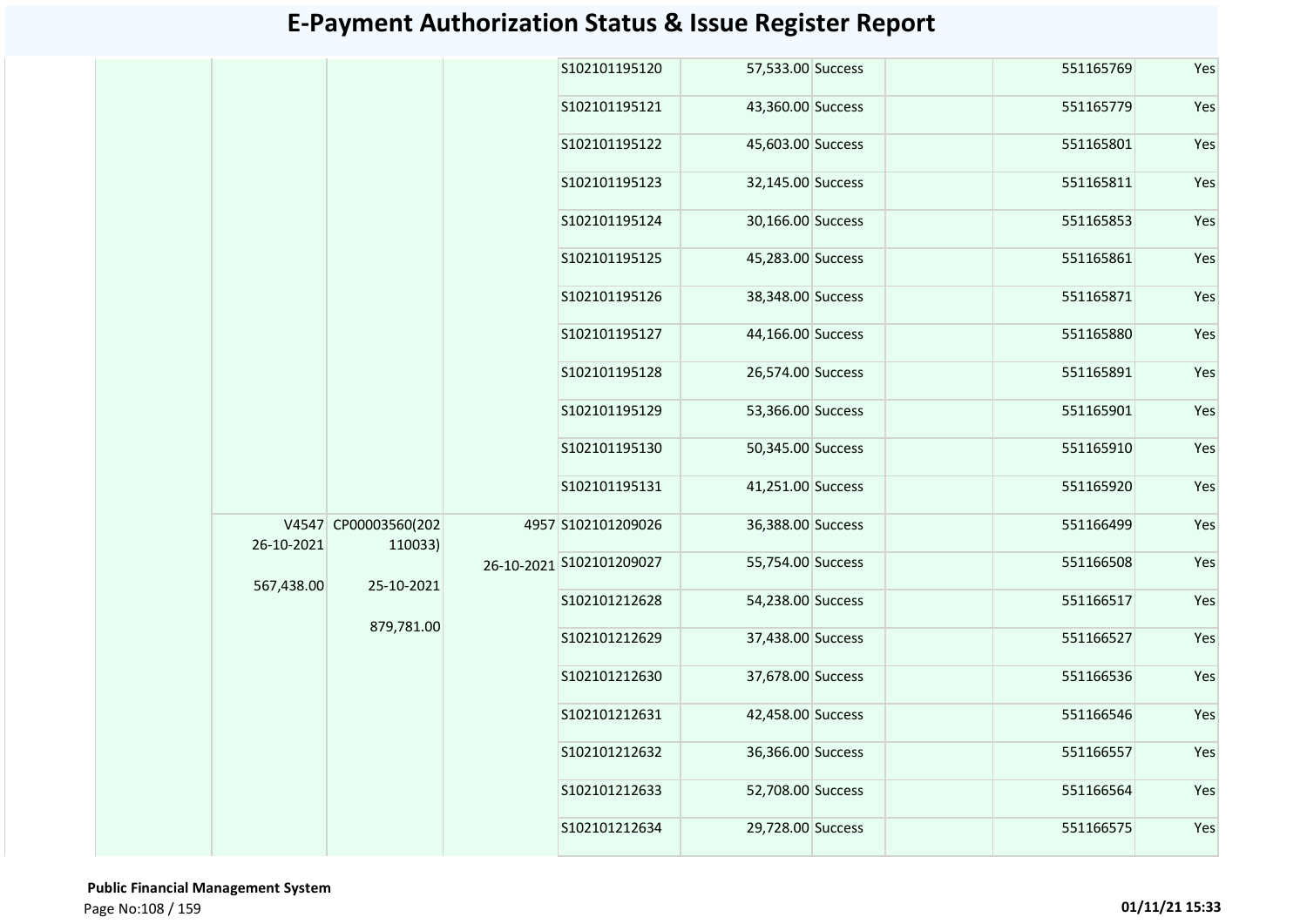|                   |                     |                                    |            | S102101212635            | 31,918.00 Success    |                | 551166584 | Yes |
|-------------------|---------------------|------------------------------------|------------|--------------------------|----------------------|----------------|-----------|-----|
|                   |                     |                                    |            | S102101212636            | 28,766.00 Success    |                | 551166593 | Yes |
|                   |                     |                                    |            | S102101212637            | 33,366.00 Success    |                | 551166601 | Yes |
|                   |                     |                                    |            | S102101212638            | 32,533.00 Success    |                | 551166612 | Yes |
|                   |                     |                                    |            | S102101212639            | 31,333.00 Success    |                | 551166623 | Yes |
|                   |                     |                                    |            | S102101212640            | 26,766.00 Success    |                | 551166631 | Yes |
|                   | V4548<br>26-10-2021 | CP00003410<br>22-10-2021           | 26-10-2021 | 4986 S102101099436       | 13,40,251.00 Success |                | 516125901 | Yes |
|                   | 1,340,251.00        | 1,387,277.00                       |            |                          |                      |                |           |     |
| 225428 [Section]  |                     | V4498 CP00000229(GPF               |            | 4982 S102101049747       | 1,00,000.00 Success  |                | 516125675 | Yes |
| Officer]          | 26-10-2021          | $-202110009$                       |            |                          |                      |                |           |     |
|                   |                     |                                    |            |                          |                      |                |           |     |
|                   |                     |                                    | 26-10-2021 |                          |                      |                |           |     |
|                   | 100,000.00          | 25-10-2021                         |            |                          |                      |                |           |     |
|                   | V4540               | 100,000.00<br>CP00000227           |            | 4980 S102101216890       | 1,180.00 Success     |                | 516128632 | Yes |
|                   |                     |                                    |            |                          |                      |                |           |     |
|                   | 26-10-2021          |                                    |            |                          |                      |                |           |     |
|                   |                     | 22-10-2021                         | 26-10-2021 |                          |                      |                |           |     |
|                   | 1,180.00            |                                    |            |                          |                      |                |           |     |
|                   |                     | 1,180.00                           |            |                          |                      |                |           |     |
|                   | V4541               |                                    |            | 4979 S102101177132       | 1,25,729.00 Success  |                | 516126464 | Yes |
|                   | 26-10-2021          |                                    |            |                          |                      |                |           |     |
|                   |                     | 22-10-2021                         | 26-10-2021 |                          |                      |                |           |     |
|                   |                     |                                    |            |                          |                      |                |           |     |
|                   | 125,729.00          |                                    |            |                          |                      |                |           |     |
| 225438 [Asstt]    |                     | 139.699.00<br>V4493 CP00000343(202 |            | 4948 S102100944408       | 1,33,540.00 Success  |                | 551161274 | Yes |
|                   |                     |                                    |            |                          |                      |                |           |     |
| Accounts Officer] | 26-10-2021          | 110006)                            |            |                          |                      |                |           |     |
|                   |                     |                                    | 26-10-2021 |                          |                      |                |           |     |
|                   | 133,540.00          | 25-10-2021                         |            |                          |                      |                |           |     |
|                   |                     | 309,380.00<br>V4494 CP00000344(202 |            | 4947 S102100944542       | 1,01,081.00 Success  |                | 551161302 | Yes |
|                   | 26-10-2021          |                                    |            |                          |                      |                |           |     |
|                   |                     | 110003)                            |            |                          |                      |                |           |     |
|                   |                     |                                    |            | 26-10-2021 S102100944543 |                      | 150.00 Success | 551161307 | Yes |
|                   | 251,410.00          | 25-10-2021                         |            |                          |                      |                |           |     |

 **Public Financial Management System**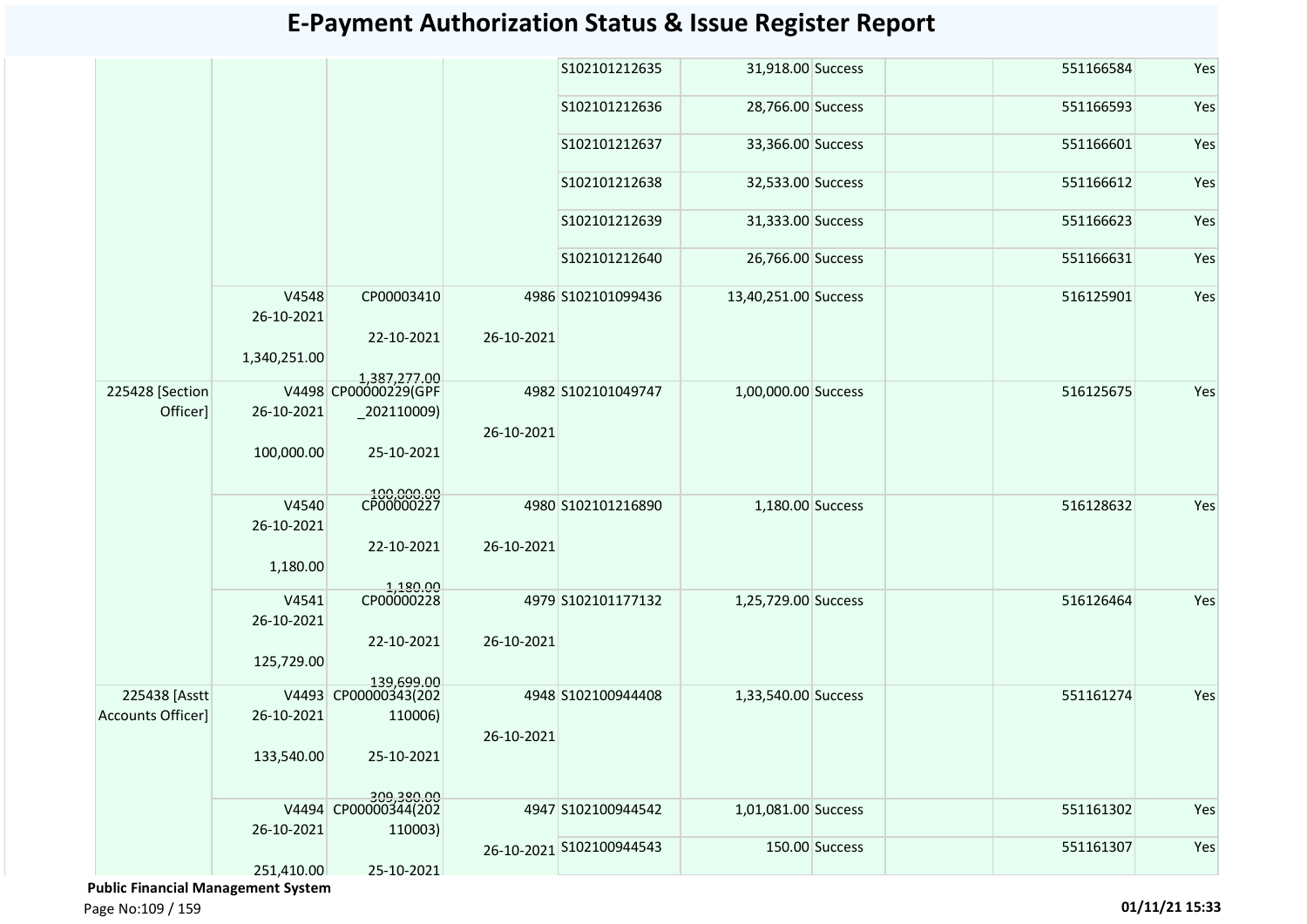| 251,410.00 | 25-10-2021                         |                          |                     |               |           |     |
|------------|------------------------------------|--------------------------|---------------------|---------------|-----------|-----|
|            | 449,150.00                         | S102100944544            | 78,741.00 Success   |               | 551161308 | Yes |
|            |                                    | S102100944545            | 71,438.00 Success   |               | 551161310 | Yes |
| 26-10-2021 | V4495 CP00000345(202<br>110004)    | 4944 S102100944364       | 1,35,614.00 Success |               | 551161254 | Yes |
|            |                                    | 26-10-2021 S102100944365 |                     | 50.00 Success | 551161256 | Yes |
| 213,456.00 | 25-10-2021                         | S102100944366            | 77,792.00 Success   |               | 551161259 | Yes |
|            | 277.080.00<br>V4496 CP00000346(202 | 4943 S102100944784       | 67,865.00 Success   |               | 551161393 | Yes |
| 26-10-2021 | 110005)                            |                          |                     |               |           |     |
| 741,908.00 | 25-10-2021                         | 26-10-2021 S102100944785 | 49,879.00 Success   |               | 551161395 | Yes |
|            |                                    | S102100944786            | 49,879.00 Success   |               | 551161398 | Yes |
|            | 824,853.00                         | S102100944787            | 32,225.00 Success   |               | 551161400 | Yes |
|            |                                    | S102100944788            | 31,725.00 Success   |               | 551161403 | Yes |
|            |                                    | S102100944789            | 29,462.00 Success   |               | 551161405 | Yes |
|            |                                    | S102100944790            | 29,462.00 Success   |               | 551161407 | Yes |
|            |                                    | S102100944791            | 31,725.00 Success   |               | 551161410 | Yes |
|            |                                    | S102100944792            | 30,599.00 Success   |               | 551161413 | Yes |
|            |                                    | S102100944793            | 30,599.00 Success   |               | 551161415 | Yes |
|            |                                    | S102100944794            | 65,785.00 Success   |               | 551161418 | Yes |
|            |                                    | S102100944795            | 1,120.00 Success    |               | 551161421 | Yes |
|            |                                    | S102100944796            | 47,129.00 Success   |               | 551161423 | Yes |
|            |                                    | S102100944797            | 64,514.00 Success   |               | 551161426 | Yes |
|            |                                    | S102100944798            | 67,865.00 Success   |               | 551161429 | Yes |
|            |                                    | S102100944799            | 47,330.00 Success   |               | 551161432 | Yes |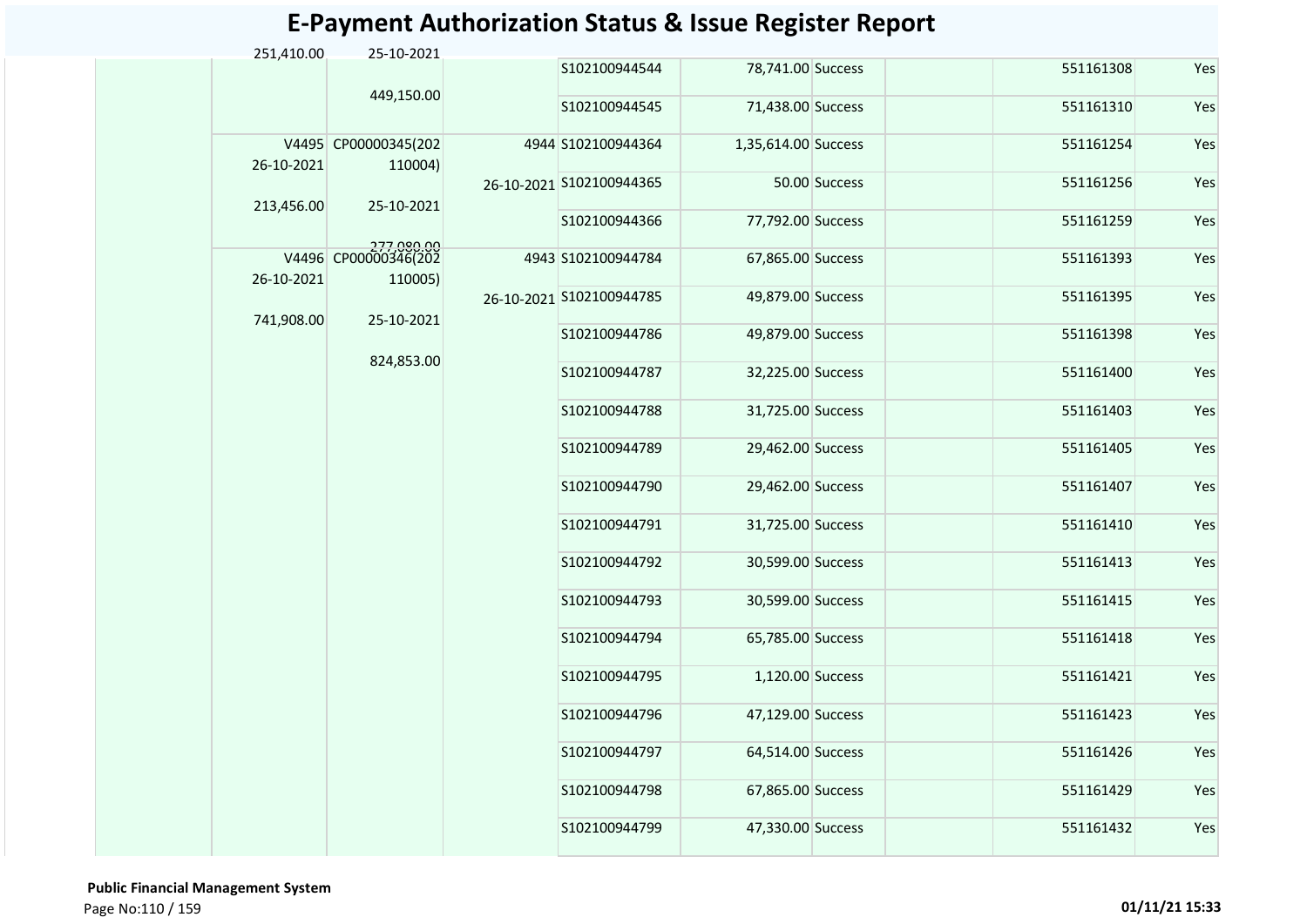|                     |                                 |            | S102100944800            | 64,745.00 Success |                | 551161434 | Yes |
|---------------------|---------------------------------|------------|--------------------------|-------------------|----------------|-----------|-----|
| 26-10-2021          | V4497 CP00000348(202<br>110002) |            | 4945 S102100944677       | 41,624.00 Success |                | 551161336 | Yes |
| 476,493.00          | 25-10-2021                      |            | 26-10-2021 S102100944678 | 31,030.00 Success |                | 551161338 | Yes |
|                     |                                 |            | S102100944679            | 55,578.00 Success |                | 551161340 | Yes |
|                     | 807,754.00                      |            | S102100944680            | 56,618.00 Success |                | 551161343 | Yes |
|                     |                                 |            | S102100944681            | 52,713.00 Success |                | 551161345 | Yes |
|                     |                                 |            | S102100944682            | 37,171.00 Success |                | 551161348 | Yes |
|                     |                                 |            | S102100944683            | 38,256.00 Success |                | 551161350 | Yes |
|                     |                                 |            | S102100944684            |                   | 480.00 Success | 551161353 | Yes |
|                     |                                 |            | S102100944685            | 39,535.00 Success |                | 551161356 | Yes |
|                     |                                 |            | S102100944686            | 38,852.00 Success |                | 551161358 | Yes |
|                     |                                 |            | S102100944687            | 43,018.00 Success |                | 551161360 | Yes |
|                     |                                 |            | S102100944688            | 41,618.00 Success |                | 551161364 | Yes |
| 26-10-2021          | V4533 CP00000347(202<br>110001) |            | 4946 S102100951717       |                   | 50.00 Success  | 551161797 | Yes |
| 171,112.00          | 25-10-2021                      |            | 26-10-2021 S102100951718 | 25,123.00 Success |                | 551161800 | Yes |
|                     |                                 |            | S102100951719            | 58,623.00 Success |                | 551161804 | Yes |
|                     | 399,660.00                      |            | S102100951720            | 87,316.00 Success |                | 551161808 | Yes |
| V4537<br>26-10-2021 | CP00000349                      |            | 5024 S102101016274       | 4,179.00 Success  |                | 516125401 | Yes |
|                     | 26-10-2021                      | 26-10-2021 |                          |                   |                |           |     |
| 4,179.00            | 4,179.00                        |            |                          |                   |                |           |     |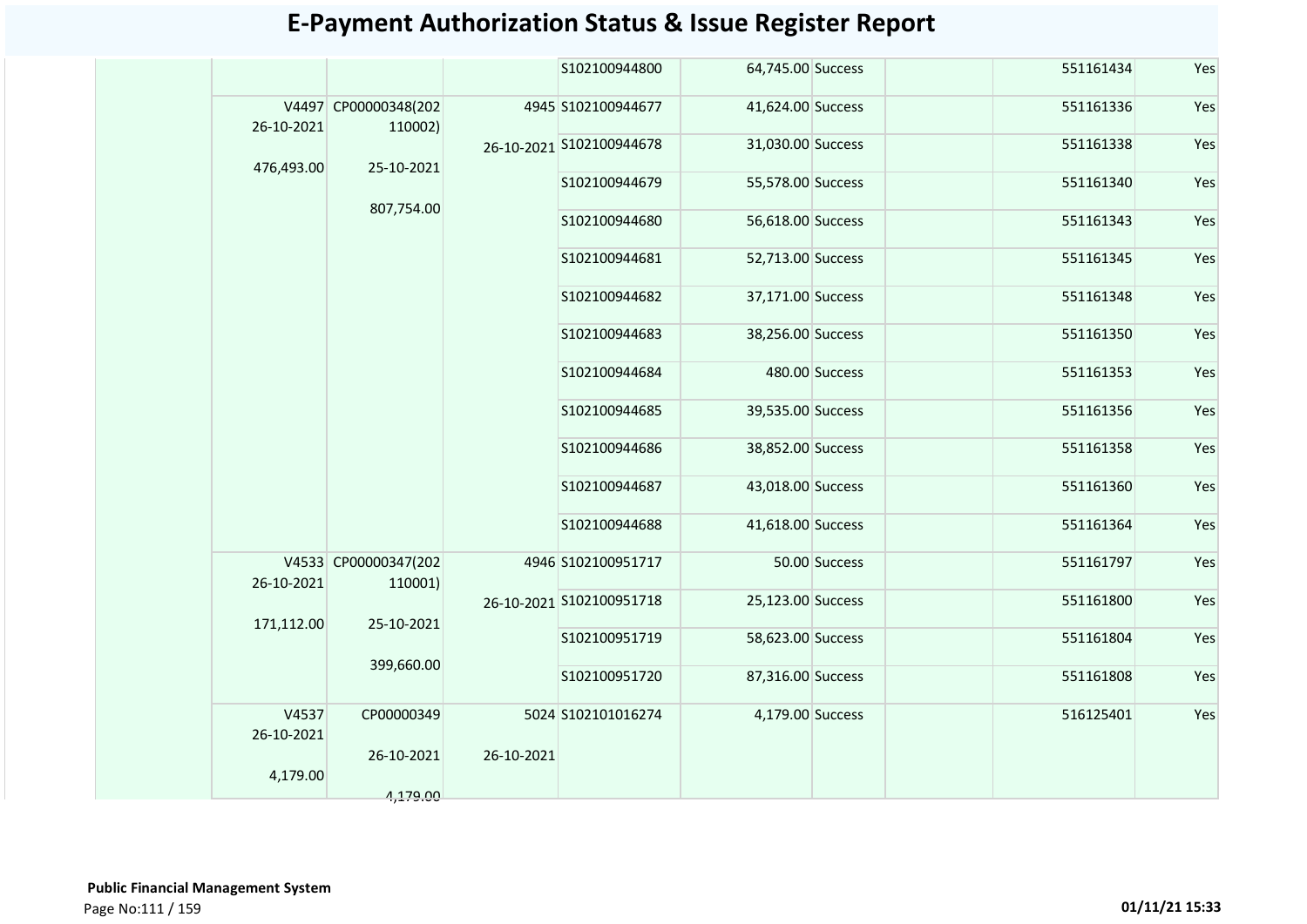|    |                               | V4538<br>26-10-2021<br>8,352.00 | CP00000350<br>26-10-2021                                                         | 26-10-2021 | 5025 S102101016275 | 8,352.00 Success |                | 516125440 | Yes |
|----|-------------------------------|---------------------------------|----------------------------------------------------------------------------------|------------|--------------------|------------------|----------------|-----------|-----|
| 12 | <b>Issue Date: 27-10-2021</b> |                                 | 8,496.00                                                                         |            |                    | 10,23,301.00     |                |           |     |
|    | 225427 [Under<br>Secretary]   | 1,652.00                        | V4549 CP00003515(511<br>27-10-2021 687746596180-<br>1B1<br>25-10-2021            | 26-10-2021 | 5030 S102101590259 | 1,652.00 Success |                | 527060420 | Yes |
|    |                               | 1,376.00                        | V4550 CP00003517(511<br>27-10-2021 687744706213-<br>1B1<br>25-10-2021            | 26-10-2021 | 5031 S102101590290 | 1,376.00 Success |                | 527060717 | Yes |
|    |                               | 1,377.00                        | V4551 CP00003518(511<br>27-10-2021 687795742281-<br>1B1<br>25-10-2021            | 26-10-2021 | 5032 S102101590310 | 1,377.00 Success |                | 527060986 | Yes |
|    |                               | 1,475.00                        | V4552 CP00003519(511<br>27-10-2021 687735415656-<br>1B1<br>25-10-2021            | 26-10-2021 | 5033 S102101591581 | 1,475.00 Success |                | 527069831 | Yes |
|    |                               | 472.00                          | V4553 CP00003520(511<br>27-10-2021 687771255453-<br>1B1)<br>25-10-2021<br>480.00 | 26-10-2021 | 5034 S102101595836 |                  | 472.00 Success | 526956518 | Yes |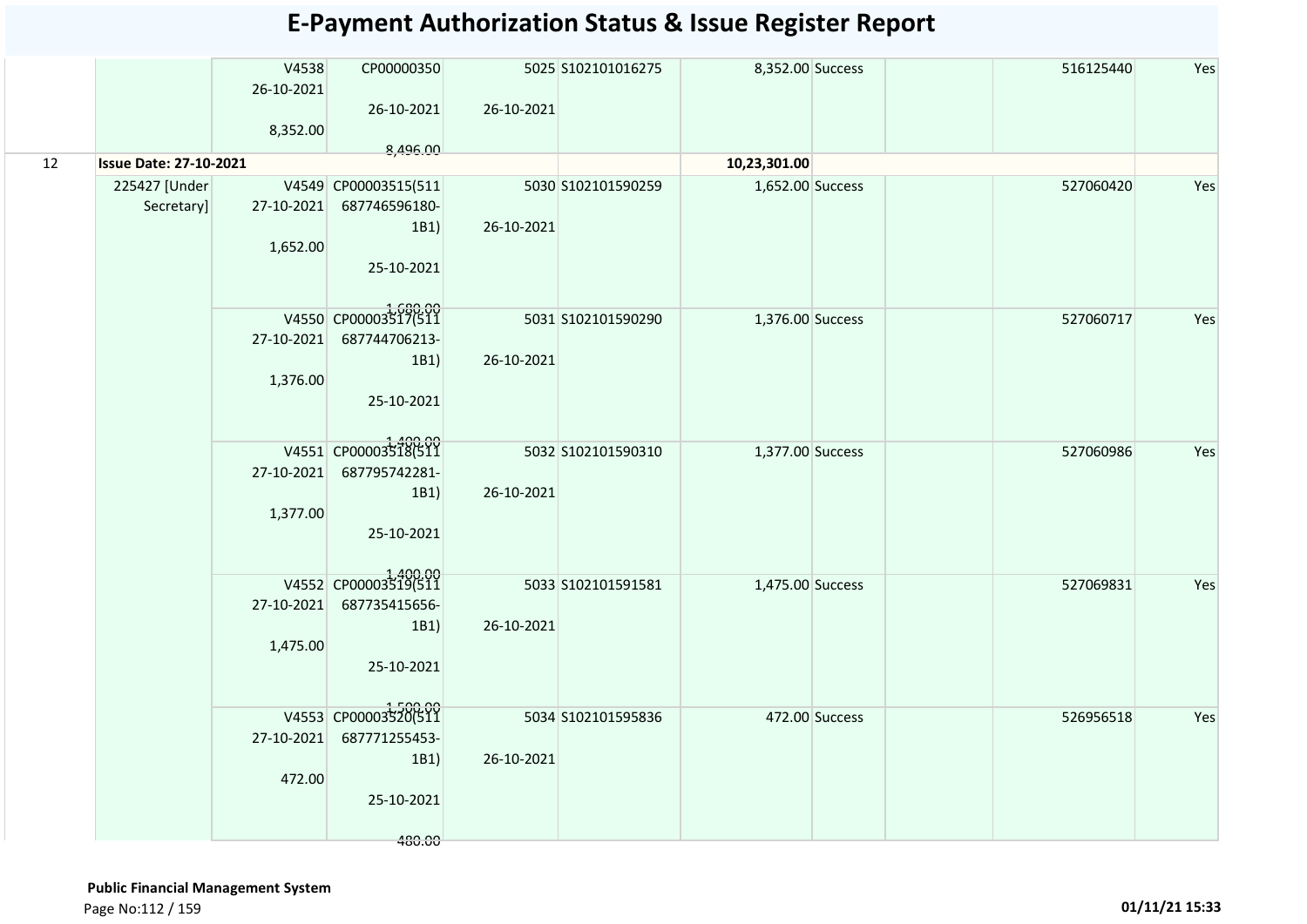| 27-10-2021<br>1,180.00 | V4554 CP00003526(511<br>687710509698-<br>1B1)<br>25-10-2021 | 5040 S102101592124<br>26-10-2021 | 1,180.00 Success  | 527095271 | Yes |
|------------------------|-------------------------------------------------------------|----------------------------------|-------------------|-----------|-----|
|                        | V4555 CP00003527(511                                        | 5041 S102101595724               | 8,356.00 Success  | 527095529 | Yes |
| 27-10-2021             | 687746111964-<br>1B1)                                       | 26-10-2021                       |                   |           |     |
| 8,356.00               | 25-10-2021                                                  |                                  |                   |           |     |
|                        |                                                             |                                  |                   |           |     |
|                        | V4556 CP00003529(511                                        | 5043 \$102101591849              | 24,380.00 Success | 526956290 | Yes |
| 27-10-2021             | 687778263620-<br>1B1)                                       | 26-10-2021                       |                   |           |     |
| 24,380.00              |                                                             |                                  |                   |           |     |
|                        | 25-10-2021                                                  |                                  |                   |           |     |
|                        | V4557 CP00003537(511                                        | 5046 S102101591706               | 18,482.00 Success | 527077478 | Yes |
| 27-10-2021             | 687749811191-                                               |                                  |                   |           |     |
|                        | 1B1)                                                        | 26-10-2021                       |                   |           |     |
| 18,482.00              | 25-10-2021                                                  |                                  |                   |           |     |
|                        |                                                             |                                  |                   |           |     |
|                        | V4558 CP00003538(511                                        | 5047 S102101591708               | 8,258.00 Success  | 527130213 | Yes |
| 27-10-2021             | 687767435619-                                               |                                  |                   |           |     |
| 8,258.00               | 1B1)                                                        | 26-10-2021                       |                   |           |     |
|                        | 25-10-2021                                                  |                                  |                   |           |     |
|                        |                                                             |                                  |                   |           |     |
|                        | V4559 CP00003539(511                                        | 5048 S102101591709               | 19,643.00 Failed  | 527077733 | Yes |
|                        | 27-10-2021 687715978850-<br>1B1)                            | 26-10-2021                       |                   |           |     |
| 19,643.00              |                                                             |                                  |                   |           |     |
|                        | 25-10-2021                                                  |                                  |                   |           |     |
|                        | 20,000.00                                                   |                                  |                   |           |     |

 **Public Financial Management System**  Page No:113 / 159 **01/11/21 15:33**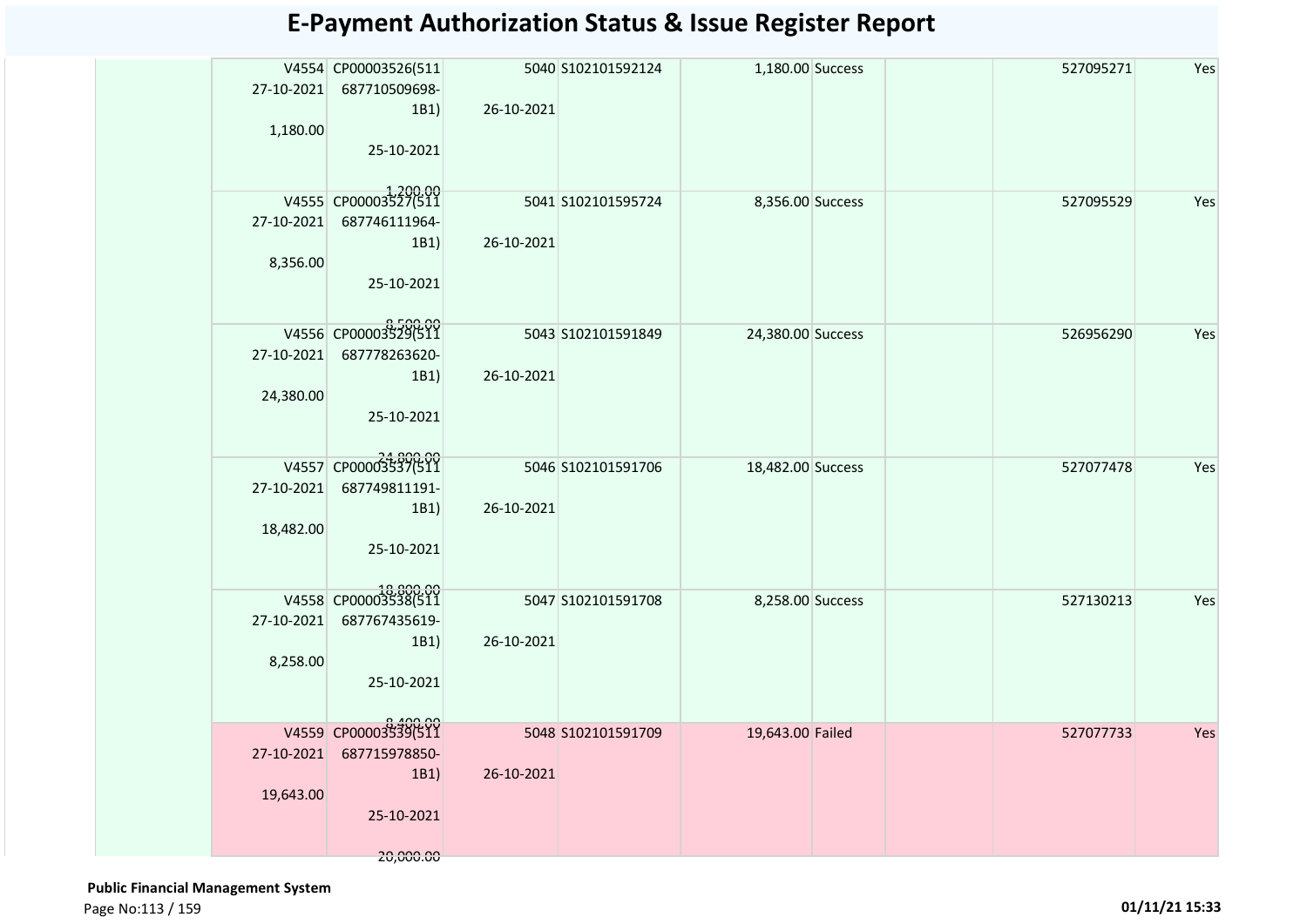| 27-10-2021<br>21,628.00 | V4560 CP00003540(511<br>687709937680-<br>1B1)<br>25-10-2021              | 26-10-2021 | 5049 S102101591741  | 21,628.00 Success |  | 527085255 | Yes |
|-------------------------|--------------------------------------------------------------------------|------------|---------------------|-------------------|--|-----------|-----|
| 27-10-2021<br>19,268.00 | V4561 CP00003541(511<br>687790586778-<br>1B1)<br>25-10-2021              | 26-10-2021 | 5050 \$102101610735 | 19,268.00 Success |  | 527130701 | Yes |
| 27-10-2021<br>23,436.00 | V4562 CP00003542(511<br>687759985816-<br>1B1)<br>25-10-2021              | 26-10-2021 | 5051 S102101610783  | 23,436.00 Success |  | 527130953 | Yes |
| 27-10-2021<br>16,695.00 | V4563 CP00003343(511<br>687702242726-<br>1B1)<br>25-10-2021              | 26-10-2021 | 5052 S102101610805  | 16,695.00 Success |  | 526956982 | Yes |
| 27-10-2021<br>7,865.00  | V4564 CP00003544(511<br>687753669174-<br>1B1)<br>25-10-2021              | 26-10-2021 | 5053 S102101610725  | 7,865.00 Success  |  | 527130457 | Yes |
| 27-10-2021<br>18,186.00 | V4565 CP00003545(511<br>687705404550-<br>1B1)<br>25-10-2021<br>18,500.00 | 26-10-2021 | 5054 S102101610832  | 18,186.00 Success |  | 527133190 | Yes |

 **Public Financial Management System**  Page No:114 / 159 **01/11/21 15:33**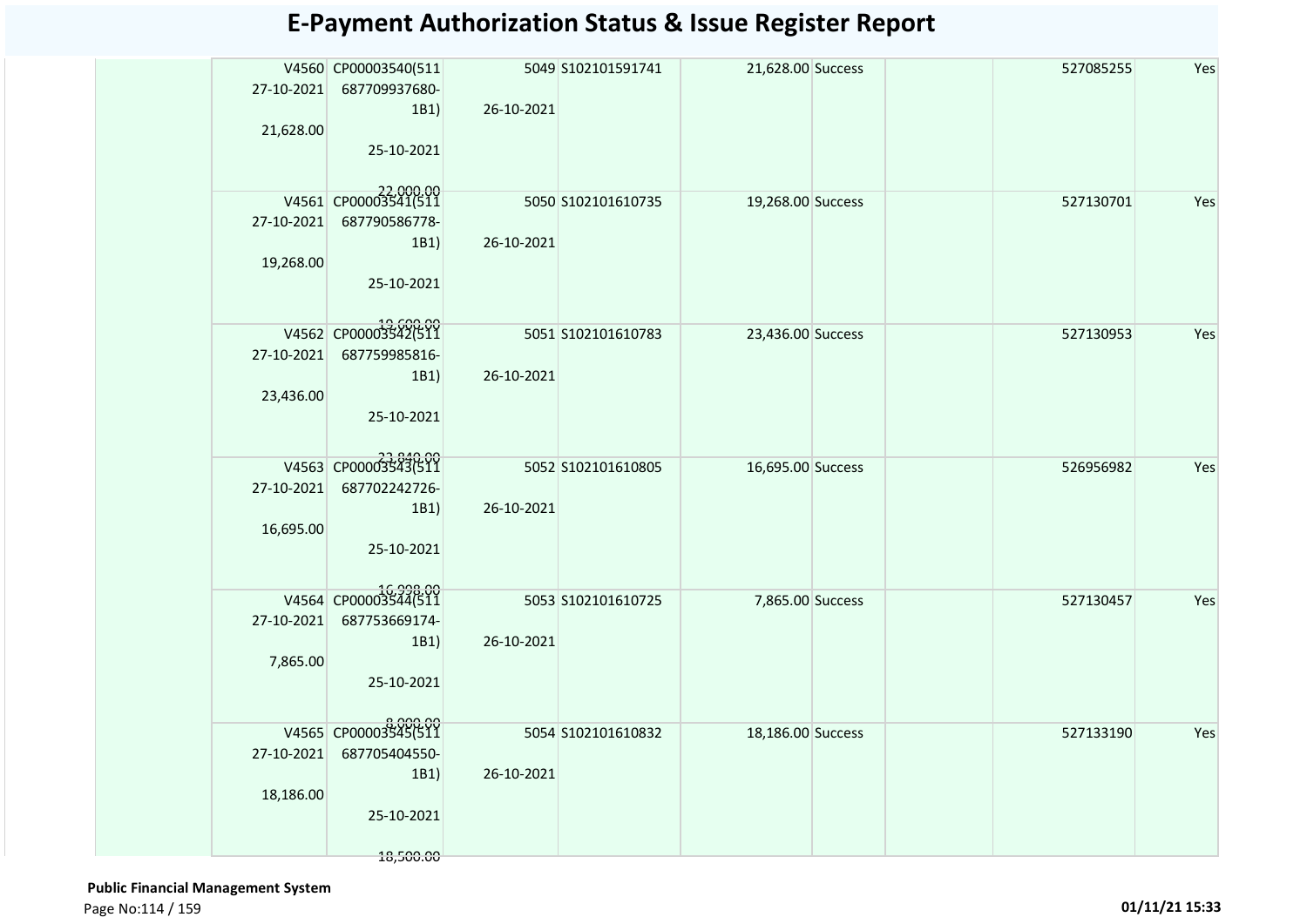| <b>E-Payment Authorization Status &amp; Issue Register Report</b> |  |  |  |
|-------------------------------------------------------------------|--|--|--|
|-------------------------------------------------------------------|--|--|--|

| 27-10-2021                        | V4566 CP00003546(511<br>687791068926-<br>1B1)                         | 26-10-2021 | 5055 S102101599541 | 18,186.00 Success   |                | 526956777 | Yes |
|-----------------------------------|-----------------------------------------------------------------------|------------|--------------------|---------------------|----------------|-----------|-----|
| 18,186.00                         | 25-10-2021                                                            |            |                    |                     |                |           |     |
| 27-10-2021<br>9,831.00            | V4567 CP00003547(511<br>687791495413-<br>1B1)<br>25-10-2021           | 26-10-2021 | 5056 S102101599468 | 9,831.00 Success    |                | 527112720 | Yes |
| 27-10-2021<br>9,822.00            | V4568 CP00003548(511<br>687798268615-<br>1B1)<br>25-10-2021           | 26-10-2021 | 5059 S102101591751 | 9,822.00 Success    |                | 527085534 | Yes |
| 27-10-2021<br>17,434.00           | 000.00<br>V4569 CP00003549(511<br>687775666152-<br>1B1)<br>25-10-2021 | 26-10-2021 | 5060 S102101591736 | 17,434.00 Success   |                | 527085015 | Yes |
| V4571<br>27-10-2021<br>609,867.00 | CP00003580<br>26-10-2021<br>719,643.00                                | 26-10-2021 | 5058 S102101599370 | 6,09,867.00 Success |                | 527112452 | Yes |
| 27-10-2021<br>345.00              | V4572 CP00003510(511<br>687744372537-<br>1B1)<br>25-10-2021           | 26-10-2021 | 5026 S102101590138 |                     | 345.00 Success | 527060140 | Yes |
|                                   | 350.00                                                                |            |                    |                     |                |           |     |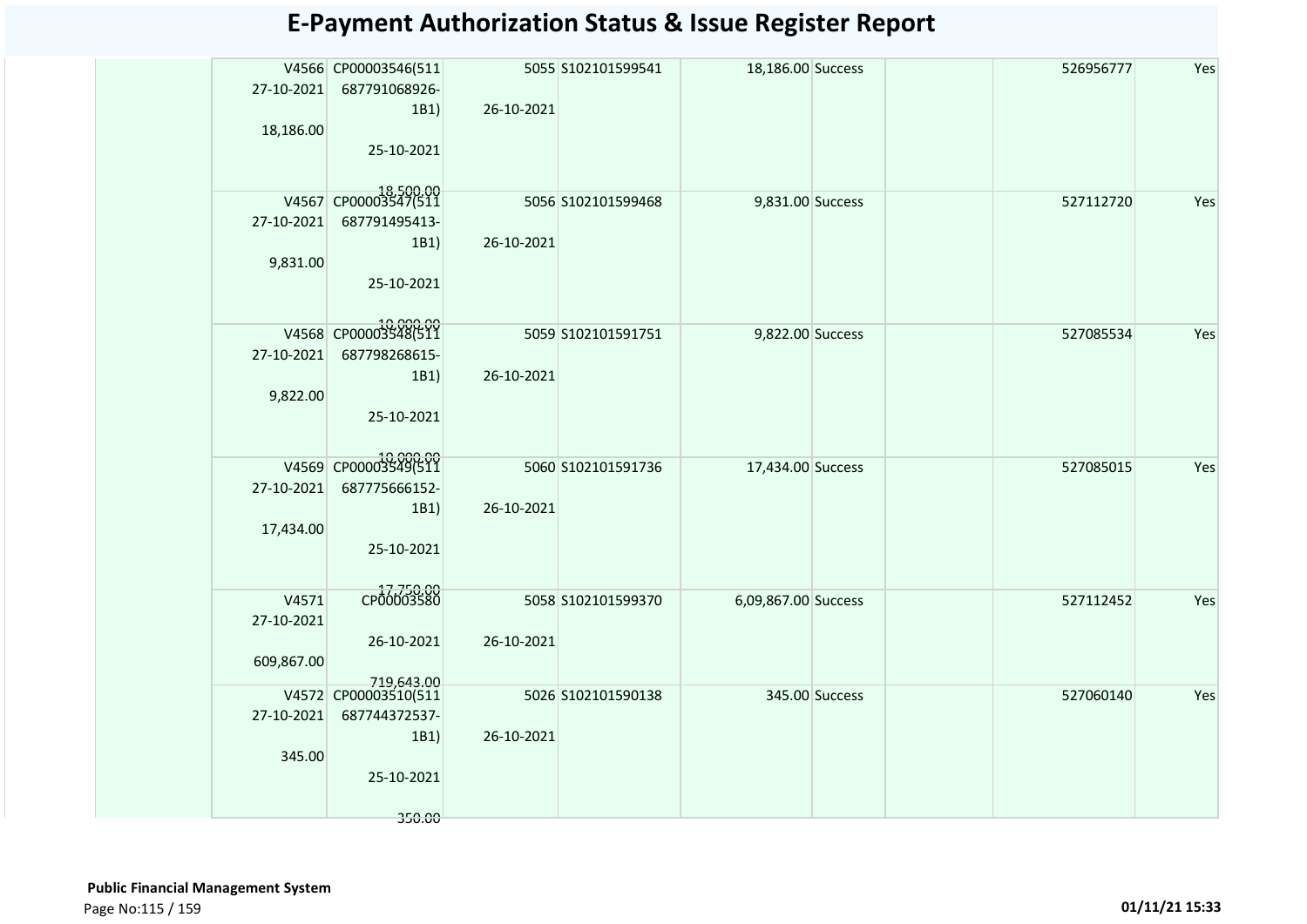| 27-10-2021<br>345.00   | V4573 CP00003511(511<br>687775155800-<br>1B1<br>25-10-2021              | 26-10-2021 | 5027 S102101590320  |                  | 345.00 Success | 527069279 | Yes |
|------------------------|-------------------------------------------------------------------------|------------|---------------------|------------------|----------------|-----------|-----|
| 4,424.00               | V4574 CP00003513(511<br>27-10-2021 687783040908-<br>1B1)<br>25-10-2021  | 26-10-2021 | 5028 \$102101590342 | 4,424.00 Success |                | 527069553 | Yes |
| 27-10-2021<br>536.00   | V4575 CP00003514(511<br>687755620989-<br>1B1<br>25-10-2021              | 26-10-2021 | 5029 \$102101591651 |                  | 536.00 Success | 527077128 | Yes |
| 27-10-2021<br>738.00   | V4576 CP00003521(511<br>687756808846-<br>1B1<br>25-10-2021              | 26-10-2021 | 5035 \$102101595914 |                  | 738.00 Success | 527104019 | Yes |
| 27-10-2021<br>6,145.00 | V4577 CP00003522(511<br>687794879195-<br>1B1<br>25-10-2021              | 26-10-2021 | 5037 5102101591788  | 6,145.00 Success |                | 527085774 | Yes |
| 27-10-2021<br>1,475.00 | V4578 CP00003523(511<br>687731318890-<br>1B1)<br>25-10-2021<br>1,500.00 | 26-10-2021 | 5038 S102101595928  | 1,475.00 Success |                | 527104303 | Yes |

 **Public Financial Management System**  Page No:116 / 159 **01/11/21 15:33**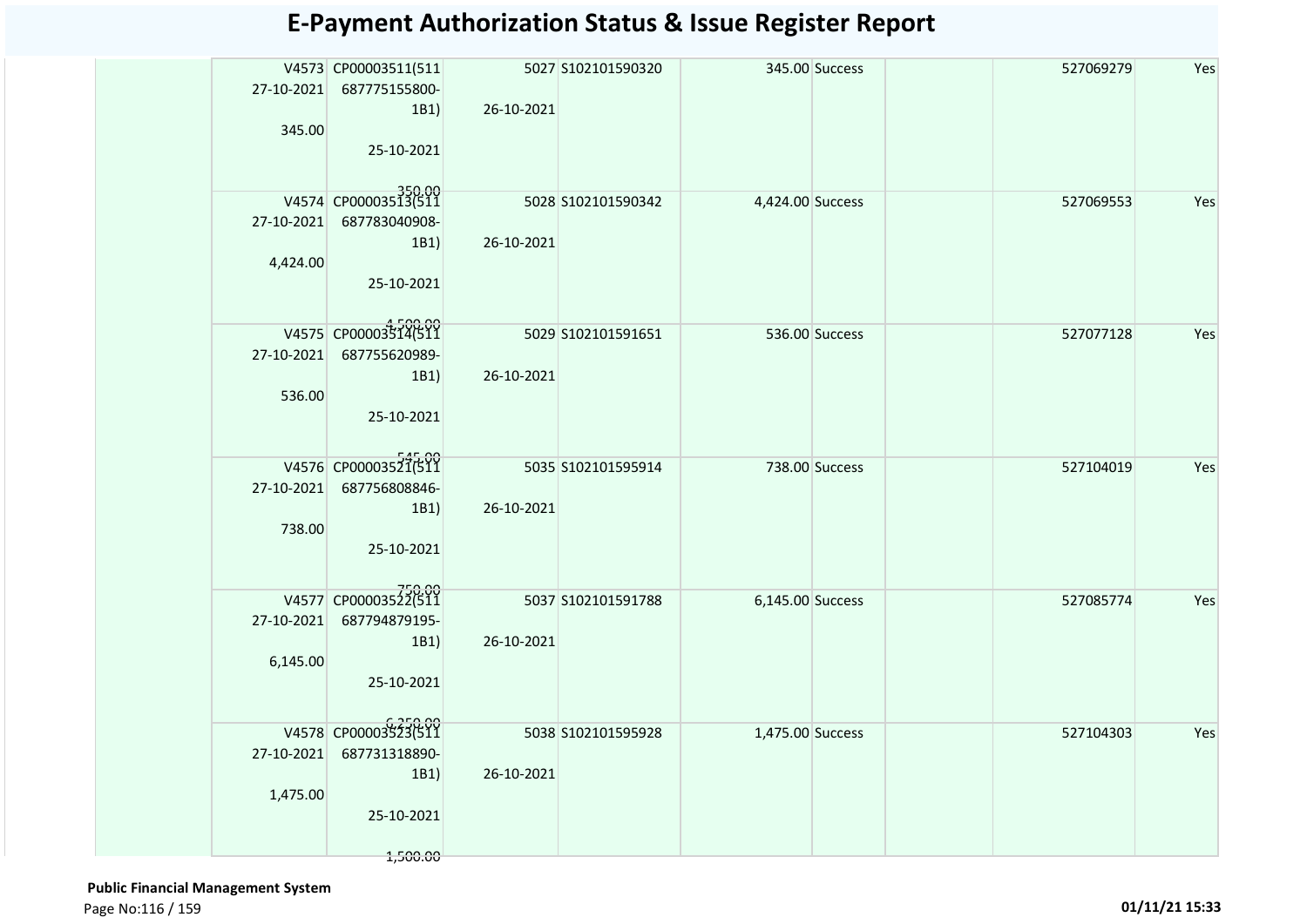| Yes<br>V4579 CP00003524(511<br>5039 S102101595995<br>541.00 Success<br>527112099<br>27-10-2021<br>687770148188-<br>1B1<br>26-10-2021<br>541.00<br>25-10-2021<br>V4580 CP00003525(511<br>5036 S102101595948<br>737.00 Success<br>527104554<br>Yes<br>27-10-2021<br>687710135871-<br>1B1)<br>26-10-2021<br>737.00<br>25-10-2021<br>V4581 CP00003528(511<br>5042 S102101595785<br>1,129.00 Success<br>527095781<br>Yes<br>687725768421-<br>27-10-2021<br>26-10-2021<br>1B1)<br>1,129.00<br>25-10-2021<br>V4582 CP00003530(511<br>5044 S102101592027<br>Yes<br>2,259.00 Success<br>527095025<br>27-10-2021<br>687791431954-<br>26-10-2021<br>1B1)<br>2,259.00<br>25-10-2021<br>CP00003581<br>V4583<br>5057 S102101599533<br>Yes<br>26,129.00 Success<br>527112930<br>27-10-2021<br>Yes<br>26-10-2021 S102101599534<br>26,129.00 Success<br>527112944<br>26-10-2021<br>122,953.00<br>Yes<br>70,695.00 Success<br>527112958<br>S102101599535<br>136,614.00<br>V4584 CP00003536(511<br>Yes<br>5045 S102101595976<br>17,498.00 Success<br>527104837<br>27-10-2021<br>687798958999-<br>26-10-2021<br>1B1)<br>17,498.00<br>25-10-2021 |  |           |  |  |  |
|-----------------------------------------------------------------------------------------------------------------------------------------------------------------------------------------------------------------------------------------------------------------------------------------------------------------------------------------------------------------------------------------------------------------------------------------------------------------------------------------------------------------------------------------------------------------------------------------------------------------------------------------------------------------------------------------------------------------------------------------------------------------------------------------------------------------------------------------------------------------------------------------------------------------------------------------------------------------------------------------------------------------------------------------------------------------------------------------------------------------------------|--|-----------|--|--|--|
|                                                                                                                                                                                                                                                                                                                                                                                                                                                                                                                                                                                                                                                                                                                                                                                                                                                                                                                                                                                                                                                                                                                             |  |           |  |  |  |
|                                                                                                                                                                                                                                                                                                                                                                                                                                                                                                                                                                                                                                                                                                                                                                                                                                                                                                                                                                                                                                                                                                                             |  |           |  |  |  |
|                                                                                                                                                                                                                                                                                                                                                                                                                                                                                                                                                                                                                                                                                                                                                                                                                                                                                                                                                                                                                                                                                                                             |  |           |  |  |  |
|                                                                                                                                                                                                                                                                                                                                                                                                                                                                                                                                                                                                                                                                                                                                                                                                                                                                                                                                                                                                                                                                                                                             |  |           |  |  |  |
|                                                                                                                                                                                                                                                                                                                                                                                                                                                                                                                                                                                                                                                                                                                                                                                                                                                                                                                                                                                                                                                                                                                             |  |           |  |  |  |
|                                                                                                                                                                                                                                                                                                                                                                                                                                                                                                                                                                                                                                                                                                                                                                                                                                                                                                                                                                                                                                                                                                                             |  |           |  |  |  |
|                                                                                                                                                                                                                                                                                                                                                                                                                                                                                                                                                                                                                                                                                                                                                                                                                                                                                                                                                                                                                                                                                                                             |  | 17,800.00 |  |  |  |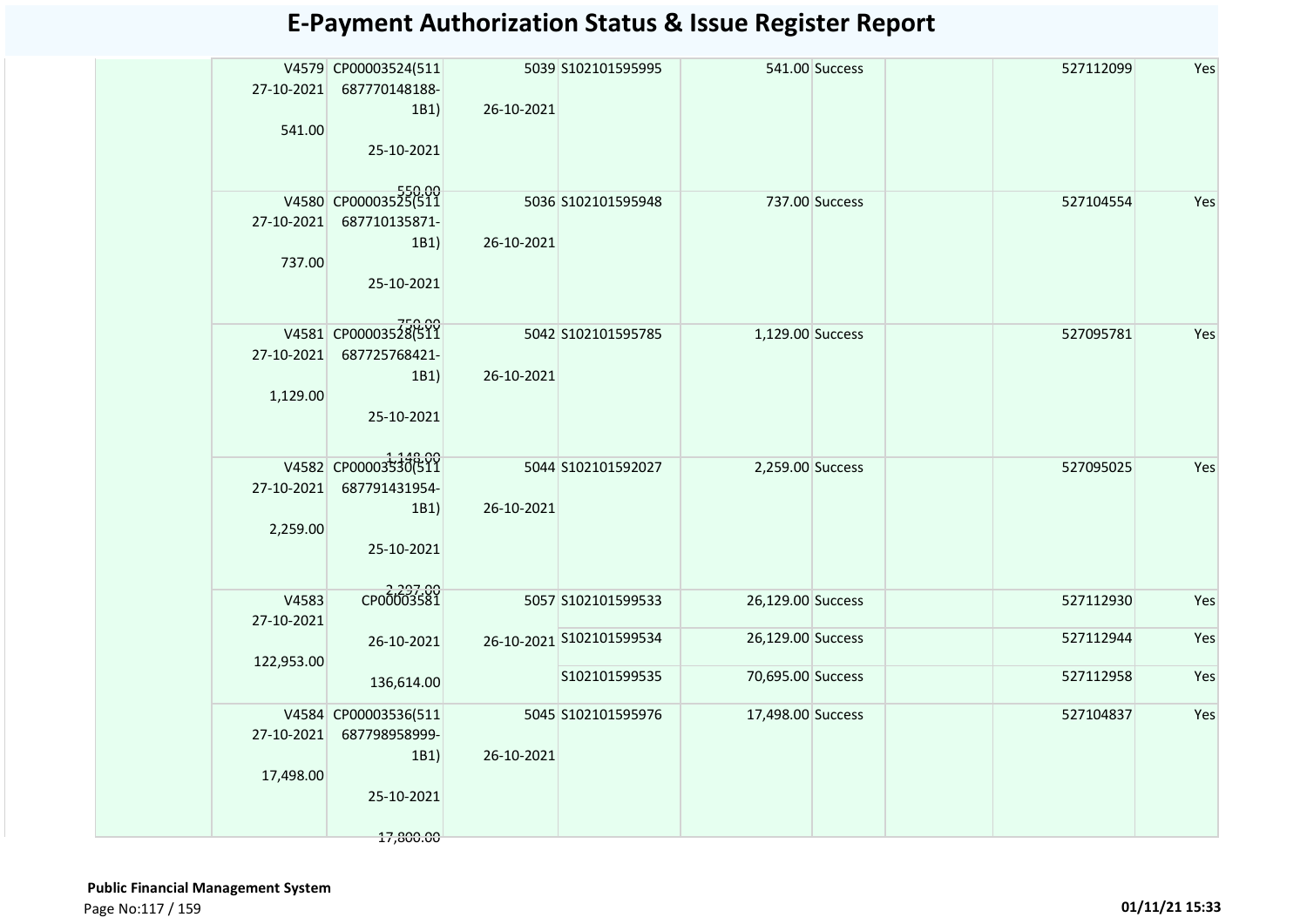|    | 225428 [Section<br>Officer]               | V4570<br>27-10-2021     | CP00000197                                                 |            | 4983 S102101599603       | 5,307.00 Success  |                | 527117177 | Yes |
|----|-------------------------------------------|-------------------------|------------------------------------------------------------|------------|--------------------------|-------------------|----------------|-----------|-----|
|    |                                           | 5,307.00                | 11-10-2021                                                 | 26-10-2021 |                          |                   |                |           |     |
| 13 | <b>Issue Date: 28-10-2021</b>             |                         | 5,307.00                                                   |            |                          | 9,32,68,555.00    |                |           |     |
|    | 200880 [Asstt<br><b>Accounts Officer]</b> | 28-10-2021<br>41,022.00 | V4626 CP00000142(202<br>110005)<br>27-10-2021              | 27-10-2021 | 5123 S102101101827       | 41,022.00 Success |                | 551291751 | Yes |
|    |                                           |                         | V4644 CP00000143(202                                       |            | 5122 S102101106948       |                   | 50.00 Success  | 551295140 | Yes |
|    |                                           | 28-10-2021<br>83,892.00 | 110002)<br>27-10-2021                                      |            | 27-10-2021 S102101106949 | 63,406.00 Success |                | 551295163 | Yes |
|    |                                           |                         |                                                            |            | S102101106950            | 20,436.00 Success |                | 551295184 | Yes |
|    |                                           | 28-10-2021              | 191,962.00<br>V4645 CP00000144(202<br>110004)              |            | 5121 S102101107138       | 53,962.00 Success |                | 551295473 | Yes |
|    |                                           | 414,575.00              | 27-10-2021                                                 |            | 27-10-2021 S102101107139 | 50,849.00 Success |                | 551295499 | Yes |
|    |                                           |                         |                                                            |            | S102101107140            | 31,113.00 Success |                | 551295527 | Yes |
|    |                                           |                         | 478,692.00                                                 |            | S102101107141            |                   | 560.00 Success | 551295550 | Yes |
|    |                                           |                         |                                                            |            | S102101107142            | 33,257.00 Success |                | 551295574 | Yes |
|    |                                           |                         |                                                            |            | S102101107143            | 65,546.00 Success |                | 551295599 | Yes |
|    |                                           |                         |                                                            |            | S102101107144            | 45,666.00 Success |                | 551295625 | Yes |
|    |                                           |                         |                                                            |            | S102101107145            | 66,586.00 Success |                | 551295642 | Yes |
|    |                                           |                         |                                                            |            | S102101107146            | 67,036.00 Success |                | 551295678 | Yes |
|    |                                           | 28-10-2021<br>27,136.00 | V4646 CP00000145(202<br>110001)<br>27-10-2021<br>59,846.00 | 27-10-2021 | 5120 S102101106351       | 27,136.00 Success |                | 551294837 | Yes |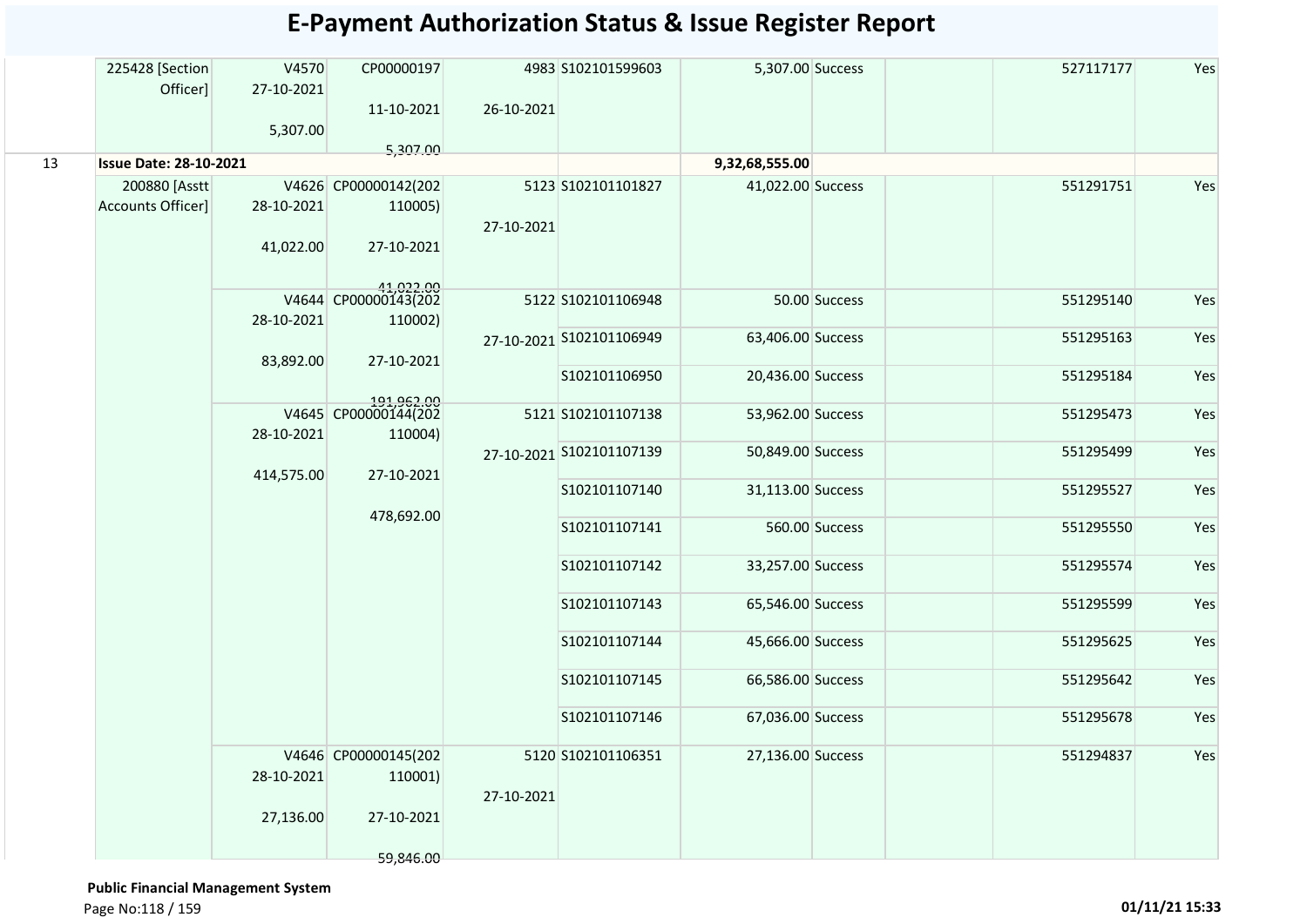|               | 28-10-2021          | V4647 CP00000146(202<br>110003)    |            | 5119 S102101102026       | 45,966.00 Success   |                | 551292047        | Yes |
|---------------|---------------------|------------------------------------|------------|--------------------------|---------------------|----------------|------------------|-----|
|               |                     |                                    |            | 27-10-2021 S102101102027 |                     | 240.00 Success | 551292068        | Yes |
|               | 173,052.00          | 27-10-2021                         |            | S102101102028            | 89,966.00 Success   |                | 551292086        | Yes |
|               |                     | 252,612.00                         |            |                          |                     |                |                  |     |
|               |                     |                                    |            | S102101102029            | 36,880.00 Success   |                | 551292106        | Yes |
| 225427 [Under | V4593               | CP00002994                         |            | 5115 S102101261953       | 20,00,000.00 Issued |                | CBINH21305457752 | Yes |
| Secretary]    | 28-10-2021          |                                    |            |                          |                     |                |                  |     |
|               | 2,000,000.00        | 29-09-2021                         | 27-10-2021 |                          |                     |                |                  |     |
|               |                     | 2,000,000.00<br>CP00002995         |            |                          |                     |                |                  |     |
|               | V4594               |                                    |            | 5114 S102101262002       | 22,10,414.00 Issued |                | CBINH21305457753 | Yes |
|               | 28-10-2021          | 29-09-2021                         | 27-10-2021 |                          |                     |                |                  |     |
|               | 2,210,414.00        |                                    |            |                          |                     |                |                  |     |
|               |                     | 2,210,414.00                       |            |                          |                     |                |                  |     |
|               | 28-10-2021          | V4595 CP00003486(GPF<br> 202110127 |            | 5133 S102101264911       | 24,60,711.00 Issued |                | CBINH21305457757 | Yes |
|               |                     |                                    | 27-10-2021 |                          |                     |                |                  |     |
|               | 2,460,711.00        | 25-10-2021                         |            |                          |                     |                |                  |     |
|               |                     |                                    |            |                          |                     |                |                  |     |
|               |                     | 2,460,711.00                       |            | 5134 S102101264846       | 79,40,952.00 Issued |                | CBINH21305457756 | Yes |
|               | 28-10-2021          | $-202110128$                       |            |                          |                     |                |                  |     |
|               |                     |                                    | 27-10-2021 |                          |                     |                |                  |     |
|               | 7,940,952.00        | 25-10-2021                         |            |                          |                     |                |                  |     |
|               |                     | 7,940,952.00<br>CP00003120         |            |                          |                     |                |                  |     |
|               | V4597<br>28-10-2021 |                                    |            | 5116 S102101262208       | 6,60,000.00 Issued  |                | CBINH21305457754 | Yes |
|               |                     | 01-10-2021                         | 27-10-2021 |                          |                     |                |                  |     |
|               | 660,000.00          |                                    |            |                          |                     |                |                  |     |
|               | V4598               | 660,000,00<br>CP00003121           |            |                          |                     |                |                  | Yes |
|               | 28-10-2021          |                                    |            | 5117 S102101262367       | 7,37,460.00 Issued  |                | CBINH21305457755 |     |
|               |                     | 01-10-2021                         | 27-10-2021 |                          |                     |                |                  |     |
|               | 737,460.00          |                                    |            |                          |                     |                |                  |     |
|               |                     | 737.460.00                         |            |                          |                     |                |                  |     |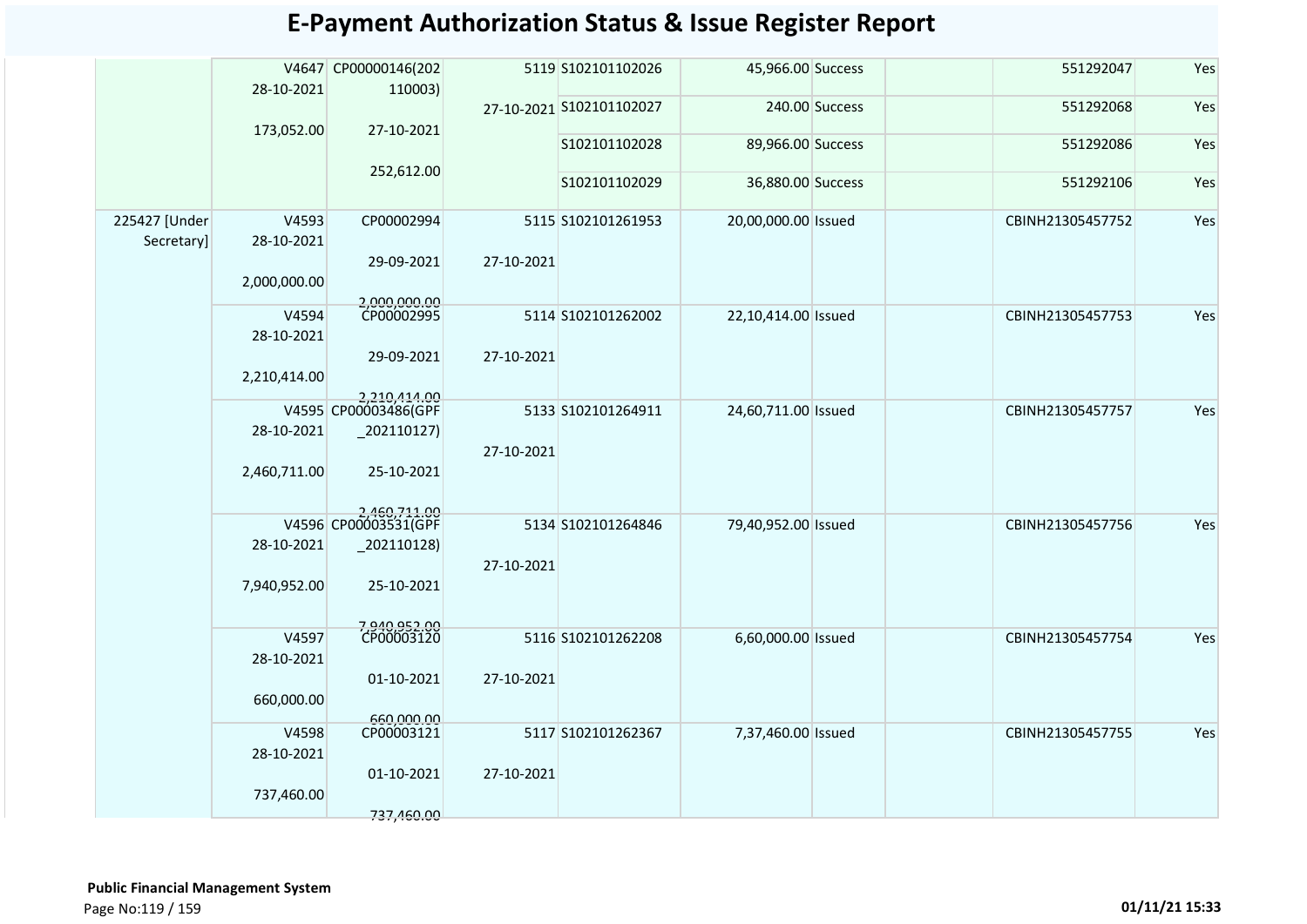| 28-10-2021<br>221.00 | V4599 CP00003468(511<br>687702664834-<br>1B1)<br>25-10-2021 | 27-10-2021          | 5131 S102101263342  | 221.00 Success      |  | 540205543 | Yes |
|----------------------|-------------------------------------------------------------|---------------------|---------------------|---------------------|--|-----------|-----|
|                      | V4600 CP00003474(511                                        | 5079 \$102101303906 |                     | 1,033.00 Failed     |  | 540273776 | Yes |
|                      | 28-10-2021 687748922833-                                    |                     |                     |                     |  |           |     |
|                      | 1B1)                                                        | 27-10-2021          |                     |                     |  |           |     |
| 1,033.00             |                                                             |                     |                     |                     |  |           |     |
|                      | 25-10-2021                                                  |                     |                     |                     |  |           |     |
|                      |                                                             |                     |                     |                     |  |           |     |
|                      | V4601 CP00003476(511                                        |                     | 5132 \$102101263304 | 2,950.00 Success    |  | 540416287 | Yes |
| 28-10-2021           | 687744596050-<br>1B1)                                       | 27-10-2021          |                     |                     |  |           |     |
| 2,950.00             |                                                             |                     |                     |                     |  |           |     |
|                      | 25-10-2021                                                  |                     |                     |                     |  |           |     |
|                      |                                                             |                     |                     |                     |  |           |     |
|                      | V4602 CP00003481(511                                        | 5124 S102101264635  |                     | 2,458.00 Success    |  | 540422821 | Yes |
| 28-10-2021           | 687766661763-                                               |                     |                     |                     |  |           |     |
|                      | 1B1)                                                        | 27-10-2021          |                     |                     |  |           |     |
| 2,458.00             |                                                             |                     |                     |                     |  |           |     |
|                      | 25-10-2021                                                  |                     |                     |                     |  |           |     |
|                      |                                                             |                     |                     |                     |  |           |     |
|                      | V4603 CP00003483(511                                        |                     | 5125 \$102101264539 | 2,45,218.00 Success |  | 540422433 | Yes |
| 28-10-2021           | 687790694104-<br>1B1)                                       | 27-10-2021          |                     |                     |  |           |     |
| 245,218.00           |                                                             |                     |                     |                     |  |           |     |
|                      | 25-10-2021                                                  |                     |                     |                     |  |           |     |
|                      |                                                             |                     |                     |                     |  |           |     |
|                      | 249,980.00<br>V4604 CP00003484(511                          |                     | 5126 S102101264514  | 320.00 Success      |  | 540422048 | Yes |
| 28-10-2021           | 687710425815-                                               |                     |                     |                     |  |           |     |
|                      | 1B1)                                                        | 27-10-2021          |                     |                     |  |           |     |
| 320.00               |                                                             |                     |                     |                     |  |           |     |
|                      | 25-10-2021                                                  |                     |                     |                     |  |           |     |
|                      | 325.00                                                      |                     |                     |                     |  |           |     |

 **Public Financial Management System**  Page No:120 / 159 **01/11/21 15:33**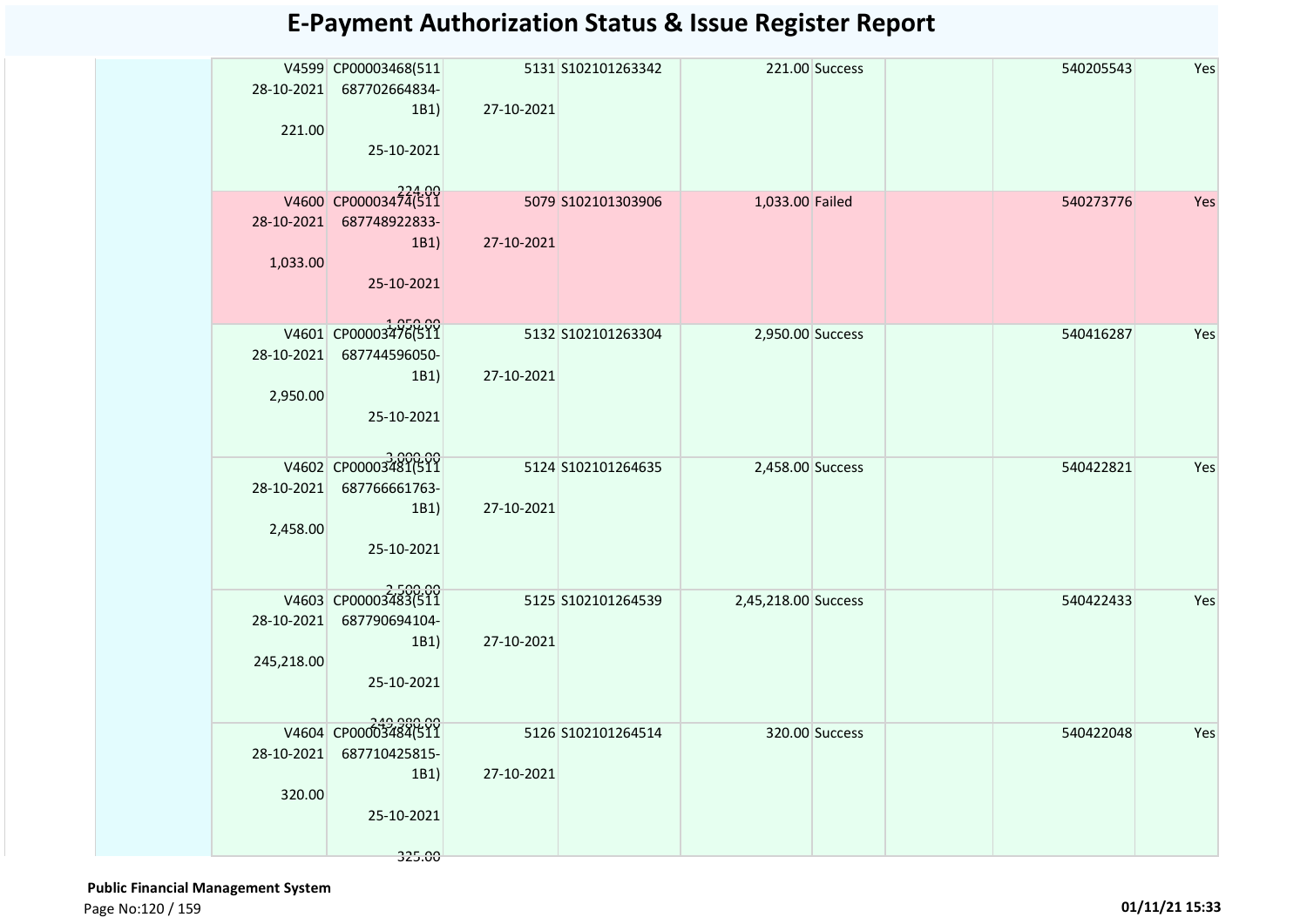| 28-10-2021<br>2,212.00  | V4605 CP00003487(511<br>687781895233-<br>1B1)<br>25-10-2021              | 27-10-2021 | 5127 S102101263658 | 2,212.00 Success  | 540266185 | Yes |
|-------------------------|--------------------------------------------------------------------------|------------|--------------------|-------------------|-----------|-----|
| 28-10-2021<br>1,179.00  | V4606 CP00003489(511<br>687739984677-<br>1B1)<br>25-10-2021              | 27-10-2021 | 5128 5102101263203 | 1,179.00 Success  | 540409922 | Yes |
| 28-10-2021<br>3,775.00  | V4607 CP00003500(511<br>687733406563-<br>1B1)<br>25-10-2021              | 27-10-2021 | 5129 S102101263547 | 3,775.00 Success  | 540416663 | Yes |
| 28-10-2021<br>1,652.00  | V4608 CP00003516(511<br>687726190544-<br>1B1)<br>25-10-2021              | 27-10-2021 | 5088 S102101108033 | 1,652.00 Success  | 540260028 | Yes |
| 28-10-2021<br>21,628.00 | V4609 CP00003550(511<br>687756095966-<br>1B1)<br>25-10-2021              | 27-10-2021 | 5062 S102101303718 | 21,628.00 Success | 540429996 | Yes |
| 28-10-2021<br>37,848.00 | V4610 CP00003551(511<br>687707697015-<br>1B1)<br>25-10-2021<br>38,500.00 | 27-10-2021 | 5063 S102101303719 | 37,848.00 Success | 540435383 | Yes |

 **Public Financial Management System**  Page No:121 / 159 **01/11/21 15:33**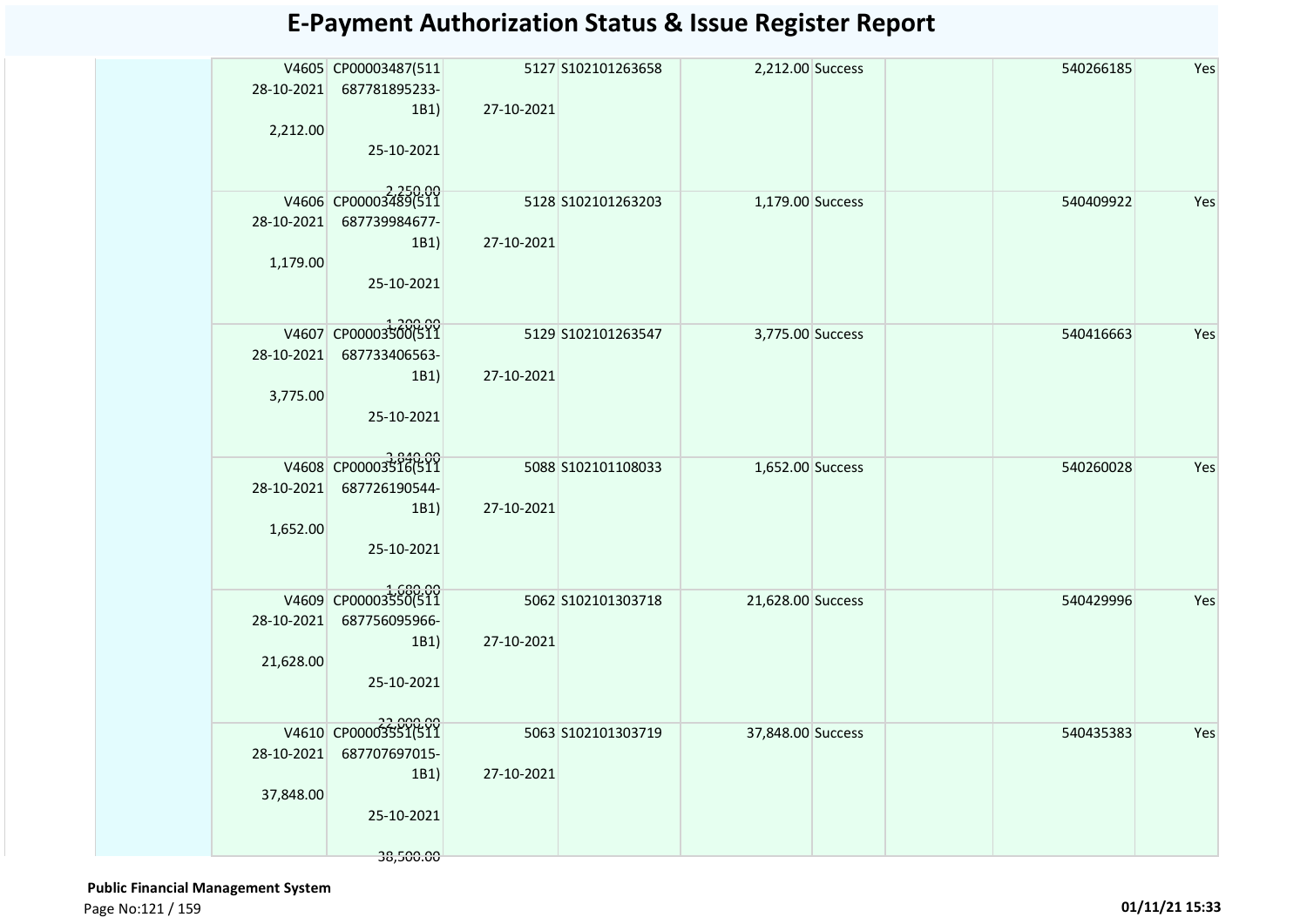|            | V4611 CP00003552(511 |            | 5064 S102101303755 | 10,814.00 Success | 540266603 | Yes |
|------------|----------------------|------------|--------------------|-------------------|-----------|-----|
| 28-10-2021 | 687708454298-        |            |                    |                   |           |     |
|            | 1B1)                 | 27-10-2021 |                    |                   |           |     |
| 10,814.00  |                      |            |                    |                   |           |     |
|            | 25-10-2021           |            |                    |                   |           |     |
|            |                      |            |                    |                   |           |     |
|            |                      |            |                    |                   |           |     |
|            | V4612 CP00003562(511 |            | 5065 S102101303720 | 11,786.00 Success | 540429589 | Yes |
| 28-10-2021 | 687772024797-        |            |                    |                   |           |     |
|            | 1B1)                 | 27-10-2021 |                    |                   |           |     |
| 11,786.00  |                      |            |                    |                   |           |     |
|            | 25-10-2021           |            |                    |                   |           |     |
|            |                      |            |                    |                   |           |     |
|            |                      |            |                    |                   |           |     |
|            | V4613 CP00003563(511 |            | 5066 S102101303756 | 23,572.00 Success | 540266966 | Yes |
| 28-10-2021 | 687725149701-        |            |                    |                   |           |     |
|            | 1B1)                 | 27-10-2021 |                    |                   |           |     |
| 23,572.00  |                      |            |                    |                   |           |     |
|            | 25-10-2021           |            |                    |                   |           |     |
|            |                      |            |                    |                   |           |     |
|            | V4614 CP00003364(511 |            |                    |                   |           |     |
|            |                      |            | 5067 S102101303732 | 8,651.00 Success  | 540435790 | Yes |
| 28-10-2021 | 687716391137-        |            |                    |                   |           |     |
|            | 1B1)                 | 27-10-2021 |                    |                   |           |     |
| 8,651.00   |                      |            |                    |                   |           |     |
|            | 25-10-2021           |            |                    |                   |           |     |
|            |                      |            |                    |                   |           |     |
|            | V4615 CP00003565(511 |            | 5068 S102101303849 | 24,524.00 Success | 540273397 | Yes |
| 28-10-2021 | 687746180822-        |            |                    |                   |           |     |
|            | 1B1)                 | 27-10-2021 |                    |                   |           |     |
|            |                      |            |                    |                   |           |     |
| 24,524.00  |                      |            |                    |                   |           |     |
|            | 25-10-2021           |            |                    |                   |           |     |
|            |                      |            |                    |                   |           |     |
|            | V4616 CP00003566(511 |            | 5069 S102101303769 | 54,068.00 Success | 540441359 | Yes |
| 28-10-2021 | 687701738444-        |            |                    |                   |           |     |
|            | 1B1)                 | 27-10-2021 |                    |                   |           |     |
| 54,068.00  |                      |            |                    |                   |           |     |
|            | 25-10-2021           |            |                    |                   |           |     |
|            |                      |            |                    |                   |           |     |
|            | 55,000.00            |            |                    |                   |           |     |
|            |                      |            |                    |                   |           |     |

 **Public Financial Management System**  Page No:122 / 159 **01/11/21 15:33**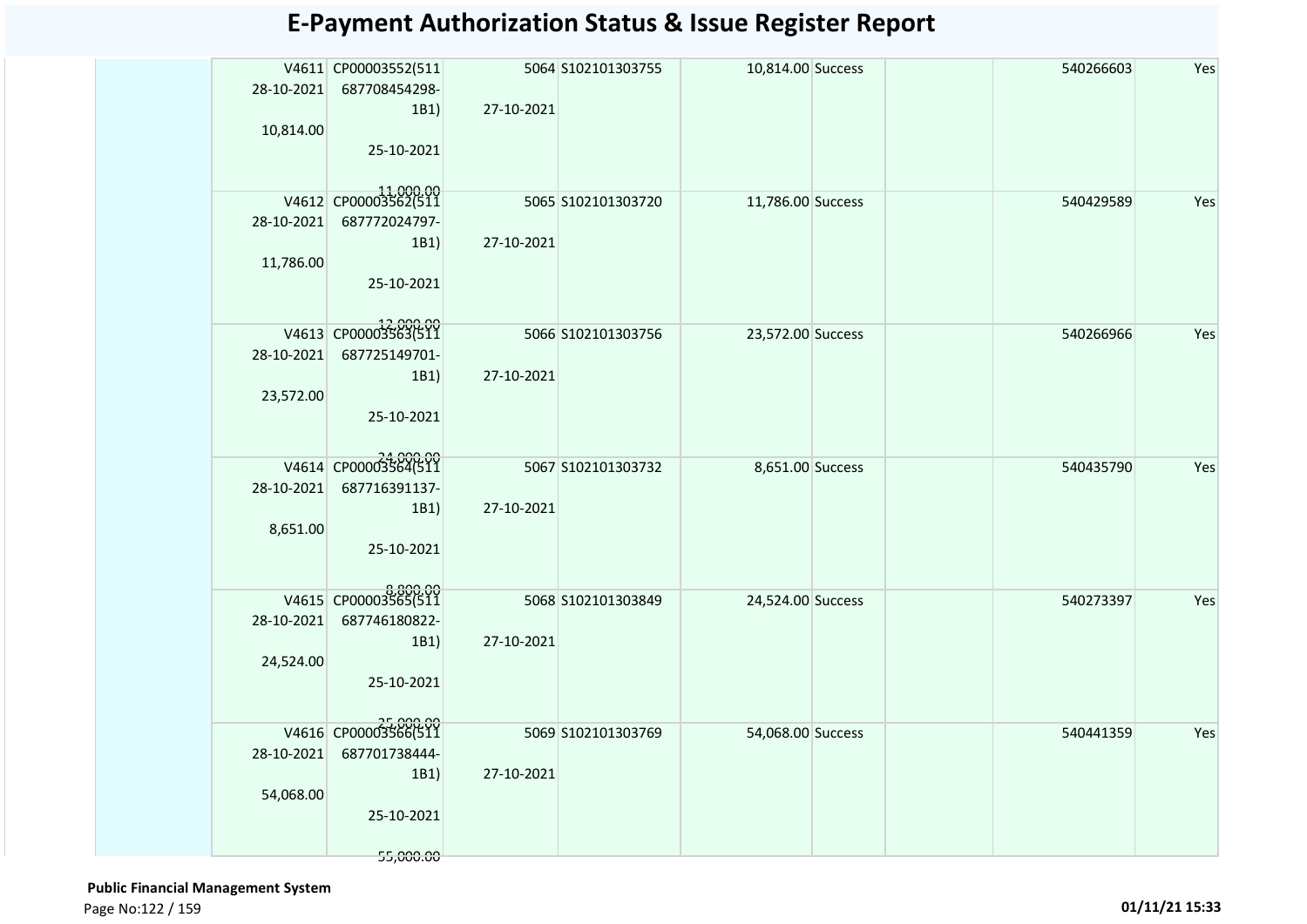|            | V4617 CP00003567(511              |            | 5070 S102101303891 | 38,836.00 Success   |  | 540460133 | Yes |
|------------|-----------------------------------|------------|--------------------|---------------------|--|-----------|-----|
| 28-10-2021 | 687793390512-                     |            |                    |                     |  |           |     |
|            | 1B1)                              | 27-10-2021 |                    |                     |  |           |     |
| 38,836.00  |                                   |            |                    |                     |  |           |     |
|            | 25-10-2021                        |            |                    |                     |  |           |     |
|            |                                   |            |                    |                     |  |           |     |
|            |                                   |            |                    |                     |  |           |     |
|            | V4618 CP00003568(511              |            | 5071 S102101303799 | 79,338.00 Success   |  | 540447588 | Yes |
| 28-10-2021 | 687790821937-                     |            |                    |                     |  |           |     |
|            | 1B1)                              | 27-10-2021 |                    |                     |  |           |     |
| 79,338.00  |                                   |            |                    |                     |  |           |     |
|            | 25-10-2021                        |            |                    |                     |  |           |     |
|            |                                   |            |                    |                     |  |           |     |
|            |                                   |            |                    |                     |  |           |     |
|            | 80,879.00<br>V4619 CP00003569(511 |            | 5072 S102101303782 | 60,083.00 Success   |  | 540441760 | Yes |
| 28-10-2021 | 687750155076-                     |            |                    |                     |  |           |     |
|            | 1B1)                              | 27-10-2021 |                    |                     |  |           |     |
| 60,083.00  |                                   |            |                    |                     |  |           |     |
|            | 25-10-2021                        |            |                    |                     |  |           |     |
|            |                                   |            |                    |                     |  |           |     |
|            |                                   |            |                    |                     |  |           |     |
|            | V4620 CP00003570(511              |            | 5073 S102101303896 | 24,566.00 Success   |  | 540460509 | Yes |
| 28-10-2021 | 687725532718-                     |            |                    |                     |  |           |     |
|            | 1B1)                              | 27-10-2021 |                    |                     |  |           |     |
| 24,566.00  |                                   |            |                    |                     |  |           |     |
|            | 25-10-2021                        |            |                    |                     |  |           |     |
|            |                                   |            |                    |                     |  |           |     |
|            | V4621 CP00003571(511              |            |                    |                     |  | 540460942 | Yes |
|            |                                   |            | 5074 S102101303969 | 24,301.00 Success   |  |           |     |
| 28-10-2021 | 687769632411-                     |            |                    |                     |  |           |     |
|            | 1B1)                              | 27-10-2021 |                    |                     |  |           |     |
| 24,301.00  |                                   |            |                    |                     |  |           |     |
|            | 25-10-2021                        |            |                    |                     |  |           |     |
|            |                                   |            |                    |                     |  |           |     |
|            | V4622 CP00003572(511              |            | 5075 S102101303843 | 1,91,695.00 Success |  | 540447979 | Yes |
| 28-10-2021 | 687741910759-                     |            |                    |                     |  |           |     |
|            | 1B1)                              | 27-10-2021 |                    |                     |  |           |     |
| 191,695.00 |                                   |            |                    |                     |  |           |     |
|            | 25-10-2021                        |            |                    |                     |  |           |     |
|            |                                   |            |                    |                     |  |           |     |
|            |                                   |            |                    |                     |  |           |     |
|            | 195,000.00                        |            |                    |                     |  |           |     |

 **Public Financial Management System**  Page No:123 / 159 **01/11/21 15:33**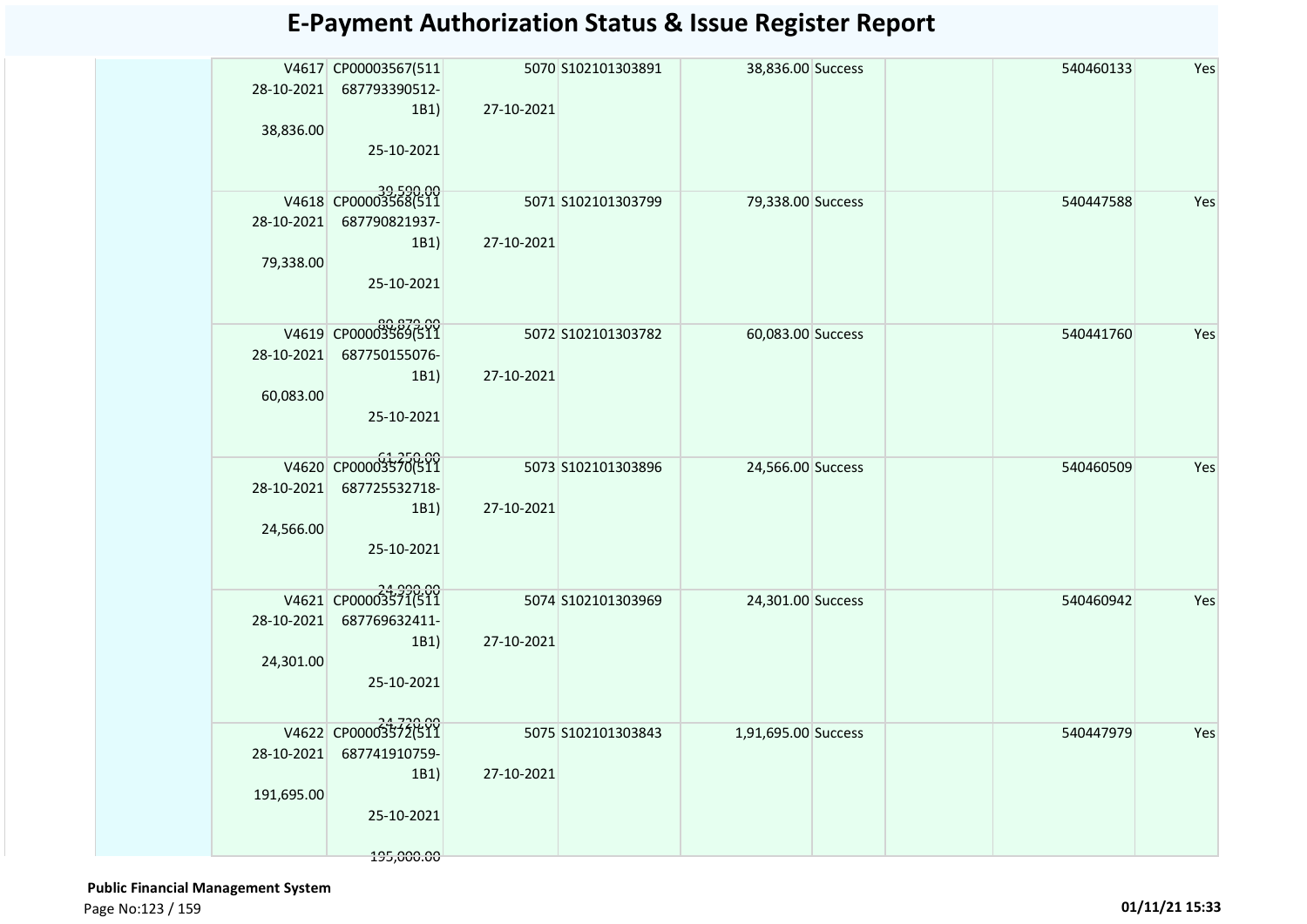| 28-10-2021<br>19,257.00 | V4623 CP00003573(511<br>687742439449-<br>1B1)<br>25-10-2021 | 27-10-2021 | 5076 S102101303850       | 19,257.00 Success |  | 540453373 | Yes |
|-------------------------|-------------------------------------------------------------|------------|--------------------------|-------------------|--|-----------|-----|
| 28-10-2021<br>66,214.00 | V4624 CP00003574(511<br>687713331110-<br>1B1)<br>25-10-2021 | 27-10-2021 | 5077 S102101303800       | 66,214.00 Success |  | 540447139 | Yes |
| 28-10-2021<br>22,071.00 | V4625 CP00003575(511<br>687756148461-<br>1B1)<br>25-10-2021 | 27-10-2021 | 5078 S102101303851       | 22,071.00 Success |  | 540453775 | Yes |
| 28-10-2021              | V4627 CP00003446(202<br>110014)                             |            | 4954 S102101035070       | 62,248.00 Success |  | 551209069 | Yes |
|                         |                                                             |            | 26-10-2021 S102101035071 | 68,336.00 Success |  | 551209093 | Yes |
| 260,135.00              | 25-10-2021                                                  |            | S102101035072            | 82,878.00 Success |  | 551209115 | Yes |
|                         | 408,395.00                                                  |            | S102101035073            | 46,673.00 Success |  | 551209140 | Yes |
| 28-10-2021              | V4628 CP00003447(202<br>110027)                             |            | 4960 S102101035388       | 40,589.00 Success |  | 551211752 | Yes |
|                         |                                                             |            | 26-10-2021 S102101035389 | 55,262.00 Success |  | 551211776 | Yes |
| 2,085,131.00            | 25-10-2021                                                  |            | S102101035390            | 64,248.00 Success |  | 551211797 | Yes |
|                         | 2,395,859.00                                                |            | S102101035391            | 44,001.00 Success |  | 551211814 | Yes |
|                         |                                                             |            | S102101035392            | 49,689.00 Success |  | 551211838 | Yes |
|                         |                                                             |            | S102101035393            | 45,139.00 Success |  | 551211858 | Yes |
|                         |                                                             |            | S102101035394            | 71,992.00 Success |  | 551211884 | Yes |

 **Public Financial Management System**  Page No:124 / 159 **01/11/21 15:33**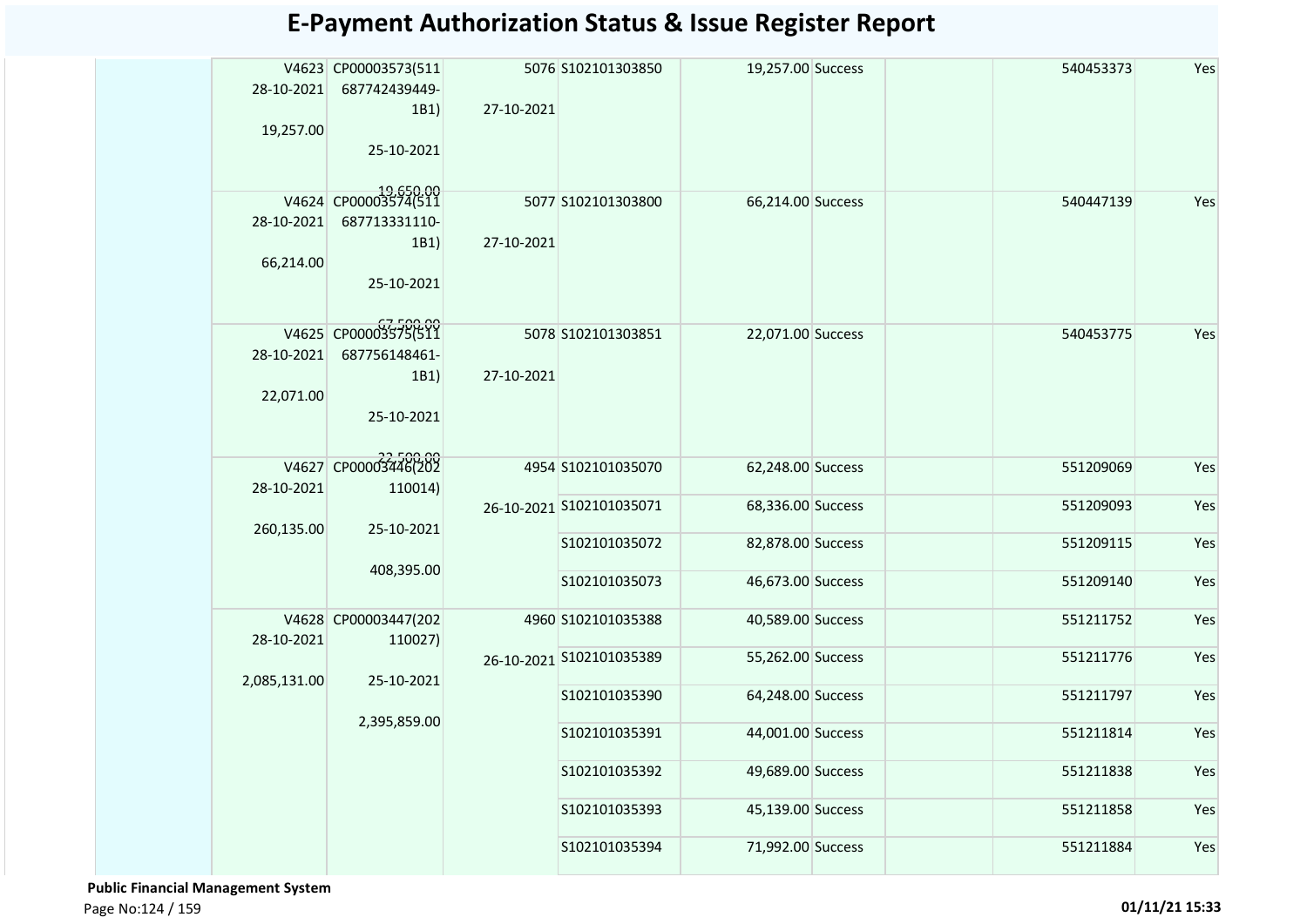| \$102101035395 | 51,841.00 Success | 551211903 | Yes |
|----------------|-------------------|-----------|-----|
| S102101035396  | 44,808.00 Success | 551211924 | Yes |
| S102101035397  | 54,476.00 Success | 551211946 | Yes |
| \$102101035398 | 45,791.00 Success | 551211964 | Yes |
| S102101035399  | 40,609.00 Success | 551211982 | Yes |
| S102101035400  | 40,609.00 Success | 551212008 | Yes |
| S102101035401  | 53,765.00 Success | 551212029 | Yes |
| S102101035402  | 41,336.00 Success | 551212052 | Yes |
| S102101035403  | 48,978.00 Success | 551212073 | Yes |
| S102101035404  | 53,586.00 Success | 551212096 | Yes |
| S102101035405  | 69,912.00 Success | 551211222 | Yes |
| S102101035406  | 59,713.00 Success | 551211230 | Yes |
| S102101035407  | 61,825.00 Success | 551211240 | Yes |
| S102101035408  | 56,115.00 Success | 551211256 | Yes |
| S102101035409  | 45,537.00 Success | 551211282 | Yes |
| S102101035410  | 52,929.00 Success | 551211315 | Yes |
| S102101035411  | 59,609.00 Success | 551211339 | Yes |
| S102101035412  | 50,258.00 Success | 551211359 | Yes |
| S102101035413  | 50,258.00 Success | 551211380 | Yes |
| S102101035414  | 31,137.00 Success | 551211406 | Yes |
| S102101035415  | 56,093.00 Success | 551211430 | Yes |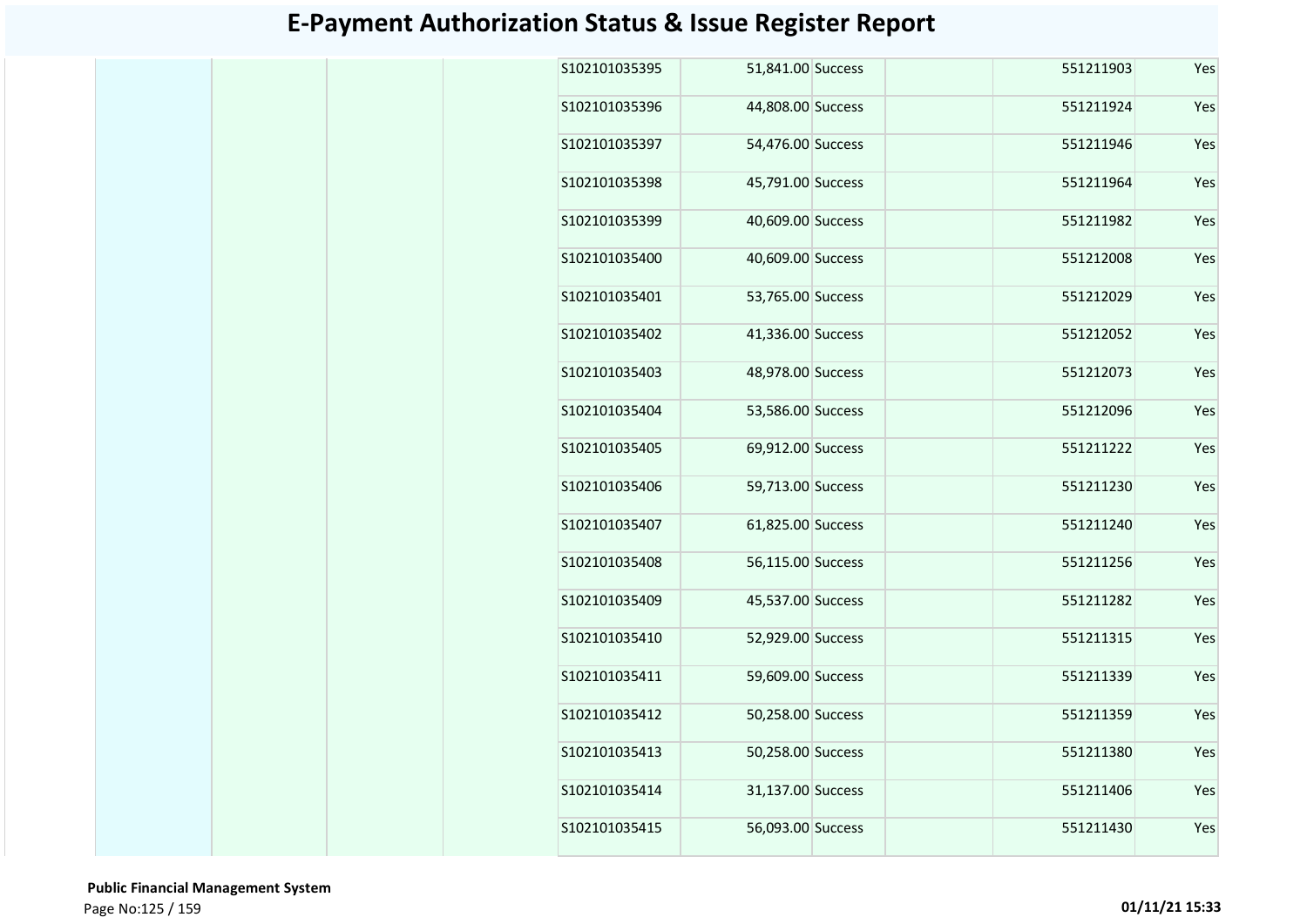|            |                      |         | S102101035416            | 40,130.00 Success |  | 551211455 | Yes |
|------------|----------------------|---------|--------------------------|-------------------|--|-----------|-----|
|            |                      |         | S102101035417            | 64,696.00 Success |  | 551211482 | Yes |
|            |                      |         | S102101035418            | 53,976.00 Success |  | 551211506 | Yes |
|            |                      |         | S102101035419            | 45,139.00 Success |  | 551211528 | Yes |
|            |                      |         | S102101035420            | 37,020.00 Success |  | 551211552 | Yes |
|            |                      |         | S102101035421            | 45,139.00 Success |  | 551211569 | Yes |
|            |                      |         | S102101035422            | 45,389.00 Success |  | 551211591 | Yes |
|            |                      |         | S102101035423            | 44,001.00 Success |  | 551211612 | Yes |
|            |                      |         | S102101035424            | 62,977.00 Success |  | 551211636 | Yes |
|            |                      |         | S102101035425            | 47,138.00 Success |  | 551211659 | Yes |
|            |                      |         | S102101035426            | 66,442.00 Success |  | 551211683 | Yes |
|            |                      |         | S102101035427            | 48,978.00 Success |  | 551211706 | Yes |
|            |                      |         | S102101035428            | 44,001.00 Success |  | 551211731 | Yes |
| 28-10-2021 | V4629 CP00003449(202 | 110020) | 4963 S102101035081       | 27,604.00 Success |  | 551209436 | Yes |
| 638,848.00 | 25-10-2021           |         | 26-10-2021 S102101035082 | 27,604.00 Success |  | 551209456 | Yes |
|            |                      |         | S102101035083            | 27,604.00 Success |  | 551209479 | Yes |
|            | 697,320.00           |         | S102101035084            | 27,604.00 Success |  | 551209499 | Yes |
|            |                      |         | S102101035085            | 27,604.00 Success |  | 551209518 | Yes |
|            |                      |         | S102101035086            | 27,604.00 Success |  | 551209537 | Yes |
|            |                      |         | S102101035087            | 27,604.00 Success |  | 551209579 | Yes |
|            |                      |         | S102101035088            | 27,604.00 Success |  | 551209603 | Yes |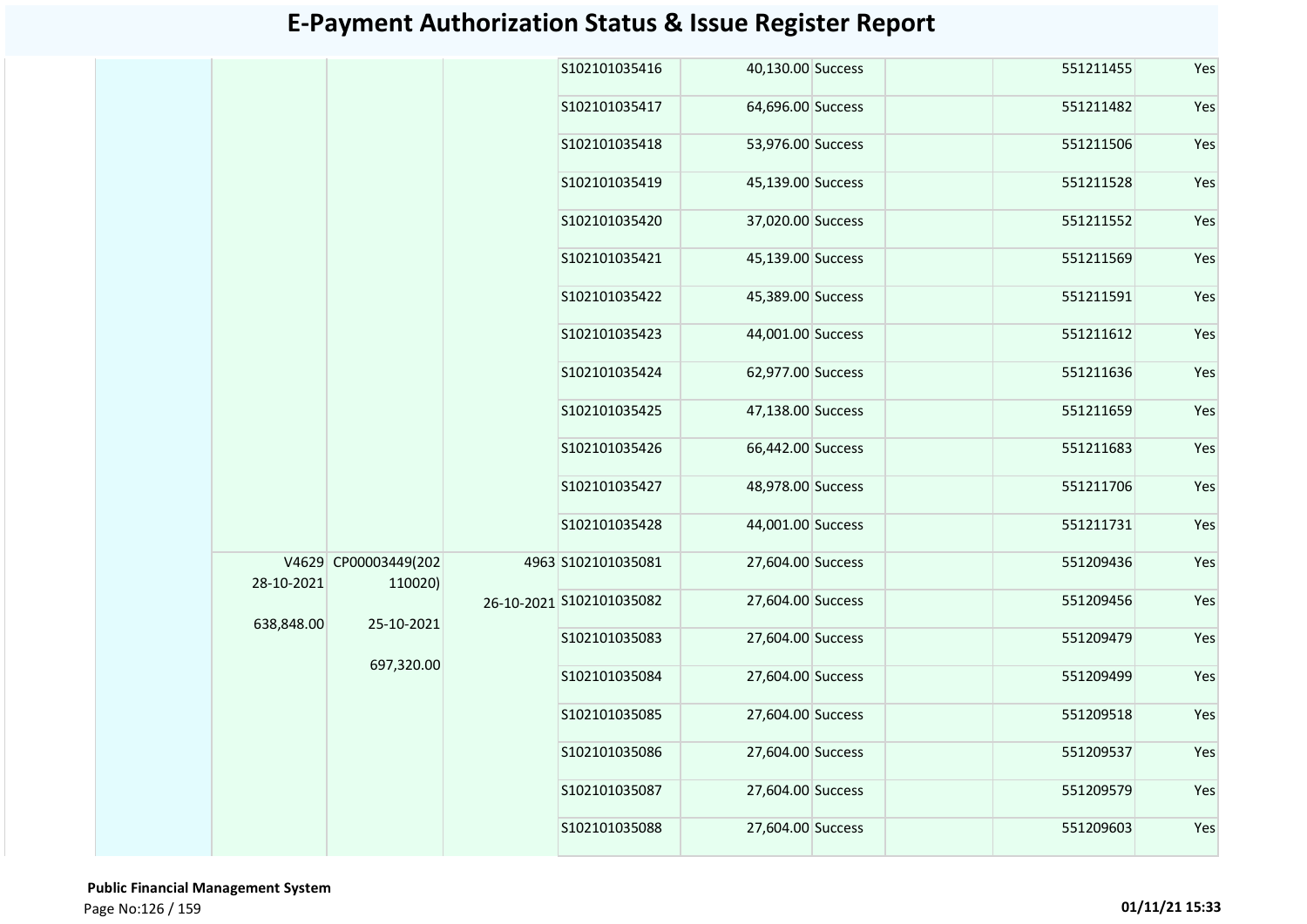|                     |                                 |            | S102101035089            | 27,604.00 Success   | 551209627 | Yes |
|---------------------|---------------------------------|------------|--------------------------|---------------------|-----------|-----|
|                     |                                 |            | S102101035090            | 27,604.00 Success   | 551209649 | Yes |
|                     |                                 |            | S102101035091            | 27,604.00 Success   | 551209670 | Yes |
|                     |                                 |            | S102101035092            | 29,332.00 Success   | 551209695 | Yes |
|                     |                                 |            | S102101035093            | 27,604.00 Success   | 551209701 | Yes |
|                     |                                 |            | S102101035094            | 27,604.00 Success   | 551209721 | Yes |
|                     |                                 |            | S102101035095            | 27,604.00 Success   | 551209745 | Yes |
|                     |                                 |            | S102101035096            | 27,604.00 Success   | 551209765 | Yes |
|                     |                                 |            | S102101035097            | 27,604.00 Success   | 551209787 | Yes |
|                     |                                 |            | S102101035098            | 27,604.00 Success   | 551209808 | Yes |
|                     |                                 |            | S102101035099            | 27,604.00 Success   | 551209829 | Yes |
|                     |                                 |            | S102101035100            | 27,854.00 Success   | 551209838 | Yes |
|                     |                                 |            | S102101035101            | 27,854.00 Success   | 551209851 | Yes |
|                     |                                 |            | S102101035102            | 29,332.00 Success   | 551209877 | Yes |
|                     |                                 |            | S102101035103            | 27,604.00 Success   | 551209904 | Yes |
| 28-10-2021          | V4630 CP00003456(202<br>110028) |            | 4962 S102101035010       | 44,712.00 Success   | 551208733 | Yes |
|                     |                                 |            | 26-10-2021 S102101035011 | 44,712.00 Success   | 551208754 | Yes |
| 154,786.00          | 25-10-2021                      |            | S102101035012            | 65,362.00 Success   | 551208772 | Yes |
| V4631<br>28-10-2021 | 182,464.00<br>CP00003535        |            | 5090 S102101305682       | 1,61,602.00 Success | 540466721 | Yes |
|                     | 25-10-2021                      | 27-10-2021 |                          |                     |           |     |
| 161,602.00          | 161,602.00                      |            |                          |                     |           |     |
|                     | V4632 CP00003554(202            |            | 4965 S102101034935       | 39,990.00 Success   | 551208086 | Yes |
| 28-10-2021          | 110037)                         |            |                          |                     |           |     |

 **Public Financial Management System**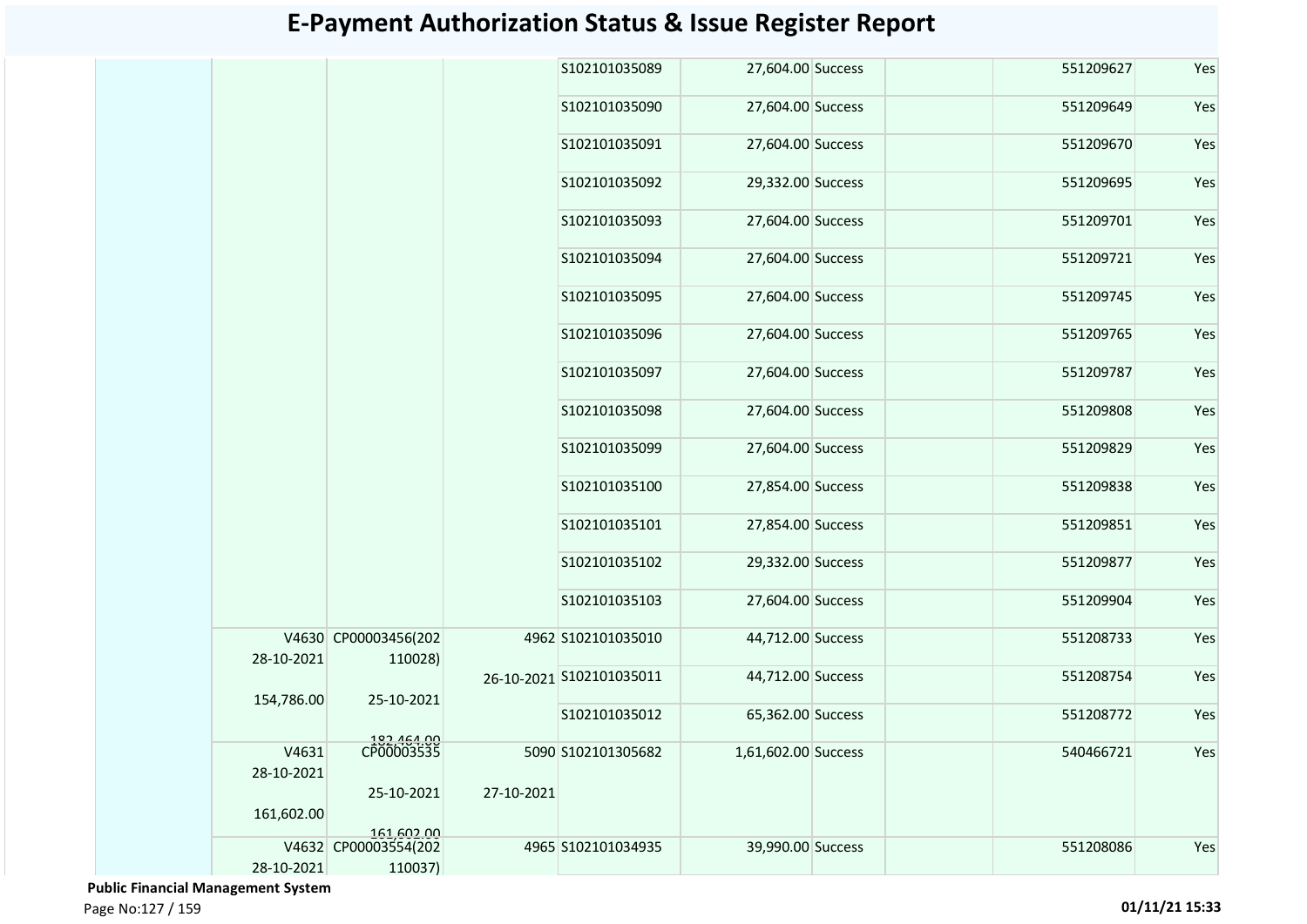| 28-10-2021          | 110037)                                       |                            |                          |                     |           |     |
|---------------------|-----------------------------------------------|----------------------------|--------------------------|---------------------|-----------|-----|
| 128,419.00          | 25-10-2021                                    |                            | 26-10-2021 S102101034936 | 45,992.00 Success   | 551208106 | Yes |
|                     |                                               |                            | S102101034937            | 42,437.00 Success   | 551208125 | Yes |
| 28-10-2021          | 140,587.00<br>V4633 CP00003555(202<br>110036) |                            | 4966 S102101034966       | 26,316.00 Success   | 551208383 | Yes |
|                     |                                               |                            | 26-10-2021 S102101034967 | 32,874.00 Success   | 551208400 | Yes |
| 158,662.00          |                                               | 25-10-2021<br>176,108.00   | S102101034968            | 33,124.00 Success   | 551208422 | Yes |
|                     |                                               |                            | S102101034969            | 32,874.00 Success   | 551208444 | Yes |
|                     |                                               |                            | S102101034970            | 33,474.00 Success   | 551208461 | Yes |
|                     | V4634 CP00003559(202<br>28-10-2021<br>110004) |                            | 4961 S102101035320       | 74,418.00 Success   | 551273118 | Yes |
| 772,523.00          |                                               | 25-10-2021<br>1,041,888.00 | 26-10-2021 S102101035321 | 54,267.00 Success   | 551273138 | Yes |
|                     |                                               |                            | S102101035322            | 46,522.00 Success   | 551273157 | Yes |
|                     |                                               |                            | S102101035323            | 1,07,531.00 Success | 551273175 | Yes |
|                     |                                               |                            | S102101035324            | 72,678.00 Success   | 551273195 | Yes |
|                     |                                               |                            | S102101035325            | 82,356.00 Success   | 551273213 | Yes |
|                     |                                               |                            | S102101035326            | 67,109.00 Success   | 551273233 | Yes |
|                     |                                               |                            | S102101035327            | 73,709.00 Success   | 551273256 | Yes |
|                     |                                               |                            | S102101035328            | 49,239.00 Success   | 551273272 | Yes |
|                     |                                               |                            | S102101035329            | 98,758.00 Success   | 551273295 | Yes |
|                     |                                               |                            | S102101035330            | 45,936.00 Success   | 551273312 | Yes |
| V4635<br>28-10-2021 | CP00003586                                    |                            | 5084 S102101308370       | 14,014.00 Success   | 540472805 | Yes |
| 14,014.00           | 14,300.00                                     | 27-10-2021<br>26-10-2021   |                          |                     |           |     |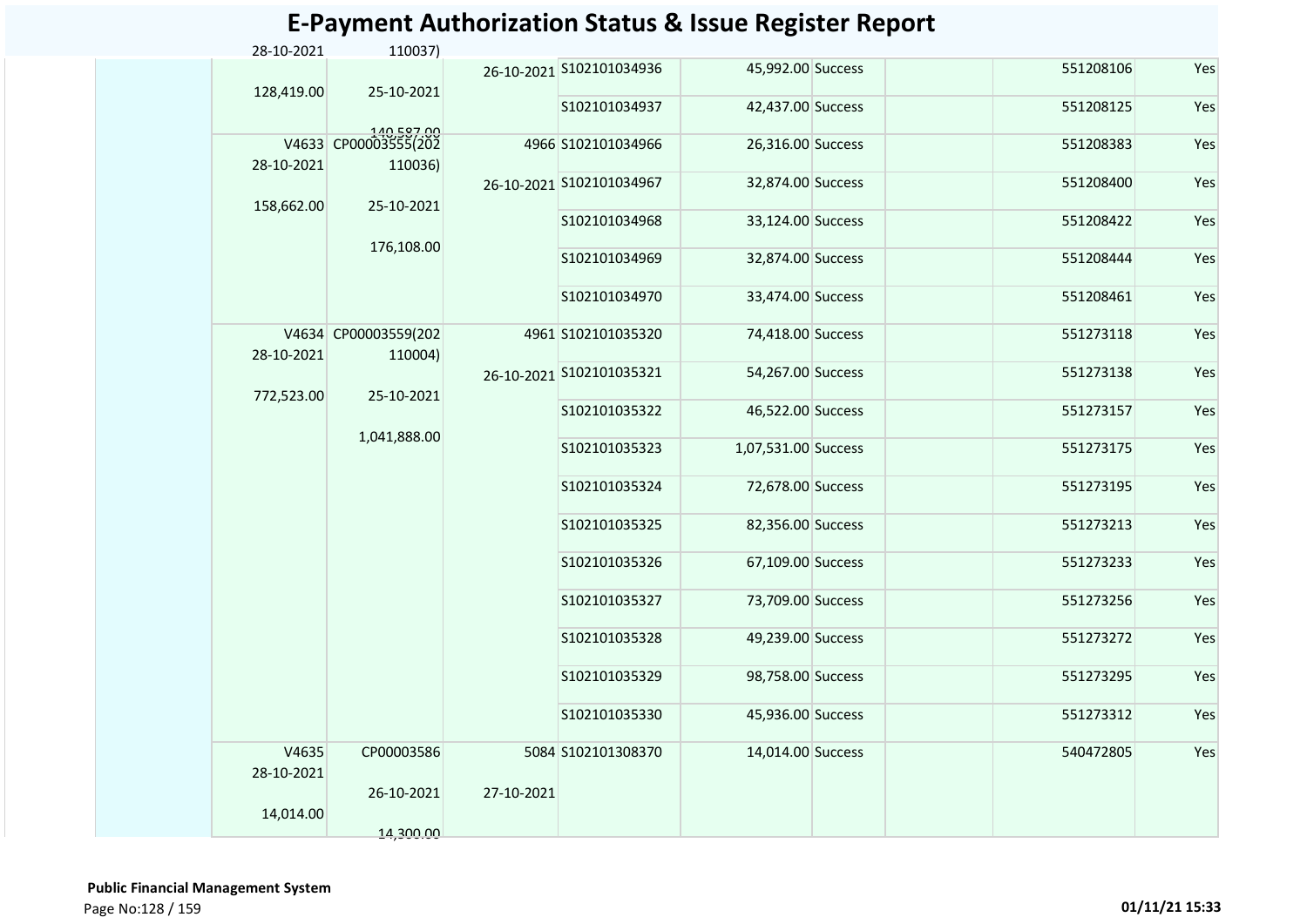| V4636<br>Yes<br>CP00003585<br>5083 S102101108667<br>17,934.00 Success<br>540409508<br>28-10-2021<br>26-10-2021<br>27-10-2021<br>17,934.00<br>18,300.00<br>CP00003593<br>V4637<br>32,441.00 Success<br>540260806<br>Yes<br>5130 S102101263451<br>28-10-2021<br>26-10-2021<br>27-10-2021<br>32,441.00<br>33.000.00<br>CP00003591<br>V4638<br>5104 S102101305872<br>1,51,900.00 Success<br>540472051<br>Yes<br>28-10-2021<br>27-10-2021<br>26-10-2021<br>151,900.00<br>151,900.00<br>CP00003578<br>4,247.00 Success<br>540429198<br>Yes<br>V4639<br>5089 S102101265253<br>28-10-2021<br>27-10-2021<br>26-10-2021<br>4,247.00<br>4,247.00<br>V4641<br>CP00003602<br>5111 S102101304296<br>27,093.00 Success<br>551451222<br>Yes<br>28-10-2021<br>27-10-2021<br>27-10-2021<br>27,093.00<br>27,093.00<br>CP00003600<br>V4642<br>5113 S102101304219<br>24,178.00 Success<br>551450760<br>Yes<br>28-10-2021<br>27-10-2021<br>27-10-2021<br>24,178.00<br>24,178.00<br>CP00003601<br>5112 S102101304251<br>27,020.00 Success<br>Yes<br>V4643<br>551451014<br>28-10-2021<br>27-10-2021<br>27-10-2021<br>27,020.00<br>27.020.00<br>V4648<br>CP00003620<br>5135 S102101304182<br>13,500.00 Success<br>540466381<br>Yes<br>28-10-2021<br>27-10-2021<br>27-10-2021<br>13,500.00<br>13,500.00 |  |  |  |  |  |
|-------------------------------------------------------------------------------------------------------------------------------------------------------------------------------------------------------------------------------------------------------------------------------------------------------------------------------------------------------------------------------------------------------------------------------------------------------------------------------------------------------------------------------------------------------------------------------------------------------------------------------------------------------------------------------------------------------------------------------------------------------------------------------------------------------------------------------------------------------------------------------------------------------------------------------------------------------------------------------------------------------------------------------------------------------------------------------------------------------------------------------------------------------------------------------------------------------------------------------------------------------------------------------|--|--|--|--|--|
|                                                                                                                                                                                                                                                                                                                                                                                                                                                                                                                                                                                                                                                                                                                                                                                                                                                                                                                                                                                                                                                                                                                                                                                                                                                                               |  |  |  |  |  |
|                                                                                                                                                                                                                                                                                                                                                                                                                                                                                                                                                                                                                                                                                                                                                                                                                                                                                                                                                                                                                                                                                                                                                                                                                                                                               |  |  |  |  |  |
|                                                                                                                                                                                                                                                                                                                                                                                                                                                                                                                                                                                                                                                                                                                                                                                                                                                                                                                                                                                                                                                                                                                                                                                                                                                                               |  |  |  |  |  |
|                                                                                                                                                                                                                                                                                                                                                                                                                                                                                                                                                                                                                                                                                                                                                                                                                                                                                                                                                                                                                                                                                                                                                                                                                                                                               |  |  |  |  |  |
|                                                                                                                                                                                                                                                                                                                                                                                                                                                                                                                                                                                                                                                                                                                                                                                                                                                                                                                                                                                                                                                                                                                                                                                                                                                                               |  |  |  |  |  |
|                                                                                                                                                                                                                                                                                                                                                                                                                                                                                                                                                                                                                                                                                                                                                                                                                                                                                                                                                                                                                                                                                                                                                                                                                                                                               |  |  |  |  |  |
|                                                                                                                                                                                                                                                                                                                                                                                                                                                                                                                                                                                                                                                                                                                                                                                                                                                                                                                                                                                                                                                                                                                                                                                                                                                                               |  |  |  |  |  |
|                                                                                                                                                                                                                                                                                                                                                                                                                                                                                                                                                                                                                                                                                                                                                                                                                                                                                                                                                                                                                                                                                                                                                                                                                                                                               |  |  |  |  |  |
|                                                                                                                                                                                                                                                                                                                                                                                                                                                                                                                                                                                                                                                                                                                                                                                                                                                                                                                                                                                                                                                                                                                                                                                                                                                                               |  |  |  |  |  |
|                                                                                                                                                                                                                                                                                                                                                                                                                                                                                                                                                                                                                                                                                                                                                                                                                                                                                                                                                                                                                                                                                                                                                                                                                                                                               |  |  |  |  |  |
|                                                                                                                                                                                                                                                                                                                                                                                                                                                                                                                                                                                                                                                                                                                                                                                                                                                                                                                                                                                                                                                                                                                                                                                                                                                                               |  |  |  |  |  |
|                                                                                                                                                                                                                                                                                                                                                                                                                                                                                                                                                                                                                                                                                                                                                                                                                                                                                                                                                                                                                                                                                                                                                                                                                                                                               |  |  |  |  |  |
|                                                                                                                                                                                                                                                                                                                                                                                                                                                                                                                                                                                                                                                                                                                                                                                                                                                                                                                                                                                                                                                                                                                                                                                                                                                                               |  |  |  |  |  |
|                                                                                                                                                                                                                                                                                                                                                                                                                                                                                                                                                                                                                                                                                                                                                                                                                                                                                                                                                                                                                                                                                                                                                                                                                                                                               |  |  |  |  |  |
|                                                                                                                                                                                                                                                                                                                                                                                                                                                                                                                                                                                                                                                                                                                                                                                                                                                                                                                                                                                                                                                                                                                                                                                                                                                                               |  |  |  |  |  |
|                                                                                                                                                                                                                                                                                                                                                                                                                                                                                                                                                                                                                                                                                                                                                                                                                                                                                                                                                                                                                                                                                                                                                                                                                                                                               |  |  |  |  |  |
|                                                                                                                                                                                                                                                                                                                                                                                                                                                                                                                                                                                                                                                                                                                                                                                                                                                                                                                                                                                                                                                                                                                                                                                                                                                                               |  |  |  |  |  |
|                                                                                                                                                                                                                                                                                                                                                                                                                                                                                                                                                                                                                                                                                                                                                                                                                                                                                                                                                                                                                                                                                                                                                                                                                                                                               |  |  |  |  |  |
|                                                                                                                                                                                                                                                                                                                                                                                                                                                                                                                                                                                                                                                                                                                                                                                                                                                                                                                                                                                                                                                                                                                                                                                                                                                                               |  |  |  |  |  |
|                                                                                                                                                                                                                                                                                                                                                                                                                                                                                                                                                                                                                                                                                                                                                                                                                                                                                                                                                                                                                                                                                                                                                                                                                                                                               |  |  |  |  |  |
|                                                                                                                                                                                                                                                                                                                                                                                                                                                                                                                                                                                                                                                                                                                                                                                                                                                                                                                                                                                                                                                                                                                                                                                                                                                                               |  |  |  |  |  |
|                                                                                                                                                                                                                                                                                                                                                                                                                                                                                                                                                                                                                                                                                                                                                                                                                                                                                                                                                                                                                                                                                                                                                                                                                                                                               |  |  |  |  |  |
|                                                                                                                                                                                                                                                                                                                                                                                                                                                                                                                                                                                                                                                                                                                                                                                                                                                                                                                                                                                                                                                                                                                                                                                                                                                                               |  |  |  |  |  |
|                                                                                                                                                                                                                                                                                                                                                                                                                                                                                                                                                                                                                                                                                                                                                                                                                                                                                                                                                                                                                                                                                                                                                                                                                                                                               |  |  |  |  |  |
|                                                                                                                                                                                                                                                                                                                                                                                                                                                                                                                                                                                                                                                                                                                                                                                                                                                                                                                                                                                                                                                                                                                                                                                                                                                                               |  |  |  |  |  |
|                                                                                                                                                                                                                                                                                                                                                                                                                                                                                                                                                                                                                                                                                                                                                                                                                                                                                                                                                                                                                                                                                                                                                                                                                                                                               |  |  |  |  |  |
|                                                                                                                                                                                                                                                                                                                                                                                                                                                                                                                                                                                                                                                                                                                                                                                                                                                                                                                                                                                                                                                                                                                                                                                                                                                                               |  |  |  |  |  |
|                                                                                                                                                                                                                                                                                                                                                                                                                                                                                                                                                                                                                                                                                                                                                                                                                                                                                                                                                                                                                                                                                                                                                                                                                                                                               |  |  |  |  |  |
|                                                                                                                                                                                                                                                                                                                                                                                                                                                                                                                                                                                                                                                                                                                                                                                                                                                                                                                                                                                                                                                                                                                                                                                                                                                                               |  |  |  |  |  |
|                                                                                                                                                                                                                                                                                                                                                                                                                                                                                                                                                                                                                                                                                                                                                                                                                                                                                                                                                                                                                                                                                                                                                                                                                                                                               |  |  |  |  |  |
|                                                                                                                                                                                                                                                                                                                                                                                                                                                                                                                                                                                                                                                                                                                                                                                                                                                                                                                                                                                                                                                                                                                                                                                                                                                                               |  |  |  |  |  |
|                                                                                                                                                                                                                                                                                                                                                                                                                                                                                                                                                                                                                                                                                                                                                                                                                                                                                                                                                                                                                                                                                                                                                                                                                                                                               |  |  |  |  |  |
|                                                                                                                                                                                                                                                                                                                                                                                                                                                                                                                                                                                                                                                                                                                                                                                                                                                                                                                                                                                                                                                                                                                                                                                                                                                                               |  |  |  |  |  |
|                                                                                                                                                                                                                                                                                                                                                                                                                                                                                                                                                                                                                                                                                                                                                                                                                                                                                                                                                                                                                                                                                                                                                                                                                                                                               |  |  |  |  |  |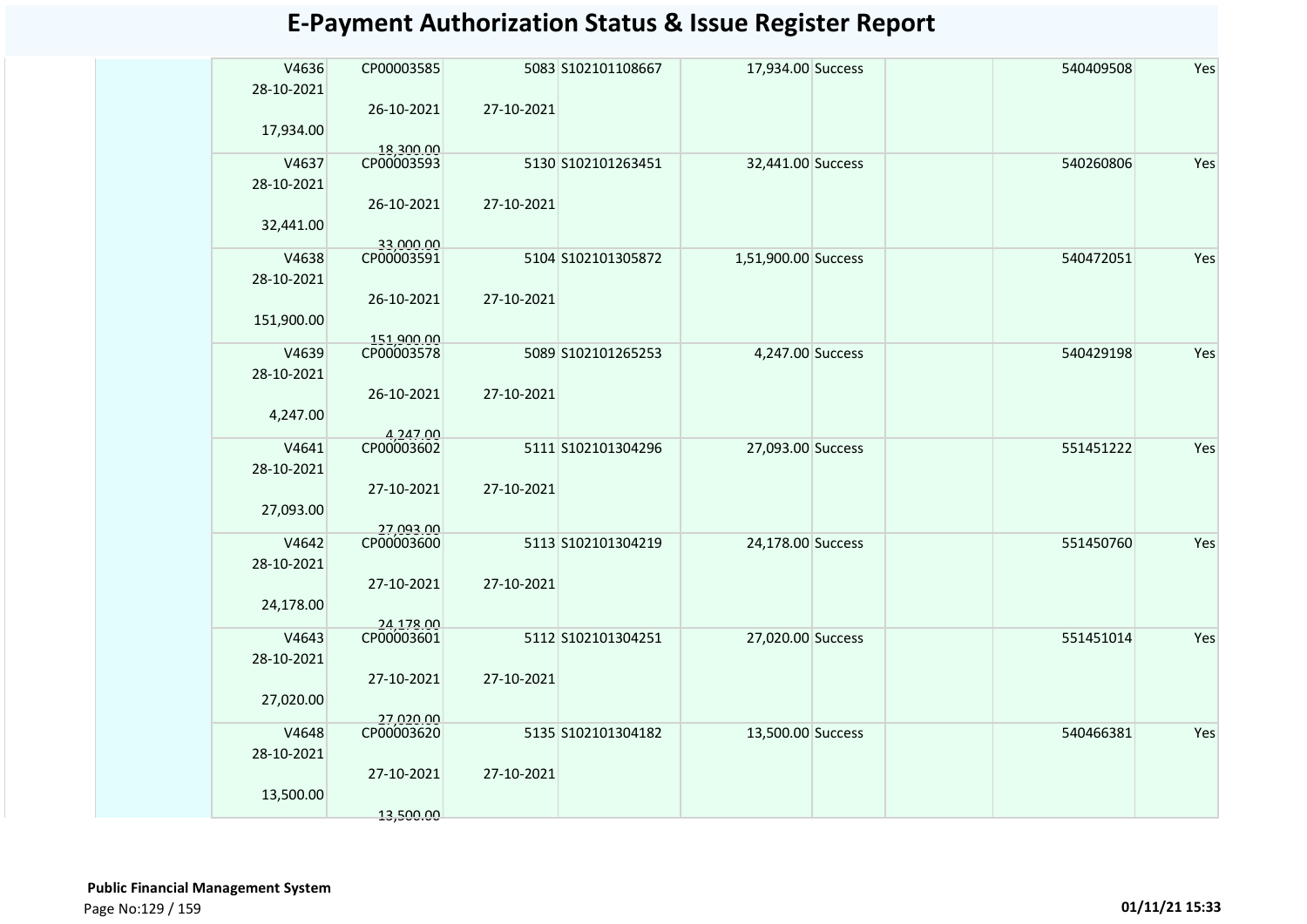| V4650<br>28-10-2021 | CP00003372<br>21-10-2021        |            | 4863 S102101310109       | 1,66,000.00 Success |  | 540479205 | Yes |
|---------------------|---------------------------------|------------|--------------------------|---------------------|--|-----------|-----|
| 166,000.00          |                                 | 22-10-2021 |                          |                     |  |           |     |
| V4651<br>28-10-2021 | 166,000.00<br>CP00003582        |            | 5080 S102101310319       | 8,343.00 Success    |  | 540479565 | Yes |
| 8,343.00            | 26-10-2021<br>8,487.00          | 27-10-2021 |                          |                     |  |           |     |
| 28-10-2021          | V4652 CP00003444(202<br>110038) |            | 4964 S102101035169       | 29,792.00 Success   |  | 551272055 | Yes |
| 905,123.00          | 25-10-2021                      |            | 26-10-2021 S102101035170 | 29,542.00 Success   |  | 551272073 | Yes |
|                     | 995,136.00                      |            | S102101035171            | 29,542.00 Success   |  | 551272096 | Yes |
|                     |                                 |            | S102101035172            | 29,542.00 Success   |  | 551272116 | Yes |
|                     |                                 |            | S102101035173            | 23,938.00 Success   |  | 551272137 | Yes |
|                     |                                 |            | S102101035174            | 29,542.00 Success   |  | 551272188 | Yes |
|                     |                                 |            | S102101035175            | 28,542.00 Success   |  | 551272211 | Yes |
|                     |                                 |            | S102101035176            | 29,542.00 Success   |  | 551272233 | Yes |
|                     |                                 |            | S102101035177            | 29,542.00 Success   |  | 551272260 | Yes |
|                     |                                 |            | S102101035178            | 28,542.00 Success   |  | 551272279 | Yes |
|                     |                                 |            | S102101035179            | 28,542.00 Success   |  | 551272306 | Yes |
|                     |                                 |            | S102101035180            | 29,542.00 Success   |  | 551272332 | Yes |
|                     |                                 |            | S102101035181            | 22,823.00 Success   |  | 551272357 | Yes |
|                     |                                 |            | S102101035182            | 29,542.00 Success   |  | 551272382 | Yes |
|                     |                                 |            | S102101035183            | 29,542.00 Success   |  | 551272409 | Yes |
|                     |                                 |            | S102101035184            | 29,542.00 Success   |  | 551272436 | Yes |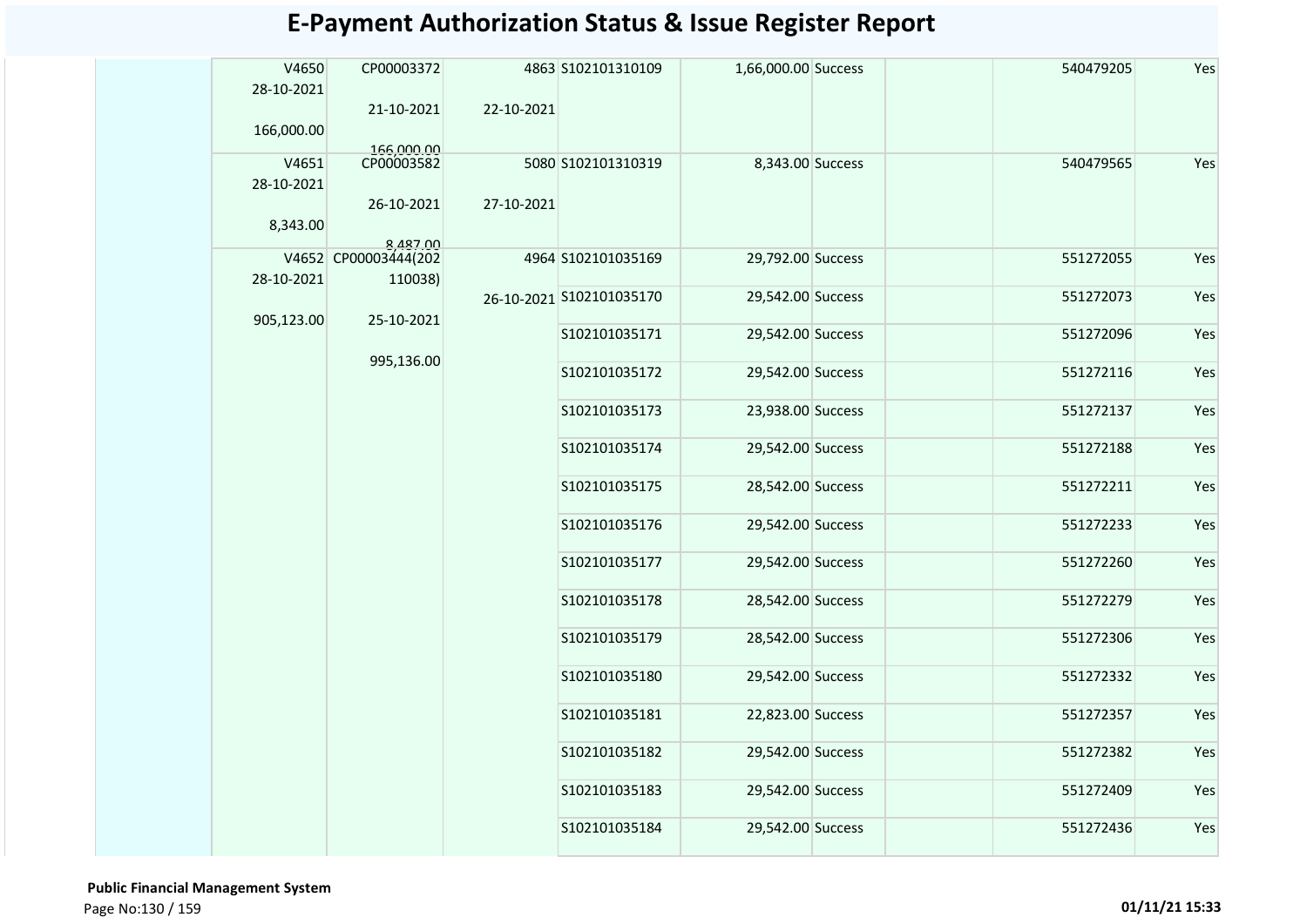|                     |            |            | S102101035185      | 29,542.00 Success | 551272458 | Yes |
|---------------------|------------|------------|--------------------|-------------------|-----------|-----|
|                     |            |            | S102101035186      | 29,542.00 Success | 551272482 | Yes |
|                     |            |            | S102101035187      | 29,542.00 Success | 551272502 | Yes |
|                     |            |            | S102101035188      | 29,542.00 Success | 551272526 | Yes |
|                     |            |            | S102101035189      | 23,966.00 Success | 551272548 | Yes |
|                     |            |            | S102101035190      | 27,123.00 Success | 551272570 | Yes |
|                     |            |            | S102101035191      | 29,542.00 Success | 551272592 | Yes |
|                     |            |            | S102101035192      | 29,542.00 Success | 551272619 | Yes |
|                     |            |            | S102101035193      | 29,542.00 Success | 551272641 | Yes |
|                     |            |            | S102101035194      | 28,851.00 Success | 551272663 | Yes |
|                     |            |            | S102101035195      | 29,542.00 Success | 551272689 | Yes |
|                     |            |            | S102101035196      | 28,851.00 Success | 551272708 | Yes |
|                     |            |            | S102101035197      | 22,247.00 Success | 551272734 | Yes |
|                     |            |            | S102101035198      | 29,542.00 Success | 551272756 | Yes |
|                     |            |            | S102101035199      | 28,160.00 Success | 551272775 | Yes |
|                     |            |            | S102101035200      | 22,448.00 Success | 551272797 | Yes |
| V4653<br>28-10-2021 | CP00003579 |            | 5087 S102101108380 | 34,095.00 Success | 540409092 | Yes |
| 34,095.00           | 26-10-2021 | 27-10-2021 |                    |                   |           |     |
|                     | 34,095.00  |            |                    |                   |           |     |
| V4654               | CP00003583 |            | 5081 S102101310329 | 24,360.00 Success | 540279552 | Yes |
| 28-10-2021          |            |            |                    |                   |           |     |
| 24,360.00           | 26-10-2021 | 27-10-2021 |                    |                   |           |     |
|                     | 24,780.00  |            |                    |                   |           |     |

 **Public Financial Management System**  Page No:131 / 159 **01/11/21 15:33**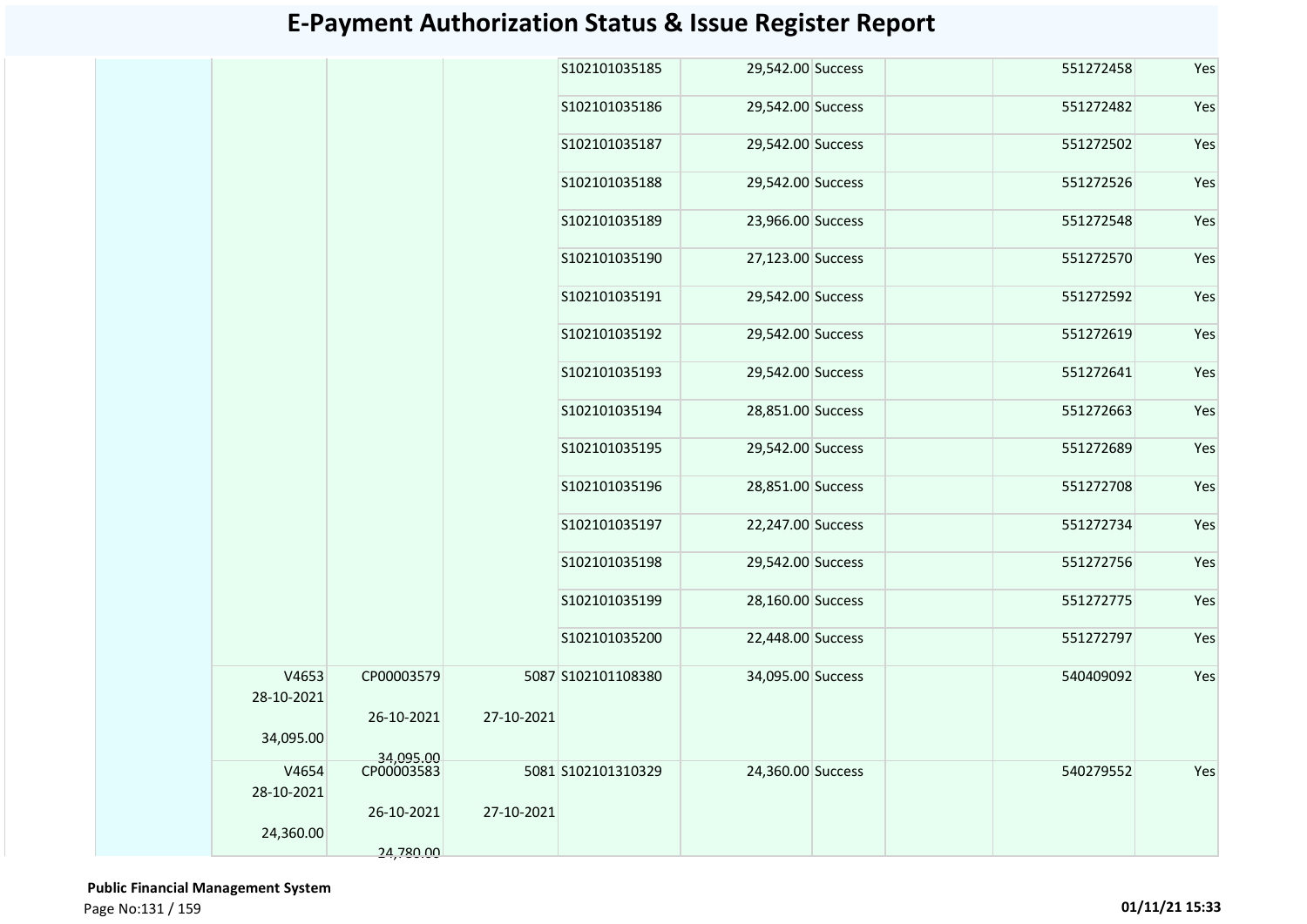| V4655         | CP00003584                        |            | 5082 S102101308286 | 19,778.00 Success      | 540472437 | Yes |
|---------------|-----------------------------------|------------|--------------------|------------------------|-----------|-----|
| 28-10-2021    |                                   |            |                    |                        |           |     |
|               | 26-10-2021                        | 27-10-2021 |                    |                        |           |     |
| 19,778.00     | 20,119.00                         |            |                    |                        |           |     |
| V4656         | CP00003587                        |            | 5085 S102101108324 | 20,629.00 Success      | 540260424 | Yes |
| 28-10-2021    |                                   |            |                    |                        |           |     |
|               | 26-10-2021                        | 27-10-2021 |                    |                        |           |     |
| 20,629.00     |                                   |            |                    |                        |           |     |
|               | 21,050.00                         |            |                    |                        |           |     |
| V4657         | CP00003590                        |            | 5086 S102101108267 | 21,796.00 Success      | 540402676 | Yes |
| 28-10-2021    |                                   |            |                    |                        |           |     |
|               | 26-10-2021                        | 27-10-2021 |                    |                        |           |     |
| 21,796.00     |                                   |            |                    |                        |           |     |
|               | 22.172.00<br>V4658 CP00003594(EBO |            | 5091 S102101108125 | 6,908.00 Success       | 540402309 | Yes |
| 28-10-2021    | 2021100034)                       |            |                    |                        |           |     |
|               |                                   | 27-10-2021 |                    |                        |           |     |
| 6,908.00      | 26-10-2021                        |            |                    |                        |           |     |
|               |                                   |            |                    |                        |           |     |
|               | CP00003592                        |            |                    |                        |           |     |
| V4663         |                                   |            | 5137 S102101261030 | 2,10,00,000.00 Success | 540644627 | Yes |
| 28-10-2021    |                                   |            |                    |                        |           |     |
|               | 26-10-2021                        | 27-10-2021 |                    |                        |           |     |
| 21,000,000.00 |                                   |            |                    |                        |           |     |
| V4664         | 21,000,000.00<br>CP00003621       |            | 5136 S102101310191 | 44,15,129.00 Success   | 540651391 | Yes |
| 28-10-2021    |                                   |            |                    |                        |           |     |
|               | 27-10-2021                        | 27-10-2021 |                    |                        |           |     |
| 4,415,129.00  |                                   |            |                    |                        |           |     |
|               | 4,415,129.00<br>CP00003609        |            |                    |                        |           |     |
| V4665         |                                   |            | 5138 S102101317978 | 2,10,00,000.00 Success | 543689314 | Yes |
| 28-10-2021    |                                   |            |                    |                        |           |     |
|               | 27-10-2021                        | 28-10-2021 |                    |                        |           |     |
| 21,000,000.00 |                                   |            |                    |                        |           |     |
| V4666         | 21,000,000.00<br>CP00003610       |            | 5139 S102101317974 | 2,10,00,000.00 Success | 543689136 | Yes |
| 28-10-2021    |                                   |            |                    |                        |           |     |
|               | 27-10-2021                        | 28-10-2021 |                    |                        |           |     |
| 21,000,000.00 |                                   |            |                    |                        |           |     |
|               | 21,000,000.00                     |            |                    |                        |           |     |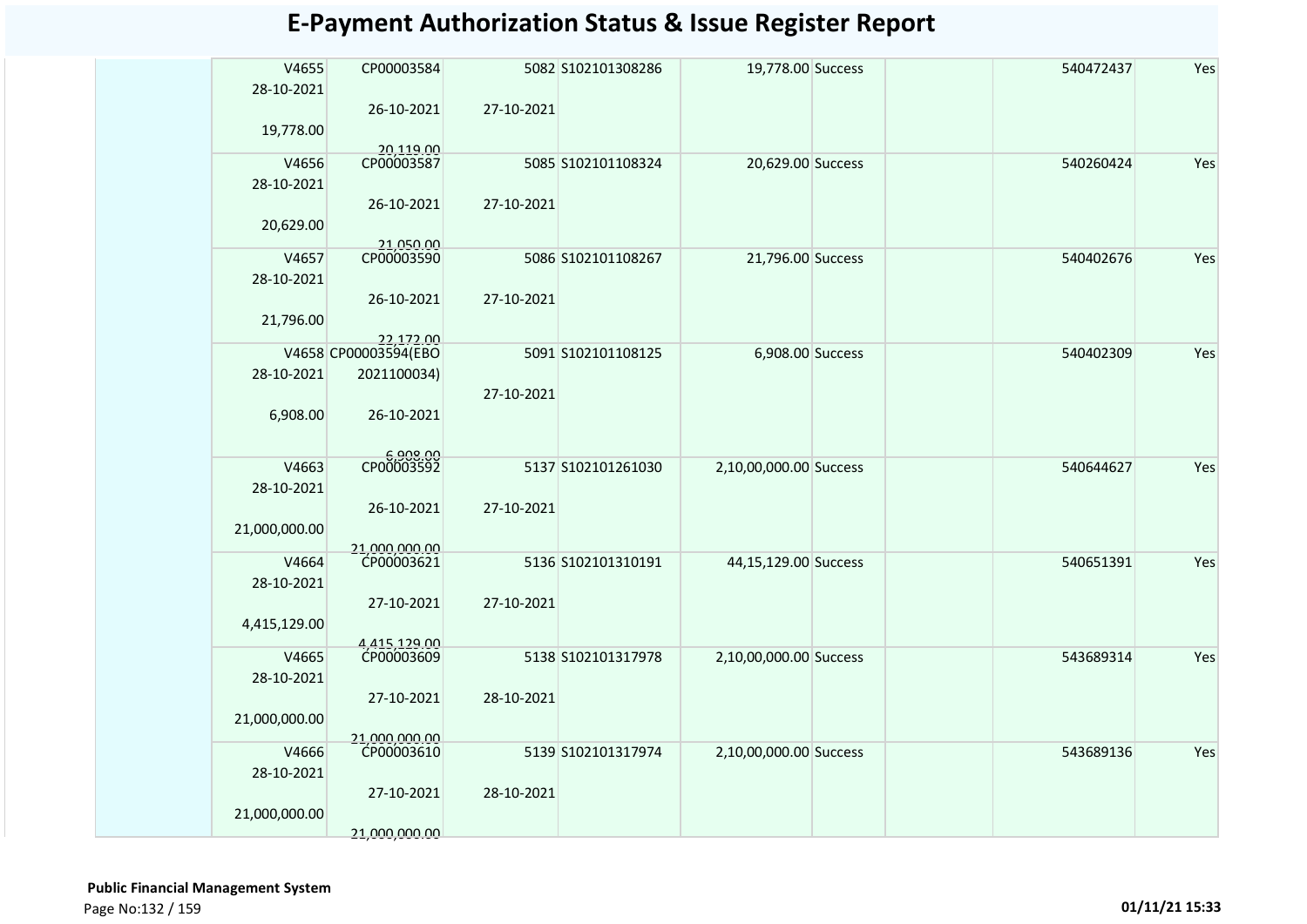| 225428 [Section<br>Officer] | V4649<br>28-10-2021<br>11,699.00 | CP00000208<br>18-10-2021                     | 27-10-2021 | 5092 S102101305561       | 11,699.00 Success   | 540279165 | Yes |
|-----------------------------|----------------------------------|----------------------------------------------|------------|--------------------------|---------------------|-----------|-----|
| 225429 [Section<br>Officer] | 28-10-2021                       | 11,699.00<br>V4659 CP00000371(202<br>110005) |            | 5108 S102101303982       | 52,692.00 Success   | 551450098 | Yes |
|                             | 244,212.00                       | 27-10-2021                                   |            | 27-10-2021 S102101303983 | 24,703.00 Success   | 551450114 | Yes |
|                             |                                  |                                              |            | S102101303984            | 48,567.00 Success   | 551450133 | Yes |
|                             |                                  | 478,794.00                                   |            | S102101303985            | 54,174.00 Success   | 551450149 | Yes |
|                             |                                  |                                              |            | S102101303986            | 64,076.00 Success   | 551450167 | Yes |
|                             | 28-10-2021                       | V4660 CP00000372(202<br>110006)              |            | 5109 S102101303987       | 29,671.00 Success   | 551449797 | Yes |
|                             | 161,938.00                       | 27-10-2021<br>281,620.00                     |            | 27-10-2021 S102101303988 | 34,692.00 Success   | 551449813 | Yes |
|                             |                                  |                                              |            | S102101303989            | 41,692.00 Success   | 551449826 | Yes |
|                             |                                  |                                              |            | S102101303990            | 28,671.00 Success   | 551449840 | Yes |
|                             |                                  |                                              |            | S102101303991            | 27,212.00 Success   | 551449855 | Yes |
|                             | 28-10-2021                       | V4661 CP00000373(202<br>110003)              |            | 5107 S102101304138       | 80,394.00 Success   | 551450404 | Yes |
|                             | 968,302.00                       |                                              |            | 27-10-2021 S102101304139 | 2,44,940.00 Success | 551450423 | Yes |
|                             |                                  | 27-10-2021                                   |            | S102101304140            | 67,533.00 Success   | 551450443 | Yes |
|                             |                                  | 1,490,252.00                                 |            | S102101304141            | 97,680.00 Success   | 551450460 | Yes |
|                             |                                  |                                              |            | S102101304142            | 94,620.00 Success   | 551450479 | Yes |
|                             |                                  |                                              |            | S102101304143            | 1,47,475.00 Success | 551450500 | Yes |
|                             |                                  |                                              |            | S102101304144            | 1,94,692.00 Success | 551450516 | Yes |
|                             |                                  |                                              |            | S102101304145            | 40,968.00 Success   | 551450532 | Yes |
|                             | 28-10-2021                       | V4662 CP00000374(202<br>110007)              |            | 5110 S102101303607       | 51,199.00 Success   | 551395490 | Yes |

 **Public Financial Management System**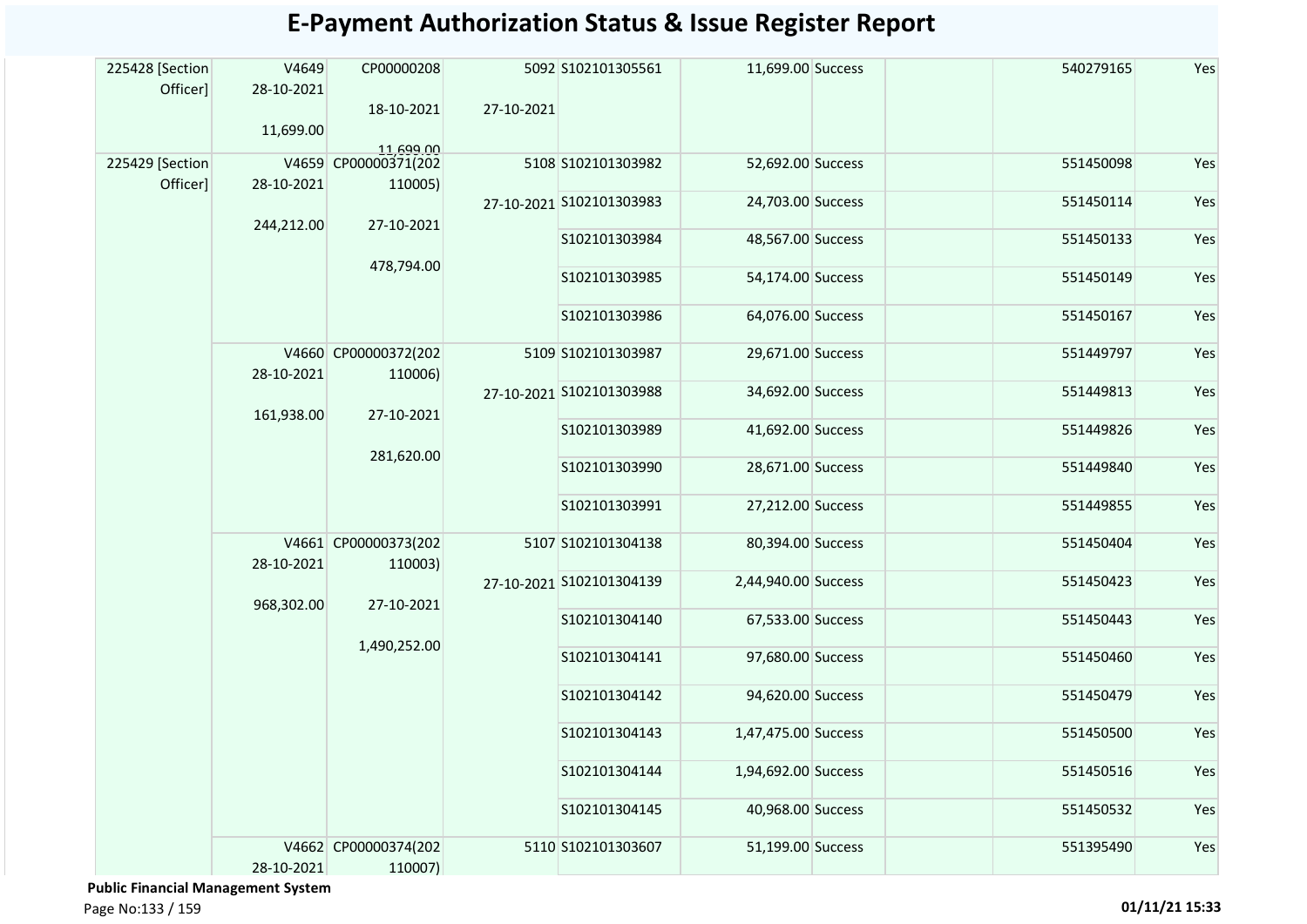|    |                                    | 28-10-2021 | 110007)                             |            |                          |                   |           |     |
|----|------------------------------------|------------|-------------------------------------|------------|--------------------------|-------------------|-----------|-----|
|    |                                    | 786,350.00 | 27-10-2021                          |            | 27-10-2021 S102101303608 | 30,115.00 Success | 551395510 | Yes |
|    |                                    |            |                                     |            | S102101303609            | 24,541.00 Success | 551395531 | Yes |
|    |                                    |            | 875,496.00                          |            | S102101303610            | 30,115.00 Success | 551395607 | Yes |
|    |                                    |            |                                     |            | S102101303611            | 29,407.00 Success | 551395628 | Yes |
|    |                                    |            |                                     |            | S102101303612            | 41,385.00 Success | 551395654 | Yes |
|    |                                    |            |                                     |            | S102101303613            | 29,115.00 Success | 551395674 | Yes |
|    |                                    |            |                                     |            | S102101303614            | 22,930.00 Success | 551395697 | Yes |
|    |                                    |            |                                     |            | S102101303615            | 57,111.00 Success | 551395723 | Yes |
|    |                                    |            |                                     |            | S102101303616            | 59,669.00 Success | 551395747 | Yes |
|    |                                    |            |                                     |            | S102101303617            | 62,051.00 Success | 551395771 | Yes |
|    |                                    |            |                                     |            | S102101303618            | 63,759.00 Success | 551395794 | Yes |
|    |                                    |            |                                     |            | S102101303619            | 46,022.00 Success | 551395822 | Yes |
|    |                                    |            |                                     |            | S102101303620            | 30,903.00 Success | 551395846 | Yes |
|    |                                    |            |                                     |            | S102101303621            | 36,826.00 Success | 551395867 | Yes |
|    |                                    |            |                                     |            | S102101303622            | 56,963.00 Success | 551395930 | Yes |
|    |                                    |            |                                     |            | S102101303623            | 34,526.00 Success | 551395952 | Yes |
|    |                                    |            |                                     |            | S102101303624            | 10,617.00 Success | 551395973 | Yes |
|    |                                    |            |                                     |            | S102101303625            | 69,096.00 Success | 551396029 | Yes |
|    | 225438 [Asstt<br>Accounts Officer] | 28-10-2021 | V4640 CP00000356(EPC<br>2021100003) | 27-10-2021 | 5118 S102101108082       | 71,976.00 Success | 540394997 | Yes |
|    |                                    | 71,976.00  | 26-10-2021                          |            |                          |                   |           |     |
| 14 | <b>Issue Date: 29-10-2021</b>      |            | 104,616.00                          |            |                          | 1,16,61,09,272.00 |           |     |

 **Public Financial Management System** 

Page No:134 / 159 **01/11/21 15:33**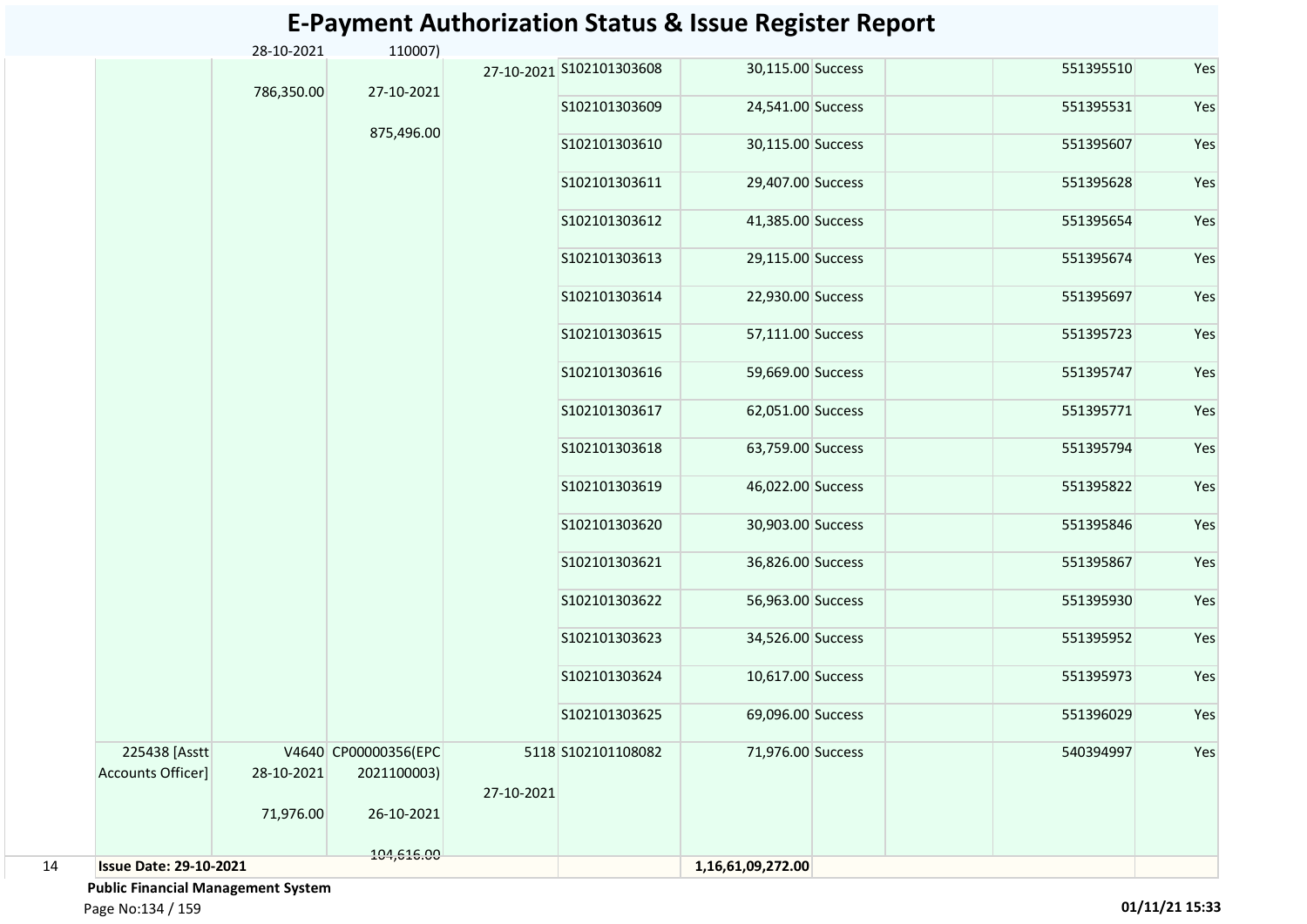| 200880 [Asstt]              | V4818               | CP00000148                               |            | 5310 S102101761830 | 1,530.00 Success  |  | 568780132 | Yes |
|-----------------------------|---------------------|------------------------------------------|------------|--------------------|-------------------|--|-----------|-----|
| Accounts Officer]           | 29-10-2021          | 29-10-2021                               | 29-10-2021 |                    |                   |  |           |     |
|                             | 1,530.00            |                                          |            |                    |                   |  |           |     |
|                             |                     | 1,530.00<br>CP00003577                   |            |                    |                   |  | 561010042 |     |
| 225427 [Under<br>Secretary] | V4670<br>29-10-2021 |                                          |            | 5150 S102101620440 | 5,409.00 Success  |  |           | Yes |
|                             |                     | 26-10-2021                               | 28-10-2021 |                    |                   |  |           |     |
|                             | 5,409.00            |                                          |            |                    |                   |  |           |     |
|                             | V4672               | 5,409.00<br>CP00003649                   |            | 5222 S102101622739 | 2,477.00 Success  |  | 561010881 | Yes |
|                             | 29-10-2021          |                                          |            |                    |                   |  |           |     |
|                             |                     | 28-10-2021                               | 28-10-2021 |                    |                   |  |           |     |
|                             | 2,477.00            |                                          |            |                    |                   |  |           |     |
|                             |                     | 2,477.00<br>V4673 CP00003661(511         |            | 5223 S102101622653 | 11,797.00 Success |  | 560960611 | Yes |
|                             | 29-10-2021          | 687773214612-                            |            |                    |                   |  |           |     |
|                             |                     | 1B1)                                     | 28-10-2021 |                    |                   |  |           |     |
|                             | 11,797.00           | 28-10-2021                               |            |                    |                   |  |           |     |
|                             |                     |                                          |            |                    |                   |  |           |     |
|                             |                     | V4674 CP00003662(511                     |            | 5224 S102101622679 | 11,797.00 Success |  | 560960855 | Yes |
|                             | 29-10-2021          | 687773370563-                            |            |                    |                   |  |           |     |
|                             |                     | 1B1)                                     | 28-10-2021 |                    |                   |  |           |     |
|                             | 11,797.00           |                                          |            |                    |                   |  |           |     |
|                             |                     | 28-10-2021                               |            |                    |                   |  |           |     |
|                             |                     | 000.00 12,000.00<br>V4675 CP00003663(511 |            | 5225 S102101622620 | 4,842.00 Success  |  | 561010329 | Yes |
|                             | 29-10-2021          | 687716472242-                            |            |                    |                   |  |           |     |
|                             |                     | 1B1)                                     | 28-10-2021 |                    |                   |  |           |     |
|                             | 4,842.00            |                                          |            |                    |                   |  |           |     |
|                             |                     | 28-10-2021                               |            |                    |                   |  |           |     |
|                             |                     |                                          |            |                    |                   |  |           |     |
|                             |                     | V4676 CP00003664(511<br>687753867410-    |            | 5226 S102101622692 | 24,456.00 Success |  | 561010594 | Yes |
|                             | 29-10-2021          | 1B1)                                     | 28-10-2021 |                    |                   |  |           |     |
|                             | 24,456.00           |                                          |            |                    |                   |  |           |     |
|                             |                     | 28-10-2021                               |            |                    |                   |  |           |     |
|                             |                     | 24,900.00                                |            |                    |                   |  |           |     |
|                             |                     |                                          |            |                    |                   |  |           |     |

 **Public Financial Management System** 

Page No:135 / 159 **01/11/21 15:33**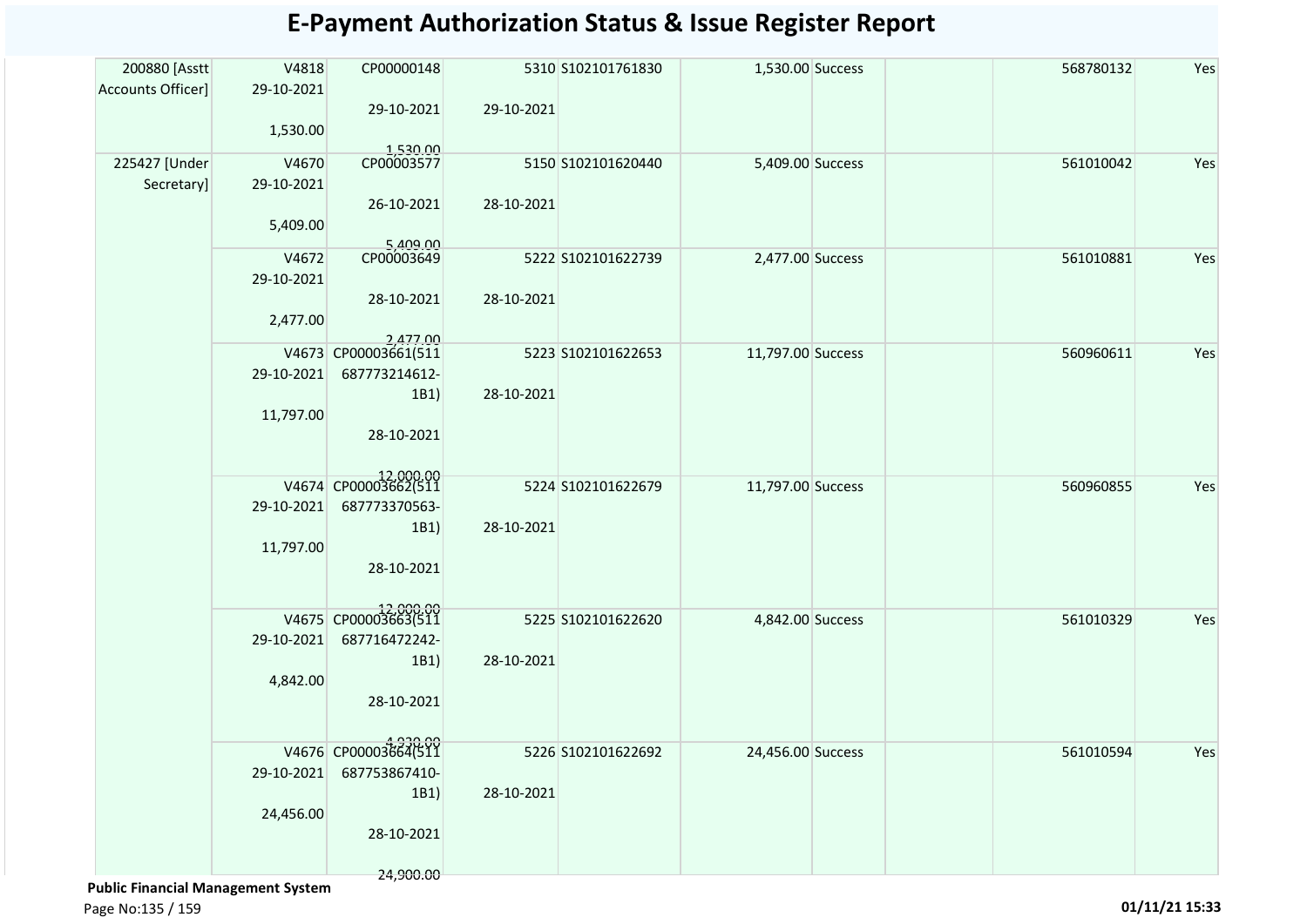| 29-10-2021<br>1,769.00                | V4677 CP00003665(511<br>687775099408-<br>1B1)<br>28-10-2021              | 28-10-2021 | 5227 S102101620557 | 1,769.00 Success        |                | 560960363 | Yes |
|---------------------------------------|--------------------------------------------------------------------------|------------|--------------------|-------------------------|----------------|-----------|-----|
| 29-10-2021<br>1,957.00                | V4678 CP00003666(511<br>687748081281-<br>1B1)<br>28-10-2021              | 28-10-2021 | 5228 S102101620343 | 1,957.00 Success        |                | 560960125 | Yes |
| V4680<br>29-10-2021<br>102,249,276.00 | CP00003651<br>28-10-2021<br>102,249,276.00                               | 28-10-2021 | 5232 S102101620313 | 10,22,49,276.00 Success |                | 560950889 | Yes |
| 29-10-2021<br>88,475.00               | V4686 CP00003496(511<br>687785807694-<br>1B1)<br>25-10-2021              | 28-10-2021 | 5175 S102101647536 | 88,475.00 Success       |                | 565210441 | Yes |
| 29-10-2021<br>540.00                  | 90,000.00<br>V4687 CP00003497(511<br>687701431372-<br>1B1)<br>25-10-2021 | 28-10-2021 | 5176 S102101646985 |                         | 540.00 Success | 565207025 | Yes |
| 29-10-2021<br>750.00                  | V4688 CP00003498(511<br>687740646605-<br>1B1)<br>25-10-2021<br>750.00    | 28-10-2021 | 5177 S102101646993 | 750.00 Failed           |                | 565207377 | Yes |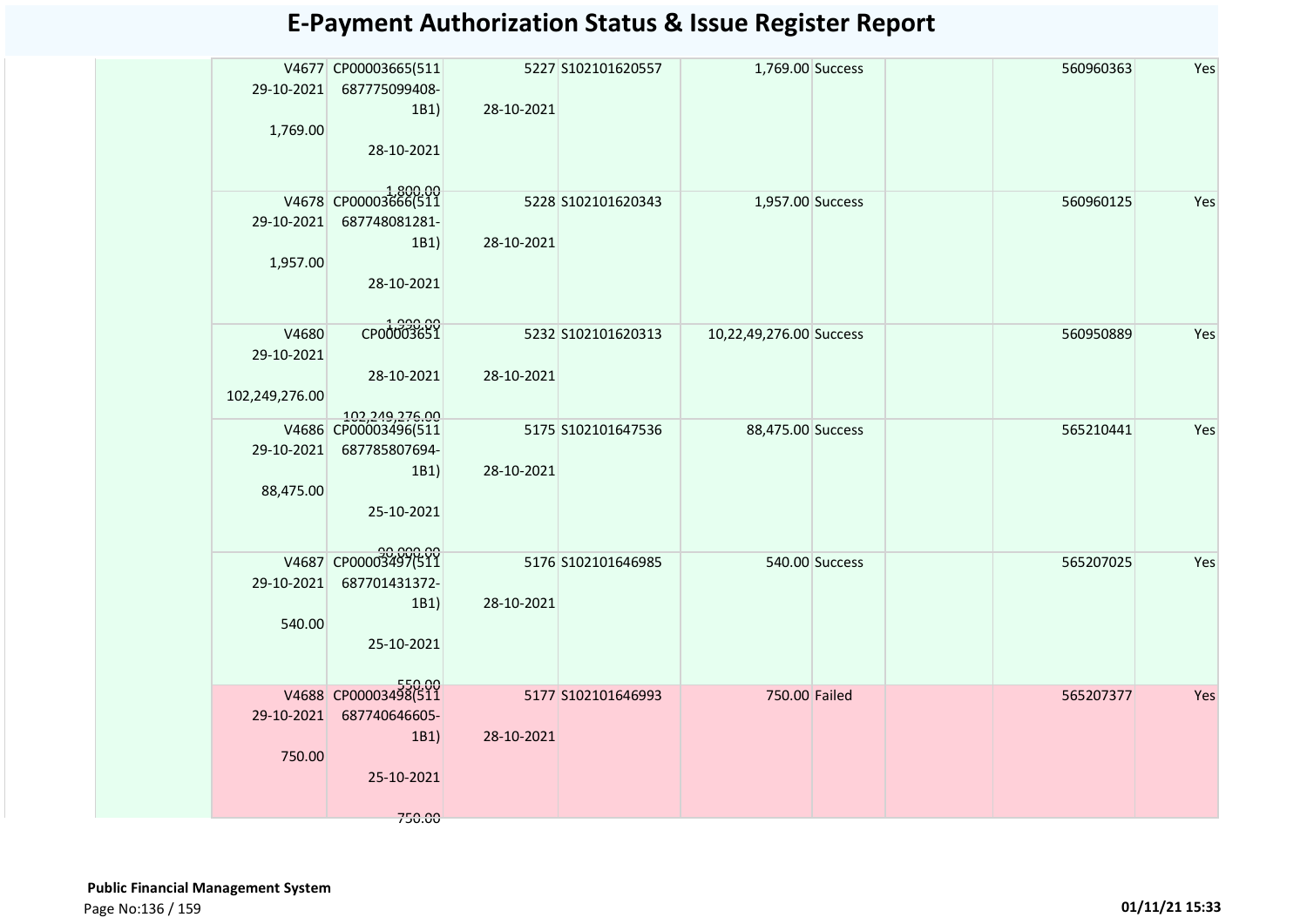| 29-10-2021 | V4689 CP00003501(511<br>687744926025-<br>1B1) | 28-10-2021 | 5179 S102101646933  | 5,000.00 Success  |                | CBINH21302274605 | Yes |
|------------|-----------------------------------------------|------------|---------------------|-------------------|----------------|------------------|-----|
| 5,000.00   | 25-10-2021                                    |            |                     |                   |                |                  |     |
|            | V4690 CP00003502(511                          |            | 5180 S102101646709  |                   | 834.00 Success | CBINH21302274374 | Yes |
| 29-10-2021 | 687737202795-                                 |            |                     |                   |                |                  |     |
|            | 1B1)                                          | 28-10-2021 |                     |                   |                |                  |     |
| 834.00     | 25-10-2021                                    |            |                     |                   |                |                  |     |
|            |                                               |            |                     |                   |                |                  |     |
|            | V4691 CP00003553(511                          |            | 5158 \$102101647132 | 24,543.00 Success |                | 565210088        | Yes |
| 29-10-2021 | 687759283759-                                 |            |                     |                   |                |                  |     |
|            | 1B1)                                          | 28-10-2021 |                     |                   |                |                  |     |
| 24,543.00  | 25-10-2021                                    |            |                     |                   |                |                  |     |
|            |                                               |            |                     |                   |                |                  |     |
|            | V4692 CP00003576(511                          |            | 5181 \$102101646926 |                   | 984.00 Success | CBINH21302274399 | Yes |
| 29-10-2021 | 687738153275-                                 |            |                     |                   |                |                  |     |
|            | 1B1)                                          | 28-10-2021 |                     |                   |                |                  |     |
| 984.00     | 25-10-2021                                    |            |                     |                   |                |                  |     |
|            |                                               |            |                     |                   |                |                  |     |
|            | V4693 CP00003606(511                          |            | 5159 \$102101646887 | 4,896.00 Success  |                | 565201291        | Yes |
| 29-10-2021 | 687736771432-                                 |            |                     |                   |                |                  |     |
|            | 1B1)                                          | 28-10-2021 |                     |                   |                |                  |     |
| 4,896.00   | 27-10-2021                                    |            |                     |                   |                |                  |     |
|            |                                               |            |                     |                   |                |                  |     |
|            | 4,980.00<br>V4694 CP00003607(511              |            | 5160 S102101646498  | 13,259.00 Success |                | CBINH21302274369 | Yes |
| 29-10-2021 | 687730127377-                                 |            |                     |                   |                |                  |     |
|            | 1B1)                                          | 28-10-2021 |                     |                   |                |                  |     |
| 13,259.00  | 27-10-2021                                    |            |                     |                   |                |                  |     |
|            |                                               |            |                     |                   |                |                  |     |
|            | 13,500.00                                     |            |                     |                   |                |                  |     |

 **Public Financial Management System**  Page No:137 / 159 **01/11/21 15:33**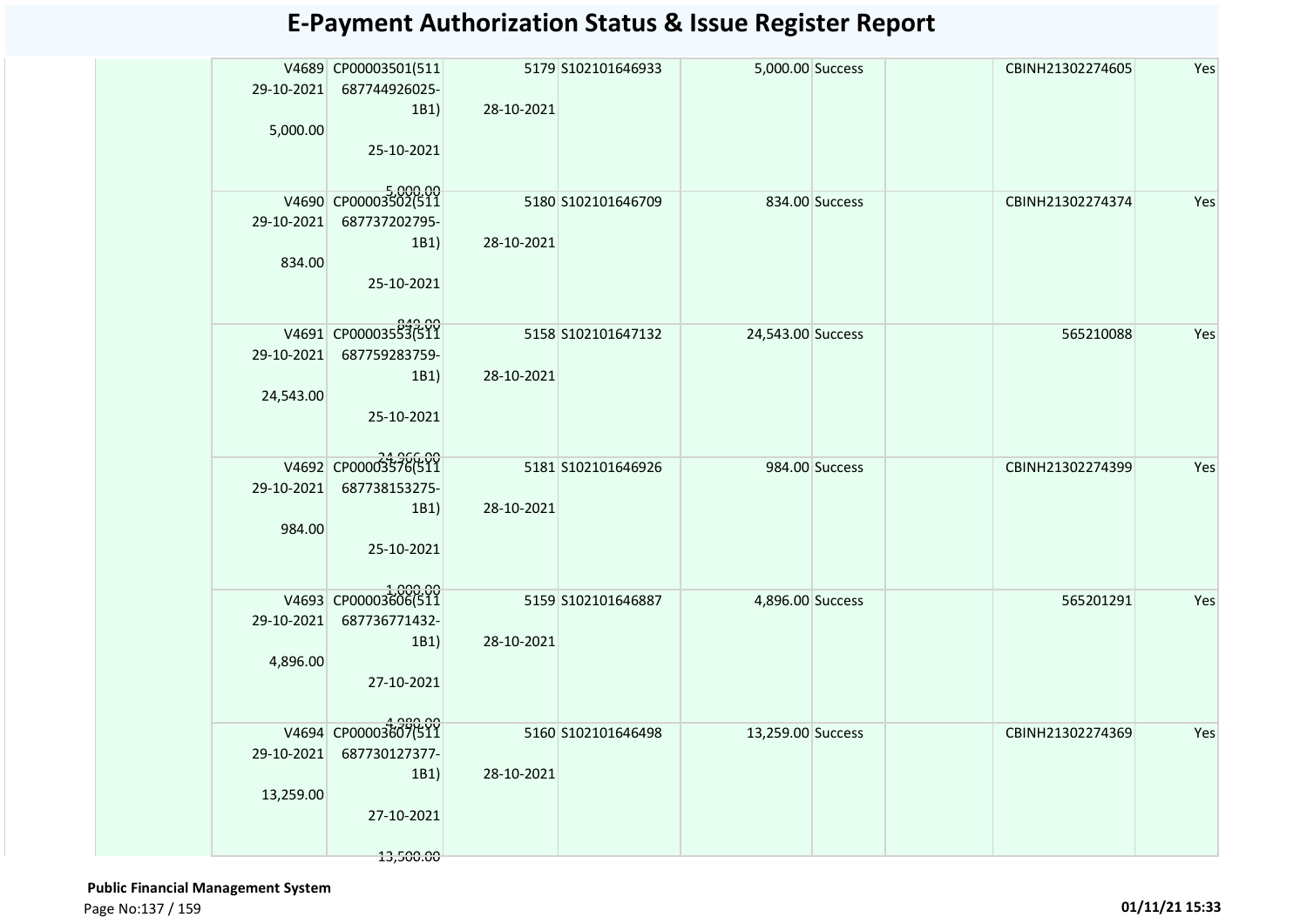| 29-10-2021 | V4695 CP00003617(511<br>687766262569-<br>1B1) | 28-10-2021 | 5162 S102101646940  | 16,614.00 Success |  | CBINH21302274606 | Yes |
|------------|-----------------------------------------------|------------|---------------------|-------------------|--|------------------|-----|
| 16,614.00  |                                               |            |                     |                   |  |                  |     |
|            | 27-10-2021                                    |            |                     |                   |  |                  |     |
|            | 16,900.00<br>V4696 CP00003618(511             |            | 5163 \$102101647096 | 22,119.00 Success |  | 565207725        | Yes |
| 29-10-2021 | 687794670834-                                 |            |                     |                   |  |                  |     |
|            | 1B1)                                          | 28-10-2021 |                     |                   |  |                  |     |
| 22,119.00  |                                               |            |                     |                   |  |                  |     |
|            | 27-10-2021                                    |            |                     |                   |  |                  |     |
|            | V4697 CP00003623(511                          |            | 5194 S102101646892  | 13,230.00 Success |  | 565201659        | Yes |
| 29-10-2021 | 687785148990-                                 |            |                     |                   |  |                  |     |
|            | 1B1)                                          | 28-10-2021 |                     |                   |  |                  |     |
| 13,230.00  |                                               |            |                     |                   |  |                  |     |
|            | 27-10-2021                                    |            |                     |                   |  |                  |     |
|            |                                               |            |                     |                   |  |                  |     |
|            | V4698 CP00003628(511                          |            | 5192 5102101646640  | 14,751.00 Success |  | 565199632        | Yes |
| 29-10-2021 | 687708762905-                                 |            |                     |                   |  |                  |     |
|            | 1B1)                                          | 28-10-2021 |                     |                   |  |                  |     |
| 14,751.00  |                                               |            |                     |                   |  |                  |     |
|            | 27-10-2021                                    |            |                     |                   |  |                  |     |
|            | 15,005.00<br>V4699 CP00003477(511             |            | 5167 S102101648392  | 29,492.00 Success |  | 565291216        | Yes |
| 29-10-2021 | 687700403289-                                 |            |                     |                   |  |                  |     |
|            | 1B1)                                          | 28-10-2021 |                     |                   |  |                  |     |
| 29,492.00  |                                               |            |                     |                   |  |                  |     |
|            | 25-10-2021                                    |            |                     |                   |  |                  |     |
|            |                                               |            |                     |                   |  |                  |     |
|            | 30,000.00<br>V4700 CP00003480(511             |            | 5168 5102101648402  | 1,129.00 Success  |  | 565257019        | Yes |
| 29-10-2021 | 687757632518-                                 |            |                     |                   |  |                  |     |
|            | 1B1)                                          | 28-10-2021 |                     |                   |  |                  |     |
| 1,129.00   |                                               |            |                     |                   |  |                  |     |
|            | 25-10-2021                                    |            |                     |                   |  |                  |     |
|            | 1,148.00                                      |            |                     |                   |  |                  |     |

 **Public Financial Management System**  Page No:138 / 159 **01/11/21 15:33**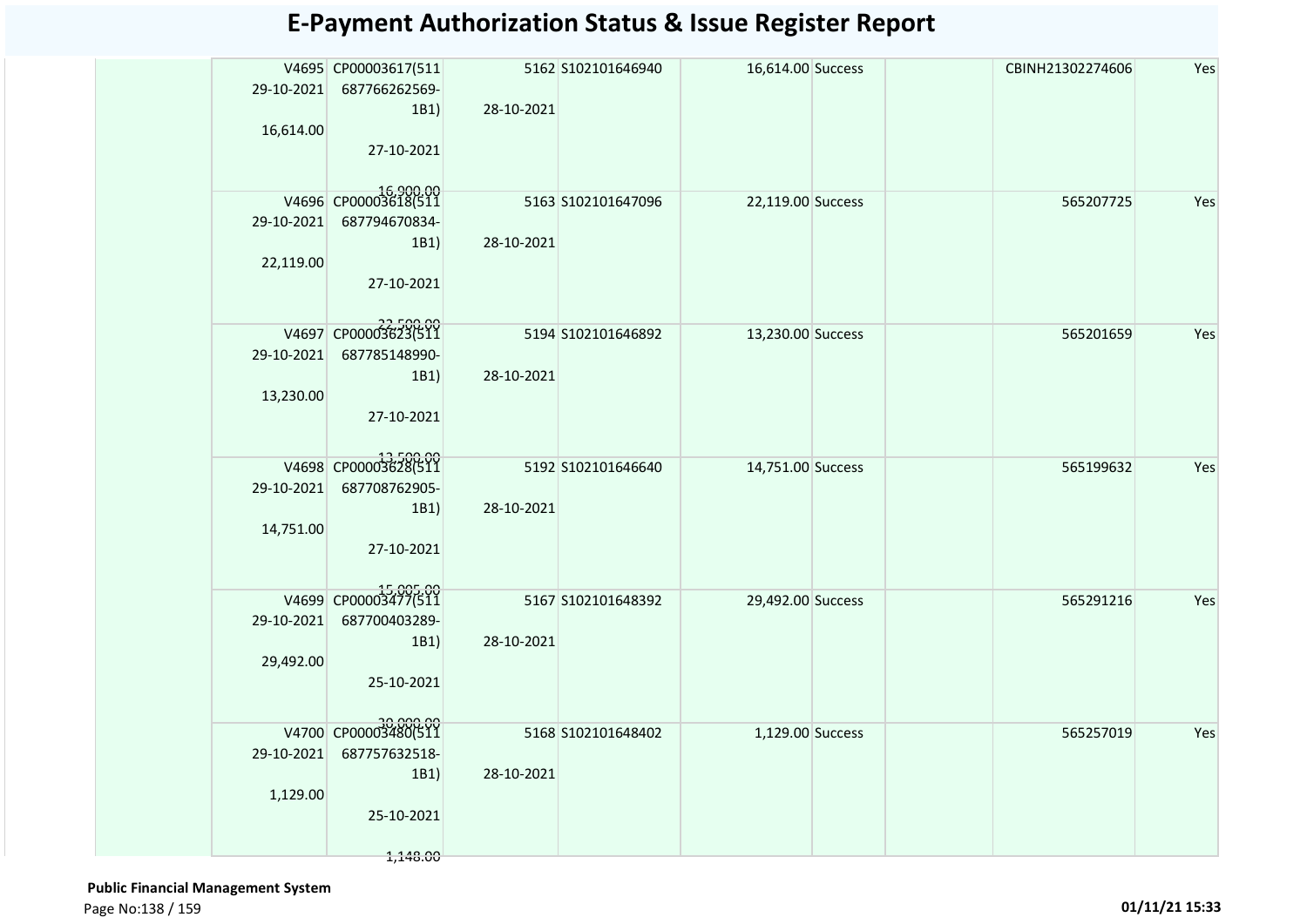|            | V4701 CP00003490(511              |            | 5166 S102101648233 | 10,804.00 Success   |                | 565228159 | Yes |
|------------|-----------------------------------|------------|--------------------|---------------------|----------------|-----------|-----|
| 29-10-2021 | 687790598914-                     |            |                    |                     |                |           |     |
|            | 1B1)                              | 28-10-2021 |                    |                     |                |           |     |
| 10,804.00  |                                   |            |                    |                     |                |           |     |
|            | 25-10-2021                        |            |                    |                     |                |           |     |
|            |                                   |            |                    |                     |                |           |     |
|            |                                   |            |                    |                     |                |           |     |
|            | V4702 CP00003499(511              |            | 5178 5102101647012 |                     | 750.00 Success | 565246825 | Yes |
| 29-10-2021 | 687781939357-                     |            |                    |                     |                |           |     |
|            | 1B1)                              | 28-10-2021 |                    |                     |                |           |     |
| 750.00     |                                   |            |                    |                     |                |           |     |
|            | 25-10-2021                        |            |                    |                     |                |           |     |
|            |                                   |            |                    |                     |                |           |     |
|            |                                   |            |                    |                     |                |           |     |
| V4703      | CP00003619                        |            | 5164 S102101647974 | 4,000.00 Success    |                | 565254697 | Yes |
| 29-10-2021 |                                   |            |                    |                     |                |           |     |
|            | 27-10-2021                        | 28-10-2021 |                    |                     |                |           |     |
| 4,000.00   |                                   |            |                    |                     |                |           |     |
|            | 4.000.00                          |            |                    |                     |                |           |     |
|            | V4704 CP00003603(511              |            | 5165 S102101648041 | 19,464.00 Success   |                | 565288866 | Yes |
| 29-10-2021 | 687719410368-                     |            |                    |                     |                |           |     |
|            | 1B1)                              | 28-10-2021 |                    |                     |                |           |     |
| 19,464.00  |                                   |            |                    |                     |                |           |     |
|            | 27-10-2021                        |            |                    |                     |                |           |     |
|            |                                   |            |                    |                     |                |           |     |
|            |                                   |            |                    |                     |                |           |     |
|            | 19,800.00<br>V4705 CP00003608(511 |            | 5161 S102101647593 | 1,07,221.00 Success |                | 565249885 | Yes |
| 29-10-2021 | 687722725413-                     |            |                    |                     |                |           |     |
|            | 2B1)                              | 28-10-2021 |                    |                     |                |           |     |
| 107,221.00 |                                   |            |                    |                     |                |           |     |
|            | 27-10-2021                        |            |                    |                     |                |           |     |
|            |                                   |            |                    |                     |                |           |     |
|            |                                   |            |                    |                     |                |           |     |
| V4706      | CP00003627                        |            | 5197 S102101647794 | 1,16,843.00 Success |                | 565252984 | Yes |
| 29-10-2021 |                                   |            |                    |                     |                |           |     |
|            | 27-10-2021                        | 28-10-2021 |                    |                     |                |           |     |
| 116,843.00 |                                   |            |                    |                     |                |           |     |
|            | 118,787.00                        |            |                    |                     |                |           |     |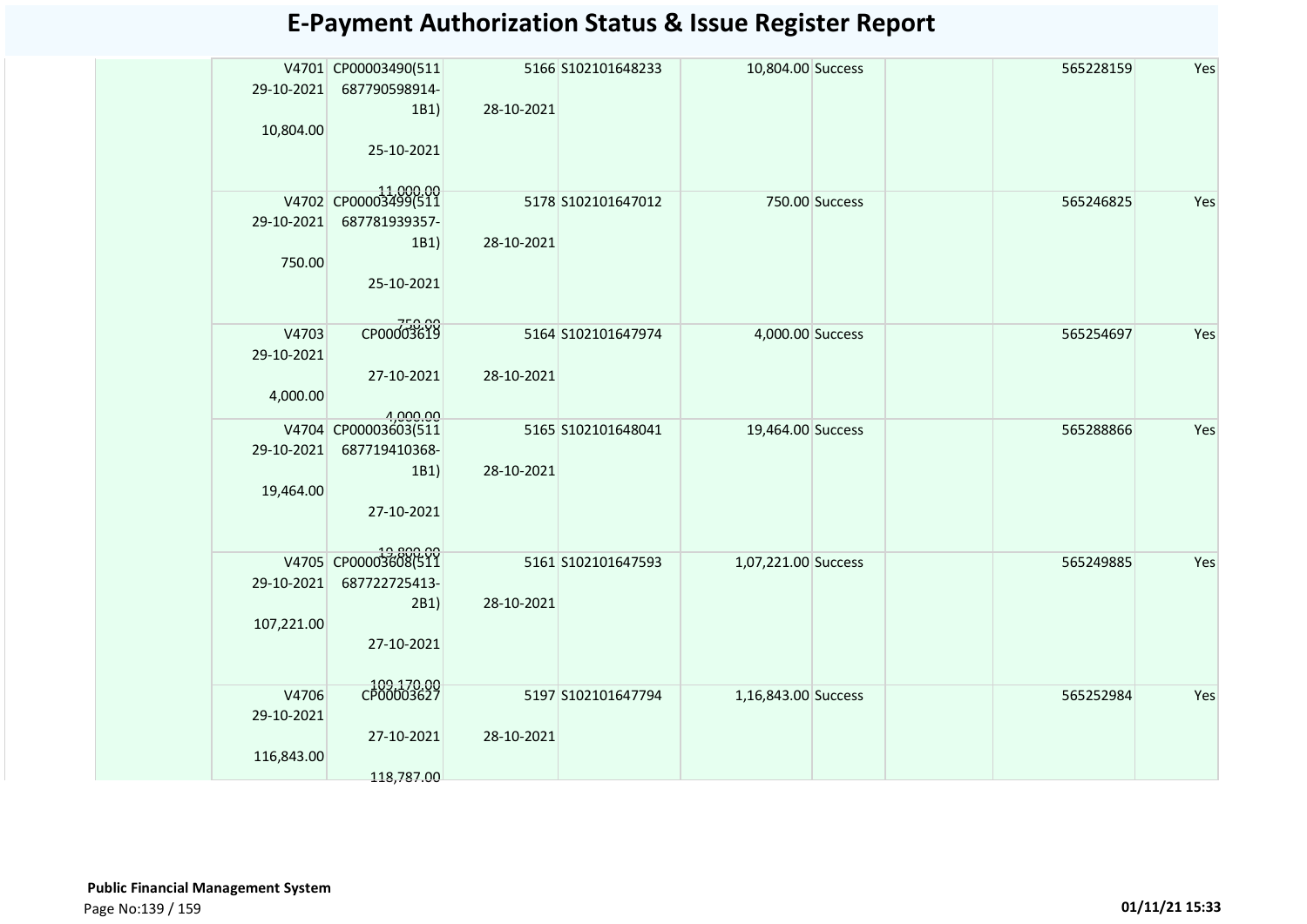| <b>E-Payment Authorization Status &amp; Issue Register Report</b> |  |  |  |  |
|-------------------------------------------------------------------|--|--|--|--|
|-------------------------------------------------------------------|--|--|--|--|

| 29-10-2021<br>16,543.00 | V4707 CP00003622(511<br>687736339843-<br>1B1) | 28-10-2021 | 5193 S102101646900 | 16,543.00 Success |  | 565281476 | Yes |
|-------------------------|-----------------------------------------------|------------|--------------------|-------------------|--|-----------|-----|
|                         | 27-10-2021                                    |            |                    |                   |  |           |     |
|                         | 00.000 16.880.00<br>V4708 CP00003626(511      |            | 5195 S102101646735 | 4,509.00 Success  |  | 565281126 | Yes |
| 29-10-2021              | 687728883593-                                 |            |                    |                   |  |           |     |
|                         | 1B1)                                          | 28-10-2021 |                    |                   |  |           |     |
| 4,509.00                |                                               |            |                    |                   |  |           |     |
|                         | 27-10-2021                                    |            |                    |                   |  |           |     |
| V4709                   | CP00003644                                    |            |                    |                   |  |           |     |
|                         |                                               |            | 5221 S102101626581 | 1,482.00 Success  |  | 565225093 | Yes |
| 29-10-2021              |                                               |            |                    |                   |  |           |     |
|                         | 28-10-2021                                    | 28-10-2021 |                    |                   |  |           |     |
| 1,482.00                |                                               |            |                    |                   |  |           |     |
|                         | 1,482.00<br>CP00003645                        |            |                    |                   |  |           |     |
| V4710                   |                                               |            | 5220 S102101647776 | 2,655.00 Success  |  | 565288551 | Yes |
| 29-10-2021              |                                               |            |                    |                   |  |           |     |
|                         | 28-10-2021                                    | 28-10-2021 |                    |                   |  |           |     |
| 2,655.00                |                                               |            |                    |                   |  |           |     |
|                         | 2,655.00<br>CP00003646                        |            | 5215 S102101647766 |                   |  |           | Yes |
| V4711                   |                                               |            |                    | 1,782.00 Success  |  | 565288188 |     |
| 29-10-2021              |                                               |            |                    |                   |  |           |     |
|                         | 28-10-2021                                    | 28-10-2021 |                    |                   |  |           |     |
| 1,782.00                |                                               |            |                    |                   |  |           |     |
| V4712                   | 1,782.00<br>CP00003652                        |            | 5219 S102101647706 |                   |  | 565252253 | Yes |
|                         |                                               |            |                    | 1,417.00 Success  |  |           |     |
| 29-10-2021              |                                               |            |                    |                   |  |           |     |
|                         | 28-10-2021                                    | 28-10-2021 |                    |                   |  |           |     |
| 1,417.00                |                                               |            |                    |                   |  |           |     |
| V4713                   | 1,417.00<br>CP00003650                        |            |                    |                   |  |           | Yes |
|                         |                                               |            | 5218 S102101647762 | 3,537.00 Success  |  | 565285842 |     |
| 29-10-2021              |                                               |            |                    |                   |  |           |     |
|                         | 28-10-2021                                    | 28-10-2021 |                    |                   |  |           |     |
| 3,537.00                |                                               |            |                    |                   |  |           |     |
|                         | 3,537.00                                      |            |                    |                   |  |           |     |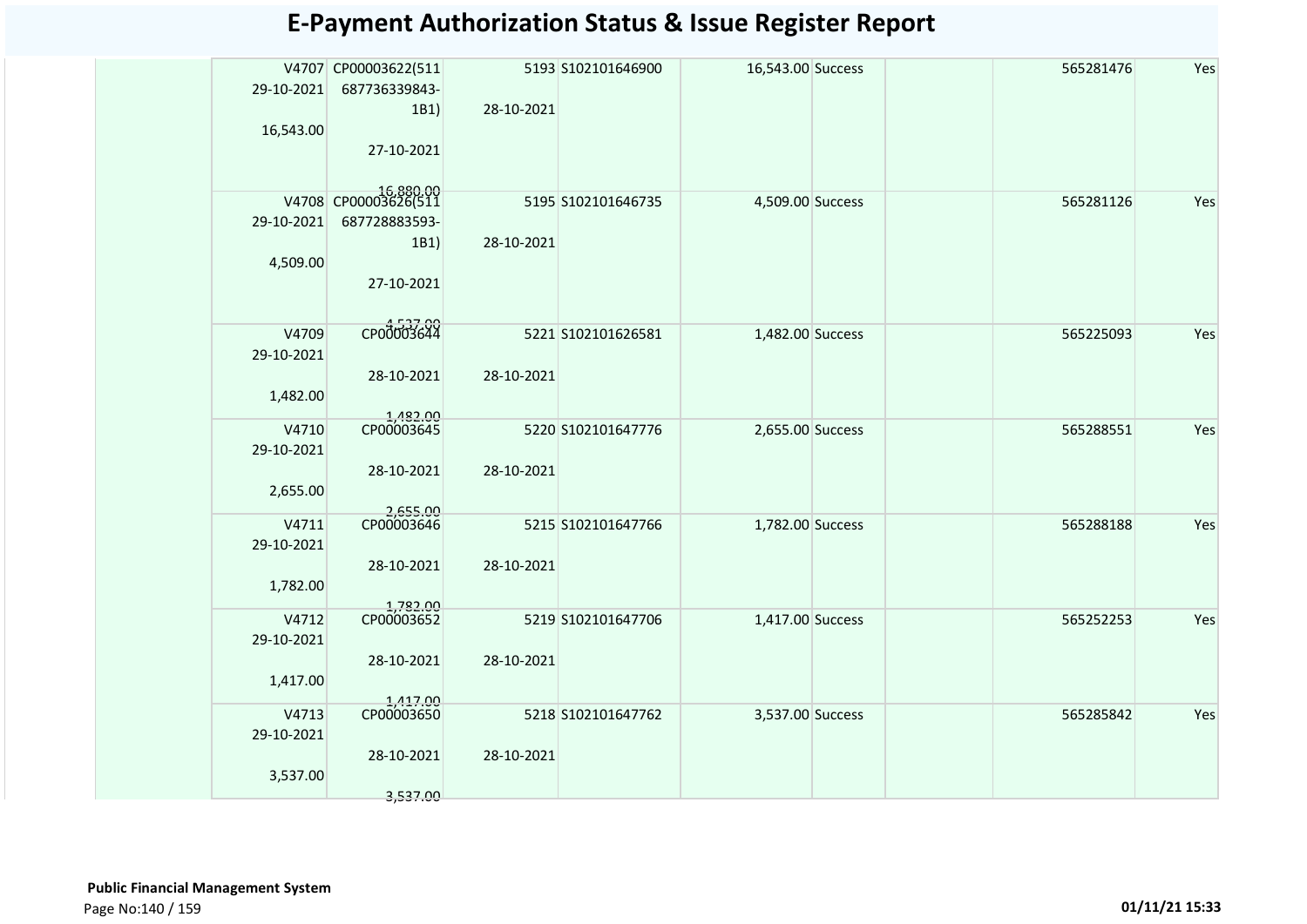| V4714      | CP00003648                       |            | 5217 S102101647735 | 1,874.00 Success  |                | 565225789        | Yes |
|------------|----------------------------------|------------|--------------------|-------------------|----------------|------------------|-----|
| 29-10-2021 |                                  |            |                    |                   |                |                  |     |
|            | 28-10-2021                       | 28-10-2021 |                    |                   |                |                  |     |
| 1,874.00   |                                  |            |                    |                   |                |                  |     |
| V4715      | 1,874.00<br>CP00003647           |            | 5216 S102101647708 |                   |                | CBINH21302274713 | Yes |
| 29-10-2021 |                                  |            |                    | 1,809.00 Success  |                |                  |     |
|            | 28-10-2021                       | 28-10-2021 |                    |                   |                |                  |     |
| 1,809.00   |                                  |            |                    |                   |                |                  |     |
|            |                                  |            |                    |                   |                |                  |     |
|            | 1,809.00<br>V4716 CP00003639(511 |            | 5202 S102101655430 | 4,394.00 Success  |                | 565293053        | Yes |
| 29-10-2021 | 687726175037-                    |            |                    |                   |                |                  |     |
|            | 1B1)                             | 28-10-2021 |                    |                   |                |                  |     |
| 4,394.00   |                                  |            |                    |                   |                |                  |     |
|            | 28-10-2021                       |            |                    |                   |                |                  |     |
|            |                                  |            |                    |                   |                |                  |     |
|            | V4717 CP00003640(511             |            | 5201 S102101655451 | 4,768.00 Success  |                | 565257714        | Yes |
| 29-10-2021 | 687746763531-                    |            |                    |                   |                |                  |     |
|            | 1B1)                             | 28-10-2021 |                    |                   |                |                  |     |
| 4,768.00   |                                  |            |                    |                   |                |                  |     |
|            | 28-10-2021                       |            |                    |                   |                |                  |     |
|            |                                  |            |                    |                   |                |                  |     |
|            | V4718 CP00003642(511             |            | 5198 S102101644149 | 24,380.00 Success |                | 565225453        | Yes |
| 29-10-2021 | 687741094893-                    |            |                    |                   |                |                  |     |
|            | 1B1)                             | 28-10-2021 |                    |                   |                |                  |     |
| 24,380.00  |                                  |            |                    |                   |                |                  |     |
|            | 28-10-2021                       |            |                    |                   |                |                  |     |
|            |                                  |            |                    |                   |                |                  |     |
|            | V4721 CP00003485(511             |            |                    |                   |                |                  | Yes |
| 29-10-2021 | 687769031577-                    |            | 5169 S102101646663 |                   | 492.00 Success | 565278473        |     |
|            | 1B1)                             | 28-10-2021 |                    |                   |                |                  |     |
| 492.00     |                                  |            |                    |                   |                |                  |     |
|            | 25-10-2021                       |            |                    |                   |                |                  |     |
|            |                                  |            |                    |                   |                |                  |     |
|            | 500.00                           |            |                    |                   |                |                  |     |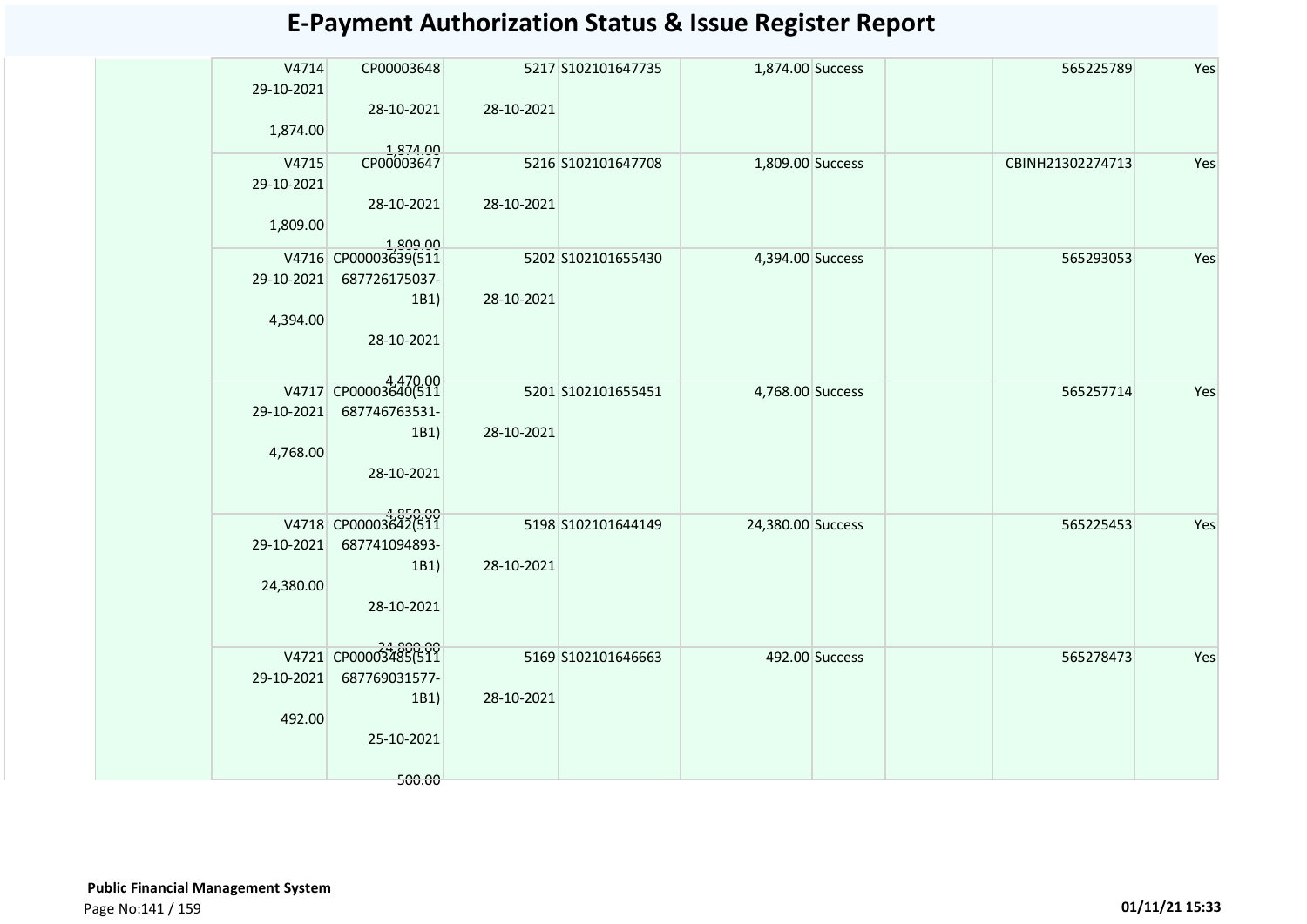| Yes | 565278791        | 590.00 Success |                     | 5171 S102101646677 | V4722 CP00003488(511<br>687736166499-<br>28-10-2021<br>1B1)<br>25-10-2021                              | 29-10-2021<br>590.00     |
|-----|------------------|----------------|---------------------|--------------------|--------------------------------------------------------------------------------------------------------|--------------------------|
| Yes | CBINH21302274708 |                | 2,593.00 Success    | 5170 S102101647071 | V4723 CP00003492(511<br>687755573692-<br>1B1)<br>28-10-2021<br>25-10-2021                              | 29-10-2021<br>2,593.00   |
| Yes | CBINH21302274709 |                | 5,898.00 Success    | 5172 S102101647126 | V4724 CP00003493(511<br>687715538136-<br>28-10-2021<br>1B1)<br>25-10-2021                              | 29-10-2021<br>5,898.00   |
| Yes | 565285161        |                | 1,22,609.00 Success | 5173 S102101647577 | V4725 CP00003494(511<br>687736523953-<br>28-10-2021<br>1B1)<br>25-10-2021                              | 29-10-2021<br>122,609.00 |
| Yes | 565281808        |                | 37,276.00 Success   | 5174 S102101647167 | V4726 CP00003495(511<br>687799459157-<br>28-10-2021<br>1B1)<br>25-10-2021                              | 29-10-2021<br>37,276.00  |
| Yes | CBINH21305457763 |                | 66,952.00 Issued    | 5241 S102101649094 | 38,000.00<br>V4727 CP00003533(GPF<br>$\left[202110130\right)$<br>29-10-2021<br>25-10-2021<br>66,952.00 | 29-10-2021<br>66,952.00  |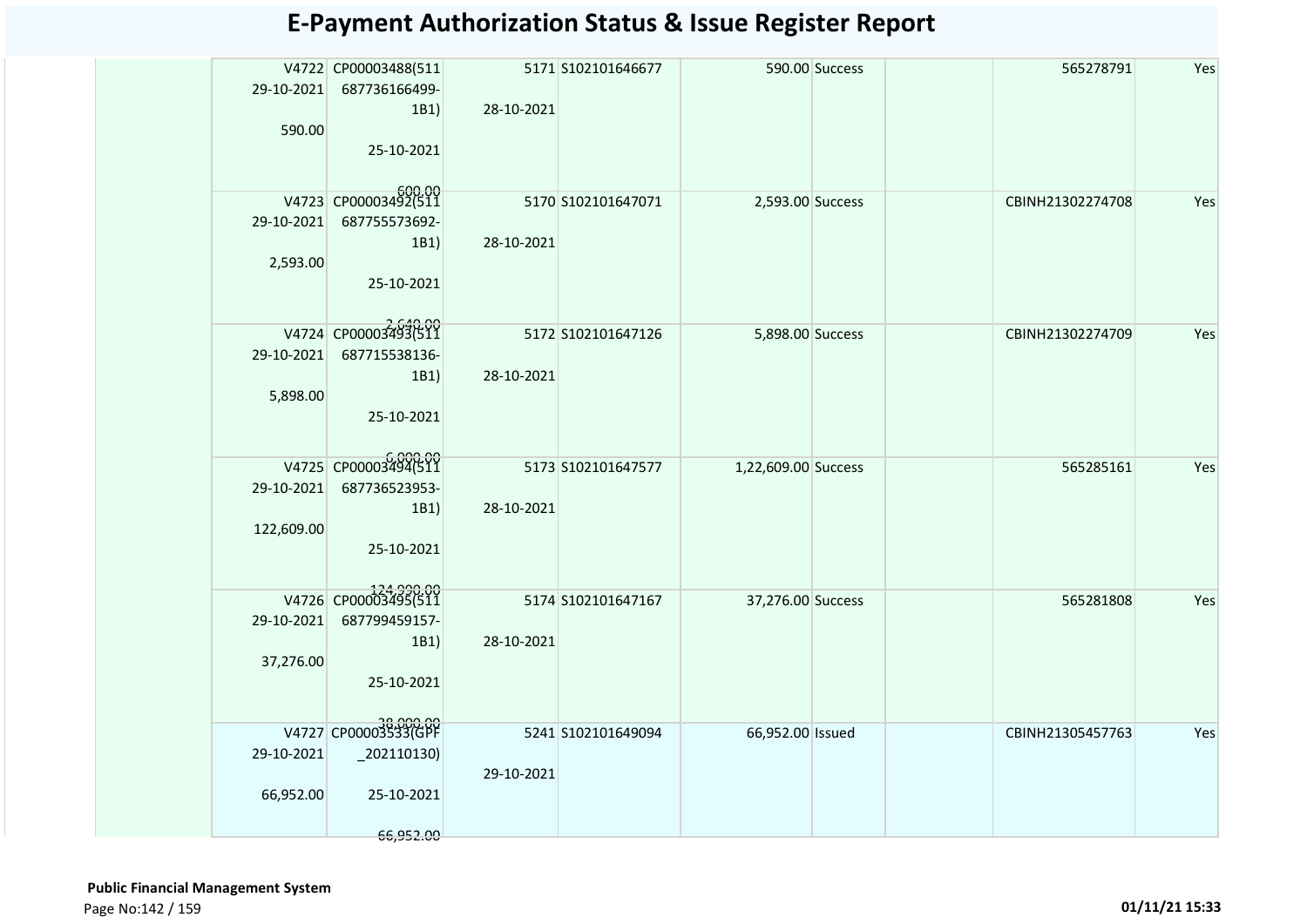| <b>E-Payment Authorization Status &amp; Issue Register Report</b> |  |  |
|-------------------------------------------------------------------|--|--|
|-------------------------------------------------------------------|--|--|

| V4728          | CP00003631                         |            | 5200 S102101647800 | 8,68,881.00 Success     |  | 565254372 | Yes |
|----------------|------------------------------------|------------|--------------------|-------------------------|--|-----------|-----|
| 29-10-2021     |                                    |            |                    |                         |  |           |     |
|                | 27-10-2021                         | 28-10-2021 |                    |                         |  |           |     |
| 868,881.00     |                                    |            |                    |                         |  |           |     |
|                | 883,862.00<br>V4732 CP00003532(GPF |            | 5242 S102101649166 | 11,57,564.00 Issued     |  | 595346704 | Yes |
| 29-10-2021     | $-202110129$                       |            |                    |                         |  |           |     |
|                |                                    | 29-10-2021 |                    |                         |  |           |     |
| 1,157,564.00   | 25-10-2021                         |            |                    |                         |  |           |     |
|                |                                    |            |                    |                         |  |           |     |
|                |                                    |            |                    |                         |  |           |     |
| V4733          | 1,157,564.00<br>CP00003355         |            | 5230 S102101648432 | 78,00,000.00 Success    |  | 565751850 | Yes |
| 29-10-2021     |                                    |            |                    |                         |  |           |     |
|                | 21-10-2021                         | 28-10-2021 |                    |                         |  |           |     |
| 7,800,000.00   |                                    |            |                    |                         |  |           |     |
|                | 7.800.000.00                       |            |                    |                         |  |           |     |
| V4734          | CP00003356                         |            | 5231 S102101648134 | 24,00,000.00 Success    |  | 565751489 | Yes |
| 29-10-2021     |                                    |            |                    |                         |  |           |     |
|                | 21-10-2021                         | 28-10-2021 |                    |                         |  |           |     |
| 2,400,000.00   |                                    |            |                    |                         |  |           |     |
| V4735          | 2.400.000.00<br>CP00003357         |            | 5229 S102101648281 | 36,25,000.00 Success    |  | 565751656 | Yes |
| 29-10-2021     |                                    |            |                    |                         |  |           |     |
|                | 21-10-2021                         | 28-10-2021 |                    |                         |  |           |     |
| 3,625,000.00   |                                    |            |                    |                         |  |           |     |
|                | 3,625,000.00                       |            |                    |                         |  |           |     |
| V4736          | CP00003589                         |            | 5190 S102101648077 | 25,15,54,217.00 Success |  | 565751272 | Yes |
| 29-10-2021     |                                    |            |                    |                         |  |           |     |
|                | 26-10-2021                         | 28-10-2021 |                    |                         |  |           |     |
| 251,554,217.00 |                                    |            |                    |                         |  |           |     |
| V4737          | 251,554,217.00<br>CP00003588       |            | 5209 S102101648057 | 18,79,41,637.00 Success |  | 565751068 | Yes |
| 29-10-2021     |                                    |            |                    |                         |  |           |     |
|                | 26-10-2021                         | 28-10-2021 |                    |                         |  |           |     |
| 187,941,637.00 |                                    |            |                    |                         |  |           |     |
|                | 187,941,637.00                     |            |                    |                         |  |           |     |
| V4738          | CP00003630                         |            | 5191 S102101647810 | 12,05,254.00 Success    |  | 565746728 | Yes |
| 29-10-2021     |                                    |            |                    |                         |  |           |     |
|                | 27-10-2021                         | 28-10-2021 |                    |                         |  |           |     |
| 1,205,254.00   |                                    |            |                    |                         |  |           |     |
|                | 1,226,034.00                       |            |                    |                         |  |           |     |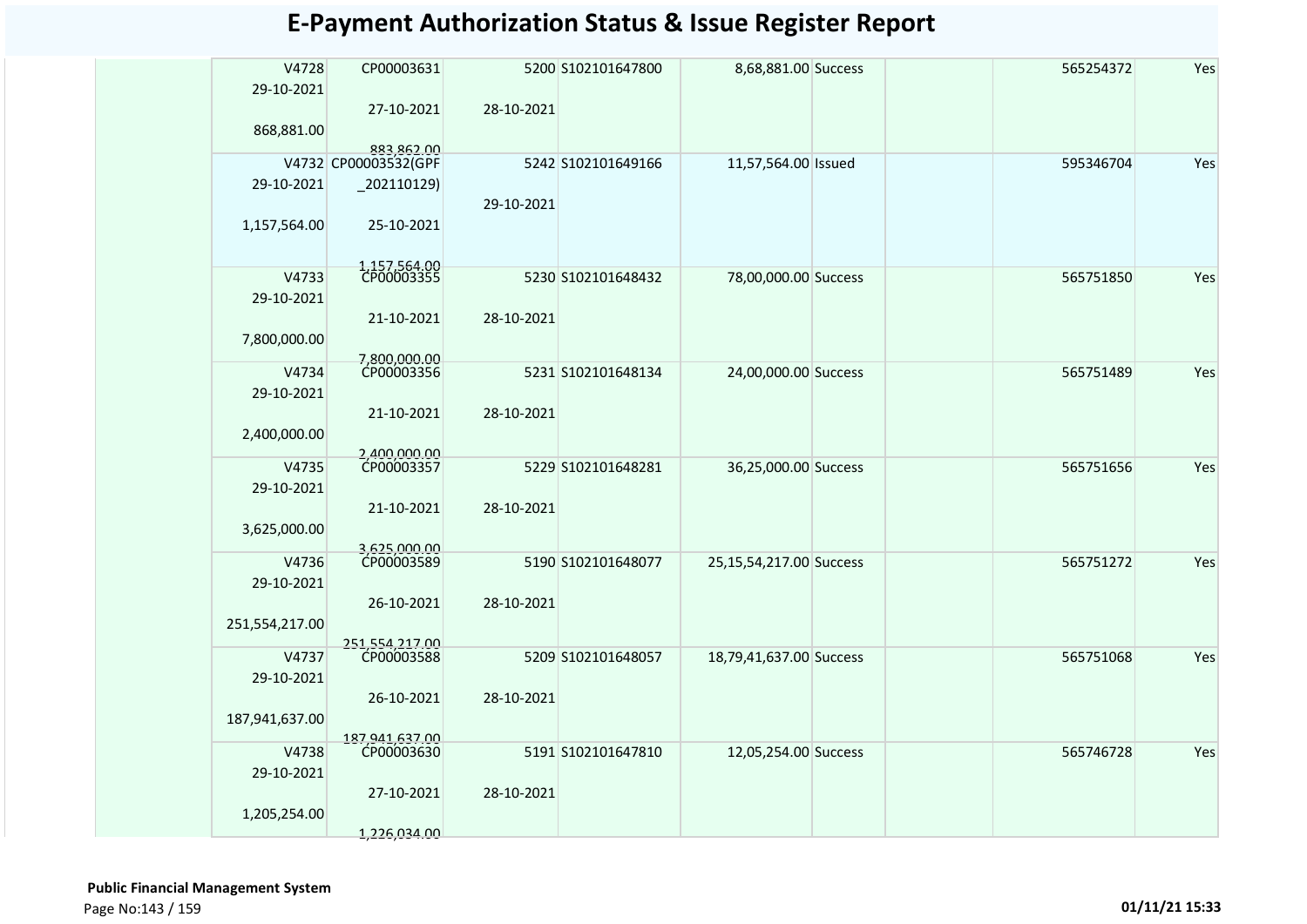|              |                      |            |                    | <b>E-Payment Authorization Status &amp; Issue Register Report</b> |  |           |     |
|--------------|----------------------|------------|--------------------|-------------------------------------------------------------------|--|-----------|-----|
|              |                      |            |                    |                                                                   |  |           |     |
| V4739        | CP00003682           |            | 5244 S102101647892 | 37,80,000.00 Success                                              |  | 565746904 | Yes |
| 29-10-2021   |                      |            |                    |                                                                   |  |           |     |
|              | 28-10-2021           | 29-10-2021 |                    |                                                                   |  |           |     |
| 3,780,000.00 |                      |            |                    |                                                                   |  |           |     |
|              | 3.780.000.00         |            |                    |                                                                   |  |           |     |
| V4740        | CP00003420           |            | 5196 S102101680511 | 36,818.00 Success                                                 |  | 566109107 | Yes |
| 29-10-2021   |                      |            |                    |                                                                   |  |           |     |
|              | 22-10-2021           | 28-10-2021 |                    |                                                                   |  |           |     |
| 36,818.00    |                      |            |                    |                                                                   |  |           |     |
|              | 37,068.00            |            |                    |                                                                   |  |           |     |
| V4744        | CP00003604           |            | 5152 S102101680084 | 72,189.00 Success                                                 |  | 566132438 | Yes |
| 29-10-2021   |                      |            |                    |                                                                   |  |           |     |
|              | 27-10-2021           | 28-10-2021 |                    |                                                                   |  |           |     |
| 72,189.00    |                      |            |                    |                                                                   |  |           |     |
|              | 72,189,00            |            |                    |                                                                   |  |           |     |
|              | V4745 CP00003615(511 |            | 5149 S102101679015 | 6,384.00 Success                                                  |  | 566128446 | Yes |
| 29-10-2021   | 687761540968-        |            |                    |                                                                   |  |           |     |
|              | 1B1)                 | 28-10-2021 |                    |                                                                   |  |           |     |
| 6,384.00     |                      |            |                    |                                                                   |  |           |     |
|              | 27-10-2021           |            |                    |                                                                   |  |           |     |
|              |                      |            |                    |                                                                   |  |           |     |
|              |                      |            |                    |                                                                   |  |           |     |
|              | V4746 CP00003616(511 |            | 5148 S102101679077 | 4,892.00 Success                                                  |  | 566128747 | Yes |
| 29-10-2021   | 687767521904-        |            |                    |                                                                   |  |           |     |
|              | 1B1)                 | 28-10-2021 |                    |                                                                   |  |           |     |
| 4,892.00     |                      |            |                    |                                                                   |  |           |     |
|              | 27-10-2021           |            |                    |                                                                   |  |           |     |
|              |                      |            |                    |                                                                   |  |           |     |
|              |                      |            |                    |                                                                   |  |           |     |
| V4747        | сроддо3629           |            | 5157 S102101679152 | 13,931.00 Success                                                 |  | 566132073 | Yes |
| 29-10-2021   |                      |            |                    |                                                                   |  |           |     |
|              | 27-10-2021           | 28-10-2021 |                    |                                                                   |  |           |     |
| 13,931.00    |                      |            |                    |                                                                   |  |           |     |

5237 S102101680043

29-10-2021

13,931.00

CP00003624

27-10-2021

37,400.00

V4749 29-10-2021

37,400.00

37,400.00 Success 566145604 Yes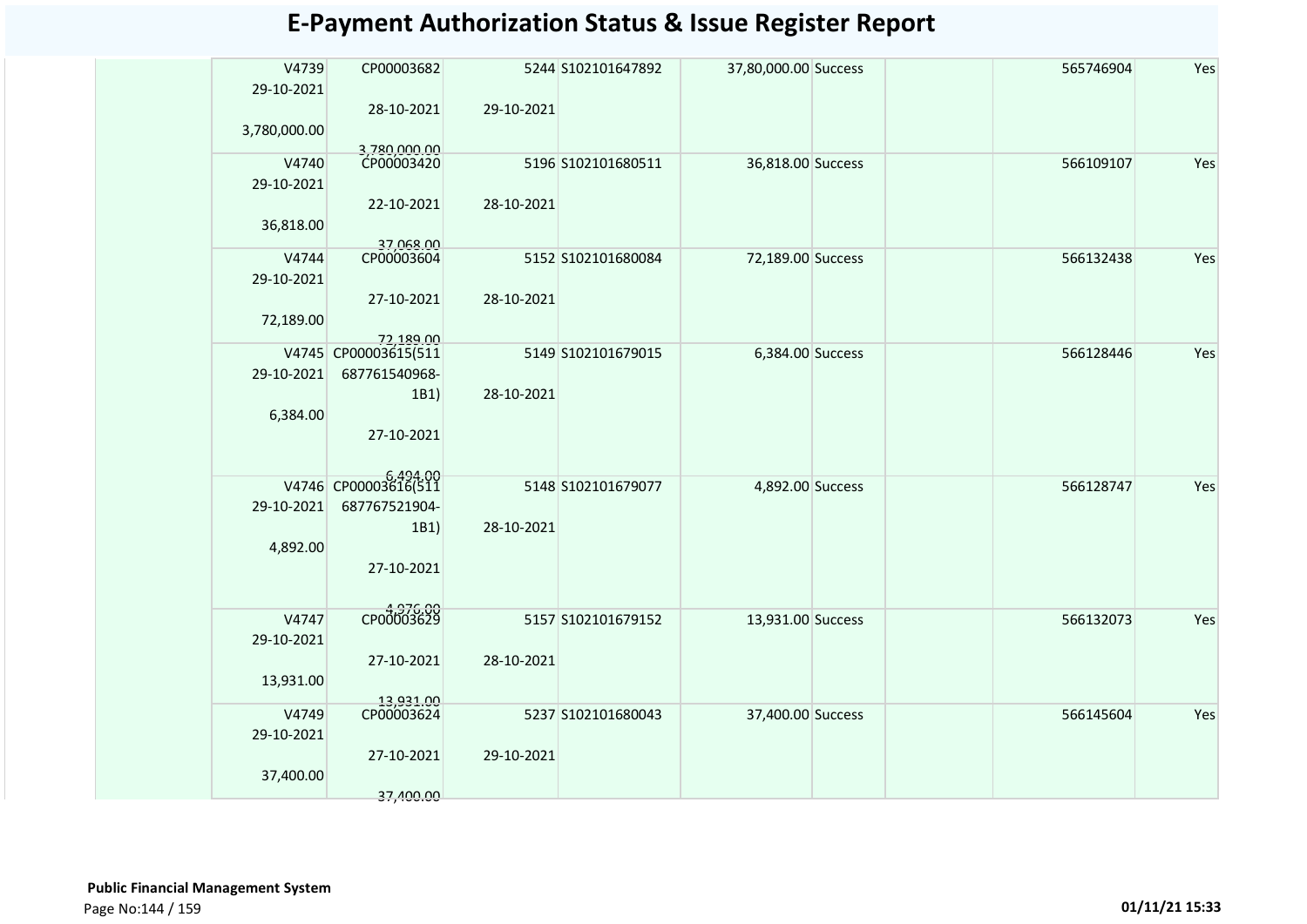| <b>E-Payment Authorization Status &amp; Issue Register Report</b> |
|-------------------------------------------------------------------|
|-------------------------------------------------------------------|

| V4750<br>29-10-2021 | CP00003625<br>27-10-2021          | 29-10-2021 | 5236 S102101680003 | 29,352.00 Success |  | 566132281 | Yes |
|---------------------|-----------------------------------|------------|--------------------|-------------------|--|-----------|-----|
| 29,352.00           |                                   |            |                    |                   |  |           |     |
|                     | 29,352.00<br>V4751 CP00003634(EBO |            | 5140 S102101686405 | 6,908.00 Success  |  | 566109628 | Yes |
| 29-10-2021          | 2021100035)                       | 28-10-2021 |                    |                   |  |           |     |
| 6,908.00            | 27-10-2021                        |            |                    |                   |  |           |     |
|                     | 6,908.00<br>V4752 CP00003635(511  |            | 5205 S102101685496 | 5,136.00 Success  |  | 566109443 | Yes |
| 29-10-2021          | 687763032984-                     |            |                    |                   |  |           |     |
| 5,136.00            | 1B1)                              | 28-10-2021 |                    |                   |  |           |     |
|                     | 28-10-2021                        |            |                    |                   |  |           |     |
|                     |                                   |            |                    |                   |  |           |     |
|                     | V4753 CP00003636(511              |            | 5206 S102101685511 | 11,767.00 Success |  | 566145785 | Yes |
| 29-10-2021          | 687712422658-                     |            |                    |                   |  |           |     |
| 11,767.00           | 1B1)                              | 28-10-2021 |                    |                   |  |           |     |
|                     | 28-10-2021                        |            |                    |                   |  |           |     |
|                     |                                   |            |                    |                   |  |           |     |
|                     | V4754 CP00003637(511              |            | 5204 S102101678561 | 5,136.00 Success  |  | 566124991 | Yes |
| 29-10-2021          | 687713170304-                     |            |                    |                   |  |           |     |
| 5,136.00            | 1B1)                              | 28-10-2021 |                    |                   |  |           |     |
|                     | 28-10-2021                        |            |                    |                   |  |           |     |
|                     |                                   |            |                    |                   |  |           |     |
|                     | V4755 CP00003638(511              |            | 5203 S102101678580 | 12,512.00 Success |  | 566128156 | Yes |
| 29-10-2021          | 687755430459-                     |            |                    |                   |  |           |     |
| 12,512.00           | 1B1)                              | 28-10-2021 |                    |                   |  |           |     |
|                     | 28-10-2021                        |            |                    |                   |  |           |     |
|                     |                                   |            |                    |                   |  |           |     |
|                     | 12,727.00                         |            |                    |                   |  |           |     |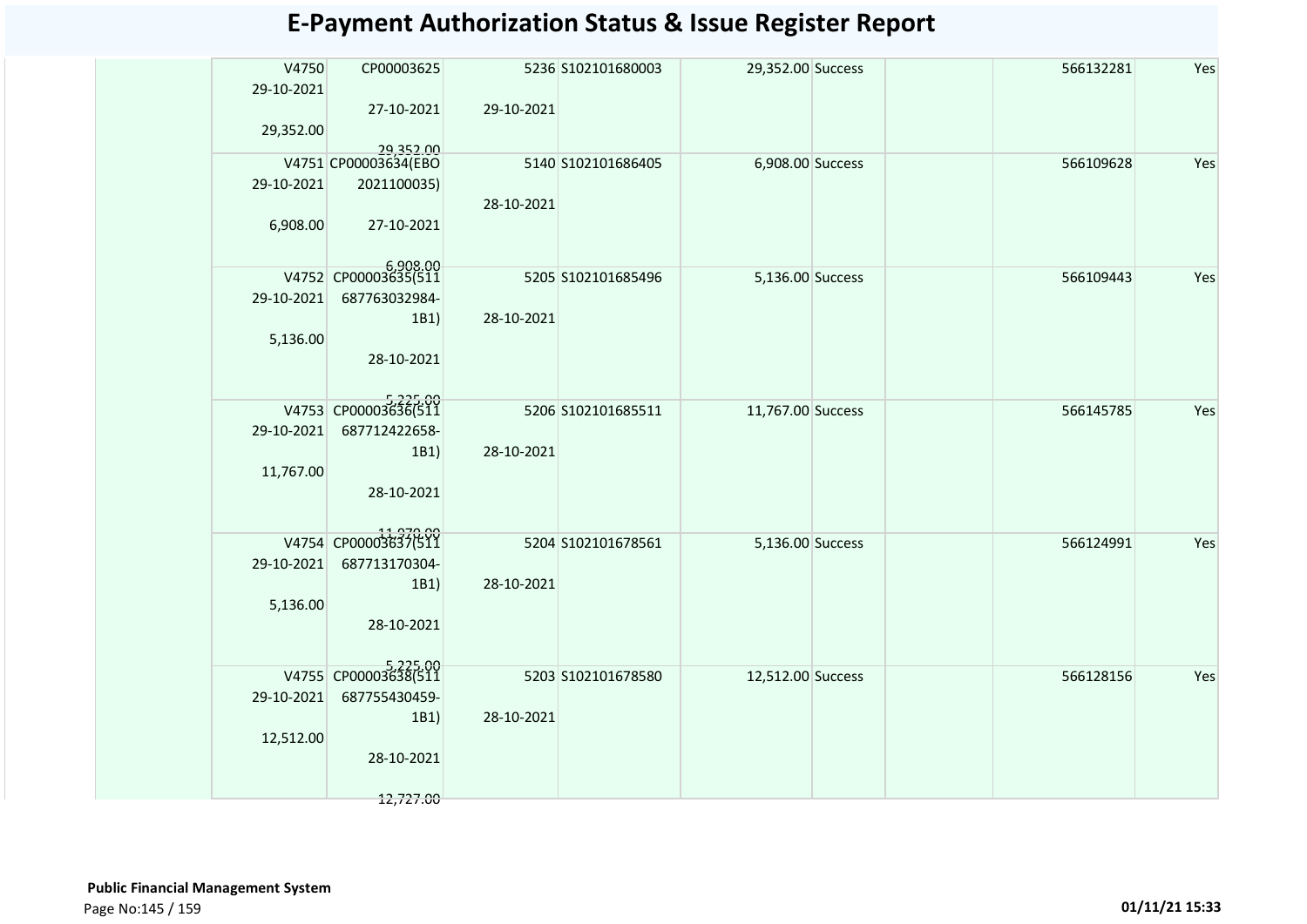| 29-10-2021          | V4756 CP00003641(511<br>687747825315-<br>1B1) | 28-10-2021 | 5207 S102101685524       | 1,93,538.00 Success | 566145962 | Yes |
|---------------------|-----------------------------------------------|------------|--------------------------|---------------------|-----------|-----|
| 193,538.00          | 28-10-2021                                    |            |                          |                     |           |     |
| 29-10-2021          | V4757 CP00003643(511<br>687777664987-<br>1B1) | 28-10-2021 | 5212 S102101679046       | 70,780.00 Success   | 566128603 | Yes |
| 70,780.00           | 28-10-2021                                    |            |                          |                     |           |     |
| V4758<br>29-10-2021 | CP00003654                                    |            | 5210 S102101679124       | 2,160.00 Success    | 566128900 | Yes |
| 4,204.00            | 28-10-2021                                    |            | 28-10-2021 S102101679125 | 2,044.00 Success    | 566128911 | Yes |
| V4761<br>29-10-2021 | CP00003314                                    |            | 5144 S102101687077       | 1,462.00 Success    | 566136104 | Yes |
| 1,462.00            | 19-10-2021                                    | 28-10-2021 |                          |                     |           |     |
| V4762               | 1,462.00<br>CP00003534                        |            | 5151 S102101680470       | 6,935.00 Success    | 566132776 | Yes |
| 29-10-2021          |                                               |            |                          |                     |           |     |
| 6,935.00            | 25-10-2021                                    | 28-10-2021 |                          |                     |           |     |
| V4764               | 6,935.00<br>CP00003605                        |            | 5143 S102101680376       | 3,077.00 Success    | 566104931 | Yes |
| 29-10-2021          |                                               |            |                          |                     |           |     |
|                     | 27-10-2021                                    | 28-10-2021 |                          |                     |           |     |
| 3,077.00            |                                               |            |                          |                     |           |     |
|                     | 3.077.00                                      |            |                          |                     |           |     |
|                     | V4765 CP00003611(511                          |            | 5145 S102101679061       | 1,93,538.00 Success | 566104595 | Yes |
| 29-10-2021          | 687740192912-                                 |            |                          |                     |           |     |
| 193,538.00          | 1B1)                                          | 28-10-2021 |                          |                     |           |     |
|                     | 27-10-2021                                    |            |                          |                     |           |     |
|                     | 196,875.00                                    |            |                          |                     |           |     |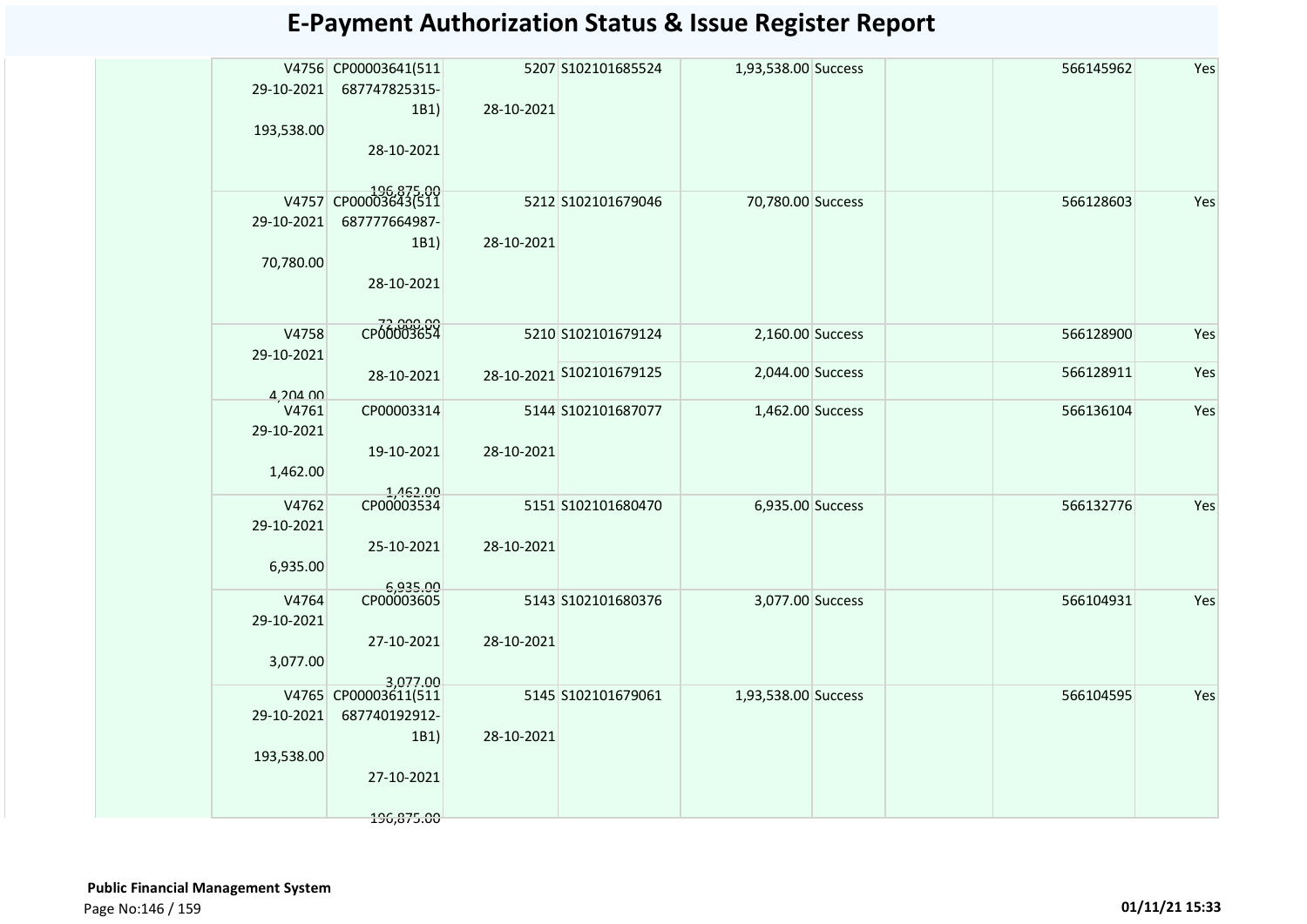| 29-10-2021<br>54,580.00 | V4766 CP00003612(511<br>687728231362-<br>1B1 | 28-10-2021 | 5146 S102101678617  | 54,580.00 Success   |  | 566104250 | Yes |
|-------------------------|----------------------------------------------|------------|---------------------|---------------------|--|-----------|-----|
|                         | 27-10-2021                                   |            |                     |                     |  |           |     |
|                         | V4767 CP00003613(511                         |            | 5211 S102101678605  | 23,967.00 Success   |  | 566128309 | Yes |
| 29-10-2021              | 687732264095-                                |            |                     |                     |  |           |     |
|                         | 1B1)                                         | 28-10-2021 |                     |                     |  |           |     |
| 23,967.00               | 27-10-2021                                   |            |                     |                     |  |           |     |
|                         | V4768 CP00003614(511                         |            | 5147 S102101679006  | 4,892.00 Success    |  | 566104419 | Yes |
| 29-10-2021              | 687708403879-                                |            |                     |                     |  |           |     |
|                         | 1B1                                          | 28-10-2021 |                     |                     |  |           |     |
| 4,892.00                |                                              |            |                     |                     |  |           |     |
|                         | 27-10-2021                                   |            |                     |                     |  |           |     |
|                         |                                              |            |                     |                     |  |           |     |
|                         | V4769 CP00003633(202                         |            | 5142 S102101679119  | 18,556.00 Success   |  | 566104772 | Yes |
| 29-10-2021              | 110041)                                      |            |                     |                     |  |           |     |
|                         |                                              | 28-10-2021 |                     |                     |  |           |     |
| 18,556.00               | 27-10-2021                                   |            |                     |                     |  |           |     |
|                         |                                              |            |                     |                     |  |           |     |
|                         | 20,325.00<br>V4770 CP00003691(511            |            | 5268 \$102101744878 | 37,514.00 Success   |  | 567256442 | Yes |
| 29-10-2021              | 687716885443-                                |            |                     |                     |  |           |     |
|                         | 1B1)                                         | 29-10-2021 |                     |                     |  |           |     |
| 37,514.00               |                                              |            |                     |                     |  |           |     |
|                         | 29-10-2021                                   |            |                     |                     |  |           |     |
|                         |                                              |            |                     |                     |  |           |     |
|                         | V4771 CP00003692(511                         |            | 5269 S102101744887  | 2,13,666.00 Success |  | 567256551 | Yes |
| 29-10-2021              | 687794440243-                                |            |                     |                     |  |           |     |
|                         | 1B1)                                         | 29-10-2021 |                     |                     |  |           |     |
| 213,666.00              |                                              |            |                     |                     |  |           |     |
|                         | 29-10-2021                                   |            |                     |                     |  |           |     |
|                         | 217,350.00                                   |            |                     |                     |  |           |     |
|                         |                                              |            |                     |                     |  |           |     |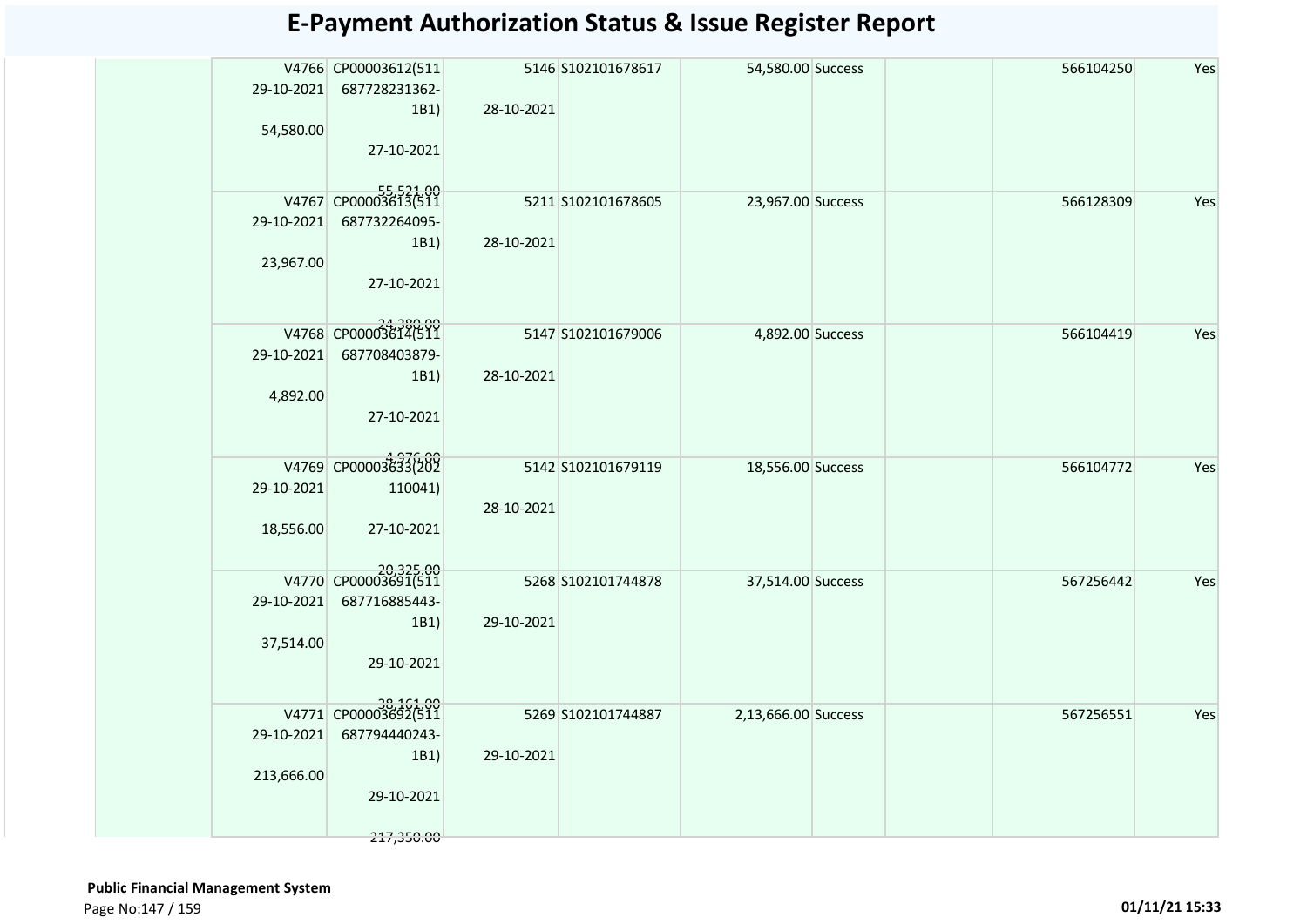| 29-10-2021   | V4772 CP00003693(511<br>687745447529- | 29-10-2021 | 5270 S102101744833 | 5,136.00 Success     |  | 567256227        | Yes |
|--------------|---------------------------------------|------------|--------------------|----------------------|--|------------------|-----|
| 5,136.00     | 1B1)                                  |            |                    |                      |  |                  |     |
|              | 29-10-2021                            |            |                    |                      |  |                  |     |
|              |                                       |            |                    |                      |  |                  |     |
|              | V4773 CP00003694(511                  |            | 5271 S102101744866 | 5,136.00 Success     |  | 567256345        | Yes |
| 29-10-2021   | 687777877281-                         |            |                    |                      |  |                  |     |
|              | 1B1)                                  | 29-10-2021 |                    |                      |  |                  |     |
| 5,136.00     |                                       |            |                    |                      |  |                  |     |
|              | 29-10-2021                            |            |                    |                      |  |                  |     |
|              |                                       |            |                    |                      |  |                  |     |
| V4775        | CP00003387                            |            | 5238 S102101715527 | 13,13,664.00 Issued  |  | CBINH21305457767 | Yes |
| 29-10-2021   |                                       |            |                    |                      |  |                  |     |
|              | 22-10-2021                            | 29-10-2021 |                    |                      |  |                  |     |
| 1,313,664.00 |                                       |            |                    |                      |  |                  |     |
| V4776        | 1,313,664.00<br>CP00003388            |            | 5239 S102101715478 | 12,23,201.00 Issued  |  | CBINH21305457766 | Yes |
| 29-10-2021   |                                       |            |                    |                      |  |                  |     |
|              | 22-10-2021                            | 29-10-2021 |                    |                      |  |                  |     |
| 1,223,201.00 |                                       |            |                    |                      |  |                  |     |
| V4777        | 1,223,201.00<br>CP00003632            |            |                    |                      |  |                  |     |
| 29-10-2021   |                                       |            | 5256 S102101714864 | 14,26,027.00 Success |  | 568775775        | Yes |
|              | 27-10-2021                            | 29-10-2021 |                    |                      |  |                  |     |
| 1,426,027.00 |                                       |            |                    |                      |  |                  |     |
|              | 1.450.614.00                          |            |                    |                      |  |                  |     |
|              | V4778 CP00003674(511                  |            | 5297 S102101761420 | 3,834.00 Success     |  | 568779881        | Yes |
| 29-10-2021   | 687765299724-                         | 29-10-2021 |                    |                      |  |                  |     |
| 3,834.00     | 1B1)                                  |            |                    |                      |  |                  |     |
|              | 28-10-2021                            |            |                    |                      |  |                  |     |
|              |                                       |            |                    |                      |  |                  |     |
|              | V4779 CP00003675(511                  |            | 5298 S102101761271 | 5,839.00 Success     |  | 568779858        | Yes |
| 29-10-2021   | 687700969798-                         |            |                    |                      |  |                  |     |
|              | 1B1)                                  | 29-10-2021 |                    |                      |  |                  |     |
| 5,839.00     |                                       |            |                    |                      |  |                  |     |
|              | 28-10-2021                            |            |                    |                      |  |                  |     |
|              |                                       |            |                    |                      |  |                  |     |
|              | 5,940.00                              |            |                    |                      |  |                  |     |

 **Public Financial Management System** 

Page No:148 / 159 **01/11/21 15:33**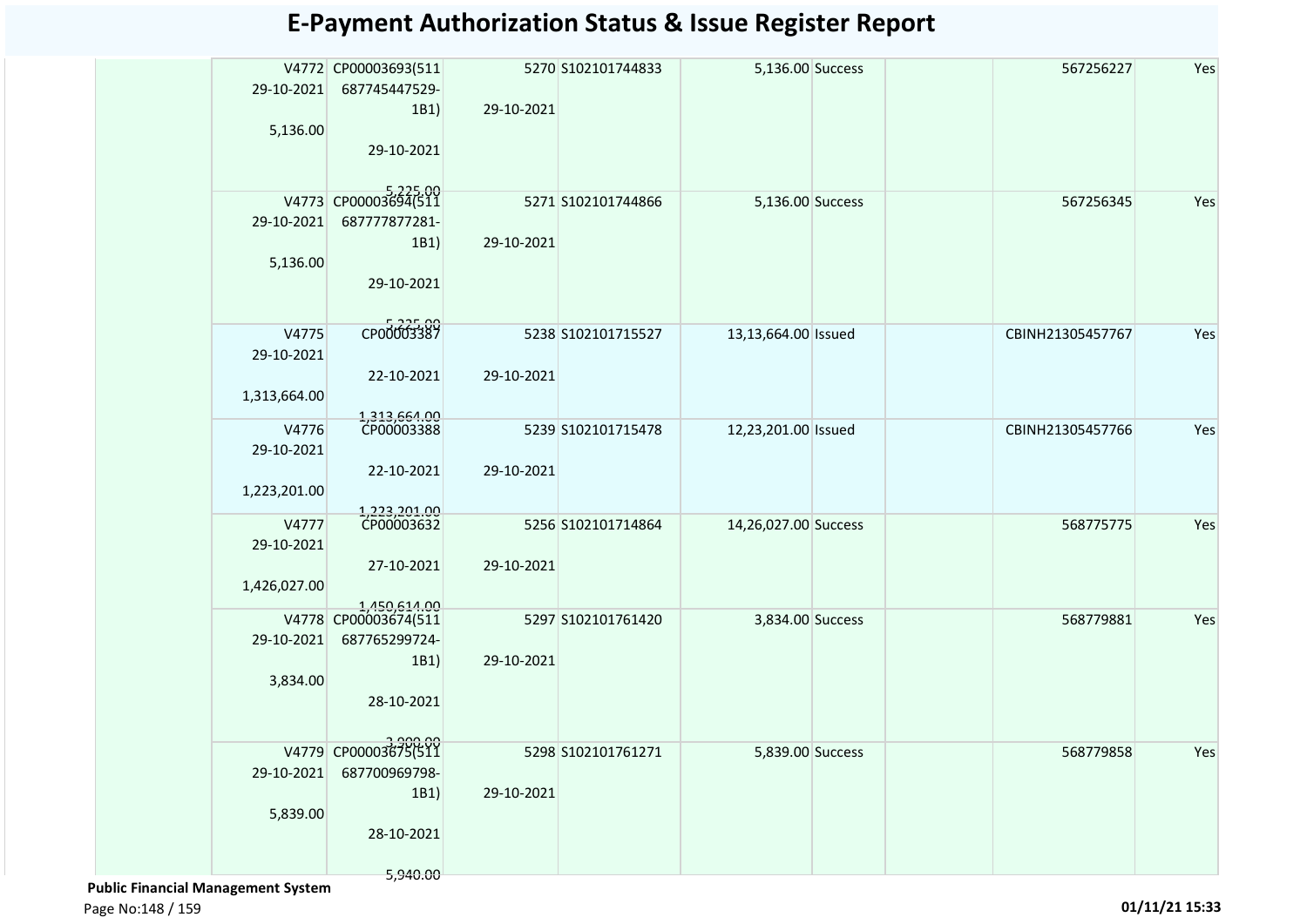|            | V4780 CP00003676(511<br>29-10-2021 687721131989-<br>1B1) | 29-10-2021 | 5300 S102101761136  | 3,539.00 Success  |  | 568779718 | Yes |
|------------|----------------------------------------------------------|------------|---------------------|-------------------|--|-----------|-----|
| 3,539.00   |                                                          |            |                     |                   |  |           |     |
|            | 28-10-2021                                               |            |                     |                   |  |           |     |
|            | V4781 CP00003683(511                                     |            | 5266 S102101747455  | 11,767.00 Success |  | 568775830 | Yes |
| 29-10-2021 | 687765048911-                                            |            |                     |                   |  |           |     |
|            | 1B1)                                                     | 29-10-2021 |                     |                   |  |           |     |
| 11,767.00  |                                                          |            |                     |                   |  |           |     |
|            | 28-10-2021                                               |            |                     |                   |  |           |     |
|            | V4782 CP00003690(511                                     |            | 5267 S102101747337  | 4,596.00 Success  |  | 568775828 | Yes |
| 29-10-2021 | 687718927427-                                            |            |                     |                   |  |           |     |
|            | 1B1)                                                     | 29-10-2021 |                     |                   |  |           |     |
| 4,596.00   |                                                          |            |                     |                   |  |           |     |
|            | 29-10-2021                                               |            |                     |                   |  |           |     |
|            | V4783 CP00003695(511                                     |            | 5272 \$102101760033 | 5,136.00 Success  |  | 568775998 | Yes |
| 29-10-2021 | 687750356006-                                            |            |                     |                   |  |           |     |
|            | 1B1)                                                     | 29-10-2021 |                     |                   |  |           |     |
| 5,136.00   |                                                          |            |                     |                   |  |           |     |
|            | 29-10-2021                                               |            |                     |                   |  |           |     |
|            | V4784 CP00003696(511                                     |            | 5277 S102101759633  | 9,094.00 Success  |  | 568775920 | Yes |
| 29-10-2021 | 687744001828-                                            |            |                     |                   |  |           |     |
|            | 1B1)                                                     | 29-10-2021 |                     |                   |  |           |     |
| 9,094.00   | 29-10-2021                                               |            |                     |                   |  |           |     |
|            |                                                          |            |                     |                   |  |           |     |
|            | V4785 CP00003698(511                                     |            | 5279 S102101760775  | 6,475.00 Success  |  | 568779646 | Yes |
| 29-10-2021 | 687709273189-                                            |            |                     |                   |  |           |     |
|            | 1B1)                                                     | 29-10-2021 |                     |                   |  |           |     |
| 6,475.00   |                                                          |            |                     |                   |  |           |     |
|            | 29-10-2021                                               |            |                     |                   |  |           |     |
|            | 6,587.00                                                 |            |                     |                   |  |           |     |

 **Public Financial Management System**  Page No:149 / 159 **01/11/21 15:33**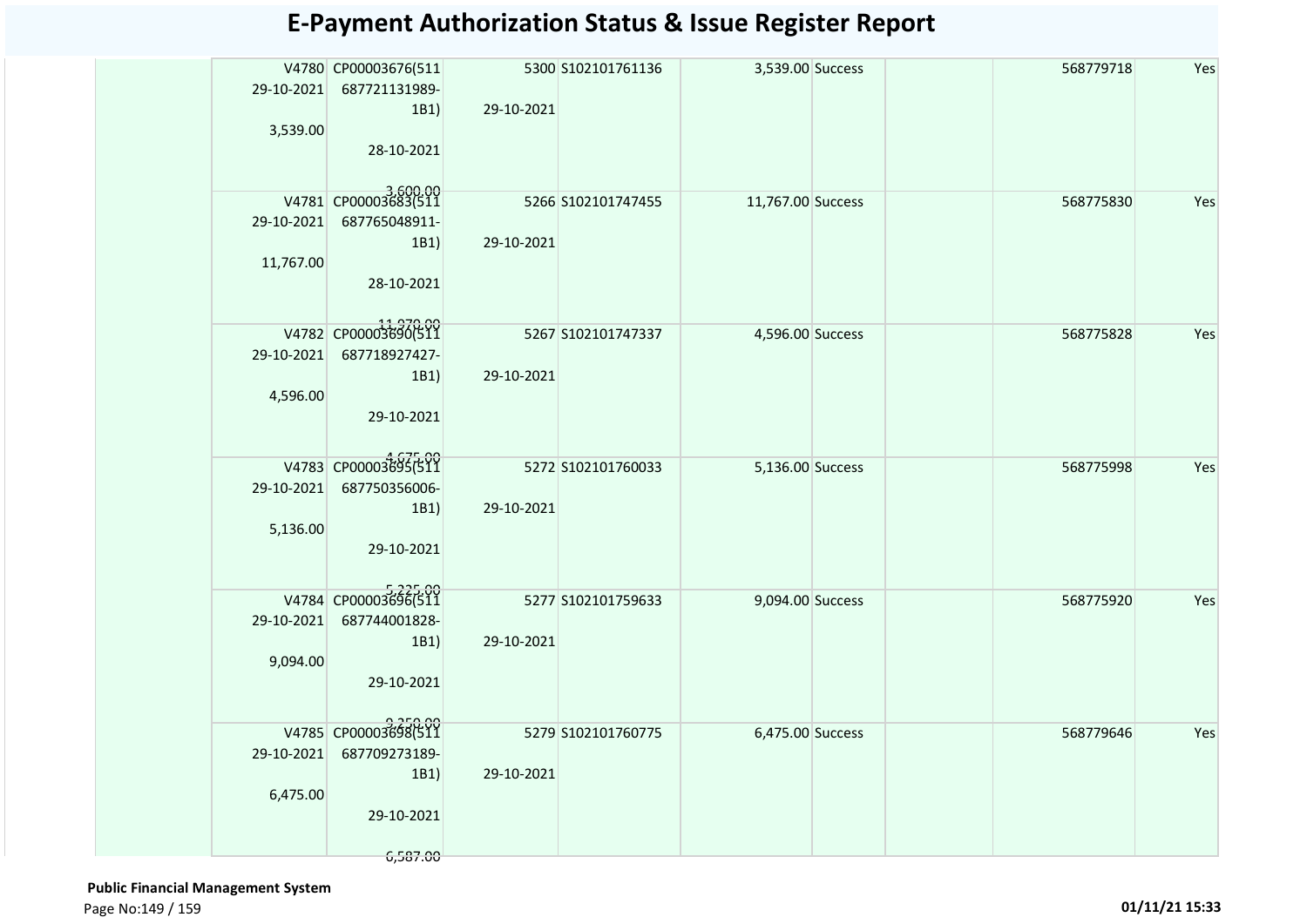|            | V4786 CP00003699(511  |            | 5280 S102101760631 | 21,853.00 Success |  | 568777024 | Yes |
|------------|-----------------------|------------|--------------------|-------------------|--|-----------|-----|
| 29-10-2021 | 687768252465-<br>1B1) | 29-10-2021 |                    |                   |  |           |     |
| 21,853.00  |                       |            |                    |                   |  |           |     |
|            | 29-10-2021            |            |                    |                   |  |           |     |
|            | V4787 CP00003700(511  |            | 5281 S102101761805 | 5,884.00 Success  |  | 568780111 | Yes |
| 29-10-2021 | 687735529456-         |            |                    |                   |  |           |     |
|            | 1B1)                  | 29-10-2021 |                    |                   |  |           |     |
| 5,884.00   | 29-10-2021            |            |                    |                   |  |           |     |
|            |                       |            |                    |                   |  |           |     |
|            | V4788 CP00003701(511  |            | 5273 S102101759910 | 5,136.00 Success  |  | 568775975 | Yes |
| 29-10-2021 | 687742673586-         |            |                    |                   |  |           |     |
|            | 1B1)                  | 29-10-2021 |                    |                   |  |           |     |
| 5,136.00   | 29-10-2021            |            |                    |                   |  |           |     |
|            |                       |            |                    |                   |  |           |     |
|            | V4789 CP00003703(511  |            | 5274 S102101759714 | 5,136.00 Success  |  | 568775964 | Yes |
| 29-10-2021 | 687719114314-         |            |                    |                   |  |           |     |
|            | 1B1)                  | 29-10-2021 |                    |                   |  |           |     |
| 5,136.00   | 29-10-2021            |            |                    |                   |  |           |     |
|            |                       |            |                    |                   |  |           |     |
|            | V4790 CP00003705(511  |            | 5275 S102101759725 | 5,239.00 Success  |  | 568775966 | Yes |
| 29-10-2021 | 687763811399-         |            |                    |                   |  |           |     |
| 5,239.00   | 1B1)                  | 29-10-2021 |                    |                   |  |           |     |
|            | 29-10-2021            |            |                    |                   |  |           |     |
|            |                       |            |                    |                   |  |           |     |
|            | V4791 CP00003706(511  |            | 5276 S102101759735 | 4,034.00 Success  |  | 568775973 | Yes |
| 29-10-2021 | 687735321698-         |            |                    |                   |  |           |     |
| 4,034.00   | 1B1)                  | 29-10-2021 |                    |                   |  |           |     |
|            | 29-10-2021            |            |                    |                   |  |           |     |
|            |                       |            |                    |                   |  |           |     |
|            | 4,104.00              |            |                    |                   |  |           |     |

 **Public Financial Management System**  Page No:150 / 159 **01/11/21 15:33**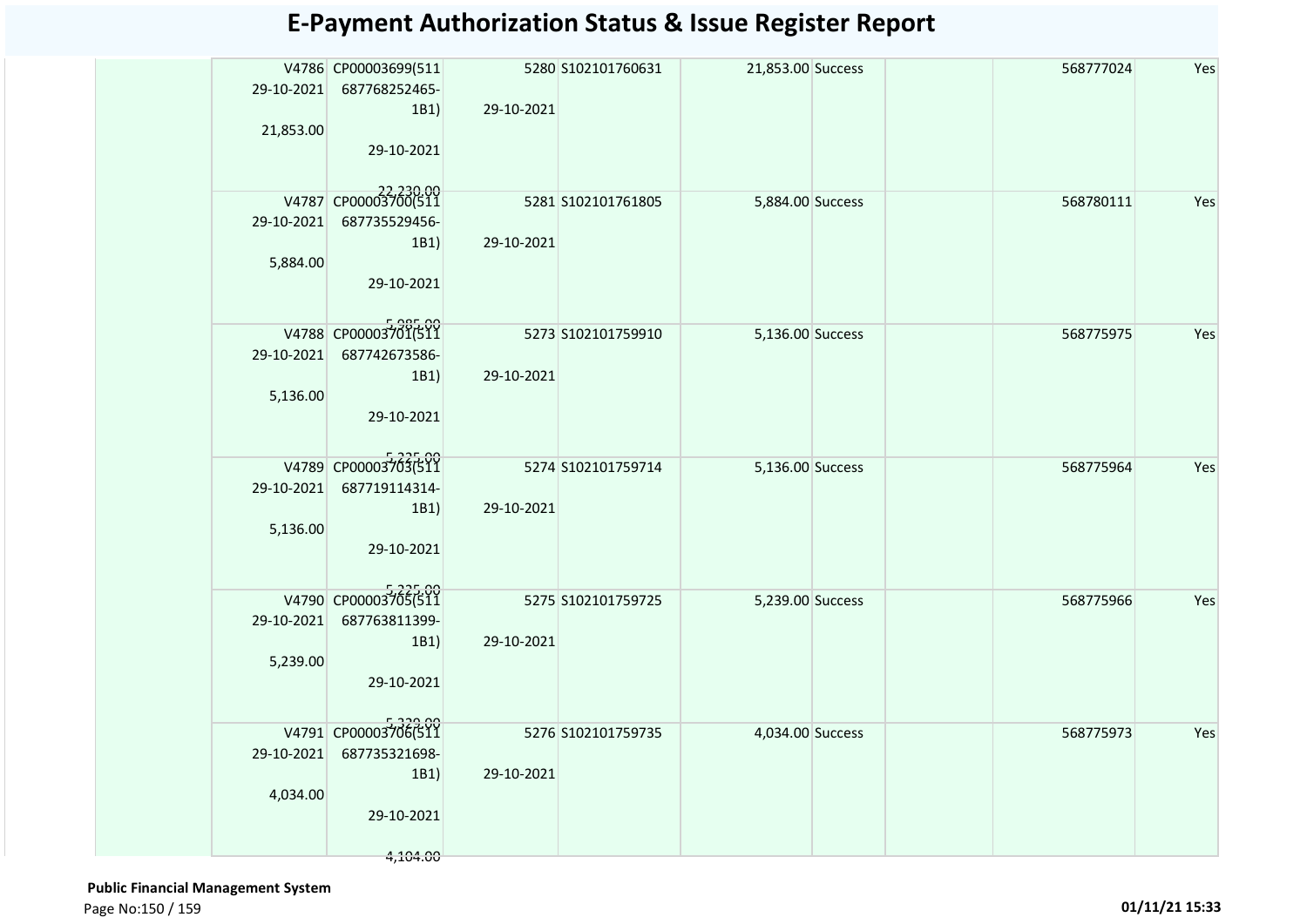| 29-10-2021<br>4,034.00          | V4792 CP00003707(511<br>687733889796-<br>1B1)<br>29-10-2021    | 29-10-2021 | 5259 S102101759917  | 4,034.00 Success | 568775977 | Yes |
|---------------------------------|----------------------------------------------------------------|------------|---------------------|------------------|-----------|-----|
| 29-10-2021<br>4,034.00          | V4793 CP00003708(511<br>687772115214-<br>1B1)<br>29-10-2021    | 29-10-2021 | 5260 S102101759927  | 4,034.00 Success | 568775981 | Yes |
| 29-10-2021<br>5,136.00          | V4794 CP00003709(511<br>687763066693-<br>1B1)<br>29-10-2021    | 29-10-2021 | 5261 S102101759968  | 5,136.00 Success | 568775983 | Yes |
| 29-10-2021<br>5,136.00          | $V4795$ CP00003712(511)<br>687760471866-<br>1B1)<br>29-10-2021 | 29-10-2021 | 5262 \$102101759638 | 5,136.00 Success | 568775958 | Yes |
| V4796<br>29-10-2021<br>3,303.00 | CP00003686<br>29-10-2021                                       | 29-10-2021 | 5257 S102101761866  | 3,303.00 Success | 568780242 | Yes |
| V4797<br>29-10-2021<br>1,663.00 | 3,303.00<br>CP00003687<br>29-10-2021<br>1,663.00               | 29-10-2021 | 5258 S102101761858  | 1,663.00 Success | 568780197 | Yes |
| V4798<br>29-10-2021<br>1,099.00 | CP00003713<br>29-10-2021<br>1,099.00                           | 29-10-2021 | 5283 S102101756861  | 1,099.00 Success | 568775864 | Yes |

 **Public Financial Management System** 

Page No:151 / 159 **01/11/21 15:33**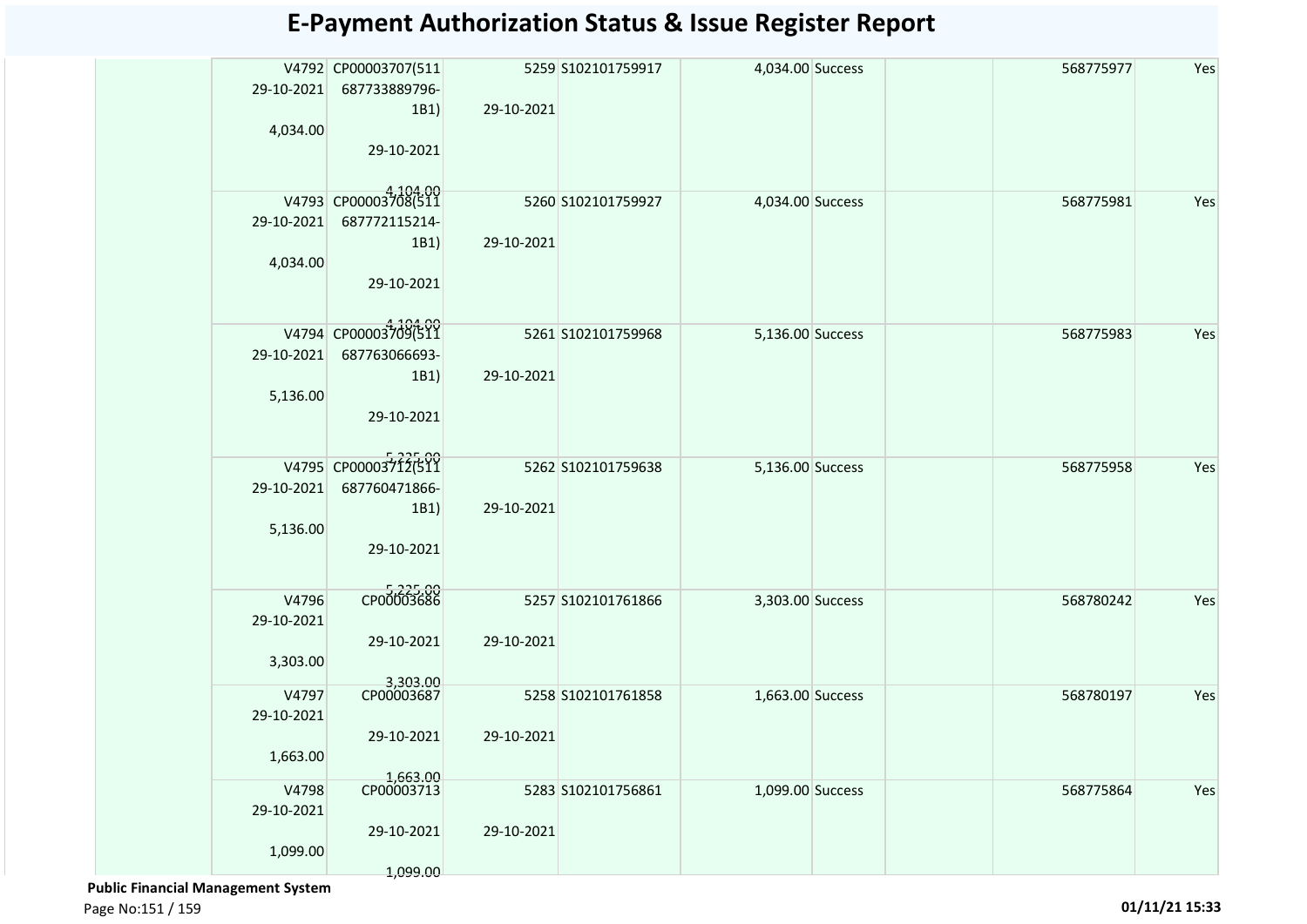| 11,797.00  | V4799 CP00003667(511<br>29-10-2021 687719229413-<br>1B1) | 29-10-2021 | 5286 S102101757808 | 11,797.00 Success | 568775874 | Yes |
|------------|----------------------------------------------------------|------------|--------------------|-------------------|-----------|-----|
|            | 28-10-2021                                               |            |                    |                   |           |     |
|            | V4800 CP00003668(511                                     |            | 5288 S102101757817 | 8,840.00 Success  | 568775878 | Yes |
| 29-10-2021 | 687748397158-                                            |            |                    |                   |           |     |
|            | 1B1)                                                     | 29-10-2021 |                    |                   |           |     |
| 8,840.00   |                                                          |            |                    |                   |           |     |
|            | 28-10-2021                                               |            |                    |                   |           |     |
|            | 9,000.00<br>V4801 CP00003669(511                         |            | 5290 S102101757843 | 2,458.00 Success  | 568775880 | Yes |
| 29-10-2021 | 687714473956-                                            |            |                    |                   |           |     |
|            | 1B1)                                                     | 29-10-2021 |                    |                   |           |     |
| 2,458.00   |                                                          |            |                    |                   |           |     |
|            | 28-10-2021                                               |            |                    |                   |           |     |
|            |                                                          |            |                    |                   |           |     |
|            | V4802 CP00003670(511                                     |            | 5291 S102101758136 | 18,186.00 Success | 568775882 | Yes |
| 29-10-2021 | 687714780656-                                            |            |                    |                   |           |     |
|            | 1B1)                                                     | 29-10-2021 |                    |                   |           |     |
| 18,186.00  |                                                          |            |                    |                   |           |     |
|            | 28-10-2021                                               |            |                    |                   |           |     |
|            | V4803 CP00003671(511                                     |            | 5293 S102101757537 | 12,386.00 Success | 568775870 | Yes |
| 29-10-2021 | 687719737895-                                            |            |                    |                   |           |     |
|            | 1B1)                                                     | 29-10-2021 |                    |                   |           |     |
| 12,386.00  |                                                          |            |                    |                   |           |     |
|            | 28-10-2021                                               |            |                    |                   |           |     |
|            | V4804 CP00003672(511                                     |            |                    |                   |           |     |
|            | 687704598549-                                            |            | 5294 S102101757583 | 12,386.00 Success | 568775872 | Yes |
| 29-10-2021 | 1B1)                                                     | 29-10-2021 |                    |                   |           |     |
| 12,386.00  |                                                          |            |                    |                   |           |     |
|            | 28-10-2021                                               |            |                    |                   |           |     |
|            |                                                          |            |                    |                   |           |     |
|            | 12,600.00                                                |            |                    |                   |           |     |

 **Public Financial Management System**  Page No:152 / 159 **01/11/21 15:33**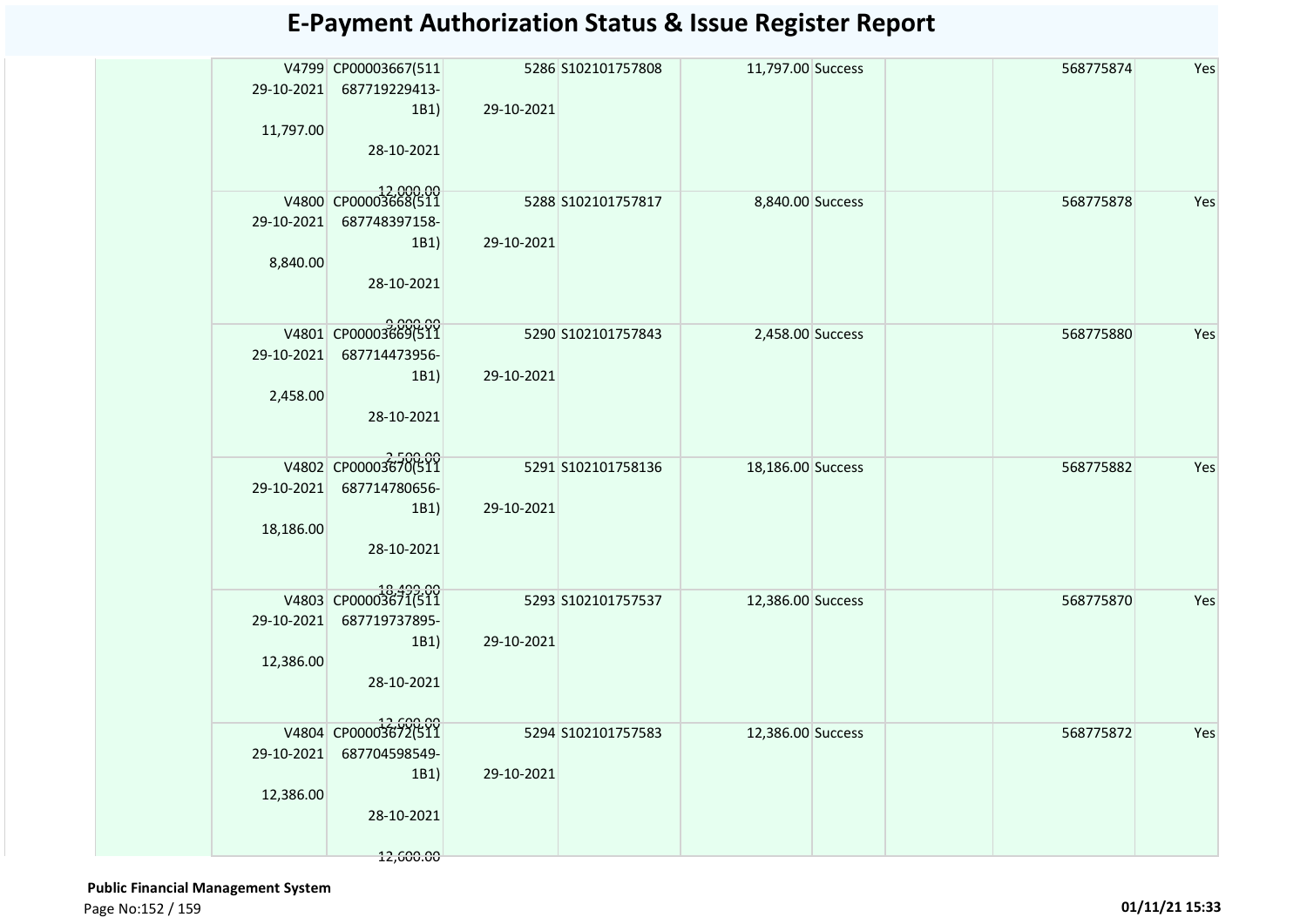| 29-10-2021 | V4805 CP00003673(511<br>687785793988- |            | 5295 S102101758308 | 4,424.00 Success  |  | 568775889 | Yes |
|------------|---------------------------------------|------------|--------------------|-------------------|--|-----------|-----|
| 4,424.00   | 1B1)                                  | 29-10-2021 |                    |                   |  |           |     |
|            | 28-10-2021                            |            |                    |                   |  |           |     |
|            | V4806 CP00003677(511                  |            | 5301 S102101761148 | 18,415.00 Success |  | 568779741 | Yes |
| 29-10-2021 | 687739662279-                         |            |                    |                   |  |           |     |
|            | 1B1)                                  | 29-10-2021 |                    |                   |  |           |     |
| 18,415.00  |                                       |            |                    |                   |  |           |     |
|            | 28-10-2021                            |            |                    |                   |  |           |     |
|            | V4807 CP00003678(511                  |            | 5303 S102101761184 | 24,154.00 Success |  | 568779789 | Yes |
| 29-10-2021 | 687712160686-                         |            |                    |                   |  |           |     |
|            | 1B1)                                  | 29-10-2021 |                    |                   |  |           |     |
| 24,154.00  | 28-10-2021                            |            |                    |                   |  |           |     |
|            |                                       |            |                    |                   |  |           |     |
|            | V4808 CP00003679(511                  |            | 5304 S102101761194 | 8,110.00 Success  |  | 568779811 | Yes |
| 29-10-2021 | 687730015504-                         |            |                    |                   |  |           |     |
|            | 1B1)                                  | 29-10-2021 |                    |                   |  |           |     |
| 8,110.00   |                                       |            |                    |                   |  |           |     |
|            | 28-10-2021                            |            |                    |                   |  |           |     |
|            | V4809 CP00003680(511                  |            | 5306 S102101761161 | 9,536.00 Success  |  | 568779766 | Yes |
| 29-10-2021 | 687713370741-                         |            |                    |                   |  |           |     |
|            | 1B1)                                  | 29-10-2021 |                    |                   |  |           |     |
| 9,536.00   |                                       |            |                    |                   |  |           |     |
|            | 28-10-2021                            |            |                    |                   |  |           |     |
|            | 9,700.00<br>V4810 CP00003681(511      |            | 5308 S102101760811 | 6,881.00 Success  |  | 568777032 | Yes |
| 29-10-2021 | 687760560502-                         |            |                    |                   |  |           |     |
|            | 1B1)                                  | 29-10-2021 |                    |                   |  |           |     |
| 6,881.00   | 28-10-2021                            |            |                    |                   |  |           |     |
|            |                                       |            |                    |                   |  |           |     |
|            | 7,000.00                              |            |                    |                   |  |           |     |

 **Public Financial Management System**  Page No:153 / 159 **01/11/21 15:33**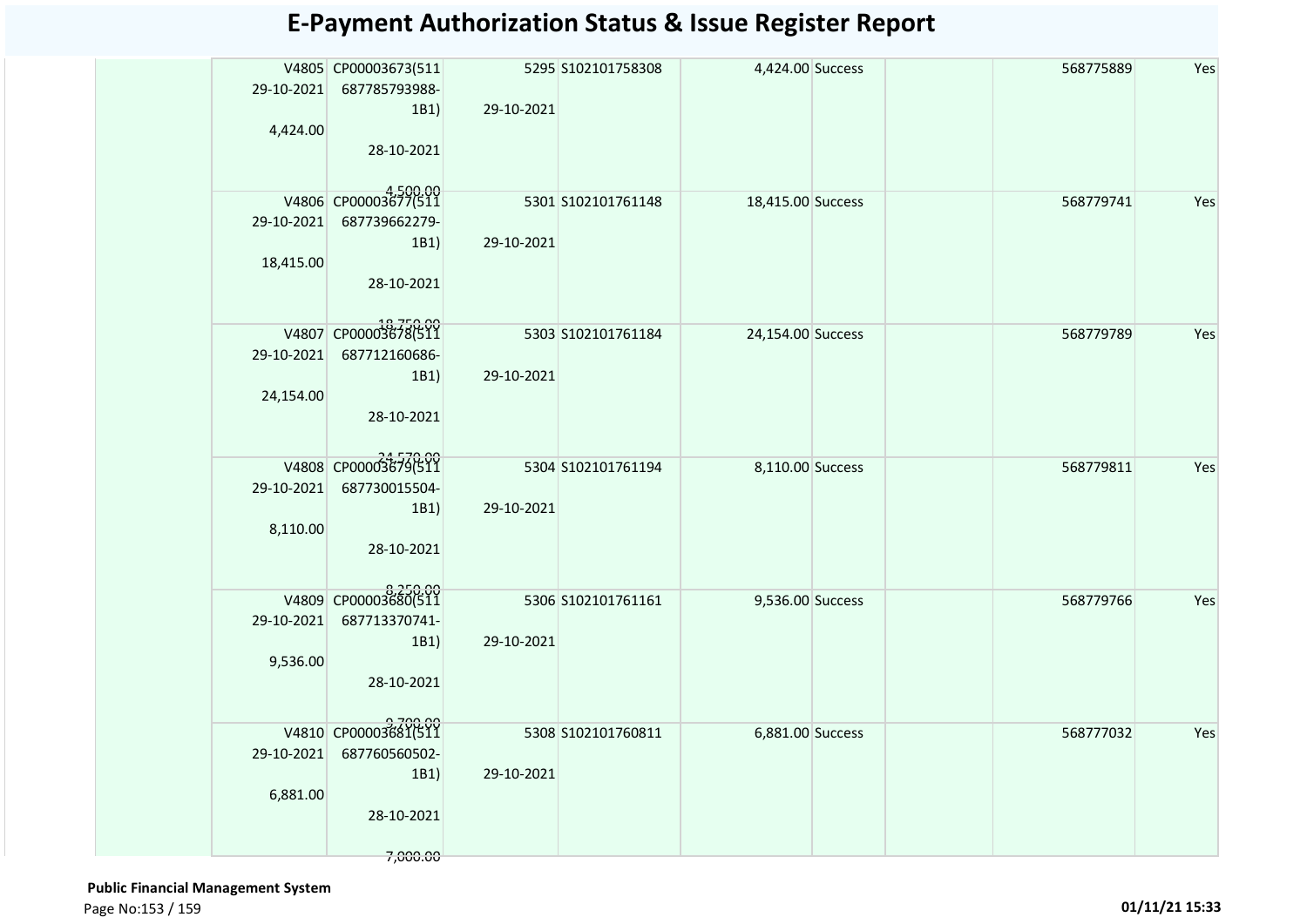| 29-10-2021<br>61,932.00 | V4811 CP00003684(511<br>687782661962-<br>1B1)<br>28-10-2021 | 29-10-2021 | 5265 S102101758290       | 61,932.00 Success   |  | 568775885 | Yes |
|-------------------------|-------------------------------------------------------------|------------|--------------------------|---------------------|--|-----------|-----|
|                         |                                                             |            |                          |                     |  |           |     |
| 29-10-2021              | 63,000.00<br>V4812 CP00003685(511<br>687755405593-          |            | 5264 S102101759664       | 1,93,538.00 Success |  | 568775960 | Yes |
|                         | 1B1)                                                        | 29-10-2021 |                          |                     |  |           |     |
| 193,538.00              |                                                             |            |                          |                     |  |           |     |
|                         | 28-10-2021                                                  |            |                          |                     |  |           |     |
|                         | V4813 CP00003697(511                                        |            | 5278 S102101759670       | 10,843.00 Success   |  | 568775962 | Yes |
| 29-10-2021              | 687757615928-                                               |            |                          |                     |  |           |     |
| 10,843.00               | 1B1)<br>29-10-2021                                          | 29-10-2021 |                          |                     |  |           |     |
|                         |                                                             |            |                          |                     |  |           |     |
|                         | V4814 CP00003702(ELE                                        |            | 5255 S102101760125       | 39,780.00 Success   |  | 568777005 | Yes |
| 29-10-2021              | 2021100039)                                                 | 29-10-2021 |                          |                     |  |           |     |
| 39,780.00               | 29-10-2021                                                  |            |                          |                     |  |           |     |
| V4815                   | 39,780.00<br>CP00003714                                     |            | 5252 S102101761247       | 20,690.00 Success   |  | 568779834 | Yes |
| 29-10-2021              |                                                             |            |                          |                     |  |           |     |
| 20,690.00               | 29-10-2021                                                  | 29-10-2021 |                          |                     |  |           |     |
|                         | 20,690.00                                                   |            |                          |                     |  |           |     |
|                         | V4816 CP00003715(511                                        |            | 5263 S102101759612       | 94,354.00 Success   |  | 568775891 | Yes |
| 29-10-2021              | 687703675291-                                               |            |                          |                     |  |           |     |
| 94,354.00               | 1B1)                                                        | 29-10-2021 |                          |                     |  |           |     |
|                         | 29-10-2021                                                  |            |                          |                     |  |           |     |
|                         | V4817 CP00003717(EBO                                        |            |                          |                     |  |           |     |
| 29-10-2021              | 2021100037)                                                 |            | 5254 S102101760158       | 6,908.00 Success    |  | 568777008 | Yes |
|                         | 29-10-2021                                                  |            | 29-10-2021 S102101760159 | 6,908.00 Success    |  | 568777009 | Yes |
| 13,816.00               |                                                             |            |                          |                     |  |           |     |

 **Public Financial Management System**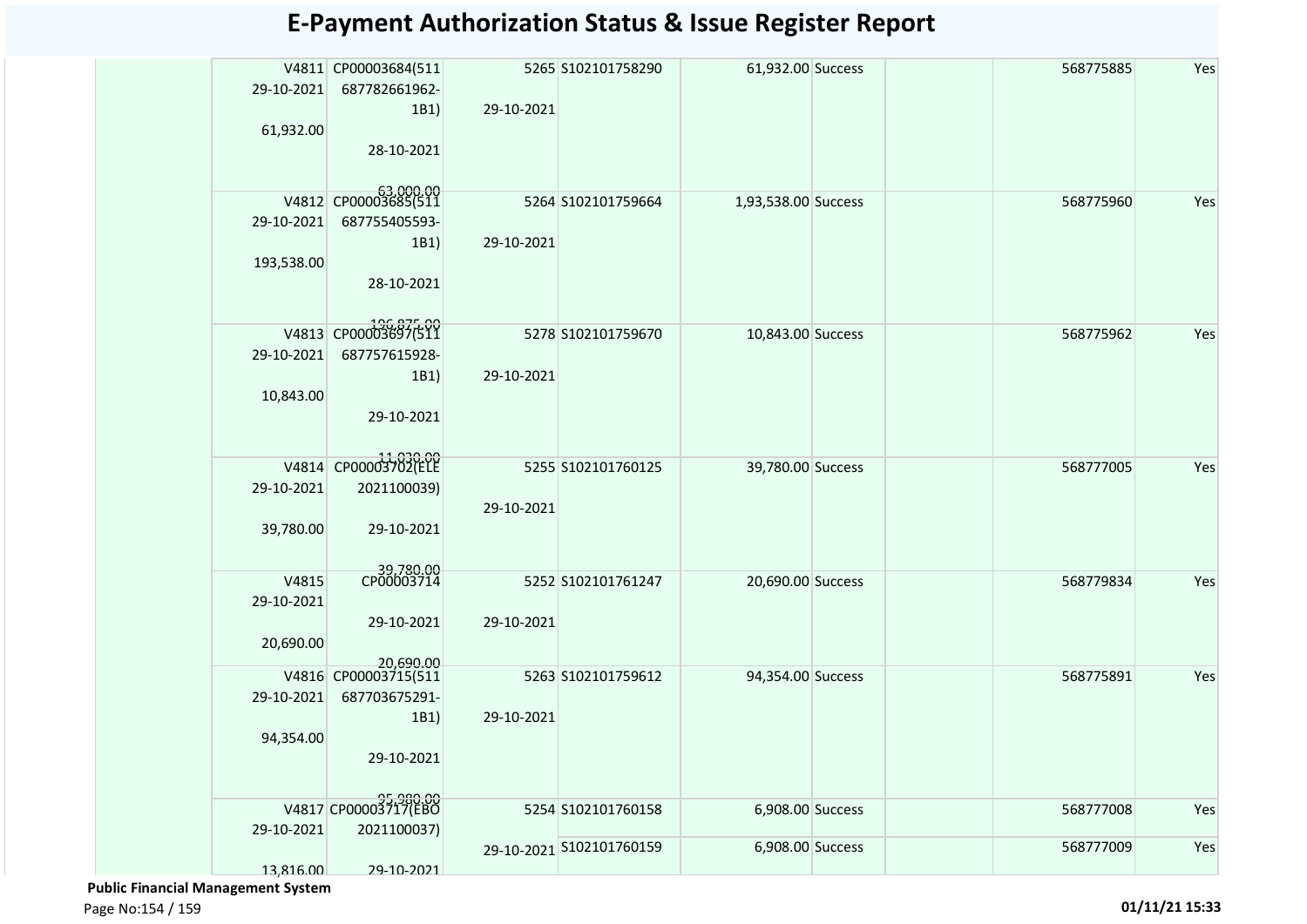|               | V4820 CP00003727(202       |            | 5313 S102101759993 | 85,406.00 Success      | 568775985 | Yes |
|---------------|----------------------------|------------|--------------------|------------------------|-----------|-----|
| 29-10-2021    | 110042)                    |            |                    |                        |           |     |
|               |                            | 29-10-2021 |                    |                        |           |     |
| 85,406.00     | 29-10-2021                 |            |                    |                        |           |     |
|               |                            |            |                    |                        |           |     |
| V4821         | 143,996.00<br>CP00003383   |            | 5305 S102101768732 |                        | 568781138 |     |
| 29-10-2021    |                            |            |                    | 7,20,000.00 Success    |           | Yes |
|               |                            | 29-10-2021 |                    |                        |           |     |
|               | 22-10-2021                 |            |                    |                        |           |     |
| 720,000.00    |                            |            |                    |                        |           |     |
| V4822         | 720,000.00<br>CP00003373   |            | 5289 S102101769088 | 1,90,00,000.00 Success | 568781320 | Yes |
| 29-10-2021    |                            |            |                    |                        |           |     |
|               | 21-10-2021                 | 29-10-2021 |                    |                        |           |     |
| 19,000,000.00 |                            |            |                    |                        |           |     |
|               | 19,000,000.00              |            |                    |                        |           |     |
| V4823         | CP00003374                 |            | 5312 S102101768968 | 32,00,000.00 Success   | 568781220 | Yes |
| 29-10-2021    |                            |            |                    |                        |           |     |
|               | 21-10-2021                 | 29-10-2021 |                    |                        |           |     |
| 3,200,000.00  |                            |            |                    |                        |           |     |
| V4824         | 3,200,000.00<br>CP00003375 |            | 5284 S102101769712 | 14,00,000.00 Success   | 568781340 | Yes |
| 29-10-2021    |                            |            |                    |                        |           |     |
|               | 21-10-2021                 | 29-10-2021 |                    |                        |           |     |
| 1,400,000.00  |                            |            |                    |                        |           |     |
|               | 1,400,000.00               |            |                    |                        |           |     |
| V4825         | CP00003376                 |            | 5287 S102101768990 | 37,00,000.00 Success   | 568781240 | Yes |
| 29-10-2021    |                            |            |                    |                        |           |     |
|               | 21-10-2021                 | 29-10-2021 |                    |                        |           |     |
| 3,700,000.00  |                            |            |                    |                        |           |     |
| V4826         | 3,700,000.00<br>CP00003377 |            | 5296 S102101768875 |                        | 568781178 | Yes |
| 29-10-2021    |                            |            |                    | 50,00,000.00 Success   |           |     |
|               | 21-10-2021                 | 29-10-2021 |                    |                        |           |     |
| 5,000,000.00  |                            |            |                    |                        |           |     |
|               | 5,000,000.00               |            |                    |                        |           |     |
| V4827         | CP00003378                 |            | 5292 S102101768797 | 86,00,000.00 Success   | 568781158 | Yes |
| 29-10-2021    |                            |            |                    |                        |           |     |
|               | 21-10-2021                 | 29-10-2021 |                    |                        |           |     |
| 8,600,000.00  |                            |            |                    |                        |           |     |
|               | 8,600,000.00               |            |                    |                        |           |     |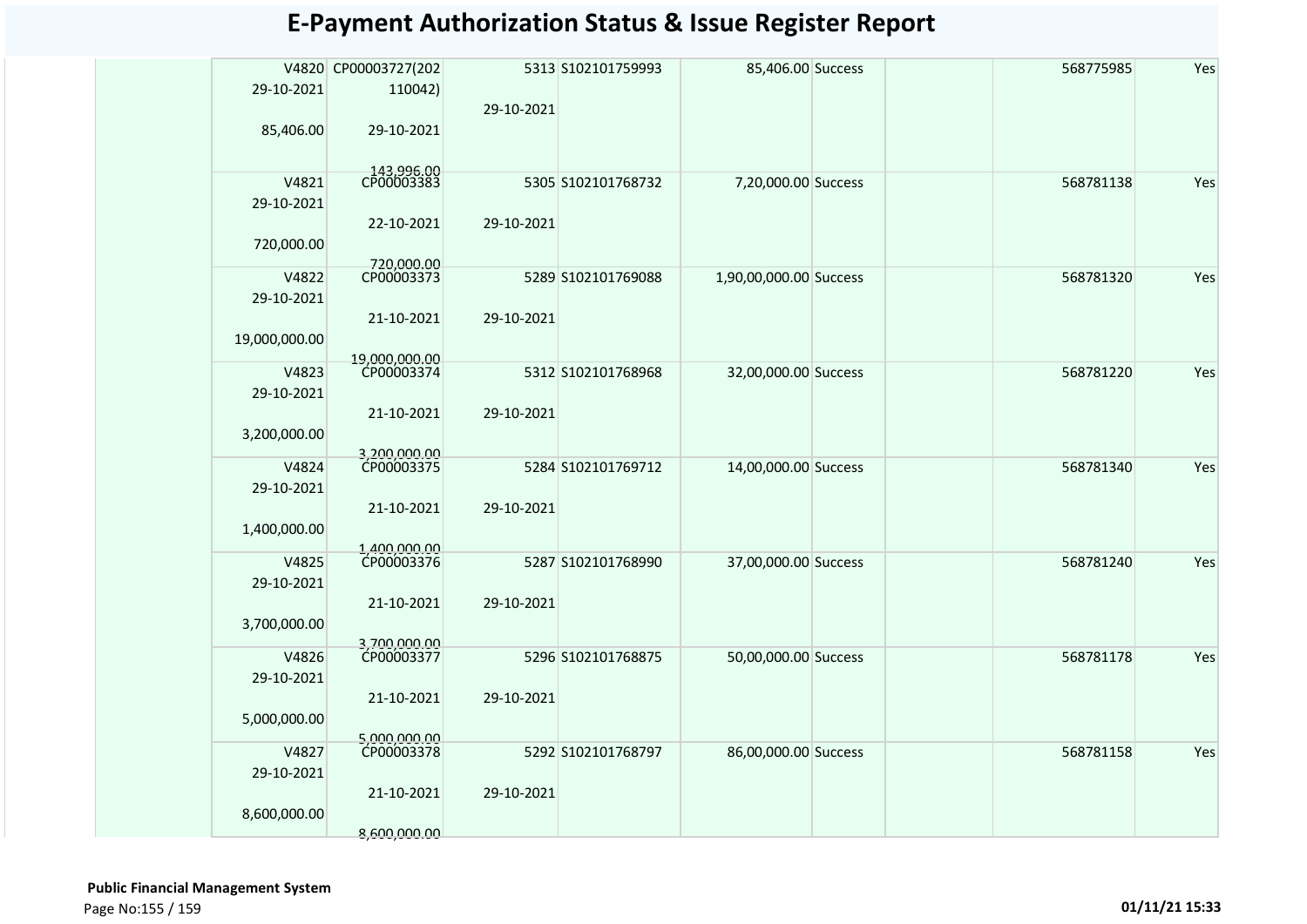|                 | V4828<br>29-10-2021 | CP00003382                 |            | 5302 S102101768315 | 50,00,000.00 Success    | 568781073 | Yes |
|-----------------|---------------------|----------------------------|------------|--------------------|-------------------------|-----------|-----|
|                 | 5,000,000.00        | 22-10-2021                 | 29-10-2021 |                    |                         |           |     |
|                 | V4829               | 5,000,000.00<br>CP00003384 |            | 5307 S102101768553 | 83,00,000.00 Success    | 568781119 | Yes |
|                 | 29-10-2021          |                            |            |                    |                         |           |     |
|                 |                     | 22-10-2021                 | 29-10-2021 |                    |                         |           |     |
|                 | 8,300,000.00        | 8,300,000.00               |            |                    |                         |           |     |
|                 | V4830               | CP00003385                 |            | 5299 S102101768266 | 32,00,000.00 Success    | 568781053 | Yes |
|                 | 29-10-2021          |                            |            |                    |                         |           |     |
|                 |                     | 22-10-2021                 | 29-10-2021 |                    |                         |           |     |
|                 | 3,200,000.00        |                            |            |                    |                         |           |     |
|                 |                     | 3.200.000.00               |            |                    |                         |           |     |
|                 | V4831               | CP00003435                 |            | 5282 S102101768918 | 41,00,000.00 Success    | 568781198 | Yes |
|                 | 29-10-2021          |                            |            |                    |                         |           |     |
|                 |                     | 25-10-2021                 | 29-10-2021 |                    |                         |           |     |
|                 | 4,100,000.00        |                            |            |                    |                         |           |     |
|                 | V4832               | 4,100,000.00<br>CP00003710 |            | 5315 S102101769009 | 20,60,93,548.00 Success | 568781260 | Yes |
|                 | 29-10-2021          |                            |            |                    |                         |           |     |
|                 |                     | 29-10-2021                 | 29-10-2021 |                    |                         |           |     |
|                 | 206,093,548.00      |                            |            |                    |                         |           |     |
|                 |                     | 206,093,548.00             |            |                    |                         |           |     |
|                 | V4833               | CP00003711                 |            | 5314 S102101769075 | 25,45,00,000.00 Success | 568781300 | Yes |
|                 | 29-10-2021          |                            |            |                    |                         |           |     |
|                 |                     | 29-10-2021                 | 29-10-2021 |                    |                         |           |     |
|                 | 254,500,000.00      |                            |            |                    |                         |           |     |
|                 |                     | 254.500.000.00             |            |                    |                         |           |     |
|                 | V4834<br>29-10-2021 | CP00003724                 |            | 5317 S102101769868 | 7,16,66,238.00 Success  | 568781360 | Yes |
|                 |                     | 29-10-2021                 | 29-10-2021 |                    |                         |           |     |
|                 | 71,666,238.00       |                            |            |                    |                         |           |     |
|                 |                     | 71,666,238.00              |            |                    |                         |           |     |
| 225428 [Section | V4720               | CP00000226                 |            | 5214 S102101648624 | 45,000.00 Success       | 565291578 | Yes |
| Officer]        | 29-10-2021          |                            |            |                    |                         |           |     |
|                 |                     | 22-10-2021                 | 28-10-2021 |                    |                         |           |     |
|                 | 45,000.00           |                            |            |                    |                         |           |     |
|                 |                     | 50,000.00                  |            |                    |                         |           |     |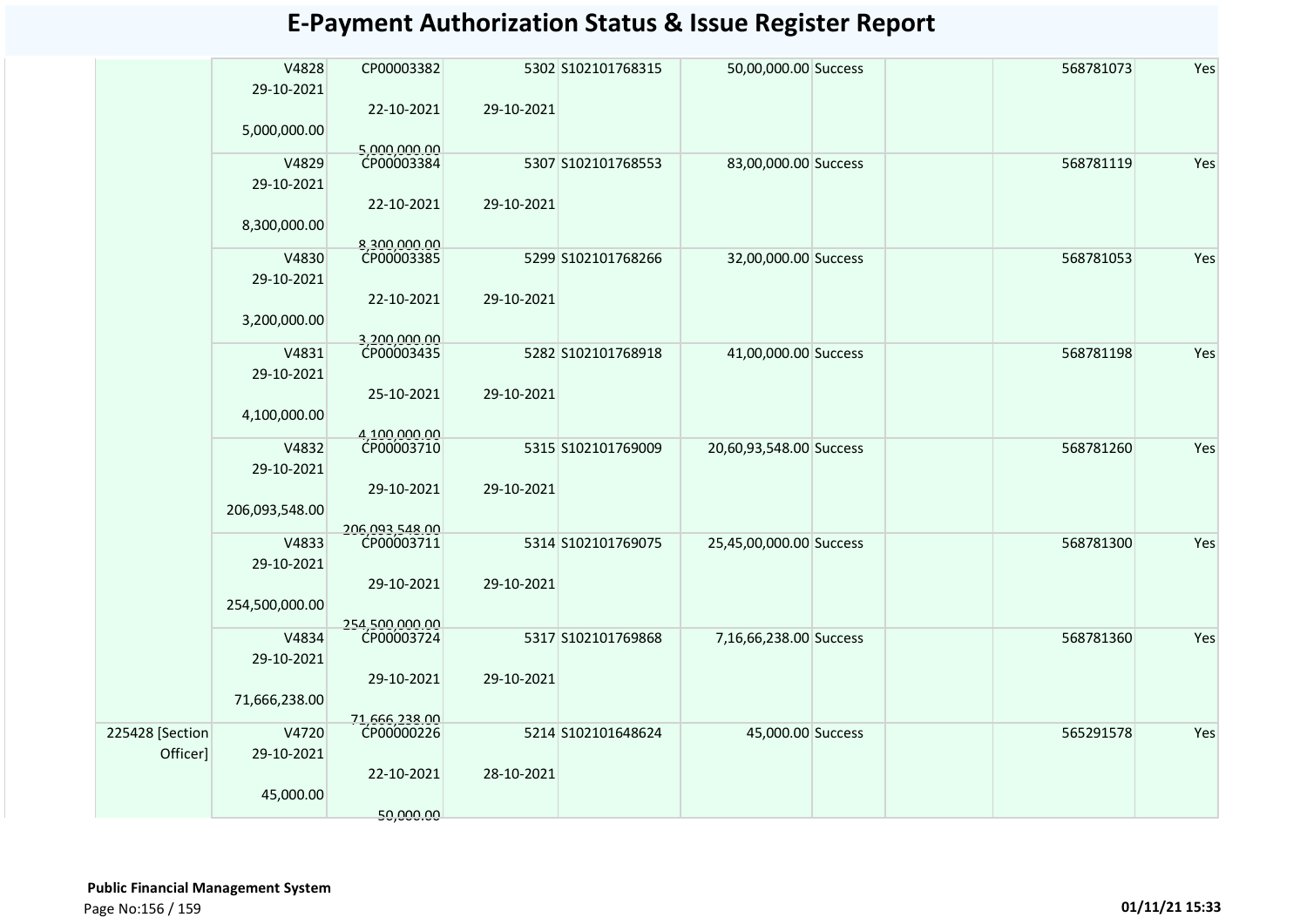|                 | V4729<br>29-10-2021 | CP00000235               |            | 5213 S102101649125       | 23,358.00 Success   | 565257377 | Yes |
|-----------------|---------------------|--------------------------|------------|--------------------------|---------------------|-----------|-----|
|                 |                     | 28-10-2021               | 28-10-2021 |                          |                     |           |     |
|                 | 23,358.00           |                          |            |                          |                     |           |     |
|                 | V4741               | 23,358.00<br>CP00000231  |            | 5249 S102101686842       | 1,04,928.00 Success | 566132941 | Yes |
|                 | 29-10-2021          |                          |            |                          |                     |           |     |
|                 | 104,928.00          | 25-10-2021               | 29-10-2021 |                          |                     |           |     |
|                 |                     | 108,954.00               |            |                          |                     |           |     |
|                 | V4742<br>29-10-2021 | CP00000232               |            | 5248 S102101686980       | 1,87,608.00 Success | 566148691 | Yes |
|                 |                     | 25-10-2021               | 29-10-2021 |                          |                     |           |     |
|                 | 187,608.00          |                          |            |                          |                     |           |     |
|                 | V4759               | 194,806.00<br>CP00000236 |            | 5251 S102101686521       | 1,639.00 Success    | 566148357 | Yes |
|                 | 29-10-2021          |                          |            |                          |                     |           |     |
|                 |                     |                          |            |                          |                     |           |     |
|                 | 1,639.00            | 29-10-2021               | 29-10-2021 |                          |                     |           |     |
|                 |                     | 1,639.00                 |            |                          |                     |           |     |
|                 | V4760               | CP00000191               |            | 5153 S102101680522       | 14,194.00 Success   | 566109267 | Yes |
|                 | 29-10-2021          |                          |            |                          |                     |           |     |
|                 |                     | 01-10-2021               | 28-10-2021 |                          |                     |           |     |
|                 | 14,194.00           |                          |            |                          |                     |           |     |
|                 |                     | 14,194.00                |            |                          |                     |           |     |
|                 | V4763               | CP00000234               |            | 5155 S102101680456       | 2,171.00 Success    | 566132606 | Yes |
|                 | 29-10-2021          |                          |            |                          |                     |           |     |
|                 |                     | 26-10-2021               | 28-10-2021 |                          |                     |           |     |
|                 | 2,171.00            |                          |            |                          |                     |           |     |
|                 |                     | 2,171.00                 |            |                          |                     |           |     |
| 225429 [Section |                     | V4667 CP00000376(202     |            | 5234 S102101615923       | 75,204.00 Success   | 559189668 | Yes |
| Officer]        | 29-10-2021          | 110008)                  |            |                          |                     |           |     |
|                 |                     |                          |            | 29-10-2021 S102101615924 | 75,927.00 Success   | 559189695 | Yes |
|                 | 1,374,763.00        | 28-10-2021               |            |                          |                     |           |     |
|                 |                     |                          |            | S102101615925            | 55,229.00 Success   | 559189726 | Yes |
|                 |                     | 1,683,119.00             |            | S102101615926            | 84,830.00 Success   | 559189762 | Yes |
|                 |                     |                          |            |                          |                     |           |     |
|                 |                     |                          |            | S102101615927            | 77,708.00 Success   | 559189799 | Yes |
|                 |                     |                          |            | S102101615928            | 93,956.00 Success   | 559189826 | Yes |
|                 |                     |                          |            |                          |                     |           |     |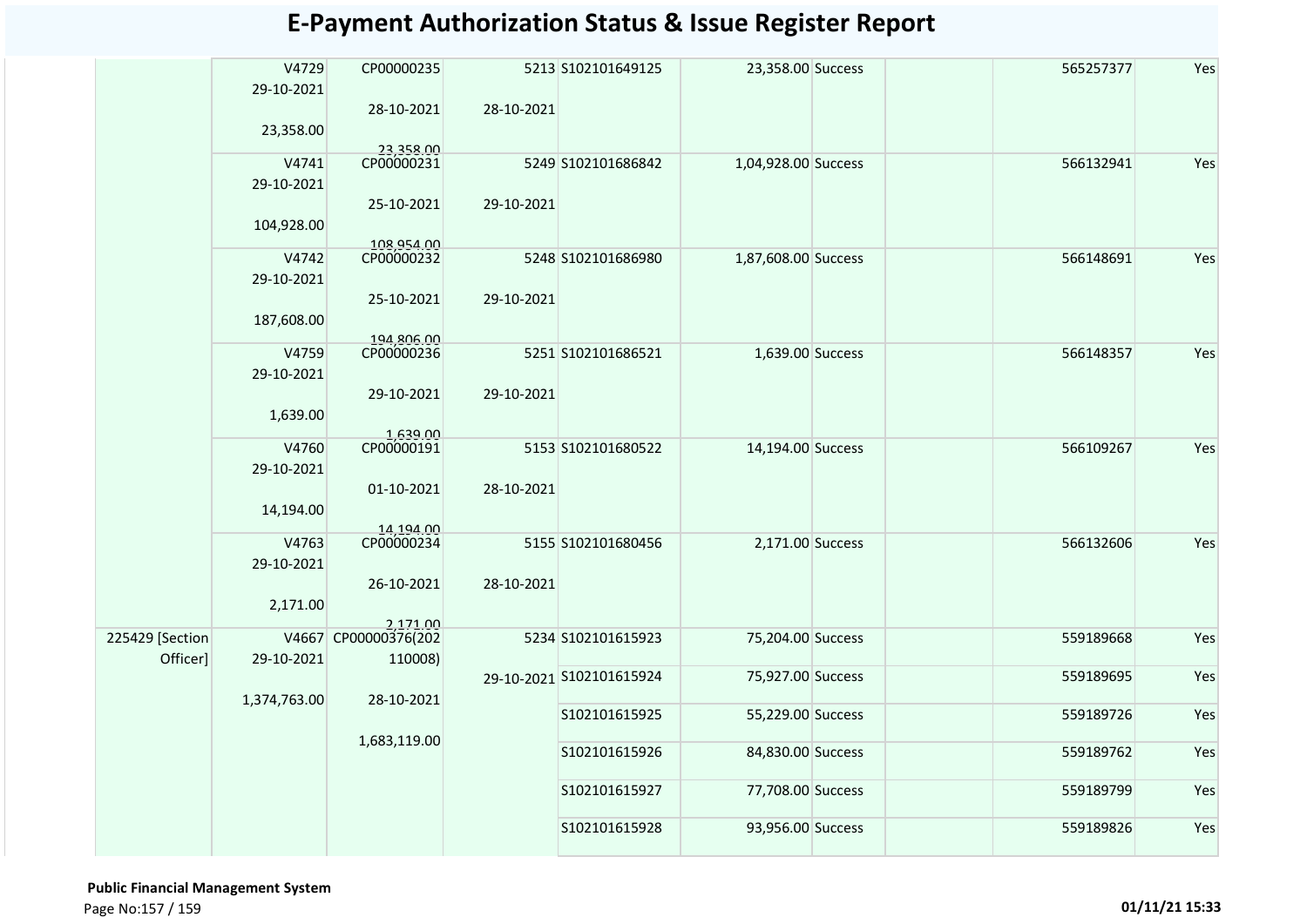|                   |            |                      |            | S102101615929      | 97,168.00 Success   | 559189866 | Yes |
|-------------------|------------|----------------------|------------|--------------------|---------------------|-----------|-----|
|                   |            |                      |            | S102101615930      | 82,294.00 Success   | 559189904 | Yes |
|                   |            |                      |            | S102101615931      | 93,017.00 Success   | 559189930 | Yes |
|                   |            |                      |            | S102101615932      | 95,097.00 Success   | 559189968 | Yes |
|                   |            |                      |            | S102101615933      | 57,023.00 Success   | 559189996 | Yes |
|                   |            |                      |            | S102101615934      | 72,257.00 Success   | 559194027 | Yes |
|                   |            |                      |            | S102101615935      | 80,589.00 Success   | 559194052 | Yes |
|                   |            |                      |            | S102101615936      | 74,630.00 Success   | 559194083 | Yes |
|                   |            |                      |            | S102101615937      | 1,16,968.00 Success | 559194112 | Yes |
|                   |            |                      |            | S102101615938      | 70,979.00 Success   | 559194166 | Yes |
|                   |            |                      |            | S102101615939      | 71,887.00 Success   | 559194192 | Yes |
|                   |            | V4679 CP00000375(511 |            | 5235 S102101620340 | 6,375.00 Success    | 560999586 | Yes |
|                   | 29-10-2021 | 687786196404-        |            |                    |                     |           |     |
|                   |            | 1B1)                 | 29-10-2021 |                    |                     |           |     |
|                   | 6,375.00   |                      |            |                    |                     |           |     |
|                   |            | 28-10-2021           |            |                    |                     |           |     |
|                   | V4774      | CP00000379           |            | 5246 S102101715542 | 24,712.00 Success   | 567251856 | Yes |
|                   | 29-10-2021 |                      |            |                    |                     |           |     |
|                   |            | 29-10-2021           | 29-10-2021 |                    |                     |           |     |
|                   | 24,712.00  | 24,712.00            |            |                    |                     |           |     |
| 225438 [Asstt     | V4671      | CP00000357           |            | 5154 S102101620366 | 4,956.00 Success    | 560999819 | Yes |
| Accounts Officer] | 29-10-2021 |                      |            |                    |                     |           |     |
|                   |            | 27-10-2021           | 28-10-2021 |                    |                     |           |     |
|                   | 4,956.00   |                      |            |                    |                     |           |     |
|                   |            | 4,956.00             |            |                    |                     |           |     |
|                   |            |                      |            |                    |                     |           |     |